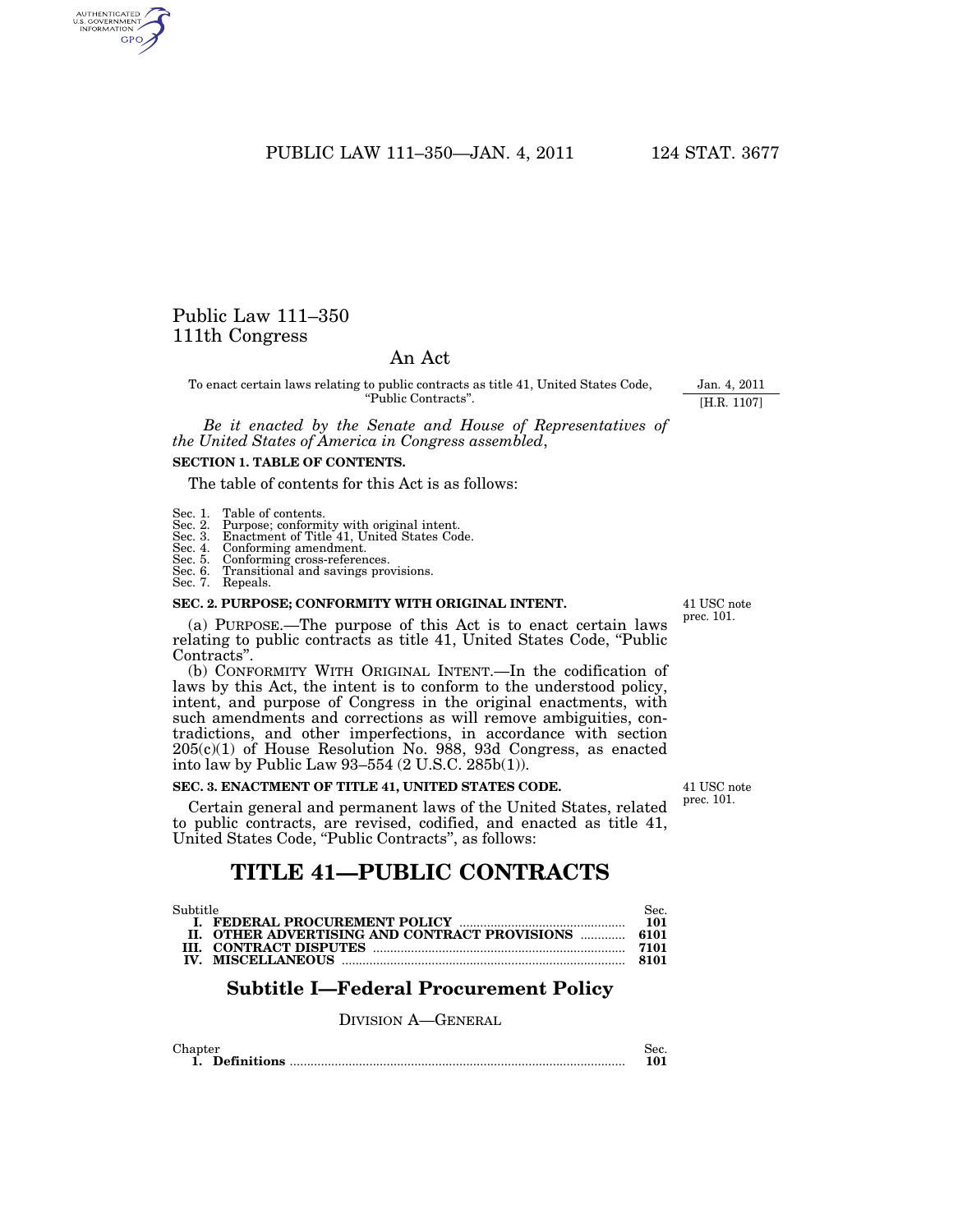### DIVISION B—OFFICE OF FEDERAL PROCUREMENT POLICY

| 11. Establishment of Office and Authority and Functions of Ad- 1101 |  |
|---------------------------------------------------------------------|--|
| ministrator.                                                        |  |
|                                                                     |  |
|                                                                     |  |
|                                                                     |  |

- **19. Simplified Acquisition Procedures** ..................................................... **1901**
- **21. Restrictions on Obtaining and Disclosing Certain Information 2101 23. Miscellaneous** ........................................................................................... **2301**

### DIVISION C—PROCUREMENT

|  | 4301 |
|--|------|
|  | 4501 |
|  |      |

# DIVISION A—GENERAL

### **CHAPTER 1—DEFINITIONS**

### SUBCHAPTER I—SUBTITLE DEFINITIONS

- Sec.
	-
- 101. Administrator.<br>102. Commercial contracts and the 103. Commercial ite 102. Commercial component. 103. Commercial item.
- 104. Commercially available off-the-shelf item. 105. Component. 106. Federal Acquisition Regulation. 107. Full and open competition. 108. Item and item of supply.
- -
- 
- 
- 109. Major system. 110. Nondevelopmental item.
- 111. Procurement.
- 
- 112. Procurement system. 113. Responsible source. 114. Standards. 115. Supplies. 116. Technical data.
- 
- 

#### SUBCHAPTER II—DIVISION B DEFINITIONS

- 
- 
- 
- 131. Acquisition. 132. Competitive procedures. 133. Executive agency. 134. Simplified acquisition threshold.

#### SUBCHAPTER III—DIVISION C DEFINITIONS

- 
- 151. Agency head. 152. Competitive procedures. 153. Simplified acquisition threshold for contract in support of humanitarian or
	- peacekeeping operation.

### SUBCHAPTER I—SUBTITLE DEFINITIONS

### **§ 101. Administrator**

In this subtitle, the term "Administrator" means the Administrator for Federal Procurement Policy appointed under section 1102 of this title.

#### **§ 102. Commercial component**

In this subtitle, the term "commercial component" means a component that is a commercial item.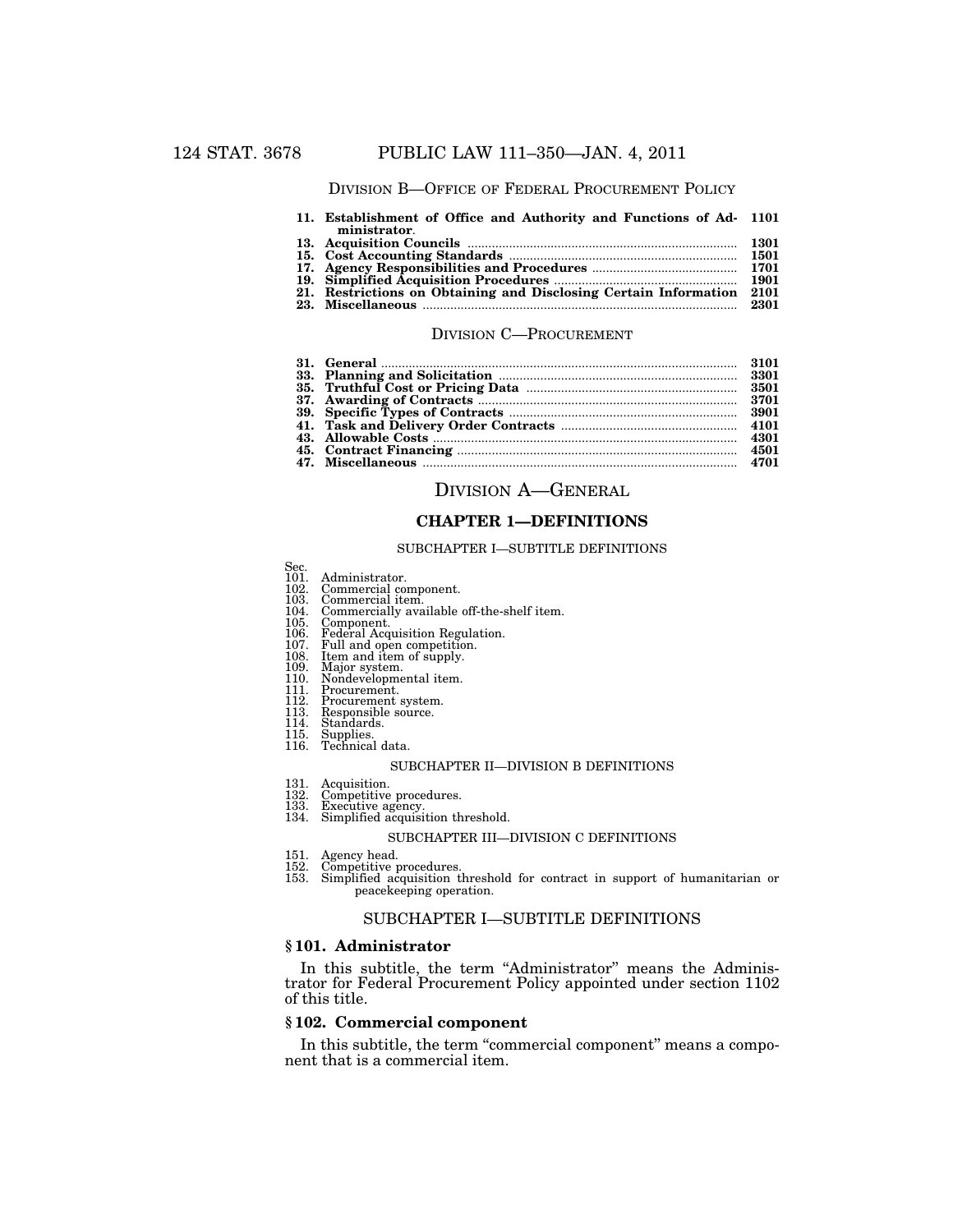### **§ 103. Commercial item**

In this subtitle, the term "commercial item" means—

(1) an item, other than real property, that—

(A) is of a type customarily used by the general public or by nongovernmental entities for purposes other than governmental purposes; and

(B) has been sold, leased, or licensed, or offered for sale, lease, or license, to the general public;

(2) an item that—

(A) evolved from an item described in paragraph (1) through advances in technology or performance; and

(B) is not yet available in the commercial marketplace but will be available in the commercial marketplace in time to satisfy the delivery requirements under a Federal Government solicitation;

(3) an item that would satisfy the criteria in paragraph  $(1)$  or  $(2)$  were it not for-

(A) modifications of a type customarily available in the commercial marketplace; or

(B) minor modifications made to meet Federal Government requirements;

(4) any combination of items meeting the requirements of paragraph  $(1)$ ,  $(2)$ ,  $(3)$ , or  $(5)$  that are of a type customarily combined and sold in combination to the general public;

(5) installation services, maintenance services, repair services, training services, and other services if—

(A) those services are procured for support of an item referred to in paragraph  $(1)$ ,  $(2)$ ,  $(3)$ , or  $(4)$ , regardless of whether the services are provided by the same source or at the same time as the item; and

(B) the source of the services provides similar services contemporaneously to the general public under terms and conditions similar to those offered to the Federal Government;

(6) services offered and sold competitively, in substantial quantities, in the commercial marketplace based on established catalog or market prices for specific tasks performed or specific outcomes to be achieved and under standard commercial terms and conditions;

(7) any item, combination of items, or service referred to in paragraphs (1) to (6) even though the item, combination of items, or service is transferred between or among separate divisions, subsidiaries, or affiliates of a contractor; or

(8) a nondevelopmental item if the procuring agency determines, in accordance with conditions in the Federal Acquisition Regulation, that the item was developed exclusively at private expense and has been sold in substantial quantities, on a competitive basis, to multiple State and local governments.

### **§ 104. Commercially available off-the-shelf item**

In this subtitle, the term ''commercially available off-the-shelf item''—

(1) means an item that—

(A) is a commercial item (as described in section 103(1) of this title);

(B) is sold in substantial quantities in the commercial marketplace; and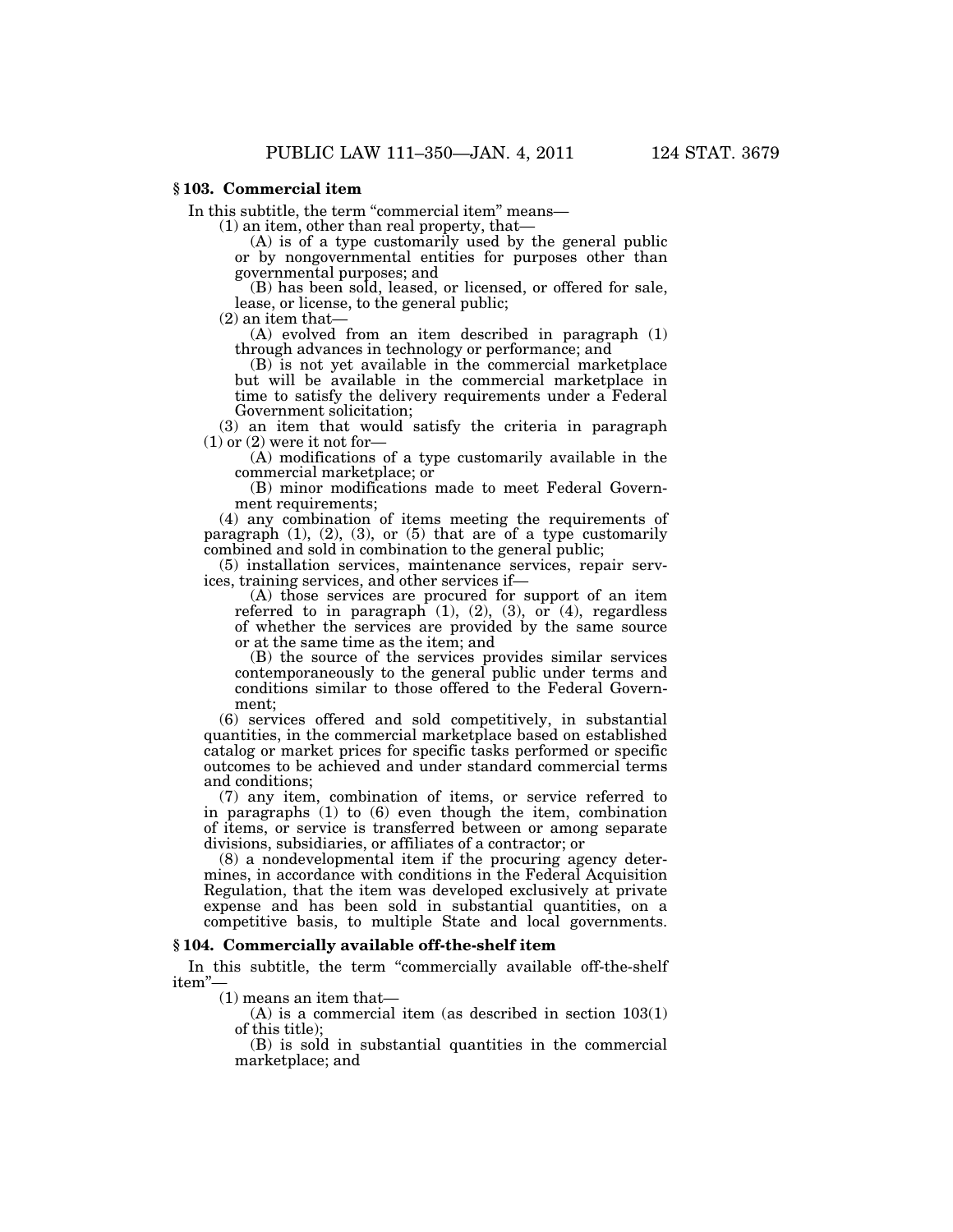(C) is offered to the Federal Government, without modification, in the same form in which it is sold in the commercial marketplace; but

(2) does not include bulk cargo, as defined in section 40102(4) of title 46, such as agricultural products and petroleum products.

### **§ 105. Component**

In this subtitle, the term "component" means an item supplied to the Federal Government as part of an end item or of another component.

#### **§ 106. Federal Acquisition Regulation**

In this subtitle, the term "Federal Acquisition Regulation" means the regulation issued under section  $1303(a)(1)$  of this title.

## **§ 107. Full and open competition**

In this subtitle, the term "full and open competition", when used with respect to a procurement, means that all responsible sources are permitted to submit sealed bids or competitive proposals on the procurement.

### **§ 108. Item and item of supply**

In this subtitle, the terms "item" and "item of supply"—

(1) mean an individual part, component, subassembly, assembly, or subsystem integral to a major system, and other property which may be replaced during the service life of the system, including spare parts and replenishment spare parts; but

(2) do not include packaging or labeling associated with shipment or identification of an item.

### **§ 109. Major system**

(a) IN GENERAL.—In this subtitle, the term ''major system'' means a combination of elements that will function together to produce the capabilities required to fulfill a mission need. These elements may include hardware, equipment, software, or a combination of hardware, equipment, and software, but do not include construction or other improvements to real property.

(b) SYSTEM DEEMED TO BE MAJOR SYSTEM.—A system is deemed to be a major system if—

(1) the Department of Defense is responsible for the system and the total expenditures for research, development, testing, and evaluation for the system are estimated to exceed \$75,000,000 (based on fiscal year 1980 constant dollars) or the eventual total expenditure for procurement exceeds \$300,000,000 (based on fiscal year 1980 constant dollars);

(2) a civilian agency is responsible for the system and total expenditures for the system are estimated to exceed the greater of \$750,000 (based on fiscal year 1980 constant dollars) or the dollar threshold for a major system established by the agency pursuant to Office of Management and Budget (OMB) Circular A–109, entitled ''Major Systems Acquisitions''; or

(3) the head of the agency responsible for the system designates the system a major system.

### **§ 110. Nondevelopmental item**

In this subtitle, the term "nondevelopmental item" means-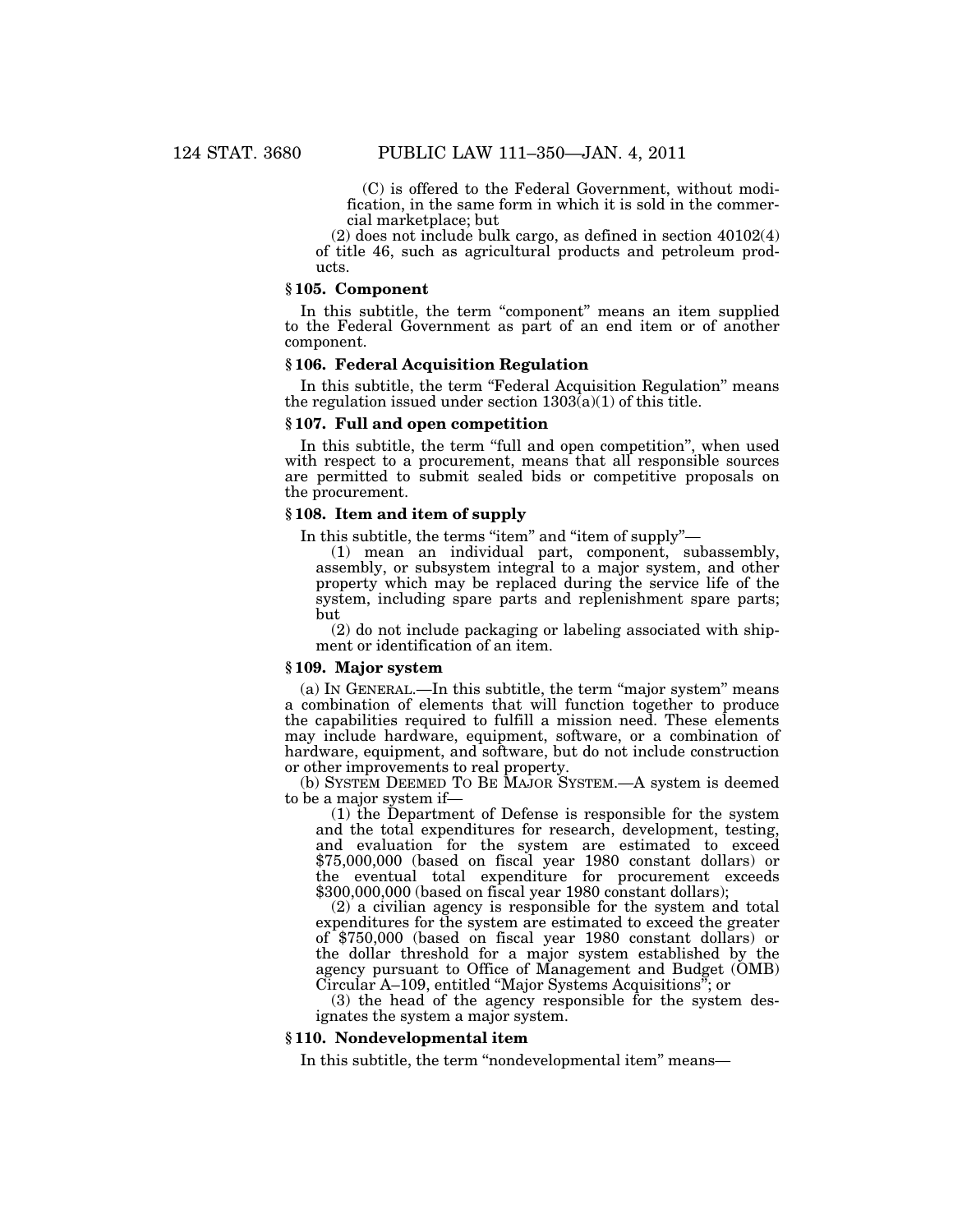(1) a commercial item;

(2) a previously developed item of supply that is in use by a department or agency of the Federal Government, a State or local government, or a foreign government with which the United States has a mutual defense cooperation agreement;

(3) an item of supply described in paragraph (1) or (2) that requires only minor modification or modification of the type customarily available in the commercial marketplace to meet the requirements of the procuring department or agency; or

(4) an item of supply currently being produced that does not meet the requirements of paragraph (1), (2), or (3) solely because the item is not yet in use.

#### **§ 111. Procurement**

In this subtitle, the term "procurement" includes all stages of the process of acquiring property or services, beginning with the process for determining a need for property or services and ending with contract completion and closeout.

#### **§ 112. Procurement system**

In this subtitle, the term "procurement system" means the integration of the procurement process, the professional development of procurement personnel, and the management structure for carrying out the procurement function.

### **§ 113. Responsible source**

In this subtitle, the term "responsible source" means a prospective contractor that—

(1) has adequate financial resources to perform the contract or the ability to obtain those resources;

(2) is able to comply with the required or proposed delivery or performance schedule, taking into consideration all existing commercial and Government business commitments;

(3) has a satisfactory performance record;

(4) has a satisfactory record of integrity and business ethics;

(5) has the necessary organization, experience, accounting and operational controls, and technical skills, or the ability to obtain the organization, experience, controls, and skills;

(6) has the necessary production, construction, and technical equipment and facilities, or the ability to obtain the equipment and facilities; and

(7) is otherwise qualified and eligible to receive an award under applicable laws and regulations.

#### **§ 114. Standards**

In this subtitle, the term ''standards'' means the criteria for determining the effectiveness of the procurement system by measuring the performance of the various elements of the system.

#### **§ 115. Supplies**

In this subtitle, the term ''supplies'' has the same meaning as the terms "item" and "item of supply".

#### **§ 116. Technical data**

In this subtitle, the term ''technical data''—

(1) means recorded information (regardless of the form or method of the recording) of a scientific or technical nature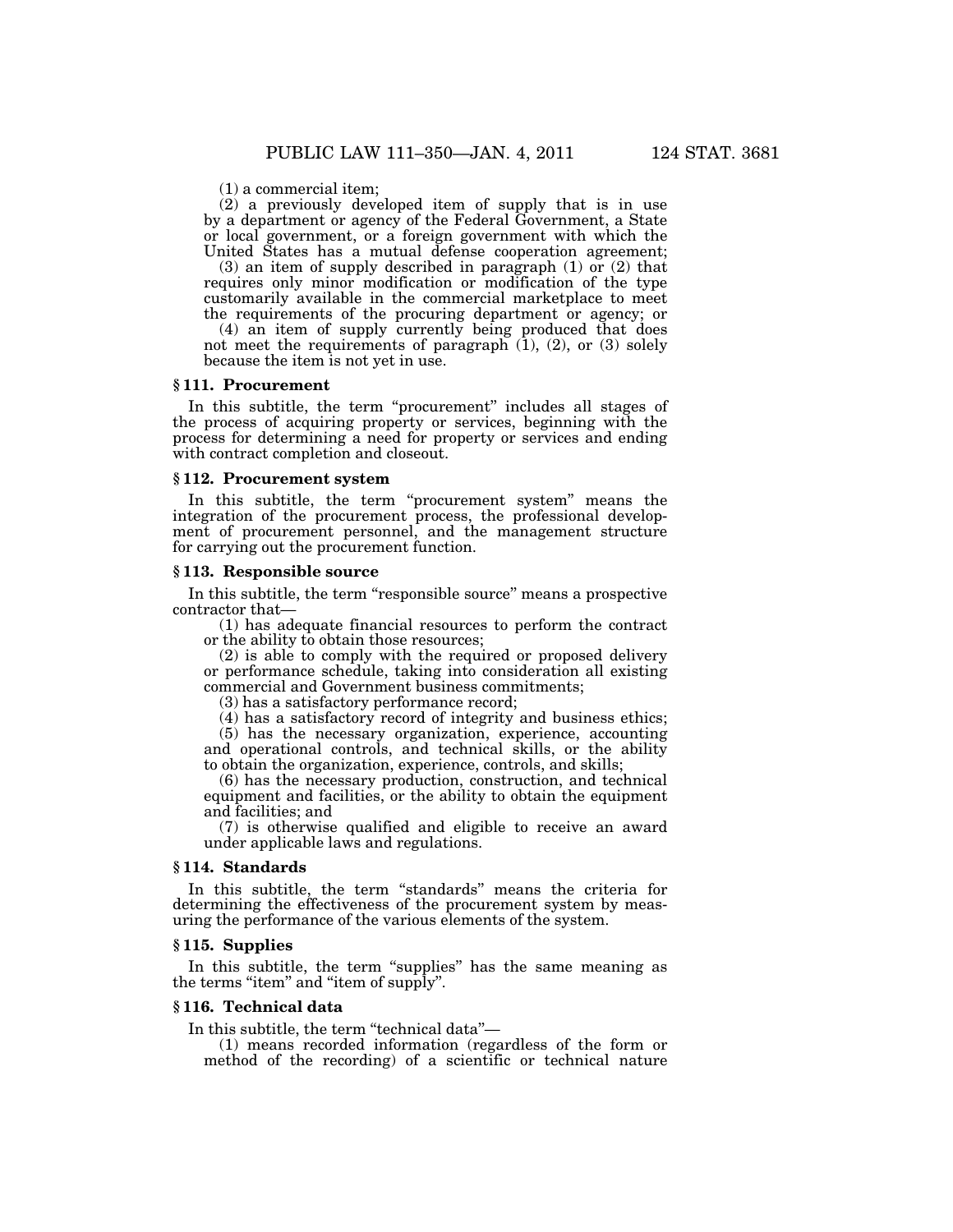(including computer software documentation) relating to supplies procured by an agency; but

(2) does not include computer software or financial, administrative, cost or pricing, or management data or other information incidental to contract administration.

### SUBCHAPTER II—DIVISION B DEFINITIONS

# **§ 131. Acquisition**

In division B, the term "acquisition"—

(1) means the process of acquiring, with appropriated amounts, by contract for purchase or lease, property or services (including construction) that support the missions and goals of an executive agency, from the point at which the requirements of the executive agency are established in consultation with the chief acquisition officer of the executive agency; and (2) includes—

(A) the process of acquiring property or services that are already in existence, or that must be created, developed, demonstrated, and evaluated;

(B) the description of requirements to satisfy agency needs;

(C) solicitation and selection of sources;

(D) award of contracts;

(E) contract performance;

(F) contract financing;

(G) management and measurement of contract performance through final delivery and payment; and

(H) technical and management functions directly related to the process of fulfilling agency requirements by contract.

### **§ 132. Competitive procedures**

In division B, the term "competitive procedures" means procedures under which an agency enters into a contract pursuant to full and open competition.

### **§ 133. Executive agency**

In division B, the term "executive agency" means—

(1) an executive department specified in section 101 of title 5;

(2) a military department specified in section 102 of title 5;

(3) an independent establishment as defined in section 104(1) of title 5; and

(4) a wholly owned Government corporation fully subject to chapter 91 of title 31.

### **§ 134. Simplified acquisition threshold**

In division B, the term "simplified acquisition threshold" means \$100,000.

### SUBCHAPTER III—DIVISION C DEFINITIONS

### **§ 151. Agency head**

In division C, the term "agency head" means the head or any assistant head of an executive agency, and may at the option of the Administrator of General Services include the chief official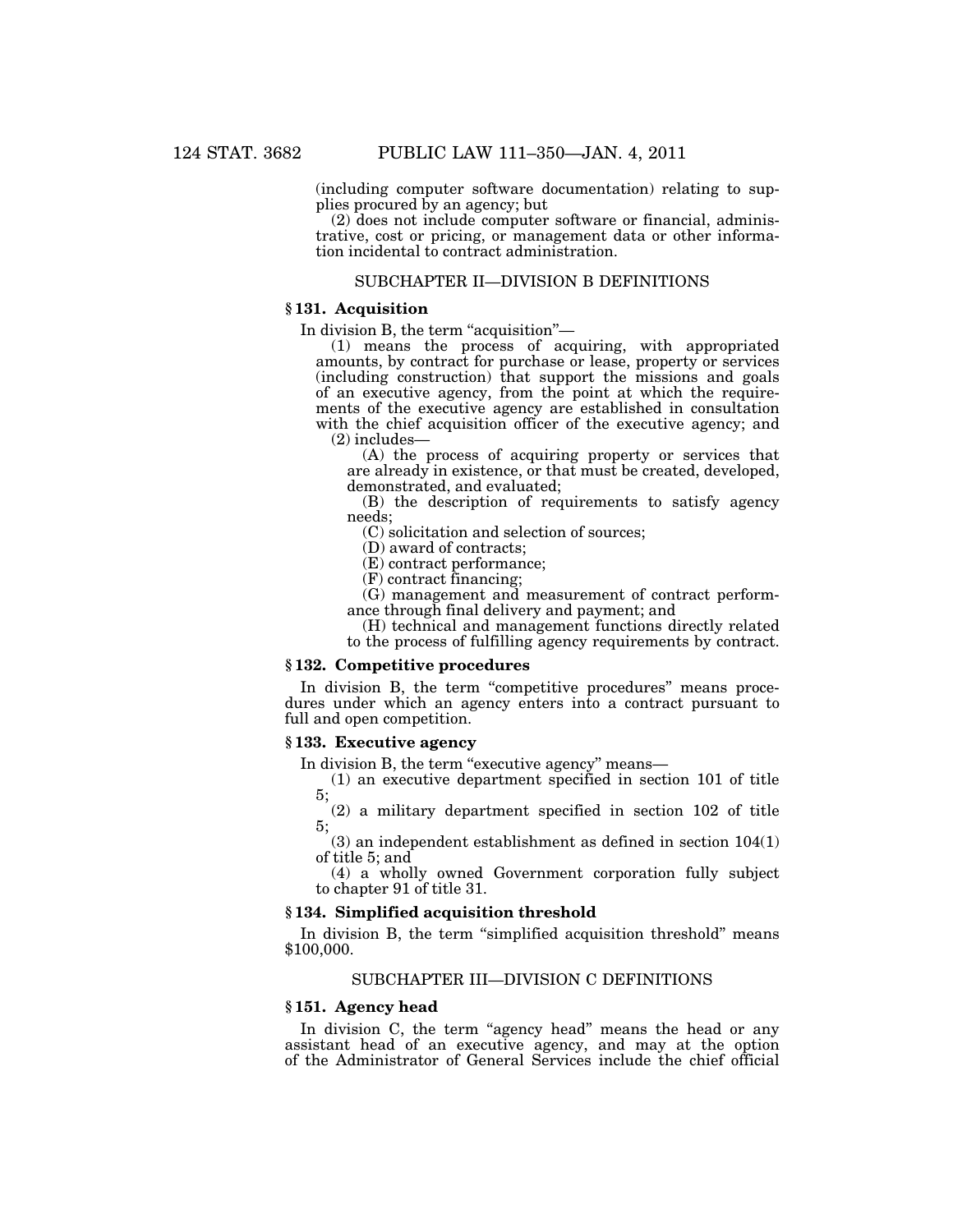of any principal organizational unit of the General Services Administration.

### **§ 152. Competitive procedures**

In division C, the term "competitive procedures" means procedures under which an executive agency enters into a contract pursuant to full and open competition. The term also includes—

(1) procurement of architectural or engineering services conducted in accordance with chapter 11 of title 40;

(2) the competitive selection of basic research proposals resulting from a general solicitation and the peer review or scientific review (as appropriate) of those proposals;

(3) the procedures established by the Administrator of General Services for the multiple awards schedule program of the General Services Administration if—

(A) participation in the program has been open to all responsible sources; and

(B) orders and contracts under those procedures result in the lowest overall cost alternative to meet the needs of the Federal Government;

(4) procurements conducted in furtherance of section 15 of the Small Business Act (15 U.S.C. 644) as long as all responsible business concerns that are entitled to submit offers for those procurements are permitted to compete; and

(5) a competitive selection of research proposals resulting from a general solicitation and peer review or scientific review (as appropriate) solicited pursuant to section 9 of that Act  $(15 \text{ U.S.C. } 638)$ .

#### **§ 153. Simplified acquisition threshold for contract in support of humanitarian or peacekeeping operation**

(1) IN GENERAL.—In division C, the term ''simplified acquisition threshold'' has the meaning provided that term in section 134 of this title, except that, in the case of a contract to be awarded and performed, or purchase to be made, outside the United States in support of a humanitarian or peacekeeping operation, the term means an amount equal to two times the amount specified for that term in section 134 of this title.

(2) DEFINITION.—In paragraph (1), the term ''humanitarian or peacekeeping operation'' means a military operation in support of the provision of humanitarian or foreign disaster assistance or in support of a peacekeeping operation under chapter VI or VII of the Charter of the United Nations. The term does not include routine training, force rotation, or stationing.

### DIVISION B—OFFICE OF FEDERAL PROCUREMENT POLICY

### **CHAPTER 11—ESTABLISHMENT OF OFFICE AND AUTHORITY AND FUNCTIONS OF ADMINISTRATOR**

SUBCHAPTER I—GENERAL

Sec.

1101. Office of Federal Procurement Policy. 1102. Administrator.

SUBCHAPTER II—AUTHORITY AND FUNCTIONS OF THE ADMINISTRATOR

1121. General authority.<br>1122. Functions. Functions.

1123. Small business concerns.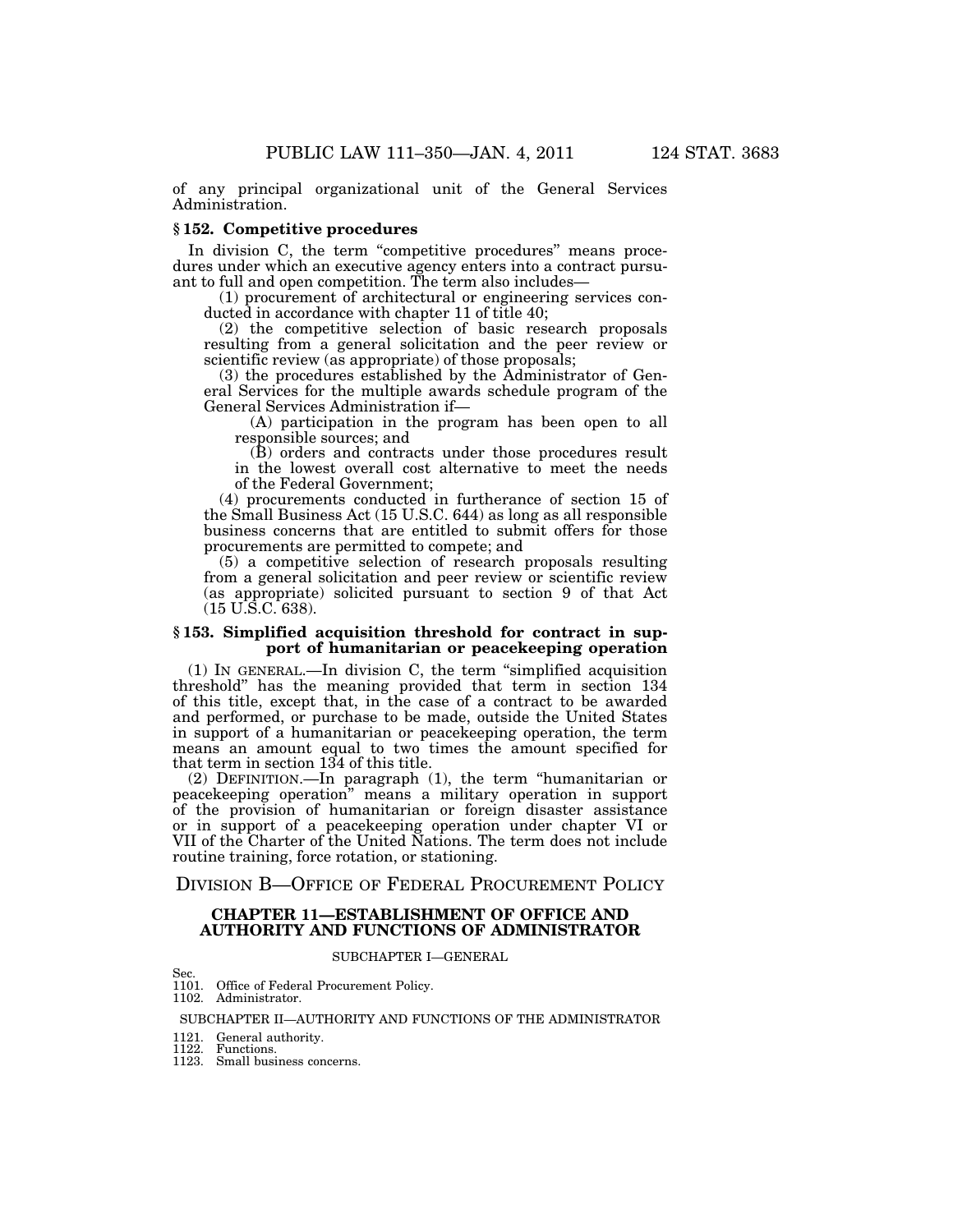- 1124. Tests of innovative procurement methods and procedures.<br>1125. Recipients of Federal grants or assistance.
- 1125. Recipients of Federal grants or assistance. 1126. Policy regarding consideration of contractor past performance.
- 1126. Policy regarding consideration of contractor pas<br>1127. Determining benchmark compensation amount.
- 1128. Maintaining necessary capability with respect to acquisition of architectural
- 1129. Center of excellence in contracting for services.<br>1130. Effect of division on other law.
- Effect of division on other law.
- 1131. Annual report.

### SUBCHAPTER I—GENERAL

### **§ 1101. Office of Federal Procurement Policy**

(a) ORGANIZATION.—There is an Office of Federal Procurement Policy in the Office of Management and Budget.

(b) PURPOSES.—The purposes of the Office of Federal Procurement Policy are to—

(1) provide overall direction of Government-wide procurement policies, regulations, procedures, and forms for executive agencies; and

(2) promote economy, efficiency, and effectiveness in the procurement of property and services by the executive branch of the Federal Government.

(c) AUTHORIZATION OF APPROPRIATIONS.—Necessary amounts may be appropriated each fiscal year for the Office of Federal Procurement Policy to carry out the responsibilities of the Office for that fiscal year.

#### **§ 1102. Administrator**

(a) HEAD OF OFFICE.—The head of the Office of Federal Procurement Policy is the Administrator for Federal Procurement Policy.

(b) APPOINTMENT.—The Administrator is appointed by the President, by and with the advice and consent of the Senate.

### SUBCHAPTER II—AUTHORITY AND FUNCTIONS OF THE ADMINISTRATOR

### **§ 1121. General authority**

(a) OVERALL DIRECTION AND LEADERSHIP.—The Administrator shall provide overall direction of procurement policy and leadership in the development of procurement systems of the executive agencies.

(b) FEDERAL ACQUISITION REGULATION.—To the extent that the Administrator considers appropriate in carrying out the policies and functions set forth in this division, and with due regard for applicable laws and the program activities of the executive agencies, the Administrator may prescribe Government-wide procurement policies. The policies shall be implemented in a single Governmentwide procurement regulation called the Federal Acquisition Regulation.

(c) POLICIES TO BE FOLLOWED BY EXECUTIVE AGENCIES.—

(1) AREAS OF PROCUREMENT FOR WHICH POLICIES ARE TO BE FOLLOWED.—The policies implemented in the Federal Acquisition Regulation shall be followed by executive agencies in the procurement of—

(A) property other than real property in being;

(B) services, including research and development; and

(C) construction, alteration, repair, or maintenance of real property.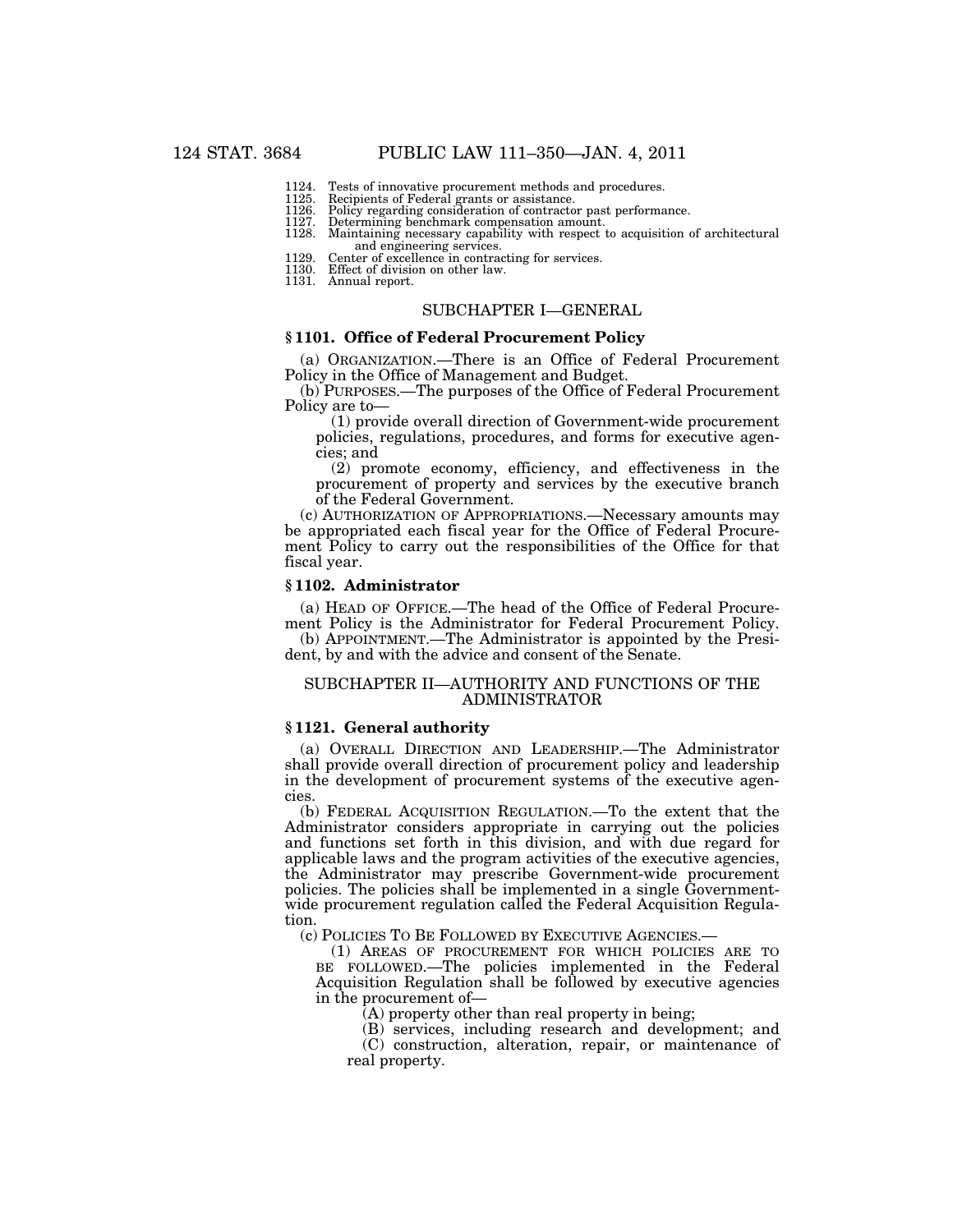(2) PROCEDURES TO ENSURE COMPLIANCE.—The Administrator shall establish procedures to ensure compliance with the Federal Acquisition Regulation by all executive agencies.

(3) APPLICATION OF OTHER LAWS.—The authority of an executive agency under another law to prescribe policies, regulations, procedures, and forms for procurement is subject to the authority conferred in this section and sections  $112\tilde{2}$ (a) to (c)(1), 1125, 1126, 1130, 1131, and 2305 of this title.

(d) WHEN CERTAIN AGENCIES ARE UNABLE TO AGREE OR FAIL TO ACT.—In any instance in which the Administrator determines that the Department of Defense, the National Aeronautics and Space Administration, and the General Services Administration are unable to agree on or fail to issue Government-wide regulations, procedures, and forms in a timely manner, including regulations, procedures, and forms necessary to implement prescribed policy the Administrator initiates under subsection (b), the Administrator, with due regard for applicable laws and the program activities of the executive agencies and consistent with the policies and functions set forth in this division, shall prescribe Government-wide regulations, procedures, and forms which executive agencies shall follow in procuring items listed in subsection  $(c)(1)$ .<br>(e) OVERSIGHT OF PROCUREMENT REGULATIONS OF OTHER AGEN-

(e) OVERSIGHT OF PROCUREMENT REGULATIONS OF OTHER AGEN- CIES.—The Administrator, with the concurrence of the Director of the Office of Management and Budget, and with consultation with the head of the agency concerned, may deny the promulgation of or rescind any Government-wide regulation or final rule or regulation of any executive agency relating to procurement if the Administrator determines that the rule or regulation is inconsistent with any policies, regulations, or procedures issued pursuant to subsection (b).

(f) LIMITATION ON AUTHORITY.—The authority of the Administrator under this division shall not be construed to—

(1) impair or interfere with the determination by executive agencies of their need for, or their use of, specific property, services, or construction, including particular specifications for the property, services, or construction; or

(2) interfere with the determination by executive agencies of specific actions in the award or administration of procurement contracts.

### **§ 1122. Functions**

(a) IN GENERAL.—The functions of the Administrator include—

(1) providing leadership and ensuring action by the executive agencies in establishing, developing, and maintaining the single system of simplified Government-wide procurement regulations and resolving differences among the executive agencies in developing simplified Government-wide procurement regulations, procedures, and forms;

(2) coordinating the development of Government-wide procurement system standards that executive agencies shall implement in their procurement systems;

(3) providing leadership and coordination in formulating the executive branch position on legislation relating to procurement;

(4)(A) providing for and directing the activities of the computer-based Federal Procurement Data System (including recommending to the Administrator of General Services a sufficient budget for those activities), which shall be located in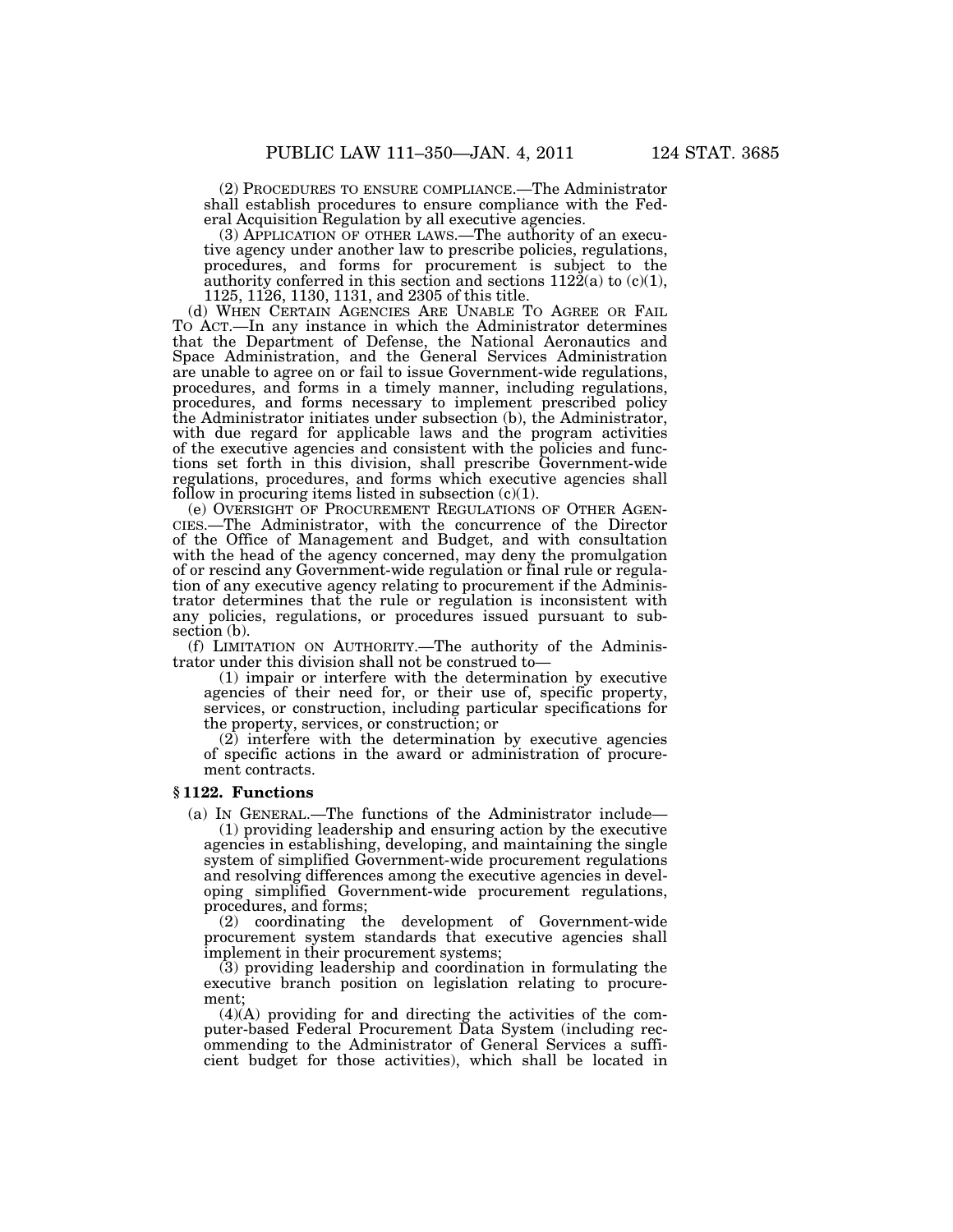the General Services Administration, in order to adequately collect, develop, and disseminate procurement data; and

(B) ensuring executive agency compliance with the record requirements of section 1712 of this title;

(5) providing for and directing the activities of the Federal Acquisition Institute (including recommending to the Administrator of General Services a sufficient budget for those activities), which shall be located in the General Services Administration, in order to—

(A) foster and promote the development of a professional acquisition workforce Government-wide;

(B) promote and coordinate Government-wide research and studies to improve the procurement process and the laws, policies, methods, regulations, procedures, and forms relating to acquisition by the executive agencies;

(C) collect data and analyze acquisition workforce data from the Office of Personnel Management, from the heads of executive agencies, and, through periodic surveys, from individual employees;

(D) periodically analyze acquisition career fields to identify critical competencies, duties, tasks, and related academic prerequisites, skills, and knowledge;

(E) coordinate and assist agencies in identifying and recruiting highly qualified candidates for acquisition fields;

(F) develop instructional materials for acquisition personnel in coordination with private and public acquisition colleges and training facilities;

(G) evaluate the effectiveness of training and career development programs for acquisition personnel;

(H) promote the establishment and utilization of academic programs by colleges and universities in acquisition fields;

(I) facilitate, to the extent requested by agencies, interagency intern and training programs; and

(J) perform other career management or research functions as directed by the Administrator;

 $(6)$  administering section 1703 $(a)$  to  $(i)$  of this title;

(7) establishing criteria and procedures to ensure the effective and timely solicitation of the viewpoints of interested parties in the development of procurement policies, regulations, procedures, and forms;

(8) developing standard contract forms and contract language in order to reduce the Federal Government's cost of procuring property and services and the private sector's cost of doing business with the Federal Government;

(9) providing for a Government-wide award to recognize and promote vendor excellence;

(10) providing for a Government-wide award to recognize and promote excellence in officers and employees of the Federal Government serving in procurement-related positions;

(11) developing policies, in consultation with the Administrator of the Small Business Administration, that ensure that small businesses, qualified HUBZone small business concerns (as defined in section 3(p) of the Small Business Act (15 U.S.C.  $632(p)$ ), small businesses owned and controlled by socially and economically disadvantaged individuals, and small businesses owned and controlled by women are provided with the maximum practicable opportunities to participate in procurements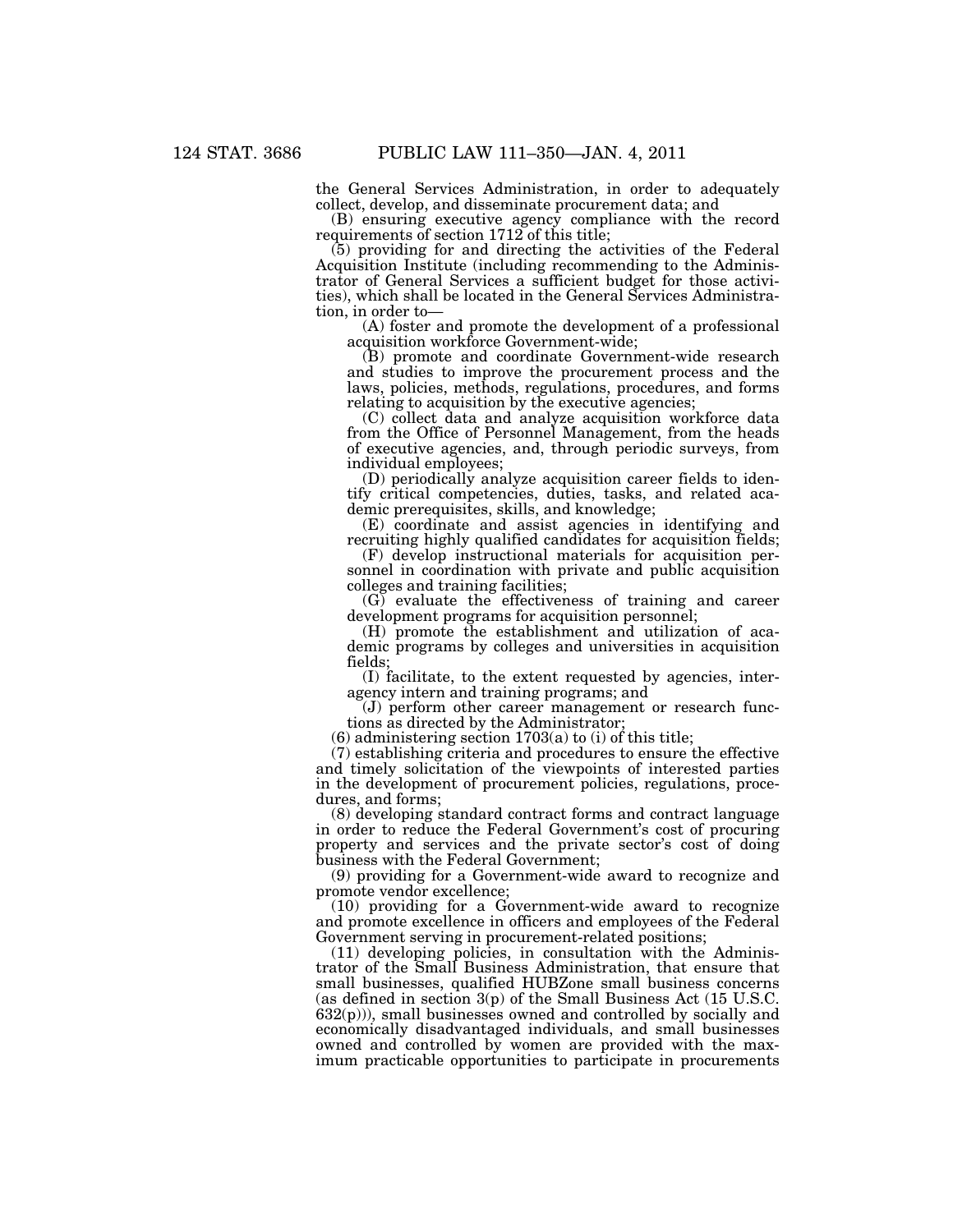that are conducted for amounts below the simplified acquisition threshold;

(12) developing policies that will promote achievement of goals for participation by small businesses, small business concerns owned and controlled by service-disabled veterans, qualified HUBZone small business concerns (as defined in section  $3(p)$  of the Small Business Act  $(15 \text{ U.S.C. } 632(p))$ , small businesses owned and controlled by socially and economically disadvantaged individuals, and small businesses owned and controlled by women; and

(13) completing action, as appropriate, on the recommendations of the Commission on Government Procurement.

(b) CONSULTATION AND ASSISTANCE.—In carrying out the functions in subsection (a), the Administrator—

(1) shall consult with the affected executive agencies, including the Small Business Administration;

(2) with the concurrence of the heads of affected executive agencies, may designate one or more executive agencies to assist in performing those functions; and

(3) may establish advisory committees or other interagency groups to assist in providing for the establishment, development, and maintenance of a single system of simplified Government-wide procurement regulations and to assist in performing any other function the Administrator considers appropriate. (c) ASSIGNMENT, DELEGATION, OR TRANSFER.—

(1) TO ADMINISTRATOR.—Except as otherwise provided by law, only duties, functions, or responsibilities expressly assigned

by this division shall be assigned, delegated, or transferred to the Administrator.

(2) BY ADMINISTRATOR.—

(A) WITHIN OFFICE.—The Administrator may make and authorize delegations within the Office of Federal Procurement Policy that the Administrator determines to be necessary to carry out this division.

(B) TO ANOTHER EXECUTIVE AGENCY.—The Administrator may delegate, and authorize successive redelegations of, an authority, function, or power of the Administrator under this division (other than the authority to provide overall direction of Federal procurement policy and to prescribe policies and regulations to carry out the policy) to another executive agency with the consent of the head of the executive agency or at the direction of the President.

### **§ 1123. Small business concerns**

In formulating the Federal Acquisition Regulation and procedures to ensure compliance with the Regulation, the Administrator, in consultation with the Small Business Administration, shall—

(1) conduct analyses of the impact on small business concerns resulting from revised procurement regulations; and

(2) incorporate into revised procurement regulations simplified bidding, contract performance, and contract administration procedures for small business concerns.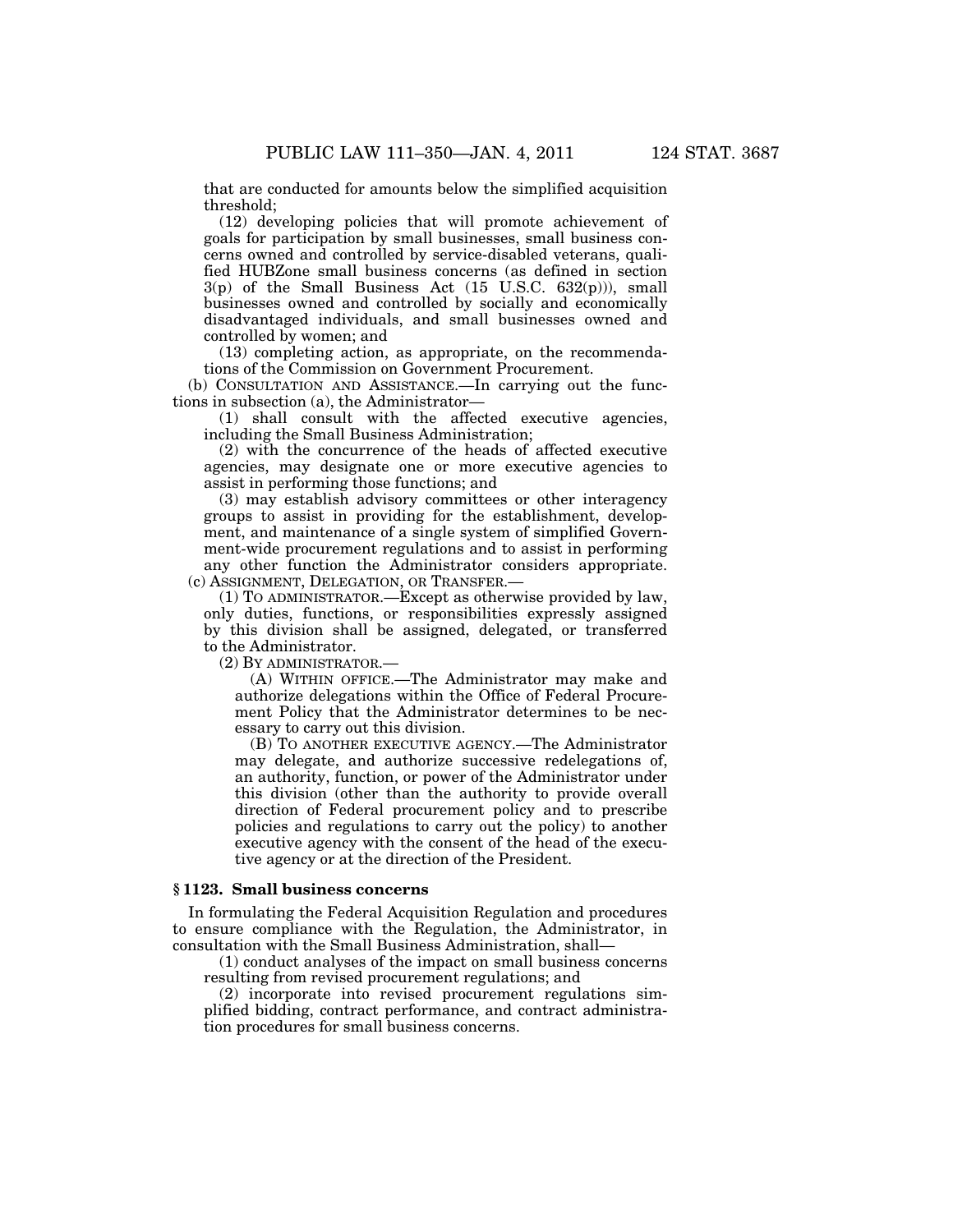#### **§ 1124. Tests of innovative procurement methods and procedures**

(a) IN GENERAL.—The Administrator may develop innovative procurement methods and procedures to be tested by selected executive agencies. In developing a program to test innovative procurement methods and procedures under this subsection, the Administrator shall consult with the heads of executive agencies to—

(1) ascertain the need for and specify the objectives of the program;

(2) develop the guidelines and procedures for carrying out the program and the criteria to be used in measuring the success of the program;

(3) evaluate the potential costs and benefits which may be derived from the innovative procurement methods and procedures tested under the program;

(4) select the appropriate executive agencies or components of executive agencies to carry out the program;

(5) specify the categories and types of products or services to be procured under the program; and

(6) develop the methods to be used to analyze the results of the program.

(b) APPROVAL OF EXECUTIVE AGENCIES REQUIRED.—A program to test innovative procurement methods and procedures may not be carried out unless approved by the heads of the executive agencies selected to carry out the program.

(c) REQUEST FOR WAIVER OF LAW.—If the Administrator determines that it is necessary to waive the application of a provision of law to carry out a proposed program to test innovative procurement methods and procedures under subsection (a), the Administrator shall transmit notice of the proposed program to the Committee on Oversight and Government Reform of the House of Representatives and the Committee on Homeland Security and Governmental Affairs of the Senate and request that the Committees take the necessary action to provide that the provision of law does not apply with respect to the proposed program. The notification to Congress shall include—

(1) a description of the proposed program (including the scope and purpose of the proposed program);

(2) the procedures to be followed in carrying out the proposed program;

 $(3)$  the provisions of law affected and the application of any provision of law that must be waived in order to carry out the proposed program; and

(4) the executive agencies involved in carrying out the proposed program.

### **§ 1125. Recipients of Federal grants or assistance**

(a) AUTHORITY.—With due regard to applicable laws and the program activities of the executive agencies administering Federal programs of grants or assistance, the Administrator may prescribe Government-wide policies, regulations, procedures, and forms that the Administrator considers appropriate and that executive agencies shall follow in providing for the procurement, to the extent required under those programs, of property or services referred to in section  $1121(c)(1)$  of this title by recipients of Federal grants or assistance under the programs.

(b) LIMITATION.—Subsection (a) does not—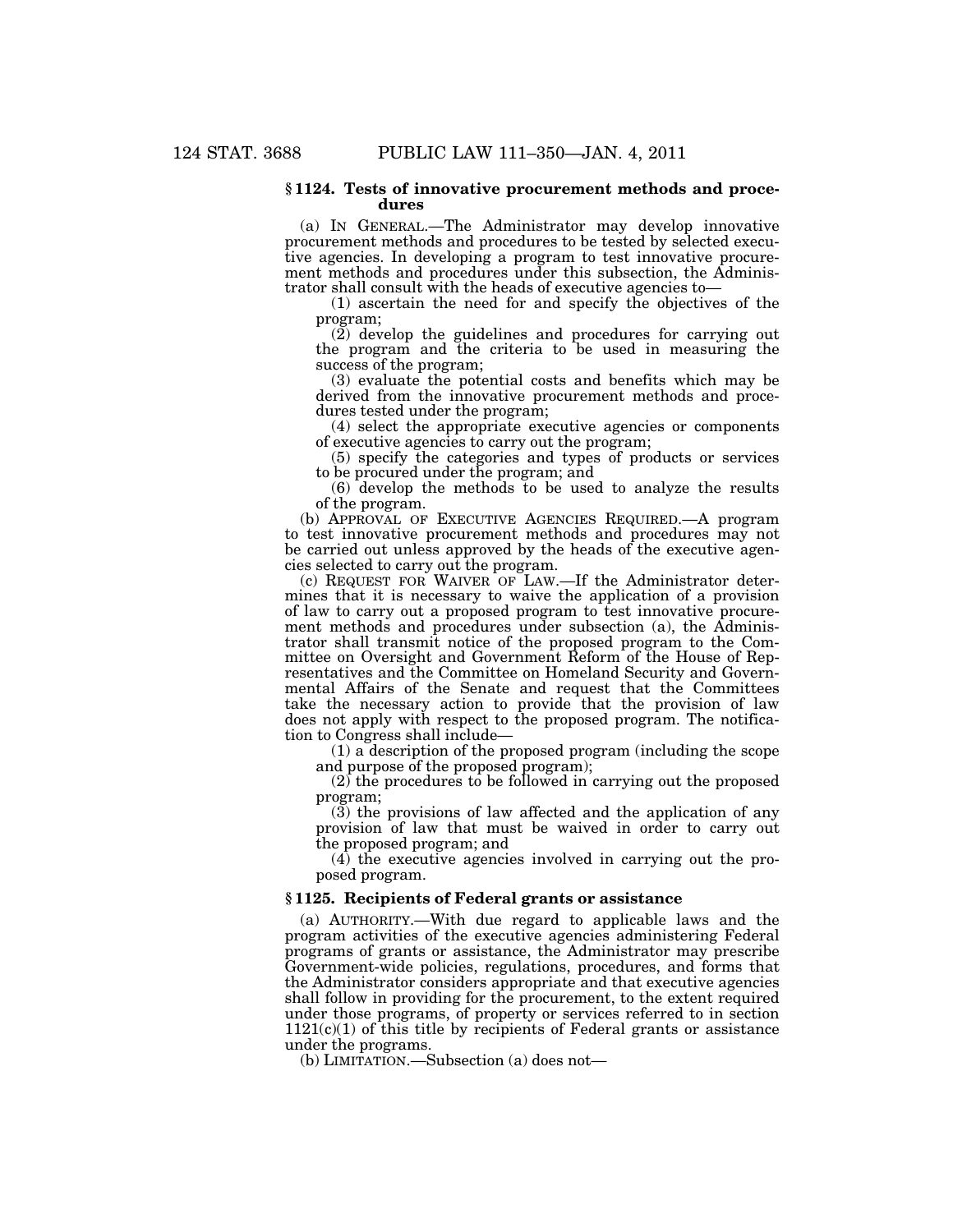(1) permit the Administrator to authorize procurement or supply support, either directly or indirectly, to a recipient of a Federal grant or assistance; or

(2) authorize action by a recipient contrary to State and local law in the case of a program to provide a Federal grant or assistance to a State or political subdivision.

#### **§ 1126. Policy regarding consideration of contractor past performance**

(a) GUIDANCE.—The Administrator shall prescribe for executive agencies guidance regarding consideration of the past contract performance of offerors in awarding contracts. The guidance shall include—

(1) standards for evaluating past performance with respect to cost (when appropriate), schedule, compliance with technical or functional specifications, and other relevant performance factors that facilitate consistent and fair evaluation by all executive agencies;

(2) policies for the collection and maintenance of information on past contract performance that, to the maximum extent practicable, facilitate automated collection, maintenance, and dissemination of information and provide for ease of collection, maintenance, and dissemination of information by other methods, as necessary;

(3) policies for ensuring that—

(A) offerors are afforded an opportunity to submit relevant information on past contract performance, including performance under contracts entered into by the executive agency concerned, other departments and agencies of the Federal Government, agencies of State and local governments, and commercial customers; and

(B) the information submitted by offerors is considered; and

(4) the period for which information on past performance of offerors may be maintained and considered.

(b) INFORMATION NOT AVAILABLE.—If there is no information on past contract performance of an offeror or the information on past contract performance is not available, the offeror may not be evaluated favorably or unfavorably on the factor of past contract performance.

#### **§ 1127. Determining benchmark compensation amount**

(a) DEFINITIONS.—In this section:

(1) BENCHMARK COMPENSATION AMOUNT.—The term ''benchmark compensation amount'', for a fiscal year, is the median amount of the compensation provided for all senior executives of all benchmark corporations for the most recent year for which data is available at the time the determination under subsection (b) is made.

(2) BENCHMARK CORPORATION.—The term ''benchmark corporation'', with respect to a fiscal year, means a publicly-owned United States corporation that has annual sales in excess of \$50,000,000 for the fiscal year.

(3) COMPENSATION.—The term ''compensation'', for a fiscal year, means the total amount of wages, salary, bonuses, and deferred compensation for the fiscal year, whether paid, earned, or otherwise accruing, as recorded in an employer's cost accounting records for the fiscal year.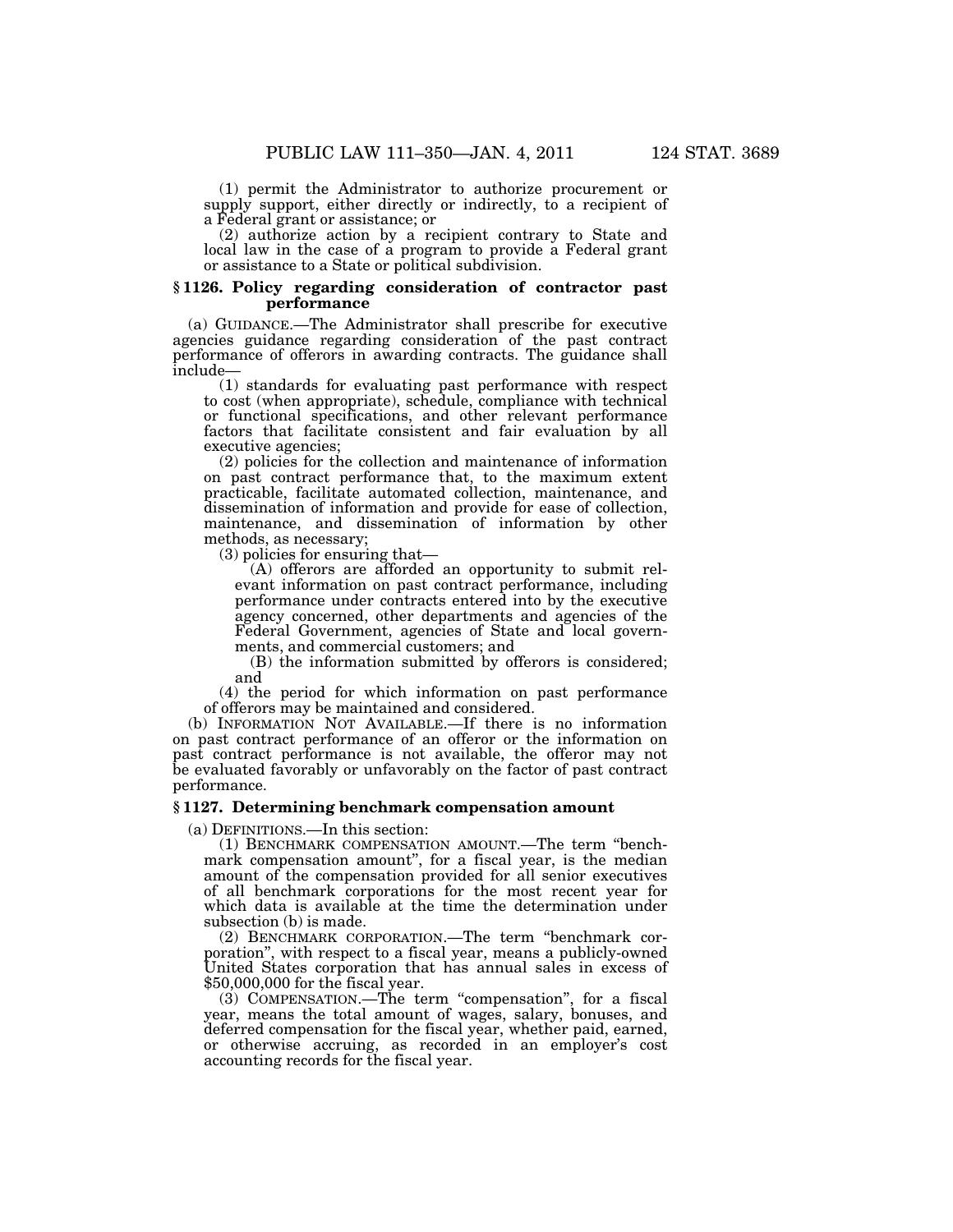(4) FISCAL YEAR.—The term ''fiscal year'' means a fiscal year a contractor establishes for accounting purposes.

(5) PUBLICLY-OWNED UNITED STATES CORPORATION.—The term "publicly-owned United States corporation" means a corporation—

(A) organized under the laws of a State of the United States, the District of Columbia, Puerto Rico, or a possession of the United States; and

(B) whose voting stock is publicly traded.

(6) SENIOR EXECUTIVES.—The term ''senior executives'', with respect to a contractor, means the 5 most highly compensated employees in management positions at each home office and each segment of the contractor.

(b) DETERMINING BENCHMARK COMPENSATION AMOUNT.—For purposes of section  $4304(a)(16)$  of this title and section  $2324(e)(1)(P)$ of title 10, the Administrator shall review commercially available surveys of executive compensation and, on the basis of the results of the review, determine a benchmark compensation amount to apply for each fiscal year. In making determinations under this subsection, the Administrator shall consult with the Director of the Defense Contract Audit Agency and other officials of executive agencies as the Administrator considers appropriate.

#### **§ 1128. Maintaining necessary capability with respect to acquisition of architectural and engineering services**

The Administrator, in consultation with the Secretary of Defense, the Administrator of General Services, and the Director of the Office of Personnel Management, shall develop and implement a plan to ensure that the Federal Government maintains the necessary capability with respect to the acquisition of architectural and engineering services to—

(1) ensure that Federal Government employees have the expertise to determine agency requirements for those services;

 $(2)$  establish priorities and programs, including acquisition plans;

- (3) establish professional standards;
- (4) develop scopes of work; and

(5) award and administer contracts for those services.

### **§ 1129. Center of excellence in contracting for services**

The Administrator shall maintain a center of excellence in contracting for services. The center shall assist the acquisition community by identifying, and serving as a clearinghouse for, best practices in contracting for services in the public and private sectors.

#### **§ 1130. Effect of division on other law**

This division does not impair or affect the authorities or responsibilities relating to the procurement of real property conferred by division C of this subtitle and chapters 1 to 11 of title 40.

### **§ 1131. Annual report**

The Administrator annually shall submit to Congress an assessment of the progress made in executive agencies in implementing the policy regarding major acquisitions that is stated in section 3103(a) of this title. The Administrator shall use data from existing management systems in making the assessment.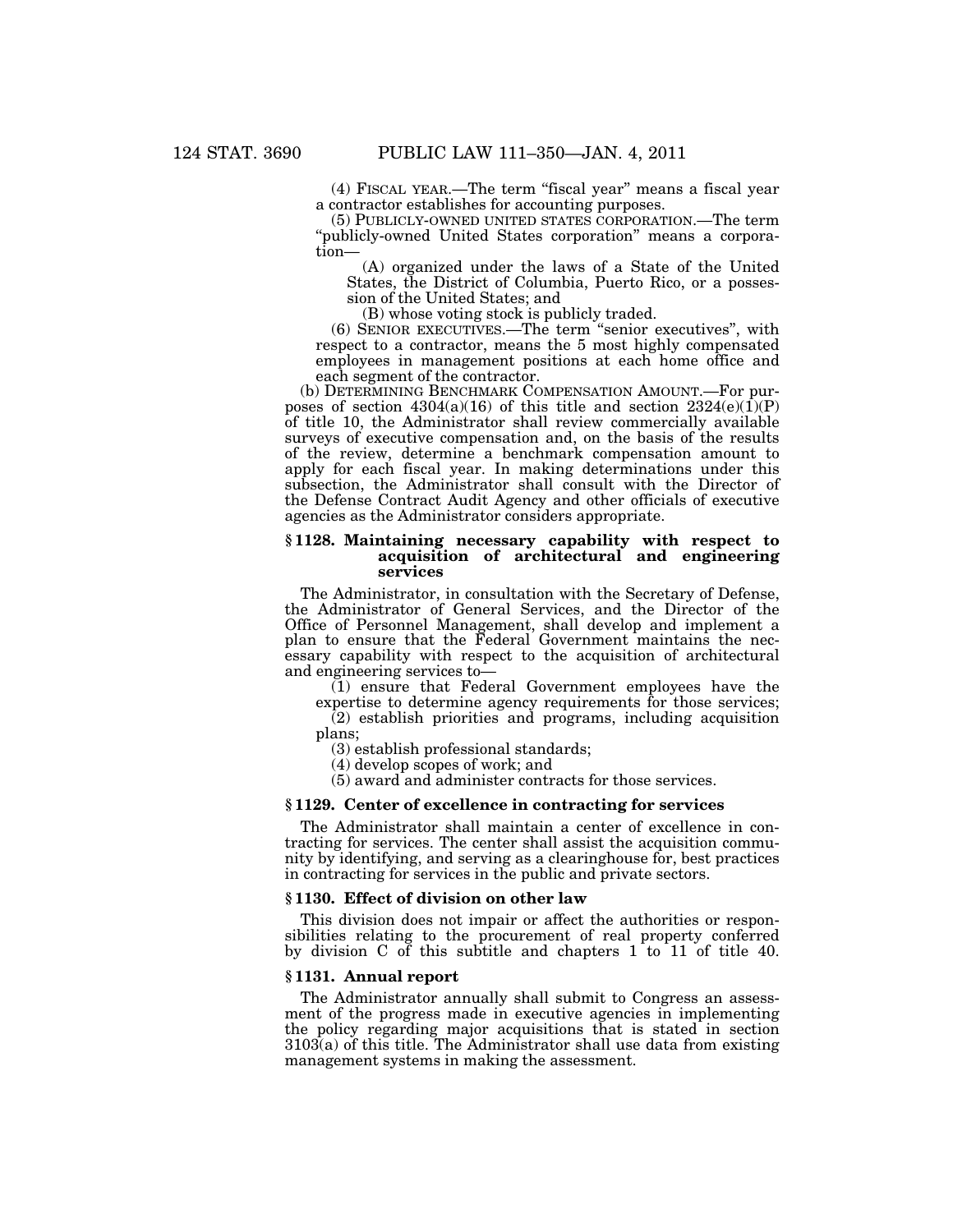# **CHAPTER 13—ACQUISITION COUNCILS**

#### SUBCHAPTER I—FEDERAL ACQUISITION REGULATORY COUNCIL

Sec.<br>1301.

Definition.

- 
- 1302. Establishment and membership. 1303. Functions and authority. 1304. Contract clauses and certifications.

#### SUBCHAPTER II—CHIEF ACQUISITION OFFICERS COUNCIL

1311. Establishment and membership.

1312. Functions.

#### SUBCHAPTER I—FEDERAL ACQUISITION REGULATORY **COUNCIL**

### **§ 1301. Definition**

In this subchapter, the term "Council" means the Federal Acquisition Regulatory Council established under section 1302(a) of this title.

#### **§ 1302. Establishment and membership**

(a) ESTABLISHMENT.—There is a Federal Acquisition Regulatory Council to assist in the direction and coordination of Governmentwide procurement policy and Government-wide procurement regulatory activities in the Federal Government.

(b) MEMBERSHIP.—

(1) MAKEUP OF COUNCIL.—The Council consists of—

(A) the Administrator;

(B) the Secretary of Defense;

(C) the Administrator of National Aeronautics and Space; and

(D) the Administrator of General Services.

(2) DESIGNATION OF OTHER OFFICIALS.—

(A) OFFICIALS WHO MAY BE DESIGNATED.—Notwithstanding section  $121(d)(1)$  and  $(2)$  of title 40, the officials specified in subparagraphs (B) to (D) of paragraph (1) may designate to serve on and attend meetings of the Council in place of that official—

(i) the official assigned by statute with the responsibility for acquisition policy in each of their respective agencies or, in the case of the Secretary of Defense, an official at an organizational level not lower than an Assistant Secretary of Defense within the Office of the Under Secretary of Defense for Acquisition, Technology, and Logistics; or

(ii) if no official of that agency is assigned by statute with the responsibility for acquisition policy for that agency, the official designated pursuant to section 1702(c) of this title.

(B) LIMITATION ON DESIGNATION.—No other official or employee may be designated to serve on the Council.

### **§ 1303. Functions and authority**

(a) FUNCTIONS.—

(1) ISSUE AND MAINTAIN FEDERAL ACQUISITION REGULATION.— Subject to sections 1121, 1122(a) to (c)(1), 1125, 1126, 1130, 1131, and 2305 of this title, the Administrator of General Services, the Secretary of Defense, and the Administrator of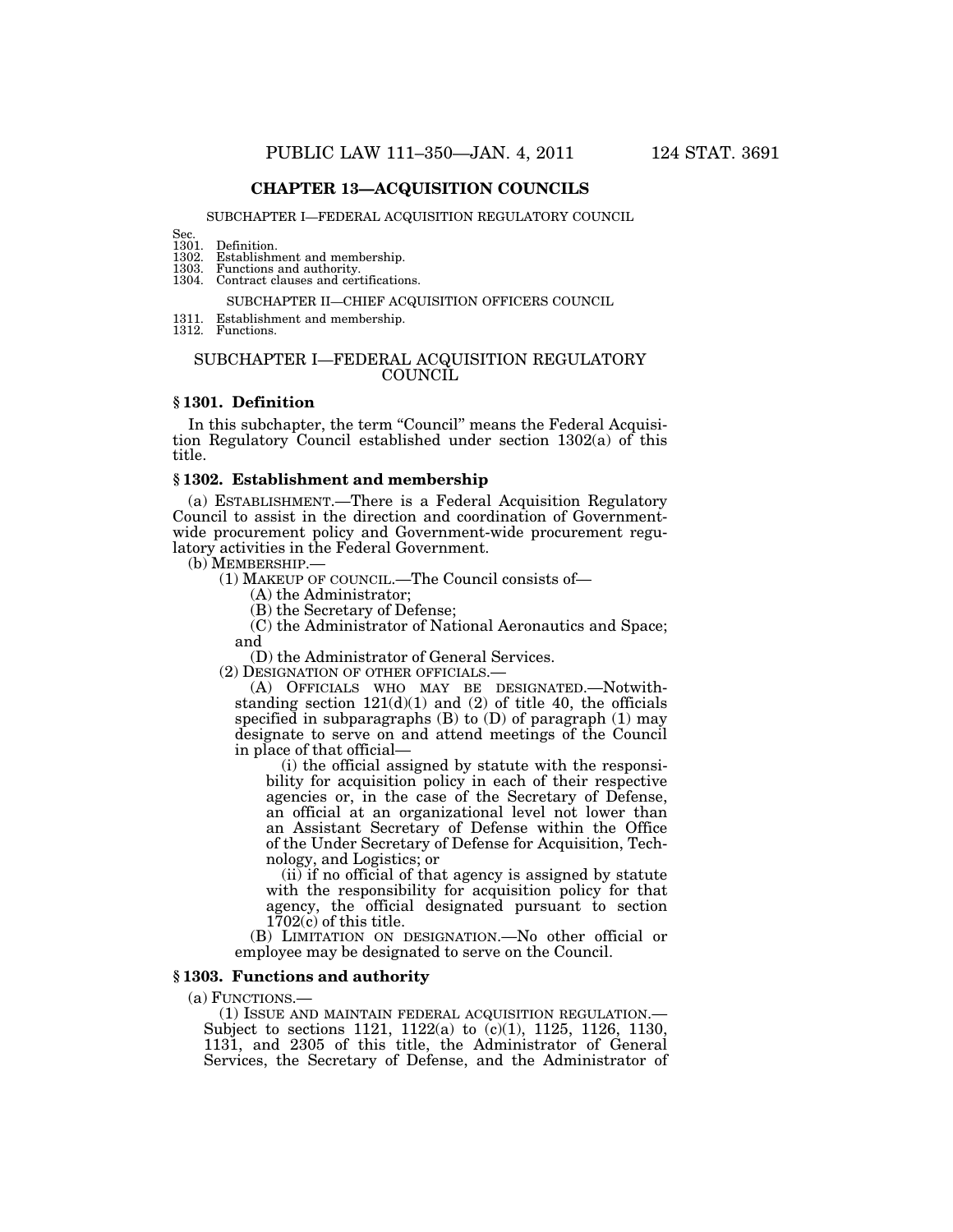National Aeronautics and Space, pursuant to their respective authorities under division C of this subtitle, chapters 4 and 137 of title 10, and the National Aeronautics and Space Act of 1958 (42 U.S.C. 2451 et seq.), shall jointly issue and maintain in accordance with subsection (d) a single Government-wide procurement regulation, to be known as the Federal Acquisition Regulation.

(2) LIMITATION ON OTHER REGULATIONS.—Other regulations relating to procurement issued by an executive agency shall be limited to—

(A) regulations essential to implement Government-wide policies and procedures within the agency; and

(B) additional policies and procedures required to satisfy the specific and unique needs of the agency.

(3) ENSURE CONSISTENT REGULATIONS.—The Administrator, in consultation with the Council, shall ensure that procurement regulations prescribed by executive agencies are consistent with the Federal Acquisition Regulation and in accordance with the policies prescribed pursuant to section 1121(b) of this title.

(4) REQUEST TO REVIEW REGULATION.— (A) BASIS FOR REQUEST.—Under procedures the Administrator establishes, a person may request the Administrator to review a regulation relating to procurement on the basis that the regulation is inconsistent with the Federal Acquisition Regulation.

(B) PERIOD OF REVIEW.—Unless the request is frivolous or does not, on its face, state a valid basis for the review, the Administrator shall complete the review not later than 60 days after receiving the request. The time for completion of the review may be extended if the Administrator determines that an additional period of review is required. The Administrator shall advise the requester of the reasons for the extension and the date by which the review will be completed.

(5) WHEN REGULATION IS INCONSISTENT OR NEEDS TO BE IMPROVED.—If the Administrator determines that a regulation relating to procurement is inconsistent with the Federal Acquisition Regulation or that the regulation otherwise should be revised to remove an inconsistency with the policies prescribed under section 1121(b) of this title, the Administrator shall rescind or deny the promulgation of the regulation or take other action authorized under sections 1121, 1122(a) to (c)(1), 1125, 1126, 1130, 1131, and 2305 of this title as may be necessary to remove the inconsistency. If the Administrator determines that the regulation, although not inconsistent with the Federal Acquisition Regulation or those policies, should be revised to improve compliance with the Regulation or policies, the Administrator shall take action authorized under sections 1121, 1122(a) to (c)(1), 1125, 1126, 1130, 1131, and 2305 as may be necessary and appropriate.

(6) DECISIONS TO BE IN WRITING AND PUBLICLY AVAILABLE.— The decisions of the Administrator shall be in writing and made publicly available.<br>(b) ADDITIONAL RESPONSIBILITIES OF MEMBERSHIP.—

 $(1)$  In GENERAL.—Subject to the authority, direction, and control of the head of the agency concerned, each official who represents an agency on the Council pursuant to section 1302(b) of this title shall—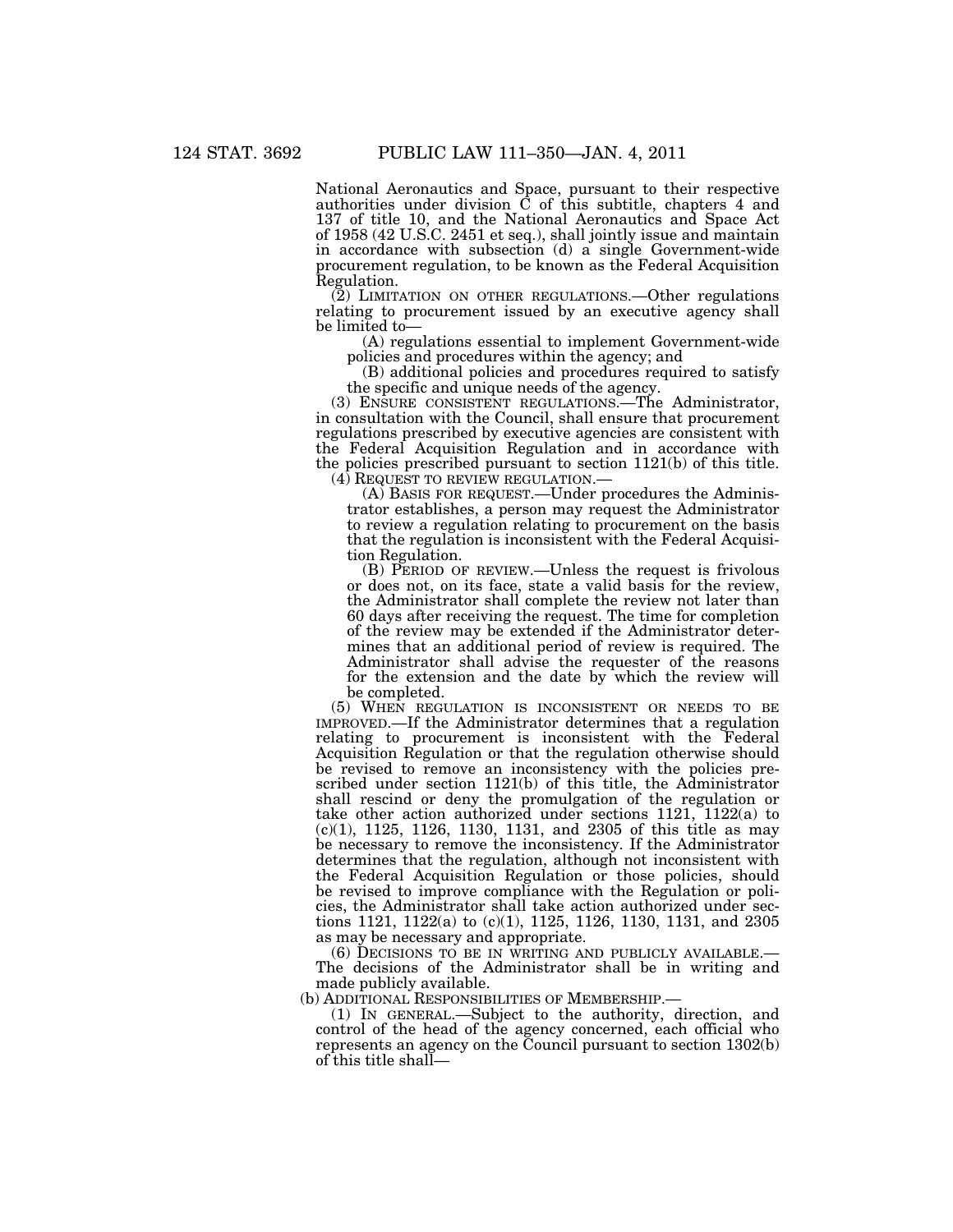(A) approve or disapprove all regulations relating to procurement that are proposed for public comment, prescribed in final form, or otherwise made effective by that agency before the regulation may be prescribed in final form, or otherwise made effective, except that the official may grant an interim approval, without review, for not more than 60 days for a procurement regulation in urgent and compelling circumstances;

(B) carry out the responsibilities of that agency set forth in chapter 35 of title 44 for each information collection request that relates to procurement rules or regulations; and

(C) eliminate or reduce—

(i) any redundant or unnecessary levels of review and approval in the procurement system of that agency; and

(ii) redundant or unnecessary procurement regulations which are unique to that agency.

(2) LIMITATION ON DELEGATION.—The authority to review and approve or disapprove regulations under paragraph (1)(A) may not be delegated to an individual outside the office of the official who represents the agency on the Council pursuant to section 1302(b) of this title.

(c) GOVERNING POLICIES.—All actions of the Council and of members of the Council shall be in accordance with and furtherance of the policies prescribed under section 1121(b) of this title.

(d) GENERAL AUTHORITY WITH RESPECT TO FEDERAL ACQUISITION REGULATION.—Subject to section 1121(d) of this title, the Council shall manage, coordinate, control, and monitor the maintenance of, issuance of, and changes in, the Federal Acquisition Regulation.

#### **§ 1304. Contract clauses and certifications**

(a) REPETITIVE NONSTANDARD CONTRACT CLAUSES DISCOUR-AGED.—The Council shall prescribe regulations to discourage the use of a nonstandard contract clause on a repetitive basis. The regulations shall include provisions that—

(1) clearly define what types of contract clauses are to be treated as nonstandard clauses; and

(2) require prior approval for the use of a nonstandard clause on a repetitive basis by an official at a level of responsibility above the contracting officer.

(b) WHEN CERTIFICATION REQUIRED.—

(1) BY LAW.—A provision of law may not be construed as requiring a certification by a contractor or offeror in a procurement made or to be made by the Federal Government unless that provision of law specifically provides that such a certification shall be required.

(2) IN FEDERAL ACQUISITION REGULATION.—A requirement for a certification by a contractor or offeror may not be included in the Federal Acquisition Regulation unless—

(A) the certification requirement is specifically imposed by statute; or

(B) written justification for the certification requirement is provided to the Administrator by the Council and the Administrator approves in writing the inclusion of the certification requirement.

(3) EXECUTIVE AGENCY PROCUREMENT REGULATION.—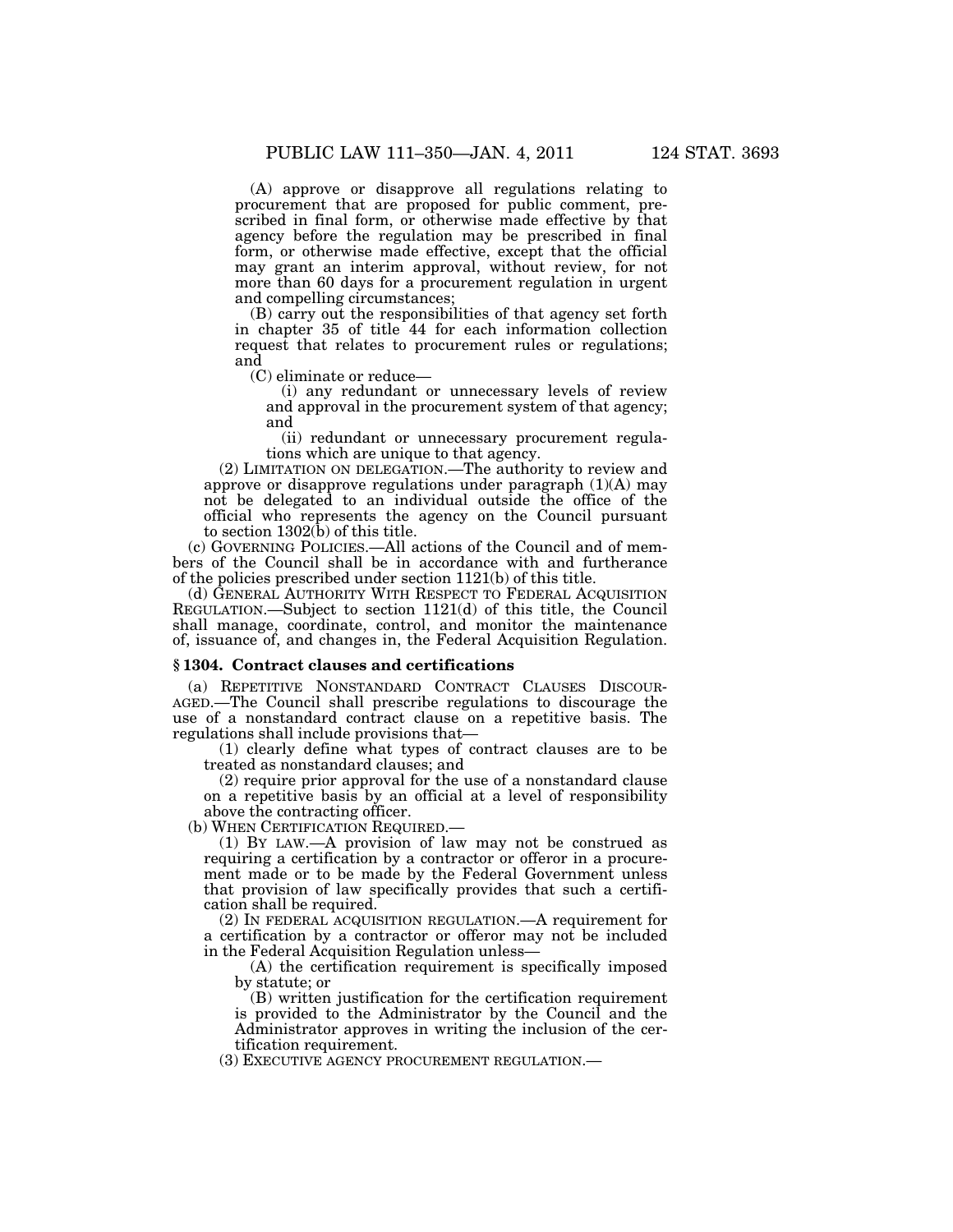(A) DEFINITION.—In subparagraph (B), the term ''head of the executive agency'' with respect to a military department means the Secretary of Defense.

(B) WHEN CERTIFICATION REQUIREMENT MAY BE INCLUDED IN REGULATION.—A requirement for a certification by a contractor or offeror may not be included in a procurement regulation of an executive agency unless—

(i) the certification requirement is specifically imposed by statute; or

(ii) written justification for the certification requirement is provided to the head of the executive agency by the senior procurement executive of the agency and the head of the executive agency approves in writing the inclusion of the certification requirement.

### SUBCHAPTER II—CHIEF ACQUISITION OFFICERS COUNCIL

#### **§ 1311. Establishment and membership**

(a) ESTABLISHMENT.—There is in the executive branch a Chief Acquisition Officers Council.

(b) MEMBERSHIP.—The members of the Council are—

(1) the Deputy Director for Management of the Office of Management and Budget;

(2) the Administrator;

(3) the Under Secretary of Defense for Acquisition, Technology, and Logistics;

(4) the chief acquisition officer of each executive agency that is required to have a chief acquisition officer under section 1702 of this title and the senior procurement executive of each military department; and

(5) any other senior agency officer of each executive agency, appointed by the head of the agency in consultation with the Chairman of the Council, who can effectively assist the Council in performing the functions set forth in section 1312(b) of this title and supporting the associated range of acquisition

activities.<br>(c) LEADERSHIP AND SUPPORT.

(1) CHAIRMAN.—The Deputy Director for Management of the Office of Management and Budget is the Chairman of the Council.

(2) VICE CHAIRMAN.—The Vice Chairman of the Council shall be selected by the Council from among its members. The Vice Chairman serves for one year and may serve multiple terms.

(3) LEADER OF ACTIVITIES.—The Administrator shall lead the activities of the Council on behalf of the Deputy Director for Management.

(4) SUPPORT.—The Administrator of General Services shall provide administrative and other support for the Council.

### **§ 1312. Functions**

(a) PRINCIPAL FORUM.—The Chief Acquisition Officers Council is the principal interagency forum for monitoring and improving the Federal acquisition system.

(b) FUNCTIONS.—The Council shall perform functions that include the following:

(1) Develop recommendations for the Director of the Office of Management and Budget on Federal acquisition policies and requirements.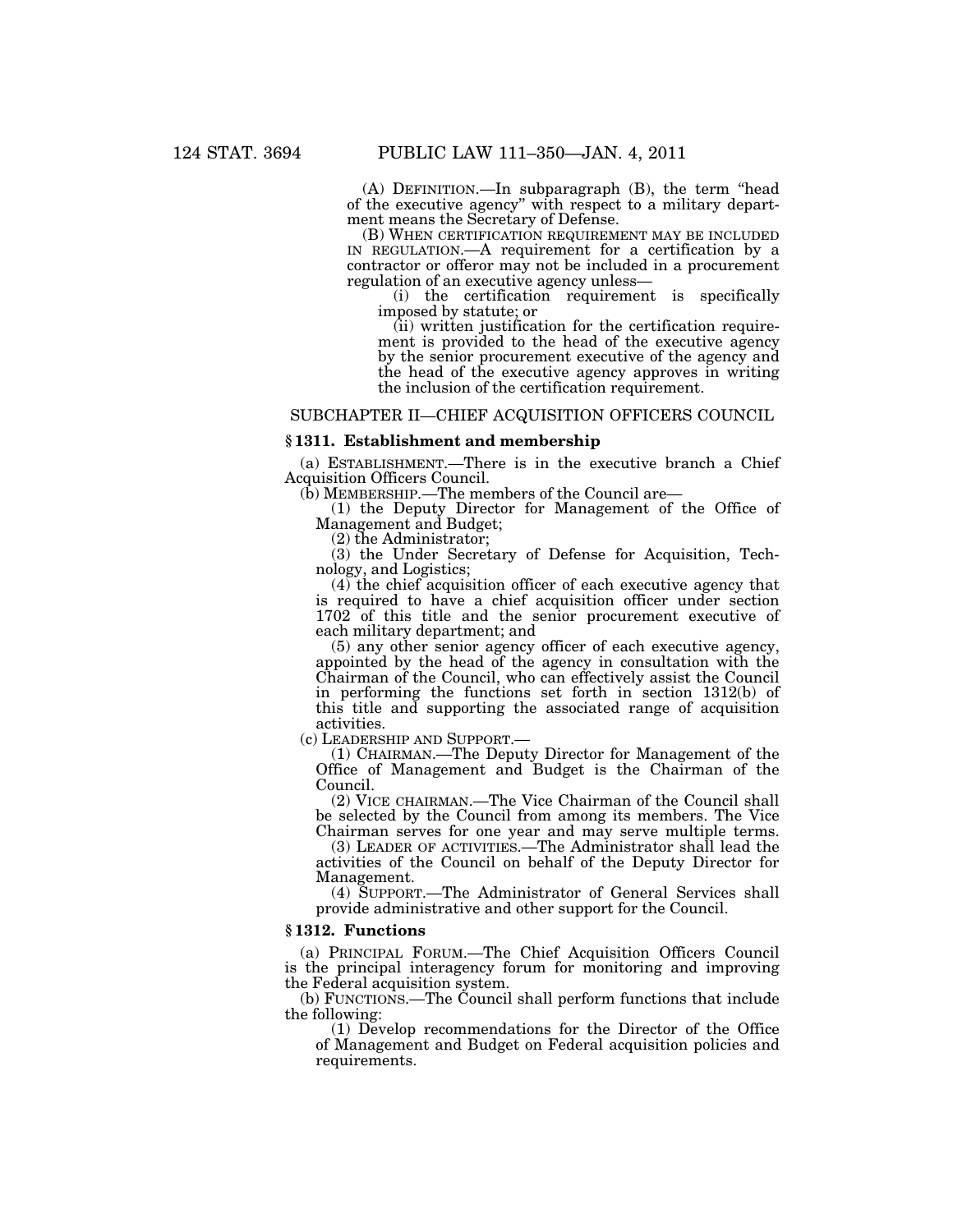(2) Share experiences, ideas, best practices, and innovative approaches related to Federal acquisition.

(3) Assist the Administrator in the identification, development, and coordination of multiagency projects and other innovative initiatives to improve Federal acquisition.

(4) Promote effective business practices that ensure the timely delivery of best value products to the Federal Government and achieve appropriate public policy objectives.

(5) Further integrity, fairness, competition, openness, and efficiency in the Federal acquisition system.

(6) Work with the Office of Personnel Management to assess and address the hiring, training, and professional development needs of the Federal Government related to acquisition.

(7) Work with the Administrator and the Federal Acquisition Regulatory Council to promote the business practices referred to in paragraph (4) and other results of the functions carried out under this subsection.

### **CHAPTER 15—COST ACCOUNTING STANDARDS**

 $\begin{array}{c} 1501. \\ 1502. \\ 1503. \end{array}$ 

1501. Cost Accounting Standards Board. 1502. Cost accounting standards. 1503. Contract price adjustment. 1504. Effect on other standards and regulations.

1505. Examinations. 1506. Authorization of appropriations.

#### **§ 1501. Cost Accounting Standards Board**

(a) ORGANIZATION.—The Cost Accounting Standards Board is an independent board in the Office of Federal Procurement Policy.

(b) MEMBERSHIP.—<br>
(1) NUMBER OF MEMBERS, CHAIRMAN, AND APPOINTMENT.—<br>
The Board consists of 5 members. One member is the Administrator, who serves as Chairman. The other 4 members, all of whom shall have experience in Federal Government contract cost accounting, are as follows:

(A) 2 representatives of the Federal Government—

(i) one of whom is a representative of the Department of Defense appointed by the Secretary of Defense; and

(ii) one of whom is an officer or employee of the General Services Administration appointed by the

Administrator of General Services.

(B) 2 individuals from the private sector, each of whom is appointed by the Administrator, and—

(i) one of whom is a representative of industry; and

(ii) one of whom is particularly knowledgeable about

cost accounting problems and systems.<br>(2) TERM OF OFFICE.—

 $(A)$  LENGTH OF TERM.—The term of office of each member, other than the Administrator, is 4 years. The terms are staggered, with the terms of 2 members expiring in the same year, the term of another member expiring the next year, and the term of the last member expiring the year after that.

(B) INDIVIDUAL REQUIRED TO REMAIN WITH APPOINTING AGENCY.—A member appointed under paragraph (1)(A) may not continue to serve after ceasing to be an officer or employee of the agency from which that member was appointed.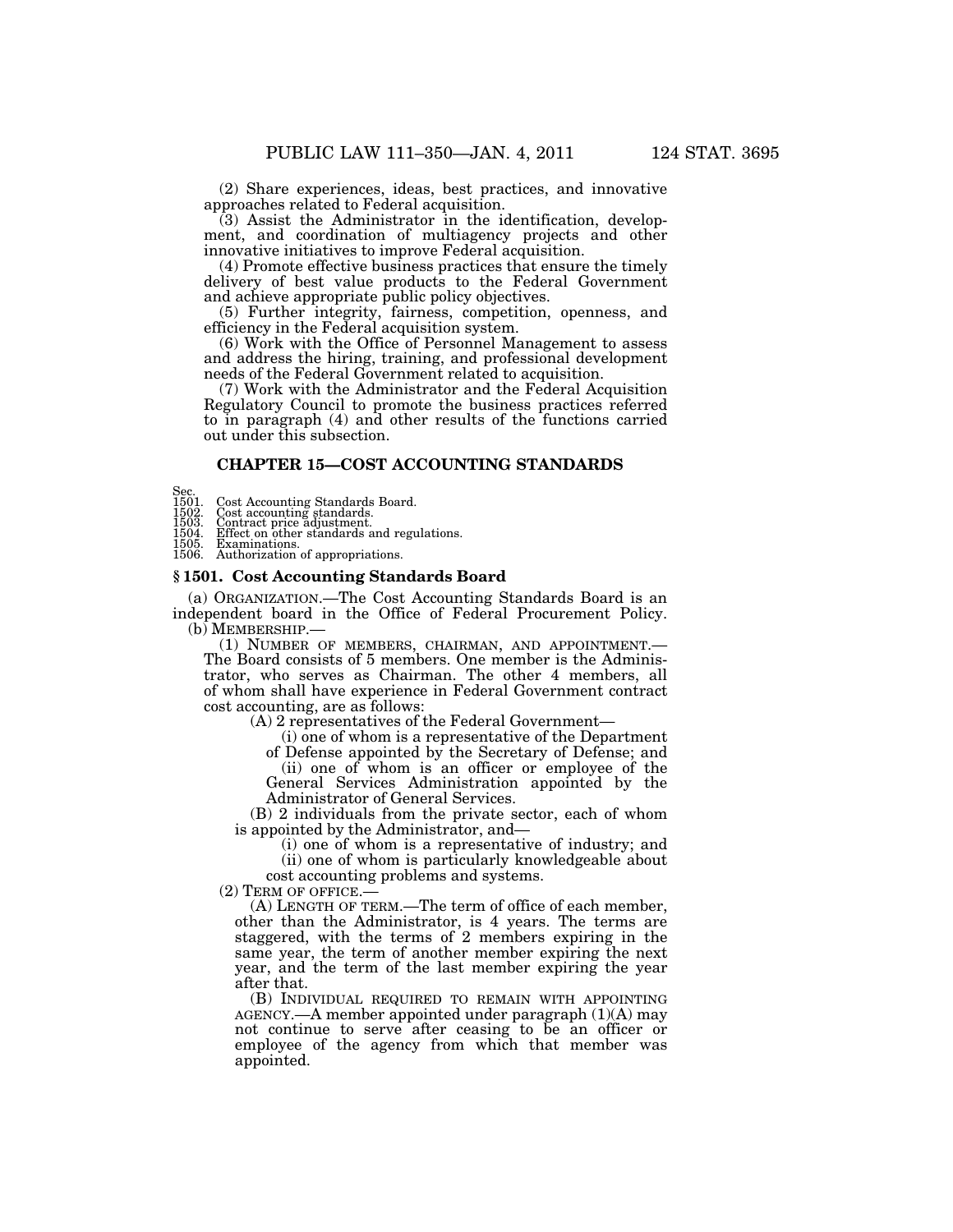(3) VACANCY.—A vacancy on the Board shall be filled in the same manner in which the original appointment was made. A member appointed to fill a vacancy serves for the remainder of the term for which that member's predecessor was appointed.

(c) SENIOR STAFF.—The Administrator, after consultation with the Board, may—

(1) appoint an executive secretary and 2 additional staff members without regard to the provisions of title 5 governing appointments in the competitive service; and

(2) pay those employees without regard to the provisions of chapter 51 and subchapter III of chapter 53 of title 5 relating to classification and General Schedule pay rates, except that those employees may not receive pay in excess of the maximum

rate of basic pay payable for level IV of the Executive Schedule. (d) OTHER STAFF.—The Administrator may appoint, fix the compensation of, and remove additional employees of the Board under the applicable provisions of title 5.

(e) DETAILED AND TEMPORARY PERSONNEL.—For service on advisory committees and task forces to assist the Board in carrying out its functions and responsibilities—

(1) the Board, with the consent of the head of a Federal agency, may use, without reimbursement, personnel of that agency; and

(2) the Administrator, after consultation with the Board, may procure temporary and intermittent services of personnel under section 3109(b) of title 5.<br>(f) COMPENSATION.—

(1) OFFICERS AND EMPLOYEES OF THE GOVERNMENT.—Members of the Board who are officers or employees of the Federal Government, and officers and employees of other agencies of the Federal Government who are used under subsection (e)(1), shall not receive additional compensation for services but shall continue to be compensated by the employing department or agency of the officer or employee.

(2) APPOINTEES FROM PRIVATE SECTOR.—Each member of the Board appointed from the private sector shall receive compensation at a rate not to exceed the daily equivalent of the rate for level IV of the Executive Schedule for each day (including travel time) in which the member is engaged in the actual performance of duties vested in the Board.

(3) TEMPORARY AND INTERMITTENT PERSONNEL.—An individual hired under subsection (e)(2) may receive compensation at a rate fixed by the Administrator, but not to exceed the daily equivalent of the rate for level V of the Executive Schedule for each day (including travel time) in which the individual is properly engaged in the actual performance of duties under this chapter.

(4) TRAVEL EXPENSES.—While serving away from home or regular place of business, Board members and other individuals serving on an intermittent basis under this chapter shall be allowed travel expenses in accordance with section 5703 of title 5.

### **§ 1502. Cost accounting standards**

(a) AUTHORITY.— (1) COST ACCOUNTING STANDARDS BOARD.—The Cost Accounting Standards Board has exclusive authority to prescribe, amend, and rescind cost accounting standards, and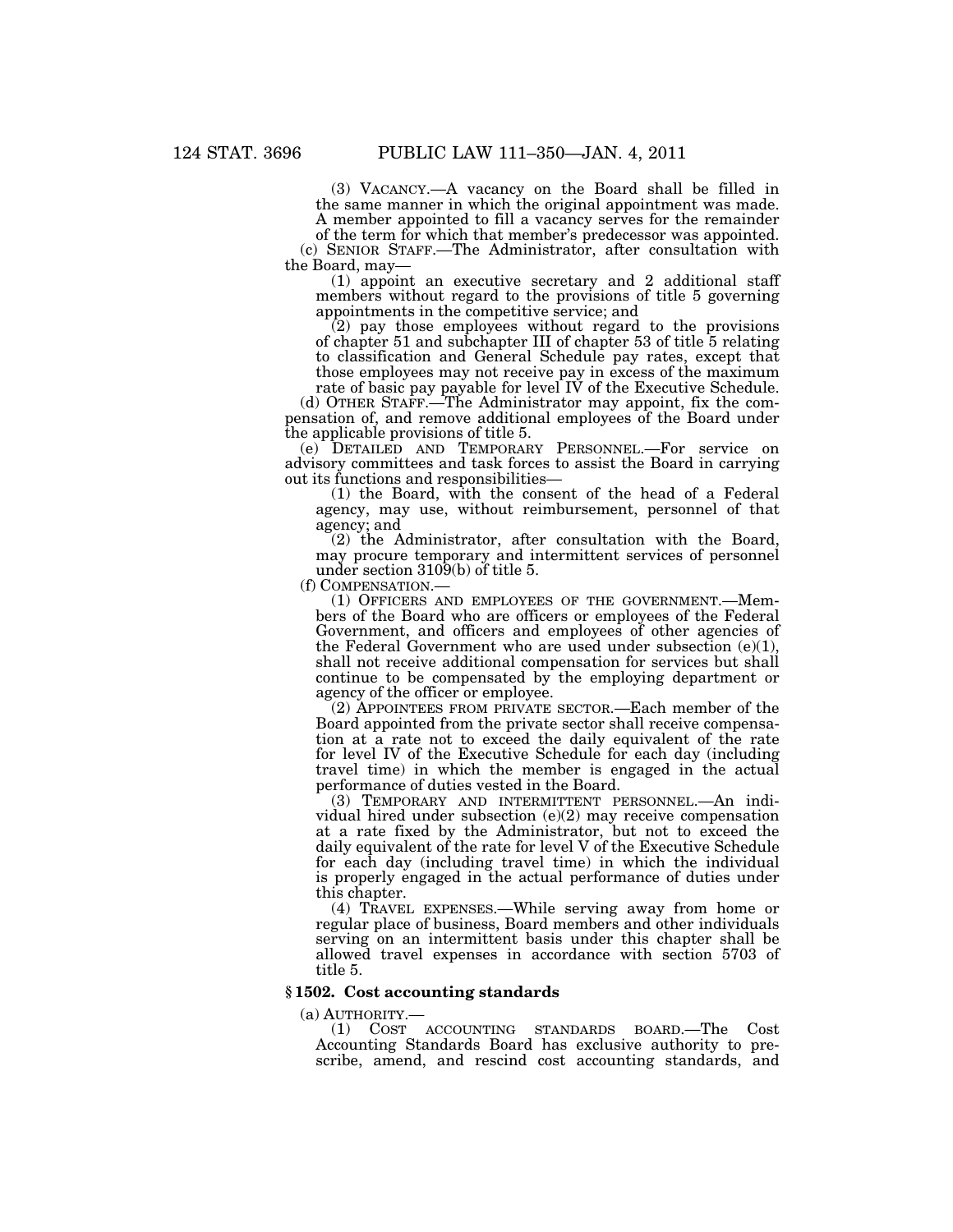interpretations of the standards, designed to achieve uniformity and consistency in the cost accounting standards governing measurement, assignment, and allocation of costs to contracts with the Federal Government.

(2) ADMINISTRATOR FOR FEDERAL PROCUREMENT POLICY.—The Administrator, after consultation with the Board, shall prescribe rules and procedures governing actions of the Board under this chapter. The rules and procedures shall require that any action to prescribe, amend, or rescind a standard or interpretation be approved by majority vote of the Board. (b) MANDATORY USE OF STANDARDS.—<br>
(1) SUBCONTRACT.—<br>
(A) DEFINITION.—In this paragraph, the term "sub-

contract'' includes a transfer of commercial items between divisions, subsidiaries, or affiliates of a contractor or subcontractor.

(B) WHEN STANDARDS ARE TO BE USED.—Cost accounting standards prescribed under this chapter are mandatory for use by all executive agencies and by contractors and subcontractors in estimating, accumulating, and reporting costs in connection with the pricing and administration of, and settlement of disputes concerning, all negotiated prime contract and subcontract procurements with the Federal Government in excess of the amount set forth in section  $2306a(a)(1)(A)(i)$  of title 10 as the amount is adjusted in accordance with applicable requirements of law.

(C) NONAPPLICATION OF STANDARDS.—Subparagraph (B) does not apply to—

(i) a contract or subcontract for the acquisition of a commercial item;

(ii) a contract or subcontract where the price negotiated is based on a price set by law or regulation;

(iii) a firm, fixed-price contract or subcontract awarded on the basis of adequate price competition without submission of certified cost or pricing data; or

(iv) a contract or subcontract with a value of less than \$7,500,000 if, when the contract or subcontract is entered into, the segment of the contractor or subcontractor that will perform the work has not been awarded at least one contract or subcontract with a value of more than \$7,500,000 that is covered by the standards.

(2) EXEMPTIONS AND WAIVERS BY BOARD.—The Board may— (A) exempt classes of contractors and subcontractors from the requirements of this chapter; and

(B) establish procedures for the waiver of the requirements of this chapter for individual contracts and sub-

contracts.<br>(3) WAIVER BY HEAD OF EXECUTIVE AGENCY.—

 $(A)$  In GENERAL.—The head of an executive agency may waive the applicability of the cost accounting standards for a contract or subcontract with a value of less than \$15,000,000 if that official determines in writing that the segment of the contractor or subcontractor that will perform the work—

(i) is primarily engaged in the sale of commercial items; and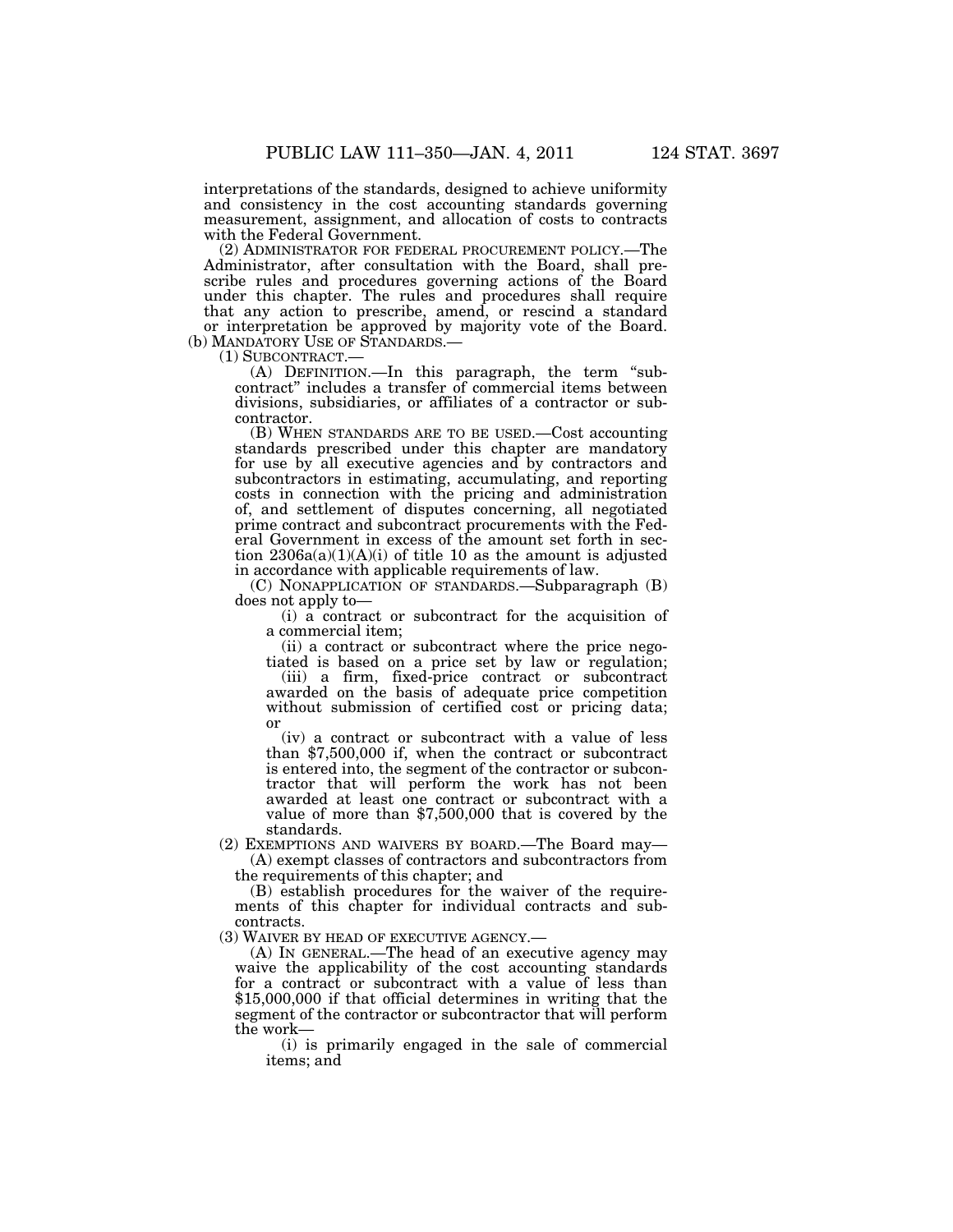(ii) would not otherwise be subject to the cost accounting standards under this section.

(B) IN EXCEPTIONAL CIRCUMSTANCES.—The head of an executive agency may waive the applicability of the cost accounting standards for a contract or subcontract under exceptional circumstances when necessary to meet the needs of the agency. A determination to waive the applicability of the standards under this subparagraph shall be set forth in writing and shall include a statement of the circumstances justifying the waiver.

(C) RESTRICTION ON DELEGATION OF AUTHORITY.—The head of an executive agency may not delegate the authority under subparagraph  $(\overline{A})$  or  $(\overline{B})$  to an official in the executive agency below the senior policymaking level in the executive agency.

(D) CONTENTS OF FEDERAL ACQUISITION REGULATION.— The Federal Acquisition Regulation shall include—

(i) criteria for selecting an official to be delegated authority to grant waivers under subparagraph (A) or (B); and

(ii) the specific circumstances under which the waiver may be granted.

(E) REPORT.—The head of each executive agency shall report the waivers granted under subparagraphs (A) and (B) for that agency to the Board on an annual basis.

(c) REQUIRED BOARD ACTION FOR PRESCRIBING STANDARDS AND INTERPRETATIONS.—Before prescribing cost accounting standards and interpretations, the Board shall—

(1) take into account, after consultation and discussions with the Comptroller General, professional accounting organizations, contractors, and other interested parties—

(A) the probable costs of implementation, including any inflationary effects, compared to the probable benefits;

(B) the advantages, disadvantages, and improvements anticipated in the pricing and administration of, and settlement of disputes concerning, contracts; and

(C) the scope of, and alternatives available to, the action proposed to be taken;

(2) prepare and publish a report in the Federal Register on the issues reviewed under paragraph (1);

(3)(A) publish an advanced notice of proposed rulemaking in the Federal Register to solicit comments on the report prepared under paragraph (2);

(B) provide all parties affected at least 60 days after publication to submit their views and comments; and

(C) during the 60-day period, consult with the Comptroller General and consider any recommendation the Comptroller General may make; and

(4) publish a notice of proposed rulemaking in the Federal Register and provide all parties affected at least 60 days after publication to submit their views and comments.

(d) EFFECTIVE DATES.—Rules, regulations, cost accounting standards, and modifications thereof prescribed or amended under this chapter shall have the full force and effect of law, and shall become effective within 120 days after publication in the Federal Register in final form, unless the Board determines that a longer period is necessary. The Board shall determine implementation dates for contractors and subcontractors. The dates may not be later than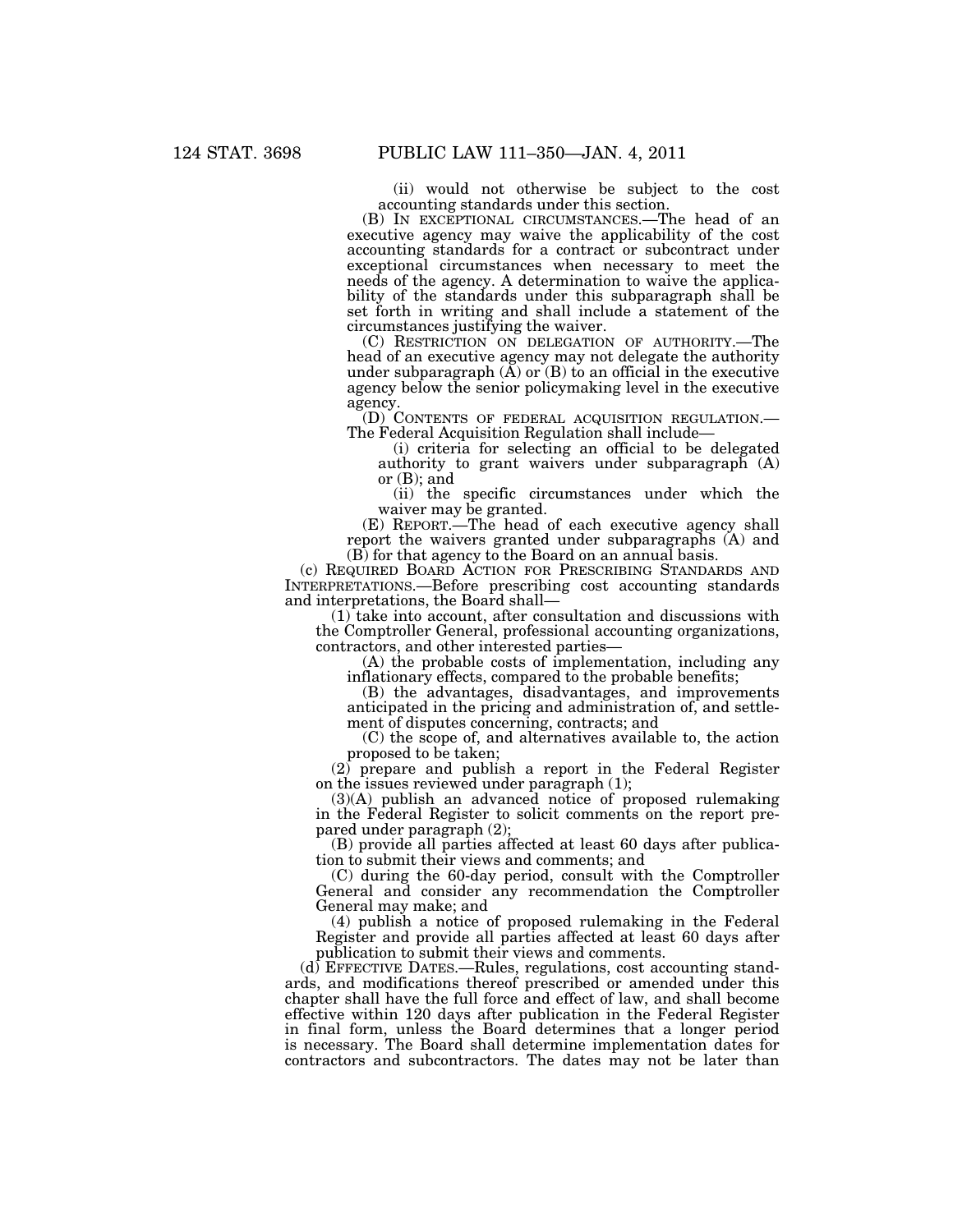the beginning of the second fiscal year of the contractor or subcontractor after the standard becomes effective.

(e) ACCOMPANYING MATERIAL.-Rules, regulations, accounting standards, and modifications thereof prescribed or amended under this chapter shall be accompanied by prefatory comments and by illustrations, if necessary.

(f) IMPLEMENTING REGULATIONS.—The Board shall prescribe regulations for the implementation of cost accounting standards prescribed or interpreted under this section. The regulations shall be incorporated into the Federal Acquisition Regulation and shall require contractors and subcontractors as a condition of contracting with the Federal Government to—

(1) disclose in writing their cost accounting practices, including methods of distinguishing direct costs from indirect costs and the basis used for allocating indirect costs; and

(2) agree to a contract price adjustment, with interest, for any increased costs paid to the contractor or subcontractor by the Federal Government because of a change in the contractor's or subcontractor's cost accounting practices or a failure by the contractor or subcontractor to comply with applicable cost accounting standards.

(g) NONAPPLICABILITY OF CERTAIN SECTIONS OF TITLE 5.—Functions exercised under this chapter are not subject to sections 551, 553 to 559, and 701 to 706 of title 5.

### **§ 1503. Contract price adjustment**

(a) DISAGREEMENT CONSTITUTES A DISPUTE.—If the Federal Government and a contractor or subcontractor fail to agree on a contract price adjustment, including whether the contractor or subcontractor has complied with the applicable cost accounting standards, the disagreement will constitute a dispute under chapter 71 of this title.

(b) AMOUNT OF ADJUSTMENT.—A contract price adjustment undertaken under section  $1502(f)(2)$  of this title shall be made, where applicable, on relevant contracts between the Federal Government and the contractor that are subject to the cost accounting standards so as to protect the Federal Government from payment, in the aggregate, of increased costs, as defined by the Cost Accounting Standards Board. The Federal Government may not recover costs greater than the aggregate increased cost to the Federal Government, as defined by the Board, on the relevant contracts subject to the price adjustment unless the contractor made a change in its cost accounting practices of which it was aware or should have been aware at the time of the price negotiation and which it failed to disclose to the Federal Government.

(c) INTEREST.—The interest rate applicable to a contract price adjustment is the annual rate of interest established under section 6621 of the Internal Revenue Code of 1986 (26 U.S.C. 6621) for the period. Interest accrues from the time payments of the increased costs were made to the contractor or subcontractor to the time the Federal Government receives full compensation for the price adjustment.

#### **§ 1504. Effect on other standards and regulations**

(a) PREVIOUSLY EXISTING STANDARDS.—All cost accounting standards, waivers, exemptions, interpretations, modifications, rules, and regulations prescribed by the Cost Accounting Standards Board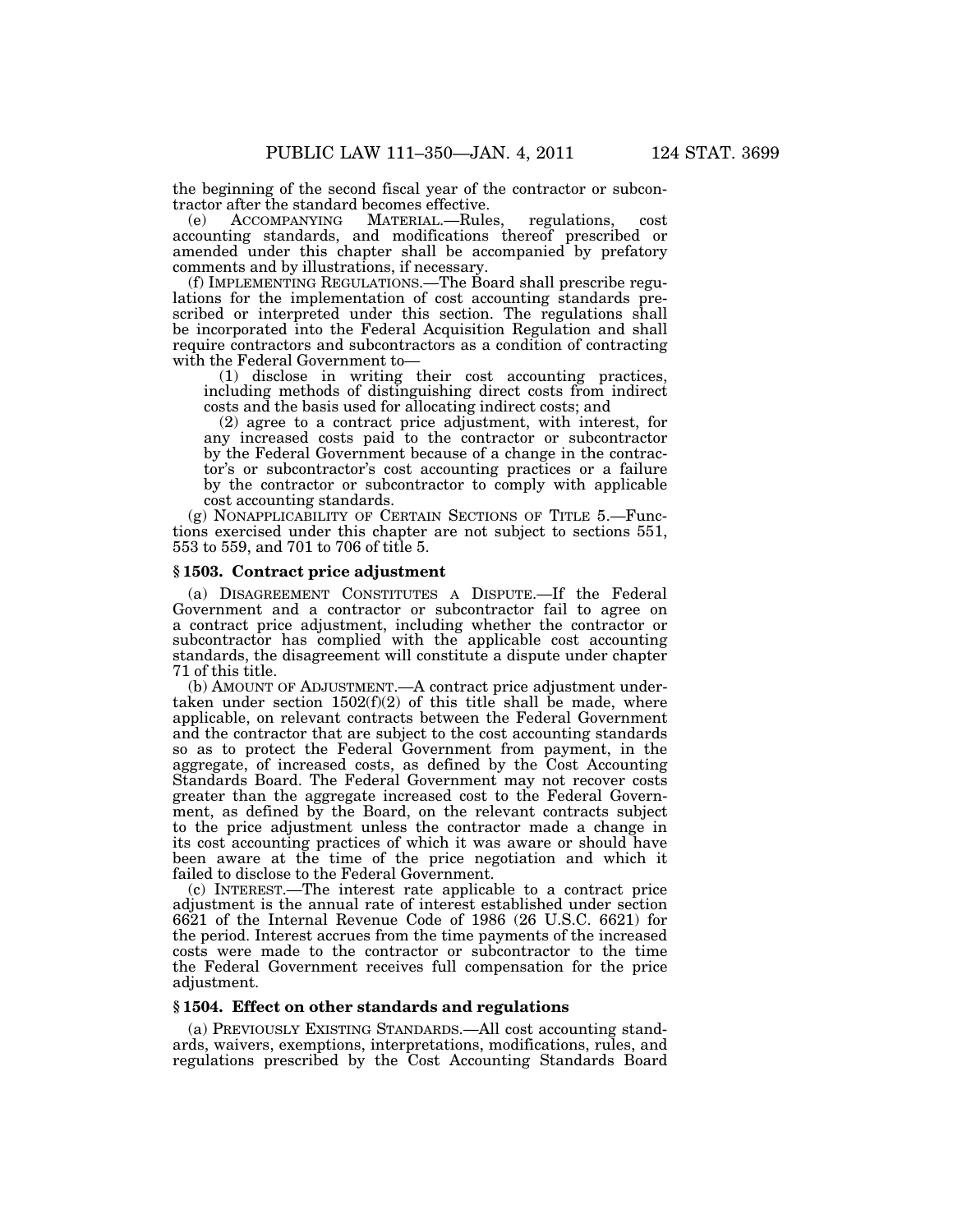under section 719 of the Defense Production Act of 1950 (50 U.S.C. App. 2168)—

(1) remain in effect until amended, superseded, or rescinded by the Board under this chapter; and

(2) are subject to the provisions of this division in the same manner as if prescribed by the Board under this division.

(b) INCONSISTENT AGENCY REGULATIONS.—To ensure that a regulation or proposed regulation of an executive agency is not inconsistent with a cost accounting standard prescribed or amended under this chapter, the Administrator, under the authority in sections 1121, 1122(a) to (c)(1), 1125, 1126, 1130, 1131, and 2305 of this title, shall rescind or deny the promulgation of the inconsistent regulation or proposed regulation and take other appropriate action authorized under sections 1121, 1122(a) to  $(c)(1)$ , 1125, 1126, 1130, 1131, and 2305.

(c) COSTS NOT SUBJECT TO DIFFERENT STANDARDS.—Costs that are the subject of cost accounting standards prescribed under this chapter are not subject to regulations established by another executive agency that differ from those standards with respect to the measurement, assignment, and allocation of those costs.

### **§ 1505. Examinations**

To determine whether a contractor or subcontractor has complied with cost accounting standards prescribed under this chapter and has followed consistently the contractor's or subcontractor's disclosed cost accounting practices, an authorized representative of the head of the agency concerned, of the offices of inspector general established under the Inspector General Act of 1978 (5 U.S.C. App.), or of the Comptroller General shall have the right to examine and copy documents, papers, or records of the contractor or subcontractor relating to compliance with the standards.

# **§ 1506. Authorization of appropriations**

Necessary amounts may be appropriated to carry out this chapter.

### **CHAPTER 17—AGENCY RESPONSIBILITIES AND PROCEDURES**

- Sec.<br>1701.<br>1702. Cooperation with the Administrator.
- 1702. Chief Acquisition Officers and senior procurement executives.<br>1702. Chief Acquisition Officers and senior procurement executives.

1703. Acquisition workforce.<br>1704. Planning and policy-m

- 1704. Planning and policy-making for acquisition workforce.<br>1705. Advocates for competition.
- 1705. Advocates for competition.<br>1706. Personnel evaluation.
- Personnel evaluation. Publication of proposed regulations.
- 1707. Publication of propos<br>1708. Procurement notice.<br>1709. Contracting function
- Contracting functions performed by Federal personnel.
- 1710. Public-private competition required before conversion to contractor perform-
- 
- ance.<br>1711. Value engineering.<br>1712. Record requirements.
- 1712. Record requirements. 1713. Procurement data.

#### **§ 1701. Cooperation with the Administrator**

On the request of the Administrator, each executive agency shall—

(1) make its services, personnel, and facilities available to the Office of Federal Procurement Policy to the greatest practicable extent for the performance of functions under this division; and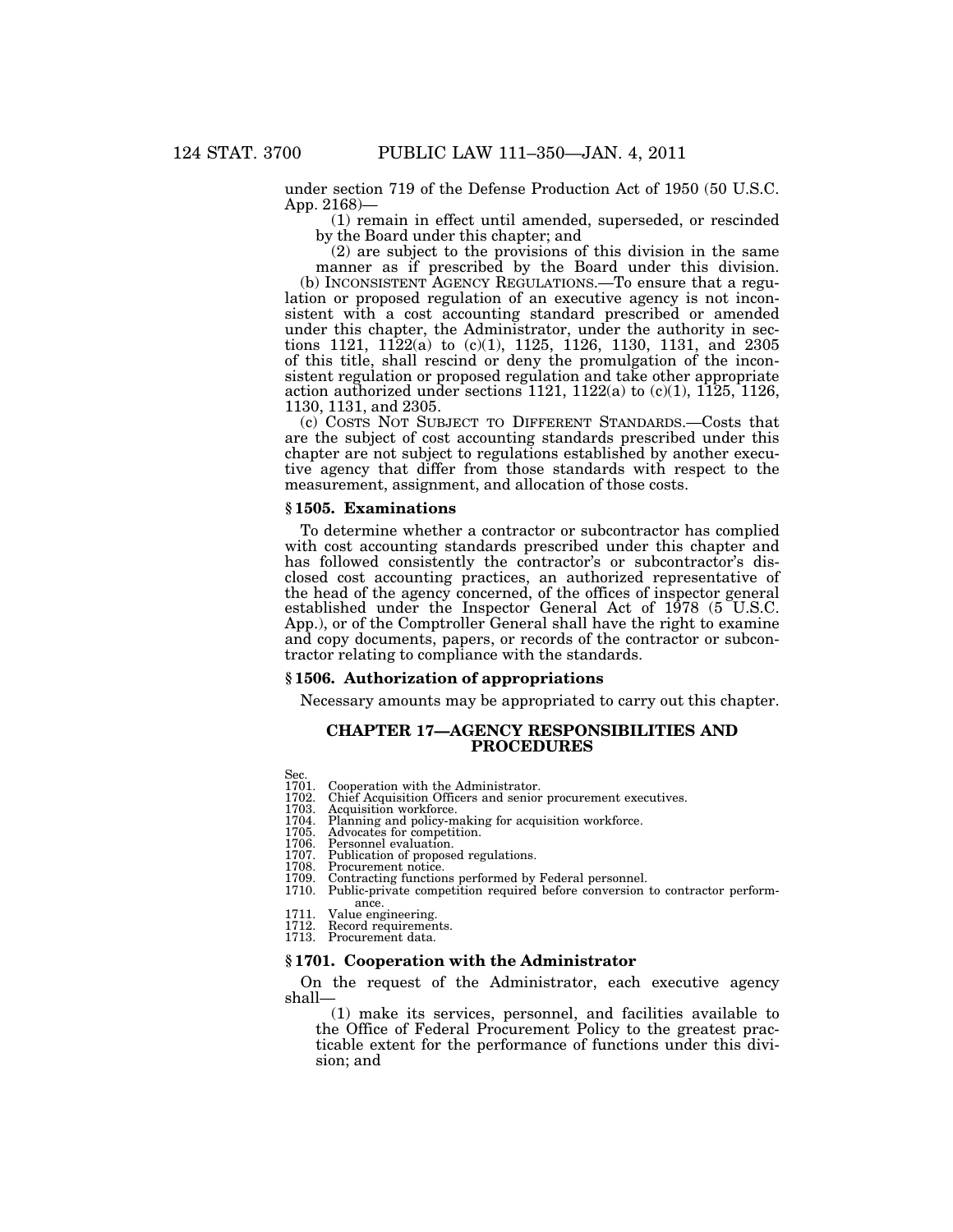(2) except when prohibited by law, furnish to the Administrator, and give the Administrator access to, all information and records in its possession that the Administrator may determine to be necessary for the performance of the functions of the Office.

#### **§ 1702. Chief Acquisition Officers and senior procurement executives**

(a) APPOINTMENT OR DESIGNATION OF CHIEF ACQUISITION OFFICER.—The head of each executive agency described in section  $901(b)(1)$  (other than the Department of Defense) or  $901(b)(2)(C)$ of title 31 with a Chief Financial Officer appointed or designated under section 901(a) of title 31 shall appoint or designate a noncareer employee as Chief Acquisition Officer for the agency.<br>(b) AUTHORITY AND FUNCTIONS OF CHIEF ACQUISITION OFFICER.—

(1) PRIMARY DUTY.— The primary duty of a Chief Acquisition Officer is acquisition management.

(2) ADVICE AND ASSISTANCE.—A Chief Acquisition Officer shall advise and assist the head of the executive agency and other agency officials to ensure that the mission of the executive agency is achieved through the management of the agency's acquisition activities.

(3) OTHER FUNCTIONS.—The functions of each Chief Acquisition Officer include—

(A) monitoring the performance of acquisition activities and acquisition programs of the executive agency, evaluating the performance of those programs on the basis of applicable performance measurements, and advising the head of the executive agency regarding the appropriate business strategy to achieve the mission of the executive agency;

(B) increasing the use of full and open competition in the acquisition of property and services by the executive agency by establishing policies, procedures, and practices that ensure that the executive agency receives a sufficient number of sealed bids or competitive proposals from responsible sources to fulfill the Federal Government's requirements (including performance and delivery schedules) at the lowest cost or best value considering the nature of the property or service procured;

(C) increasing appropriate use of performance-based contracting and performance specifications;

(D) making acquisition decisions consistent with all applicable laws and establishing clear lines of authority, accountability, and responsibility for acquisition decisionmaking within the executive agency;

(E) managing the direction of acquisition policy for the executive agency, including implementation of the unique acquisition policies, regulations, and standards of the executive agency;

(F) developing and maintaining an acquisition career management program in the executive agency to ensure that there is an adequate professional workforce; and

(G) as part of the strategic planning and performance evaluation process required under section 306 of title 5 and sections 1105(a)(28), 1115, 1116, and 9703 (added by section 5(a) of Public Law 103–62 (107 Stat. 289)) of title 31—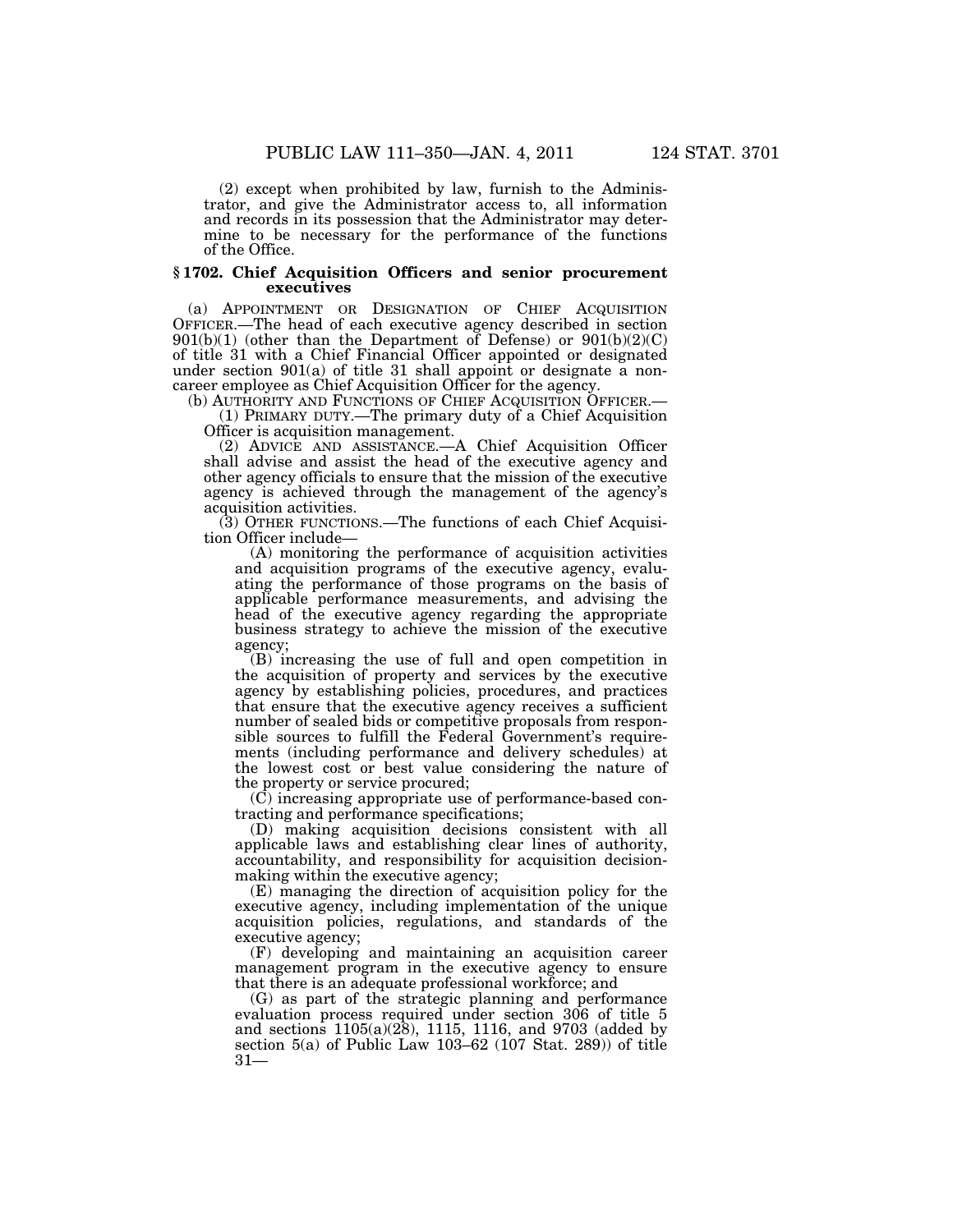(i) assessing the requirements established for agency personnel regarding knowledge and skill in acquisition resources management and the adequacy of those requirements for facilitating the achievement of the performance goals established for acquisition management;

(ii) developing strategies and specific plans for hiring, training, and professional development to rectify a deficiency in meeting those requirements; and

(iii) reporting to the head of the executive agency on the progress made in improving acquisition manage-

ment capability.<br>
(c) SENIOR PROCUREMENT EXECUTIVE.—

 $(1)$  DESIGNATION.—The head of each executive agency shall designate a senior procurement executive.

(2) RESPONSIBILITY.—The senior procurement executive is responsible for management direction of the procurement system of the executive agency, including implementation of the unique procurement policies, regulations, and standards of the executive agency.<br>
(3) WHEN CHIEF ACQUISITION OFFICER APPOINTED OR DES-

IGNATED.—For an executive agency for which a Chief Acquisition Officer has been appointed or designated under subsection (a), the head of the executive agency shall—

(A) designate the Chief Acquisition Officer as the senior procurement executive for the executive agency; or

(B) ensure that the senior procurement executive designated under paragraph (1) reports directly to the Chief Acquisition Officer without intervening authority.

### **§ 1703. Acquisition workforce**

(a) DESCRIPTION.—For purposes of this section, the acquisition workforce of an agency consists of all employees serving in acquisition positions listed in subsection  $(g)(1)(A)$ .<br>(b) APPLICABILITY.—

 $(1)$  NONAPPLICABILITY TO CERTAIN EXECUTIVE AGENCIES.—<br>Except as provided in subsection (i), this section does not apply to an executive agency that is subject to chapter 87 of title 10.

(2) APPLICABILITY OF PROGRAMS.—The programs established by this section apply to the acquisition workforce of each executive agency.<br>(c) MANAGEMENT POLICIES.

(1) DUTIES OF HEAD OF EXECUTIVE AGENCY.—<br>(A) ESTABLISH POLICIES AND PROCEDURES.—After consultation with the Administrator, the head of each executive agency shall establish policies and procedures for the effective management (including accession, education, training, career development, and performance incentives) of the acquisition workforce of the agency. The development of acquisition workforce policies under this section shall be carried out consistent with the merit system principles set forth in section 2301(b) of title 5.

(B) ENSURE UNIFORM IMPLEMENTATION.—The head of each executive agency shall ensure that, to the maximum extent practicable, acquisition workforce policies and procedures established are uniform in their implementation throughout the agency.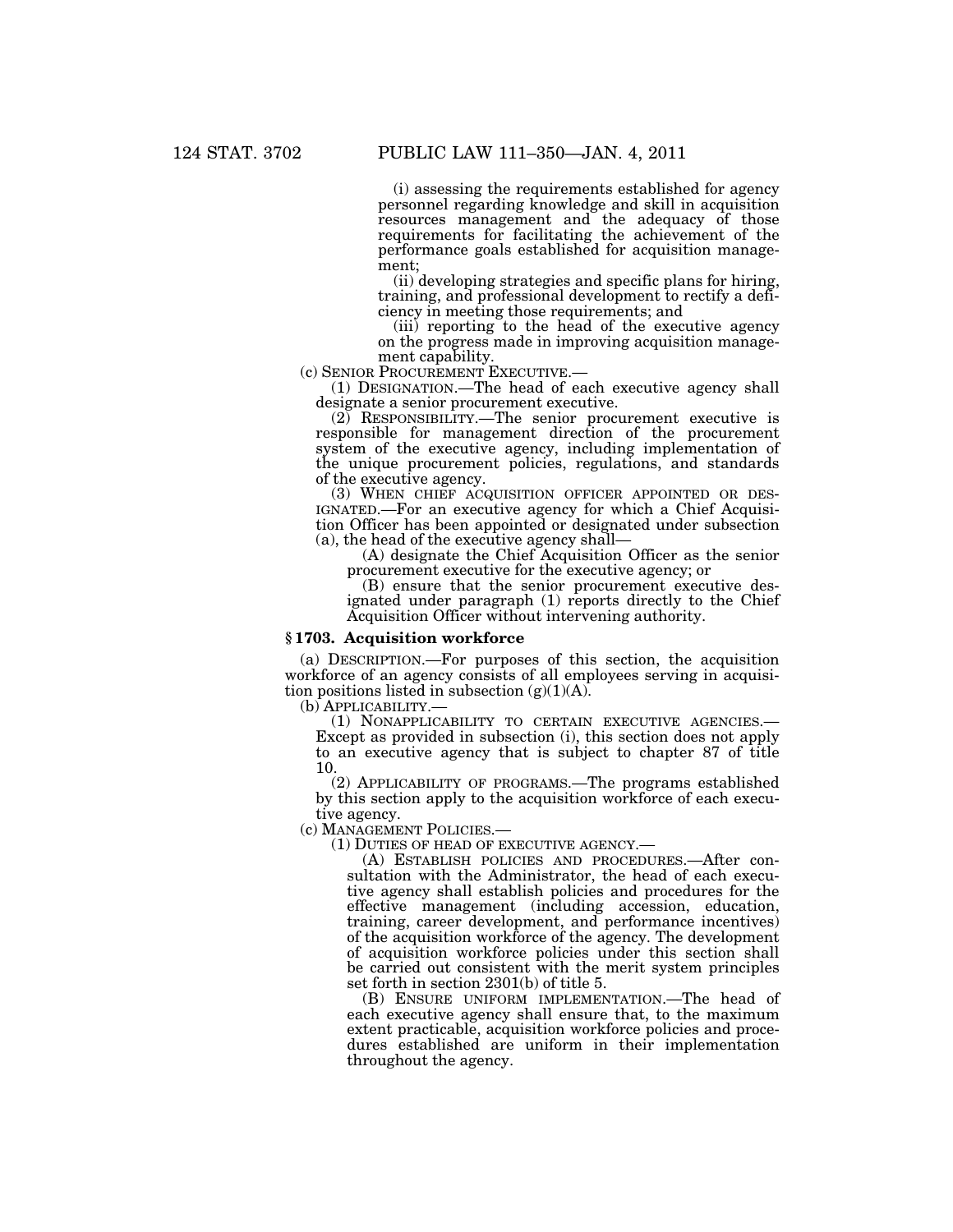(2) DUTIES OF ADMINISTRATOR.—The Administrator shall issue policies to promote uniform implementation of this section by executive agencies, with due regard for differences in program requirements among agencies that may be appropriate and warranted in view of the agency mission. The Administrator shall coordinate with the Deputy Director for Management of the Office of Management and Budget to ensure that the policies are consistent with the policies and procedures established, and enhanced system of incentives provided, pursuant to section 5051(c) of the Federal Acquisition Streamlining Act of 1994 (Public Law 103–355, 108 Stat. 3351). The Administrator shall evaluate the implementation of this section by executive agencies.

(d) AUTHORITY AND RESPONSIBILITY OF SENIOR PROCUREMENT EXECUTIVE.—Subject to the authority, direction, and control of the head of an executive agency, the senior procurement executive of the agency shall carry out all powers, functions, and duties of the head of the agency with respect to implementing this section. The senior procurement executive shall ensure that the policies of the head of the executive agency established in accordance with this section are implemented throughout the agency.

(e) COLLECTING AND MAINTAINING INFORMATION.—The Administrator shall ensure that the heads of executive agencies collect and maintain standardized information on the acquisition workforce related to implementing this section. To the maximum extent practicable, information requirements shall conform to standards the Director of the Office of Personnel Management establishes for the Central Personnel Data File.<br>(f) CAREER DEVELOPMENT.—

(1) CAREER PATHS.—<br>(A) IDENTIFICATION.—The head of each executive agency shall ensure that appropriate career paths for personnel who desire to pursue careers in acquisition are identified in terms of the education, training, experience, and assignments necessary for career progression to the most senior acquisition positions. The head of each executive agency shall make available information on those career paths.

(B) CRITICAL DUTIES AND TASKS.—For each career path, the head of each executive agency shall identify the critical acquisition-related duties and tasks in which, at minimum, employees of the agency in the career path shall be competent to perform at full performance grade levels. For this purpose, the head of the executive agency shall provide appropriate coverage of the critical duties and tasks identified by the Director of the Federal Acquisition Institute.

(C) MANDATORY TRAINING AND EDUCATION.—For each career path, the head of each executive agency shall establish requirements for the completion of course work and related on-the-job training in the critical acquisition-related duties and tasks of the career path. The head of each executive agency also shall encourage employees to maintain the currency of their acquisition knowledge and generally enhance their knowledge of related acquisition management disciplines through academic programs and other self-developmental activities.

(2) PERFORMANCE INCENTIVES.—The head of each executive agency shall provide for an enhanced system of incentives to encourage excellence in the acquisition workforce that rewards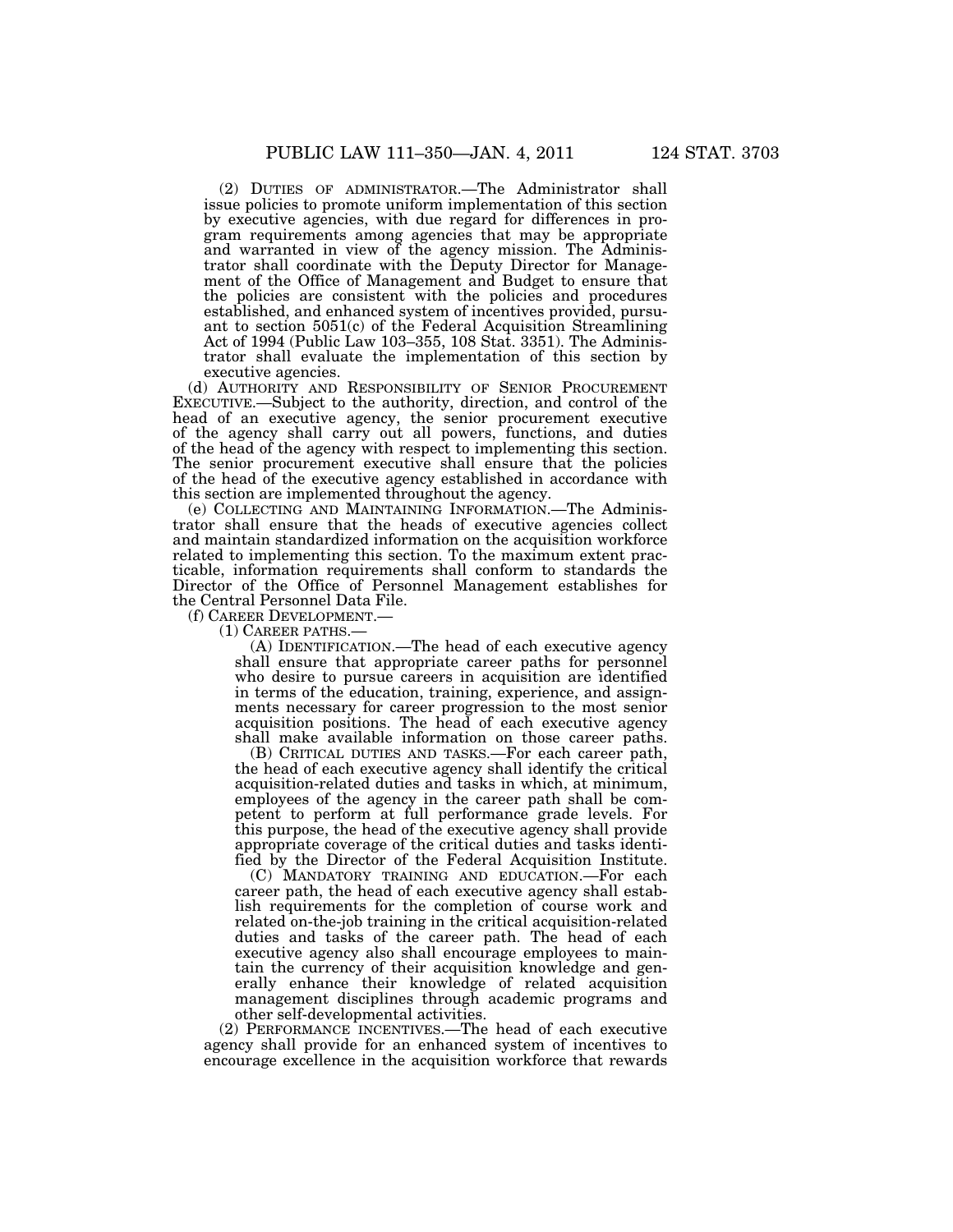performance of employees who contribute to achieving the agency's performance goals. The system of incentives shall include provisions that—

(A) relate pay to performance (including the extent to which the performance of personnel in the workforce contributes to achieving the cost goals, schedule goals, and performance goals established for acquisition programs pursuant to section 3103(b) of this title); and

(B) provide for consideration, in personnel evaluations and promotion decisions, of the extent to which the performance of personnel in the workforce contributes to achieving the cost goals, schedule goals, and performance

goals.<br>(g) QUALIFICATION REQUIREMENTS.—

(1) IN GENERAL.—Subject to paragraph  $(2)$ , the Administrator shall—

(A) establish qualification requirements, including education requirements, for—

(i) entry-level positions in the General Schedule Contracting series (GS–1102);

(ii) senior positions in the General Schedule Contracting series (GS–1102);

(iii) all positions in the General Schedule Purchasing series (GS–1105); and

(iv) positions in other General Schedule series in which significant acquisition-related functions are performed; and

(B) prescribe the manner and extent to which the qualification requirements shall apply to an individual serving in a position described in subparagraph (A) at the time the requirements are established.

(2) RELATIONSHIP TO REQUIREMENTS APPLICABLE TO DEFENSE ACQUISITION WORKFORCE.—The Administrator shall establish qualification requirements and make prescriptions under paragraph (1) that are comparable to those established for the same or equivalent positions pursuant to chapter 87 of title 10 with appropriate modifications.

(3) APPROVAL OF REQUIREMENTS.—The Administrator shall submit any requirement established or prescription made under paragraph (1) to the Director of the Office of Personnel Management for approval. The Director is deemed to have approved the requirement or prescription if the Director does not disapprove the requirement or prescription within 30 days after receiving it.<br>(h) EDUCATION AND TRAINING.

(1) FUNDING LEVELS.—The head of an executive agency shall set forth separately the funding levels requested for educating and training the acquisition workforce in the budget justification documents submitted in support of the President's budget submitted to Congress under section 1105 of title 31.

(2) TUITION ASSISTANCE.—The head of an executive agency may provide tuition reimbursement in education (including a full-time course of study leading to a degree) in accordance with section 4107 of title 5 for personnel serving in acquisition positions in the agency.

(3) RESTRICTED OBLIGATION.—Amounts appropriated for education and training under this section may not be obligated for another purpose.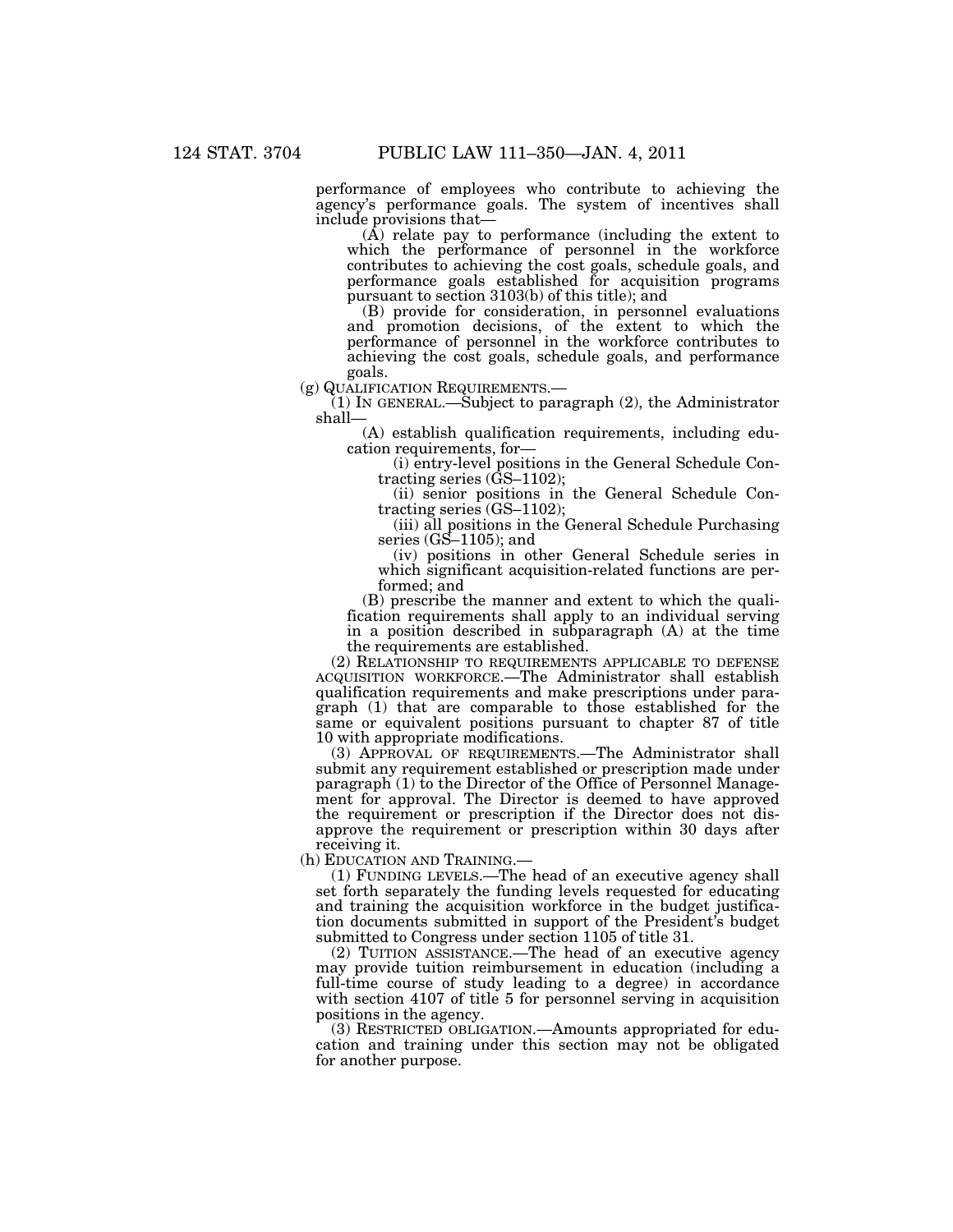(i) TRAINING FUND.— (1) PURPOSES.—The purposes of this subsection are to ensure that the Federal acquisition workforce—

(A) adapts to fundamental changes in the nature of Federal Government acquisition of property and services associated with the changing roles of the Federal Government; and

(B) acquires new skills and a new perspective to enable it to contribute effectively in the changing environment of the 21st century.

(2) ESTABLISHMENT AND MANAGEMENT OF FUND.—There is an acquisition workforce training fund. The Administrator of General Services shall manage the fund through the Federal Acquisition Institute to support the training of the acquisition workforce of the executive agencies, except as provided in paragraph (5). The Administrator of General Services shall consult with the Administrator in managing the fund.

(3) CREDITS TO FUND.—Five percent of the fees collected by executive agencies (other than the Department of Defense) under the following contracts shall be credited to the fund:

(A) Government-wide task and delivery-order contracts entered into under sections 4103 and 4105 of this title.

(B) Government-wide contracts for the acquisition of information technology as defined in section 11101 of title 40 and multiagency acquisition contracts for that technology authorized by section 11314 of title 40.

 $(C)$  multiple-award schedule contracts entered into by the Administrator of General Services.

(4) REMITTANCE BY HEAD OF EXECUTIVE AGENCY.—The head of an executive agency that administers a contract described in paragraph (3) shall remit to the General Services Administration the amount required to be credited to the fund with respect to the contract at the end of each quarter of the fiscal year.

(5) TRANSFER AND USE OF FEES COLLECTED FROM DEPARTMENT OF DEFENSE.—The Administrator of General Services shall transfer to the Secretary of Defense fees collected from the Department of Defense pursuant to paragraph (3). The Defense Acquisition University shall use the fees for acquisition workforce training.

(6) AMOUNTS NOT TO BE USED FOR OTHER PURPOSES.—The Administrator of General Services, through the Office of Federal Procurememt Policy, shall ensure that amounts collected for training under this subsection are not used for a purpose other than the purpose specified in paragraph (2).

(7) AMOUNTS ARE IN ADDITION TO OTHER AMOUNTS FOR EDU- CATION AND TRAINING.—Amounts credited to the fund are in addition to amounts requested and appropriated for education and training referred to in subsection (h)(1).

(8) AVAILABILITY OF AMOUNTS.—Amounts credited to the fund remain available to be expended only in the fiscal year for which they are credited and the 2 succeeding fiscal years.

(j) RECRUITMENT PROGRAM.— (1) SHORTAGE CATEGORY POSITIONS.—For purposes of sections 3304, 5333, and 5753 of title 5, the head of a department or agency of the Federal Government (other than the Secretary of Defense) may determine, under regulations prescribed by the Office of Personnel Management, that certain Federal acquisition positions (as described in subsection  $(g)(1)(A)$ ) are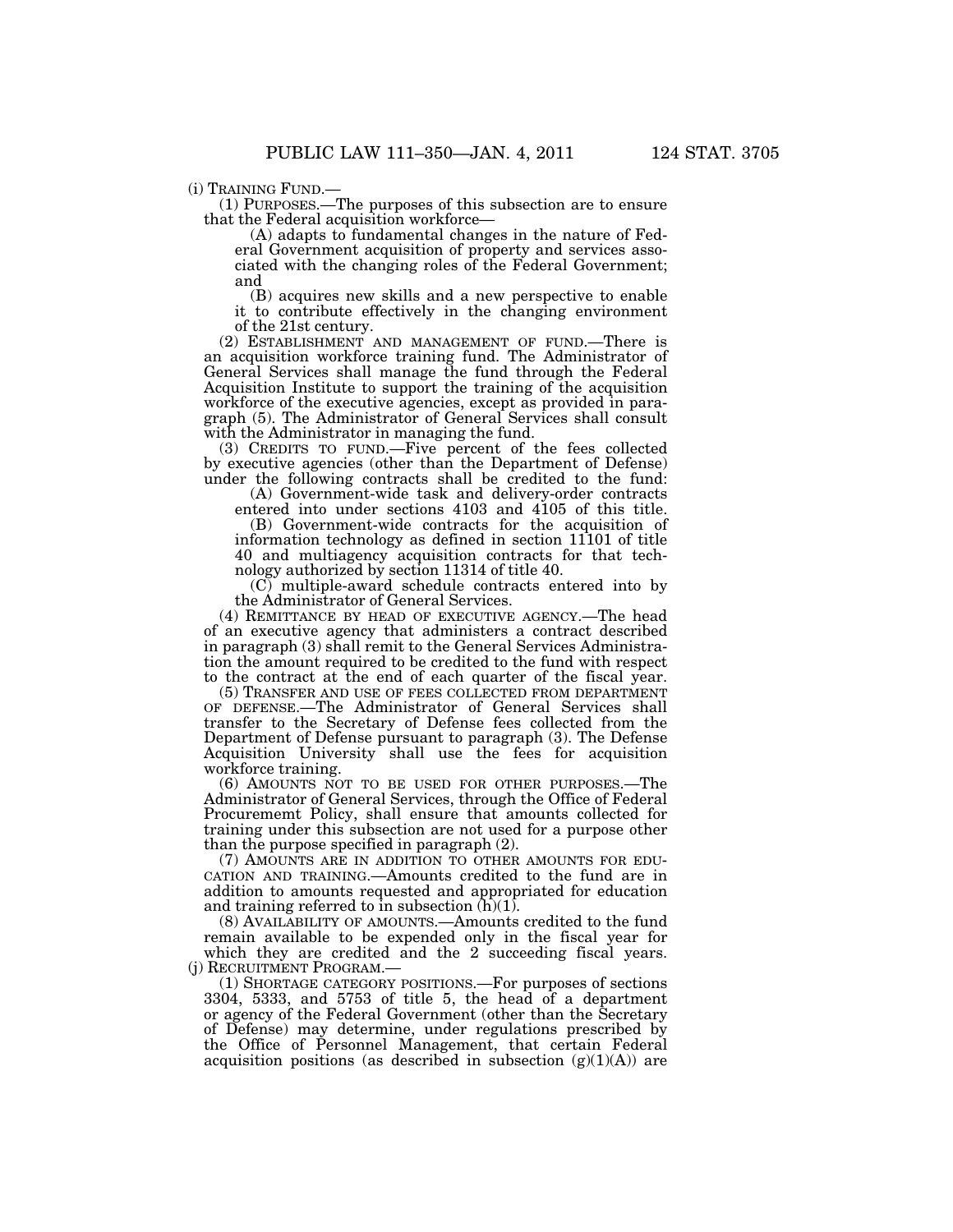shortage category positions in order to use the authorities in those sections to recruit and appoint highly qualified individuals directly to those positions in the department or agency.

(2) TERMINATION OF AUTHORITY.—The head of a department or agency may not appoint an individual to a position of employment under this subsection after September 30, 2012.<br>(k) REEMPLOYMENT WITHOUT LOSS OF ANNUITY.—

(1) ESTABLISHMENT OF POLICIES AND PROCEDURES.—The head of each executive agency, after consultation with the Administrator and the Director of the Office of Personnel Management, shall establish policies and procedures under which the agency head may reemploy in an acquisition-related position (as described in subsection (g)(1)(A)) an individual receiving an annuity from the Civil Service Retirement and Disability Fund, on the basis of the individual's service, without discontinuing the annuity. The head of each executive agency shall keep the Administrator informed of the agency's use of this authority.

(2) CRITERIA FOR CONTINUATION OF ANNUITY.—Policies and procedures established under paragraph (1) shall authorize the head of the executive agency, on a case-by-case basis, to continue an annuity if any of the following makes the reemployment of an individual essential:

(A) The unusually high or unique qualifications of an individual receiving an annuity from the Civil Service Retirement and Disability Fund on the basis of the individual's service.

(B) The exceptional difficulty in recruiting or retaining a qualified employee.

(C) A temporary emergency hiring need.

(3) SERVICE NOT SUBJECT TO CSRS OR FERS.—An individual reemployed under this subsection shall not be deemed an employee for purposes of chapter 83 or 84 of title 5.

(4) REPORTING REQUIREMENT.—The Administrator shall submit annually to the Committee on Oversight and Government Reform of the House of Representatives and the Committee on Homeland Security and Governmental Affairs of the Senate a report on the use of the authority under this subsection, including the number of employees reemployed under authority of this subsection.

(5) SUNSET PROVISION.—The authority under this subsection expires on December 31, 2011.

#### **§ 1704. Planning and policy-making for acquisition workforce**

(a) DEFINITIONS.—In this section:

(1) ASSOCIATE ADMINISTRATOR.—The term ''Associate Administrator'' means the Associate Administrator for Acquisition Workforce Programs as designated by the Administrator pursuant to subsection (b).

(2) CHIEF ACQUISITION OFFICER.—The term ''Chief Acquisition Officer'' means a Chief Acquisition Officer for an executive

agency appointed pursuant to section 1702 of this title.<br>(b) ASSOCIATE ADMINISTRATOR FOR ACQUISITION WORKFORCE PRO-GRAMS.—The Administrator shall designate a member of the Senior Executive Service as the Associate Administrator for Acquisition Workforce Programs. The Associate Administrator shall be located in the Federal Acquisition Institute (or its successor). The Associate Administrator shall be responsible for—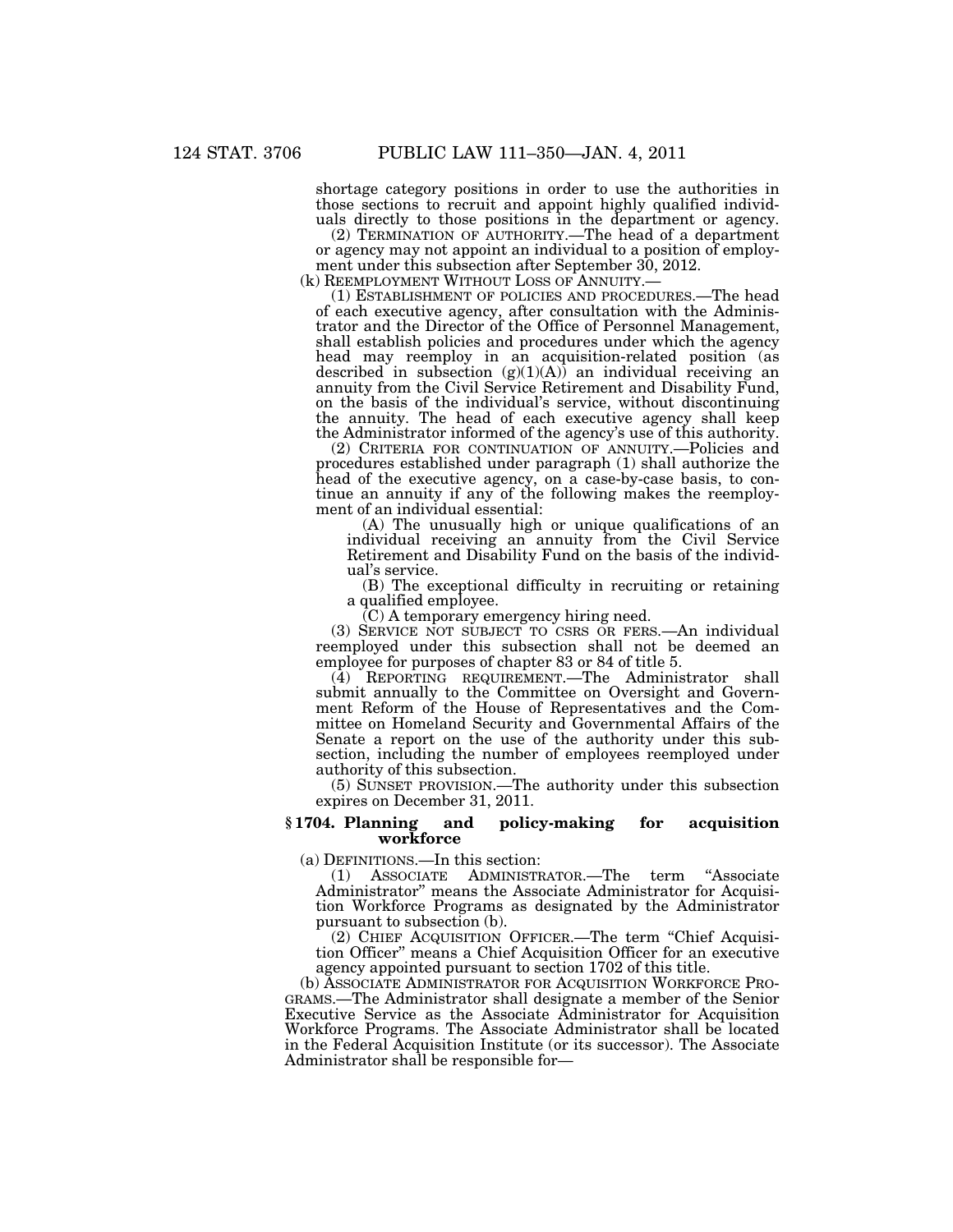(1) supervising the acquisition workforce training fund established under section 1703(i) of this title;

(2) developing, in coordination with Chief Acquisition Officers and Chief Human Capital Officers, a strategic human capital plan for the acquisition workforce of the Federal Government;

(3) reviewing and providing input to individual agency acquisition workforce succession plans;

(4) recommending to the Administrator and other senior government officials appropriate programs, policies, and practices to increase the quantity and quality of the Federal acquisition workforce; and

(5) carrying out other functions that the Administrator may assign.

(c) ACQUISITION AND CONTRACTING TRAINING PROGRAMS WITHIN

EXECUTIVE AGENCIES.— (1) CHIEF ACQUISITION OFFICER AUTHORITIES AND RESPON- SIBILITIES.—Subject to the authority, direction, and control of the head of an executive agency, the Chief Acquisition Officer for that agency shall carry out all powers, functions, and duties of the head of the agency with respect to implementation of this subsection. The Chief Acquisition Officer shall ensure that the policies established by the head of the agency in accordance with this subsection are implemented throughout the agency.

(2) REQUIREMENT.—The head of each executive agency, after consultation with the Associate Administrator, shall establish and operate acquisition and contracting training programs. The programs shall—

(A) have curricula covering a broad range of acquisition and contracting disciplines corresponding to the specific acquisition and contracting needs of the agency involved;

(B) be developed and applied according to rigorous standards; and

(C) be designed to maximize efficiency, through the use of self-paced courses, online courses, on-the-job training, and the use of remote instructors, wherever those features can be applied without reducing the effectiveness of the training or negatively affecting academic standards.

(d) GOVERNMENT-WIDE POLICIES AND EVALUATION.—The Administrator shall issue policies to promote the development of performance standards for training and uniform implementation of this section by executive agencies, with due regard for differences in program requirements among agencies that may be appropriate and warranted in view of the agency mission. The Administrator shall evaluate the implementation of the provisions of subsection (c) by executive agencies.

(e) INFORMATION ON ACQUISITION AND CONTRACTING TRAINING.— The Administrator shall ensure that the heads of executive agencies collect and maintain standardized information on the acquisition and contracting workforce related to the implementation of subsection (c).

(f) ACQUISITION WORKFORCE HUMAN CAPITAL SUCCESSION PLAN.—

(1) IN GENERAL.—Each Chief Acquisition Officer for an executive agency shall develop, in consultation with the Chief Human Capital Officer for the agency and the Associate Administrator, a succession plan consistent with the agency's strategic human capital plan for the recruitment, development, and retention of the agency's acquisition workforce, with a particular focus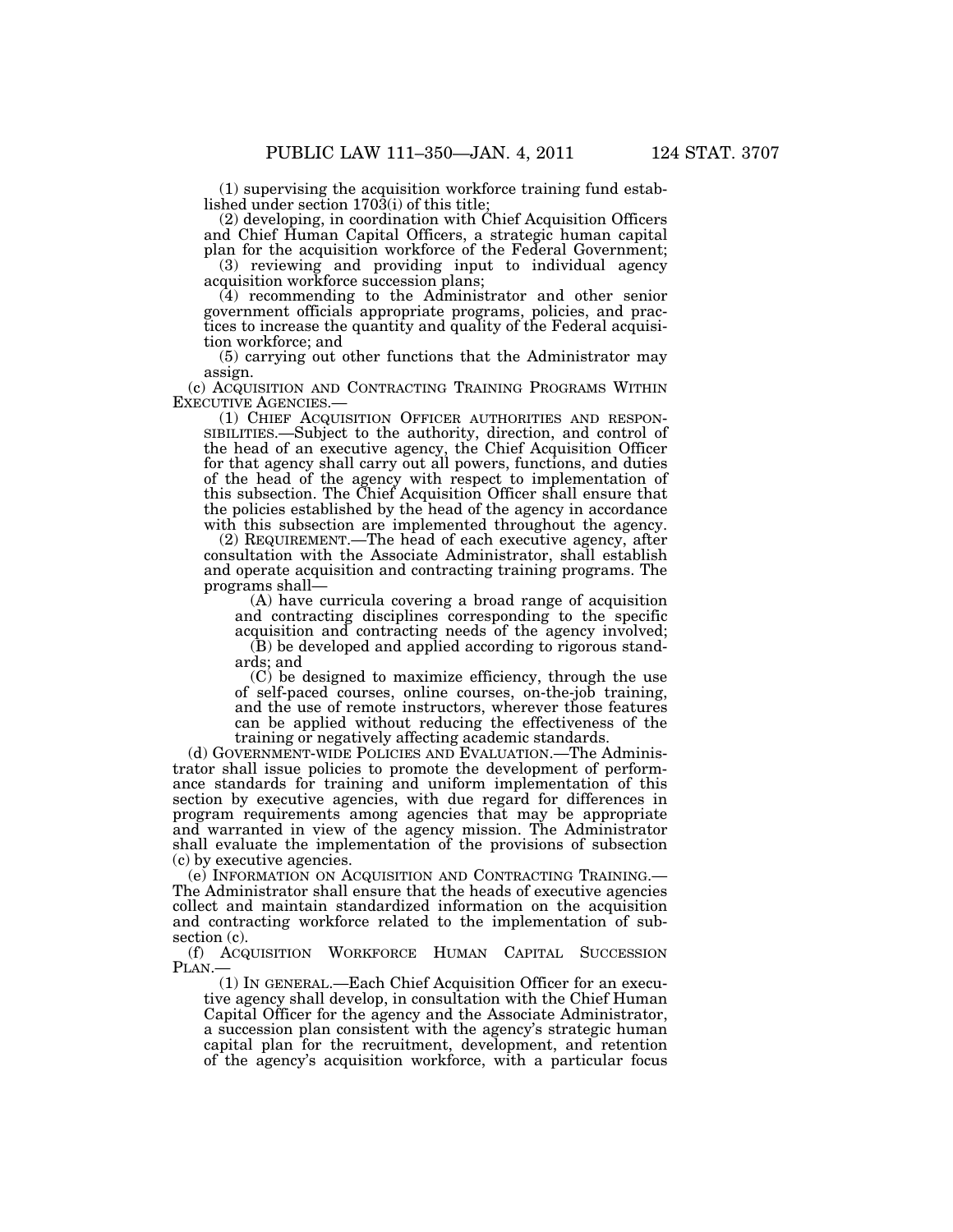on warranted contracting officers and program managers of the agency.

(2) CONTENT OF PLAN.—The acquisition workforce succession plan shall address—

(A) recruitment goals for personnel from procurement intern programs;

(B) the agency's acquisition workforce training needs; (C) actions to retain high performing acquisition professionals who possess critical relevant skills;

(D) recruitment goals for personnel from the Federal Career Intern Program; and

(E) recruitment goals for personnel from the Presidential

Management Fellows Program.<br>(g) ACQUISITION WORKFORCE DEVELOPMENT STRATEGIC PLAN.—

(1) PURPOSE.—The purpose of this subsection is to authorize the preparation and completion of the Acquisition Workforce Development Strategic Plan, which is a plan for Federal agencies other than the Department of Defense to—

(A) develop a specific and actionable 5-year plan to increase the size of the acquisition workforce; and

(B) operate a government-wide acquisition intern program for the Federal agencies.

(2) ESTABLISHMENT OF PLAN.—The Associate Administrator shall be responsible for the management, oversight, and administration of the Acquisition Workforce Development Strategic Plan in cooperation and consultation with the Office of Federal Procurement Policy and with the assistance of the Federal Acquisition Institute.

(3) CRITERIA.—The Acquisition Workforce Development Strategic Plan shall include an examination of the following matters:

(A) The variety and complexity of acquisitions conducted by each Federal agency covered by the plan, and the workforce needed to effectively carry out the acquisitions.

(B) The development of a sustainable funding model to support efforts to hire, retain, and train an acquisition workforce of appropriate size and skill to effectively carry out the acquisition programs of the Federal agencies covered by the plan, including an examination of interagency funding methods and a discussion of how the model of the Defense Acquisition Workforce Development Fund could be applied to civilian agencies.

(C) Any strategic human capital planning necessary to hire, retain, and train an acquisition workforce of appropriate size and skill at each Federal agency covered by the plan.

(D) Methodologies that Federal agencies covered by the plan can use to project future acquisition workforce personnel hiring requirements, including an appropriate distribution of such personnel across each category of positions designated as acquisition workforce personnel under section 1703(g) of this title.

(E) Government-wide training standards and certification requirements necessary to enhance the mobility and career opportunities of the Federal acquisition workforce within the Federal agencies covered by the plan.

(F) If the Associate Administrator recommends as part of the plan a growth in the acquisition workforce of the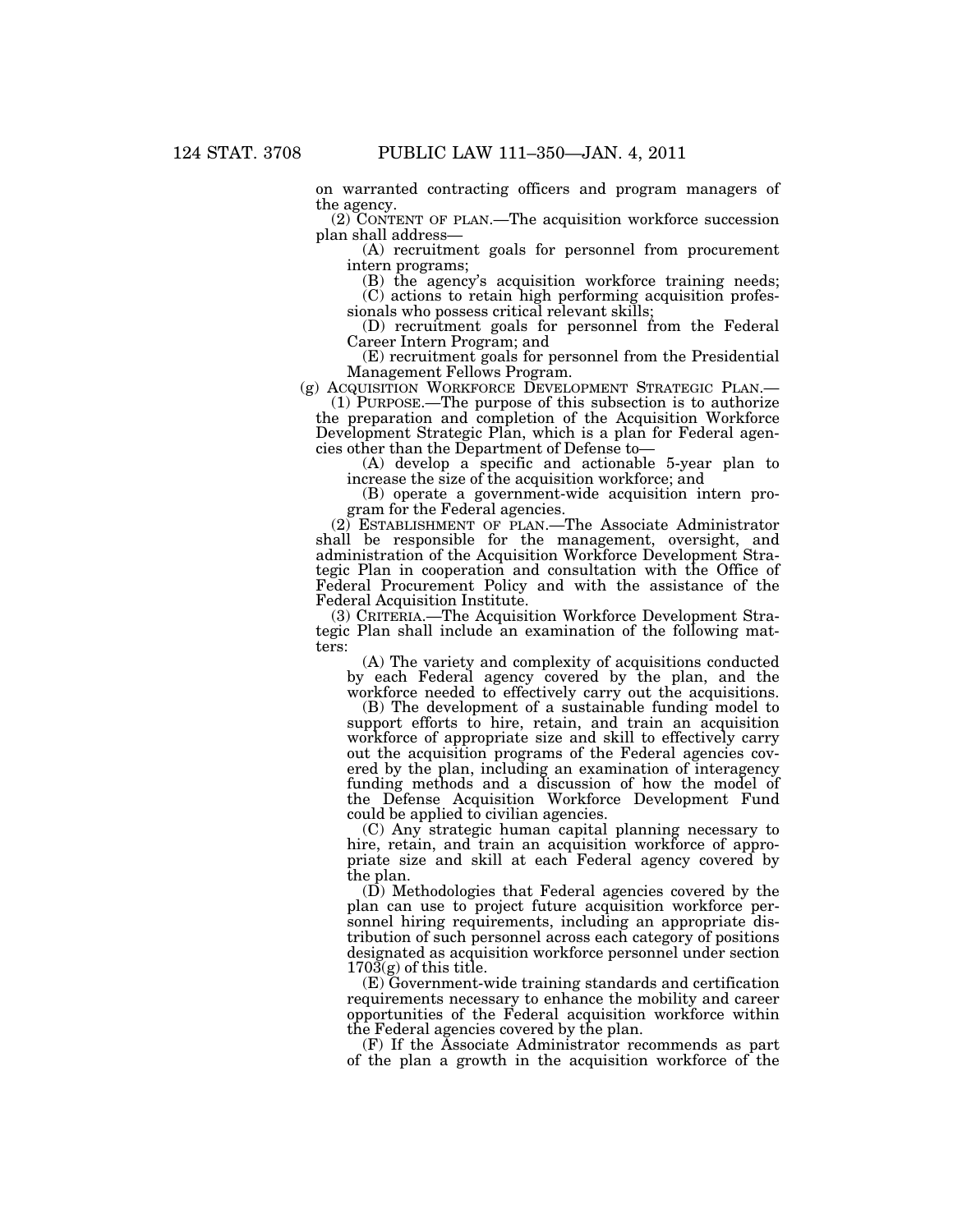Federal agencies covered by the plan below 25 percent over the next 5 years, an examination of each of the matters specified in subparagraphs (A) to (E) in the context of a 5-year plan that increases the size of such acquisition workforce by not less than 25 percent, or an explanation why such a level of growth would not be in the best interest of the Federal Government.

(4) DEADLINE FOR COMPLETION.—The Acquisition Workforce Development Strategic Plan shall be completed not later than one year after October 14, 2008, and in a fashion that allows for immediate implementation of its recommendations and guidelines.

(5) FUNDS.—The acquisition workforce development strategic plan shall be funded from the acquisition workforce training fund under section 1703(i) of this title.

(h) TRAINING IN THE ACQUISITION OF ARCHITECT AND ENGINEERING SERVICES.—The Administrator shall ensure that a sufficient number of Federal employees are trained in the acquisition of architect and engineering services.

(i) UTILIZATION OF RECRUITMENT AND RETENTION AUTHORITIES.— The Administrator, in coordination with the Director of the Office of Personnel Management, shall encourage executive agencies to use existing authorities, including direct hire authority and tuition assistance programs, to recruit and retain acquisition personnel and consider recruiting acquisition personnel who may be retiring from the private sector, consistent with existing laws and regulations.

#### **§ 1705. Advocates for competition**

(a) ESTABLISHMENT AND DESIGNATION.—

(1) ESTABLISHMENT.—Each executive agency has an advocate for competition.

(2) DESIGNATION.—The head of each executive agency shall— (A) designate for the executive agency and for each procuring activity of the executive agency one officer or employee serving in a position authorized for the executive agency on July 18, 1984 (other than the senior procurement executive designated pursuant to section 1702(c) of this title) to serve as the advocate for competition;

(B) not assign those officers or employees duties or responsibilities that are inconsistent with the duties and responsibilities of the advocates for competition; and

(C) provide those officers or employees with the staff or assistance necessary to carry out the duties and responsibilities of the advocate for competition, such as individuals who are specialists in engineering, technical operations, contract administration, financial management, supply management, and utilization of small and disadvantaged business concerns.

(b) DUTIES AND FUNCTIONS.—The advocate for competition of an executive agency shall—

(1) be responsible for challenging barriers to, and promoting full and open competition in, the procurement of property and services by the executive agency;

(2) review the procurement activities of the executive agency;

(3) identify and report to the senior procurement executive of the executive agency—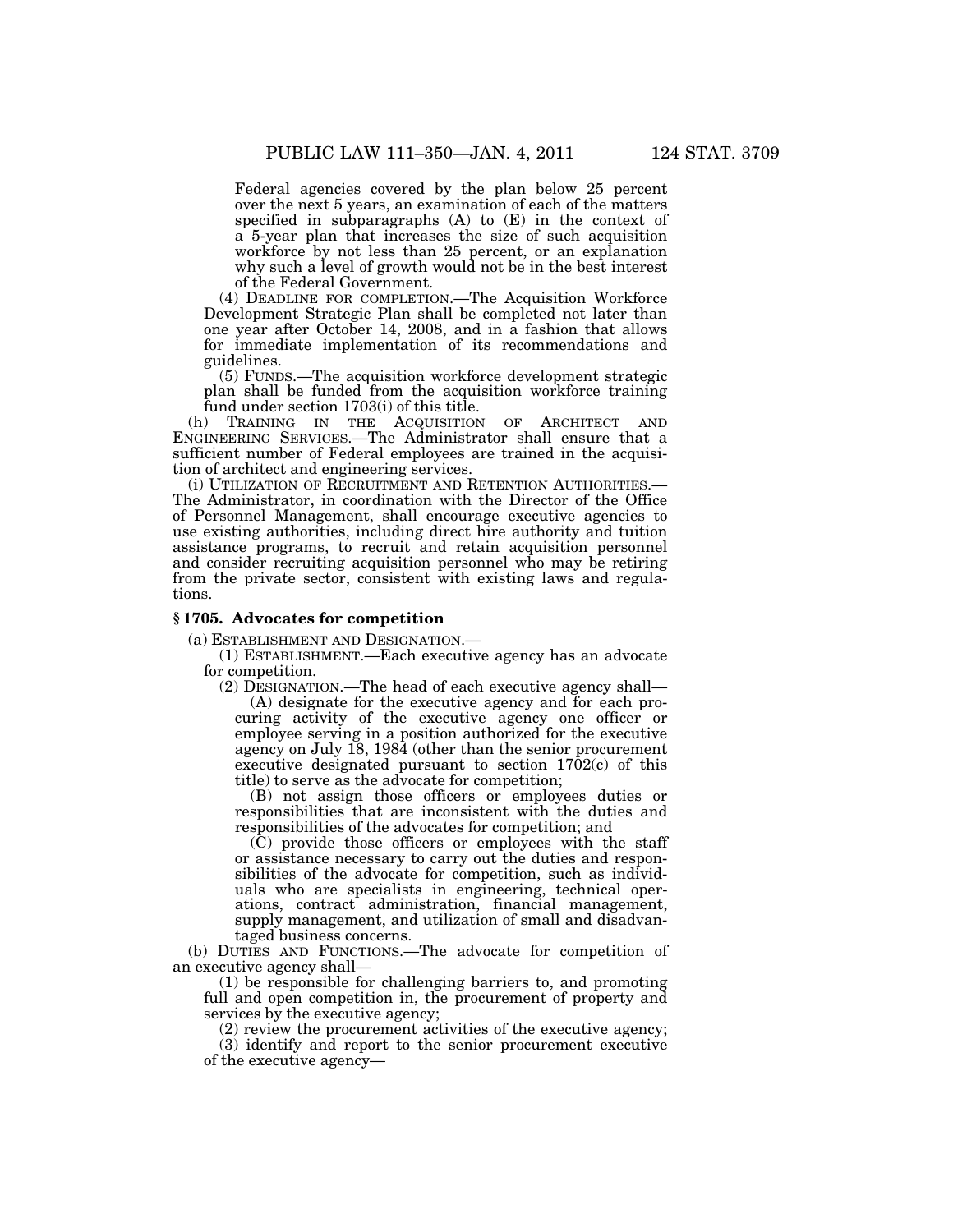(A) opportunities and actions taken to achieve full and open competition in the procurement activities of the executive agency; and

(B) any condition or action which has the effect of unnecessarily restricting competition in the procurement actions of the executive agency;

(4) prepare and transmit to the senior procurement executive an annual report describing—

(A) the advocate's activities under this section;

(B) new initiatives required to increase competition; and (C) remaining barriers to full and open competition;

(5) recommend to the senior procurement executive—

(A) goals and the plans for increasing competition on a fiscal year basis; and

(B) a system of personal and organizational accountability for competition, which may include the use of recognition and awards to motivate program managers, contracting officers, and others in authority to promote competition in procurement programs; and

 $(6)$  describe other ways in which the executive agency has emphasized competition in programs for procurement training and research.

(c) RESPONSIBILITIES.—The advocate for competition for each procuring activity is responsible for promoting full and open competition, promoting the acquisition of commercial items, and challenging barriers to acquisition, including unnecessarily restrictive statements of need, unnecessarily detailed specifications, and unnecessarily burdensome contract clauses.

### **§ 1706. Personnel evaluation**

The head of each executive agency subject to division C shall ensure, with respect to the employees of that agency whose primary duties and responsibilities pertain to the award of contracts subject to the provisions of the Small Business and Federal Procurement Competition Enhancement Act of 1984 (Public Law 98–577, 98 Stat. 3066), that the performance appraisal system applicable to those employees affords appropriate recognition to, among other factors, efforts to—

(1) increase competition and achieve cost savings through the elimination of procedures that unnecessarily inhibit full and open competition;

(2) further the purposes of the Small Business and Federal Procurement Competition Enhancement Act of 1984 (Public Law 98–577, 98 Stat. 3066) and the Defense Procurement Reform Act of 1984 (Public Law 98–525, title XII, 98 Stat. 2588); and

(3) further other objectives and purposes of the Federal acquisition system authorized by law.

### **§ 1707. Publication of proposed regulations**

(a) COVERED POLICIES, REGULATIONS, PROCEDURES, AND FORMS.— (1) REQUIRED COMMENT PERIOD.—Except as provided in subsection (d), a procurement policy, regulation, procedure, or form (including an amendment or modification thereto) may not take effect until 60 days after it is published for public comment in the Federal Register pursuant to subsection (b) if it—

(A) relates to the expenditure of appropriated funds; and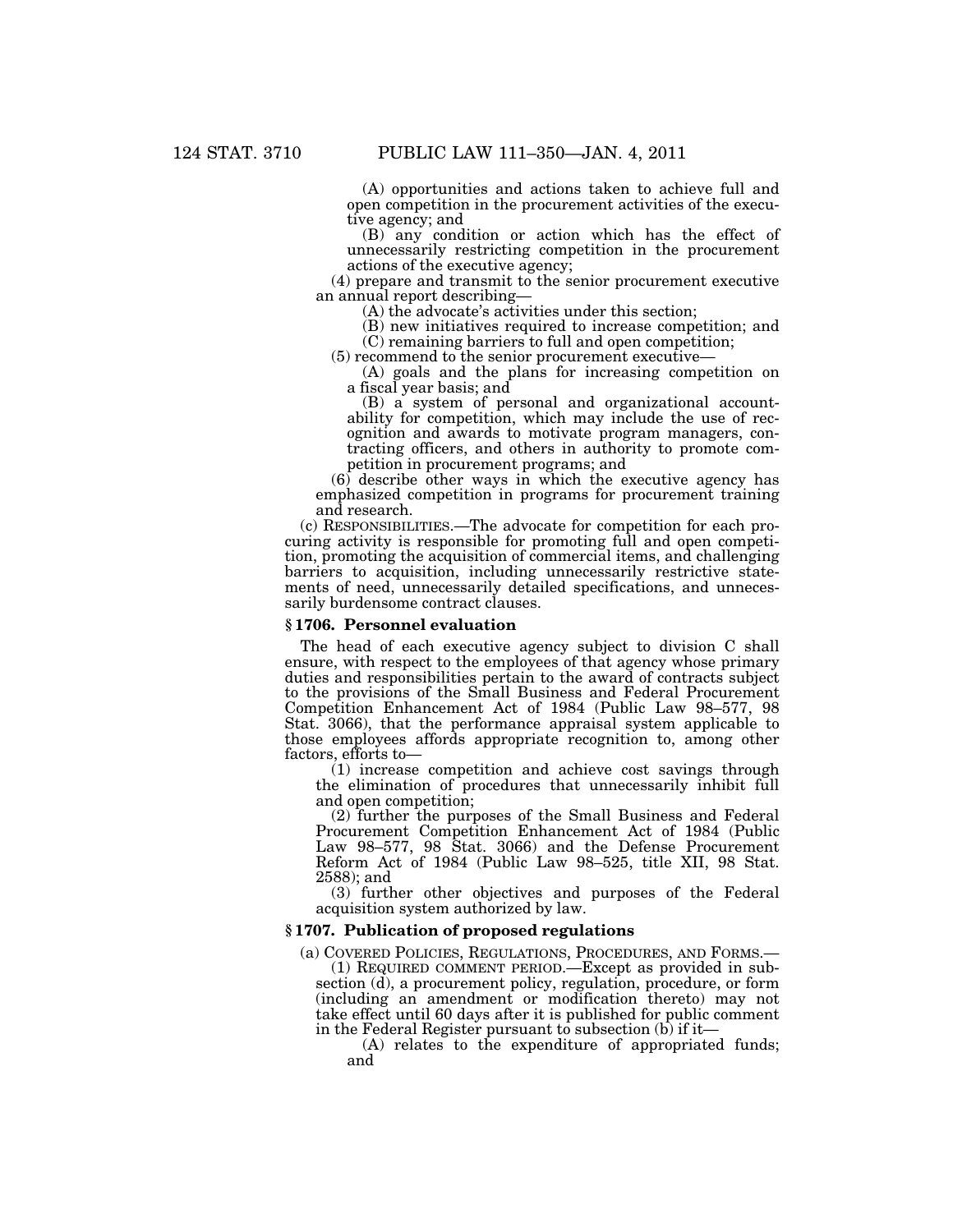(B)(i) has a significant effect beyond the internal operating procedures of the agency issuing the policy, regulation, procedure, or form; or

(ii) has a significant cost or administrative impact on contractors or offerors.

(2) EXCEPTION.—A policy, regulation, procedure, or form may take effect earlier than 60 days after the publication date when there are compelling circumstances for the earlier effective date, but the effective date may not be less than 30 days

after the publication date.<br>(b) PUBLICATION IN FEDERAL REGISTER AND COMMENT PERIOD.— Subject to subsection (c), the head of the agency shall have published in the Federal Register a notice of the proposed procurement policy, regulation, procedure, or form and provide for a public comment period for receiving and considering the views of all interested parties on the proposal. The length of the comment period may not be less than 30 days.

(c) CONTENTS OF NOTICE.—Notice of a proposed procurement policy, regulation, procedure, or form prepared for publication in the Federal Register shall include—

 $(1)$  the text of the proposal or, if it is impracticable to publish the full text of the proposal, a summary of the proposal and a statement specifying the name, address, and telephone number of the officer or employee of the executive agency from whom the full text may be obtained; and

(2) a request for interested parties to submit comments on the proposal and the name and address of the officer or employee of the Federal Government designated to receive the comments.

(d) WAIVER.—The requirements of subsections (a) and (b) may be waived by the officer authorized to issue a procurement policy, regulation, procedure, or form if urgent and compelling circumstances make compliance with the requirements impracticable. (e) EFFECTIVENESS OF POLICY, REGULATION, PROCEDURE, OR

FORM.—

(1) TEMPORARY BASIS.—A procurement policy, regulation, procedure, or form for which the requirements of subsections (a) and (b) are waived under subsection (d) is effective on a temporary basis if—

(A) a notice of the policy, regulation, procedure, or form is published in the Federal Register and includes a statement that the policy, regulation, procedure, or form is temporary; and

(B) provision is made for a public comment period of 30 days beginning on the date on which the notice is published.

(2) FINAL POLICY, REGULATION, PROCEDURE, OR FORM.—After considering the comments received, the head of the agency waiving the requirements of subsections (a) and (b) under subsection (d) may issue the final procurement policy, regulation, procedure, or form.

### **§ 1708. Procurement notice**

(a) NOTICE REQUIREMENT.—Except as provided in subsection (b)— (1) an executive agency intending to solicit bids or proposals for a contract for property or services for a price expected to exceed \$10,000, but not to exceed \$25,000, shall post, for not less than 10 days, in a public place at the contracting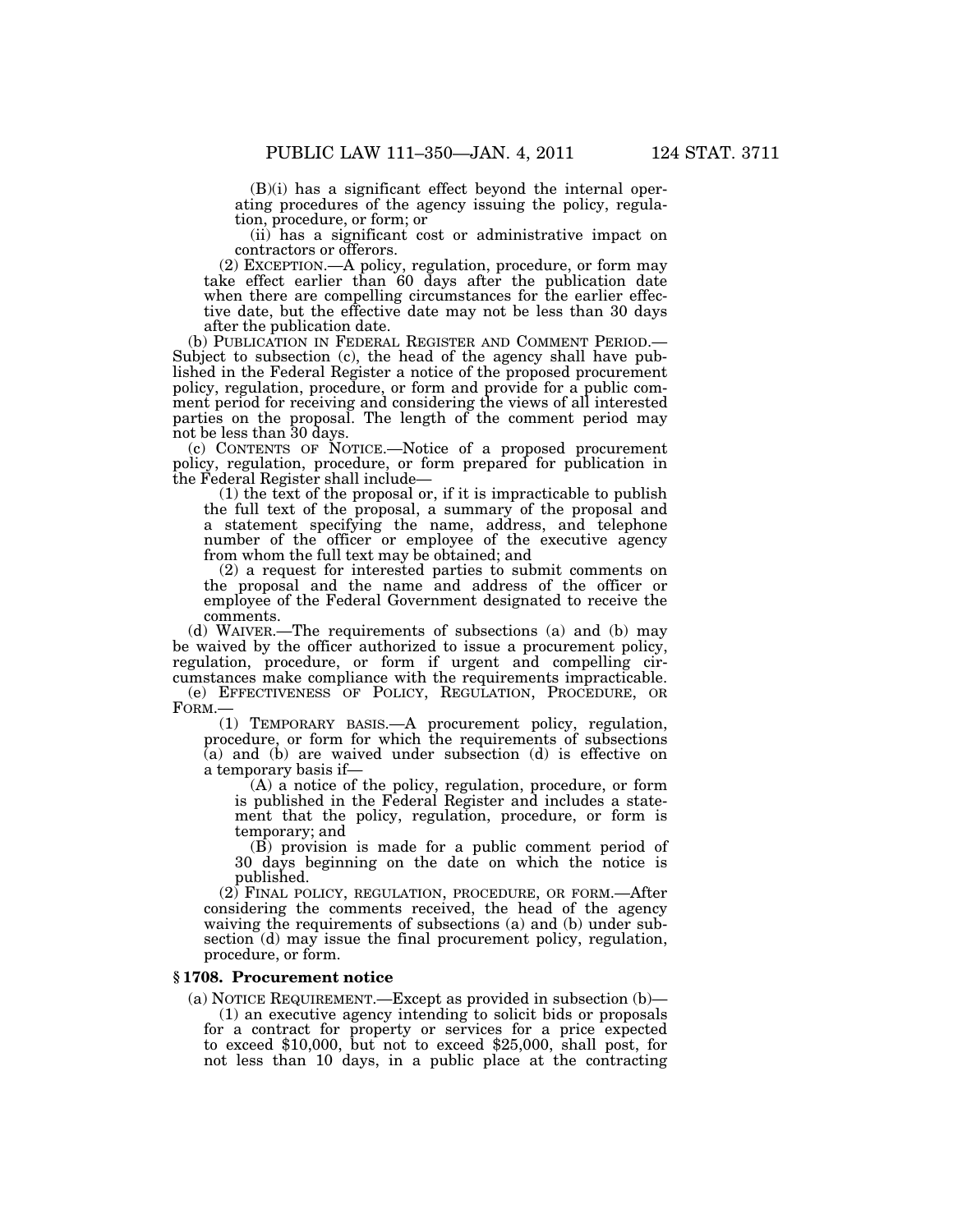office issuing the solicitation a notice of solicitation described in subsection (c);

(2) an executive agency shall publish a notice of solicitation described in subsection (c) if the agency intends to—

(A) solicit bids or proposals for a contract for property or services for a price expected to exceed \$25,000; or

(B) place an order, expected to exceed \$25,000, under a basic agreement, basic ordering agreement, or similar arrangement; and

(3) an executive agency awarding a contract for property or services for a price exceeding \$25,000, or placing an order exceeding \$25,000 under a basic agreement, basic ordering agreement, or similar arrangement, shall furnish for publication a notice announcing the award or order if there is likely to be a subcontract under the contract or order.

(b) EXEMPTIONS.—

(1) IN GENERAL.—A notice is not required under subsection  $(a)$  if-

(A) the proposed procurement is for an amount not greater than the simplified acquisition threshold and is to be conducted by—

(i) using widespread electronic public notice of the solicitation in a form that allows convenient and universal user access through a single, Government-wide point of entry; and

(ii) permitting the public to respond to the solicitation electronically;

(B) the notice would disclose the executive agency's needs and disclosure would compromise national security;

(C) the proposed procurement would result from acceptance of—

(i) an unsolicited proposal that demonstrates a unique and innovative research concept and publication of a notice of the unsolicited research proposal would disclose the originality of thought or innovativeness of the proposal or would disclose proprietary information associated with the proposal; or

(ii) a proposal submitted under section 9 of the Small Business Act (15 U.S.C. 638);

(D) the procurement is made against an order placed under a requirements contract, a task order contract, or a delivery order contract;

(E) the procurement is made for perishable subsistence supplies;

 $(F)$  the procurement is for utility services, other than telecommunication services, and only one source is available; or

(G) the procurement is for the services of an expert for use in any litigation or dispute (including any reasonably foreseeable litigation or dispute) involving the Federal Government in a trial, hearing, or proceeding before a court, administrative tribunal, or agency, or in any part of an alternative dispute resolution process, whether or not the expert is expected to testify.

(2) CERTAIN PROCUREMENTS.—The requirements of subsection  $(a)(2)$  do not apply to a procurement—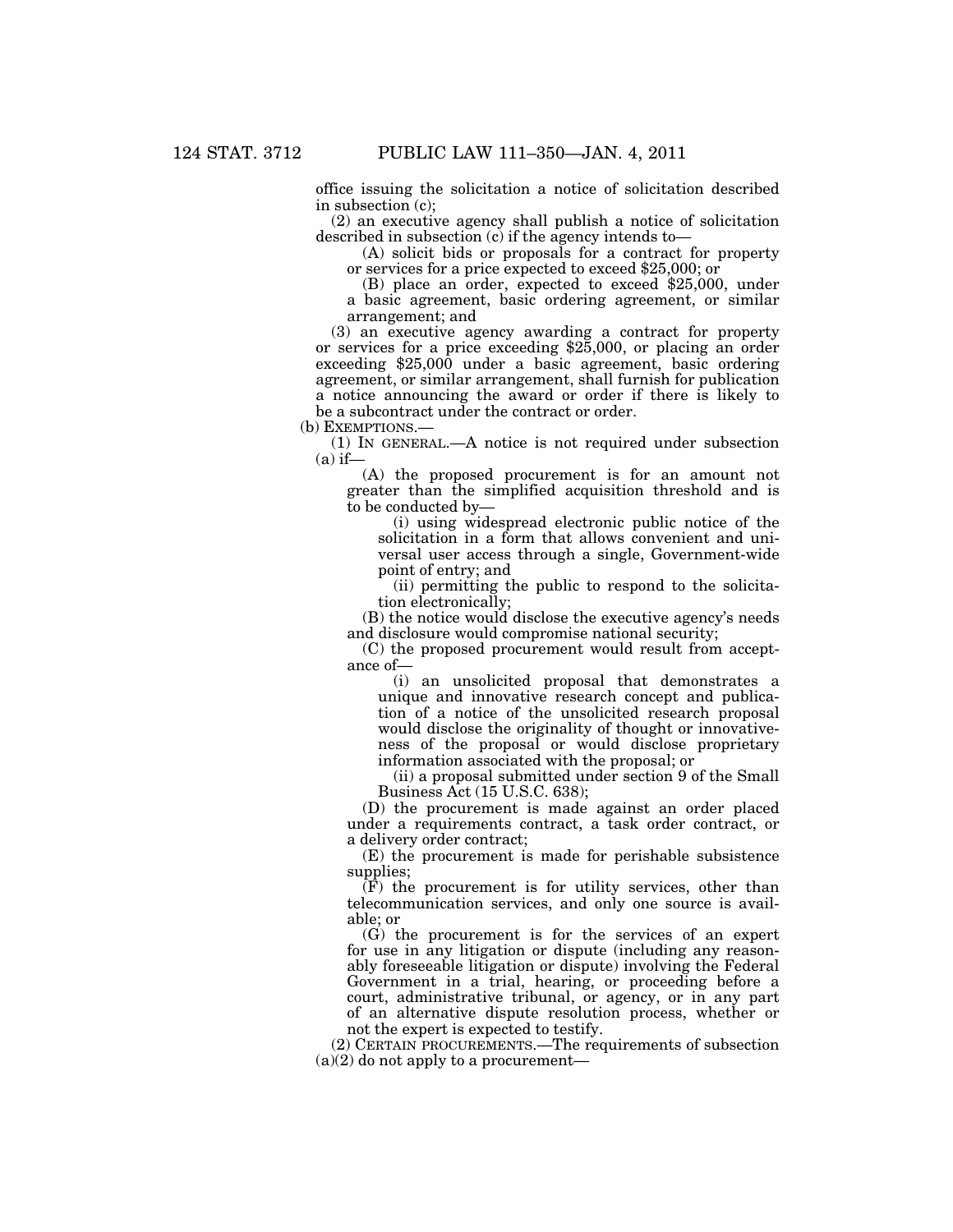(A) under conditions described in paragraph (2), (3), (4), (5), or (7) of section 3304(a) of this title or paragraph (2), (3), (4), (5), or (7) of section 2304(c) of title 10; or

(B) for which the head of the executive agency makes a determination in writing, after consultation with the Administrator and the Administrator of the Small Business Administration, that it is not appropriate or reasonable to publish a notice before issuing a solicitation.

(3) IMPLEMENTATION CONSISTENT WITH INTERNATIONAL AGREEMENTS.—Paragraph (1)(A) shall be implemented in a manner consistent with applicable international agreements. (c) CONTENTS OF NOTICE.—Each notice of solicitation required by paragraph  $(1)$  or  $(2)$  of subsection  $(a)$  shall include—

(1) an accurate description of the property or services to be contracted for, which description—

(A) shall not be unnecessarily restrictive of competition; and

(B) shall include, as appropriate, the agency nomenclature, National Stock Number or other part number, and a brief description of the item's form, fit, or function, physical dimensions, predominant material of manufacture, or similar information that will assist a prospective contractor to make an informed business judgment as to whether a copy of the solicitation should be requested; (2) provisions that—

(A)(i) state whether the technical data required to respond to the solicitation will not be furnished as part of the solicitation; and

(ii) identify the source in the Federal Government, if any, from which the technical data may be obtained; and

(B)(i) state whether an offeror or its product or service must meet a qualification requirement in order to be eligible for award; and

(ii) if so, identify the office from which the qualification requirement may be obtained;

(3) the name, business address, and telephone number of the contracting officer;

(4) a statement that all responsible sources may submit a bid, proposal, or quotation (as appropriate) that the agency shall consider;

(5) in the case of a procurement using procedures other than competitive procedures, a statement of the reason justifying the use of those procedures and the identity of the intended source; and

(6) in the case of a contract in an amount estimated to be greater than \$25,000 but not greater than the simplified acquisition threshold, or a contract for the procurement of commercial items using special simplified procedures—

(A) a description of the procedures to be used in awarding the contract; and

(B) a statement specifying the periods for prospective offerors and the contracting officer to take the necessary

preaward and award actions.<br>(d) ELECTRONIC PUBLICATION OF NOTICE OF SOLICITATION, AWARD, OR ORDER.—A notice of solicitation, award, or order required to be published under subsection (a) shall be published by electronic means. The notice must be electronically accessible in a form that allows convenient and universal user access through the single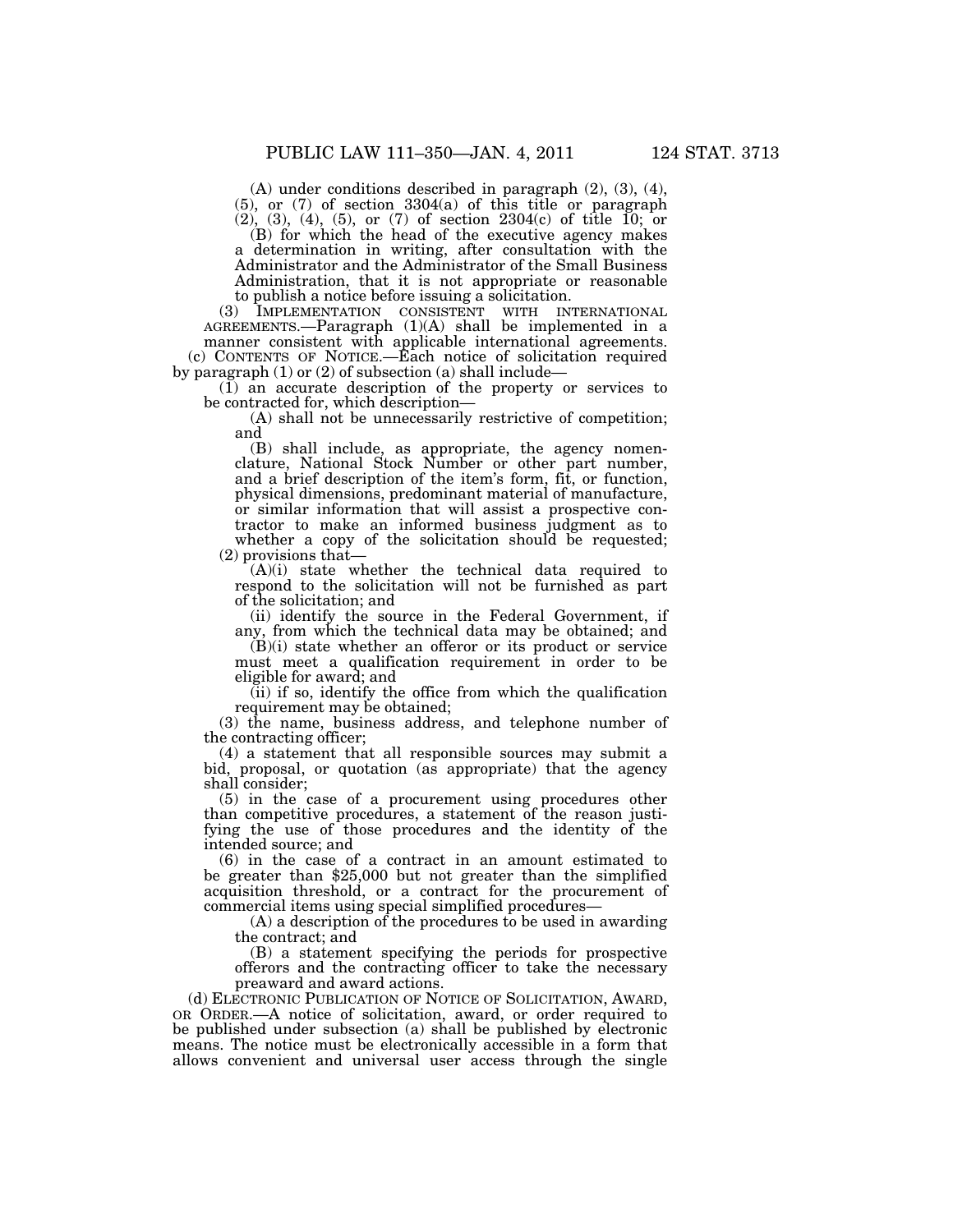Government-wide point of entry designated in the Federal Acquisition Regulation.

(e) TIME LIMITATIONS.—

(1) ISSUING NOTICE OF SOLICITATION AND ESTABLISHING DEAD-LINE FOR SUBMITTING BIDS AND PROPOSALS.—An executive agency required by subsection  $(a)(2)$  to publish a notice of solicitation may not—

(A) issue the solicitation earlier than 15 days after the date on which the notice is published; or

(B) in the case of a contract or order expected to be greater than the simplified acquisition threshold, establish a deadline for the submission of all bids or proposals in response to the notice required by subsection  $(a)(2)$  that—

(i) in the case of a solicitation for research and development, is earlier than 45 days after the date the notice required for a bid or proposal for a contract described in subsection  $(a)(2)(A)$  is published;

(ii) in the case of an order under a basic agreement, basic ordering agreement, or similar arrangement, is earlier than 30 days after the date the notice required for an order described in subsection  $(a)(2)(B)$  is published; or

(iii) in any other case, is earlier than 30 days after the date the solicitation is issued.

(2) ESTABLISHING DEADLINE WHEN NONE PROVIDED BY STATUTE.—An executive agency shall establish a deadline for the submission of all bids or proposals in response to a solicitation for which a deadline is not provided by statute. Each deadline for the submission of offers shall afford potential offerors a reasonable opportunity to respond.

(3) FLEXIBLE DEADLINES.—The Administrator shall prescribe regulations defining limited circumstances in which flexible deadlines can be used under paragraph (1) for the issuance of solicitations and the submission of bids or proposals for the procurement of commercial items.

(f) CONSIDERATION OF CERTAIN TIMELY RECEIVED OFFERS.—An executive agency intending to solicit offers for a contract for which a notice of solicitation is required to be posted under subsection  $(a)(1)$  shall ensure that contracting officers consider each responsive offer timely received from an offeror.

(g) AVAILABILITY OF COMPLETE SOLICITATION PACKAGE AND PAY-MENT OF FEE.—An executive agency shall make available to a business concern, or the authorized representative of a concern, the complete solicitation package for any on-going procurement announced pursuant to a notice of solicitation under subsection (a). An executive agency may require the payment of a fee, not exceeding the actual cost of duplication, for a copy of the package.

# **§ 1709. Contracting functions performed by Federal personnel**

(a) COVERED PERSONNEL.—Personnel referred to in subsection (b) are—

(1) an employee, as defined in section 2105 of title 5;

(2) a member of the armed forces; and

(3) an individual assigned to a Federal agency pursuant to subchapter VI of chapter 33 of title 5.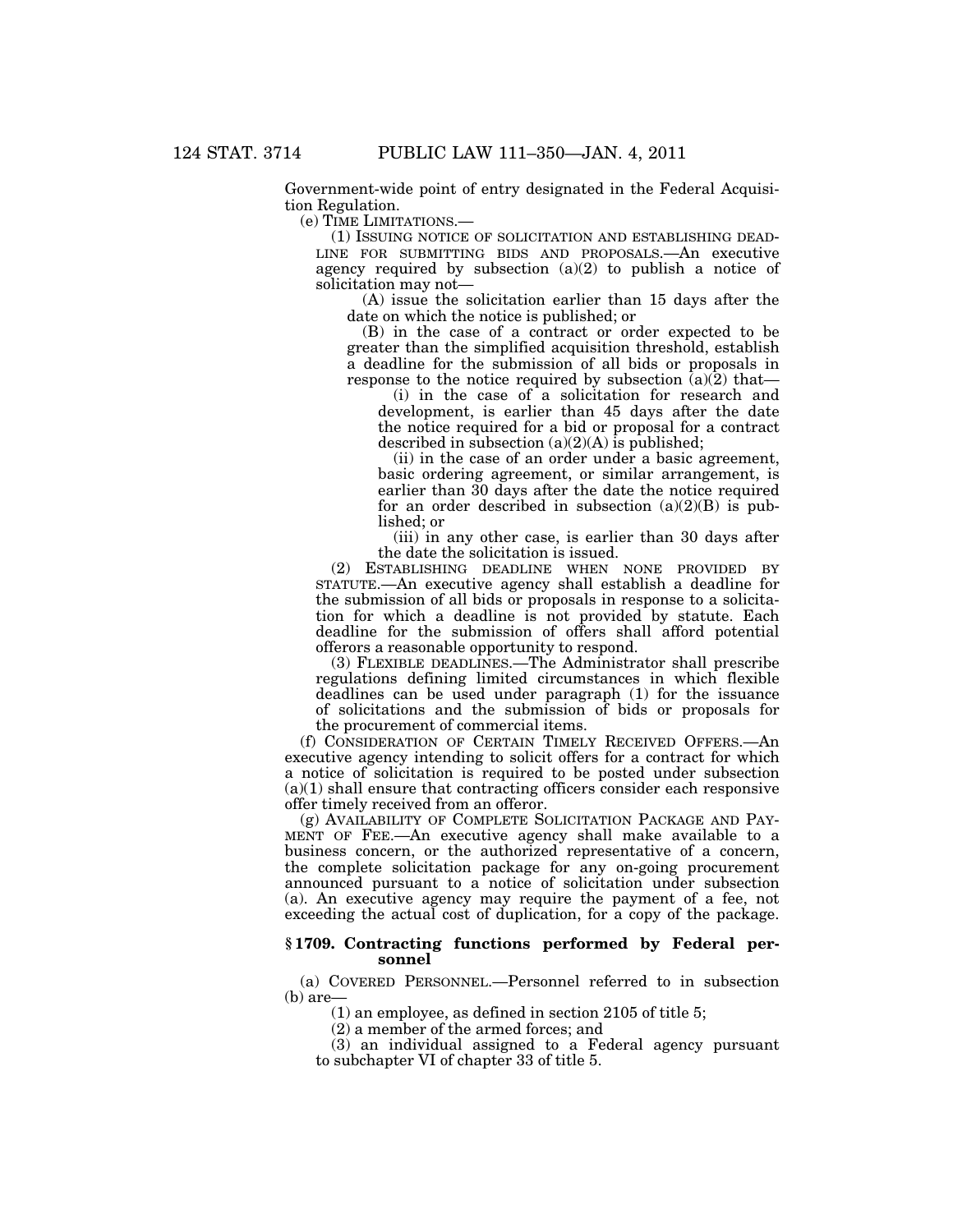(b) LIMITATION ON PAYMENT FOR ADVISORY AND ASSISTANCE SERV- ICES.—No individual who is not an individual described in subsection (a) may be paid by an executive agency for services to conduct evaluations or analyses of any aspect of a proposal submitted for an acquisition unless personnel described in subsection (a) with adequate training and capabilities to perform the evaluations and analyses are not readily available in the agency or another Federal agency. When administering this subsection, the head of each executive agency shall determine in accordance with standards and procedures prescribed in the Federal Acquisition Regulation whether—

(1) a sufficient number of personnel described in subsection (a) in the agency or another Federal agency are readily available to perform a particular evaluation or analysis for the head of the executive agency making the determination; and

(2) the readily available personnel have the training and capabilities necessary to perform the evaluation or analysis.

(c) CERTAIN RELATIONSHIP NOT AFFECTED.—This section does not affect the relationship between the Federal Government and a Federally funded research and development center.

### **§ 1710. Public-private competition required before conversion to contractor performance**

(a) PUBLIC-PRIVATE COMPETITION.— (1) WHEN CONVERSION TO CONTRACTOR PERFORMANCE IS ALLOWED.—A function of an executive agency performed by 10 or more agency civilian employees may not be converted, in whole or in part, to performance by a contractor unless the conversion is based on the results of a public-private competition that—

(A) formally compares the cost of performance of the function by agency civilian employees with the cost of performance by a contractor;

(B) creates an agency tender, including a most efficient organization plan, in accordance with Office of Management and Budget Circular A76, as implemented on May 29, 2003, or any successor circular;

(C) includes the issuance of a solicitation;

(D) determines whether the submitted offers meet the needs of the executive agency with respect to factors other than cost, including quality, reliability, and timeliness;

(E) examines the cost of performance of the function by agency civilian employees and the cost of performance of the function by one or more contractors to demonstrate whether converting to performance by a contractor will result in savings to the Federal Government over the life of the contract, including—

(i) the estimated cost to the Federal Government (based on offers received) for performance of the function by a contractor;

(ii) the estimated cost to the Federal Government for performance of the function by agency civilian employees; and

(iii) an estimate of all other costs and expenditures that the Federal Government would incur because of the award of the contract;

(F) requires continued performance of the function by agency civilian employees unless the difference in the cost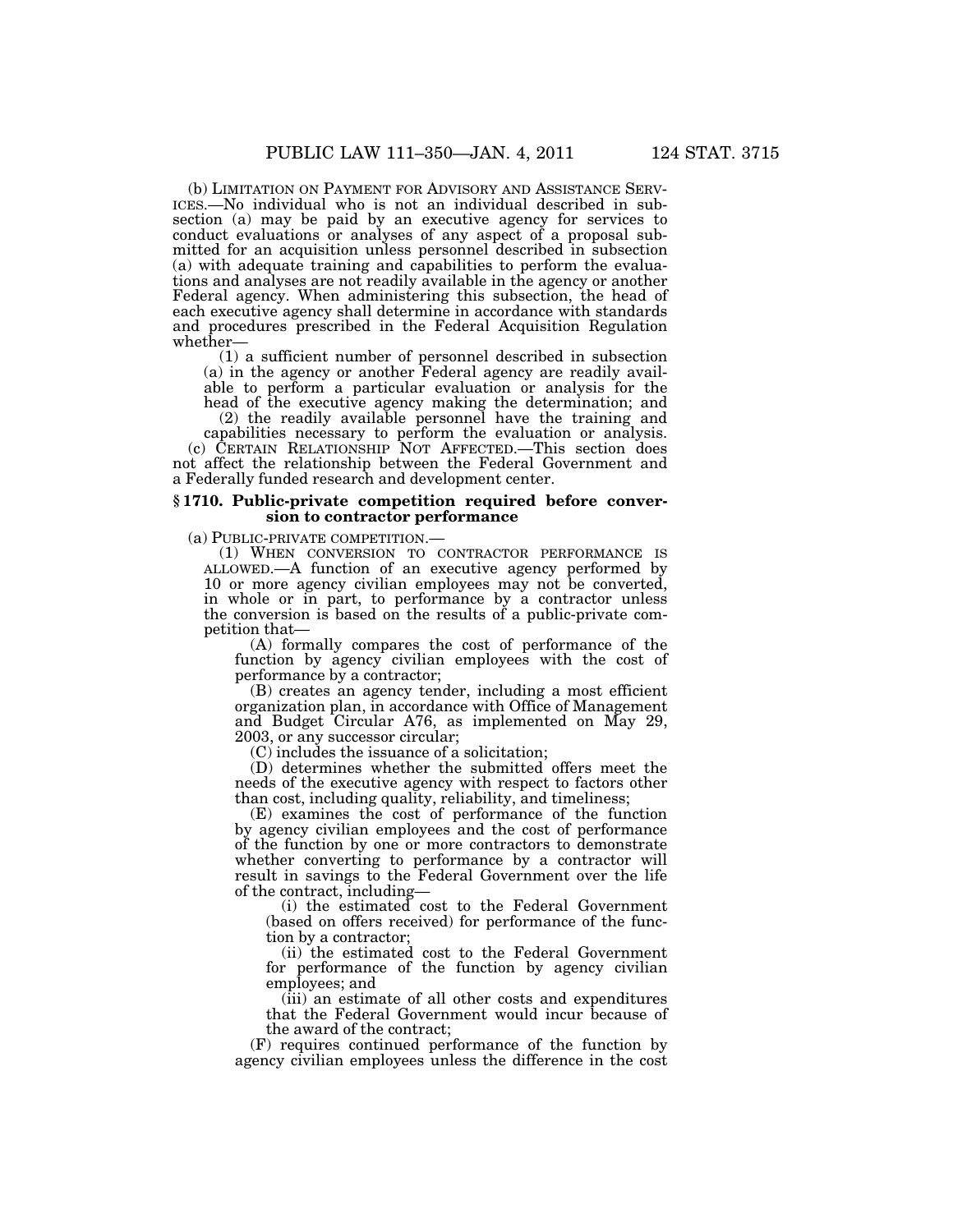of performance of the function by a contractor compared to the cost of performance of the function by agency civilian employees would, over all performance periods required by the solicitation, be equal to or exceed the lesser of—

(i) 10 percent of the personnel-related costs for performance of that function in the agency tender; or

(ii) \$10,000,000; and

(G) examines the effect of performance of the function by a contractor on the agency mission associated with the performance of the function.

 $(2)$  NOT A NEW REQUIREMENT.—A function that is performed by the executive agency and is reengineered, reorganized, modernized, upgraded, expanded, or changed to become more efficient, but still essentially provides the same service, shall not be considered a new requirement.

(3) PROHIBITIONS.—In no case may a function being performed by executive agency personnel be—

(A) modified, reorganized, divided, or in any way changed for the purpose of exempting the conversion of the function from the requirements of this section; or

(B) converted to performance by a contractor to circumvent a civilian personnel ceiling.

(b) CONSULTING WITH AFFECTED EMPLOYEES OR THEIR REP-<br>RESENTATIVES.—<br>(1) CONSULTING WITH AFFECTED EMPLOYEES.—Each civilian

employee of an executive agency responsible for determining under Office of Management and Budget Circular A76 whether to convert to contractor performance any function of the executive agency—

(A) shall, at least monthly during the development and preparation of the performance work statement and the management efficiency study used in making that determination, consult with civilian employees who will be affected by that determination and consider the views of the employees on the development and preparation of that statement and that study; and

(B) may consult with the employees on other matters relating to that determination.<br>(2) CONSULTING WITH REPRESENTATIVES.—

(A) EMPLOYEES REPRESENTED BY A LABOR ORGANIZATION.—In the case of employees represented by a labor organization accorded exclusive recognition under section 7111 of title 5, consultation with representatives of that labor organization shall satisfy the consultation requirement in paragraph (1).<br>(B) EMPLOYEES NOT REPRESENTED BY A LABOR ORGANIZA-

TION.—In the case of employees other than employees referred to in subparagraph (A), consultation with appropriate representatives of those employees shall satisfy the consultation requirement in paragraph (1).

(3) REGULATIONS.—The head of each executive agency shall prescribe regulations to carry out this subsection. The regulations shall include provisions for the selection or designation of appropriate representatives of employees referred to in paragraph (2)(B) for purposes of consultation required by paragraph (1).

(c) CONGRESSIONAL NOTIFICATION.—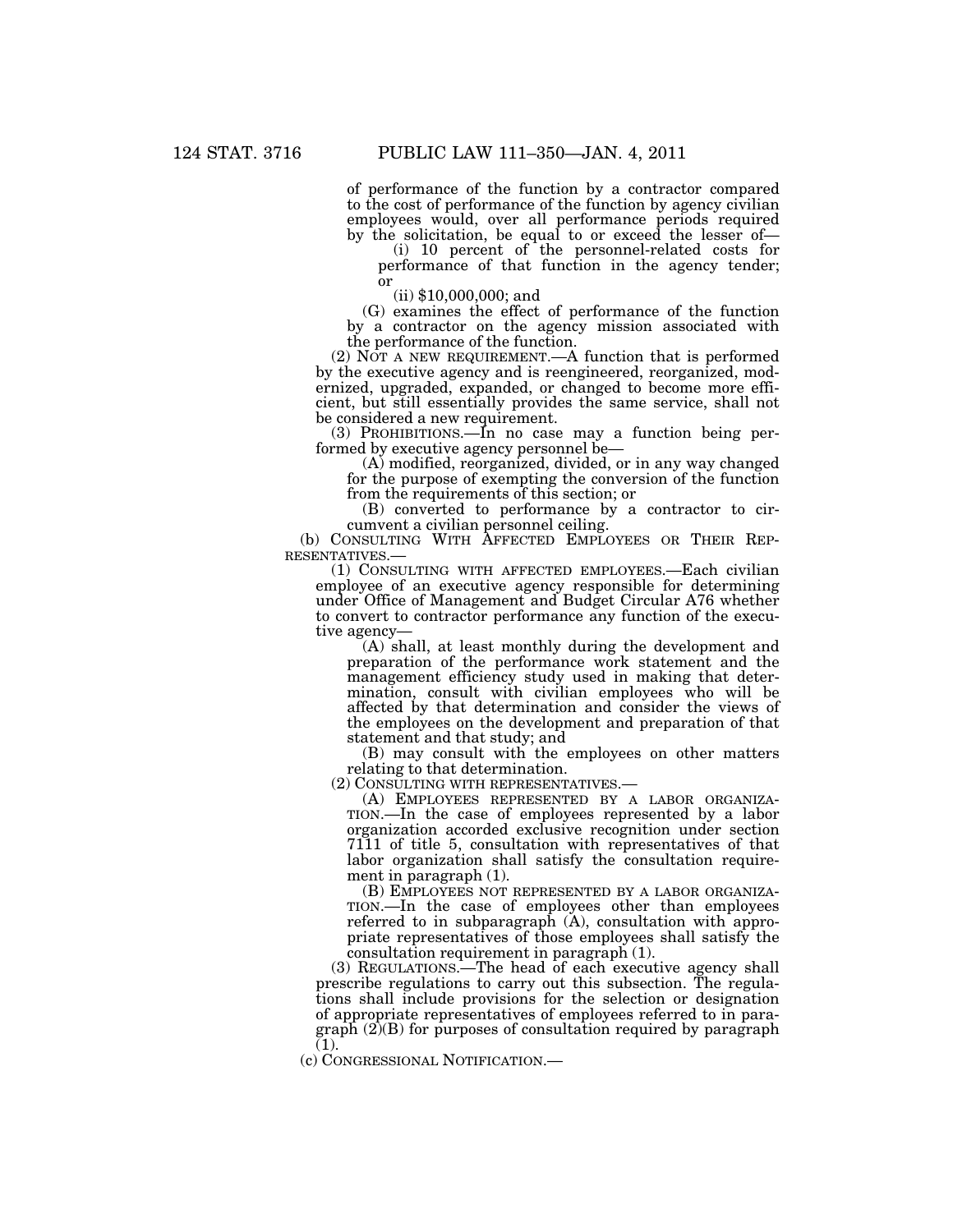(1) REPORT.—Before commencing a public-private competition under subsection (a), the head of an executive agency shall

submit to Congress a report containing the following: (A) The function for which the public-private competition is to be conducted.

(B) The location at which the function is performed by agency civilian employees.

(C) The number of agency civilian employee positions potentially affected.

(D) The anticipated length and cost of the public-private competition, and a specific identification of the budgetary line item from which funds will be used to cover the cost of the public-private competition.

(E) A certification that a proposed performance of the function by a contractor is not a result of a decision by an official of an executive agency to impose predetermined constraints or limitations on agency civilian employees in terms of man years, end strengths, full-time equivalent positions, or maximum number of employees.

(2) EXAMINATION OF POTENTIAL ECONOMIC EFFECT.—The report required under paragraph (1) shall include an examination of the potential economic effect of performance of the function by a contractor on—

(A) agency civilian employees who would be affected by such a conversion in performance; and

(B) the local community and the Federal Government, if more than 50 agency civilian employees perform the function.

(3) OBJECTIONS TO PUBLIC-PRIVATE COMPETITION.—

(A) GROUNDS.—A representative individual or entity at a facility where a public-private competition is conducted may submit to the head of the executive agency an objection to the public-private competition on the grounds that—

(i) the report required by paragraph (1) has not been submitted; or

(ii) the certification required by paragraph  $(1)(E)$ was not included in the report required by paragraph (1).

(B) DEADLINES.—The objection shall be in writing and shall be submitted within 90 days after the following date:

(i) In the case of a failure to submit the report when required, the date on which the representative individual or an official of the representative entity authorized to pose the objection first knew or should have known of that failure.

(ii) In the case of a failure to include the certification in a submitted report, the date on which the report was submitted to Congress.

(C) REPORT AND CERTIFICATION REQUIRED BEFORE SOLICI-TATION OR AWARD OF CONTRACT.—If the head of the executive agency determines that the report required by paragraph (1) was not submitted or that the required certification was not included in the submitted report, the function for which the public-private competition was conducted for which the objection was submitted may not be the subject of a solicitation of offers for, or award of, a contract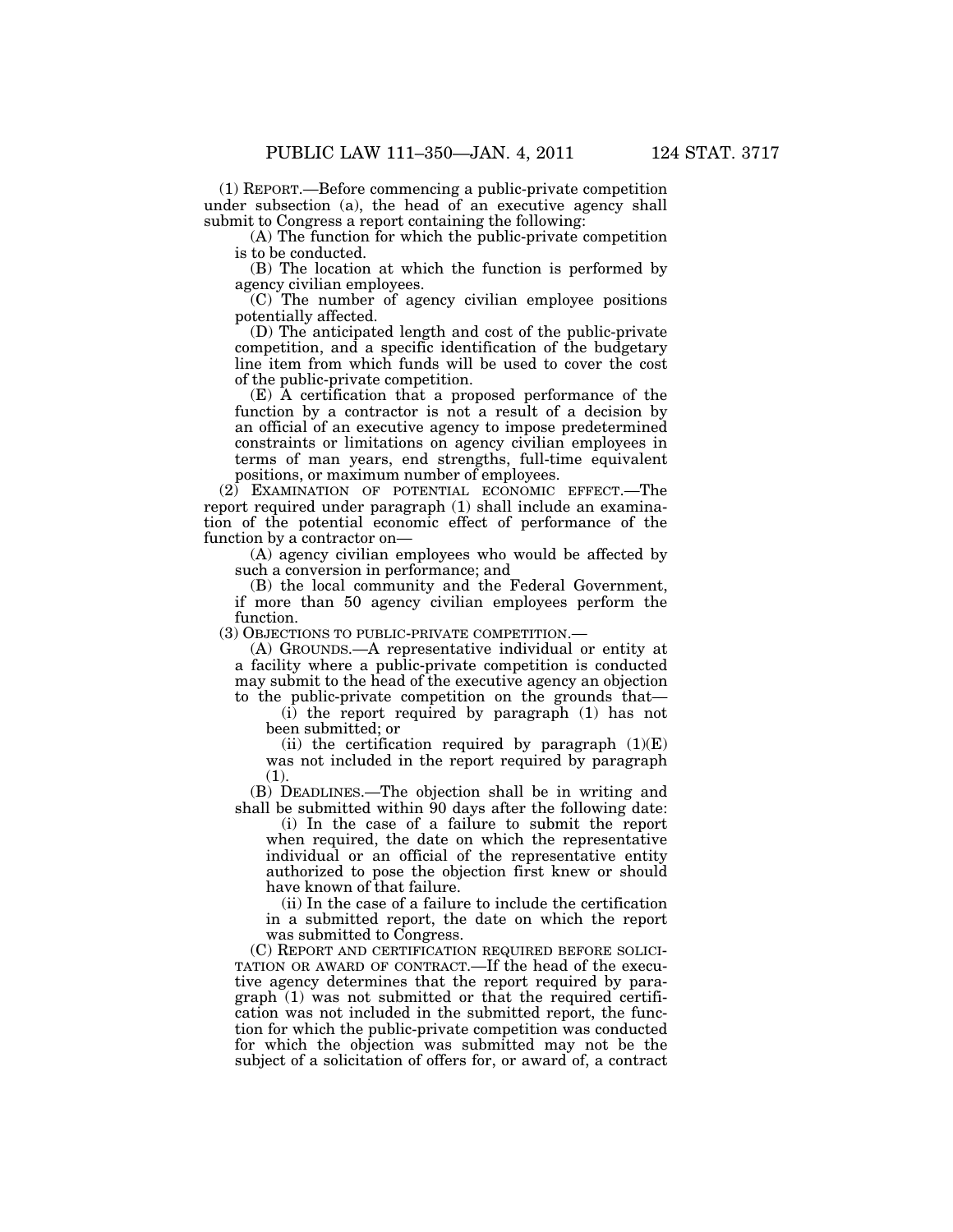until, respectively, the report is submitted or a report containing the certification in full compliance with the certification requirement is submitted.

(d) EXEMPTION FOR THE PURCHASE OF PRODUCTS AND SERVICES OF THE BLIND AND OTHER SEVERELY DISABLED PEOPLE.—This section shall not apply to a commercial or industrial type function of an executive agency that is—

(1) included on the procurement list established pursuant to section 8503 of this title; or

(2) planned to be changed to performance by a qualified nonprofit agency for the blind or by a qualified nonprofit agency for other severely disabled people in accordance with chapter 85 of this title.

(e) INAPPLICABILITY DURING WAR OR EMERGENCY.—The provisions of this section shall not apply during war or during a period of national emergency declared by the President or Congress.

# **§ 1711. Value engineering**

Each executive agency shall establish and maintain cost-effective procedures and processes for analyzing the functions of a program, project, system, product, item of equipment, building, facility, service, or supply of the agency. The analysis shall be—

 $(1)$  performed by qualified agency or contractor personnel; and

(2) directed at improving performance, reliability, quality, safety, and life cycle costs.

### **§ 1712. Record requirements**

(a) MAINTAINING RECORDS ON COMPUTER.—Each executive agency shall establish and maintain for 5 years a computer file, by fiscal year, containing unclassified records of all procurements greater than the simplified acquisition threshold in that fiscal year.

(b) CONTENTS.—The record established under subsection (a) shall include, with respect to each procurement carried out using—

(1) competitive procedures—

(A) the date of contract award;

(B) information identifying the source to whom the contract was awarded;

(C) the property or services the Federal Government obtains under the procurement; and

(D) the total cost of the procurement; or

(2) procedures other than competitive procedures—

(A) the information described in paragraph (1);

 $(B)$  the reason under section  $330\overline{4}$ (a) of this title or section 2304(c) of title 10 for using the procedures; and

(C) the identity of the organization or activity that conducted the procurement.

(c) SEPARATE RECORD CATEGORY FOR PROCUREMENTS RESULTING IN ONE BID OR PROPOSAL.—Information included in a record pursuant to subsection (b)(1) that relates to procurements resulting in the submission of a bid or proposal by only one responsible source shall be separately categorized from the information relating to other procurements included in the record. The record of that information shall be designated ''noncompetitive procurements using competitive procedures''.

(d) TRANSMISSION AND DATA ENTRY OF INFORMATION.—The head of each executive agency shall—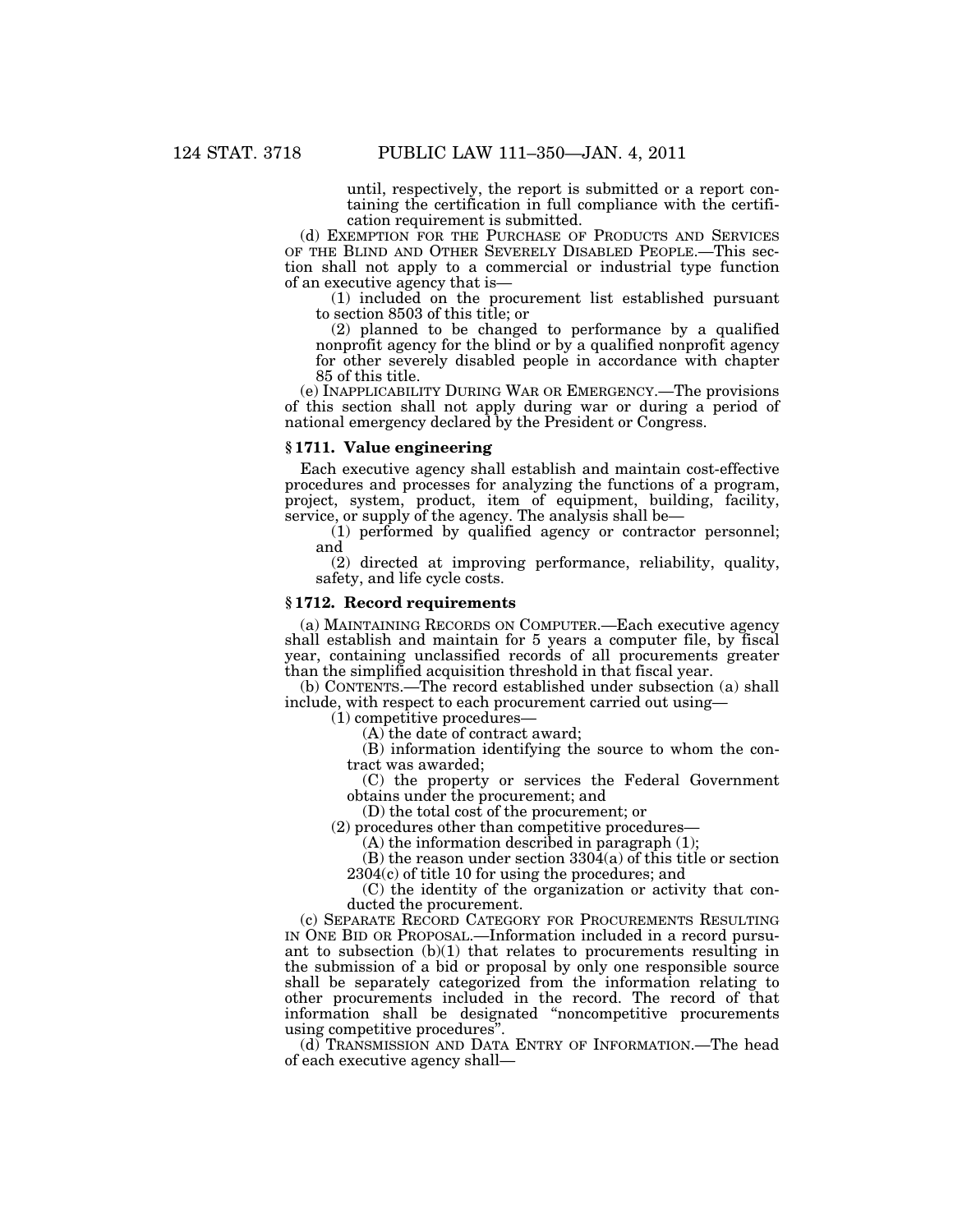(1) ensure the accuracy of the information included in the record established and maintained by the agency under subsection (a); and

(2) transmit in a timely manner such information to the General Services Administration for entry into the Federal Procurement Data System referred to in section 1122(a)(4) of this title, or any successor system.

### **§ 1713. Procurement data**

(a) DEFINITIONS.—In this section:

(1) QUALIFIED HUBZONE SMALL BUSINESS CONCERN.—The term "qualified HUBZone small business concern" has the meaning given that term in section 3(p) of the Small Business Act  $(15 \text{ U.S.C. } 632(p)).$ 

(2) SMALL BUSINESS CONCERN OWNED AND CONTROLLED BY SOCIALLY AND ECONOMICALLY DISADVANTAGED INDIVIDUALS.— The term "small business concern owned and controlled by socially and economically disadvantaged individuals'' has the meaning given that term in section 8(d) of the Small Business Act (15 U.S.C. 637(d)).

(3) SMALL BUSINESS CONCERN OWNED AND CONTROLLED BY WOMEN.—The term ''small business concern owned and controlled by women'' has the meaning given that term in section 8(d) of the Small Business Act (15 U.S.C. 637(d)) and section 204 of the Women's Business Ownership Act of 1988 (Public Law 100–533, 102 Stat. 2692).

(b) REPORTING.—Each Federal agency shall report to the Office of Federal Procurement Policy the number of qualified HUBZone small business concerns, the number of small businesses owned and controlled by women, and the number of small business concerns owned and controlled by socially and economically disadvantaged individuals, by gender, that are first time recipients of contracts from the agency. The Office shall take appropriate action to ascertain, for each fiscal year, the number of those small businesses that have newly entered the Federal market.

### **CHAPTER 19—SIMPLIFIED ACQUISITION PROCEDURES**

# Sec.<br>1901.<br>1902.

- 1901. Simplified acquisition procedures. 1902. Procedures applicable to purchases below micro-purchase threshold. 1903. Special emergency procurement authority.
- 
- 1904. Certain transactions for defense against attack.<br>1905. List of laws inapplicable to contracts or subcor
- List of laws inapplicable to contracts or subcontracts not greater than simplified acquisition threshold.
- 1906. List of laws inapplicable to procurements of commercial items.
- 1907. List of laws inapplicable to procurements of commercially available off-theshelf items.
- 1908. Inflation adjustment of acquisition-related dollar thresholds.

### **§ 1901. Simplified acquisition procedures**

(a) WHEN PROCEDURES ARE TO BE USED.—To promote efficiency and economy in contracting and to avoid unnecessary burdens for agencies and contractors, the Federal Acquisition Regulation shall provide for special simplified procedures for purchases of property and services for amounts—

(1) not greater than the simplified acquisition threshold; and

(2) greater than the simplified acquisition threshold but not greater than \$5,000,000 for which the contracting officer reasonably expects, based on the nature of the property or services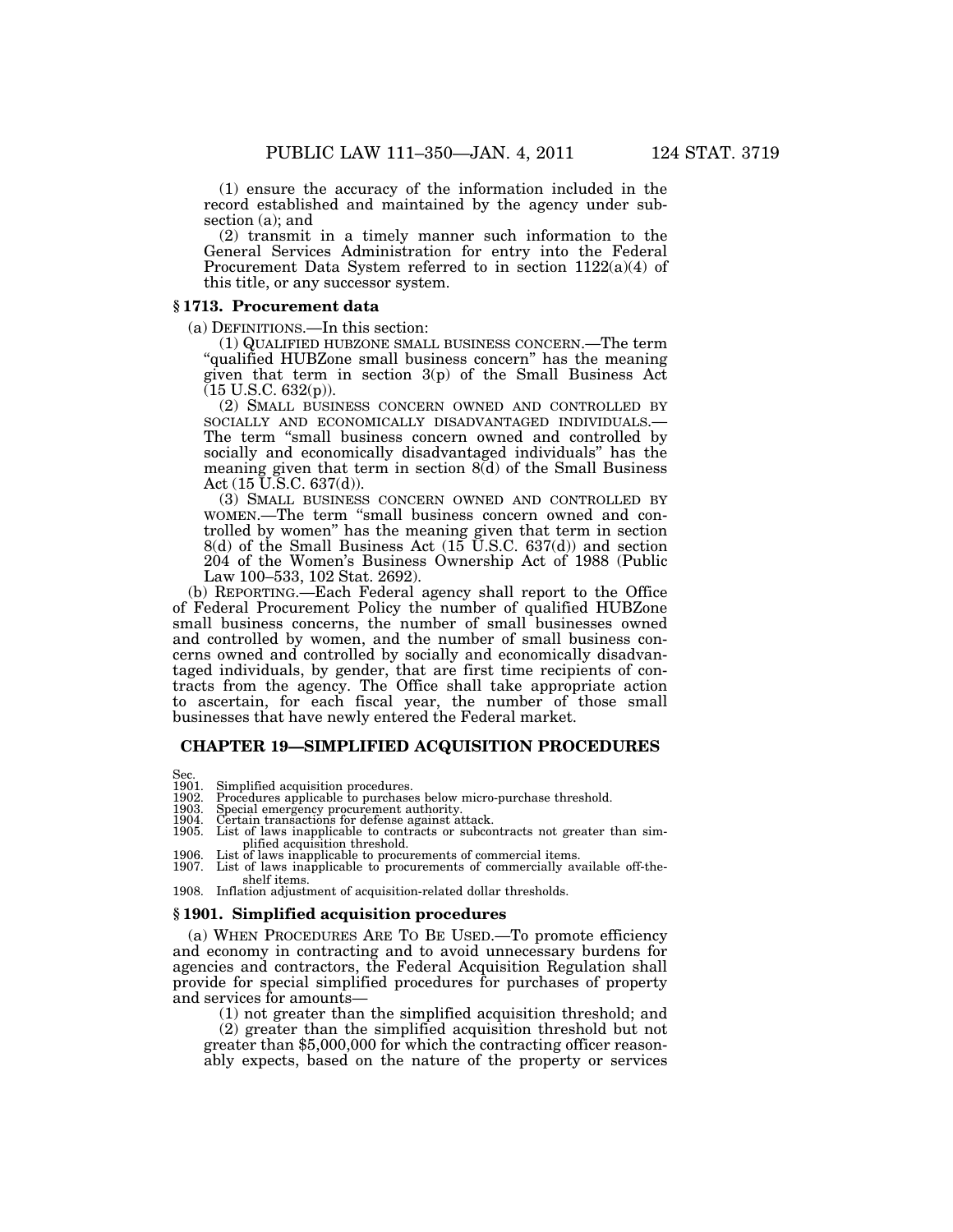sought and on market research, that offers will include only commercial items.

(b) PROHIBITION ON DIVIDING PURCHASES.—A proposed purchase or contract for an amount above the simplified acquisition threshold may not be divided into several purchases or contracts for lesser amounts to use the simplified acquisition procedures required by subsection (a).

(c) PROMOTION OF COMPETITION REQUIRED.—When using simplified acquisition procedures, the head of an executive agency shall promote competition to the maximum extent practicable.

(d) CONSIDERATION OF OFFERS TIMELY RECEIVED.—The simplified acquisition procedures contained in the Federal Acquisition Regulation shall include a requirement that a contracting officer consider each responsive offer timely received from an eligible offeror.

(e) SPECIAL RULES FOR COMMERCIAL ITEMS.—The Federal Acquisition Regulation shall provide that an executive agency using special simplified procedures to purchase commercial items—

(1) shall publish a notice in accordance with section 1708 of this title and, as provided in section  $1708(c)(4)$  of this title, permit all responsible sources to submit a bid, proposal, or quotation (as appropriate) that the agency shall consider;

(2) may not conduct the purchase on a sole source basis unless the need to do so is justified in writing and approved in accordance with section 2304(f) of title 10 or section 3304(e) of this title, as applicable; and

(3) shall include in the contract file a written description of the procedures used in awarding the contract and the number of offers received.

# **§ 1902. Procedures applicable to purchases below micro-purchase threshold**

(a) DEFINITION.—For purposes of this section, the micro-purchase threshold is \$3,000.

(b) COMPLIANCE WITH CERTAIN REQUIREMENTS AND NONAPPLICABILITY OF CERTAIN AUTHORITY.—

(1) COMPLIANCE WITH CERTAIN REQUIREMENTS.—The head of each executive agency shall ensure that procuring activities of that agency, when awarding a contract with a price exceeding the micro-purchase threshold, comply with the requirements of section  $8(a)$  of the Small Business Act (15 U.S.C. 637(a)), section 2323 of title 10, and section 7102 of the Federal Acquisition Streamlining Act of 1994 (Public Law 103–355, 15 U.S.C. 644 note).

(2) NONAPPLICABILITY OF CERTAIN AUTHORITY.—The authority under part  $13.106(a)(1)$  of the Federal Acquisition Regulation (48 C.F.R. 13.106(a)(1)), as in effect on November 18, 1993, to make purchases without securing competitive quotations does not apply to a purchase with a price exceeding the micropurchase threshold.

(c) NONAPPLICABILITY OF CERTAIN PROVISIONS.—An executive agency purchase with an anticipated value of the micro-purchase threshold or less is not subject to section 15(j) of the Small Business Act (15 U.S.C. 644(j)) and chapter 83 of this title.

(d) PURCHASES WITHOUT COMPETITIVE QUOTATIONS.—A purchase not greater than \$3,000 may be made without obtaining competitive quotations if an employee of an executive agency or a member of the armed forces, authorized to do so, determines that the price for the purchase is reasonable.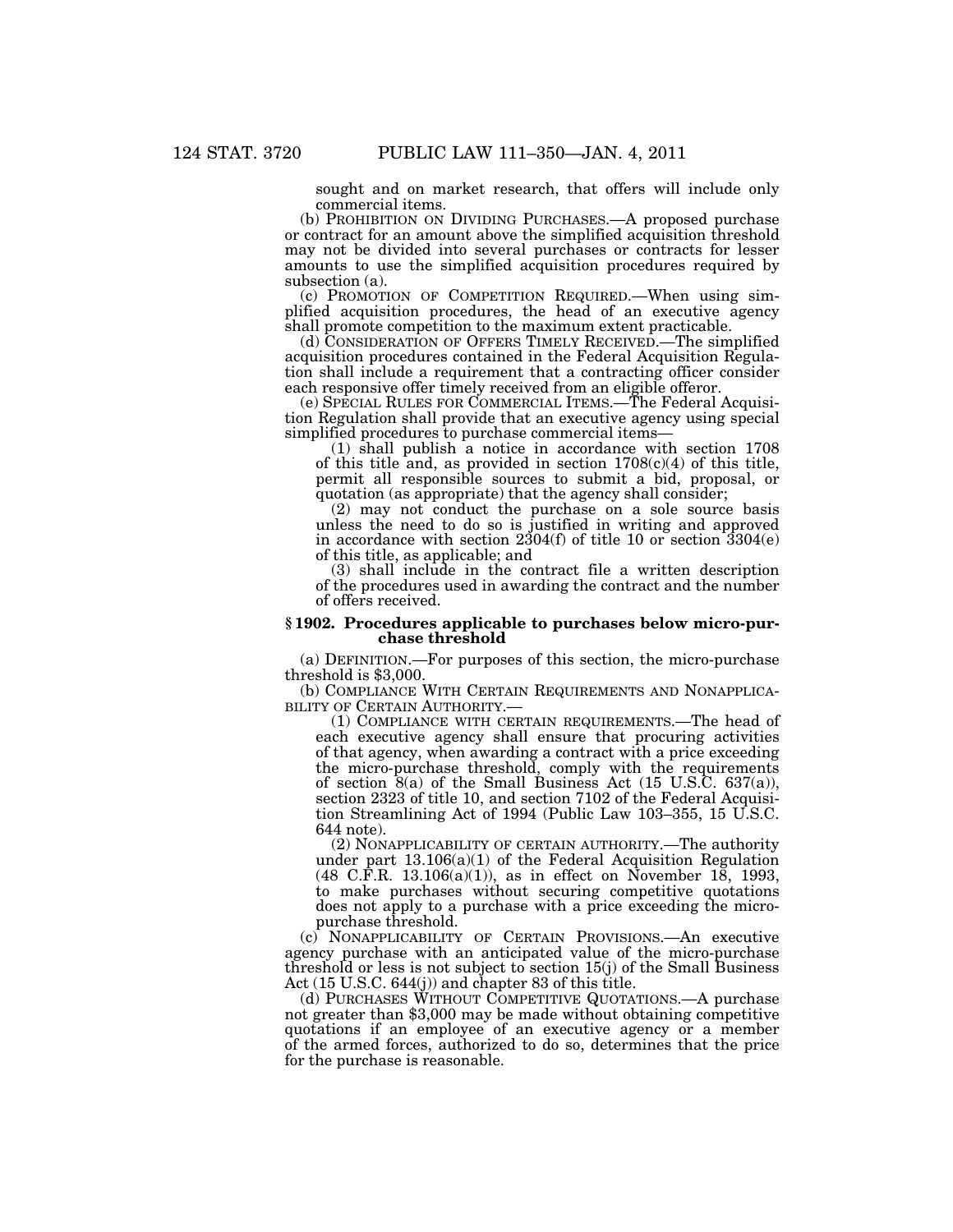(e) EQUITABLE DISTRIBUTION.—Purchases not greater than \$3,000 shall be distributed equitably among qualified suppliers.

(f) IMPLEMENTATION THROUGH FEDERAL ACQUISITION REGULA- TION.—This section shall be implemented through the Federal Acquisition Regulation.

# **§ 1903. Special emergency procurement authority**

(a) APPLICABILITY.—The authorities provided in subsections (b) and (c) apply with respect to a procurement of property or services by or for an executive agency that the head of the executive agency determines are to be used—

(1) in support of a contingency operation (as defined in section  $101(a)$  of title 10); or

(2) to facilitate the defense against or recovery from nuclear, biological, chemical, or radiological attack against the United States.

(b) INCREASED THRESHOLDS AND LIMITATION.—For a procurement to which this section applies under subsection (a)—

(1) the amount specified in section  $1902(a)$ , (d), and (e) of this title shall be deemed to be—

(A) \$15,000 in the case of a contract to be awarded and performed, or purchase to be made, in the United

 $(B)$  \$25,000 in the case of a contract to be awarded and performed, or purchase to be made, outside the United States;<br>(2) the term "simplified acquisition threshold" means—

(A)  $$250,000$  in the case of a contract to be awarded and performed, or purchase to be made, in the United

 $(B)$ \$1,000,000 in the case of a contract to be awarded and performed, or purchase to be made, outside the United

States; and<br>(3) the \$5,000,000 limitation in sections  $1901(a)(2)$  and  $3305(a)(2)$  of this title and section  $2304(g)(1)(B)$  of title 10 is deemed to be \$10,000,000.

(c) AUTHORITY TO TREAT PROPERTY OR SERVICE AS COMMERCIAL ITEM.—

(1) IN GENERAL.—The head of an executive agency carrying out a procurement of property or a service to which this section applies under subsection  $(a)(2)$  may treat the property or service as a commercial item for the purpose of carrying out the procurement.

(2) CERTAIN CONTRACTS NOT EXEMPT FROM STANDARDS OR REQUIREMENTS.—A contract in an amount of more than \$15,000,000 that is awarded on a sole source basis for an item or service treated as a commercial item under paragraph (1) is not exempt from—

(A) cost accounting standards prescribed under section 1502 of this title; or

(B) cost or pricing data requirements (commonly referred to as truth in negotiating) under chapter 35 of this title and section 2306a of title 10.

# **§ 1904. Certain transactions for defense against attack**

(a) AUTHORITY.— (1) IN GENERAL.—The head of an executive agency that engages in basic research, applied research, advanced research,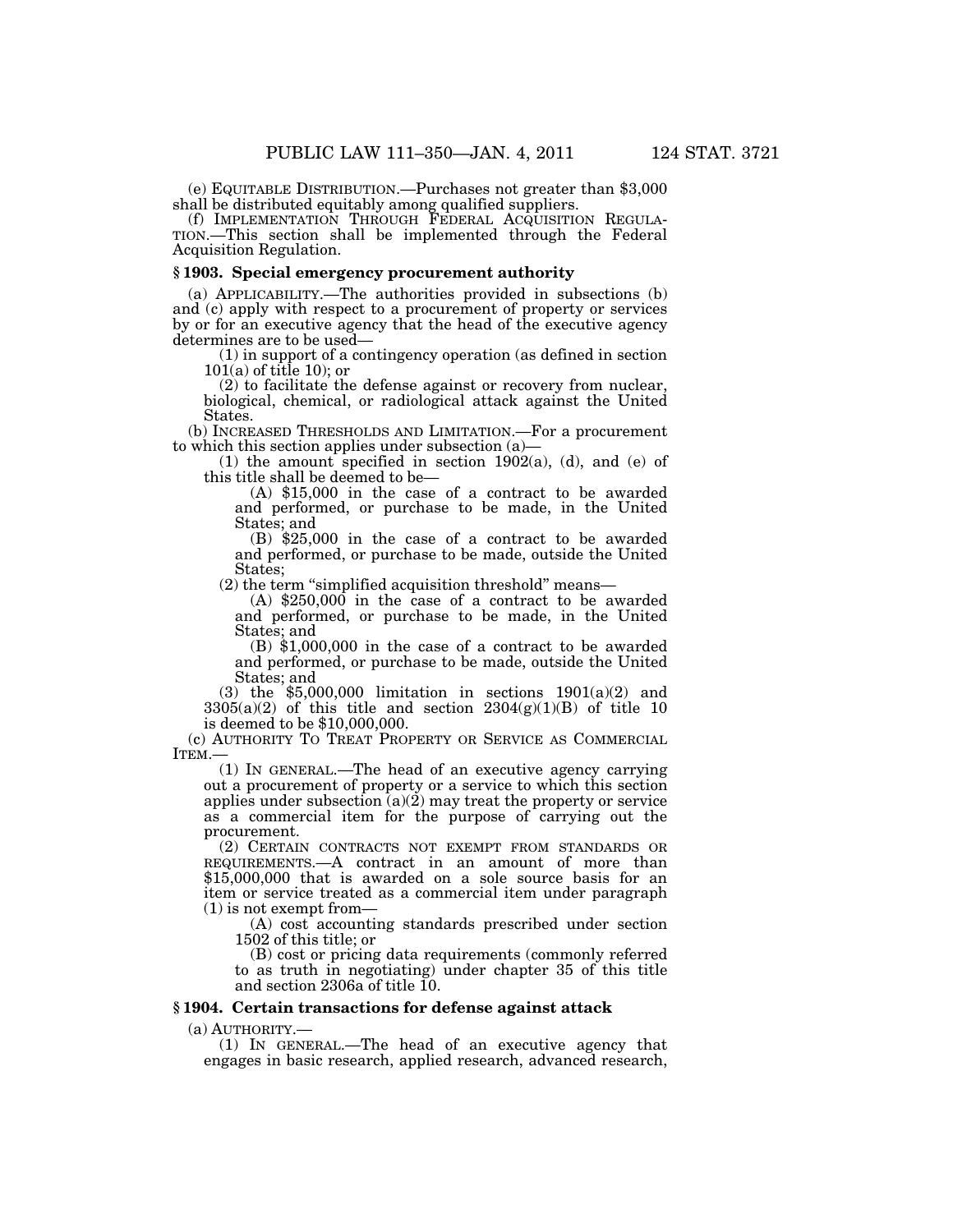and development projects that are necessary to the responsibilities of the executive agency in the field of research and development and have the potential to facilitate defense against or recovery from terrorism or nuclear, biological, chemical, or radiological attack may exercise the same authority (subject to the same restrictions and conditions) with respect to the research and projects as the Secretary of Defense may exercise under section 2371 of title 10, except for subsections (b) and (f) of section 2371.

(2) PROTOTYPE PROJECTS.—The head of an executive agency, under the authority of paragraph (1), may carry out prototype projects that meet the requirements of paragraph (1) in accordance with the requirements and conditions provided for carrying out prototype projects under section 845 of the National Defense Authorization Act for Fiscal Year 1994 (Public Law 103–160, 10 U.S.C. 2371 note), including that, to the maximum extent practicable, competitive procedures shall be used when entering into agreements to carry out projects under section 845(a) of that Act and that the period of authority to carry out projects under section 845(a) of that Act terminates as provided in section 845(i) of that Act.

(3) APPLICATION OF REQUIREMENTS AND CONDITIONS.—In applying the requirements and conditions of section 845 of that Act under this subsection—

(A) section 845(c) of that Act shall apply with respect to prototype projects carried out under paragraph (2); and

(B) the Director of the Office of Management and Budget shall perform the functions of the Secretary of Defense

under section 845(d) of that Act.<br>(4) APPLICABILITY TO SELECTED EXECUTIVE AGENCIES.

(A) OFFICE OF MANAGEMENT AND BUDGET.—The head of an executive agency may exercise authority under this subsection for a project only if authorized by the Director of the Office of Management and Budget.

(B) DEPARTMENT OF HOMELAND SECURITY.—Authority under this subsection does not apply to the Secretary of Homeland Security while section 831 of the Homeland Security Act of 2002 (6 U.S.C. 391) is in effect.

(b) REGULATIONS.—The Director of the Office of Management and Budget shall prescribe regulations to carry out this section. No transaction may be conducted under the authority of this section before the regulations take effect.

(c) ANNUAL REPORT.—The annual report of the head of an executive agency that is required under section 2371(h) of title 10, as applied to the head of the executive agency by subsection (a), shall be submitted to the Committee on Homeland Security and Governmental Affairs of the Senate and the Committee on Oversight and Government Reform of the House of Representatives.

(d) TERMINATION OF AUTHORITY.—The authority to carry out transactions under subsection (a) terminates on September 30, 2008.

# **§ 1905. List of laws inapplicable to contracts or subcontracts not greater than simplified acquisition threshold**

(a) DEFINITION.—In this section, the term ''Council'' has the meaning given that term in section 1301 of this title.

(b) INCLUSION IN FEDERAL ACQUISITION REGULATION.— (1) IN GENERAL.—The Federal Acquisition Regulation shall include a list of provisions of law that are inapplicable to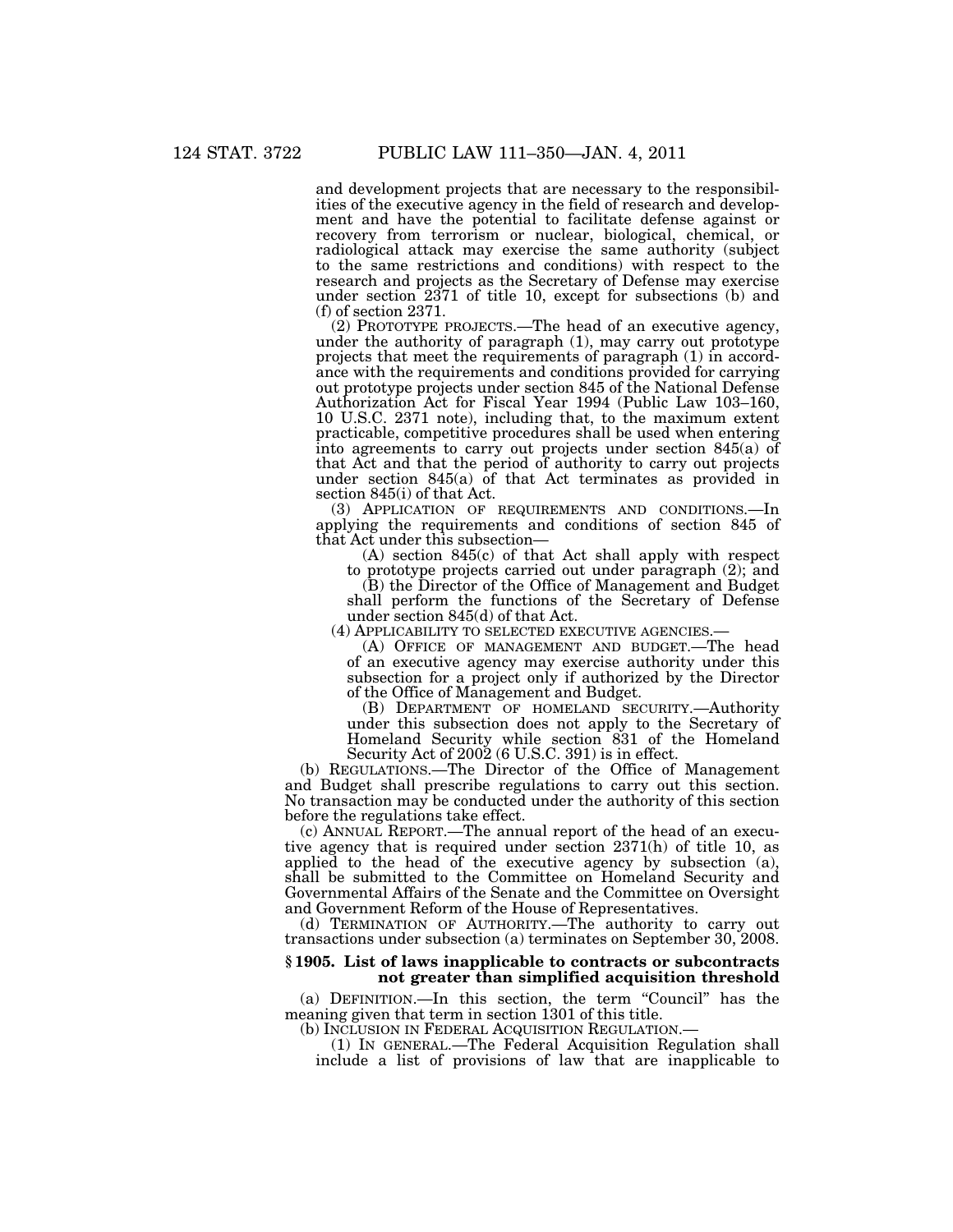contracts or subcontracts in amounts not greater than the simplified acquisition threshold. A provision of law properly included on the list pursuant to paragraph (2) does not apply to contracts or subcontracts in amounts not greater than the simplified acquisition threshold that are made by an executive

agency. This section does not render a provision of law not included on the list inapplicable to contracts and subcontracts in amounts not greater than the simplified acquisition threshold.

(2) LAWS ENACTED AFTER OCTOBER 13, 1994.—A provision of law described in subsection (c) that is enacted after October 13, 1994, shall be included on the list of inapplicable provisions of laws required by paragraph (1) unless the Council makes a written determination that it would not be in the best interest of the Federal Government to exempt contracts or subcontracts in amounts not greater than the simplified acquisition threshold from the applicability of the provision.

(c) COVERED LAW.—A provision of law referred to in subsection (b)(2) is a provision of law that the Council determines sets forth policies, procedures, requirements, or restrictions for the procurement of property or services by the Federal Government, except for a provision of law that—

(1) provides for criminal or civil penalties; or

(2) specifically refers to this section and provides that, notwithstanding this section, it shall be applicable to contracts or subcontracts in amounts not greater than the simplified acquisition threshold.

(d) PETITION.—A person may petition the Administrator to take appropriate action when a provision of law described in subsection (c) is not included on the list of inapplicable provisions of law as required by subsection (b) and the Council has not made a written determination pursuant to subsection (b)(2). The Administrator shall revise the Federal Acquisition Regulation to include the provision on the list of inapplicable provisions of law unless the Council makes a determination pursuant to subsection (b)(2) within 60 days after the petition is received.

# **§ 1906. List of laws inapplicable to procurements of commercial items**

(a) DEFINITION.—In this section, the term ''Council'' has the meaning given that term in section 1301 of this title.

(b) CONTRACTS.— (1) INCLUSION IN FEDERAL ACQUISITION REGULATION.—The Federal Acquisition Regulation shall include a list of provisions of law that are inapplicable to contracts for the procurement of commercial items. A provision of law properly included on the list pursuant to paragraph (2) does not apply to purchases of commercial items by an executive agency. This section does not render a provision of law not included on the list inapplicable to contracts for the procurement of commercial items.

(2) LAWS ENACTED AFTER OCTOBER 13, 1994.—A provision of law described in subsection (d) that is enacted after October 13, 1994, shall be included on the list of inapplicable provisions of law required by paragraph (1) unless the Council makes a written determination that it would not be in the best interest of the Federal Government to exempt contracts for the procurement of commercial items from the applicability of the provision.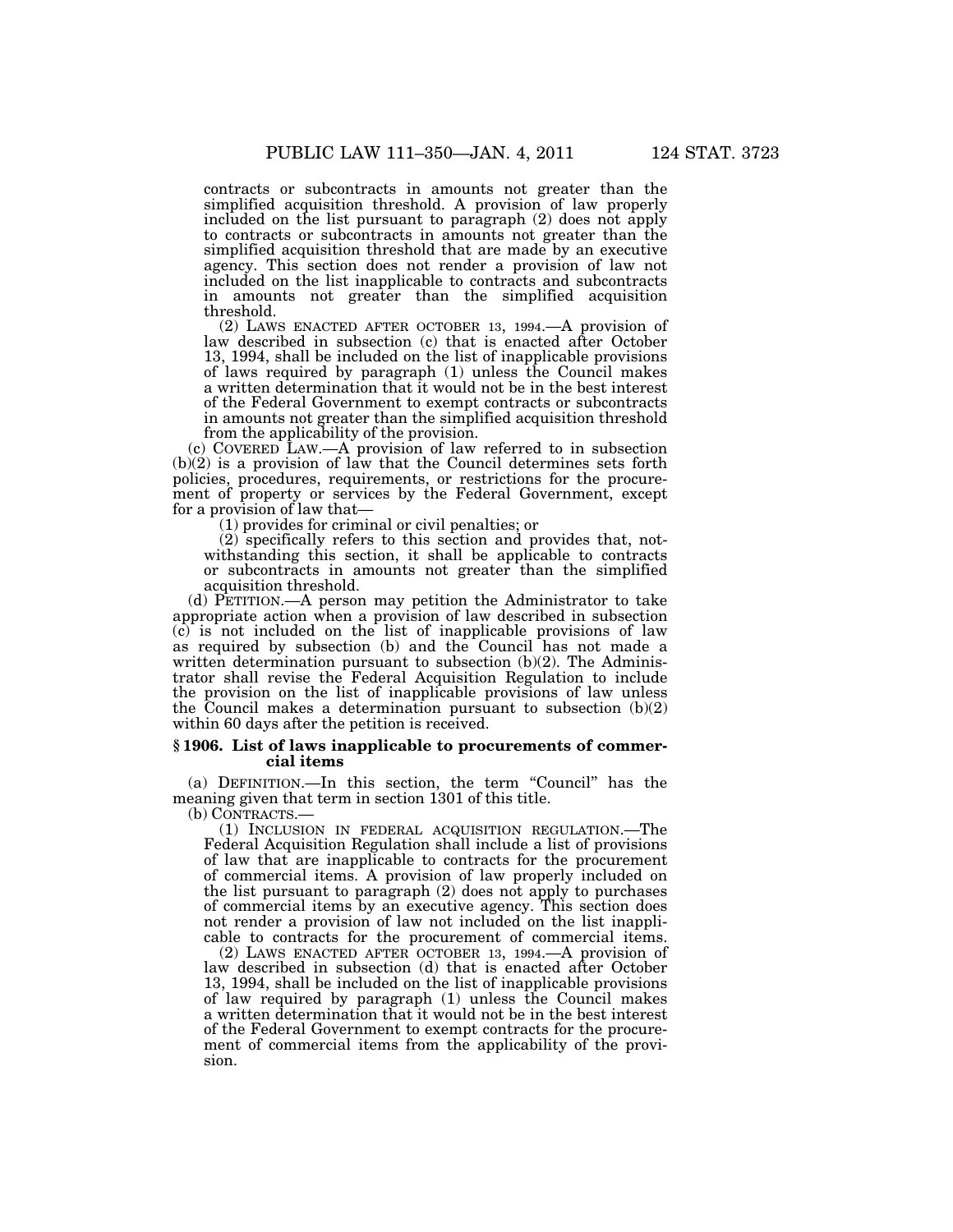(c) SUBCONTRACTS.— (1) DEFINITION.—In this subsection, the term ''subcontract'' includes a transfer of commercial items between divisions, subsidiaries, or affiliates of a contractor or subcontractor.

(2) INCLUSION IN FEDERAL ACQUISITION REGULATION.—The Federal Acquisition Regulation shall include a list of provisions of law that are inapplicable to subcontracts under a contract or subcontract for the procurement of commercial items. A provision of law properly included on the list pursuant to paragraph (3) does not apply to those subcontracts. This section does not render a provision of law not included on the list inapplicable to subcontracts under a contract for the procurement of commercial items.

(3) PROVISIONS TO BE EXCLUDED FROM LIST.—A provision of law described in subsection (d) shall be included on the list of inapplicable provisions of law required by paragraph (2) unless the Council makes a written determination that it would not be in the best interest of the Federal Government to exempt subcontracts under a contract for the procurement of commercial items from the applicability of the provision.

(4) WAIVER NOT AUTHORIZED.—This subsection does not authorize the waiver of the applicability of any provision of law with respect to any subcontract under a contract with a prime contractor reselling or distributing commercial items of another contractor without adding value.

(d) COVERED LAW.—A provision of law referred to in subsections (b)(2) and (c) is a provision of law that the Council determines sets forth policies, procedures, requirements, or restrictions for the procurement of property or services by the Federal Government, except for a provision of law that—

(1) provides for criminal or civil penalties; or

(2) specifically refers to this section and provides that, notwithstanding this section, it shall be applicable to contracts for the procurement of commercial items.

(e) PETITION.—A person may petition the Administrator to take appropriate action when a provision of law described in subsection (d) is not included on the list of inapplicable provisions of law as required by subsection (b) or (c) and the Council has not made a written determination pursuant to subsection (b)(2) or (c)(3). The Administrator shall revise the Federal Acquisition Regulation to include the provision on the list of inapplicable provisions of law unless the Council makes a determination pursuant to subsection  $(b)(2)$  or  $(c)(3)$  within 60 days after the petition is received.

# **§ 1907. List of laws inapplicable to procurements of commercially available off-the-shelf items**

(a) INCLUSION IN FEDERAL ACQUISITION REGULATION.— (1) IN GENERAL.—The Federal Acquisition Regulation shall include a list of provisions of law that are inapplicable to contracts for the procurement of commercially available offthe-shelf items. A provision of law properly included on the list pursuant to paragraph (2) does not apply to contracts for the procurement of commercially available off-the-shelf items. This section does not render a provision of law not included on the list inapplicable to contracts for the procurement of commercially available off-the-shelf items.

(2) LAWS TO BE INCLUDED.—A provision of law described in subsection (b) shall be included on the list of inapplicable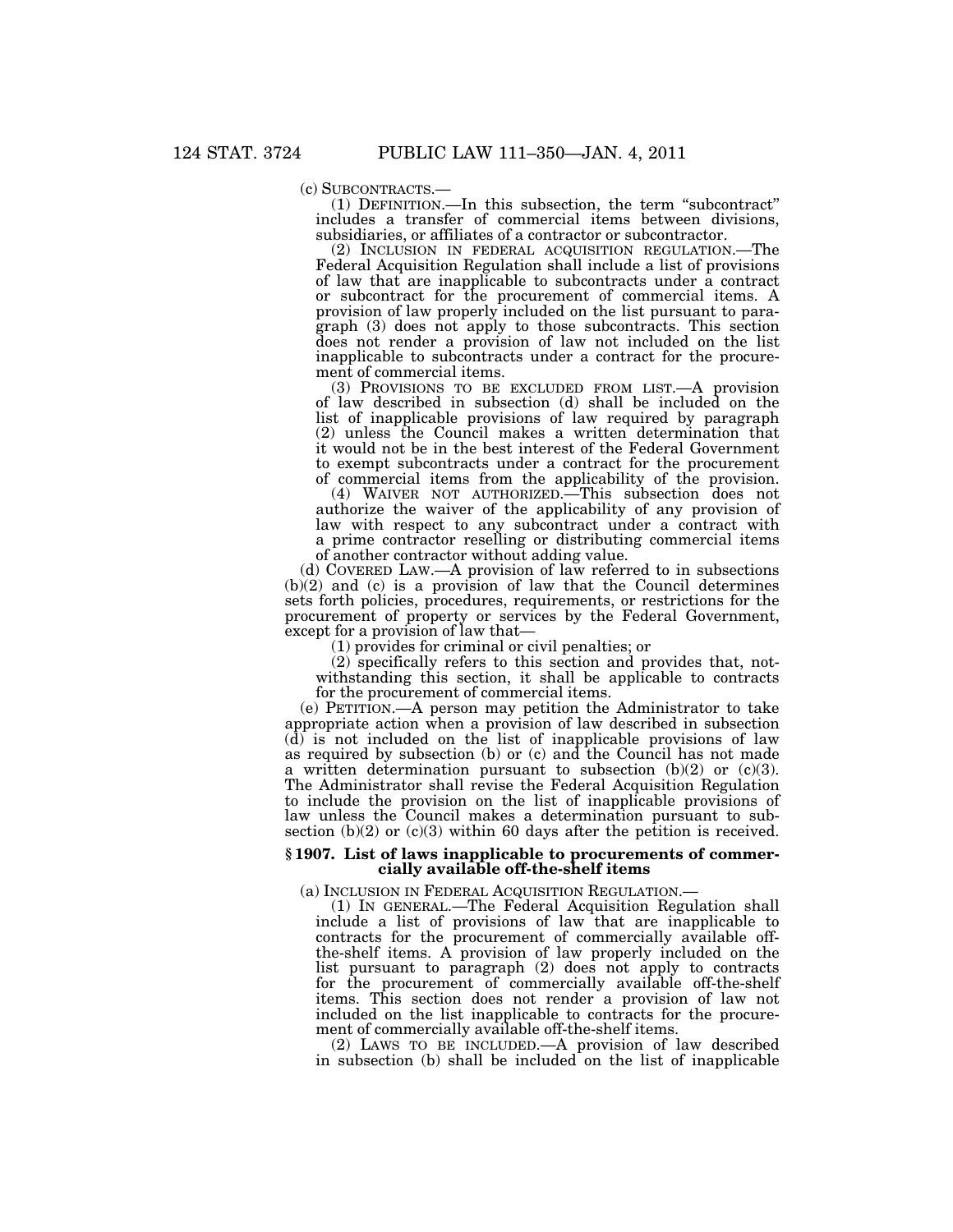provisions of law required by paragraph (1) unless the Administrator makes a written determination that it would not be in the best interest of the Federal Government to exempt contracts for the procurement of commercially available offthe-shelf items from the applicability of the provision.<br>(3) OTHER AUTHORITIES OR RESPONSIBILITIES NOT AFFECTED.—

This section does not modify, supersede, impair, or restrict authorities or responsibilities under—

(A) section 15 of the Small Business Act (15 U.S.C. 644); or

(B) bid protest procedures developed under the authority of—

(i) subchapter V of chapter 35 of title 31;

(ii) section 2305(e) and (f) of title 10; or

(iii) sections 3706 and 3707 of this title.

(b) COVERED LAW.—Except as provided in subsection (a)(3), a provision of law referred to in subsection  $(a)(1)$  is a provision of law that the Administrator determines imposes Federal Government-unique policies, procedures, requirements, or restrictions for the procurement of property or services on persons whom the Federal Government has awarded contracts for the procurement of commercially available off-the-shelf items, except for a provision of law that—

(1) provides for criminal or civil penalties; or

(2) specifically refers to this section and provides that, notwithstanding this section, it shall be applicable to contracts for the procurement of commercially available off-the-shelf items.

### **§ 1908. Inflation adjustment of acquisition-related dollar thresholds**

(a) DEFINITION.—In this section, the term ''Council'' has the meaning given that term in section 1301 of this title.

(b) APPLICATION.—

(1) IN GENERAL.—Except as provided in paragraph (2), the requirement for adjustment under subsection (c) applies to a dollar threshold that is specified in law as a factor in defining the scope of the applicability of a policy, procedure, requirement, or restriction provided in that law to the procurement of property or services by an executive agency, as the Council determines.

(2) EXCEPTIONS.—Subsection (c) does not apply to dollar thresholds—

(A) in chapter 67 of this title;

(B) in sections 3141 to 3144, 3146, and 3147 of title 40; or

(C) the United States Trade Representative establishes pursuant to title III of the Trade Agreements Act of 1979 (19 U.S.C. 2511 et seq.).

(3) RELATIONSHIP TO OTHER INFLATION ADJUSTMENT AUTHORI-TIES.—This section supersedes the applicability of other provisions of law that provide for the adjustment of a dollar threshold that is adjustable under this section.

(c) REQUIREMENT FOR PERIODIC ADJUSTMENT.—

(1) BASELINE CONSTANT DOLLAR VALUE.—For purposes of paragraph (2), the baseline constant dollar value for a dollar threshold—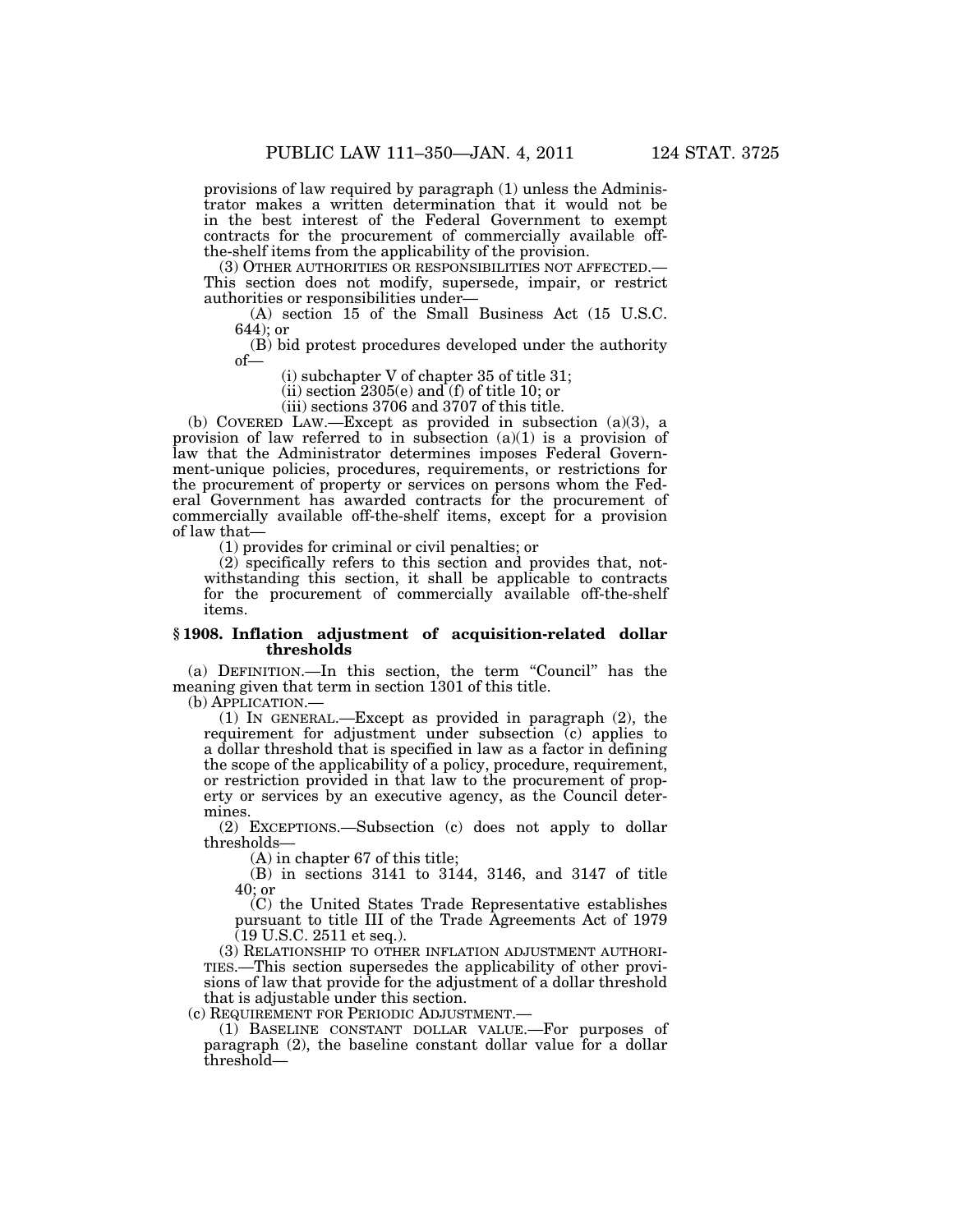(A) in effect on October 1, 2000, that was first specified in a law that took effect on or before October 1, 2000, is the October 1, 2000, constant dollar value of that dollar threshold; and

(B) specified in a law that takes effect after October 1, 2000, is the constant dollar value of that threshold as of the effective date of that dollar threshold pursuant to that law.

(2) ADJUSTMENT.—On October 1 of each year evenly divisible by 5, the Council shall adjust each acquisition-related dollar threshold provided by law, as described in subsection  $(b)(1)$ , to the baseline constant dollar value of that threshold.

(3) EXCLUSIVE MEANS OF ADJUSTMENT.—A dollar threshold adjustable under this section shall be adjusted only as provided in this section.

(d) PUBLICATION.—The Council shall publish a notice of the adjusted dollar thresholds under this section in the Federal Register. The thresholds take effect on the date of publication.

(e) CALCULATION.—An adjustment under this section shall be— (1) calculated on the basis of changes in the Consumer Price Index for all-urban consumers published monthly by the Secretary of Labor; and

(2) rounded, in the case of a dollar threshold that on the day before the adjustment is—

(A) less than \$10,000, to the nearest \$500;

(B) not less than \$10,000, but less than \$100,000, to the nearest \$5,000;

(C) not less than \$100,000, but less than \$1,000,000, to the nearest \$50,000; and

(D) \$1,000,000 or more, to the nearest \$500,000.

(f) PETITION FOR INCLUSION OF OMITTED THRESHOLD.—

(1) PETITION SUBMITTED TO ADMINISTRATOR.—A person may request adjustment of a dollar threshold adjustable under this section that is not included in a notice of adjustment published under subsection (d) by submitting a petition for adjustment to the Administrator.

(2) ACTIONS OF ADMINISTRATOR.—On receipt of a petition for adjustment of a dollar threshold under paragraph  $(1)$ , the Administrator—

(A) shall determine, in writing, whether the dollar threshold is required to be adjusted under this section; and

(B) on determining that it should be adjusted, shall publish in the Federal Register a revised notice of the adjustment dollar thresholds under this section that includes the adjustment of the dollar threshold covered by the petition.

(3) EFFECTIVE DATE OF ADJUSTMENT BY PETITION.—The adjustment of a dollar threshold pursuant to a petition under this subsection takes effect on the date the revised notice adding the adjustment under paragraph (2)(B) is published.

# **CHAPTER 21—RESTRICTIONS ON OBTAINING AND DISCLOSING CERTAIN INFORMATION**



2101. Definitions. 2102. Prohibitions on disclosing and obtaining procurement information.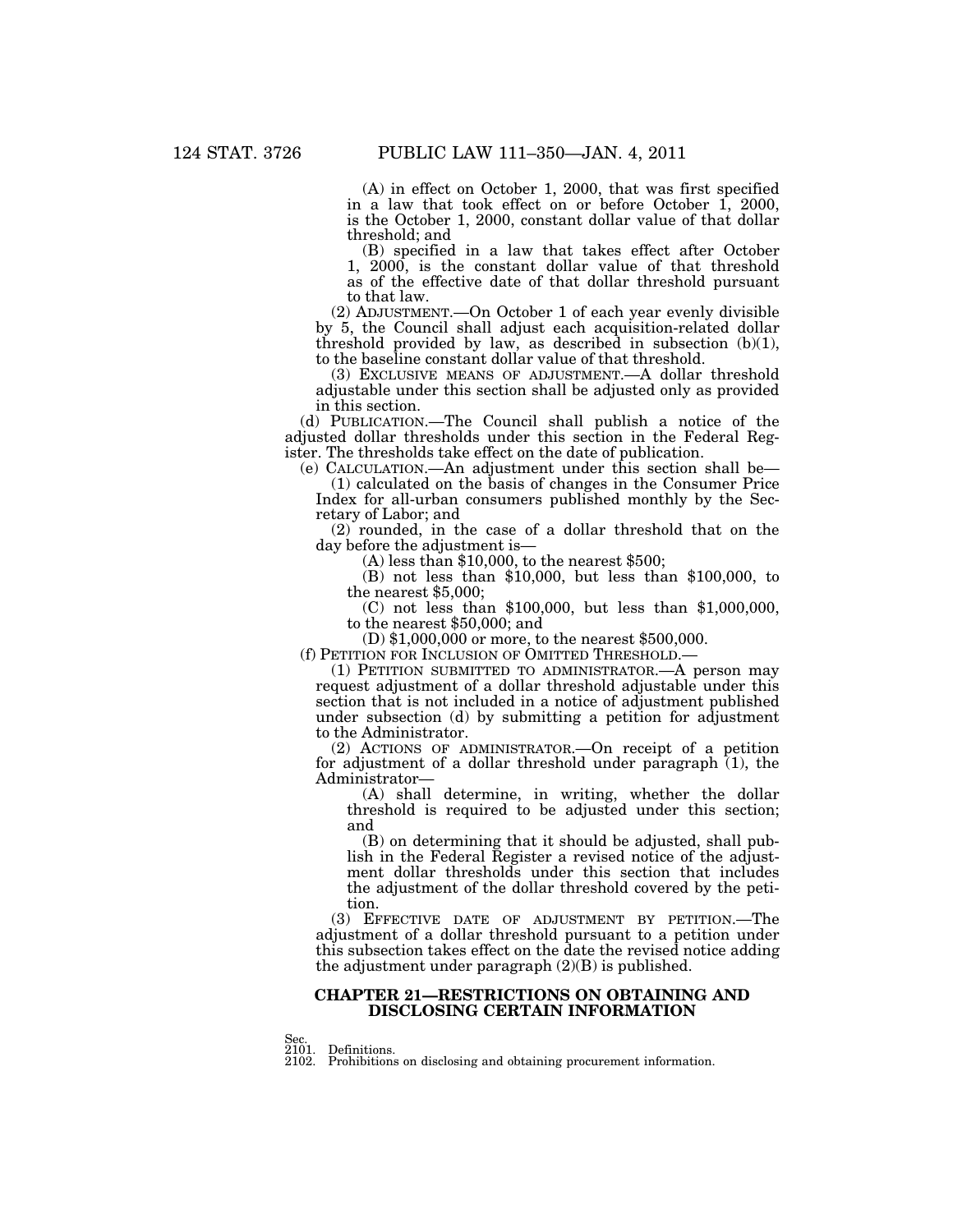2103. Actions required of procurement officers when contacted regarding non-Federal employment.

2104. Prohibition on former official's acceptance of compensation from contractor.

2105. Penalties and administrative actions.

2106. Reporting information believed to constitute evidence of offense.

2107. Savings provisions.

### **§ 2101. Definitions**

In this chapter:

(1) CONTRACTING OFFICER.—The term ''contracting officer'' means an individual who, by appointment in accordance with applicable regulations, has the authority to enter into a Federal agency procurement contract on behalf of the Government and to make determinations and findings with respect to the contract.

(2) CONTRACTOR BID OR PROPOSAL INFORMATION.—The term "contractor bid or proposal information" means any of the following information submitted to a Federal agency as part of, or in connection with, a bid or proposal to enter into a Federal agency procurement contract, if that information previously has not been made available to the public or disclosed publicly:

(A) Cost or pricing data (as defined in section 2306a(h) of title 10 with respect to procurements subject to that section and section 3501(a) of this title with respect to procurements subject to that section).

(B) Indirect costs and direct labor rates.

(C) Proprietary information about manufacturing processes, operations, or techniques marked by the contractor in accordance with applicable law or regulation.

(D) Information marked by the contractor as ''contractor bid or proposal information'', in accordance with applicable law or regulation.

(3) FEDERAL AGENCY.—The term ''Federal agency'' has the meaning given that term in section 102 of title 40.

(4) FEDERAL AGENCY PROCUREMENT.—The term ''Federal agency procurement'' means the acquisition (by using competitive procedures and awarding a contract) of goods or services (including construction) from non-Federal sources by a Federal agency using appropriated funds.

(5) OFFICIAL.—The term "official" means-

(A) an officer, as defined in section 2104 of title 5;

(B) an employee, as defined in section 2105 of title 5; and

(C) a member of the uniformed services, as defined in section 2101(3) of title 5.

(6) PROTEST.—The term ''protest'' means a written objection by an interested party to the award or proposed award of a Federal agency procurement contract, pursuant to subchapter V of chapter 35 of title 31.

(7) SOURCE SELECTION INFORMATION.—The term ''source selection information'' means any of the following information prepared for use by a Federal agency to evaluate a bid or proposal to enter into a Federal agency procurement contract, if that information previously has not been made available to the public or disclosed publicly:

(A) Bid prices submitted in response to a Federal agency solicitation for sealed bids, or lists of those bid prices before public bid opening.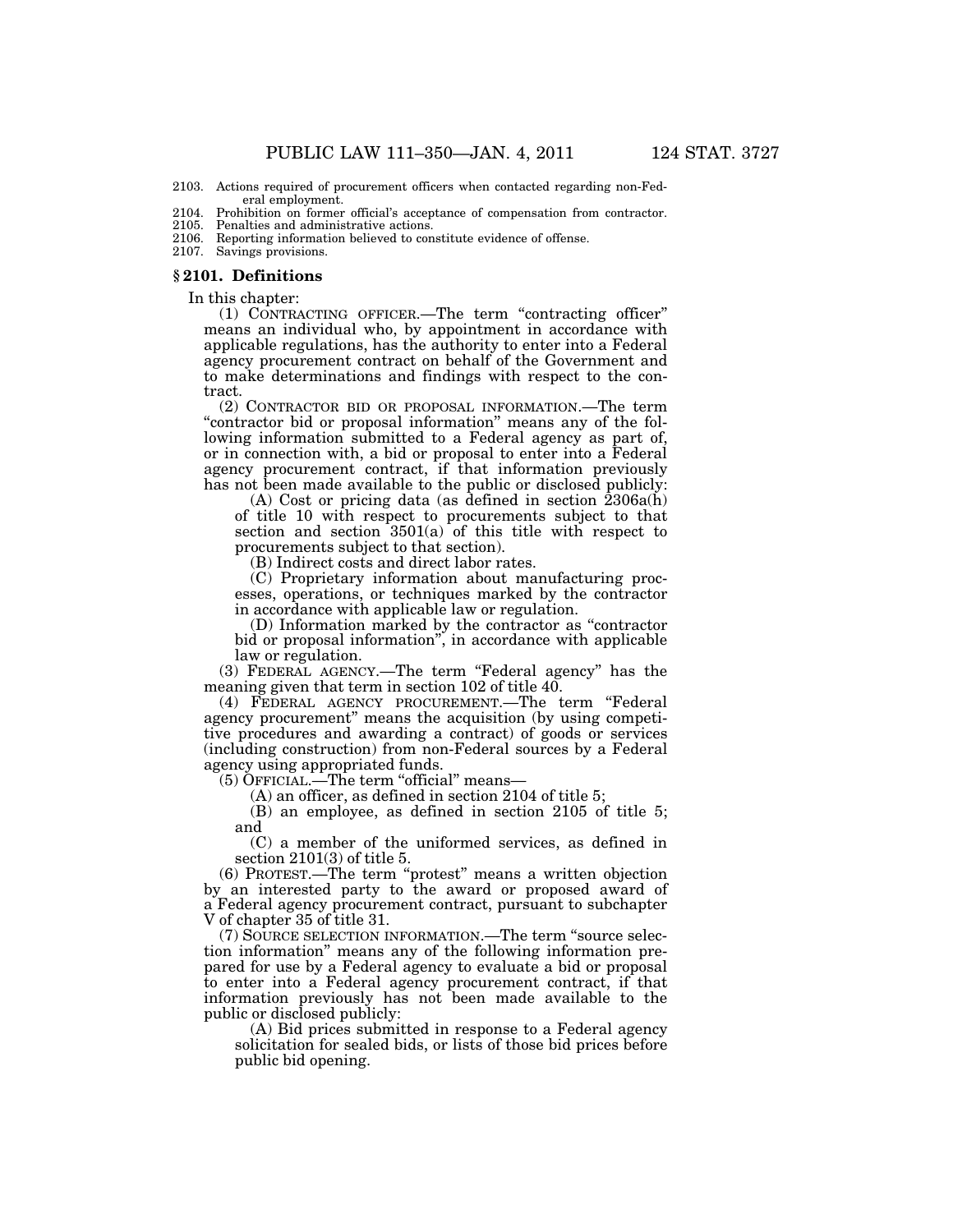(B) Proposed costs or prices submitted in response to a Federal agency solicitation, or lists of those proposed costs or prices.

(C) Source selection plans.

(D) Technical evaluation plans.

(E) Technical evaluations of proposals.

(F) Cost or price evaluations of proposals.

(G) Competitive range determinations that identify proposals that have a reasonable chance of being selected for award of a contract.

(H) Rankings of bids, proposals, or competitors.

(I) Reports and evaluations of source selection panels, boards, or advisory councils.

(J) Other information marked as ''source selection information'' based on a case-by-case determination by the head of the agency, the head's designee, or the contracting officer that its disclosure would jeopardize the integrity or successful completion of the Federal agency procurement to which the information relates.

# **§ 2102. Prohibitions on disclosing and obtaining procurement information**

(a) PROHIBITION ON DISCLOSING PROCUREMENT INFORMATION.— (1) IN GENERAL.—Except as provided by law, a person

described in paragraph (3) shall not knowingly disclose contractor bid or proposal information or source selection information before the award of a Federal agency procurement contract to which the information relates.

(2) EMPLOYEE OF PRIVATE SECTOR ORGANIZATION.—In addition to the restriction in paragraph (1), an employee of a private sector organization assigned to an agency under chapter 37 of title 5 shall not knowingly disclose contractor bid or proposal information or source selection information during the 3-year period after the employee's assignment ends, except as provided by law.

(3) APPLICATION.—Paragraph (1) applies to a person that—  $(A)(i)$  is a present or former official of the Federal Government; or

(ii) is acting or has acted for or on behalf of, or who is advising or has advised the Federal Government with respect to, a Federal agency procurement; and

(B) by virtue of that office, employment, or relationship has or had access to contractor bid or proposal information or source selection information.<br>
(b) PROHIBITION ON OBTAINING PROCUREMENT INFORMATION.—

Except as provided by law, a person shall not knowingly obtain contractor bid or proposal information or source selection information before the award of a Federal agency procurement contract to which the information relates.

# **§ 2103. Actions required of procurement officers when contacted regarding non-Federal employment**

(a) ACTIONS REQUIRED.—An agency official participating personally and substantially in a Federal agency procurement for a contract in excess of the simplified acquisition threshold who contacts or is contacted by a person that is a bidder or offeror in that Federal agency procurement regarding possible non-Federal employment for that official shall—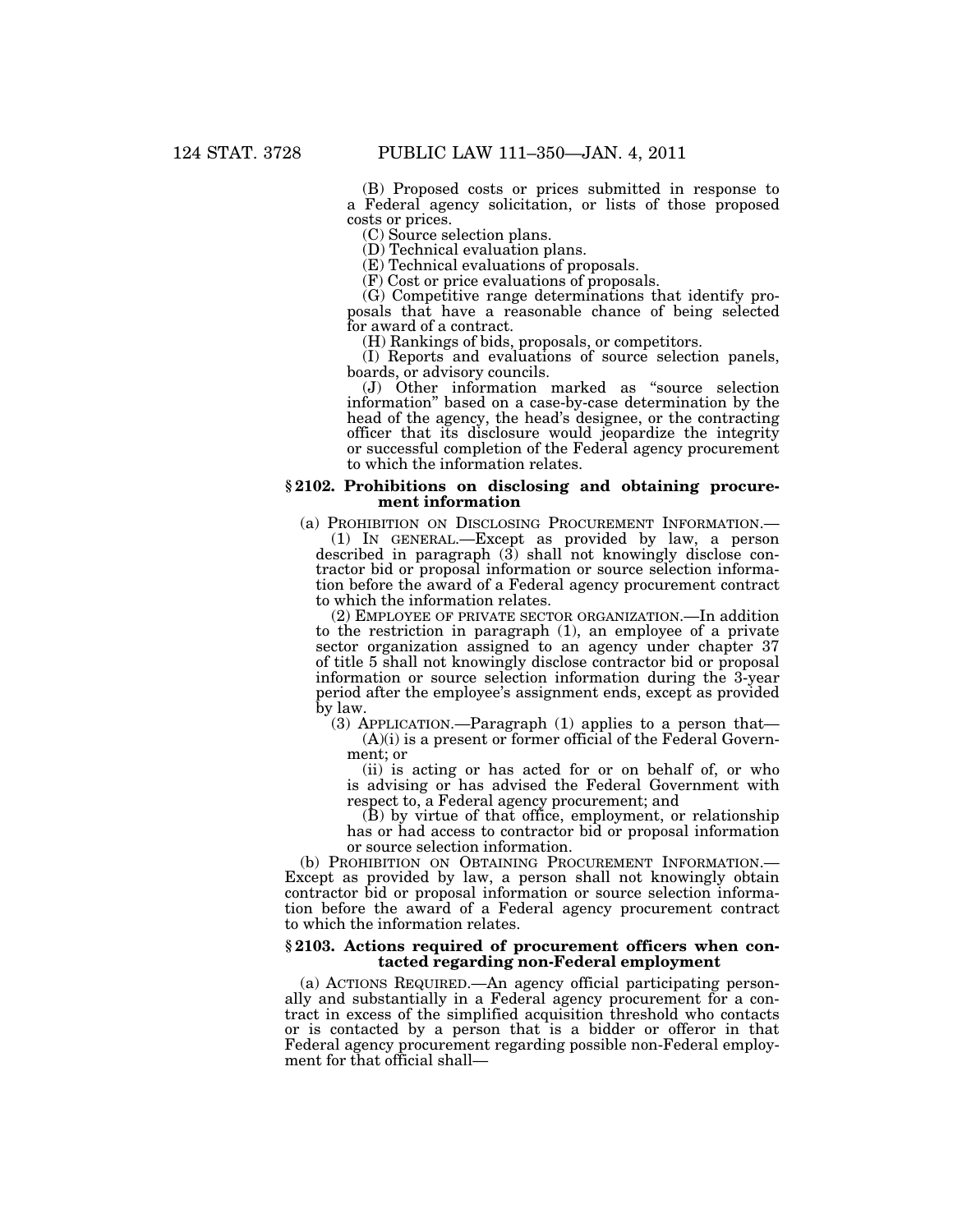(1) promptly report the contact in writing to the official's supervisor and to the designated agency ethics official (or designee) of the agency in which the official is employed; and

(2)(A) reject the possibility of non-Federal employment; or

(B) disqualify himself or herself from further personal and substantial participation in that Federal agency procurement until the agency authorizes the official to resume participation in the procurement, in accordance with the requirements of section 208 of title 18 and applicable agency regulations on the grounds that—

(i) the person is no longer a bidder or offeror in that Federal agency procurement; or

(ii) all discussions with the bidder or offeror regarding possible non-Federal employment have terminated without an agreement or arrangement for employment.

(b) RETENTION OF REPORTS.—The agency shall retain each report required by this section for not less than 2 years following the submission of the report. The reports shall be made available to the public on request, except that any part of a report that is exempt from the disclosure requirements of section 552 of title 5 under subsection (b)(1) of that section may be withheld from disclosure to the public.

(c) PERSONS SUBJECT TO PENALTIES.—The following are subject to the penalties and administrative actions set forth in section 2105 of this title:

(1) An official who knowingly fails to comply with the requirements of this section.

(2) A bidder or offeror that engages in employment discussions with an official who is subject to the restrictions of this section, knowing that the official has not complied with para $graph (1)$  or  $(2)$  of subsection  $(a)$ .

# **§ 2104. Prohibition on former official's acceptance of compensation from contractor**

(a) PROHIBITION.—A former official of a Federal agency may not accept compensation from a contractor as an employee, officer, director, or consultant of the contractor within one year after the official—

(1) served, when the contractor was selected or awarded a contract, as the procuring contracting officer, the source selection authority, a member of the source selection evaluation board, or the chief of a financial or technical evaluation team in a procurement in which that contractor was selected for award of a contract in excess of \$10,000,000;

(2) served as the program manager, deputy program manager, or administrative contracting officer for a contract in excess of \$10,000,000 awarded to that contractor; or

(3) personally made for the Federal agency a decision to— (A) award a contract, subcontract, modification of a contract or subcontract, or a task order or delivery order in excess of \$10,000,000 to that contractor;

(B) establish overhead or other rates applicable to one or more contracts for that contractor that are valued in excess of \$10,000,000;<br>(C) approve issuance of one or more contract payments

in excess of  $$10,000,000$  to that contractor; or (D) pay or settle a claim in excess of  $$10,000,000$  with

that contractor.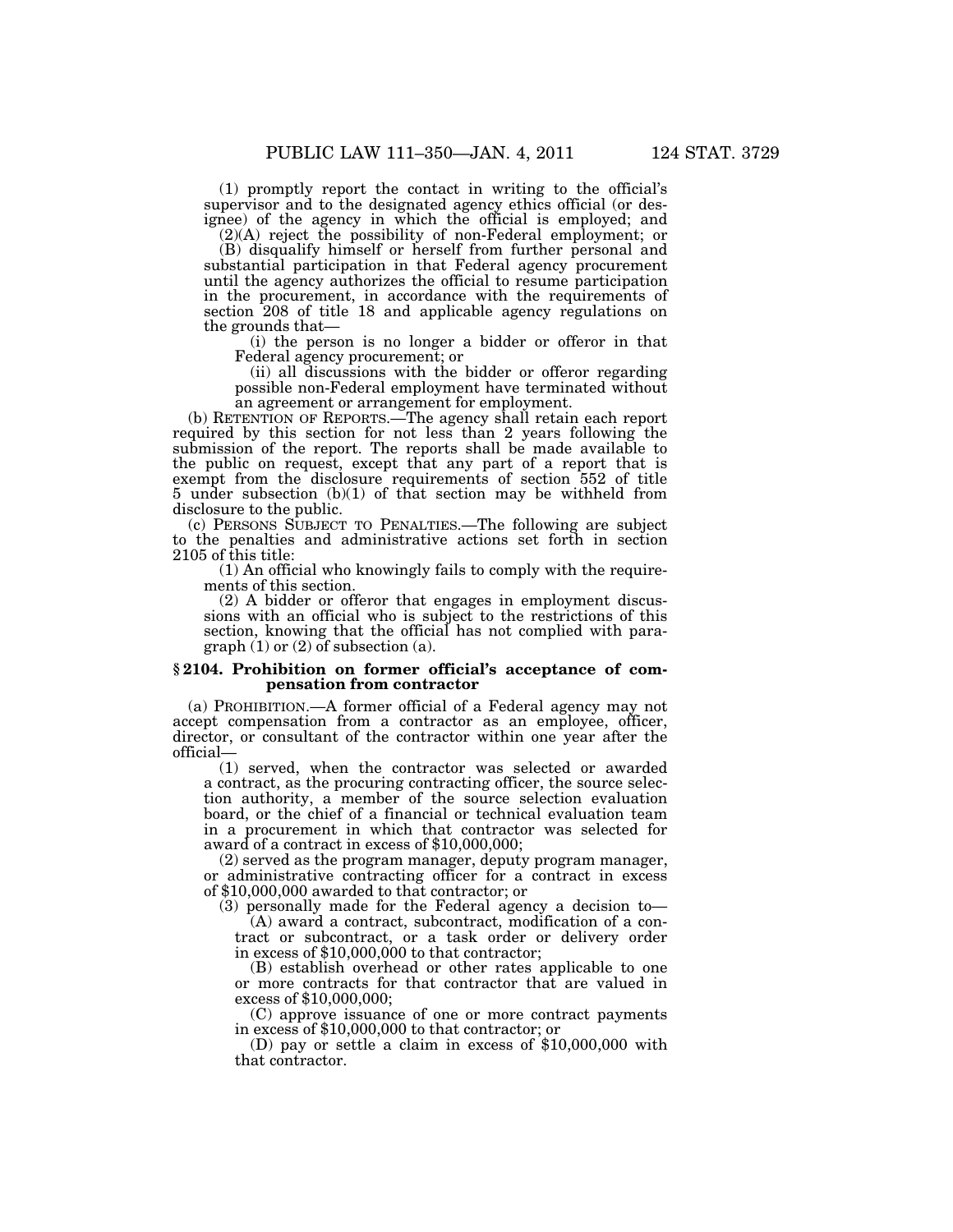(b) WHEN COMPENSATION MAY BE ACCEPTED.—Subsection (a) does not prohibit a former official of a Federal agency from accepting compensation from a division or affiliate of a contractor that does not produce the same or similar products or services as the entity of the contractor that is responsible for the contract referred to in paragraph  $(1)$ ,  $(2)$ , or  $(3)$  of subsection  $(a)$ .

(c) IMPLEMENTING REGULATIONS.—Regulations implementing this section shall include procedures for an official or former official of a Federal agency to request advice from the appropriate designated agency ethics official regarding whether the official or former official is or would be precluded by this section from accepting compensation from a particular contractor.

(d) PERSONS SUBJECT TO PENALTIES.—The following are subject to the penalties and administrative actions set forth in section 2105 of this title:

(1) A former official who knowingly accepts compensation in violation of this section.

(2) A contractor that provides compensation to a former official knowing that the official accepts the compensation in violation of this section.

### **§ 2105. Penalties and administrative actions**

(a) CRIMINAL PENALTIES.—A person that violates section 2102 of this title to exchange information covered by section 2102 of this title for anything of value or to obtain or give a person a competitive advantage in the award of a Federal agency procurement contract shall be fined under title 18, imprisoned for not more than 5 years, or both.

(b) CIVIL PENALTIES.—The Attorney General may bring a civil action in an appropriate district court of the United States against a person that engages in conduct that violates section 2102, 2103, or 2104 of this title. On proof of that conduct by a preponderance of the evidence—

(1) an individual is liable to the Federal Government for a civil penalty of not more than \$50,000 for each violation plus twice the amount of compensation that the individual received or offered for the prohibited conduct; and<br>(2) an organization is liable to the Federal Government for

a civil penalty of not more than \$500,000 for each violation plus twice the amount of compensation that the organization received or offered for the prohibited conduct.<br>(c) ADMINISTRATIVE ACTIONS.—

(1) TYPES OF ACTION THAT FEDERAL AGENCY MAY TAKE.— A Federal agency that receives information that a contractor or a person has violated section 2102, 2103, or 2104 of this title shall consider taking one or more of the following actions, as appropriate:

(A) Canceling the Federal agency procurement, if a contract has not yet been awarded.

(B) Rescinding a contract with respect to which—

(i) the contractor or someone acting for the contractor has been convicted for an offense punishable under subsection (a); or

(ii) the head of the agency that awarded the contract has determined, based on a preponderance of the evidence, that the contractor or a person acting for the contractor has engaged in conduct constituting the offense.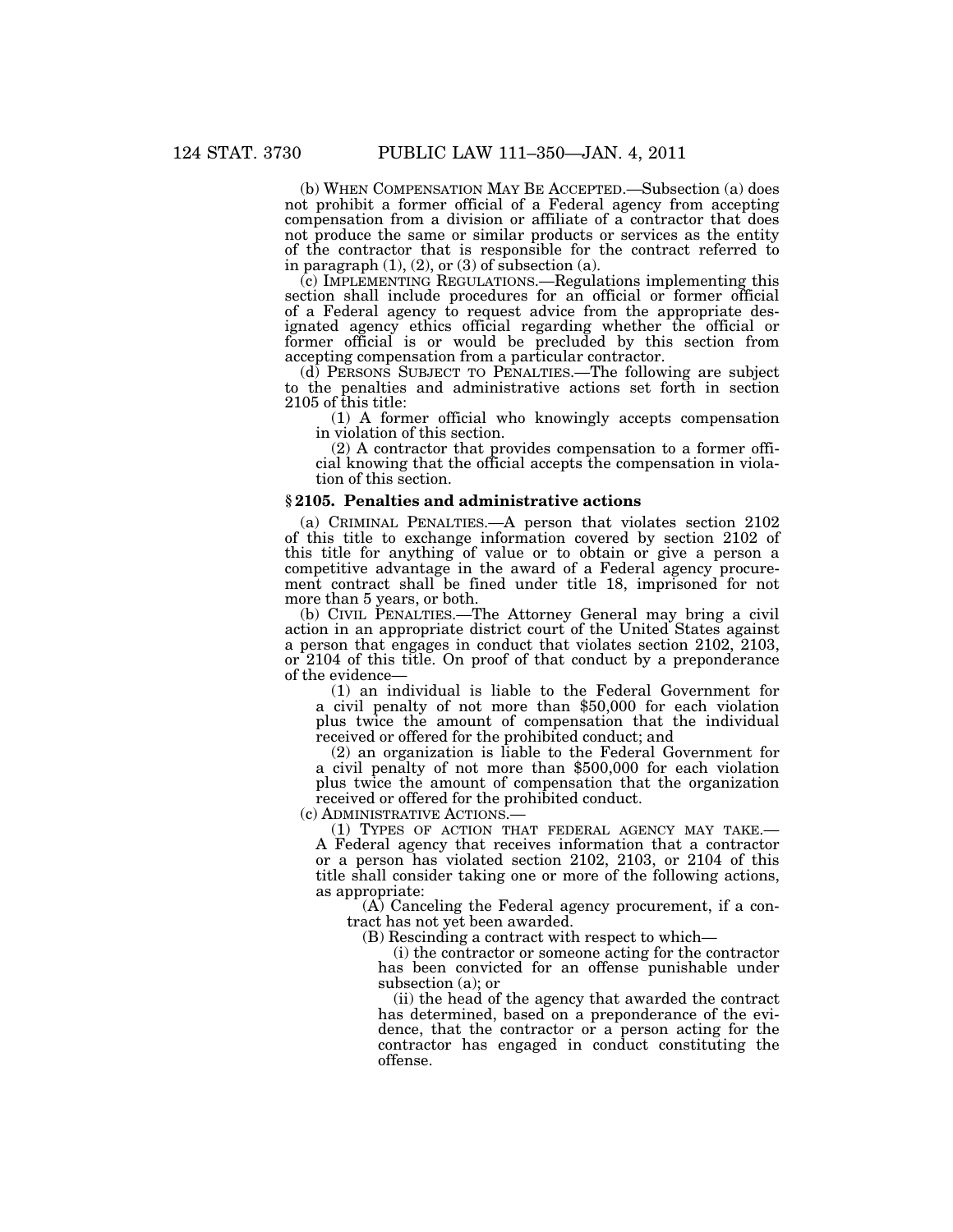(C) Initiating a suspension or debarment proceeding for the protection of the Federal Government in accordance with procedures in the Federal Acquisition Regulation.

(D) Initiating an adverse personnel action, pursuant to the procedures in chapter 75 of title 5 or other applicable law or regulation.

(2) AMOUNT GOVERNMENT ENTITLED TO RECOVER.—When a Federal agency rescinds a contract pursuant to paragraph (1)(B), the Federal Government is entitled to recover, in addition to any penalty prescribed by law, the amount expended under the contract.

(3) PRESENT RESPONSIBILITY AFFECTED BY CONDUCT.—For purposes of a suspension or debarment proceeding initiated pursuant to paragraph (1)(C), engaging in conduct constituting an offense under section 2102, 2103, or 2104 of this title affects the present responsibility of a Federal Government contractor or subcontractor.

# **§ 2106. Reporting information believed to constitute evidence of offense**

A person may not file a protest against the award or proposed award of a Federal agency procurement contract alleging a violation of section 2102, 2103, or 2104 of this title, and the Comptroller General may not consider that allegation in deciding a protest, unless the person, no later than  $14$  days after the person first discovered the possible violation, reported to the Federal agency responsible for the procurement the information that the person believed constitutes evidence of the offense.

# **§ 2107. Savings provisions**

This chapter does not—

(1) restrict the disclosure of information to, or its receipt by, a person or class of persons authorized, in accordance with applicable agency regulations or procedures, to receive that information;

(2) restrict a contractor from disclosing its own bid or proposal information or the recipient from receiving that information;

(3) restrict the disclosure or receipt of information relating to a Federal agency procurement after it has been canceled by the Federal agency before contract award unless the Federal agency plans to resume the procurement;

(4) prohibit individual meetings between a Federal agency official and an offeror or potential offeror for, or a recipient of, a contract or subcontract under a Federal agency procurement, provided that unauthorized disclosure or receipt of contractor bid or proposal information or source selection information does not occur;

(5) authorize the withholding of information from, nor restrict its receipt by, Congress, a committee or subcommittee of Congress, the Comptroller General, a Federal agency, or an inspector general of a Federal agency;

(6) authorize the withholding of information from, nor restrict its receipt by, the Comptroller General in the course of a protest against the award or proposed award of a Federal agency procurement contract; or

(7) limit the applicability of a requirement, sanction, contract penalty, or remedy established under another law or regulation.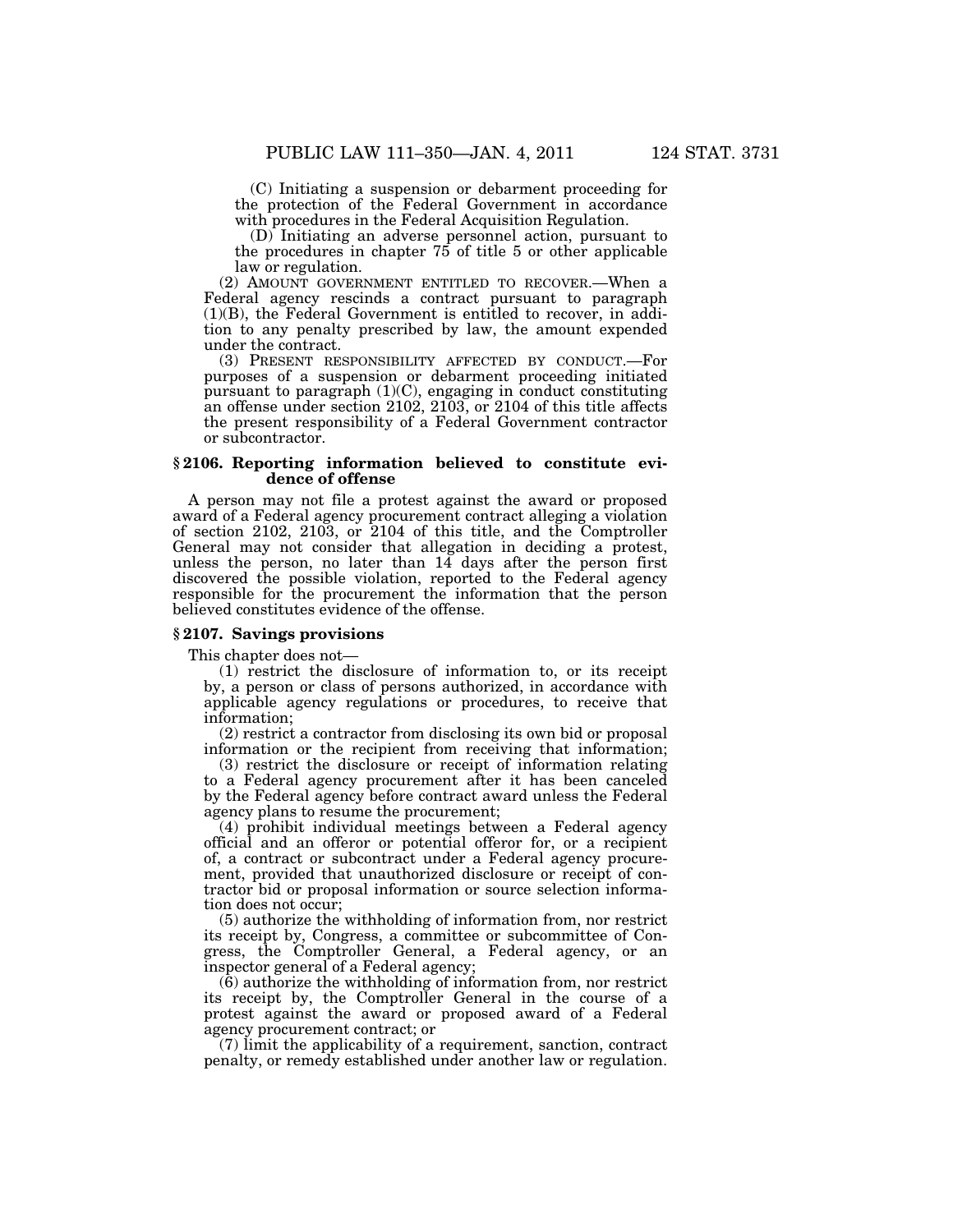# **CHAPTER 23—MISCELLANEOUS**

- Sec.<br>2301. 2301. Use of electronic commerce in Federal procurement.
- 2302. Rights in technical data.
- 2303. Ethics safeguards related to contractor conflicts of interest.<br>2304. Conflict of interest standards for consultants.
- 2304. Conflict of interest standards for consultants.<br>2305. Authority of Director of Office of Managemen
- 2305. Authority of Director of Office of Management and Budget not affected.
- 2306. Openness of meetings.<br>2307. Comptroller General's
- 2307. Comptroller General's access to information.<br>2308. Modular contracting for information technole
- 2308. Modular contracting for information technology.<br>2309. Protection of constitutional rights of contractors.
- Protection of constitutional rights of contractors.
- 2310. Performance-based contracts or task orders for services to be treated as contracts for the procurement of commercial items.
- 2311. Enhanced transparency on interagency contracting and other transactions.<br>2312. Contingency Contracting Corps.
- Contingency Contracting Corps.
- 2313. Database for Federal agency contract and grant officers and suspension and debarment officials.

# **§ 2301. Use of electronic commerce in Federal procurement**

(a) DEFINITION.—For the purposes of this section, the term ''electronic commerce'' means electronic techniques for accomplishing business transactions, including electronic mail or messaging, World Wide Web technology, electronic bulletin boards, purchase cards, electronic funds transfers, and electronic data interchange.

(b) ESTABLISHMENT, MAINTENANCE, AND USE OF ELECTRONIC COMMERCE PROCEDURES AND PROCESSES.—The head of each executive agency, after consulting with the Administrator, shall establish, maintain, and use, to the maximum extent that is practicable and cost-effective, procedures and processes that employ electronic commerce in the conduct and administration of the procurement system of the agency.

(c) APPLICABLE STANDARDS.—In conducting electronic commerce, the head of an executive agency shall apply nationally and internationally recognized standards that broaden interoperability and ease the electronic interchange of information.

(d) REQUIREMENTS OF SYSTEMS, TECHNOLOGIES, PROCEDURES, AND PROCESSES.—The head of each executive agency shall ensure that systems, technologies, procedures, and processes established pursuant to this section—

(1) are implemented with uniformity throughout the agency, to the extent practicable;

(2) are implemented only after granting due consideration to the use or partial use, as appropriate, of existing electronic commerce and electronic data interchange systems and infrastructures such as the Federal acquisition computer network architecture known as FACNET;

(3) facilitate access to Federal Government procurement opportunities, including opportunities for small business concerns, socially and economically disadvantaged small business concerns, and business concerns owned predominantly by women; and

(4) ensure that any notice of agency requirements or agency solicitation for contract opportunities is provided in a form that allows convenient and universal user access through a single, Government-wide point of entry.

(e) IMPLEMENTATION.—In carrying out the requirements of this section, the Administrator shall—

(1) issue policies to promote, to the maximum extent practicable, uniform implementation of this section by executive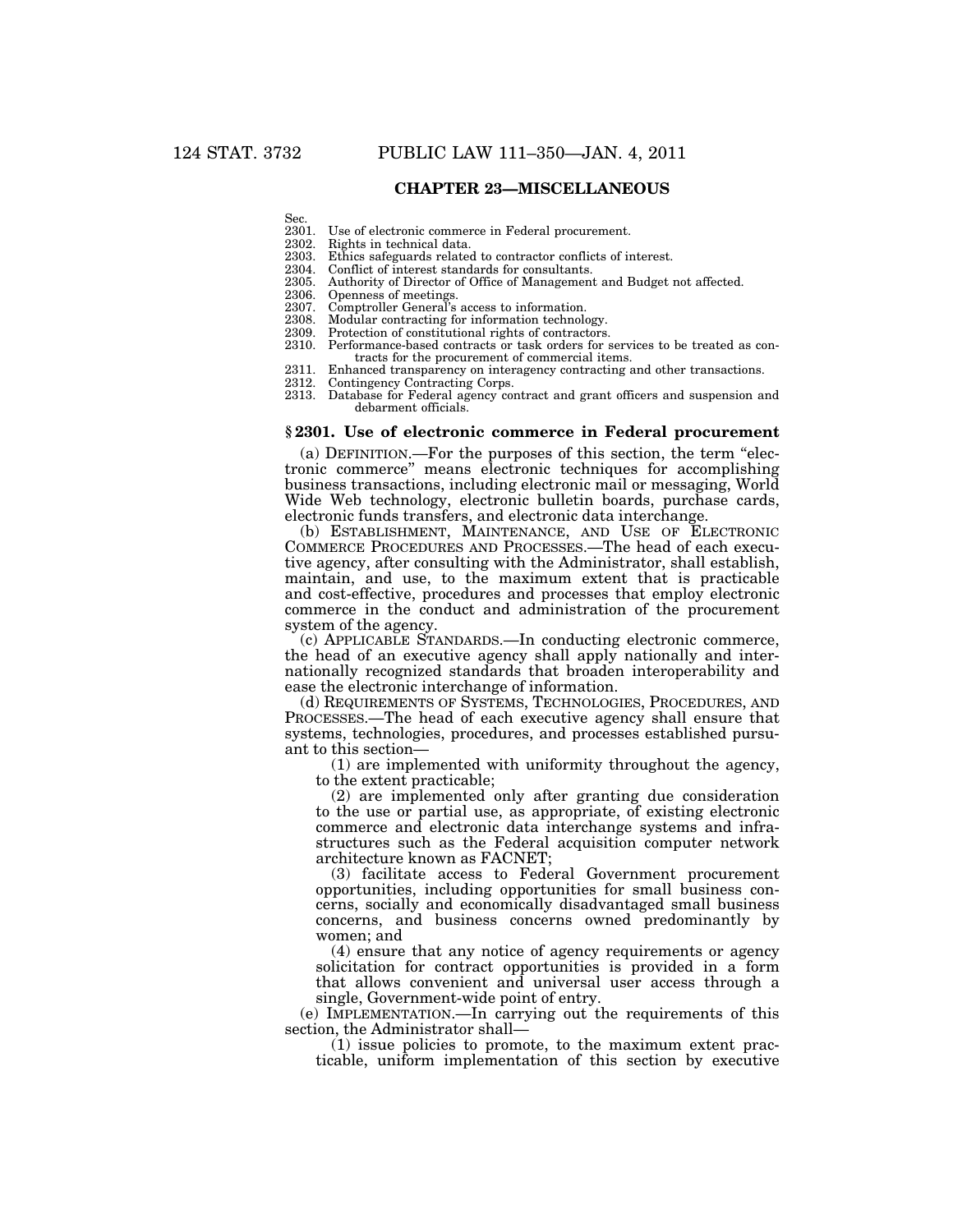agencies, with due regard for differences in program requirements among agencies that may require departures from uniform procedures and processes in appropriate cases, when warranted because of the agency mission;

(2) ensure that the head of each executive agency complies with the requirements of subsection (d); and

(3) consult with the heads of appropriate Federal agencies with applicable technical and functional expertise, including the Office of Information and Regulatory Affairs, the National Institute of Standards and Technology, the General Services Administration, and the Department of Defense.

### **§ 2302. Rights in technical data**

(a) WHERE DEFINED.—The legitimate proprietary interest of the Federal Government and of a contractor in technical or other data shall be defined in regulations prescribed as part of the Federal Acquisition Regulation.

(b) GENERAL EXTENT OF REGULATIONS.—

(1) OTHER RIGHTS NOT IMPAIRED.—Regulations prescribed under subsection (a) may not impair a right of the Federal Government or of a contractor with respect to a patent or copyright or another right in technical data otherwise established by law.

(2) LIMITATION ON REQUIRING DATA BE PROVIDED TO THE GOVERNMENT.—With respect to executive agencies subject to division C, regulations prescribed under subsection (a) shall provide that the Federal Government may not require a person that has developed a product (or process offered or to be offered for sale to the public) to provide to the Federal Government technical data relating to the design (or development or manufacture of the product or process) as a condition of procurement by the Federal Government of the product or process. This paragraph does not apply to data that may be necessary for the Federal Government to operate and maintain the product or use the process if the Federal Government obtains it as an element of performance under the contract.

(c) TECHNICAL DATA DEVELOPED WITH FEDERAL FUNDS.—

(1) USE BY GOVERNMENT AND AGENCIES.—Except as otherwise expressly provided by Federal statute, with respect to executive agencies subject to division C, regulations prescribed under subsection (a) shall provide that—

(A) the Federal Government has unlimited rights in technical data developed exclusively with Federal funds if delivery of the data—

(i) was required as an element of performance under a contract; and

(ii) is needed to ensure the competitive acquisition of supplies or services that will be required in substantial quantities in the future; and

(B) the Federal Government and each agency of the Federal Government has an unrestricted, royalty-free right to use, or to have its contractors use, for governmental purposes (excluding publication outside the Federal Government) technical data developed exclusively with Federal funds.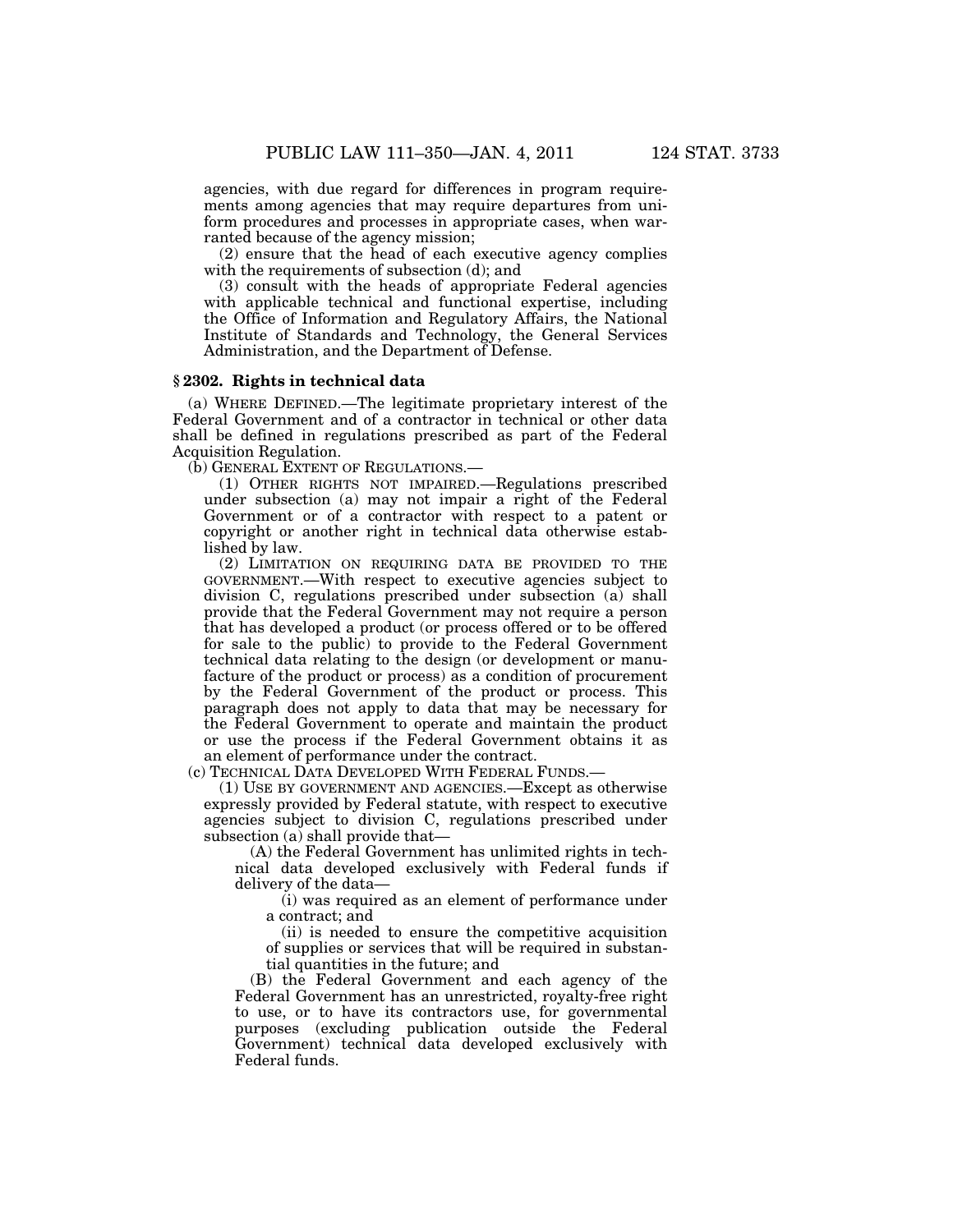(2) REQUIREMENTS IN ADDITION TO OTHER RIGHTS OF THE GOVERNMENT.—The requirements of paragraph (1) are in addition to and not in lieu of any other rights the Federal Govern-

ment may have pursuant to law.<br>(d) FACTORS TO BE CONSIDERED IN PRESCRIBING REGULATIONS.— The following factors shall be considered in prescribing regulations. under subsection (a):

(1) Whether the item or process to which the technical data pertains was developed—

(A) exclusively with Federal funds;

(B) exclusively at private expense; or

(C) in part with Federal funds and in part at private expense.

(2) The statement of congressional policy and objectives in section 200 of title 35, the statement of purposes in section 2(b) of the Small Business Innovation Development Act of 1982 (Public Law 97–219, 15 U.S.C. 638 note), and the declaration of policy in section 2 of the Small Business Act (15 U.S.C. 631).

(3) The interest of the Federal Government in increasing competition and lowering costs by developing and locating alternative sources of supply and manufacture.

(e) PROVISIONS REQUIRED IN CONTRACTS.—Regulations prescribed under subsection (a) shall require that a contract for property or services entered into by an executive agency contain appropriate provisions relating to technical data, including provisions—

(1) defining the respective rights of the Federal Government and the contractor or subcontractor (at any tier) regarding technical data to be delivered under the contract;

(2) specifying technical data to be delivered under the contract and schedules for delivery;

(3) establishing or referencing procedures for determining the acceptability of technical data to be delivered under the contract;

(4) establishing separate contract line items for technical data to be delivered under the contract;

(5) to the maximum practicable extent, identifying, in advance of delivery, technical data which is to be delivered with restrictions on the right of the Federal Government to use the data;

(6) requiring the contractor to revise any technical data delivered under the contract to reflect engineering design changes made during the performance of the contract and affecting the form, fit, and function of the items specified in the contract and to deliver the revised technical data to an agency within a time specified in the contract;

(7) requiring the contractor to furnish written assurance, when technical data is delivered or is made available, that the technical data is complete and accurate and satisfies the requirements of the contract concerning technical data;

(8) establishing remedies to be available to the Federal Government when technical data required to be delivered or made available under the contract is found to be incomplete or inadequate or to not satisfy the requirements of the contract concerning technical data; and

(9) authorizing the head of the agency to withhold payments under the contract (or exercise another remedy the head of the agency considers appropriate) during any period if the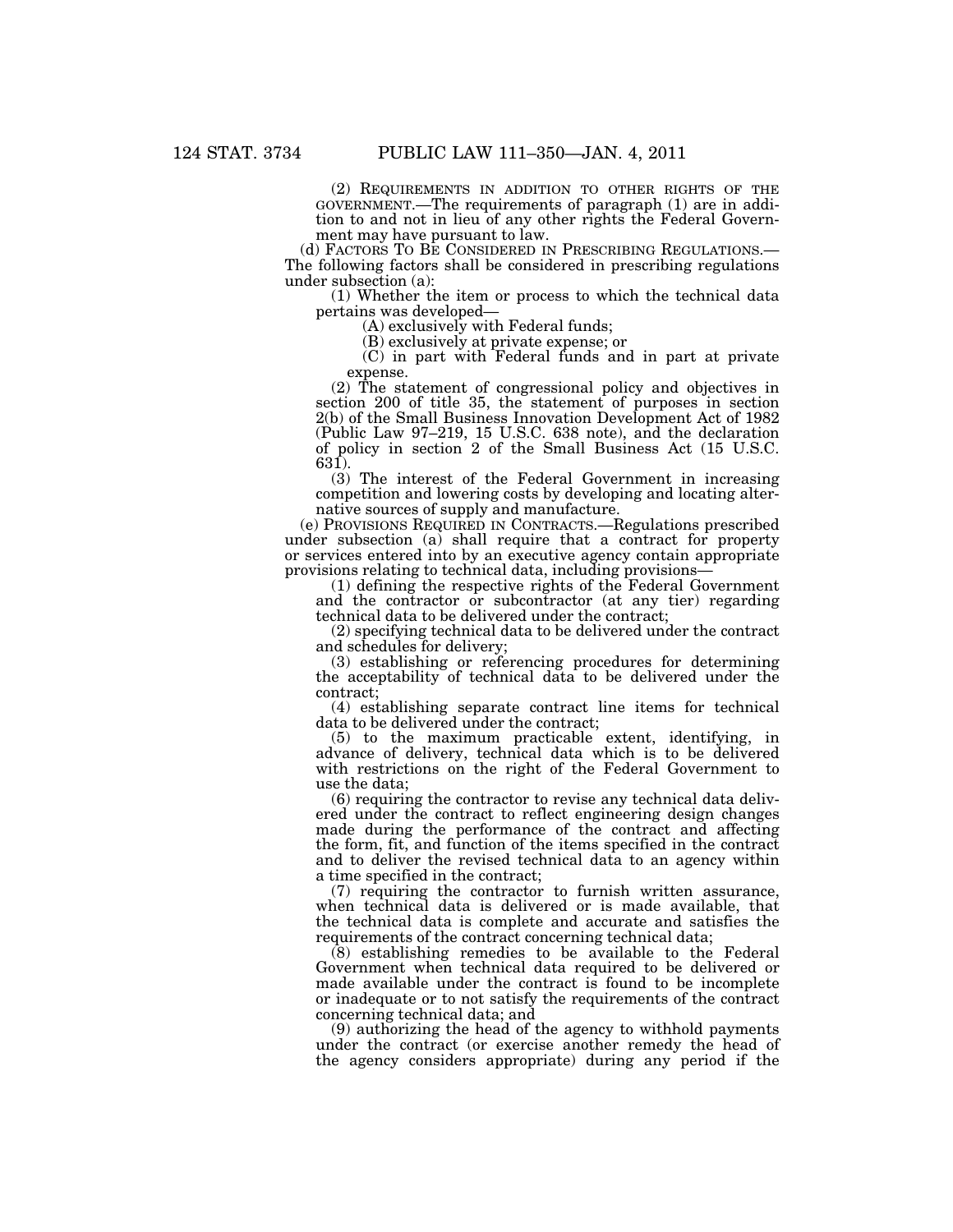contractor does not meet the requirements of the contract pertaining to the delivery of technical data.

# **§ 2303. Ethics safeguards related to contractor conflicts of interest**

(a) DEFINITION.—In this section, the term ''relevant acquisition function'' means an acquisition function closely associated with inherently governmental functions.

(b) POLICY ON PERSONAL CONFLICTS OF INTEREST BY CONTRACTOR EMPLOYEES.—

 $(1)$  DEVELOPMENT AND ISSUANCE OF POLICY.—The Administrator shall develop and issue a standard policy to prevent personal conflicts of interest by contractor employees performing relevant acquisition functions (including the development, award, and administration of Federal Government contracts) for or on behalf of a Federal agency or department. (2) ELEMENTS OF POLICY.—The policy shall—

(A) define ''personal conflict of interest'' as it relates to contractor employees performing relevant acquisition functions; and

(B) require each contractor whose employees perform relevant acquisition functions to—

(i) identify and prevent personal conflicts of interest for the employees;

(ii) prohibit contractor employees who have access to non-public government information obtained while performing relevant acquisition functions from using the information for personal gain;

(iii) report any personal conflict-of-interest violation by an employee to the applicable contracting officer or contracting officer's representative as soon as it is identified;

(iv) maintain effective oversight to verify compliance with personal conflict-of-interest safeguards;

(v) have procedures in place to screen for potential conflicts of interest for all employees performing relevant acquisition functions; and

(vi) take appropriate disciplinary action in the case of employees who fail to comply with policies established pursuant to this section.

(3) CONTRACT CLAUSE.— (A) CONTENTS.—The Administrator shall develop a personal conflicts-of-interest clause or a set of clauses for inclusion in solicitations and contracts (and task or delivery orders) for the performance of relevant acquisition functions that sets forth—

(i) the personal conflicts-of-interest policy developed under this subsection; and

(ii) the contractor's responsibilities under the policy. (B) EFFECTIVE DATE.—Subparagraph (A) shall take effect 300 days after October 14, 2008, and shall apply to—

(i) contracts entered into on or after that effective date; and

(ii) task or delivery orders awarded on or after that effective date, regardless of whether the contracts pursuant to which the task or delivery orders are awarded are entered before, on, or after October 14, 2008.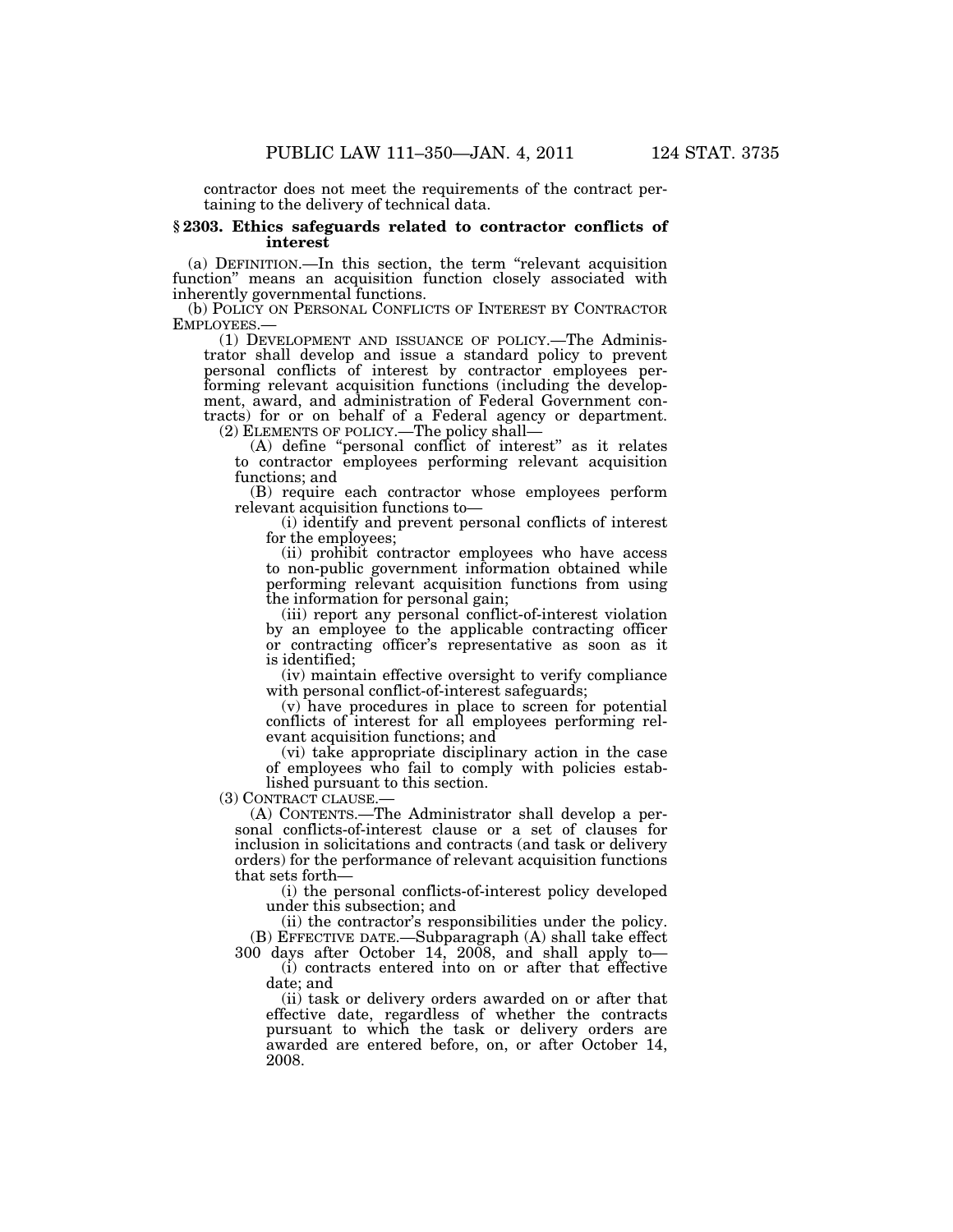(4) APPLICABILITY.— (A) CONTRACTS IN EXCESS OF THE SIMPLIFIED ACQUISITION THRESHOLD.—This subsection shall apply to any contract for an amount in excess of the simplified acquisition threshold (as defined in section 134 of this title) if the contract is for the performance of relevant acquisition functions.

(B) PARTIAL APPLICABILITY.—If only a portion of a contract described in subparagraph (A) is for the performance of relevant acquisition functions, then this subsection applies only to that portion of the contract.

(c) BEST PRACTICES.—The Administrator shall, in consultation with the Director of the Office of Government Ethics, develop and maintain a repository of best practices relating to the prevention and mitigation of organizational and personal conflicts of interest in Federal contracting.

# **§ 2304. Conflict of interest standards for consultants**

(a) CONTENT OF REGULATIONS.—The Administrator shall prescribe under this division Government-wide regulations that set forth—

(1) conflict of interest standards for persons who provide consulting services described in subsection (b); and

(2) procedures, including registration, certification, and enforcement requirements as may be appropriate, to promote compliance with the standards.

(b) SERVICES SUBJECT TO REGULATIONS.—Regulations required by subsection (a) apply to—

(1) advisory and assistance services provided to the Federal Government to the extent necessary to identify and evaluate the potential for conflicts of interest that could be prejudicial to the interests of the United States;

(2) services related to support of the preparation or submission of bids and proposals for Federal contracts to the extent that inclusion of the services in the regulations is necessary to identify and evaluate the potential for conflicts of interest that could be prejudicial to the interests of the United States; and

(3) other services related to Federal contracts as specified in the regulations prescribed under subsection (a) to the extent necessary to identify and evaluate the potential for conflicts of interest that could be prejudicial to the interests of the United States.<br>
(c) INTELLIGENCE ACTIVITIES EXEMPTION.

(1) ACTIVITIES THAT MAY BE EXEMPT.—Intelligence activities as defined in section 3.4(e) of Executive Order No. 12333 or a comparable definitional section in any successor order may be exempt from the regulations required by subsection (a).

(2) REPORT.—The Director of National Intelligence shall report to the Intelligence and Appropriations Committees of Congress each January 1, delineating the activities and organizations that have been exempted under paragraph (1).

(d) PRESIDENTIAL DETERMINATION.—Before the regulations required by subsection (a) are prescribed, the President shall determine if prescribing the regulations will have a significantly adverse effect on the accomplishment of the mission of the Defense Department or another Federal agency. If the President determines that the regulations will have such an adverse effect, the President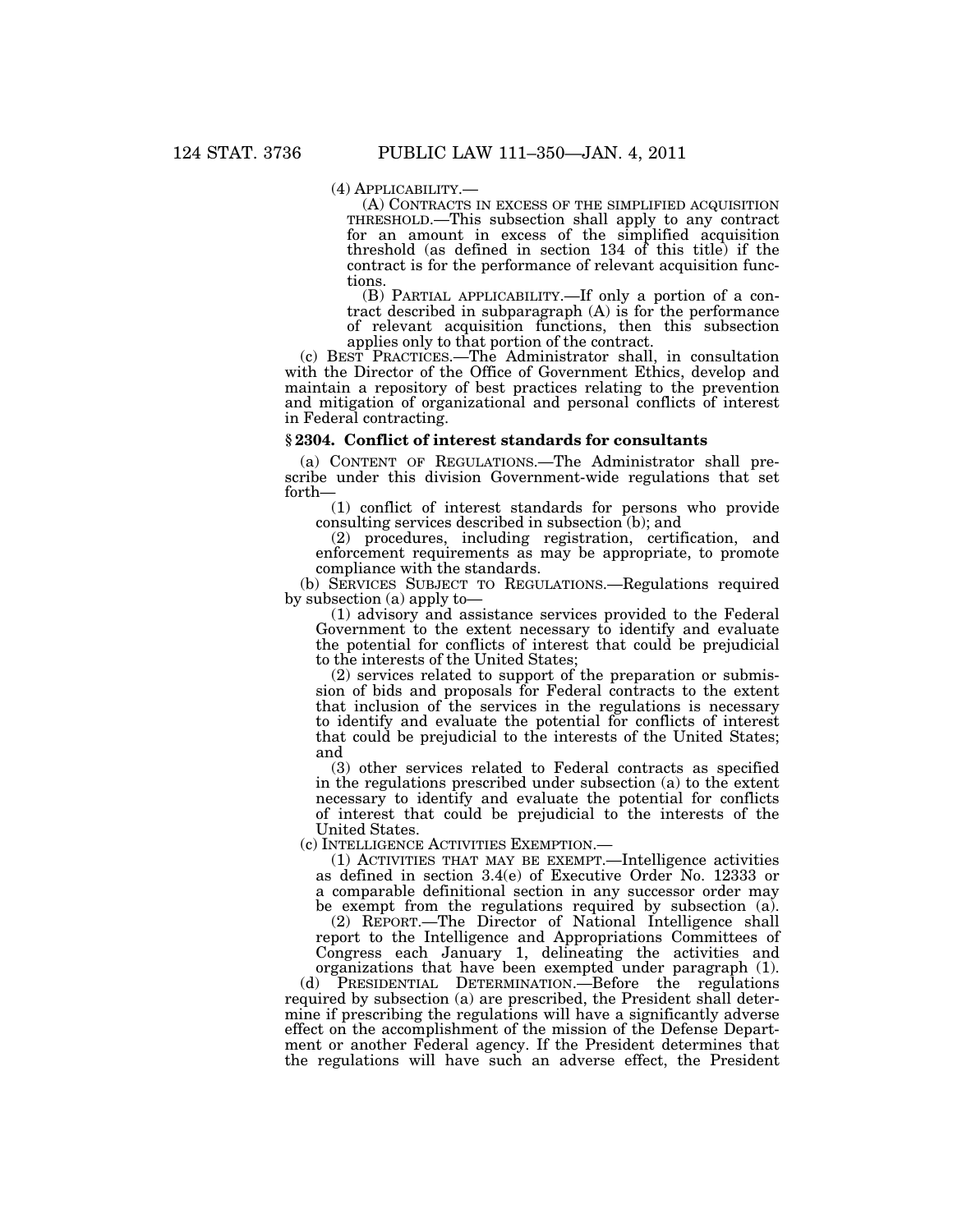shall so report to the appropriate committees of the Senate and the House of Representatives, stating in full the reasons for the determination. If such a report is submitted, the requirement for the regulations shall be null and void.

# **§ 2305. Authority of Director of Office of Management and Budget not affected**

This division does not limit the authorities and responsibilities of the Director of the Office of Management and Budget in effect on December 1, 1983.

# **§ 2306. Openness of meetings**

The Administrator by regulation shall require that—

(1) formal meetings of the Office of Federal Procurement Policy, as designated by the Administrator, for developing procurement policies and regulations be open to the public; and

(2) public notice of each meeting be given not less than 10 days prior to the meeting.

# **§ 2307. Comptroller General's access to information**

The Administrator and personnel in the Office of Federal Procurement Policy shall furnish information the Comptroller General may require to discharge the responsibilities of the Comptroller General. For this purpose, the Comptroller General or representatives of the Comptroller General shall have access to all books, documents, papers, and records of the Office of Federal Procurement Policy.

# **§ 2308. Modular contracting for information technology**

(a) USE.—To the maximum extent practicable, the head of an executive agency should use modular contracting for an acquisition of a major system of information technology.

(b) MODULAR CONTRACTING DESCRIBED.—Under modular contracting, an executive agency's need for a system is satisfied in successive acquisitions of interoperable increments. Each increment complies with common or commercially accepted standards applicable to information technology so that the increments are compatible with other increments of information technology comprising the system.

(c) PROVISIONS IN FEDERAL ACQUISITION REGULATION.—The Federal Acquisition Regulation shall provide that—

(1) under the modular contracting process, an acquisition of a major system of information technology may be divided into several smaller acquisition increments that—

(A) are easier to manage individually than would be one comprehensive acquisition;

(B) address complex information technology objectives incrementally in order to enhance the likelihood of achieving workable solutions for attaining those objectives;

(C) provide for delivery, implementation, and testing of workable systems or solutions in discrete increments, each of which comprises a system or solution that is not dependent on a subsequent increment in order to perform its principal functions; and

(D) provide an opportunity for subsequent increments of the acquisition to take advantage of any evolution in technology or needs that occurs during conduct of the earlier increments;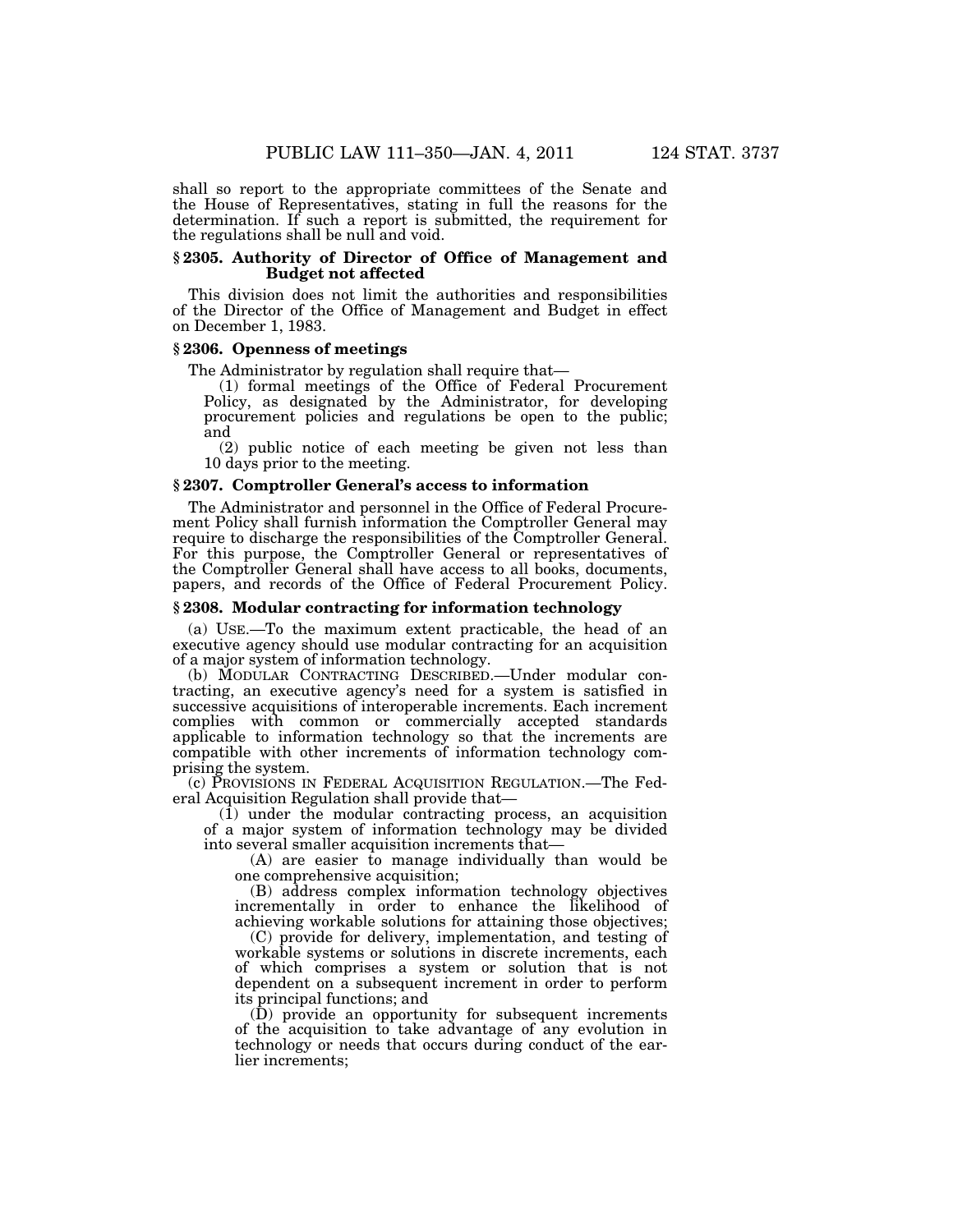(2) to the maximum extent practicable, a contract for an increment of an information technology acquisition should be awarded within 180 days after the solicitation is issued and, if the contract for that increment cannot be awarded within that period, the increment should be considered for cancellation; and

(3) the information technology provided for in a contract for acquisition of information technology should be delivered within 18 months after the solicitation resulting in award of the contract was issued.

# **§ 2309. Protection of constitutional rights of contractors**

(a) PROHIBITION ON REQUIRING WAIVER OF RIGHTS.—A contractor may not be required, as a condition for entering into a contract with the Federal Government, to waive a right under the Constitution for a purpose relating to the Chemical Weapons Convention Implementation Act of 1998 (22 U.S.C. 6701 et seq.) or the Chemical Weapons Convention (as defined in section 3 of that Act (22 U.S.C. 6701)).

(b) PERMISSIBLE CONTRACT CLAUSES.—Subsection (a) does not prohibit an executive agency from including in a contract a clause that requires the contractor to permit inspections to ensure that the contractor is performing the contract in accordance with the provisions of the contract.

### **§ 2310. Performance-based contracts or task orders for services to be treated as contracts for the procurement of commercial items**

(a) CRITERIA.—A performance-based contract for the procurement of services entered into by an executive agency or a performancebased task order for services issued by an executive agency may be treated as a contract for the procurement of commercial items if—

(1) the value of the contract or task order is estimated not to exceed \$25,000,000;

(2) the contract or task order sets forth specifically each task to be performed and, for each task—

(A) defines the task in measurable, mission-related terms;

(B) identifies the specific end products or output to be achieved; and

(C) contains firm, fixed prices for specific tasks to be performed or outcomes to be achieved; and

(3) the source of the services provides similar services to the general public under terms and conditions similar to those offered to the Federal Government.

(b) REGULATIONS.—Regulations implementing this section shall require agencies to collect and maintain reliable data sufficient to identify the contracts or task orders treated as contracts for commercial items using the authority of this section. The data may be collected using the Federal Procurement Data System or other reporting mechanism.

(c) REPORT.—Not later than 2 years after November 24, 2003, the Director of the Office of Management and Budget shall prepare and submit to the Committees on Homeland Security and Governmental Affairs and on Armed Services of the Senate and the Committees on Oversight and Government Reform and on Armed Services of the House of Representatives a report on the contracts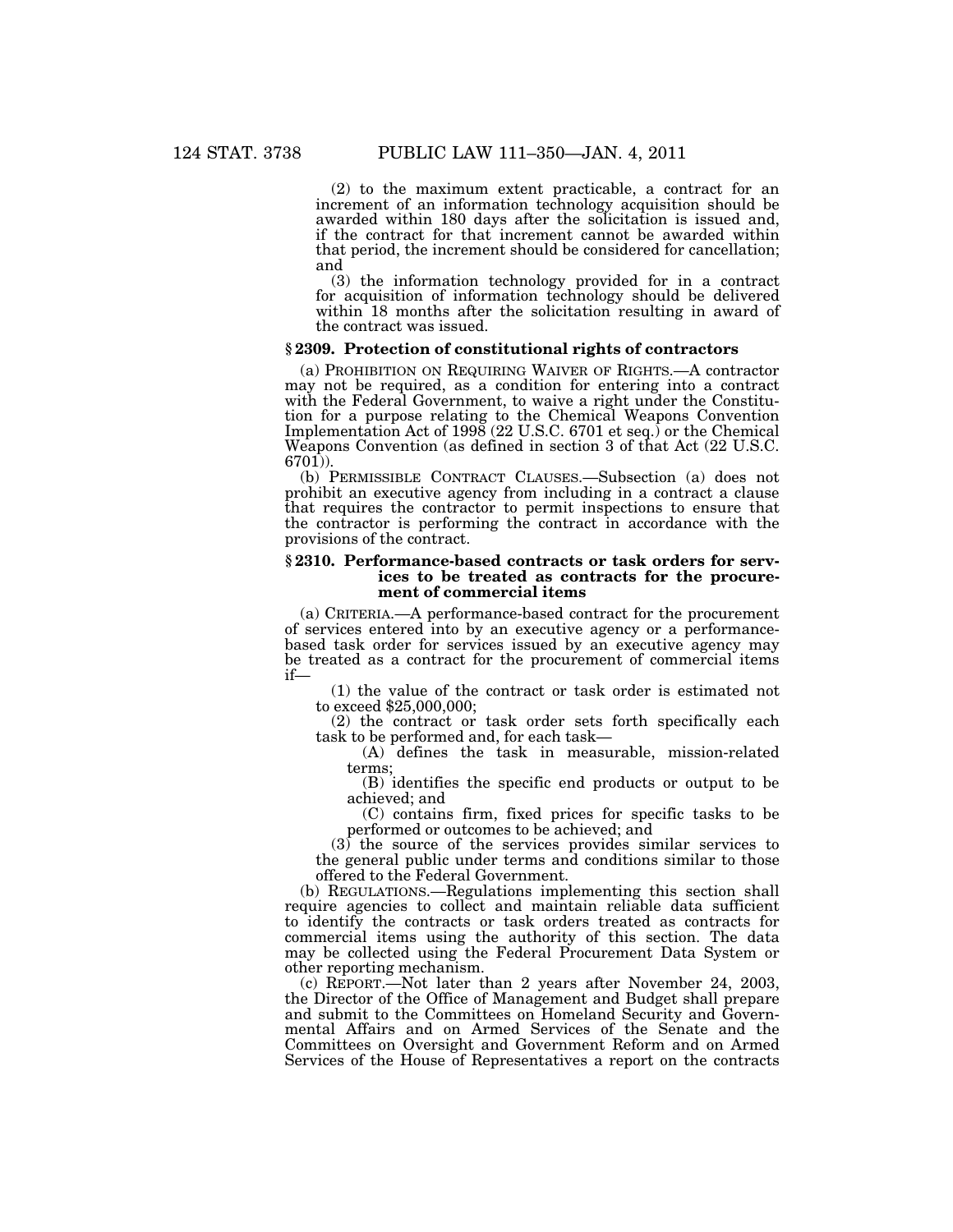or task orders treated as contracts for commercial items using the authority of this section. The report shall include data on the use of the authority, both government-wide and for each department and agency.

(d) EXPIRATION.—The authority under this section expires 10 years after November 24, 2003.

# **§ 2311. Enhanced transparency on interagency contracting and other transactions**

The Director of the Office of Management and Budget shall direct appropriate revisions to the Federal Procurement Data System or any successor system to facilitate the collection of complete, timely, and reliable data on interagency contracting actions and on transactions other than contracts, grants, and cooperative agreements issued pursuant to section 2371 of title 10 or similar authorities. The Director of the Office of Management and Budget shall ensure that data, consistent with what is collected for contract actions, is obtained on—

(1) interagency contracting actions, including data at the task or delivery-order level; and

(2) other transactions, including the initial award and any subsequent modifications awarded or orders issued (other than transactions that are reported through the Federal Assistance Awards Data System).

# **§ 2312. Contingency Contracting Corps**

(a) DEFINITION.—In this section, the term ''Corps'' means the Contingency Contracting Corps established in subsection (b).

(b) ESTABLISHMENT.—The Administrator of General Services, pursuant to policies established by the Office of Management and Budget, and in consultation with the Secretary of Defense and the Secretary of Homeland Security, shall establish a Governmentwide Contingency Contracting Corps.

(c) FUNCTION.—The members of the Corps shall be available for deployment in responding to an emergency or major disaster, or a contingency operation, both within or outside the continental United States.

(d) APPLICABILITY.—The authorities provided in this section apply with respect to any procurement of property or services by or for an executive agency that, as determined by the head of the executive agency, are to be used—

(1) in support of a contingency operation as defined in section  $101(a)(13)$  of title 10; or

(2) to respond to an emergency or major disaster as defined in section 102 of the Robert T. Stafford Disaster Relief and Emergency Assistance Act (42 U.S.C. 5122).

(e) MEMBERSHIP.—Membership in the Corps shall be voluntary and open to all Federal employees and members of the Armed Forces who are members of the Federal acquisition workforce.

(f) EDUCATION AND TRAINING.—The Administrator of General Services may, in consultation with the Director of the Federal Acquisition Institute and the Chief Acquisition Officers Council, establish educational and training requirements for members of the Corps. Education and training carried out pursuant to the requirements shall be paid for from funds available in the acquisition workforce training fund established pursuant to section 1703(i) of this title.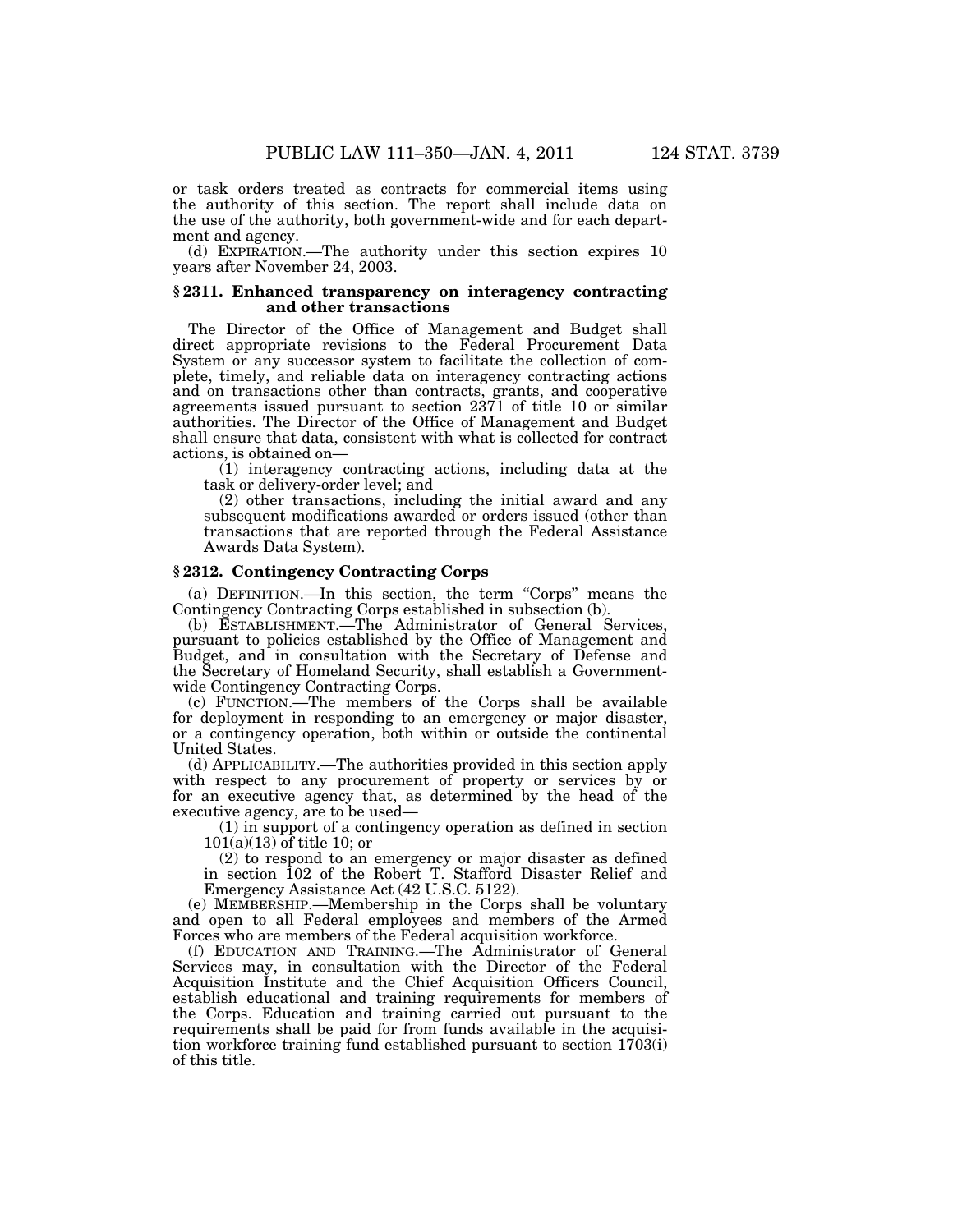(g) SALARY.—The salary for a member of the Corps shall be paid—

(1) in the case of a member of the Armed Forces, out of funds available to the Armed Force concerned; and

(2) in the case of a Federal employee, out of funds available

to the employing agency.<br>(h) AUTHORITY TO DEPLOY THE CORPS.—

(1) DIRECTOR OF THE OFFICE OF MANAGEMENT AND BUDGET.— The Director of the Office of Management and Budget shall have the authority, upon request by an executive agency, to determine when members of the Corps shall be deployed, with the concurrence of the head of the agency or agencies employing the members to be deployed.

(2) SECRETARY OF DEFENSE.—Nothing in this section shall preclude the Secretary of Defense or the Secretary's designee from deploying members of the Armed Forces or civilian personnel of the Department of Defense in support of a contingency operation as defined in section 101(a)(13) of title 10.

(i) ANNUAL REPORT.— (1) IN GENERAL.—The Administrator of General Services shall provide to the Committee on Homeland Security and Governmental Affairs and the Committee on Armed Services of the Senate and the Committee on Oversight and Government Reform and the Committee on Armed Services of the House of Representatives an annual report on the status of the Corps as of September 30 of each fiscal year.

(2) CONTENT.—Each report under paragraph (1) shall include the number of members of the Corps, the total cost of operating the program, the number of deployments of members of the program, and the performance of members of the program in deployment.

# **§ 2313. Database for Federal agency contract and grant officers and suspension and debarment officials**

(a) IN GENERAL.—Subject to the authority, direction, and control of the Director of the Office of Management and Budget, the Administrator of General Services shall establish and maintain a database of information regarding the integrity and performance of certain persons awarded Federal agency contracts and grants for use by Federal agency officials having authority over contracts and grants.

(b) PERSONS COVERED.—The database shall cover the following: (1) Any person awarded a Federal agency contract or grant

in excess of  $$500,000$ , if any information described in subsection (c) exists with respect to the person.

(2) Any person awarded such other category or categories of Federal agency contract as the Federal Acquisition Regulation may provide, if any information described in subsection (c) exists with respect to the person.

(c) INFORMATION INCLUDED.—With respect to a covered person, the database shall include information (in the form of a brief description) for the most recent 5-year period regarding the following:

(1) Each civil or criminal proceeding, or any administrative proceeding, in connection with the award or performance of a contract or grant with the Federal Government with respect to the person during the period to the extent that the proceeding results in the following dispositions: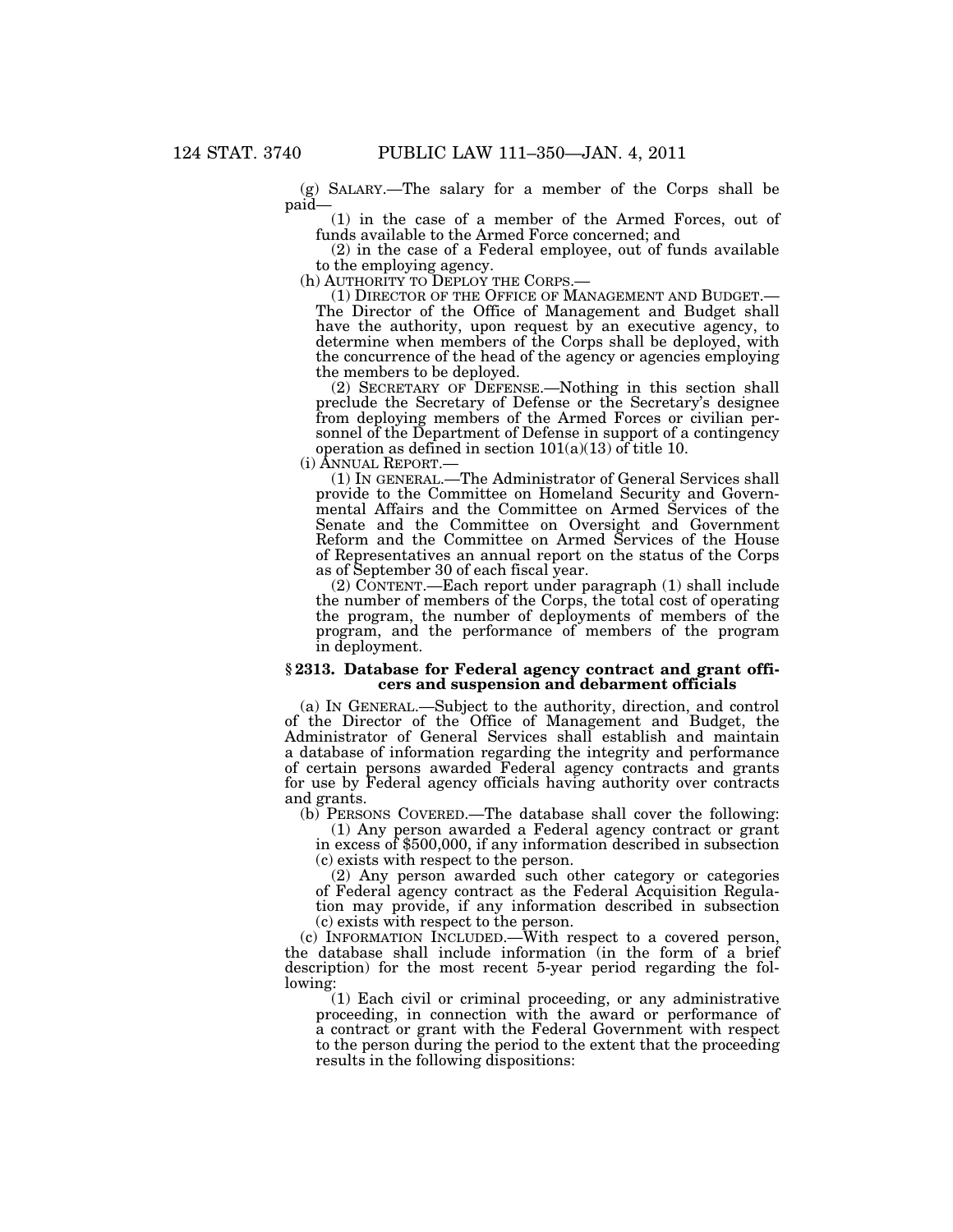(A) In a criminal proceeding, a conviction.

(B) In a civil proceeding, a finding of fault and liability that results in the payment of a monetary fine, penalty, reimbursement, restitution, or damages of \$5,000 or more.

(C) In an administrative proceeding, a finding of fault and liability that results in—

(i) the payment of a monetary fine or penalty of \$5,000 or more; or

(ii) the payment of a reimbursement, restitution, or damages in excess of \$100,000.

(D) To the maximum extent practicable and consistent with applicable laws and regulations, in a criminal, civil, or administrative proceeding, a disposition of the matter by consent or compromise with an acknowledgment of fault by the person if the proceeding could have led to any

of the outcomes specified in subparagraph  $(A)$ ,  $(B)$ , or  $(C)$ . (2) Each Federal contract and grant awarded to the person

that was terminated in the period due to default.

(3) Each Federal suspension and debarment of the person. (4) Each Federal administrative agreement entered into by the person and the Federal Government in the period to resolve a suspension or debarment proceeding.

(5) Each final finding by a Federal official in the period that the person has been determined not to be a responsible source under paragraph (3) or (4) of section 113 of this title.

(6) Other information that shall be provided for purposes of this section in the Federal Acquisition Regulation.

(7) To the maximum extent practicable, information similar to the information covered by paragraphs (1) to (4) in connection with the award or performance of a contract or grant with a State government.

(d) REQUIREMENTS RELATING TO DATABASE INFORMATION.—

(1) DIRECT INPUT AND UPDATE.—The Administrator of General Services shall design and maintain the database in a manner that allows the appropriate Federal agency officials to directly input and update information in the database relating to actions that the officials have taken with regard to contractors or grant recipients.

(2) TIMELINESS AND ACCURACY.—The Administrator of General Services shall develop policies to require—

(A) the timely and accurate input of information into the database;

(B) the timely notification of any covered person when information relevant to the person is entered into the database; and

(C) opportunities for any covered person to submit comments pertaining to information about the person for inclusion in the database.

(e) USE OF DATABASE.—

(1) AVAILABILITY TO GOVERNMENT OFFICIALS.—The Administrator of General Services shall ensure that the information in the database is available to appropriate acquisition officials of Federal agencies, other government officials as the Administrator of General Services determines appropriate, and, on request, the Chairman and Ranking Member of the committees of Congress having jurisdiction.

(2) REVIEW AND ASSESSMENT OF DATA.—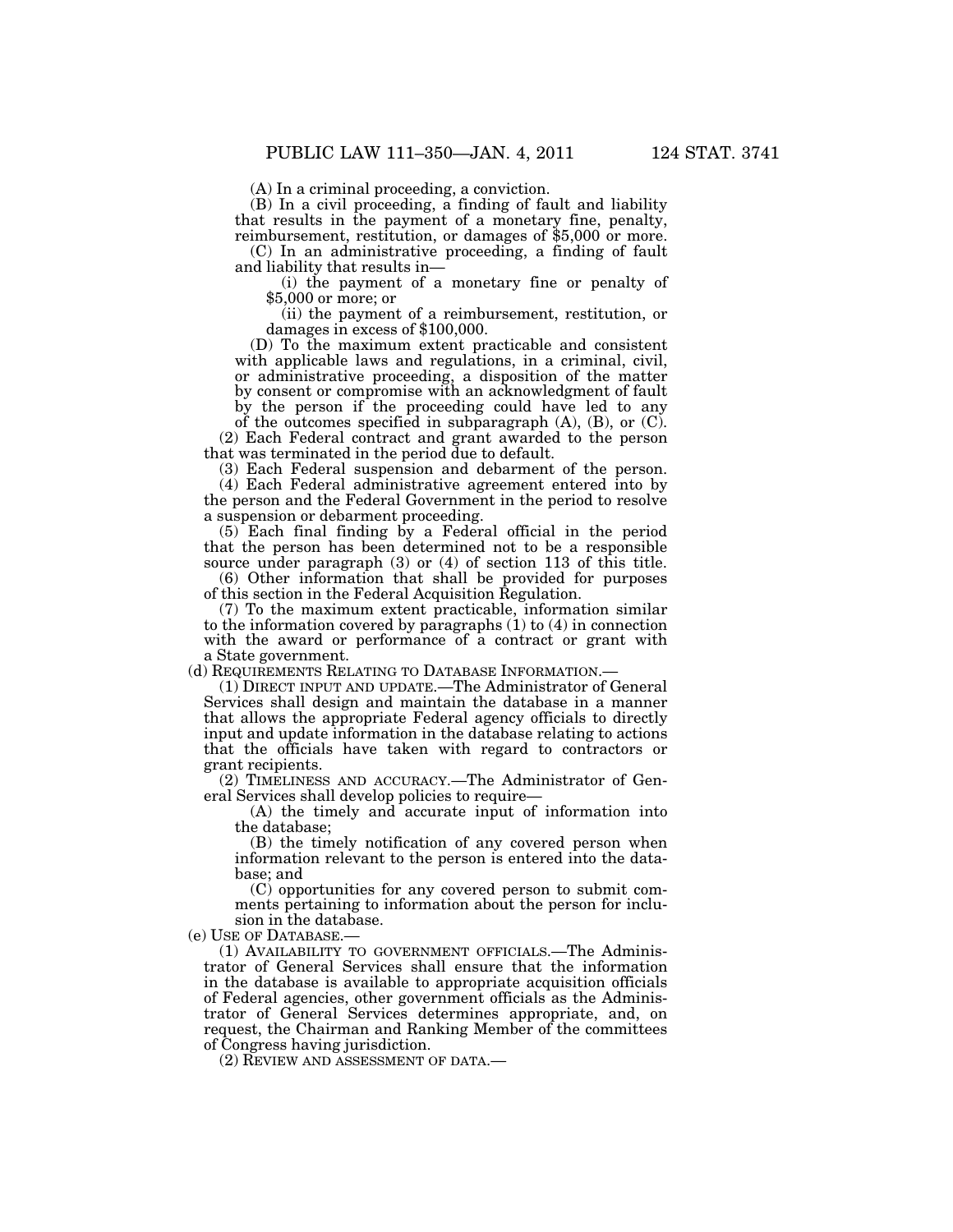(A) IN GENERAL.—Before awarding a contract or grant in excess of the simplified acquisition threshold under section 134 of this title, the Federal agency official responsible for awarding the contract or grant shall review the database and consider all information in the database with regard to any offer or proposal, and in the case of a contract, shall consider other past performance information available with respect to the offeror in making any responsibility determination or past performance evaluation for the offeror.

(B) DOCUMENTATION IN CONTRACT FILE.—The contract file for each contract of a Federal agency in excess of the simplified acquisition threshold shall document the manner in which the material in the database was considered in any responsibility determination or past performance evaluation.

(f) DISCLOSURE IN APPLICATIONS.—The Federal Acquisition Regulation shall require that persons with Federal agency contracts and grants valued in total greater than \$10,000,000 shall—

(1) submit to the Administrator of General Services, in a manner determined appropriate by the Administrator of General Services, the information subject to inclusion in the database as listed in subsection (c) current as of the date of submittal of the information under this subsection; and

(2) update the information submitted under paragraph (1) on a semiannual basis.

(g) RULEMAKING.—The Administrator of General Services shall prescribe regulations that may be necessary to carry out this section.

# DIVISION C—PROCUREMENT

# **CHAPTER 31—GENERAL**

 $\frac{3101}{3102}$ . 3101. Applicability. 3102. Delegation and assignment of powers, functions, and responsibilities.

3103. Acquisition programs. 3104. Small business concerns.

3105. New contracts and grants and merit-based selection procedures. 3106. Erection, repair, or furnishing of public buildings and improvements not au-

thorized, and certain contracts not permitted, by this division.

# **§ 3101. Applicability**

(a) IN GENERAL.—An executive agency shall make purchases and contracts for property and services in accordance with this division and implementing regulations of the Administrator of General Services.<br>(b) SIMPLIFIED ACQUISITION THRESHOLD AND PROCEDURES.—

(1) SIMPLIFIED ACQUISITION THRESHOLD.—<br>(A) DEFINITION.—For purposes of an acquisition by an executive agency, the simplified acquisition threshold is as specified in section 134 of this title.

(B) INAPPLICABLE LAWS.—A law properly listed in the Federal Acquisition Regulation pursuant to section 1905 of this title does not apply to or with respect to a contract or subcontract that is not greater than the simplified acquisition threshold.

(2) SIMPLIFIED ACQUISITION PROCEDURES.—Simplified acquisition procedures contained in the Federal Acquisition Regulation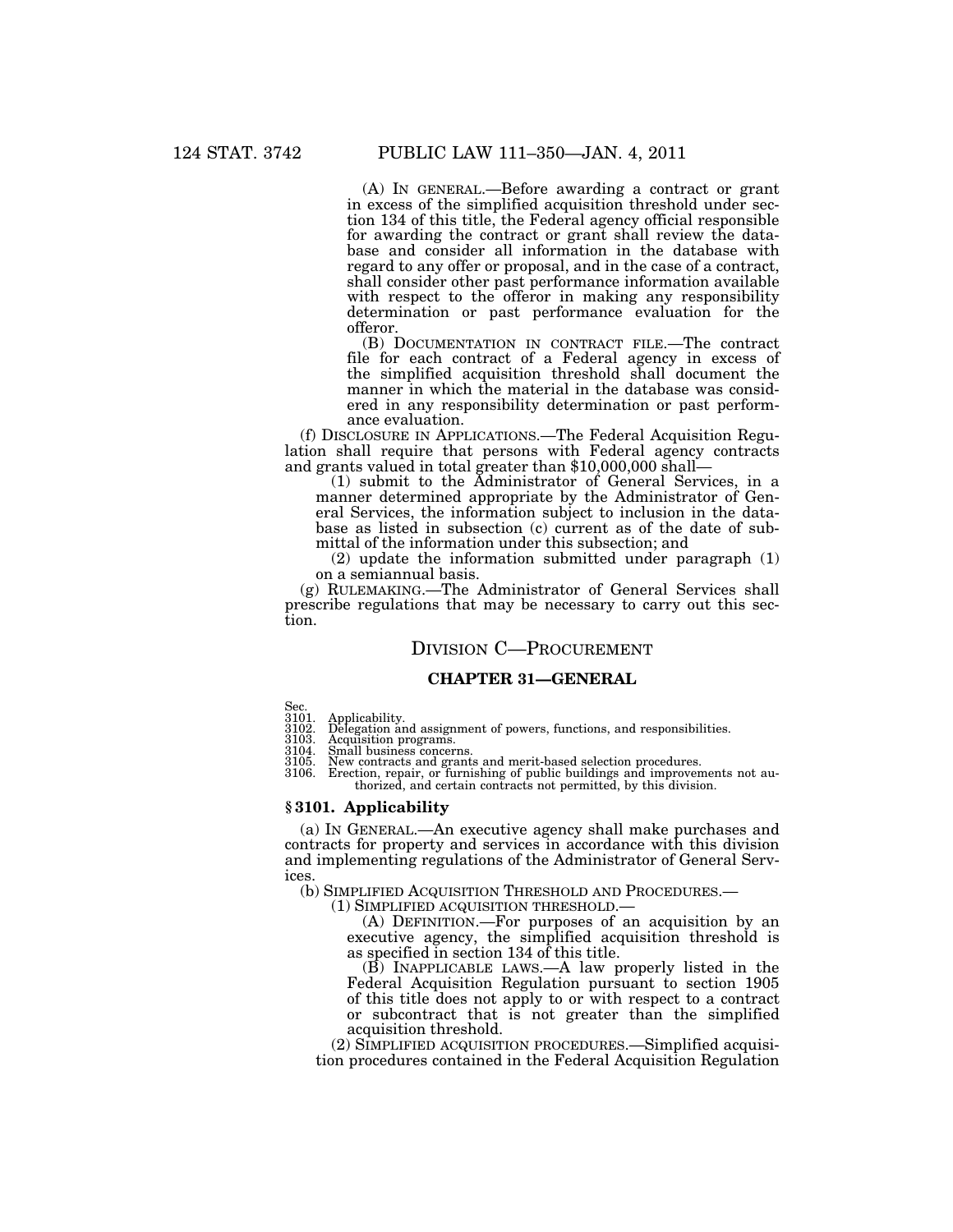pursuant to section 1901 of this title apply in executive agencies as provided in section 1901.

(c) EXCEPTIONS.—

(1) IN GENERAL.—This division does not apply—

(A) to the Department of Defense, the Coast Guard, and the National Aeronautics and Space Administration; or

(B) except as provided in paragraph (2), when this division is made inapplicable pursuant to law.

(2) APPLICABILITY OF CERTAIN LAWS RELATED TO ADVERTISING, OPENING OF BIDS, AND LENGTH OF CONTRACT.—Sections 6101, 6103, and 6304 of this title do not apply to the procurement of property or services made by an executive agency pursuant to this division. However, when this division is made inapplicable by any law, sections 6101 and 6103 of this title apply in the absence of authority conferred by statute to procure without advertising or without regard to section 6101 of this title. A law that authorizes an executive agency (other than an executive agency exempted from this division by this subsection) to procure property or services without advertising or without regard to section 6101 of this title is deemed to authorize the procurement pursuant to the provisions of this division relating to procedures other than sealed-bid procedures.

# **§ 3102. Delegation and assignment of powers, functions, and responsibilities**

(a) IN GENERAL.—Except to the extent expressly prohibited by another law, the head of an executive agency may delegate to another officer or official of that agency any power under this division.

(b) PROCUREMENTS FOR OR WITH ANOTHER AGENCY.—Subject to subsection (a), to facilitate the procurement of property and services covered by this division by an executive agency for another executive agency, and to facilitate joint procurement by executive agencies—

(1) the head of an executive agency may delegate functions and assign responsibilities relating to procurement to any officer or employee within the agency;

(2) the heads of 2 or more executive agencies, consistent with section 1535 of title 31 and regulations prescribed under section 1074 of the Federal Acquisition Streamlining Act of 1994 (Public Law 103–355, 31 U.S.C. 1535 note), may by agreement delegate procurement functions and assign procurement responsibilities from one executive agency to another of those executive agencies or to an officer or civilian employee of another of those executive agencies; and

(3) the heads of 2 or more executive agencies may establish joint or combined offices to exercise procurement functions and responsibilities.

### **§ 3103. Acquisition programs**

(a) CONGRESSIONAL POLICY.—It is the policy of Congress that the head of each executive agency should achieve, on average, 90 percent of the cost, performance, and schedule goals established for major acquisition programs of the agency.

(b) ESTABLISHMENT OF GOALS.—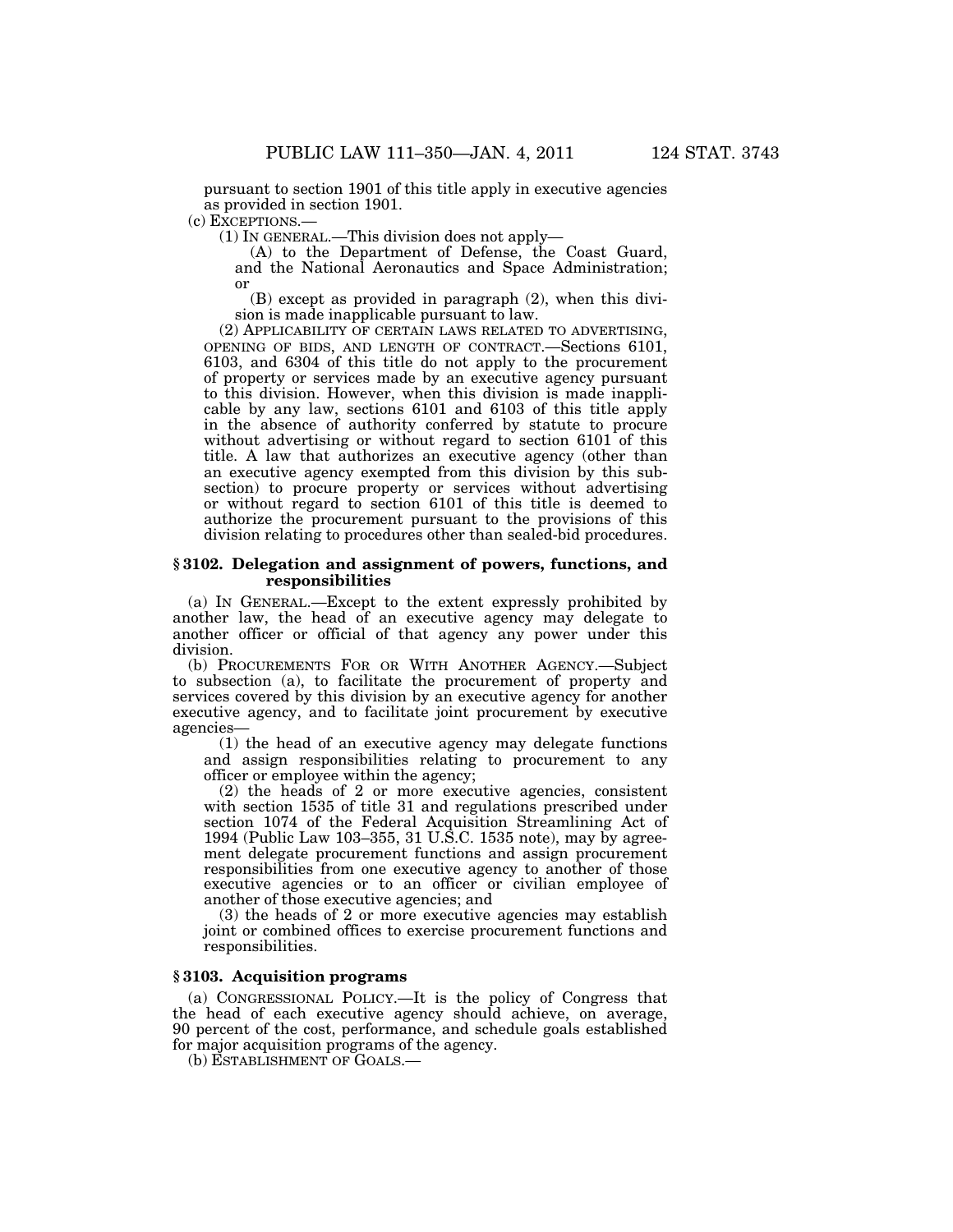(1) BY HEAD OF EXECUTIVE AGENCY.—The head of each executive agency shall approve or define the cost, performance, and schedule goals for major acquisition programs of the agency.

(2) BY CHIEF FINANCIAL OFFICER.—The chief financial officer of an executive agency shall evaluate the cost goals proposed for each major acquisition program of the agency.

(c) IDENTIFICATION OF NONCOMPLIANT PROGRAMS.—When it is necessary to implement the policy set out in subsection (a), the head of an executive agency shall—

(1) determine whether there is a continuing need for programs that are significantly behind schedule, over budget, or not in compliance with performance or capability requirements; and

(2) identify suitable actions to be taken, including termination, with respect to those programs.

# **§ 3104. Small business concerns**

It is the policy of Congress that a fair proportion of the total purchases and contracts for property and services for the Federal Government shall be placed with small business concerns.

# **§ 3105. New contracts and grants and merit-based selection procedures**

(a) CONGRESSIONAL POLICY.—It is the policy of Congress that— (1) an executive agency should not be required by legislation to award—

(A) a new contract to a specific non-Federal Government entity; or

(B) a new grant for research, development, test, or evaluation to a non-Federal Government entity; and

(2) a program, project, or technology identified in legislation be procured or awarded through merit-based selection procedures.

(b) NEW CONTRACT AND NEW GRANT DESCRIBED.—For purposes of this section—

(1) a contract is a new contract unless the work provided for in the contract is a continuation of the work performed by the specified entity under a prior contract; and

(2) a grant is a new grant unless the work provided for in the grant is a continuation of the work performed by the specified entity under a prior grant.

(c) REQUIREMENTS FOR AWARDING NEW CONTRACT OR NEW GRANT.—A provision of law may not be construed as requiring a new contract or a new grant to be awarded to a specified non-Federal Government entity unless the provision of law specifically—

(1) refers to this section;

(2) identifies the particular non-Federal Government entity involved; and

(3) states that the award to that entity is required by the provision of law in contravention of the policy set forth in subsection (a).

(d) EXCEPTION.—This section does not apply to a contract or grant that calls on the National Academy of Sciences to investigate, examine, or experiment on a subject of science or art of significance to an executive agency and to report on those matters to Congress or an agency of the Federal Government.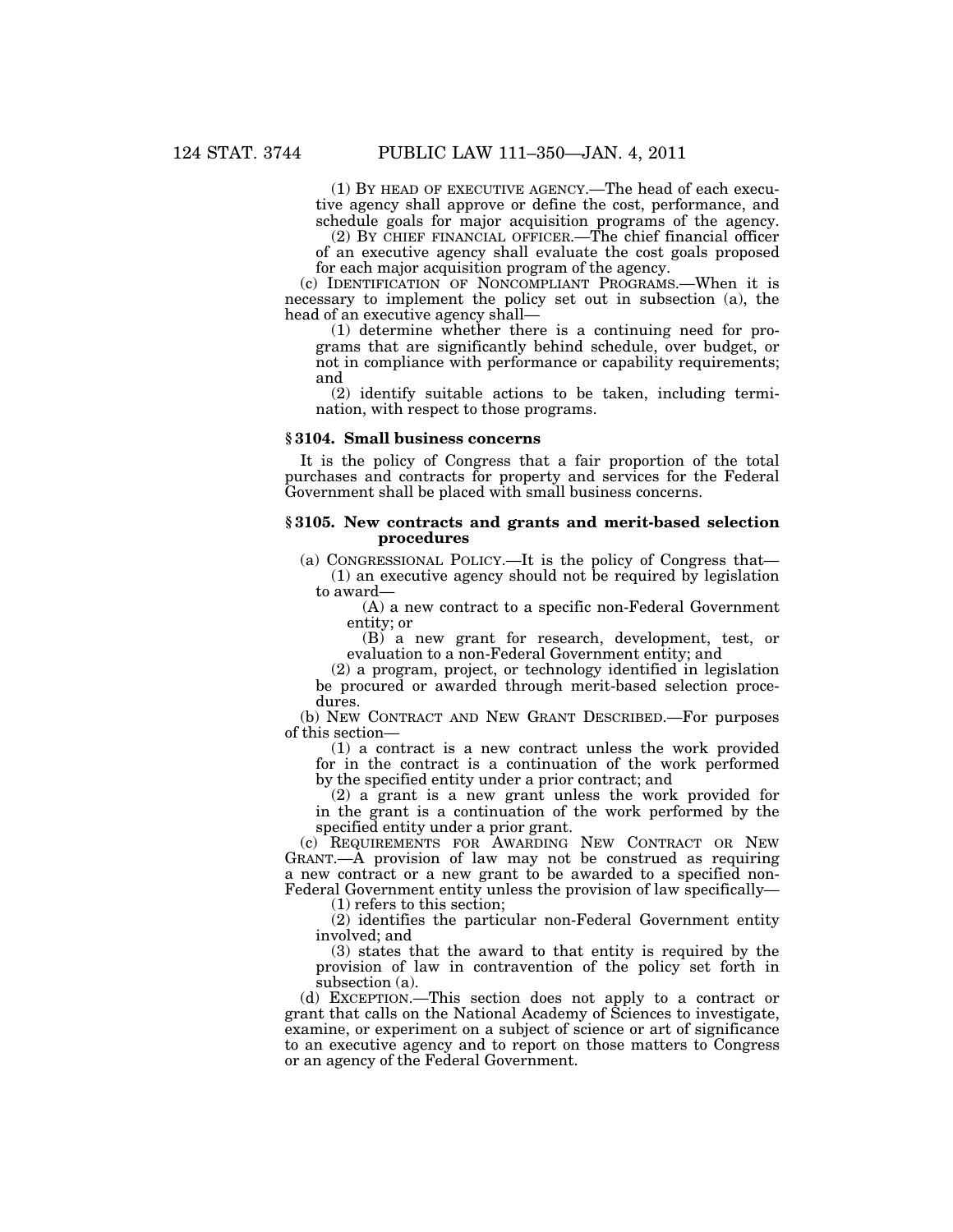# **§ 3106. Erection, repair, or furnishing of public buildings and improvements not authorized, and certain contracts not permitted, by this division**

This division does not—

(1) authorize the erection, repair, or furnishing of a public building or public improvement; or

(2) permit a contract for the construction or repair of a building, road, sidewalk, sewer, main, or similar item using procedures other than sealed-bid procedures under section 3301(b)(1)(A) of this title if the conditions set forth in section  $3301(b)(1)(A)$  of this title apply or the contract is to be performed outside the United States.

# **CHAPTER 33—PLANNING AND SOLICITATION**

- Sec.<br>3301. Full and open competition.
- 3302. Requirements for purchase of property and services pursuant to multiple award contracts.
- 3303. Exclusion of particular source or restriction of solicitation to small business concerns.
- 3304. Use of noncompetitive procedures.<br>3305. Simplified procedures for small pu
- Simplified procedures for small purchases.
- 3306. Planning and solicitation requirements.<br>3307. Preference for commercial items.
- Preference for commercial items.
- 3308. Planning for future competition in contracts for major systems.
- 3309. Design-build selection procedures.<br>3310. Quantities to order.
- Quantities to order.
- 3311. Qualification requirement.

### **§ 3301. Full and open competition**

(a) IN GENERAL.—Except as provided in sections 3303, 3304(a), and 3305 of this title and except in the case of procurement procedures otherwise expressly authorized by statute, an executive agency in conducting a procurement for property or services shall—

(1) obtain full and open competition through the use of competitive procedures in accordance with the requirements of this division and the Federal Acquisition Regulation; and

(2) use the competitive procedure or combination of competitive procedures that is best suited under the circumstances of the procurement.

(b) APPROPRIATE COMPETITIVE PROCEDURES.—

(1) USE OF SEALED BIDS.—In determining the competitive procedures appropriate under the circumstance, an executive agency shall—

(A) solicit sealed bids if—

(i) time permits the solicitation, submission, and evaluation of sealed bids;

(ii) the award will be made on the basis of price and other price-related factors;

(iii) it is not necessary to conduct discussions with the responding sources about their bids; and

(iv) there is a reasonable expectation of receiving more than one sealed bid; or

(B) request competitive proposals if sealed bids are not appropriate under subparagraph (A).

(2) SEALED BID NOT REQUIRED.—Paragraph (1)(A) does not require the use of sealed-bid procedures in cases in which section 204(e) of title 23 applies.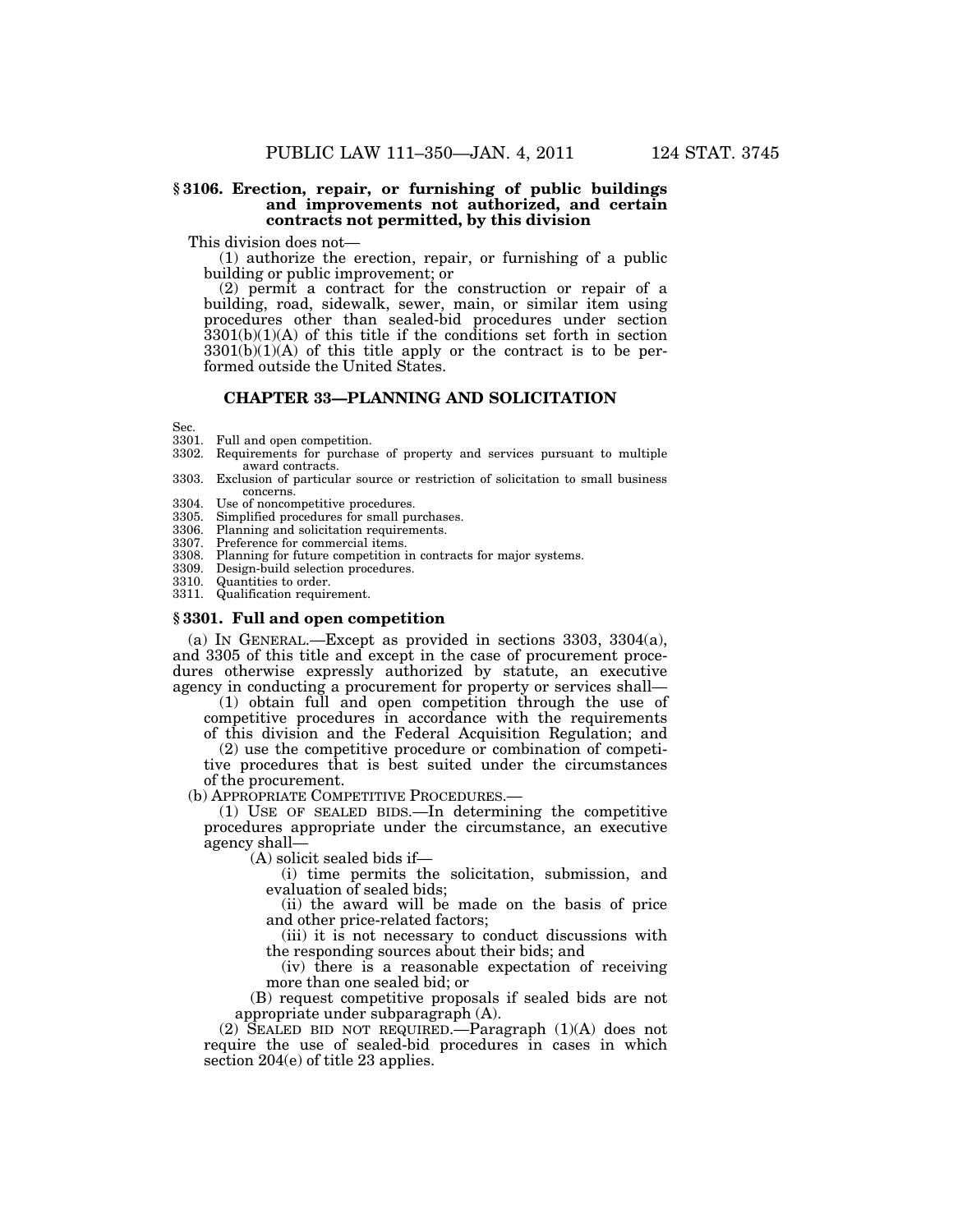(c) EFFICIENT FULFILLMENT OF GOVERNMENT REQUIREMENTS.— The Federal Acquisition Regulation shall ensure that the requirement to obtain full and open competition is implemented in a manner that is consistent with the need to efficiently fulfill the Federal Government's requirements.

# **§ 3302. Requirements for purchase of property and services pursuant to multiple award contracts**

(a) DEFINITIONS.—In this section:

(1) EXECUTIVE AGENCY.— The term ''executive agency'' has the same meaning given in section 133 of this title.

(2) INDIVIDUAL PURCHASE.—The term ''individual purchase'' means a task order, delivery order, or other purchase.

(3) MULTIPLE AWARD CONTRACT.—The term ''multiple award contract'' means—

(A) a contract that is entered into by the Administrator of General Services under the multiple award schedule program referred to in section 2302(2)(C) of title 10;

 $(\overrightarrow{B})$  a multiple award task order contract that is entered into under the authority of sections 2304a to 2304d of title 10, or chapter 41 of this title; and

(C) any other indefinite delivery, indefinite quantity contract that is entered into by the head of an executive agency with 2 or more sources pursuant to the same solicitation.

(4) SOLE SOURCE TASK OR DELIVERY ORDER.—The term ''sole source task or delivery order'' means any order that does not follow the competitive procedures in paragraph (2) or (3) of subsection (c).

(b) REGULATIONS REQUIRED.—The Federal Acquisition Regulation shall require enhanced competition in the purchase of property and services by all executive agencies pursuant to multiple award contracts.

(c) CONTENT OF REGULATIONS.—

(1) IN GENERAL.—The regulations required by subsection (b) shall provide that each individual purchase of property or services in excess of the simplified acquisition threshold that is made under a multiple award contract shall be made on a competitive basis unless a contracting officer—

(A) waives the requirement on the basis of a determination that—

(i) one of the circumstances described in paragraphs (1) to (4) of section 4106(c) of this title or section 2304c(b) of title 10 applies to the individual purchase; or

(ii) a law expressly authorizes or requires that the purchase be made from a specified source; and

(B) justifies the determination in writing.

(2) COMPETITIVE BASIS PROCEDURES.—For purposes of this subsection, an individual purchase of property or services is made on a competitive basis only if it is made pursuant to procedures that—

(A) require fair notice of the intent to make that purchase (including a description of the work to be performed and the basis on which the selection will be made) to be provided to all contractors offering the property or services under the multiple award contract; and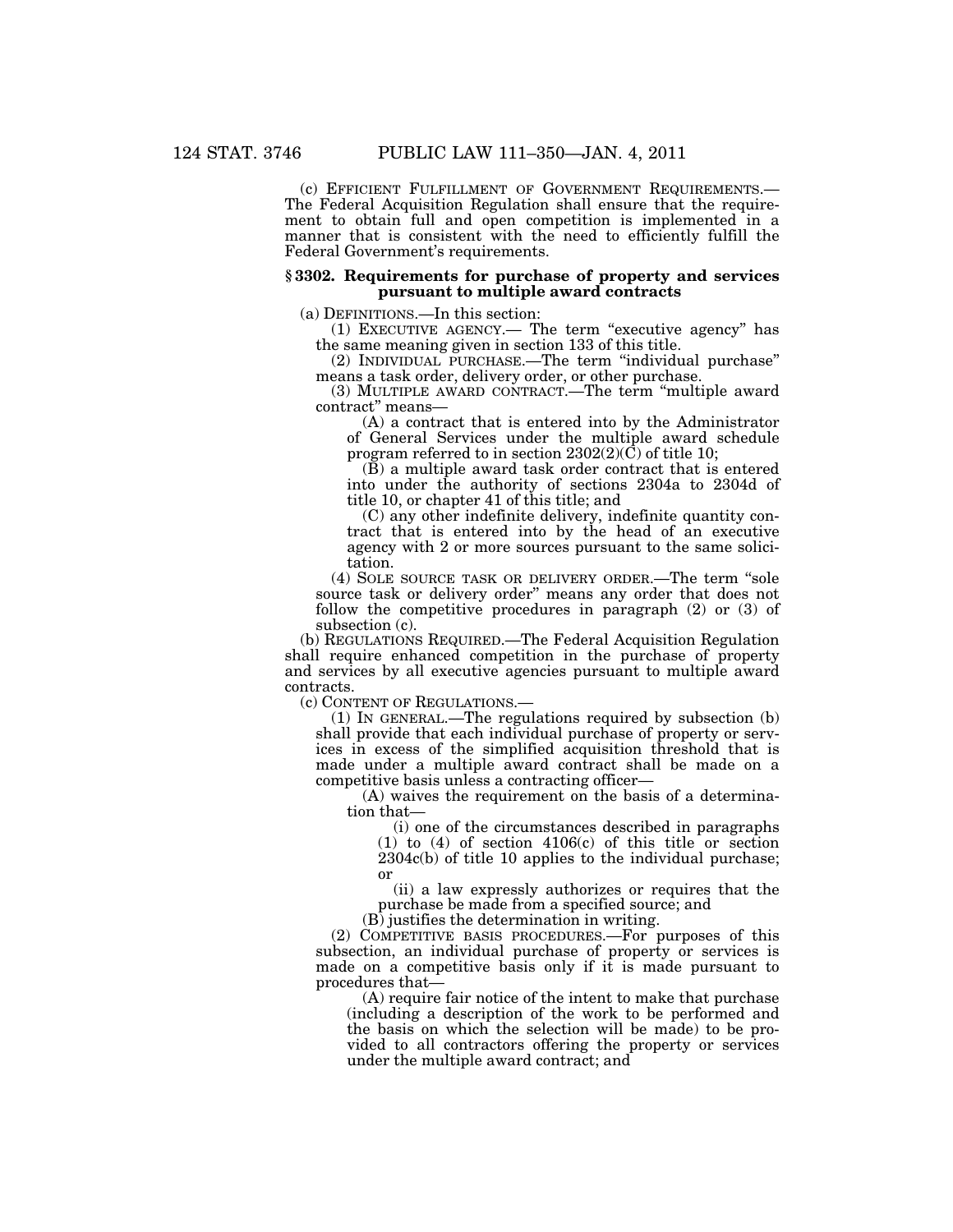(B) afford all contractors responding to the notice a fair opportunity to make an offer and have that offer fairly considered by the official making the purchase.

(3) EXCEPTION TO NOTICE REQUIREMENT.—<br>  $(A)$  In GENERAL.—Notwithstanding paragraph (2), and subject to subparagraph (B), notice may be provided to fewer than all contractors offering the property or services under a multiple award contract as described in subsection  $(a)(3)(A)$  if notice is provided to as many contractors as practicable.

(B) LIMITATION ON EXCEPTION.—A purchase may not be made pursuant to a notice that is provided to fewer than all contractors under subparagraph (A) unless—

(i) offers were received from at least 3 qualified contractors; or

(ii) a contracting officer of the executive agency determines in writing that no additional qualified contractors were able to be identified despite reasonable efforts to do so.

(d) PUBLIC NOTICE REQUIREMENTS RELATED TO SOLE SOURCE TASK OR DELIVERY ORDERS.—

(1) PUBLIC NOTICE REQUIRED.—The Federal Acquisition Regulation shall require the head of each executive agency to—

(A) publish on FedBizOpps notice of all sole source task or delivery orders in excess of the simplified acquisition threshold that are placed against multiple award contracts not later than 14 days after the orders are placed, except in the event of extraordinary circumstances or classified orders; and

(B) disclose the determination required by subsection  $(c)(1)$  related to sole source task or delivery orders in excess of the simplified acquisition threshold placed against multiple award contracts through the same mechanism and to the same extent as the disclosure of documents containing a justification and approval required by section  $2304(f)(1)$  of title 10 and section  $3304(e)(1)$  of this title, except in the event of extraordinary circumstances or classified orders.

(2) EXEMPTION.—This subsection does not require the public availability of information that is exempt from public disclosure under section 552(b) of title 5.

(e) APPLICABILITY.—The regulations required by subsection (b) shall apply to all individual purchases of property or services that are made under multiple award contracts on or after the effective date of the regulations, without regard to whether the multiple award contracts were entered into before, on, or after the effective date.

# **§ 3303. Exclusion of particular source or restriction of solicitation to small business concerns**

(a) EXCLUSION OF PARTICULAR SOURCE.— (1) CRITERIA FOR EXCLUSION.—An executive agency may provide for the procurement of property or services covered by section 3301 of this title using competitive procedures but excluding a particular source to establish or maintain an alternative source of supply for that property or service if the agency head determines that to do so would—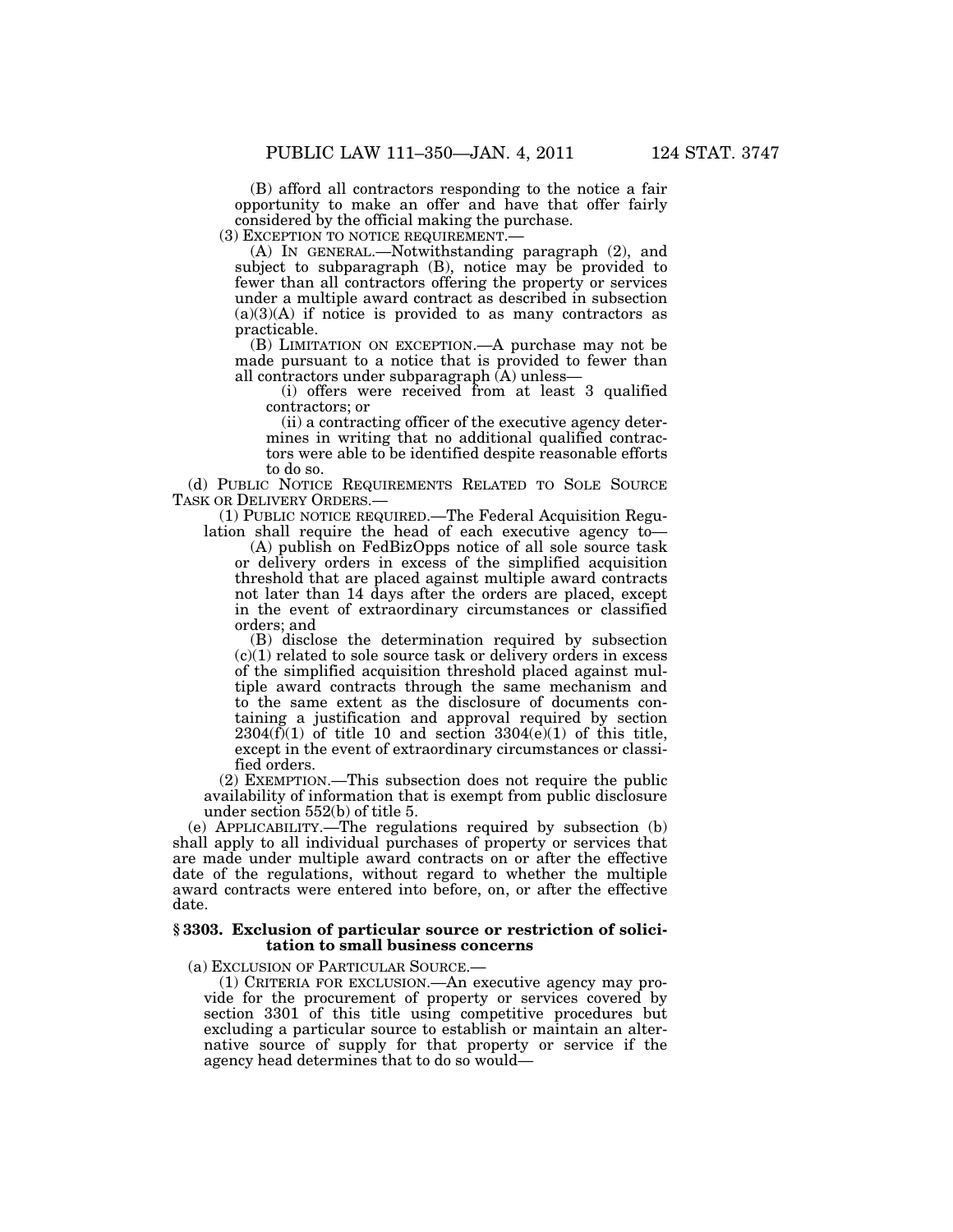(A) increase or maintain competition and likely result in reduced overall cost for the procurement, or for an anticipated procurement, of the property or services;

(B) be in the interest of national defense in having a facility (or a producer, manufacturer, or other supplier) available for furnishing the property or service in case of a national emergency or industrial mobilization;

(C) be in the interest of national defense in establishing or maintaining an essential engineering, research, or development capability to be provided by an educational or other nonprofit institution or a Federally funded research and development center;

(D) ensure the continuous availability of a reliable source of supply of the property or service;

(E) satisfy projected needs for the property or service determined on the basis of a history of high demand for the property or service; or

(F) satisfy a critical need for medical, safety, or emergency supplies.

(2) DETERMINATION FOR CLASS DISALLOWED.—A determination under paragraph (1) may not be made for a class of purchases or contracts.<br>(b) EXCLUSION OF OTHER THAN SMALL BUSINESS CONCERNS.-

An executive agency may provide for the procurement of property or services covered by section 3301 of this title using competitive procedures, but excluding other than small business concerns in furtherance of sections  $\tilde{9}$  and 15 of the Small Business Act (15) U.S.C. 638, 644).

(c) NONAPPLICATION OF JUSTIFICATION AND APPROVAL REQUIRE- MENTS.—A contract awarded pursuant to the competitive procedures referred to in subsections (a) and (b) is not subject to the justification and approval required by section  $3304(e)(1)$  of this title.

# **§ 3304. Use of noncompetitive procedures**

(a) WHEN NONCOMPETITIVE PROCEDURES MAY BE USED.—An executive agency may use procedures other than competitive procedures only when—

(1) the property or services needed by the executive agency are available from only one responsible source and no other type of property or services will satisfy the needs of the executive agency;

(2) the executive agency's need for the property or services is of such an unusual and compelling urgency that the Federal Government would be seriously injured unless the executive agency is permitted to limit the number of sources from which it solicits bids or proposals;

(3) it is necessary to award the contract to a particular source—

(A) to maintain a facility, producer, manufacturer, or other supplier available for furnishing property or services in case of a national emergency or to achieve industrial mobilization;

(B) to establish or maintain an essential engineering, research, or development capability to be provided by an educational or other nonprofit institution or a Federally funded research and development center;

(C) to procure the services of an expert for use, in any litigation or dispute (including any reasonably foreseeable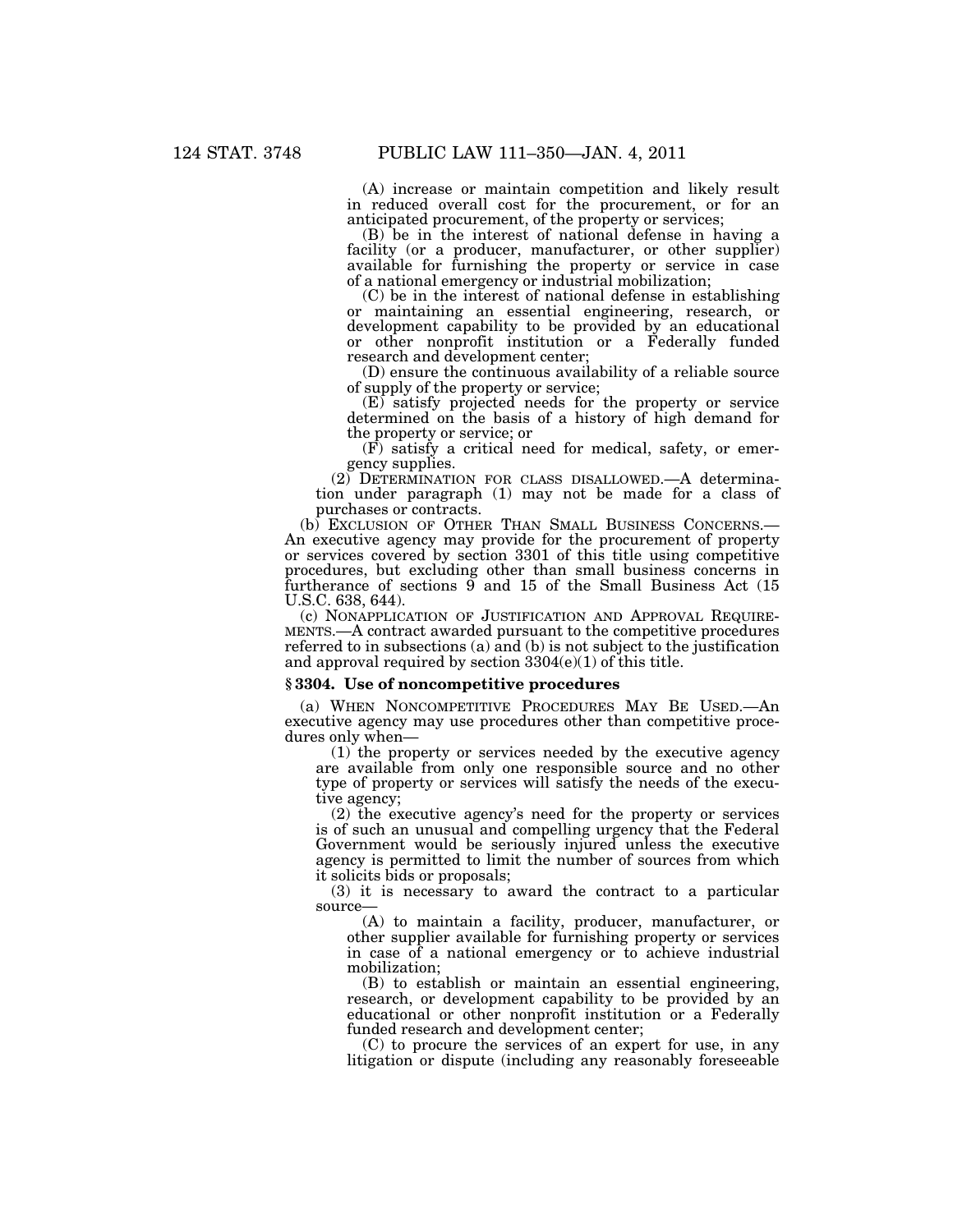litigation or dispute) involving the Federal Government, in any trial, hearing, or proceeding before a court, administrative tribunal, or agency, whether or not the expert is

expected to testify; or

(D) to procure the services of an expert or neutral for use in any part of an alternative dispute resolution or negotiated rulemaking process, whether or not the expert is expected to testify;

(4) the terms of an international agreement or treaty between the Federal Government and a foreign government or an international organization, or the written directions of a foreign government reimbursing the executive agency for the cost of the procurement of the property or services for that government, have the effect of requiring the use of procedures other than competitive procedures;

(5) subject to section 3105 of this title, a statute expressly authorizes or requires that the procurement be made through another executive agency or from a specified source, or the agency's need is for a brand-name commercial item for authorized resale;

(6) the disclosure of the executive agency's needs would compromise the national security unless the agency is permitted to limit the number of sources from which it solicits bids or proposals; or

(7) the head of the executive agency (who may not delegate the authority under this paragraph)—

(A) determines that it is necessary in the public interest to use procedures other than competitive procedures in the particular procurement concerned; and

(B) notifies Congress in writing of that determination not less than 30 days before the award of the contract. (b) PROPERTY OR SERVICES DEEMED AVAILABLE FROM ONLY ONE SOURCE.—For the purposes of subsection  $(a)(1)$ , in the case of—

(1) a contract for property or services to be awarded on the basis of acceptance of an unsolicited research proposal, the property or services are deemed to be available from only one source if the source has submitted an unsolicited research proposal that demonstrates a unique and innovative concept, the substance of which is not otherwise available to the Federal Government and does not resemble the substance of a pending competitive procurement; or

(2) a follow-on contract for the continued development or production of a major system or highly specialized equipment, the property may be deemed to be available only from the original source and may be procured through procedures other than competitive procedures when it is likely that award to a source other than the original source would result in—

(A) substantial duplication of cost to the Federal Government that is not expected to be recovered through competition; or

(B) unacceptable delay in fulfilling the executive agency's needs.

(c) PROPERTY OR SERVICES NEEDED WITH UNUSUAL AND COMPEL-

(1) ALLOWABLE CONTRACT PERIOD.—The contract period of a contract described in paragraph (2) that is entered into by an executive agency pursuant to the authority provided under subsection  $(a)(\overline{2})$ —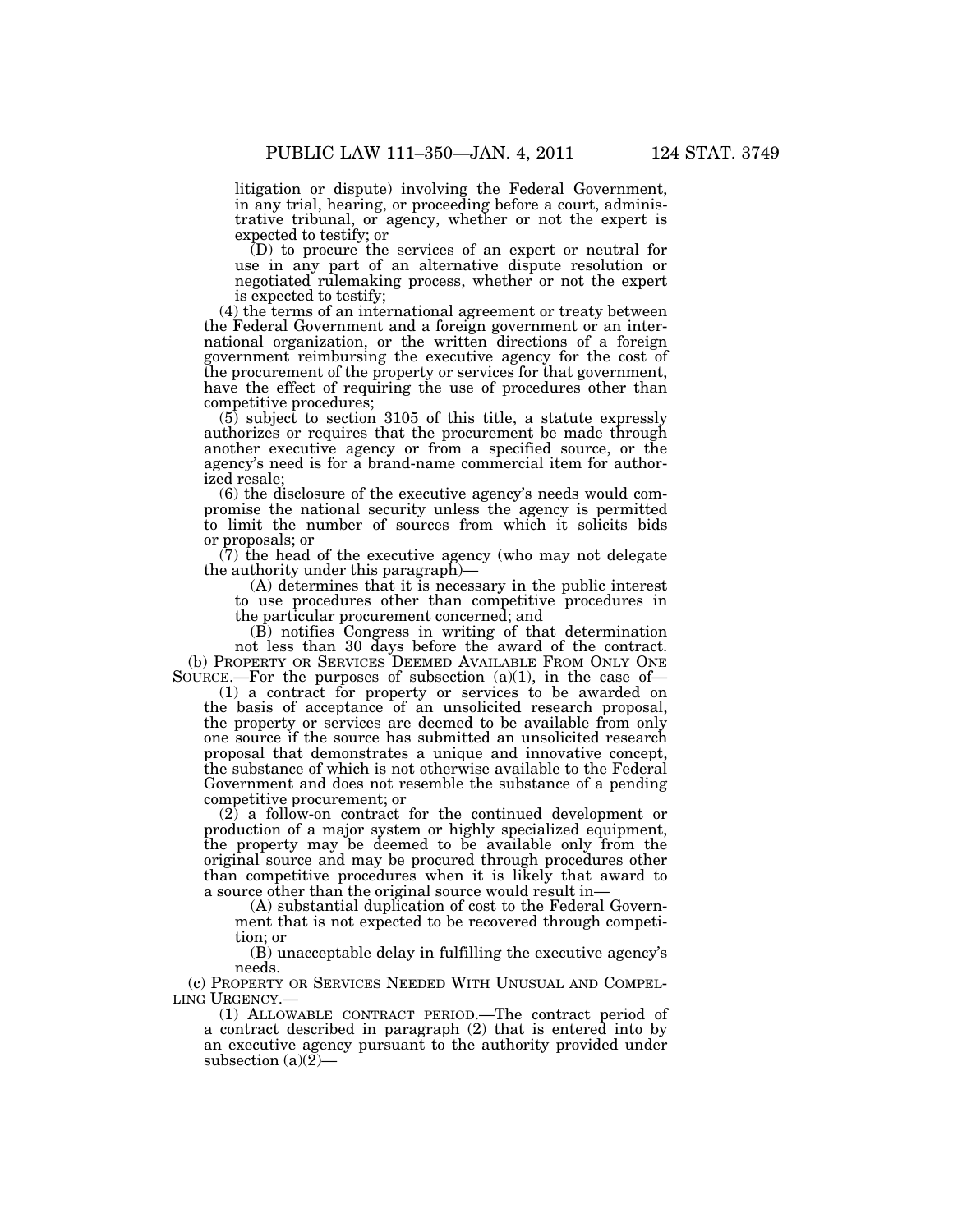(A) may not exceed the time necessary—

(i) to meet the unusual and compelling requirements

of the work to be performed under the contract; and (ii) for the executive agency to enter into another contract for the required goods or services through the use of competitive procedures; and

(B) may not exceed one year unless the head of the executive agency entering into the contract determines that exceptional circumstances apply.

(2) APPLICABILITY OF ALLOWABLE CONTRACT PERIOD.—This subsection applies to any contract in an amount greater than the simplified acquisition threshold.

(d) OFFER REQUESTS TO POTENTIAL SOURCES.—An executive agency using procedures other than competitive procedures to procure property or services by reason of the application of paragraph (2) or (6) of subsection (a) shall request offers from as many potential sources as is practicable under the circumstances.

(e) JUSTIFICATION FOR USE OF NONCOMPETITIVE PROCEDURES.— (1) PREREQUISITES FOR AWARDING CONTRACT.—Except as pro-

vided in paragraphs (3) and (4), an executive agency may not award a contract using procedures other than competitive procedures unless—

(A) the contracting officer for the contract justifies the use of those procedures in writing and certifies the accuracy and completeness of the justification;

(B) the justification is approved, in the case of a contract for an amount—<br>(i) exceeding \$500,000 but equal to or less than

 $$10,000,000$ , by the advocate for competition for the procuring activity (without further delegation) or by an official referred to in clause (ii) or (iii);

(ii) exceeding  $$10,000,000$  but equal to or less than  $$50,000,000$ , by the head of the procuring activity or by a delegate who, if a member of the armed forces, is a general or flag officer or, if a civilian, is serving in a position in which the individual is entitled to receive the daily equivalent of the maximum annual rate of basic pay payable for level IV of the Executive Schedule (or in a comparable or higher position under another schedule); or

(iii) exceeding  $$50,000,000$ , by the senior procurement executive of the agency designated pursuant to section 1702(c) of this title (without further delegation); and

(C) any required notice has been published with respect to the contract pursuant to section 1708 of this title and the executive agency has considered all bids or proposals received in response to that notice.

(2) ELEMENTS OF JUSTIFICATION.—The justification required by paragraph  $(1)(A)$  shall include–

(A) a description of the agency's needs;

(B) an identification of the statutory exception from the requirement to use competitive procedures and a demonstration, based on the proposed contractor's qualifications or the nature of the procurement, of the reasons for using that exception;

(C) a determination that the anticipated cost will be fair and reasonable;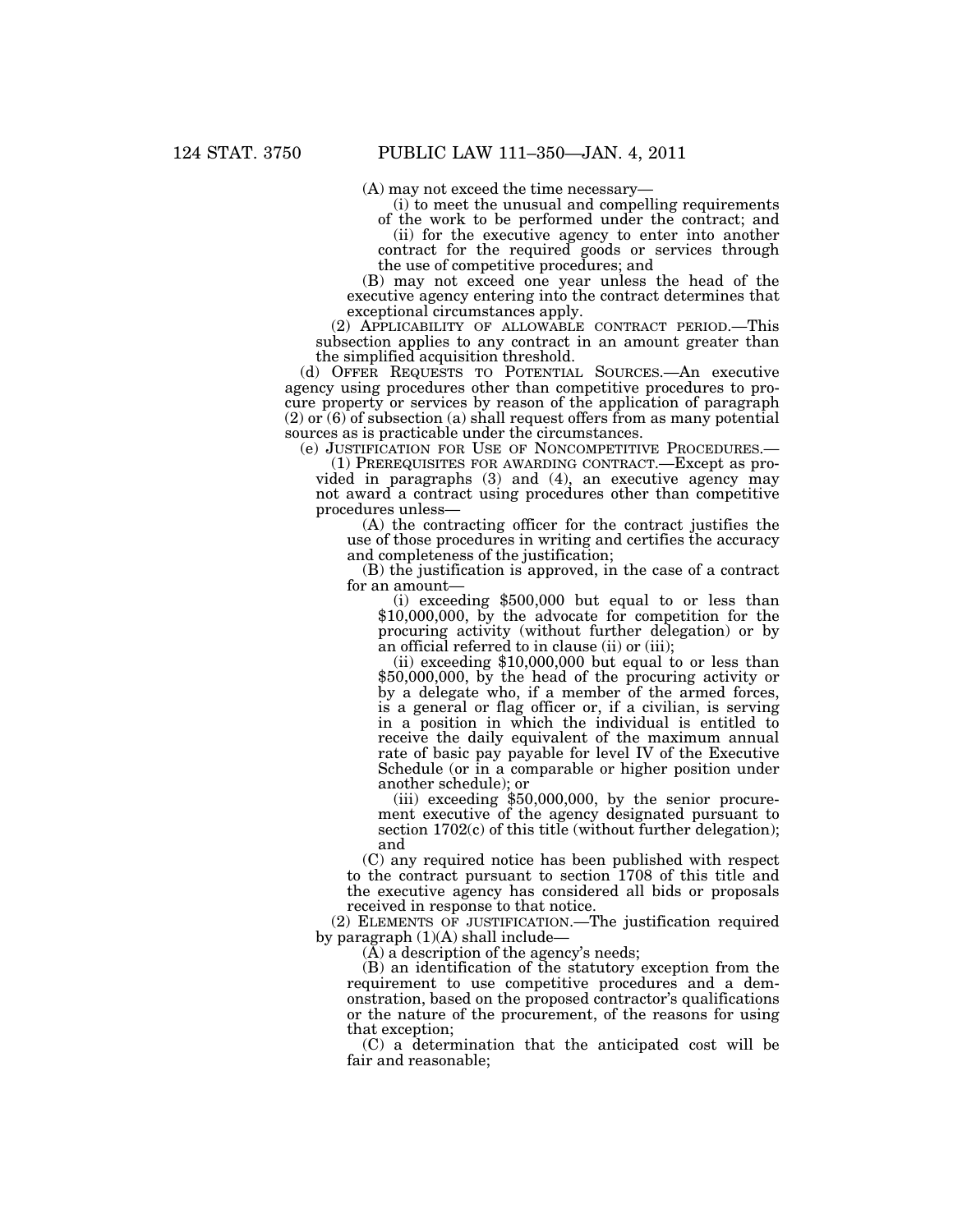(D) a description of the market survey conducted or a statement of the reasons a market survey was not conducted;

(E) a listing of any sources that expressed in writing an interest in the procurement; and

(F) a statement of any actions the agency may take to remove or overcome a barrier to competition before a subsequent procurement for those needs.

(3) JUSTIFICATION ALLOWED AFTER CONTRACT AWARDED.—In the case of a procurement permitted by subsection  $(a)(2)$ , the justification and approval required by paragraph (1) may be made after the contract is awarded.

(4) JUSTIFICATION NOT REQUIRED.—The justification and approval required by paragraph (1) are not required if—

(A) a statute expressly requires that the procurement be made from a specified source;

(B) the agency's need is for a brand-name commercial item for authorized resale;

(C) the procurement is permitted by subsection  $(a)(7)$ ; or

(D) the procurement is conducted under chapter 85 of this title or section 8(a) of the Small Business Act (15 U.S.C. 637(a)).<br>(5) RESTRICTIONS ON EXECUTIVE AGENCIES.—

(A) CONTRACTS AND PROCUREMENT OF PROPERTY OR SERVICES.—In no case may an executive agency—

(i) enter into a contract for property or services using procedures other than competitive procedures on the basis of the lack of advance planning or concerns related to the amount available to the agency for procurement functions; or

(ii) procure property or services from another executive agency unless the other executive agency complies fully with the requirements of this division in its procurement of the property or services.

(B) ADDITIONAL RESTRICTION.—The restriction set out in subparagraph  $(A)(ii)$  is in addition to any other restriction provided by law.

(f) PUBLIC AVAILABILITY OF JUSTIFICATION AND APPROVAL REQUIRED FOR USING NONCOMPETITIVE PROCEDURES.—

 $R(E)$  TIME REQUIREMENT.—<br>(A) WITHIN 14 DAYS AFTER CONTRACT AWARD.—Except as provided in subparagraph (B), in the case of a procurement permitted by subsection (a), the head of an executive agency shall make publicly available, within 14 days after the award of the contract, the documents containing the justification and approval required by subsection  $(e)(1)$  with respect to the procurement.

(B) WITHIN 30 DAYS AFTER CONTRACT AWARD.—In the case of a procurement permitted by subsection  $(a)(2)$ , subparagraph (A) shall be applied by substituting "30 days" for  $44 \text{ days}$ .

(2) AVAILABILITY ON WEBSITES.—The documents referred to in subparagraph (A) of paragraph (1) shall be made available on the website of the agency and through a Government-wide website selected by the Administrator.

(3) EXCEPTION TO AVAILABILITY AND APPROVAL REQUIRE- MENT.—This subsection does not require the public availability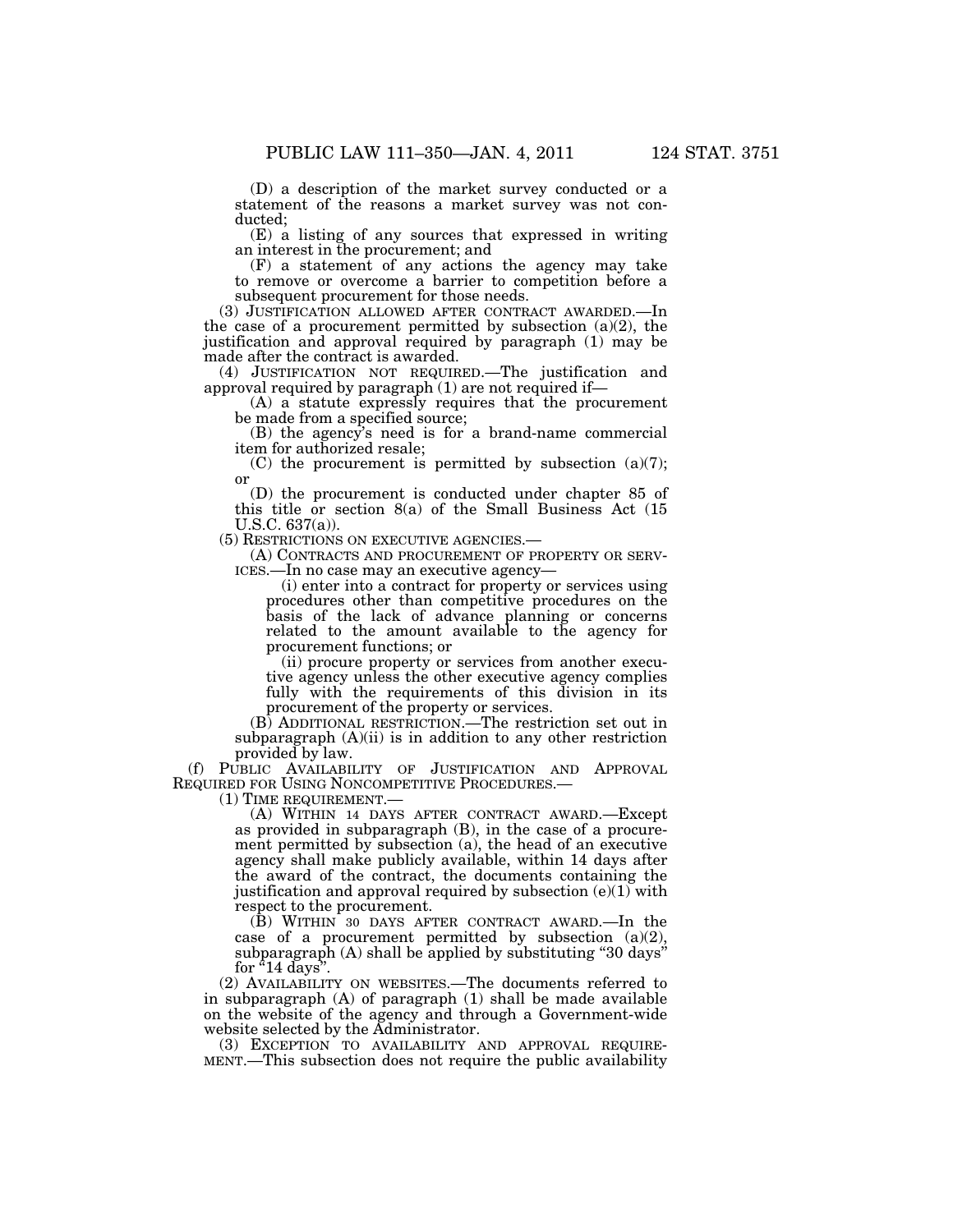of information that is exempt from public disclosure under section 552(b) of title 5.

## **§ 3305. Simplified procedures for small purchases**

(a) AUTHORIZATION.—To promote efficiency and economy in contracting and to avoid unnecessary burdens for agencies and contractors, the Federal Acquisition Regulation shall provide for special simplified procedures for purchases of property and services for amounts—

(1) not greater than the simplified acquisition threshold; and

greater than \$5,000,000 for which the contracting officer reasonably expects, based on the nature of the property or services sought and on market research, that offers will include only commercial items.

(b) LEASEHOLD INTERESTS IN REAL PROPERTY.—The Administrator of General Services shall prescribe regulations that provide special simplified procedures for acquisitions of leasehold interests in real property at rental rates that do not exceed the simplified acquisition threshold. The rental rate under a multiyear lease does not exceed the simplified acquisition threshold if the average annual amount of the rent payable for the period of the lease does not exceed the simplified acquisition threshold.

(c) PROHIBITION ON DIVIDING CONTRACTS.—A proposed purchase or contract for an amount above the simplified acquisition threshold may not be divided into several purchases or contracts for lesser amounts to use the simplified procedures required by subsection (a).

(d) PROMOTION OF COMPETITION.—In using the simplified procedures, an executive agency shall promote competition to the maximum extent practicable.

(e) COMPLIANCE WITH SPECIAL REQUIREMENTS OF FEDERAL ACQUISITION REGULATION.—An executive agency shall comply with the Federal Acquisition Regulation provisions referred to in section 1901(e) of this title.

## **§ 3306. Planning and solicitation requirements**

(a) PLANNING AND SPECIFICATIONS.— (1) PREPARING FOR PROCUREMENT.—In preparing for the procurement of property or services, an executive agency shall—

(A) specify its needs and solicit bids or proposals in a manner designed to achieve full and open competition for the procurement;

(B) use advance procurement planning and market research; and

(C) develop specifications in the manner necessary to obtain full and open competition with due regard to the nature of the property or services to be acquired.

(2) REQUIREMENTS OF SPECIFICATIONS.—Each solicitation under this division shall include specifications that—

(A) consistent with this division, permit full and open competition; and

(B) include restrictive provisions or conditions only to the extent necessary to satisfy the needs of the executive agency or as authorized by law.

(3) TYPES OF SPECIFICATIONS.—For the purposes of paragraphs (1) and (2), the type of specification included in a solicitation shall depend on the nature of the needs of the executive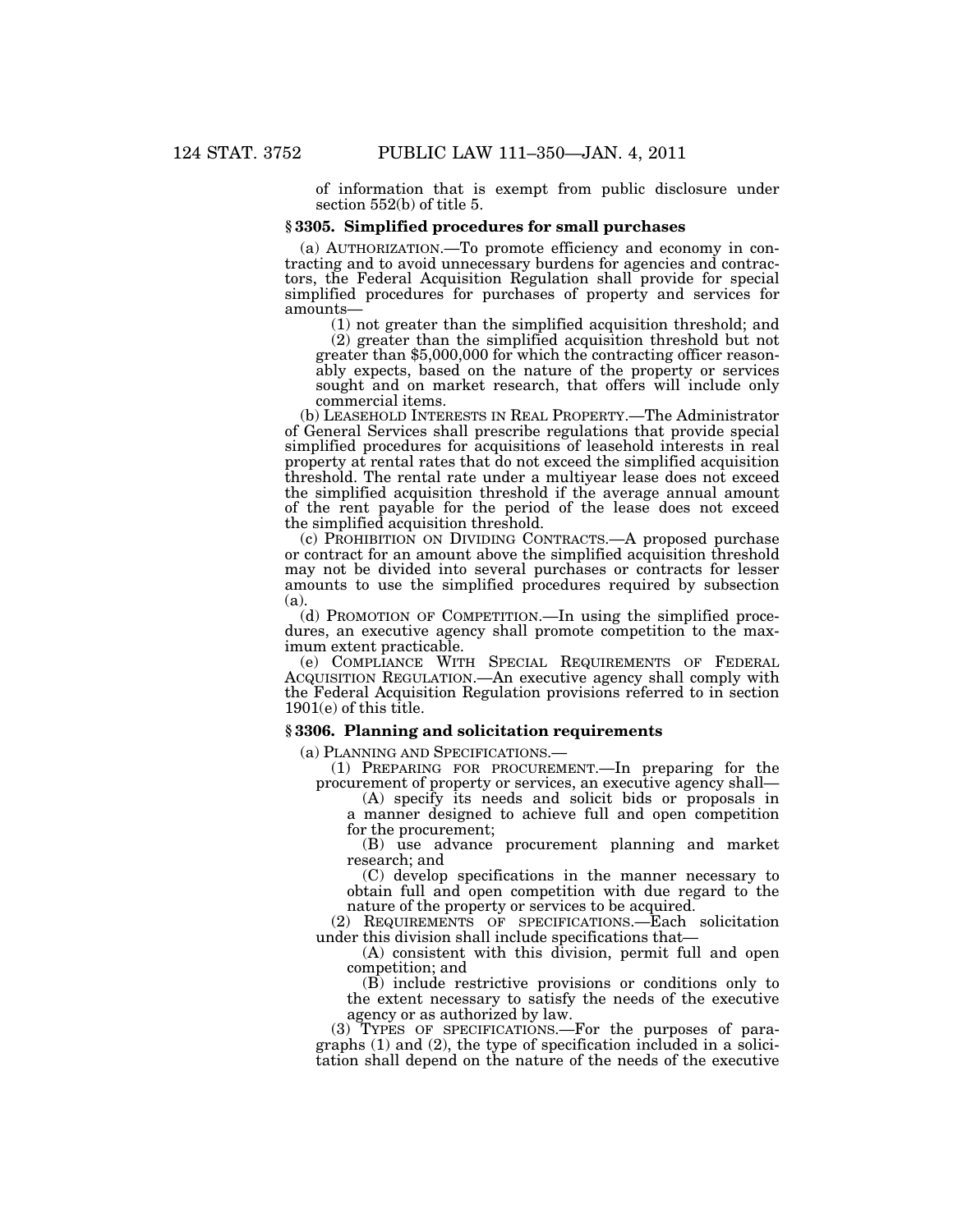agency and the market available to satisfy those needs. Subject to those needs, specifications may be stated in terms of—

(A) function, so that a variety of products or services may qualify;

(B) performance, including specifications of the range of acceptable characteristics or of the minimum acceptable standards; or

(C) design requirements.

(b) CONTENTS OF SOLICITATION.—In addition to the specifications described in subsection (a), each solicitation for sealed bids or competitive proposals (other than for a procurement for commercial items using special simplified procedures or a purchase for an amount not greater than the simplified acquisition threshold) shall at a minimum include—

(1) a statement of—

(A) all significant factors and significant subfactors that the executive agency reasonably expects to consider in evaluating sealed bids (including price) or competitive proposals (including cost or price, cost-related or price-related factors and subfactors, and noncost-related or nonpricerelated factors and subfactors); and

(B) the relative importance assigned to each of those factors and subfactors; and

 $(2)(A)$  in the case of sealed bids-

(i) a statement that sealed bids will be evaluated without discussions with the bidders; and

(ii) the time and place for the opening of the sealed bids; or

(B) in the case of competitive proposals—

(i) either a statement that the proposals are intended to be evaluated with, and the award made after, discussions with the offerors, or a statement that the proposals are intended to be evaluated, and the award made, without discussions with the offerors (other than discussions conducted for the purpose of minor clarification) unless discussions are determined to be necessary; and

(ii) the time and place for submission of proposals.

(c) EVALUATION FACTORS.—

(1) IN GENERAL.—In prescribing the evaluation factors to be included in each solicitation for competitive proposals, an executive agency shall—

(A) establish clearly the relative importance assigned to the evaluation factors and subfactors, including the quality of the product or services to be provided (including technical capability, management capability, prior experience, and past performance of the offeror);

(B) include cost or price to the Federal Government as an evaluation factor that must be considered in the evaluation of proposals; and

(C) disclose to offerors whether all evaluation factors other than cost or price, when combined, are—

(i) significantly more important than cost or price; (ii) approximately equal in importance to cost or price; or

(iii) significantly less important than cost or price. (2) RESTRICTION ON IMPLEMENTING REGULATIONS.—Regulations implementing paragraph  $(1)(C)$  may not define the terms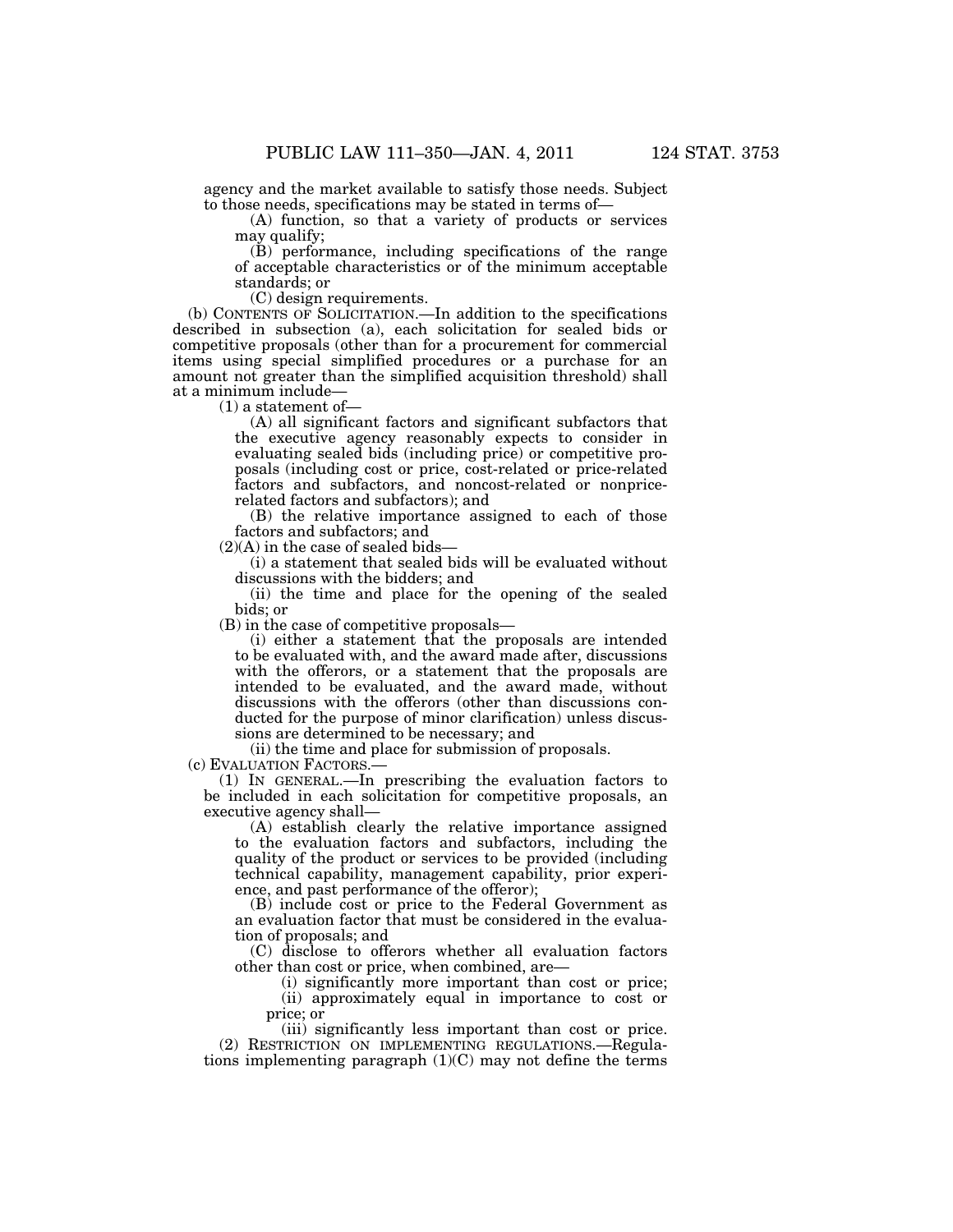"significantly more important" and "significantly less important'' as specific numeric weights that would be applied uniformly to all solicitations or a class of solicitations.

(d) ADDITIONAL INFORMATION IN SOLICITATION.—This section does not prohibit an executive agency from—

(1) providing additional information in a solicitation, including numeric weights for all evaluation factors and subfactors on a case-by-case basis; or

(2) stating in a solicitation that award will be made to the offeror that meets the solicitation's mandatory requirements at the lowest cost or price.

(e) LIMITATION ON EVALUATION OF PURCHASE OPTIONS.—An executive agency, in issuing a solicitation for a contract to be awarded using sealed bid procedures, may not include in the solicitation a clause providing for the evaluation of prices for options to purchase additional property or services under the contract unless the executive agency has determined that there is a reasonable likelihood that the options will be exercised.

(f) AUTHORIZATION OF TELECOMMUTING FOR FEDERAL CONTRAC-TORS.—

(1) DEFINITION.—In this subsection, the term ''executive agency'' has the meaning given that term in section 133 of this title.

(2) FEDERAL ACQUISITION REGULATION TO ALLOW TELECOM-MUTING.—The Federal Acquisition Regulation issued in accordance with sections  $1121(b)$  and  $1303(a)(1)$  of this title shall permit telecommuting by employees of Federal Government contractors in the performance of contracts entered into with executive agencies.

(3) SCOPE OF ALLOWANCE.—The Federal Acquisition Regulation at a minimum shall provide that a solicitation for the acquisition of property or services may not set forth any requirement or evaluation criteria that would—

(A) render an offeror ineligible to enter into a contract on the basis of the inclusion of a plan of the offeror to allow the offeror's employees to telecommute, unless the contracting officer concerned first determines that the requirements of the agency, including security requirements, cannot be met if telecommuting is allowed and documents in writing the basis for the determination; or

(B) reduce the scoring of an offer on the basis of the inclusion in the offer of a plan of the offeror to allow the offeror's employees to telecommute, unless the contracting officer concerned first determines that the requirements of the agency, including security requirements, would be adversely impacted if telecommuting is allowed and documents in writing the basis for the determination.

#### **§ 3307. Preference for commercial items**

(a) RELATIONSHIP OF PROVISIONS OF LAW TO PROCUREMENT OF COMMERCIAL ITEMS.—

(1) THIS DIVISION.— Unless otherwise specifically provided, all other provisions in this division also apply to the procurement of commercial items.

(2) LAWS LISTED IN FEDERAL ACQUISITION REGULATION.—A contract for the procurement of a commercial item entered into by the head of an executive agency is not subject to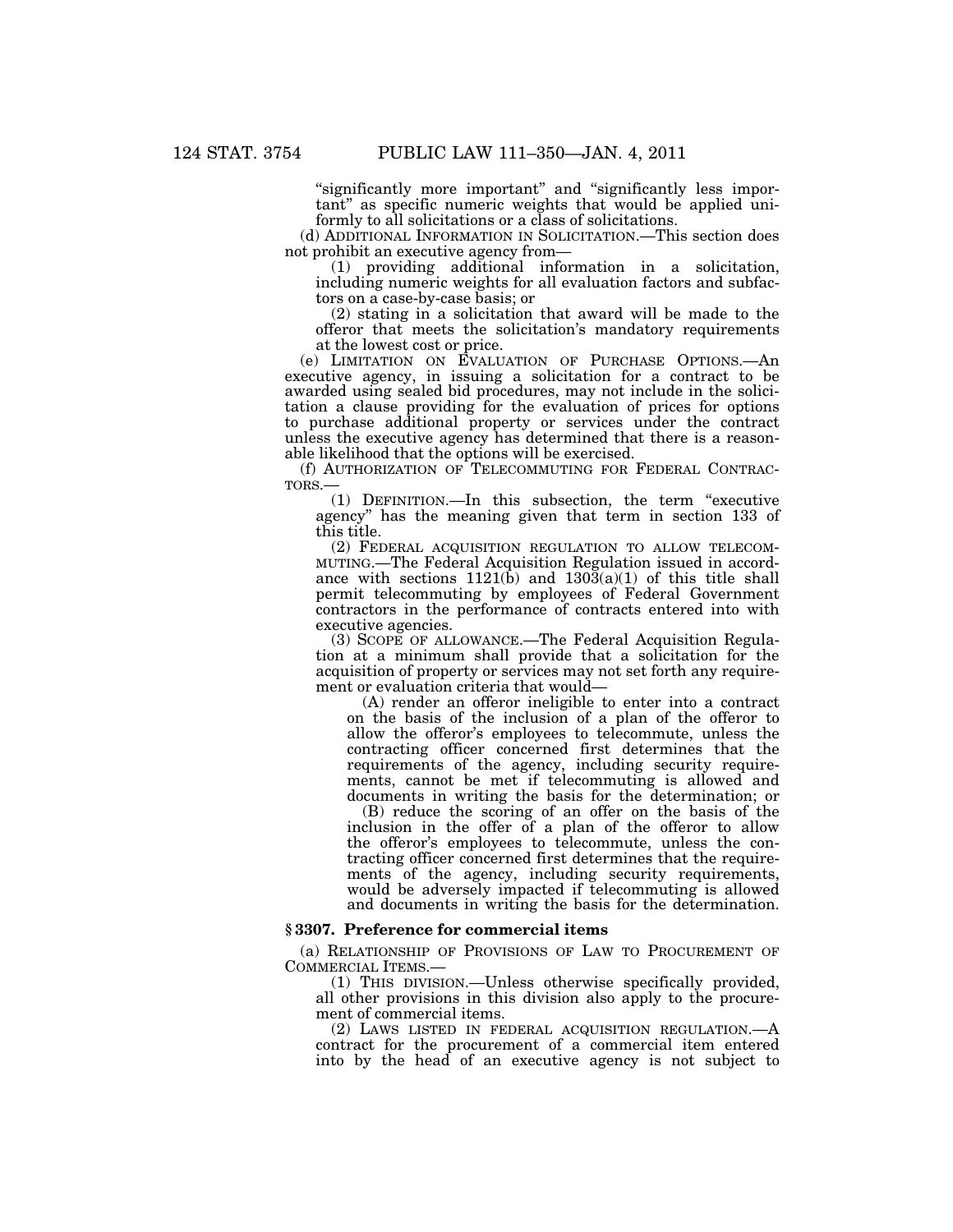a law properly listed in the Federal Acquisition Regulation pursuant to section 1906 of this title.

(b) PREFERENCE.—The head of each executive agency shall ensure that, to the maximum extent practicable—

(1) requirements of the executive agency with respect to a procurement of supplies or services are stated in terms of—

(A) functions to be performed;

(B) performance required; or

(C) essential physical characteristics;

(2) those requirements are defined so that commercial items or, to the extent that commercial items suitable to meet the executive agency's needs are not available, nondevelopmental items other than commercial items may be procured to fulfill those requirements; and

(3) offerors of commercial items and nondevelopmental items other than commercial items are provided an opportunity to compete in any procurement to fill those requirements.

(c) IMPLEMENTATION.—The head of each executive agency shall ensure that procurement officials in that executive agency, to the maximum extent practicable—

(1) acquire commercial items or nondevelopmental items other than commercial items to meet the needs of the executive agency;

(2) require that prime contractors and subcontractors at all levels under contracts of the executive agency incorporate commercial items or nondevelopmental items other than commercial items as components of items supplied to the executive agency;

(3) modify requirements in appropriate cases to ensure that the requirements can be met by commercial items or, to the extent that commercial items suitable to meet the executive agency's needs are not available, nondevelopmental items other than commercial items;

(4) state specifications in terms that enable and encourage bidders and offerors to supply commercial items or, to the extent that commercial items suitable to meet the executive agency's needs are not available, nondevelopmental items other than commercial items in response to the executive agency solicitations;

(5) revise the executive agency's procurement policies, practices, and procedures not required by law to reduce any impediments in those policies, practices, and procedures to the acquisition of commercial items; and

(6) require training of appropriate personnel in the acquisition of commercial items.

(d) MARKET RESEARCH.—

(1) WHEN TO BE USED.—The head of an executive agency shall conduct market research appropriate to the circumstances—

(A) before developing new specifications for a procurement by that executive agency; and

(B) before soliciting bids or proposals for a contract in excess of the simplified acquisition threshold.

(2) USE OF RESULTS.—The head of an executive agency shall use the results of market research to determine whether commercial items or, to the extent that commercial items suitable to meet the executive agency's needs are not available,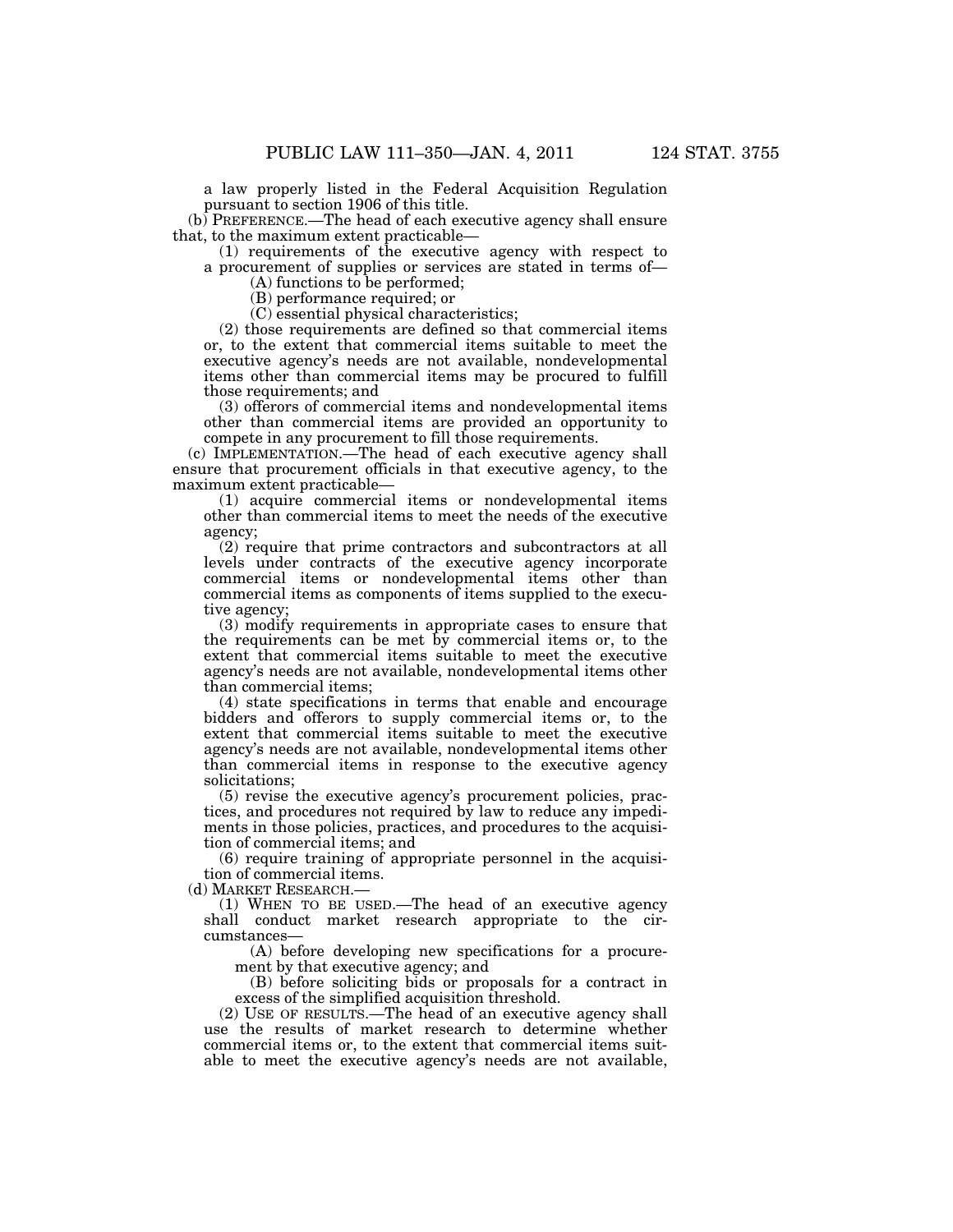nondevelopmental items other than commercial items are available that—

(A) meet the executive agency's requirements;

(B) could be modified to meet the executive agency's requirements; or

 $(C)$  could meet the executive agency's requirements if those requirements were modified to a reasonable extent.

(3) ONLY MINIMUM INFORMATION REQUIRED TO BE SUB- MITTED.—In conducting market research, the head of an executive agency should not require potential sources to submit more than the minimum information that is necessary to make the determinations required in paragraph (2).

(e) REGULATIONS.— (1) IN GENERAL.—The Federal Acquisition Regulation shall provide regulations to implement this section, sections 102, 103, 105, and 110 of this title, and chapter 140 of title 10. (2) CONTRACT CLAUSES.—

(A) DEFINITION.—In this paragraph, the term "subcontract'' includes a transfer of commercial items between divisions, subsidiaries, or affiliates of a contractor or subcontractor.

(B) LIST OF CLAUSES TO BE INCLUDED.—The regulations prescribed under paragraph (1) shall contain a list of contract clauses to be included in contracts for the acquisition of commercial end items. To the maximum extent practicable, the list shall include only those contract clauses that are—

(i) required to implement provisions of law or executive orders applicable to acquisitions of commercial items or commercial components; or

(ii) determined to be consistent with standard commercial practice.

(C) REQUIREMENTS OF PRIME CONTRACTOR.—The regulations shall provide that the Federal Government shall not require a prime contractor to apply to any of its divisions, subsidiaries, affiliates, subcontractors, or suppliers that are furnishing commercial items any contract clause except those that are—

(i) required to implement provisions of law or executive orders applicable to subcontractors furnishing commercial items or commercial components; or

(ii) determined to be consistent with standard commercial practice.

(D) CLAUSES THAT MAY BE USED IN A CONTRACT.—To the maximum extent practicable, only the contract clauses listed pursuant to subparagraph (B) may be used in a contract, and only the contract clauses referred to in subparagraph (C) may be required to be used in a subcontract, for the acquisition of commercial items or commercial components by or for an executive agency.

(E) WAIVER OF CONTRACT CLAUSES.—The Federal Acquisition Regulation shall provide standards and procedures for waiving the use of contract clauses required pursuant to subparagraph (B), other than those required by law, including standards for determining the cases in which a waiver is appropriate.

(3) MARKET ACCEPTANCE.—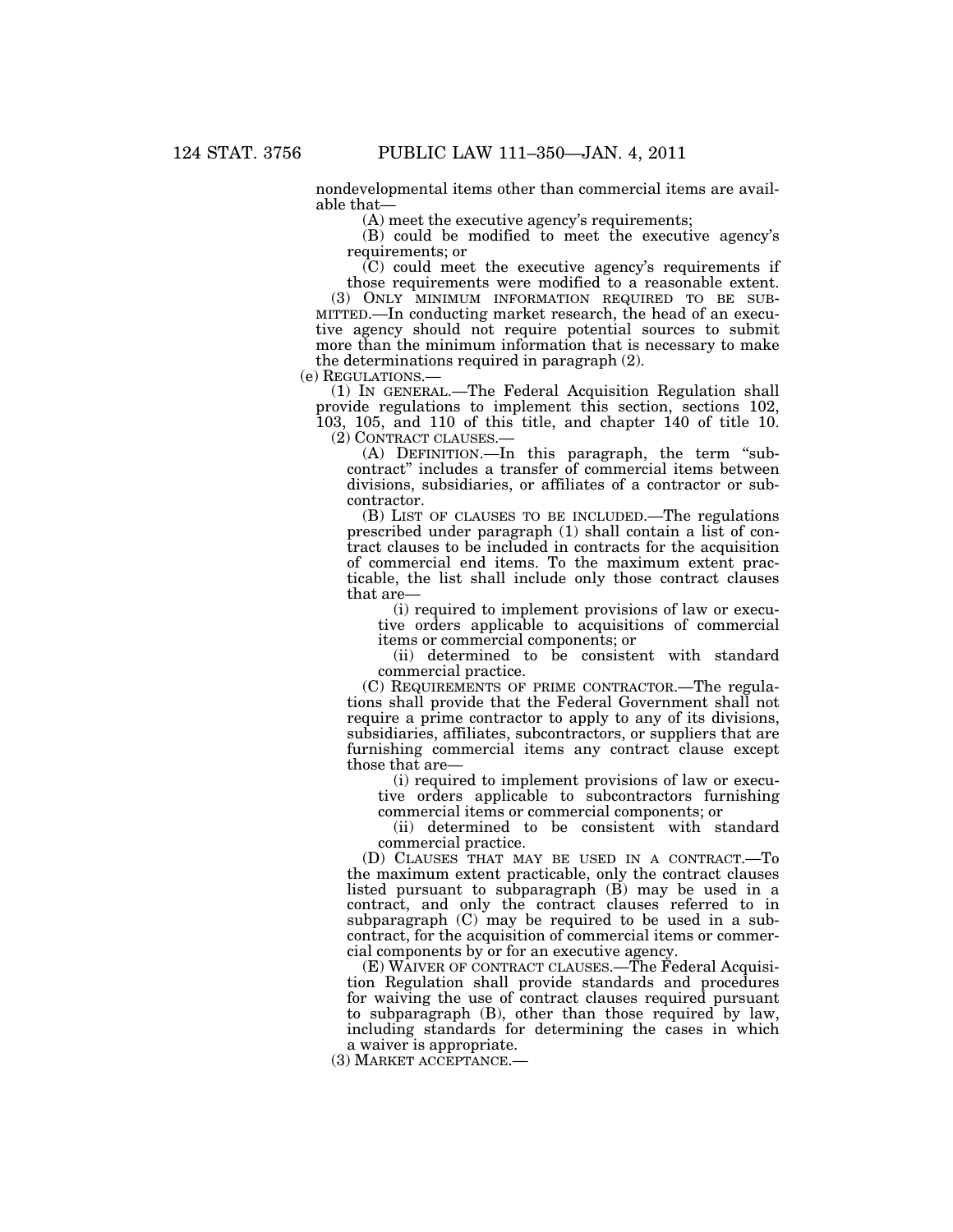(A) REQUIREMENT OF OFFERORS.—The Federal Acquisition Regulation shall provide that under appropriate conditions the head of an executive agency may require offerors to demonstrate that the items offered—

(i) have achieved commercial market acceptance or been satisfactorily supplied to an executive agency under current or recent contracts for the same or similar requirements; and

(ii) otherwise meet the item description, specifications, or other criteria prescribed in the public notice and solicitation relating to the contract.

(B) REGULATION TO PROVIDE GUIDANCE ON CRITERIA.— The Federal Acquisition Regulation shall provide guidance to ensure that the criteria for determining commercial market acceptance include the consideration of—

(i) the minimum needs of the executive agency concerned; and

(ii) the entire relevant commercial market, including small businesses.

(4) PROVISIONS RELATING TO TYPES OF CONTRACTS.—

(A) TYPES OF CONTRACTS THAT MAY BE USED.—The Federal Acquisition Regulation shall include, for acquisitions of commercial items—

(i) a requirement that firm, fixed price contracts or fixed price with economic price adjustment contracts be used to the maximum extent practicable;

(ii) a prohibition on use of cost type contracts; and

(iii) subject to subparagraph (B), authority for use of a time-and-materials or labor-hour contract for the procurement of commercial services that are commonly sold to the general public through those contracts and are purchased by the procuring agency on a competitive basis.

(B) WHEN TIME-AND-MATERIALS OR LABOR-HOUR CON-TRACT MAY BE USED.—A time-and-materials or labor-hour contract may be used pursuant to the authority referred to in subparagraph (A)(iii)—

(i) only for a procurement of commercial services in a category of commercial services described in subparagraph (C); and

(ii) only if the contracting officer for the procurement—

(I) executes a determination and findings that no other contract type is suitable;

(II) includes in the contract a ceiling price that the contractor exceeds at its own risk; and

(III) authorizes a subsequent change in the ceiling price only on a determination, documented in the contract file, that it is in the best interest

of the procuring agency to change the ceiling price. (C) CATEGORIES OF COMMERCIAL SERVICES.—The cat-

egories of commercial services referred to in subparagraph (B) are as follows:

(i) Commercial services procured for support of a commercial item, as described in section  $10\overline{3}(5)$  of this title.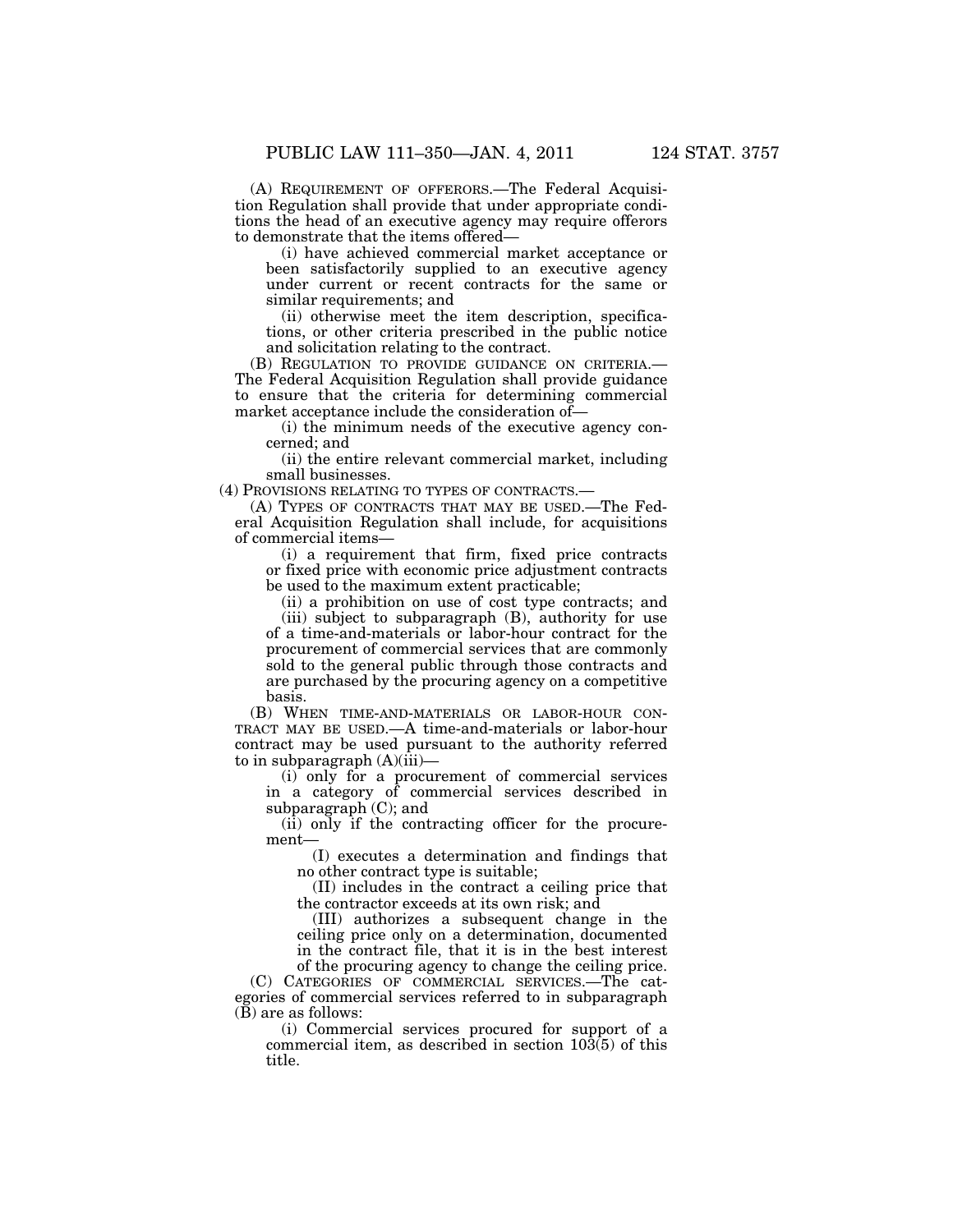(ii) Any other category of commercial services that the Administrator for Federal Procurement Policy designates in the Federal Acquisition Regulation for the purposes of this subparagraph on the basis that—

(I) the commercial services in the category are of a type of commercial services that are commonly sold to the general public through use of timeand-materials or labor-hour contracts; and

(II) it would be in the best interests of the Federal Government to authorize use of time-andmaterials or labor-hour contracts for purchases of the commercial services in the category.

(5) CONTRACT QUALITY REQUIREMENTS.—Regulations prescribed under paragraph (1) shall include provisions that—

(A) allow, to the maximum extent practicable, a contractor under a commercial items acquisition to use the existing quality assurance system of the contractor as a substitute for compliance with an otherwise applicable requirement for the Federal Government to inspect or test the commercial items before the contractor's tender of those items for acceptance by the Federal Government;

(B) require that, to the maximum extent practicable, the executive agency take advantage of warranties (including extended warranties) offered by offerors of commercial items and use those warranties for the repair and replacement of commercial items; and

(C) set forth guidance regarding the use of past performance of commercial items and sources as a factor in contract award decisions.

## **§ 3308. Planning for future competition in contracts for major systems**

(a) DEVELOPMENT CONTRACT.—

(1) DETERMINING WHETHER PROPOSALS ARE NECESSARY.—In preparing a solicitation for the award of a development contract for a major system, the head of an agency shall consider requiring in the solicitation that an offeror include in its offer proposals described in paragraph (2). In determining whether to require the proposals, the head of the agency shall consider the purposes for which the system is being procured and the technology necessary to meet the system's required capabilities. If the proposals are required, the head of the agency shall consider them in evaluating the offeror's price.

(2) CONTENTS OF PROPOSALS.—The proposals that the head of an agency is to consider requiring in a solicitation for the award of a development contract are the following:

(A) Proposals to incorporate in the design of the major system items that are currently available within the supply system of the Federal agency responsible for the major system, available elsewhere in the national supply system, or commercially available from more than one source.

(B) With respect to items that are likely to be required in substantial quantities during the system's service life, proposals to incorporate in the design of the major system items that the Federal Government will be able to acquire competitively in the future.

(b) PRODUCTION CONTRACT.—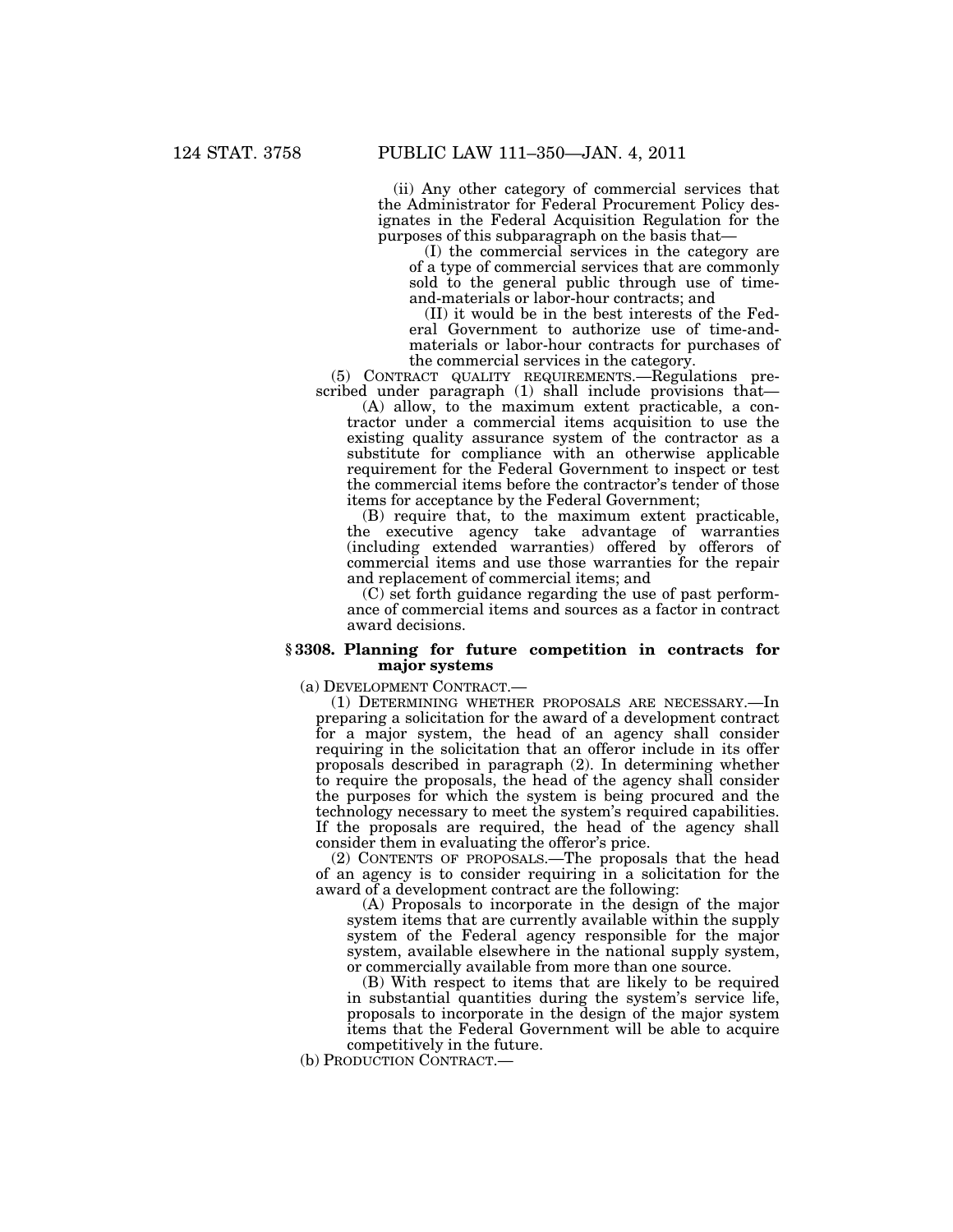(1) DETERMINING WHETHER PROPOSALS ARE NECESSARY.—In preparing a solicitation for the award of a production contract for a major system, the head of an agency shall consider requiring in the solicitation that an offeror include in its offer proposals described in paragraph (2). In determining whether to require the proposals, the head of the agency shall consider the purposes for which the system is being procured and the technology necessary to meet the system's required capabilities. If the proposals are required, the head of the agency shall consider them in evaluating the offeror's price.

(2) CONTENT OF PROPOSALS.—The proposals that the head of an agency is to consider requiring in a solicitation for the award of a production contract are proposals identifying opportunities to ensure that the Federal Government will be able to obtain on a competitive basis items procured in connection with the system that are likely to be reprocured in substantial quantities during the service life of the system. Proposals submitted in response to this requirement may include the following:

(A) Proposals to provide to the Federal Government the right to use technical data to be provided under the contract for competitive reprocurement of the item, together with the cost to the Federal Government of acquiring the data and the right to use the data.

(B) Proposals for the qualification or development of mul-

tiple sources of supply for the item.<br>(c) CONSIDERATION OF FACTORS AS OBJECTIVES IN NEGOTIA-TIONS.—If the head of an agency is making a noncompetitive award of a development contract or a production contract for a major system, the factors specified in subsections (a) and (b) to be considered in evaluating an offer for a contract may be considered as objectives in negotiating the contract to be awarded.

#### **§ 3309. Design-build selection procedures**

(a) AUTHORIZATION.—Unless the traditional acquisition approach of design-bid-build established under sections 1101 to 1104 of title 40 or another acquisition procedure authorized by law is used, the head of an executive agency shall use the two-phase selection procedures authorized in this section for entering into a contract for the design and construction of a public building, facility, or work when a determination is made under subsection (b) that the procedures are appropriate for use.

 $(b)$  CRITERIA FOR USE.—A contracting officer shall make a determination whether two-phase selection procedures are appropriate for use for entering into a contract for the design and construction of a public building, facility, or work when—

(1) the contracting officer anticipates that 3 or more offers will be received for the contract;

(2) design work must be performed before an offeror can develop a price or cost proposal for the contract;

(3) the offeror will incur a substantial amount of expense in preparing the offer; and

(4) the contracting officer has considered information such as the following:

(A) The extent to which the project requirements have been adequately defined.

(B) The time constraints for delivery of the project.

(C) The capability and experience of potential contractors.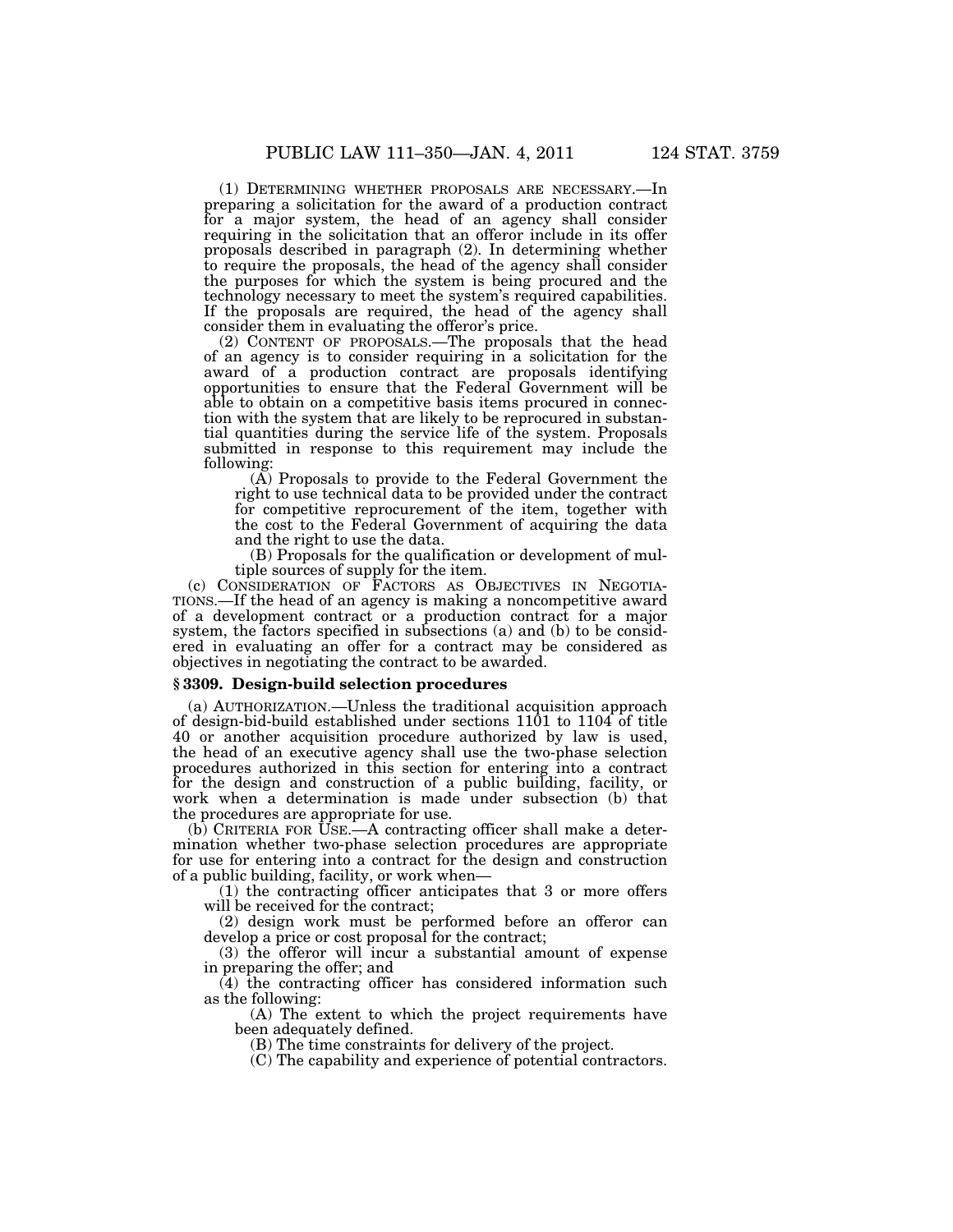(D) The suitability of the project for use of the twophase selection procedures.

(E) The capability of the agency to manage the twophase selection process.

(F) Other criteria established by the agency.

(c) PROCEDURES DESCRIBED.—Two-phase selection procedures consist of the following:

(1) DEVELOPMENT OF SCOPE OF WORK STATEMENT.—The agency develops, either in-house or by contract, a scope of work statement for inclusion in the solicitation that defines the project and provides prospective offerors with sufficient information regarding the Federal Government's requirements (which may include criteria and preliminary design, budget parameters, and schedule or delivery requirements) to enable the offerors to submit proposals that meet the Federal Government's needs. If the agency contracts for development of the scope of work statement, the agency shall contract for architectural and engineering services as defined by and in accordance with sections 1101 to 1104 of title 40.

(2) SOLICITATION OF PHASE-ONE PROPOSALS.—The contracting officer solicits phase-one proposals that—

(A) include information on the offeror's—

(i) technical approach; and

(ii) technical qualifications; and

(B) do not include—

(i) detailed design information; or

(ii) cost or price information.

(3) EVALUATION FACTORS.—The evaluation factors to be used in evaluating phase-one proposals are stated in the solicitation and include specialized experience and technical competence, capability to perform, past performance of the offeror's team (including the architect-engineer and construction members of the team), and other appropriate factors, except that costrelated or price-related evaluation factors are not permitted. Each solicitation establishes the relative importance assigned to the evaluation factors and subfactors that must be considered in the evaluation of phase-one proposals. The agency evaluates phase-one proposals on the basis of the phase-one evaluation factors set forth in the solicitation.

(4) SELECTION BY CONTRACTING OFFICER.—

(A) NUMBER OF OFFERORS SELECTED AND WHAT IS TO BE EVALUATED.—The contracting officer selects as the most highly qualified the number of offerors specified in the solicitation to provide the property or services under the contract and requests the selected offerors to submit phasetwo competitive proposals that include technical proposals and cost or price information. Each solicitation establishes with respect to phase two—

(i) the technical submission for the proposal, including design concepts or proposed solutions to requirements addressed within the scope of work, or both; and

(ii) the evaluation factors and subfactors, including cost or price, that must be considered in the evaluations of proposals in accordance with subsections (b) to (d) of section 3306 of this title.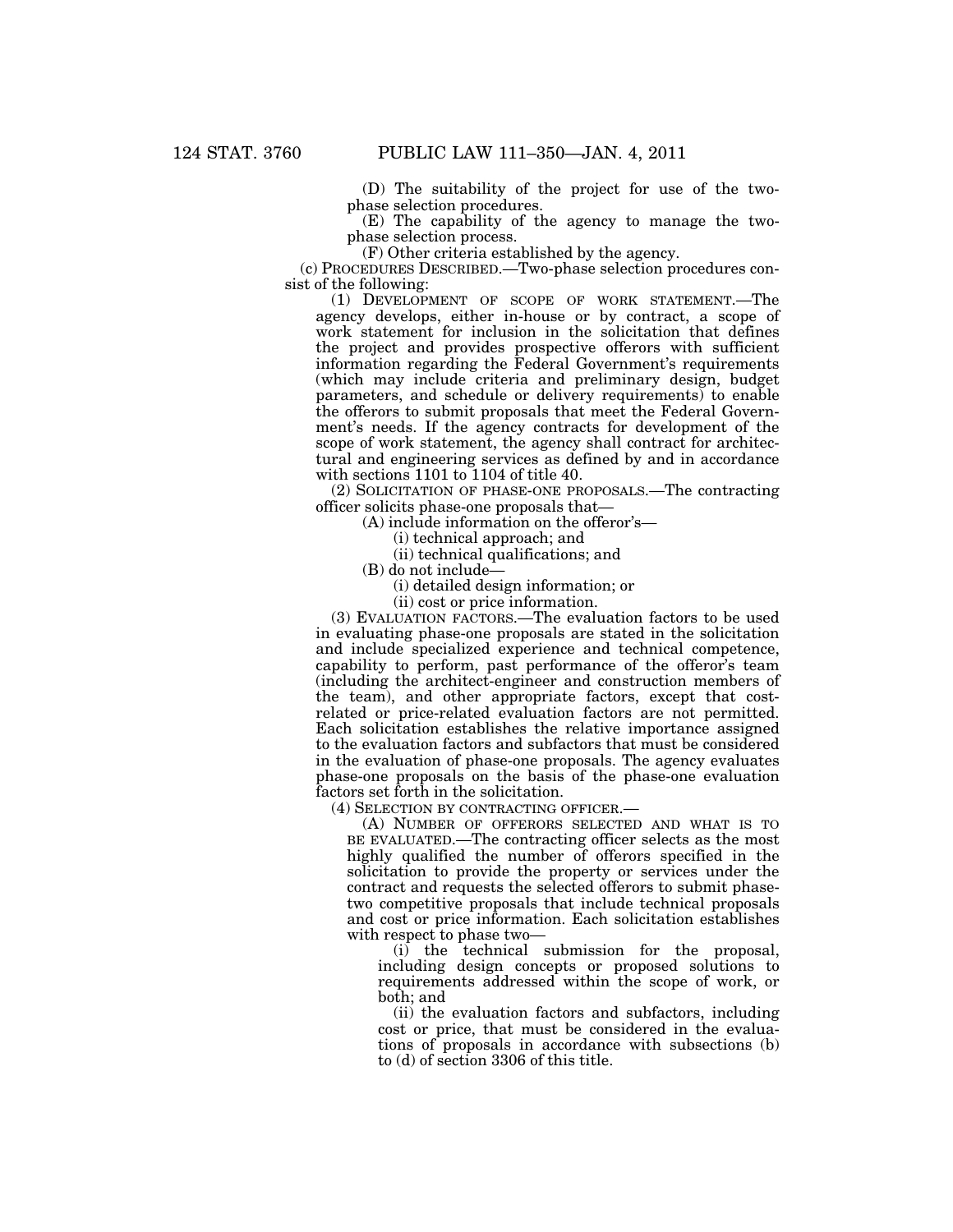(B) SEPARATE EVALUATIONS.—The contracting officer separately evaluates the submissions described in clauses (i) and (ii) of subparagraph (A).

(5) AWARDING OF CONTRACT.—The agency awards the contract in accordance with chapter 37 of this title.

(d) SOLICITATION TO STATE NUMBER OF OFFERORS TO BE<br>SELECTED FOR PHASE-TWO REQUESTS FOR COMPETITIVE PRO-POSALS.—A solicitation issued pursuant to the procedures described in subsection (c) shall state the maximum number of offerors that are to be selected to submit competitive proposals pursuant to subsection (c)(4). The maximum number specified in the solicitation shall not exceed 5 unless the agency determines with respect to an individual solicitation that a specified number greater than 5 is in the Federal Government's interest and is consistent with the purposes and objectives of the two-phase selection process. (e) REQUIREMENT FOR GUIDANCE AND REGULATIONS.—The Federal

Acquisition Regulation shall include guidance—

(1) regarding the factors that may be considered in determining whether the two-phase contracting procedures authorized by subsection (a) are appropriate for use in individual contracting situations;

(2) regarding the factors that may be used in selecting contractors; and

(3) providing for a uniform approach to be used Governmentwide.

# **§ 3310. Quantities to order**

(a) FACTORS AFFECTING QUANTITY TO ORDER.—Each executive agency shall procure supplies in a quantity that—

(1) will result in the total cost and unit cost most advan-

tageous to the Federal Government, where practicable; and (2) does not exceed the quantity reasonably expected to be required by the agency.

(b) OFFEROR'S OPINION OF QUANTITY.—Each solicitation for a contract for supplies shall, if practicable, include a provision inviting each offeror responding to the solicitation to state an opinion on whether the quantity of supplies proposed to be procured is economically advantageous to the Federal Government and, if applicable, to recommend a quantity that would be more economically advantageous to the Federal Government. Each recommendation shall include a quotation of the total price and the unit price for supplies procured in each recommended quantity.

#### **§ 3311. Qualification requirement**

(a) DEFINITION.—In this section, the term ''qualification requirement" means a requirement for testing or other quality assurance demonstration that must be completed by an offeror before award of a contract.

(b) ACTIONS BEFORE ENFORCING QUALIFICATION REQUIREMENT.— Except as provided in subsection (c), the head of an agency, before enforcing any qualification requirement, shall—

(1) prepare a written justification stating the necessity for establishing the qualification requirement and specify why the qualification requirement must be demonstrated before contract award;

(2) specify in writing and make available to a potential offeror on request all requirements that a prospective offeror, or its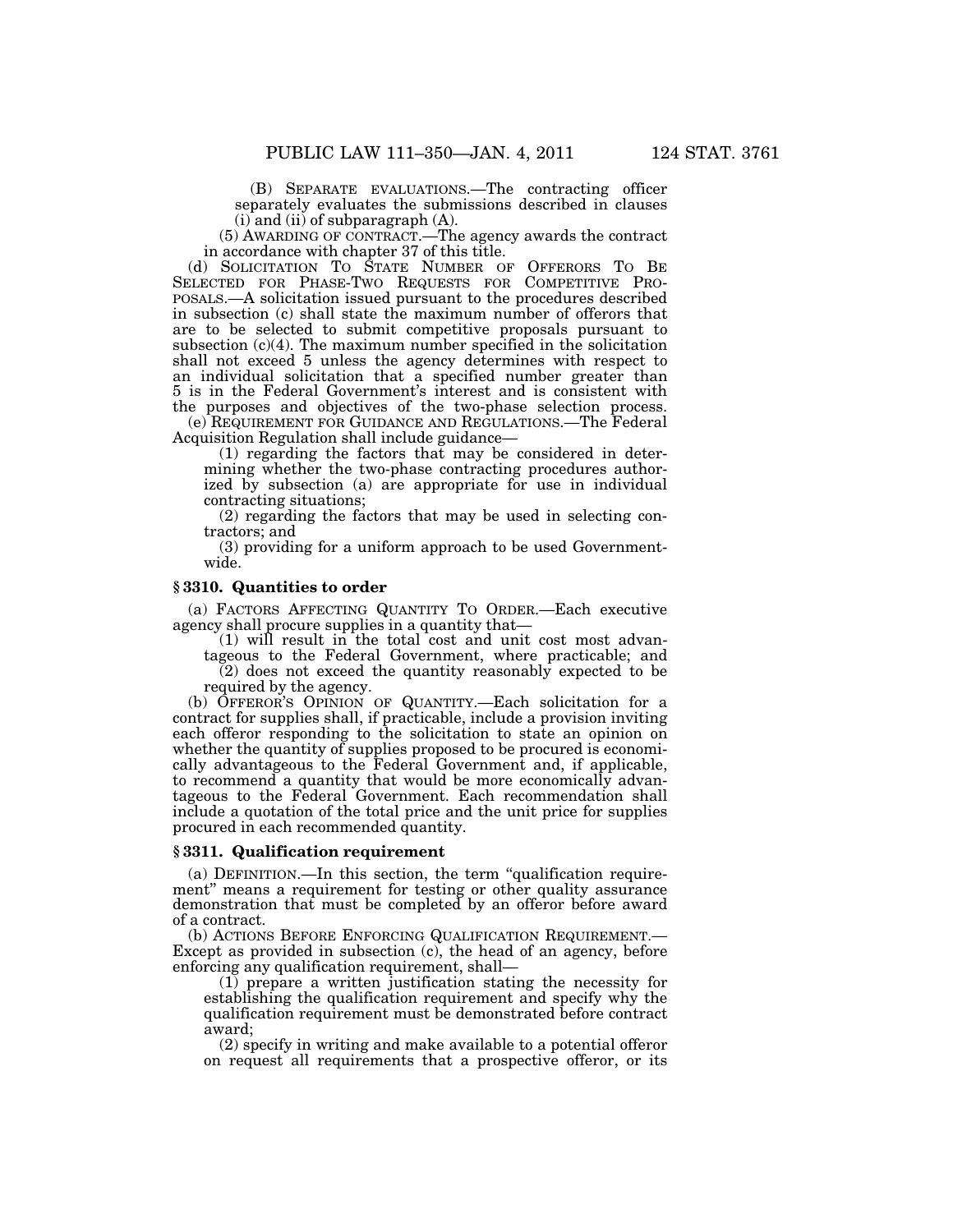product, must satisfy to become qualified, with those requirements to be limited to those least restrictive to meet the purposes necessitating the establishment of the qualification requirement;

(3) specify an estimate of the cost of testing and evaluation likely to be incurred by a potential offeror to become qualified;

(4) ensure that a potential offeror is provided, on request, a prompt opportunity to demonstrate at its own expense (except as provided in subsection (d)) its ability to meet the standards specified for qualification using—

(A) qualified personnel and facilities—

(i) of the agency concerned;

(ii) of another agency obtained through interagency agreement; or

(iii) under contract; or

(B) other methods approved by the agency (including use of approved testing and evaluation services not provided under contract to the agency);

(5) if testing and evaluation services are provided under contract to the agency for the purposes of paragraph (4), provide to the extent possible that those services be provided by a contractor that—

(A) is not expected to benefit from an absence of additional qualified sources; and

(B) is required in the contract to adhere to any restriction on technical data asserted by the potential offeror seeking qualification; and

(6) ensure that a potential offeror seeking qualification is promptly informed whether qualification is attained and, if not attained, is promptly furnished specific information about why qualification was not attained.

(c) APPLICABILITY, WAIVER AUTHORITY, AND REFERRAL OF OFFERS.—

(1) APPLICABILITY.—Subsection (b) does not apply to a qualification requirement established by statute prior to October 30, 1984.

(2) WAIVER AUTHORITY.— (A) SUBMISSION OF DETERMINATION OF UNREASONABLENESS.—Except as provided in subparagraph (C), if it is unreasonable to specify the standards for qualification that a prospective offeror or its product must satisfy, a determination to that effect shall be submitted to the advocate for competition of the procuring activity responsible for the purchase of the item subject to the qualification requirement.

(B) AUTHORITY TO GRANT WAIVER.—After considering any comments of the advocate for competition reviewing the determination, the head of the procuring activity may waive the requirements of paragraphs (2) to (5) of subsection (b) for up to 2 years with respect to the item subject to the qualification requirement.

(C) NONAPPLICABILITY TO QUALIFIED PRODUCTS LIST.— Waiver authority under this paragraph does not apply with respect to a qualified products list.

(3) SUBMISSION AND CONSIDERATION OF OFFER NOT TO BE DENIED.—A potential offeror may not be denied the opportunity to submit and have considered an offer for a contract solely because the potential offeror has not been identified as meeting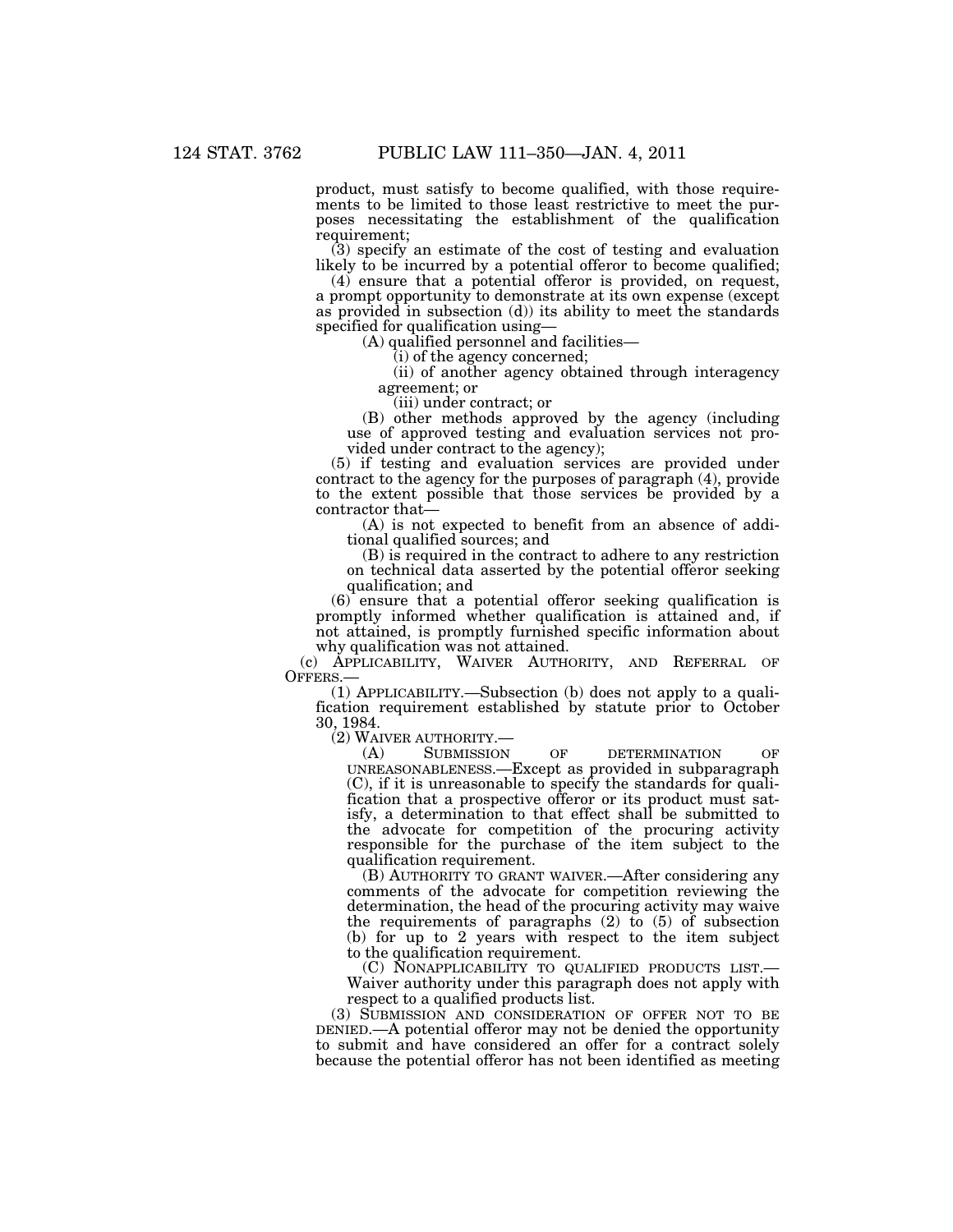a qualification requirement if the potential offeror can demonstrate to the satisfaction of the contracting officer that the potential offeror or its product meets the standards established for qualification or can meet those standards before the date specified for award of the contract.

(4) REFERRAL TO SMALL BUSINESS ADMINISTRATION NOT REQUIRED.—This subsection does not require the referral of an offer to the Small Business Administration pursuant to section  $8(b)(7)$  of the Small Business Act (15 U.S.C. 637(b)(7)) if the basis for the referral is a challenge by the offeror to either the validity of the qualification requirement or the offeror's compliance with that requirement.

(5) DELAY OF PROCUREMENT NOT REQUIRED.—The head of an agency need not delay a proposed procurement to comply with subsection (b) or to provide a potential offeror with an opportunity to demonstrate its ability to meet the standards specified for qualification.

(d) FEWER THAN 2 ACTUAL MANUFACTURERS.—

(1) SOLICITATION AND TESTING OF ADDITIONAL SOURCES OR PRODUCTS.—If the number of qualified sources or qualified products available to compete actively for an anticipated future requirement is fewer than 2 actual manufacturers or the products of 2 actual manufacturers, respectively, the head of the agency concerned shall—

(A) publish notice periodically soliciting additional sources or products to seek qualification, unless the contracting officer determines that doing so would compromise national security; and

(B) subject to paragraph (2), bear the cost of conducting the specified testing and evaluation (excluding the cost associated with producing the item or establishing the production, quality control, or other system to be tested and evaluated) for a small business concern or a product manufactured by a small business concern that has met the standards specified for qualification and that could reasonably be expected to compete for a contract for that requirement.

(2) WHEN AGENCY MAY BEAR COST.—The head of the agency concerned may bear the cost under paragraph  $(1)(B)$  only if the head of the agency determines that the additional qualified sources or products are likely to result in cost savings from increased competition for future requirements sufficient to offset (within a reasonable period of time considering the duration and dollar value of anticipated future requirements) the cost incurred by the agency.

(3) CERTIFICATION REQUIRED.—The head of the agency shall require a prospective contractor requesting the Federal Government to bear testing and evaluation costs under paragraph (1)(B) to certify its status as a small business concern under

section 3 of the Small Business Act (15 U.S.C. 632).<br>(e) EXAMINATION AND REVALIDATION OF QUALIFICATION REQUIRE-MENT.—Within 7 years after the establishment of a qualification requirement, the need for the requirement shall be examined and the standards of the requirement revalidated in accordance with the requirements of subsection (b). This subsection does not apply in the case of a qualification requirement for which a waiver is in effect under subsection (c)(2).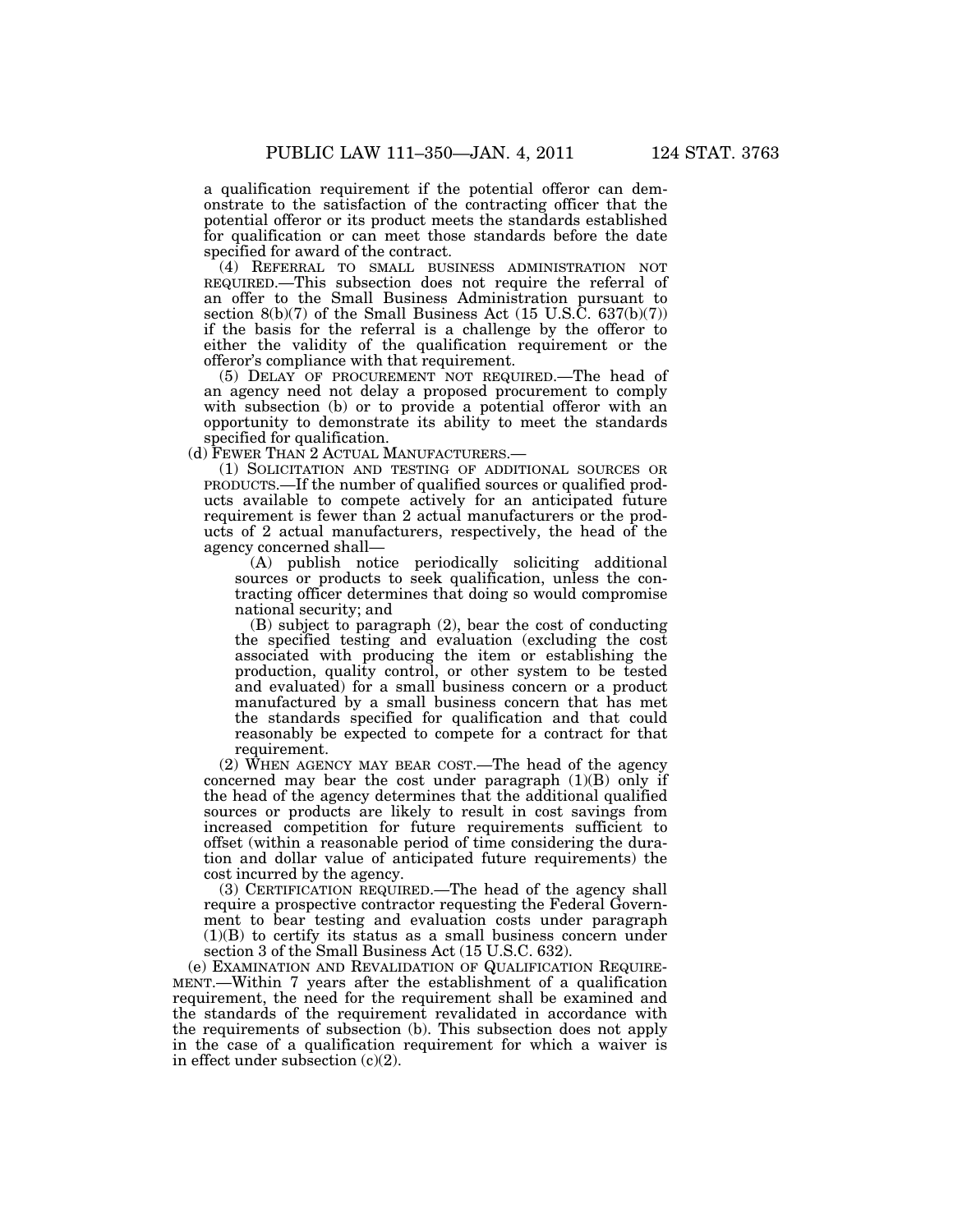(f) WHEN ENFORCEMENT OF QUALIFICATION REQUIREMENT NOT ALLOWED.—Except in an emergency as determined by the head of the agency, after the head of the agency determines not to enforce a qualification requirement for a solicitation, the agency may not enforce the requirement unless the agency complies with the requirements of subsection (b).

# **CHAPTER 35—TRUTHFUL COST OR PRICING DATA**

Sec.

3501. General.

3502. Required cost or pricing data and certification.

3503. Exceptions.<br>3504. Cost or pric

- Cost or pricing data on below-threshold contracts.
- 3505. Submission of other information.
- 3506. Price reductions for defective cost or pricing data.
- 3507. Interest and penalties for certain overpayments.
- 3508. Right to examine contractor records.
- 3509. Notification of violations of Federal criminal law or overpayments.

#### **§ 3501. General**

(a) DEFINITIONS.—In this chapter:

(1) COMMERCIAL ITEM.—The term ''commercial item'' has the meaning provided the term by section 103 of this title.

 $(2)$  COST OR PRICING DATA.—The term "cost or pricing data" means all facts that, as of the date of agreement on the price of a contract (or the price of a contract modification) or, if applicable consistent with section  $3506(a)(2)$  of this title, another date agreed upon between the parties, a prudent buyer or seller would reasonably expect to affect price negotiations significantly. The term does not include information that is judgmental, but does include factual information from which a judgment was derived.

(3) SUBCONTRACT.—The term ''subcontract'' includes a transfer of commercial items between divisions, subsidiaries, or affiliates of a contractor or a subcontractor.

(b) REGULATIONS.—

(1) MINIMIZING ABUSE OF COMMERCIAL SERVICES ITEM AUTHORITY.—The Federal Acquisition Regulation shall ensure that services that are not offered and sold competitively in substantial quantities in the commercial marketplace, but are of a type offered and sold competitively in substantial quantities in the commercial marketplace, may be treated as commercial items for purposes of this chapter only if the contracting officer determines in writing that the offeror has submitted sufficient information to evaluate, through price analysis, the reasonableness of the price for the services.

(2) INFORMATION TO SUBMIT.—To the extent necessary to make a determination under paragraph (1), the contracting officer may request the offeror to submit—

(A) prices paid for the same or similar commercial items under comparable terms and conditions by both government and commercial customers; and

(B) if the contracting officer determines that the information described in subparagraph (A) is not sufficient to determine the reasonableness of price, other relevant information regarding the basis for price or cost, including information on labor costs, material costs, and overhead rates.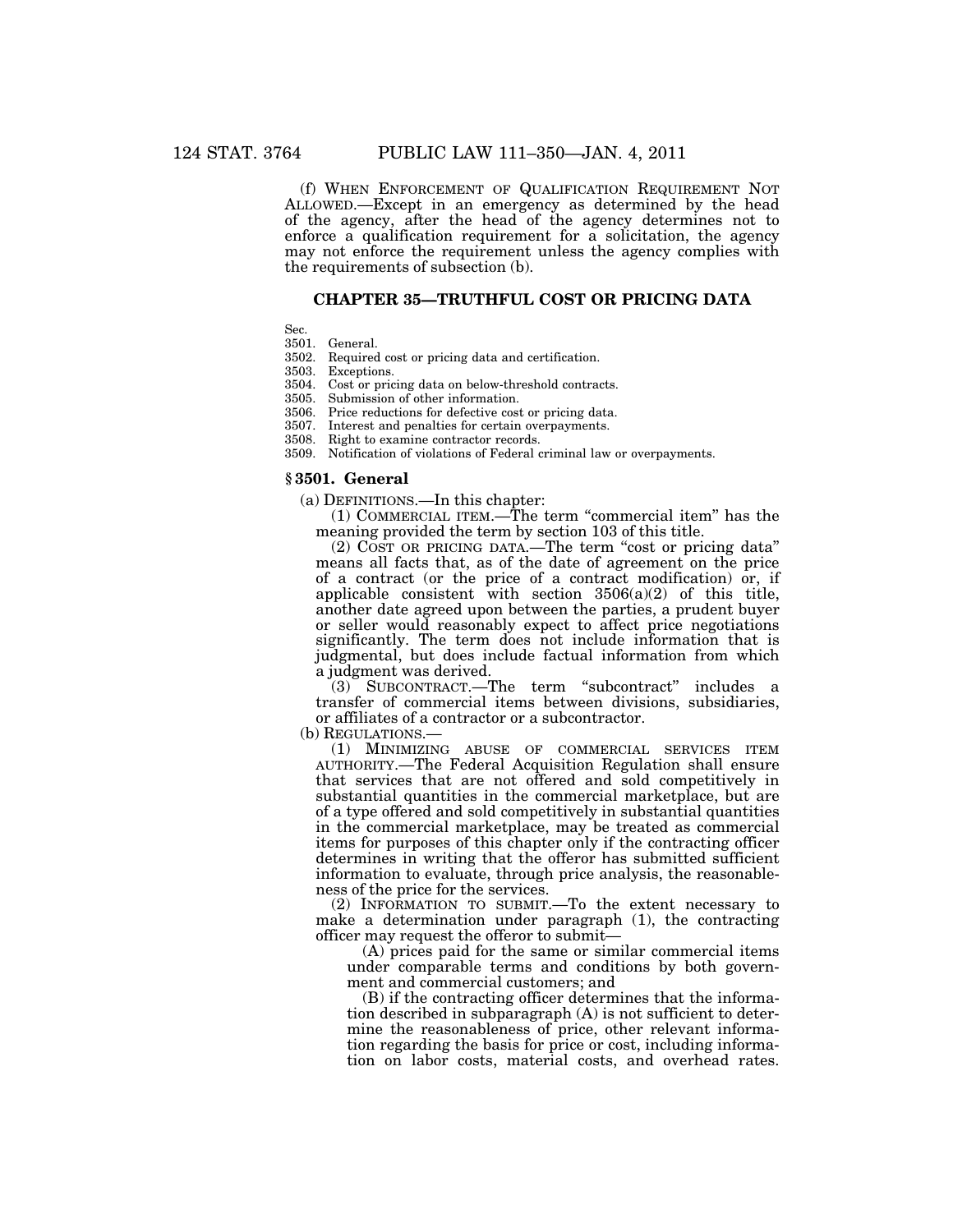## **§ 3502. Required cost or pricing data and certification**

(a) WHEN REQUIRED.—The head of an executive agency shall require offerors, contractors, and subcontractors to make cost or pricing data available as follows:

(1) OFFEROR FOR PRIME CONTRACT.—An offeror for a prime contract under this division to be entered into using procedures other than sealed-bid procedures shall be required to submit cost or pricing data before the award of a contract if—

(A) in the case of a prime contract entered into after October 13, 1994, the price of the contract to the Federal Government is expected to exceed \$500,000; and

(B) in the case of a prime contract entered into on or before October 13, 1994, the price of the contract to the Federal Government is expected to exceed \$100,000.

(2) CONTRACTOR.—The contractor for a prime contract under this division shall be required to submit cost or pricing data before the pricing of a change or modification to the contract if—

(A) in the case of a change or modification made to a prime contract referred to in paragraph (1)(A), the price adjustment is expected to exceed \$500,000;

(B) in the case of a change or modification made to a prime contract that was entered into on or before October 13, 1994, and that has been modified pursuant to subsection (f), the price adjustment is expected to exceed \$500,000; and

(C) in the case of a change or modification not covered by subparagraph  $(A)$  or  $(B)$ , the price adjustment is expected to exceed \$100,000.

(3) OFFEROR FOR SUBCONTRACT.—An offeror for a subcontract (at any tier) of a contract under this division shall be required to submit cost or pricing data before the award of the subcontract if the prime contractor and each higher-tier subcontractor have been required to make available cost or pricing data under this chapter and—

(A) in the case of a subcontract under a prime contract referred to in paragraph  $(1)(A)$ , the price of the subcontract is expected to exceed \$500,000;

(B) in the case of a subcontract entered into under a prime contract that was entered into on or before October 13, 1994, and that has been modified pursuant to subsection (f), the price of the subcontract is expected to exceed \$500,000; and

(C) in the case of a subcontract not covered by subparagraph (A) or (B), the price of the subcontract is expected to exceed \$100,000.

(4) SUBCONTRACTOR.—The subcontractor for a subcontract covered by paragraph (3) shall be required to submit cost or pricing data before the pricing of a change or modification to the subcontract if—

(A) in the case of a change or modification to a subcontract referred to in paragraph  $(3)(A)$  or  $(B)$ , the price adjustment is expected to exceed \$500,000; and

(B) in the case of a change or modification to a subcontract referred to in paragraph  $(3)(C)$ , the price adjustment is expected to exceed \$100,000.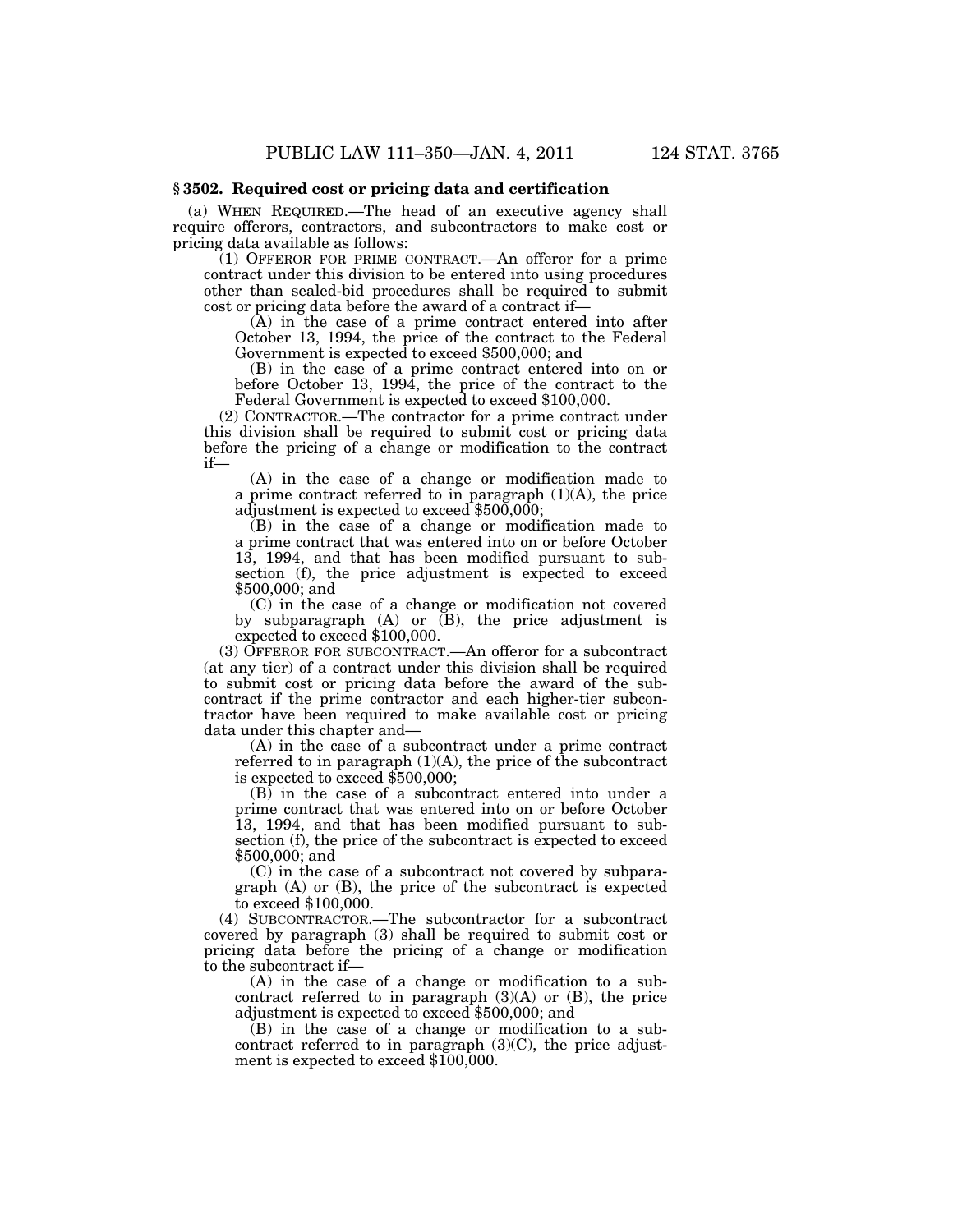(b) CERTIFICATION.—A person required, as an offeror, contractor, or subcontractor, to submit cost or pricing data under subsection (a) (or required by the head of the procuring activity concerned to submit the data under section 3504 of this title) shall be required to certify that, to the best of the person's knowledge and belief, the cost or pricing data submitted are accurate, complete, and current.

(c) TO WHOM SUBMITTED.—Cost or pricing data required to be submitted under subsection (a) (or under section 3504 of this title), and a certification required to be submitted under subsection (b), shall be submitted—

(1) in the case of a submission by a prime contractor (or an offeror for a prime contract), to the contracting officer for the contract (or a designated representative of the contracting officer); or

(2) in the case of a submission by a subcontractor (or an offeror for a subcontract), to the prime contractor.

(d) APPLICATION OF CHAPTER.—Except as provided under section 3503 of this title, this chapter applies to contracts entered into by the head of an executive agency on behalf of a foreign government.

(e) SUBCONTRACTS NOT AFFECTED BY WAIVER.—A waiver of requirements for submission of certified cost or pricing data that is granted under section  $3503(a)(3)$  of this title in the case of a contract or subcontract does not waive the requirement under subsection  $(a)(3)$  of this section for submission of cost or pricing data in the case of subcontracts under that contract or subcontract unless the head of the procuring activity granting the waiver determines that the requirement under subsection  $(a)(3)$  of this section should be waived in the case of those subcontracts and justifies in writing the reason for the determination.

(f) MODIFICATIONS TO PRIOR CONTRACTS.—On the request of a contractor that was required to submit cost or pricing data under subsection (a) in connection with a prime contract entered into on or before October 13, 1994, the head of the executive agency that entered into the contract shall modify the contract to reflect paragraphs (2)(B) and (3)(B) of subsection (a). All those modifications shall be made without requiring consideration.

(g) ADJUSTMENT OF AMOUNTS.—Effective on October 1 of each year that is divisible by 5, each amount set forth in subsection (a) shall be adjusted to the amount that is equal to the fiscal year 1994 constant dollar value of the amount set forth. Any amount, as so adjusted, that is not evenly divisible by \$50,000 shall be rounded to the nearest multiple of \$50,000. In the case of an amount that is evenly divisible by \$25,000 but not evenly divisible by \$50,000, the amount shall be rounded to the next higher multiple of \$50,000.

#### **§ 3503. Exceptions**

(a) IN GENERAL.—Submission of certified cost or pricing data shall not be required under section 3502 of this title in the case of a contract, a subcontract, or a modification of a contract or subcontract—

(1) for which the price agreed on is based on—

(A) adequate price competition; or

(B) prices set by law or regulation;

(2) for the acquisition of a commercial item; or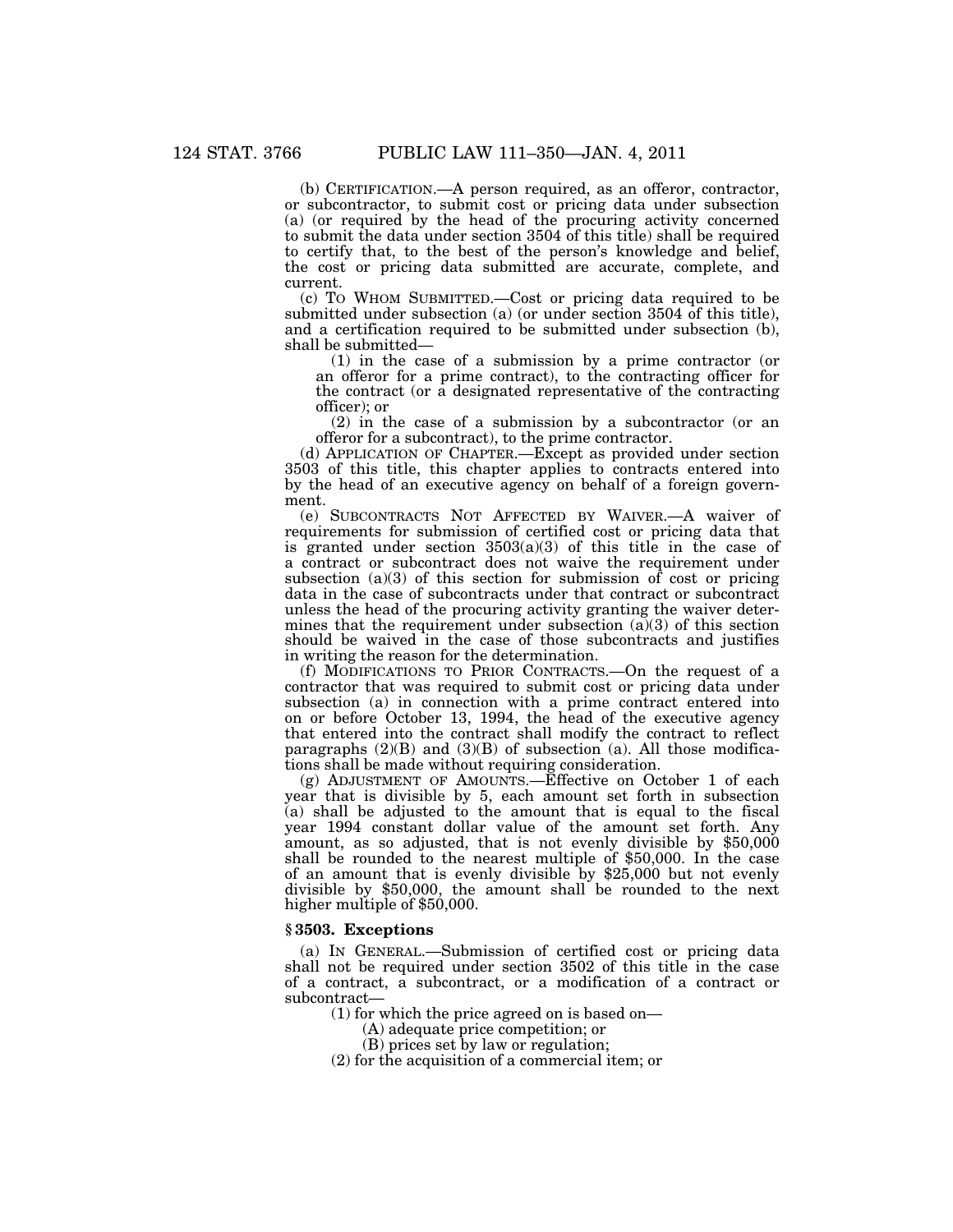(3) in an exceptional case when the head of the procuring activity, without delegation, determines that the requirements of this chapter may be waived and justifies in writing the reasons for the determination.

(b) MODIFICATIONS OF CONTRACTS AND SUBCONTRACTS FOR COMMERCIAL ITEMS.—In the case of a modification of a contract or subcontract for a commercial item that is not covered by the exception to the submission of certified cost or pricing data in paragraph (1) or (2) of subsection (a), submission of certified cost or pricing data shall not be required under section 3502 of this title if—

(1) the contract or subcontract being modified is a contract or subcontract for which submission of certified cost or pricing data may not be required by reason of paragraph  $(1)$  or  $(2)$ of subsection (a); and

(2) the modification would not change the contract or subcontract from a contract or subcontract for the acquisition of a commercial item to a contract or subcontract for the acquisition of an item other than a commercial item.

#### **§ 3504. Cost or pricing data on below-threshold contracts**

(a) AUTHORITY TO REQUIRE SUBMISSION.—Subject to subsection (b), when certified cost or pricing data are not required to be submitted by section 3502 of this title for a contract, subcontract, or modification of a contract or subcontract, the data may nevertheless be required to be submitted by the head of the procuring activity, but only if the head of the procuring activity determines that the data are necessary for the evaluation by the agency of the reasonableness of the price of the contract, subcontract, or modification of a contract or subcontract. In any case in which the head of the procuring activity requires the data to be submitted under this section, the head of the procuring activity shall justify in writing the reason for the requirement.

(b) EXCEPTION.—The head of the procuring activity may not require certified cost or pricing data to be submitted under this section for any contract or subcontract, or modification of a contract or subcontract, covered by the exceptions in section  $3503(a)(1)$  or (2) of this title.

(c) DELEGATION OF AUTHORITY PROHIBITED.—The head of a procuring activity may not delegate the functions under this section.

## **§ 3505. Submission of other information**

(a) AUTHORITY TO REQUIRE SUBMISSION.—When certified cost or pricing data are not required to be submitted under this chapter for a contract, subcontract, or modification of a contract or subcontract, the contracting officer shall require submission of data other than certified cost or pricing data to the extent necessary to determine the reasonableness of the price of the contract, subcontract, or modification of the contract or subcontract. Except in the case of a contract or subcontract covered by the exceptions in section  $3503(a)(1)$  of this title, the contracting officer shall require that the data submitted include, at a minimum, appropriate information on the prices at which the same item or similar items have previously been sold that is adequate for evaluating the reasonableness of the price for the procurement.

(b) LIMITATIONS ON AUTHORITY.—The Federal Acquisition Regulation shall include the following provisions regarding the types of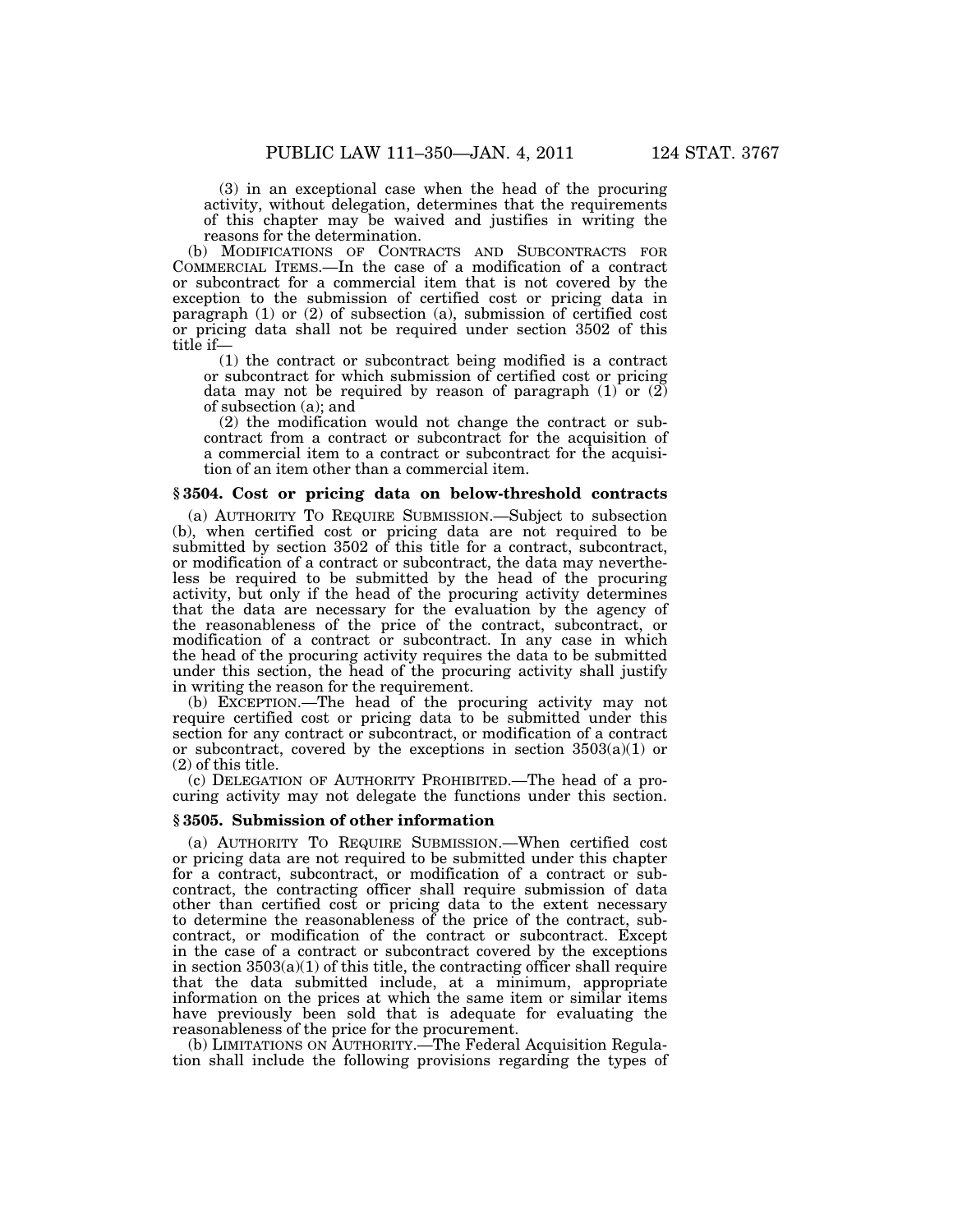information that contracting officers may require under subsection (a):

(1) REASONABLE LIMITATIONS.—Reasonable limitations on requests for sales data relating to commercial items.

 $(2)$  LIMITATION ON SCOPE OF REQUEST. A requirement that a contracting officer limit, to the maximum extent practicable, the scope of any request for information relating to commercial items from an offeror to only that information that is in the form regularly maintained by the offeror in commercial operations.

(3) INFORMATION NOT TO BE DISCLOSED.—A statement that any information received relating to commercial items that is exempt from disclosure under section 552(b) of title 5 shall not be disclosed by the Federal Government.

# **§ 3506. Price reductions for defective cost or pricing data**

(a) PROVISION REQUIRING ADJUSTMENT.—

(1) IN GENERAL.—A prime contract (or change or modification to a prime contract) under which a certificate under section 3502(b) of this title is required shall contain a provision that the price of the contract to the Federal Government, including profit or fee, shall be adjusted to exclude any significant amount by which it may be determined by the head of the executive agency that the price was increased because the contractor (or any subcontractor required to make the certificate available) submitted defective cost or pricing data.

(2) WHAT CONSTITUTES DEFECTIVE COST OR PRICING DATA.— For the purposes of this chapter, defective cost or pricing data are cost or pricing data that, as of the date of agreement on the price of the contract (or another date agreed on between the parties), were inaccurate, incomplete, or noncurrent. If for purposes of the preceding sentence the parties agree on a date other than the date of agreement on the price of the contract, the date agreed on by the parties shall be as close to the date of agreement on the price of the contract as is practicable.

(b) VALID DEFENSE.—In determining for purposes of a contract price adjustment under a contract provision required by subsection (a) whether, and to what extent, a contract price was increased because the contractor (or a subcontractor) submitted defective cost or pricing data, it is a defense that the Federal Government did not rely on the defective data submitted by the contractor or subcontractor.

(c) INVALID DEFENSES.—It is not a defense to an adjustment of the price of a contract under a contract provision required by subsection (a) that—

(1) the price of the contract would not have been modified even if accurate, complete, and current cost or pricing data had been submitted by the contractor or subcontractor because the contractor or subcontractor—

(A) was the sole source of the property or services procured; or

(B) otherwise was in a superior bargaining position with respect to the property or services procured;

(2) the contracting officer should have known that the cost or pricing data in issue were defective even though the contractor or subcontractor took no affirmative action to bring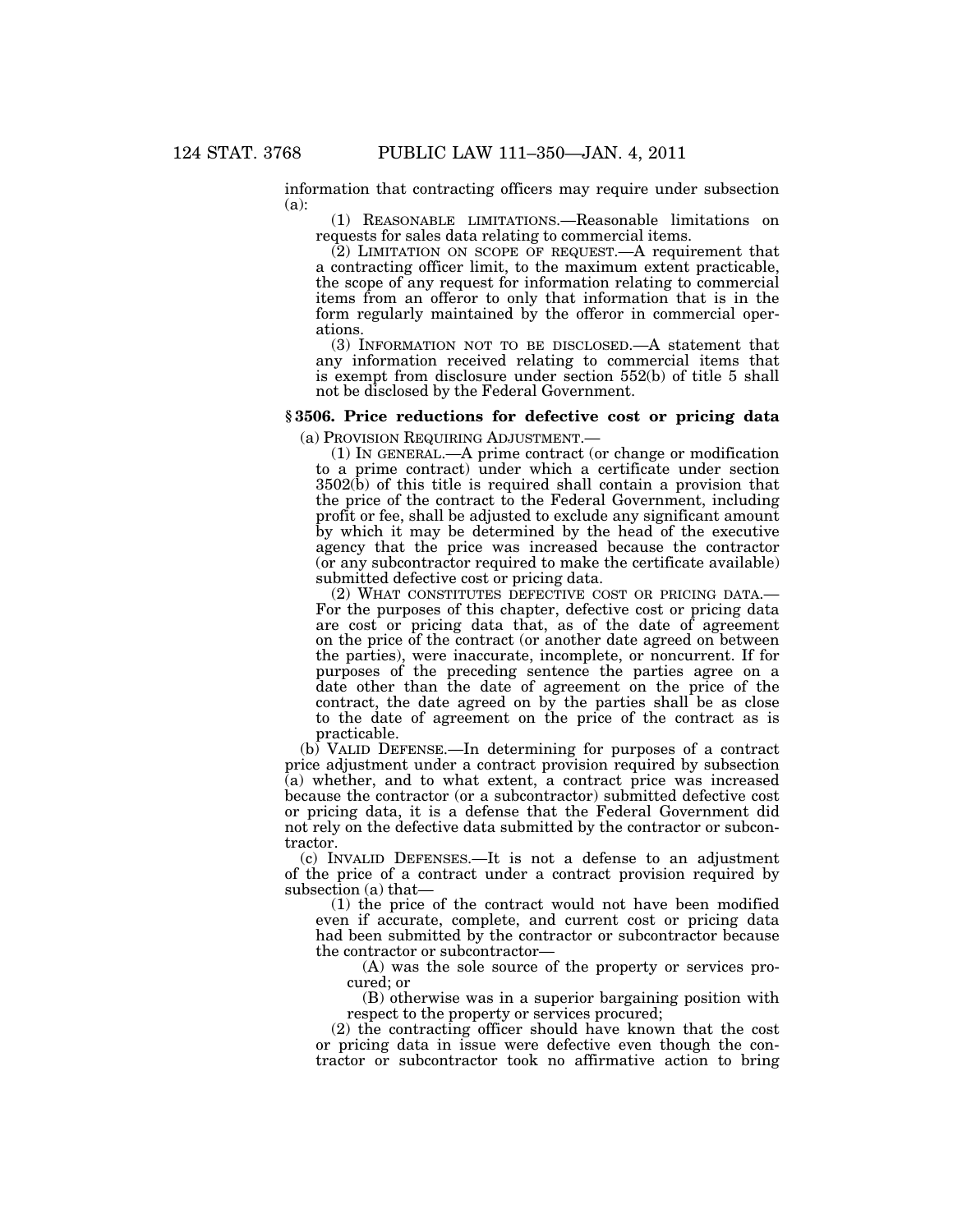the character of the data to the attention of the contracting officer;

(3) the contract was based on an agreement between the contractor and the Federal Government about the total cost of the contract and there was no agreement about the cost of each item procured under the contract; or

(4) the prime contractor or subcontractor did not submit a certification of cost or pricing data relating to the contract as required by section  $350\overline{2}$ (b) of this title.

(d) OFFSETS.— (1) WHEN ALLOWED.—A contractor shall be allowed to offset an amount against the amount of a contract price adjustment under a contract provision required by subsection (a) if—

(A) the contractor certifies to the contracting officer (or to a designated representative of the contracting officer) that, to the best of the contractor's knowledge and belief, the contractor is entitled to the offset; and

(B) the contractor proves that the cost or pricing data were available before the date of agreement on the price of the contract (or price of the modification), or, if applicable, consistent with subsection (a)(2), another date agreed on by the parties, and that the data were not submitted as specified in section 3502(c) of this title before that date.

(2) WHEN NOT ALLOWED.—A contractor shall not be allowed to offset an amount otherwise authorized to be offset under paragraph (1) if—

(A) the certification under section 3502(b) of this title with respect to the cost or pricing data involved was known to be false when signed; or

(B) the Federal Government proves that, had the cost or pricing data referred to in paragraph (1)(B) been submitted to the Federal Government before date of agreement on the price of the contract (or price of the modification), or, if applicable, under subsection  $(a)(2)$ , another date agreed on by the parties, the submission of the cost or pricing data would not have resulted in an increase in that price in the amount to be offset.

#### **§ 3507. Interest and penalties for certain overpayments**

(a) IN GENERAL.—If the Federal Government makes an overpayment to a contractor under a contract with an executive agency subject to this chapter and the overpayment was due to the submission by the contractor of defective cost or pricing data, the contractor shall be liable to the Federal Government—

(1) for interest on the amount of the overpayment, to be computed—

(A) for the period beginning on the date the overpayment was made to the contractor and ending on the date the contractor repays the amount of the overpayment to the Federal Government; and

(B) at the current rate prescribed by the Secretary of the Treasury under section 6621 of the Internal Revenue Code of 1986 (26 U.S.C. 6621); and

(2) if the submission of the defective data was a knowing submission, for an additional amount equal to the amount of the overpayment.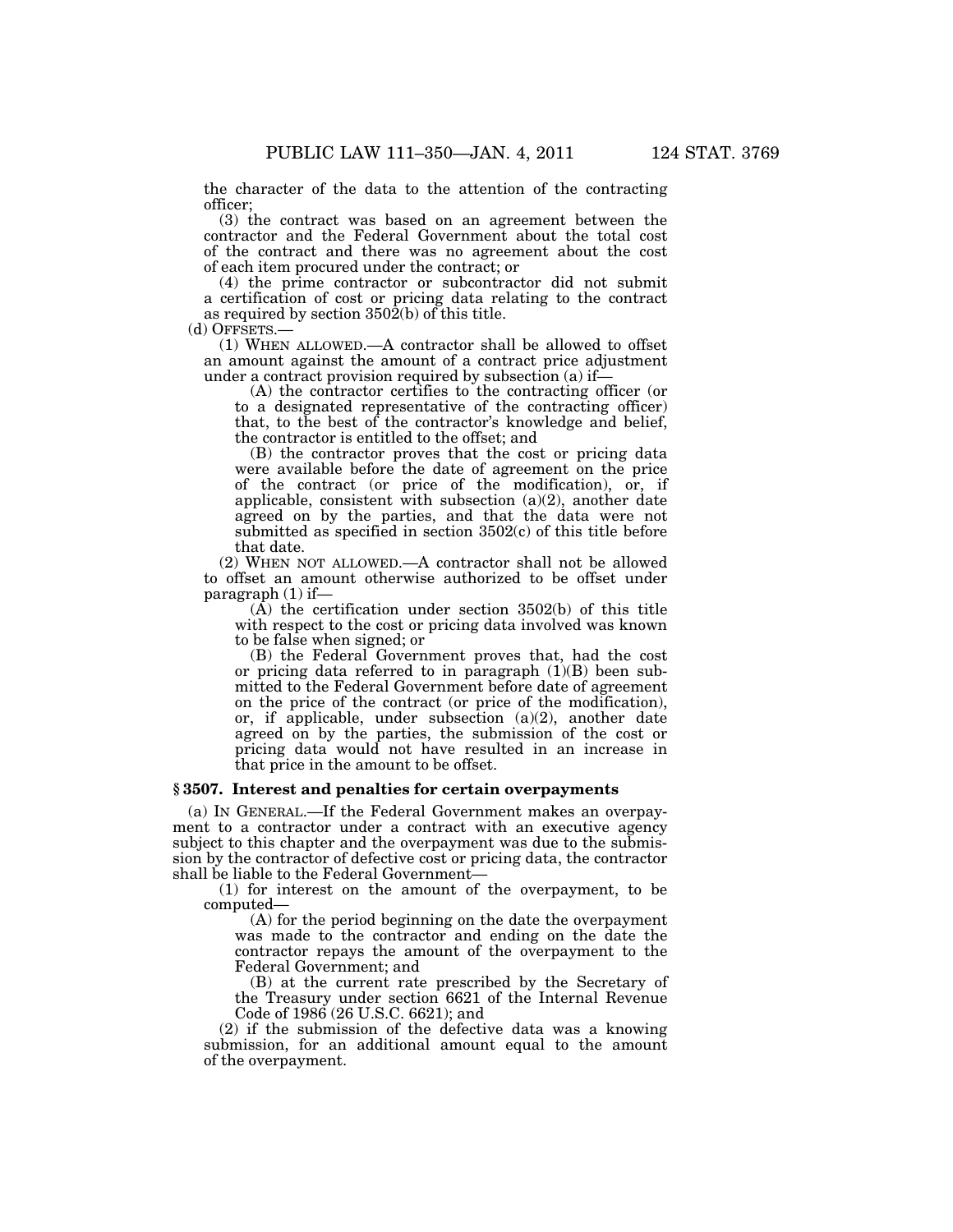(b) LIABILITY NOT AFFECTED BY REFUSAL TO SUBMIT CERTIFI- CATION.—Any liability under this section of a contractor that submits cost or pricing data but refuses to submit the certification required by section 3502(b) of this title with respect to the cost or pricing data is not affected by the refusal to submit the certification.

#### **§ 3508. Right to examine contractor records**

For the purpose of evaluating the accuracy, completeness, and currency of cost or pricing data required to be submitted by this chapter, an executive agency shall have the authority provided by section  $4706(b)(2)$  of this title.

#### **§ 3509. Notification of violations of Federal criminal law or overpayments**

(a) DEFINITION.—In this section, the term ''covered contract'' means any contract in an amount greater than \$5,000,000 and more than 120 days in duration.

(b) FEDERAL ACQUISITION REGULATION.—The Federal Acquisition Regulation shall include, pursuant to FAR Case 2007–006 (as published at 72 Fed. Reg.  $64019$ , November 14, 2007) or any followon FAR case, provisions that require timely notification by Federal contractors of violations of Federal criminal law or overpayments in connection with the award or performance of covered contracts or subcontracts, including those performed outside the United States and those for commercial items.

### **CHAPTER 37—AWARDING OF CONTRACTS**

Sec. 3701. Basis of award and rejection.

3702. Sealed bids. 3703. Competitive proposals.

3704. Post-award debriefings. 3705. Pre-award debriefings.

3704. Entra and debriefings.<br>3706. Pre-award debriefings.<br>3705. Encouragement of alternative dispute resolution.

3707. Antitrust violations. 3708. Protests.

## **§ 3701. Basis of award and rejection**

(a) AWARD.—An executive agency shall evaluate sealed bids and competitive proposals, and award a contract, based solely on the factors specified in the solicitation.

(b) REJECTION.—All sealed bids or competitive proposals received in response to a solicitation may be rejected if the agency head determines that rejection is in the public interest.

#### **§ 3702. Sealed bids**

(a) OPENING OF BIDS.—Sealed bids shall be opened publicly at the time and place stated in the solicitation.

(b) CRITERIA FOR AWARDING CONTRACT.—The executive agency shall evaluate the bids in accordance with section 3701(a) of this title without discussions with the bidders and, except as provided in section 3701(b) of this title, shall award a contract with reasonable promptness to the responsible source whose bid conforms to the solicitation and is most advantageous to the Federal Government, considering only price and the other price-related factors included in the solicitation.

(c) NOTICE OF AWARD.—The award of a contract shall be made by transmitting, in writing or by electronic means, notice of the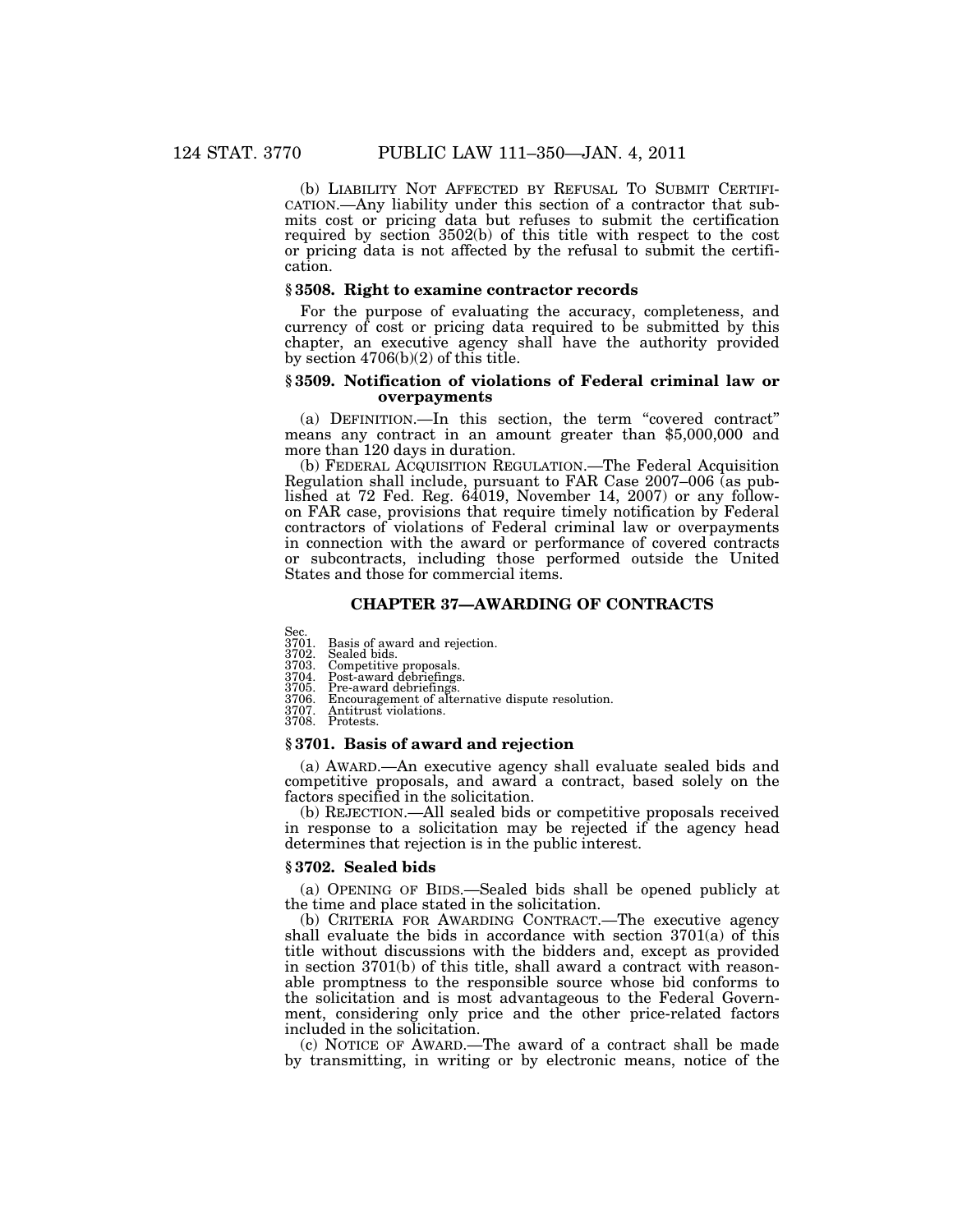award to the successful bidder. Within 3 days after the date of contract award, the executive agency shall notify, in writing or by electronic means, each bidder not awarded the contract that the contract has been awarded.

#### **§ 3703. Competitive proposals**

(a) EVALUATION AND AWARD.—An executive agency shall evaluate competitive proposals in accordance with section 3701(a) of this title and may award a contract—

(1) after discussions with the offerors, provided that written or oral discussions have been conducted with all responsible offerors who submit proposals within the competitive range; or

(2) based on the proposals received and without discussions with the offerors (other than discussions conducted for the purpose of minor clarification), if, as required by section  $3306(b)(2)(B)(i)$  of this title, the solicitation included a statement that proposals are intended to be evaluated, and award made, without discussions unless discussions are determined to be necessary.

(b) LIMIT ON NUMBER OF PROPOSALS.—If the contracting officer determines that the number of offerors that would otherwise be included in the competitive range under subsection  $(a)(1)$  exceeds the number at which an efficient competition can be conducted, the contracting officer may limit the number of proposals in the competitive range, in accordance with the criteria specified in the solicitation, to the greatest number that will permit an efficient competition among the offerors rated most highly in accordance with those criteria.

(c) CRITERIA FOR AWARDING CONTRACT.—Except as otherwise provided in section 3701(b) of this title, the executive agency shall award a contract with reasonable promptness to the responsible source whose proposal is most advantageous to the Federal Government, considering only cost or price and the other factors included in the solicitation.

(d) NOTICE OF AWARD.—The executive agency shall award the contract by transmitting, in writing or by electronic means, notice of the award to that source and, within 3 days after the date of contract award, shall notify, in writing or by electronic means, all other offerors of the rejection of their proposals.

#### **§ 3704. Post-award debriefings**

(a) REQUEST FOR DEBRIEFING.—When a contract is awarded by the head of an executive agency on the basis of competitive proposals, an unsuccessful offeror, on written request received by the agency within 3 days after the date on which the unsuccessful offeror receives the notification of the contract award, shall be debriefed and furnished the basis for the selection decision and contract award.

(b) WHEN DEBRIEFING TO BE CONDUCTED.—The executive agency shall debrief the offeror within, to the maximum extent practicable, 5 days after receipt of the request by the executive agency.

(c) INFORMATION TO BE PROVIDED.—The debriefing shall include, at a minimum—

(1) the executive agency's evaluation of the significant weak or deficient factors in the offeror's offer;

(2) the overall evaluated cost and technical rating of the offer of the contractor awarded the contract and the overall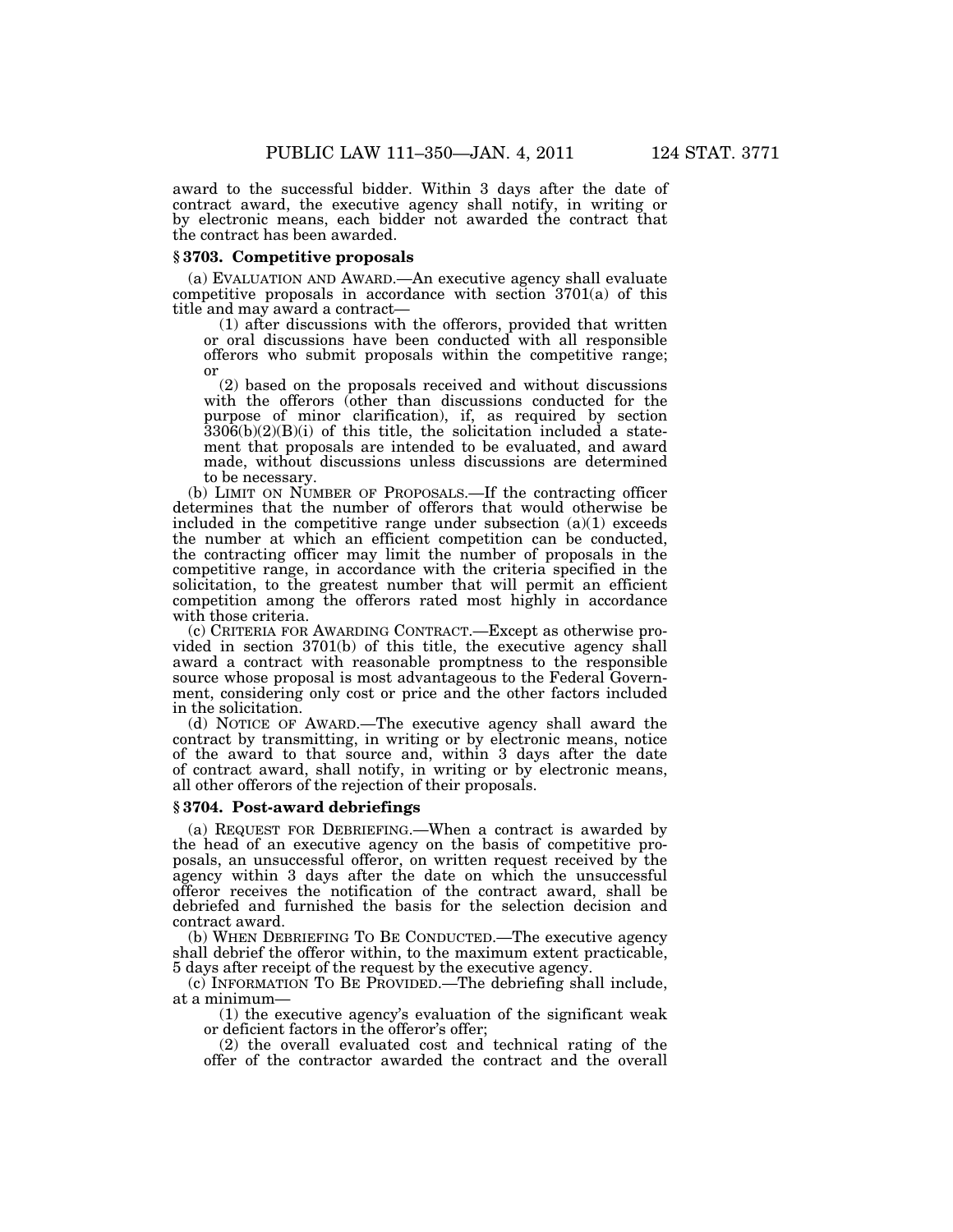evaluated cost and technical rating of the offer of the debriefed offeror;

(3) the overall ranking of all offers;

(4) a summary of the rationale for the award;

(5) in the case of a proposal that includes a commercial item that is an end item under the contract, the make and model of the item being provided in accordance with the offer of the contractor awarded the contract; and

(6) reasonable responses to relevant questions posed by the debriefed offeror as to whether source selection procedures set forth in the solicitation, applicable regulations, and other applicable authorities were followed by the executive agency.

(d) INFORMATION NOT TO BE INCLUDED.—The debriefing may not include point-by-point comparisons of the debriefed offeror's offer with other offers and may not disclose any information that is exempt from disclosure under section 552(b) of title 5.

(e) INCLUSION OF STATEMENT IN SOLICITATION.—Each solicitation for competitive proposals shall include a statement that information described in subsection (c) may be disclosed in post-award debriefings.

(f) AFTER SUCCESSFUL PROTEST.—If, within one year after the date of the contract award and as a result of a successful procurement protest, the executive agency seeks to fulfill the requirement under the protested contract either on the basis of a new solicitation of offers or on the basis of new best and final offers requested for that contract, the head of the executive agency shall make available to all offerors—

(1) the information provided in debriefings under this section regarding the offer of the contractor awarded the contract; and

(2) the same information that would have been provided to the original offerors.

(g) SUMMARY TO BE INCLUDED IN FILE.—The contracting officer shall include a summary of the debriefing in the contract file.

# **§ 3705. Pre-award debriefings**

(a) REQUEST FOR DEBRIEFING.—When the contracting officer excludes an offeror submitting a competitive proposal from the competitive range (or otherwise excludes that offeror from further consideration prior to the final source selection decision), the excluded offeror may request in writing, within 3 days after the date on which the excluded offeror receives notice of its exclusion, a debriefing prior to award.

(b) WHEN DEBRIEFING TO BE CONDUCTED.—The contracting officer shall make every effort to debrief the unsuccessful offeror as soon as practicable but may refuse the request for a debriefing if it is not in the best interests of the Federal Government to conduct a debriefing at that time.

(c) PRECONDITION FOR POST-AWARD DEBRIEFING.—The contracting officer is required to debrief an excluded offeror in accordance with section 3704 of this title only if that offeror requested and was refused a pre-award debriefing under subsections (a) and (b).

(d) INFORMATION TO BE PROVIDED.—The debriefing conducted under this section shall include—

(1) the executive agency's evaluation of the significant elements in the offeror's offer;

(2) a summary of the rationale for the offeror's exclusion; and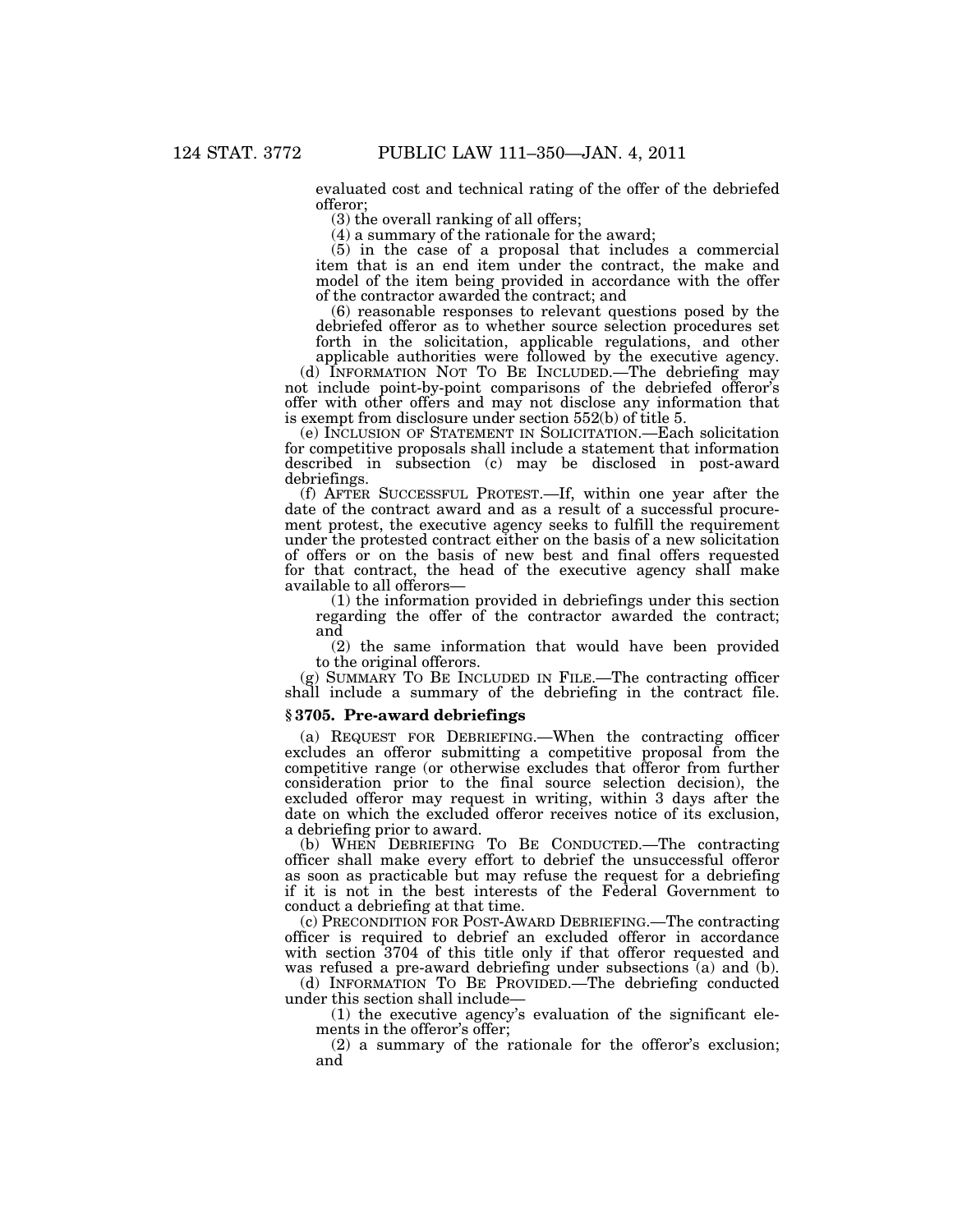(3) reasonable responses to relevant questions posed by the debriefed offeror as to whether source selection procedures set forth in the solicitation, applicable regulations, and other applicable authorities were followed by the executive agency. (e) INFORMATION NOT TO BE DISCLOSED.—The debriefing con-

ducted pursuant to this section may not disclose the number or identity of other offerors and shall not disclose information about the content, ranking, or evaluation of other offerors' proposals. (f) SUMMARY TO BE INCLUDED IN FILE.—The contracting officer

shall include a summary of the debriefing in the contract file.

## **§ 3706. Encouragement of alternative dispute resolution**

The Federal Acquisition Regulation shall include a provision encouraging the use of alternative dispute resolution techniques to provide informal, expeditious, and inexpensive procedures for an offeror to consider using before filing a protest, prior to the award of a contract, of the exclusion of the offeror from the competitive range (or otherwise from further consideration) for that contract.

#### **§ 3707. Antitrust violations**

If the agency head considers that a bid or proposal evidences a violation of the antitrust laws, the agency head shall refer the bid or proposal to the Attorney General for appropriate action.

#### **§ 3708. Protests**

(a) PROTEST FILE.—

(1) ESTABLISHMENT AND ACCESS.—If, in the case of a solicitation for a contract issued by, or an award or proposed award of a contract by, the head of an executive agency, a protest is filed pursuant to the procedures in subchapter  $\dot{V}$  of chapter 35 of title 31, and an actual or prospective offeror requests, a file of the protest shall be established by the procuring activity and reasonable access shall be provided to actual or prospective offerors.

(2) REDACTED INFORMATION.—Information exempt from disclosure under section 552 of title 5 may be redacted in a file established pursuant to paragraph (1) unless an applicable protective order provides otherwise.

(b) AGENCY ACTIONS ON PROTESTS.—If, in connection with a protest, the head of an executive agency determines that a solicitation, proposed award, or award does not comply with the requirements of law or regulation, the head of the executive agency may—

(1) take any action set out in subparagraphs (A) to (F) of subsection  $(b)(1)$  of section 3554 of title 31; and

(2) pay costs described in paragraph (1) of section 3554(c) of title 31 within the limits referred to in paragraph (2) of section 3554(c).

# **CHAPTER 39—SPECIFIC TYPES OF CONTRACTS**

Sec.

- 3901. Contracts awarded using procedures other than sealed-bid procedures.<br>3902. Severable services contracts for periods crossing fiscal years.
- 3902. Severable services contracts for periods crossing fiscal years.
- 3903. Multiyear contracts.<br>3904. Contract authority
- 3904. Contract authority for severable services contracts and multiyear contracts.
- 3905. Cost contracts.<br>3906. Cost-reimburse
- Cost-reimbursement contracts.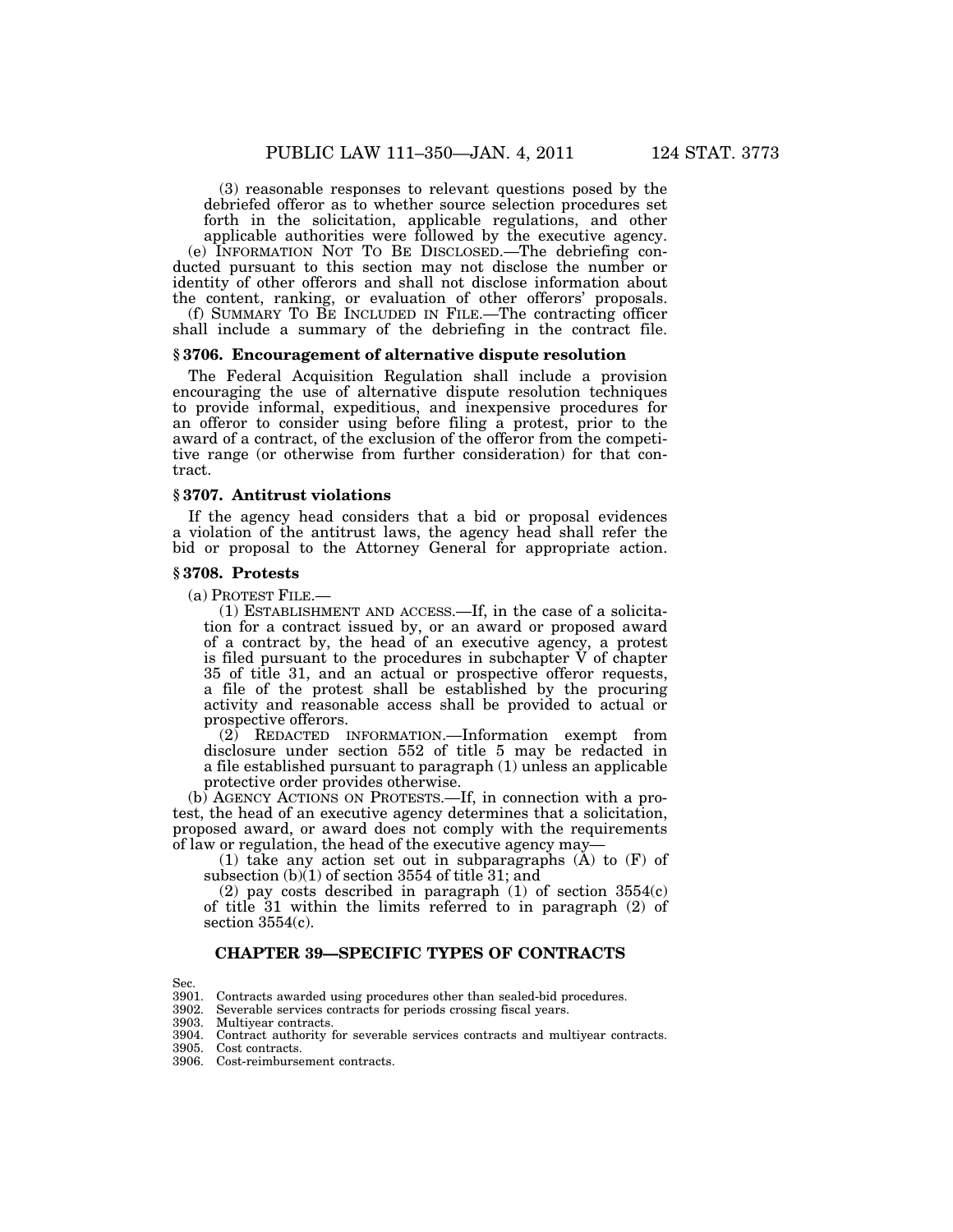#### **§ 3901. Contracts awarded using procedures other than sealed-bid procedures**

(a) AUTHORIZED TYPES.—Except as provided in section 3905 of this title, contracts awarded after using procedures other than sealed-bid procedures may be of any type which in the opinion of the agency head will promote the best interests of the Federal Government.<br>(b) REQUIRED WARRANTY.

 $(1)$  CONTENT.—Every contract awarded after using procedures other than sealed-bid procedures shall contain a suitable warranty, as determined by the agency head, by the contractor that no person or selling agency has been employed or retained to solicit or secure the contract on an agreement or understanding for a commission, percentage, brokerage, or contingent fee, except for bona fide employees or bona fide established commercial or selling agencies the contractor maintains to secure business.

(2) REMEDY FOR BREACH OR VIOLATION.—For the breach or violation of the warranty, the Federal Government may annul the contract without liability or deduct from the contract price or consideration the full amount of the commission, percentage, brokerage, or contingent fee.

(3) NONAPPLICATION.—Paragraph (1) does not apply to a contract for an amount that is not greater than the simplified acquisition threshold or to a contract for the acquisition of commercial items.

#### **§ 3902. Severable services contracts for periods crossing fiscal years**

(a) AUTHORITY TO ENTER INTO CONTRACT.—The head of an executive agency may enter into a contract for the procurement of severable services for a period that begins in one fiscal year and ends in the next fiscal year if (without regard to any option to extend the period of the contract) the contract period does not exceed one year.

(b) OBLIGATION OF FUNDS.—Funds made available for a fiscal year may be obligated for the total amount of a contract entered into under the authority of this section.

#### **§ 3903. Multiyear contracts**

(a) DEFINITION.—In this section, a multiyear contract is a contract for the purchase of property or services for more than one, but not more than 5, program years.

(b) AUTHORITY TO ENTER INTO CONTRACT.—An executive agency may enter into a multiyear contract for the acquisition of property or services if—

(1) funds are available and obligated for the contract, for the full period of the contract or for the first fiscal year in which the contract is in effect, and for the estimated costs associated with a necessary termination of the contract; and (2) the executive agency determines that—

(A) the need for the property or services is reasonably firm and continuing over the period of the contract; and

(B) a multiyear contract will serve the best interests of the Federal Government by encouraging full and open competition or promoting economy in administration, performance, and operation of the agency's programs.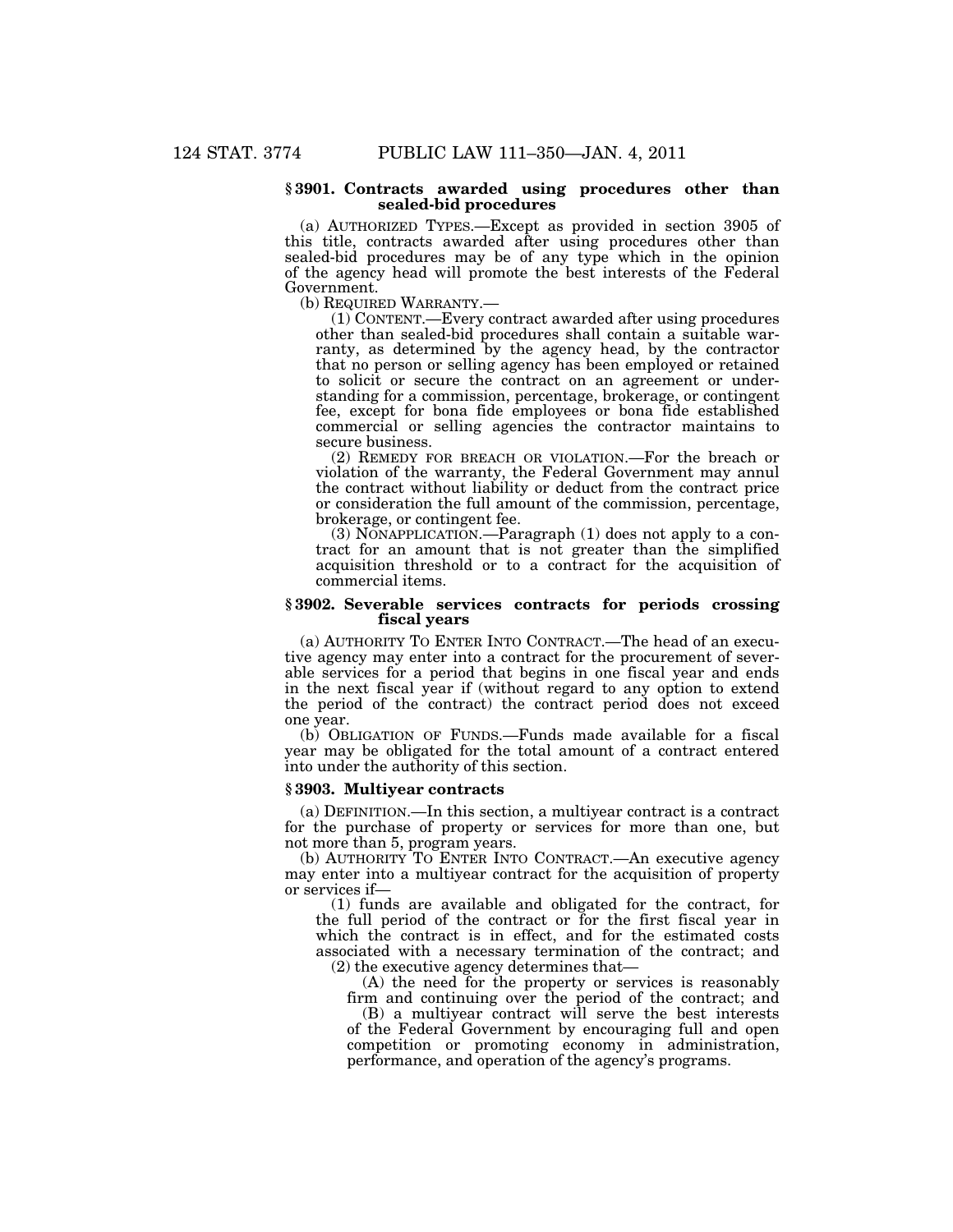(c) TERMINATION CLAUSE.—A multiyear contract entered into under the authority of this section shall include a clause that provides that the contract shall be terminated if funds are not made available for the continuation of the contract in a fiscal year covered by the contract. Funds available for paying termination costs shall remain available for that purpose until the costs associated with termination of the contract are paid.

(d) CANCELLATION CEILING NOTICE.—Before a contract described in subsection (b) that contains a clause setting forth a cancellation ceiling in excess of \$10,000,000 may be awarded, the executive agency shall give written notification of the proposed contract and of the proposed cancellation ceiling for that contract to Congress. The contract may not be awarded until the end of the 30-day period beginning on the date of the notification.

(e) CONTINGENCY CLAUSE FOR APPROPRIATION OF FUNDS.—A multiyear contract may provide that performance under the contract after the first year of the contract is contingent on the appropriation of funds and (if the contract does so provide) that a cancellation payment shall be made to the contractor if the funds are not appropriated.

(f) OTHER LAW NOT AFFECTED.—This section does not modify or affect any other provision of law that authorizes multiyear contracts.

#### **§ 3904. Contract authority for severable services contracts and multiyear contracts**

(a) COMPTROLLER GENERAL.—The Comptroller General may use available funds to enter into contracts for the procurement of severable services for a period that begins in one fiscal year and ends in the next fiscal year and to enter into multiyear contracts for the acquisition of property and nonaudit-related services to the same extent as executive agencies under sections 3902 and 3903 of this title.

(b) LIBRARY OF CONGRESS.—The Library of Congress may use available funds to enter into contracts for the lease or procurement of severable services for a period that begins in one fiscal year and ends in the next fiscal year and to enter into multiyear contracts for the acquisition of property and services pursuant to sections 3902 and 3903 of this title.<br>
(c) CHIEF ADMINISTRATIVE OFFICER OF THE HOUSE OF REPRESENT-

ATIVES.—The Chief Administrative Officer of the House of Representatives may enter into—

(1) contracts for the procurement of severable services for a period that begins in one fiscal year and ends in the next fiscal year to the same extent as the head of an executive agency under the authority of section 3902 of this title; and

(2) multiyear contracts for the acquisitions of property and nonaudit-related services to the same extent as executive agencies under the authority of section 3903 of this title.

(d) CONGRESSIONAL BUDGET OFFICE.—The Congressional Budget Office may use available funds to enter into contracts for the procurement of severable services for a period that begins in one fiscal year and ends in the next fiscal year and may enter into multiyear contracts for the acquisition of property and services to the same extent as executive agencies under the authority of sections 3902 and 3903 of this title.

(e) SECRETARY AND SERGEANT AT ARMS AND DOORKEEPER OF THE SENATE.—Subject to regulations prescribed by the Committee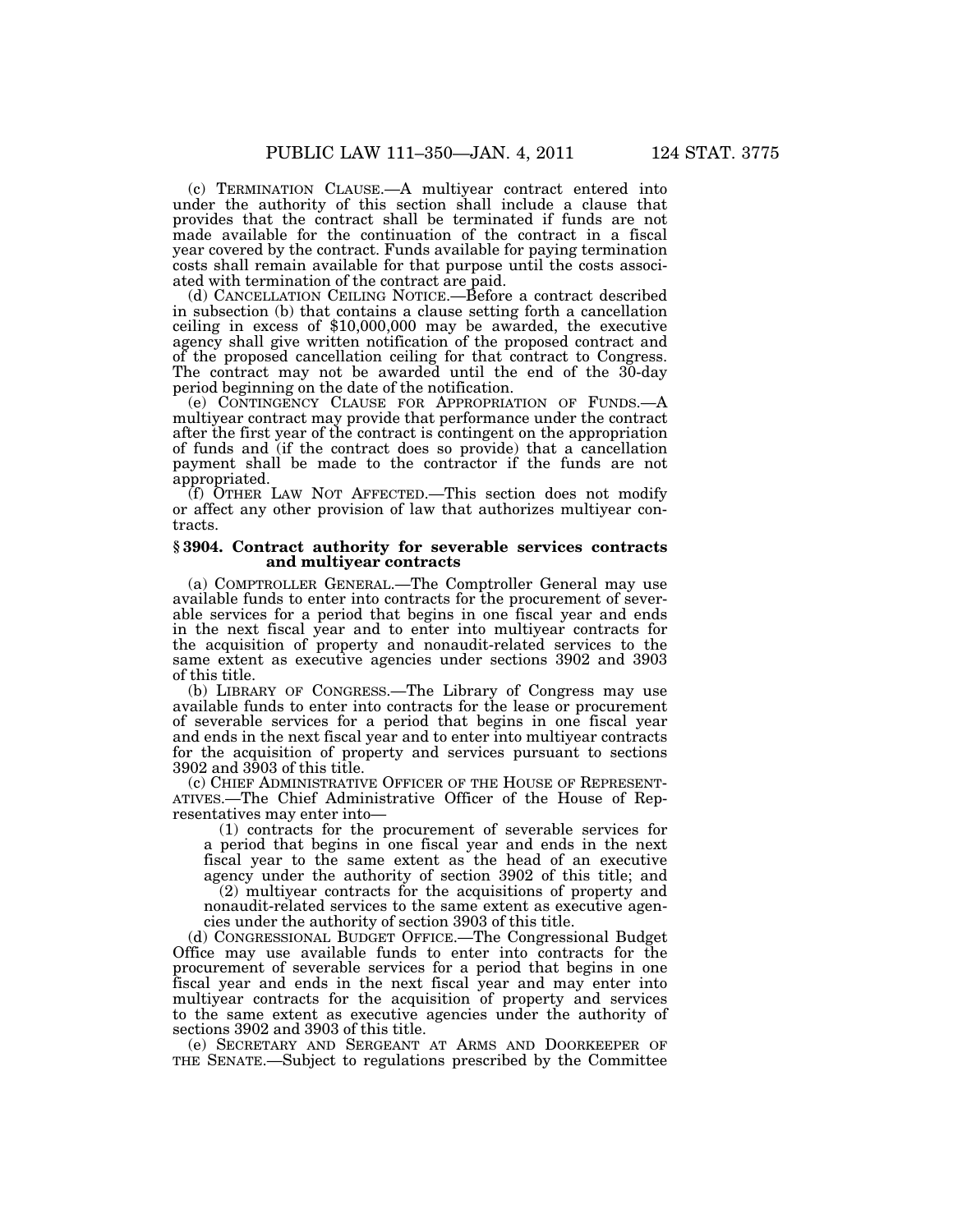on Rules and Administration of the Senate, the Secretary and the Sergeant at Arms and Doorkeeper of the Senate may enter into—

(1) contracts for the procurement of severable services for a period that begins in one fiscal year and ends in the next fiscal year to the same extent and under the same conditions as the head of an executive agency under the authority of section 3902 of this title; and

(2) multiyear contracts for the acquisition of property and services to the same extent and under the same conditions as executive agencies under the authority of section 3903 of this title.

(f) CAPITOL POLICE.—The United States Capitol Police may enter into—

(1) contracts for the procurement of severable services for a period that begins in one fiscal year and ends in the next fiscal year to the same extent as the head of an executive agency under the authority of section 3902 of this title; and

(2) multiyear contracts for the acquisitions of property and nonaudit-related services to the same extent as executive agencies under the authority of section 3903 of this title.

(g) ARCHITECT OF THE CAPITOL.—The Architect of the Capitol may enter into—

(1) contracts for the procurement of severable services for a period that begins in one fiscal year and ends in the next fiscal year to the same extent as the head of an executive agency under the authority of section 3902 of this title; and

(2) multiyear contracts for the acquisitions of property and nonaudit-related services to the same extent as executive agencies under the authority of section 3903 of this title.

(h) SECRETARY OF THE SMITHSONIAN INSTITUTION.—The Secretary of the Smithsonian Institution may enter into—

(1) contracts for the procurement of severable services for a period that begins in one fiscal year and ends in the next fiscal year under the authority of section 3902 of this title; and

(2) multiyear contracts for the acquisition of property and services under the authority of section 3903 of this title.

#### **§ 3905. Cost contracts**

(a) COST-PLUS-A-PERCENTAGE-OF-COST CONTRACTS DIS- ALLOWED.—The cost-plus-a-percentage-of-cost system of contracting shall not be used.<br>(b) COST-PLUS-A-FIXED-FEE CONTRACTS.-

(1) IN GENERAL.—Except as provided in paragraphs  $(2)$  and (3), the fee in a cost-plus-a-fixed-fee contract shall not exceed 10 percent of the estimated cost of the contract, not including the fee, as determined by the agency head at the time of entering into the contract.

(2) EXPERIMENTAL, DEVELOPMENTAL, OR RESEARCH WORK.— The fee in a cost-plus-a-fixed-fee contract for experimental, developmental, or research work shall not exceed 15 percent of the estimated cost of the contract, not including the fee.

(3) ARCHITECTURAL OR ENGINEERING SERVICES.—The fee in a cost-plus-a-fixed-fee contract for architectural or engineering services relating to any public works or utility project may include the contractor's costs and shall not exceed 6 percent of the estimated cost, not including the fee, as determined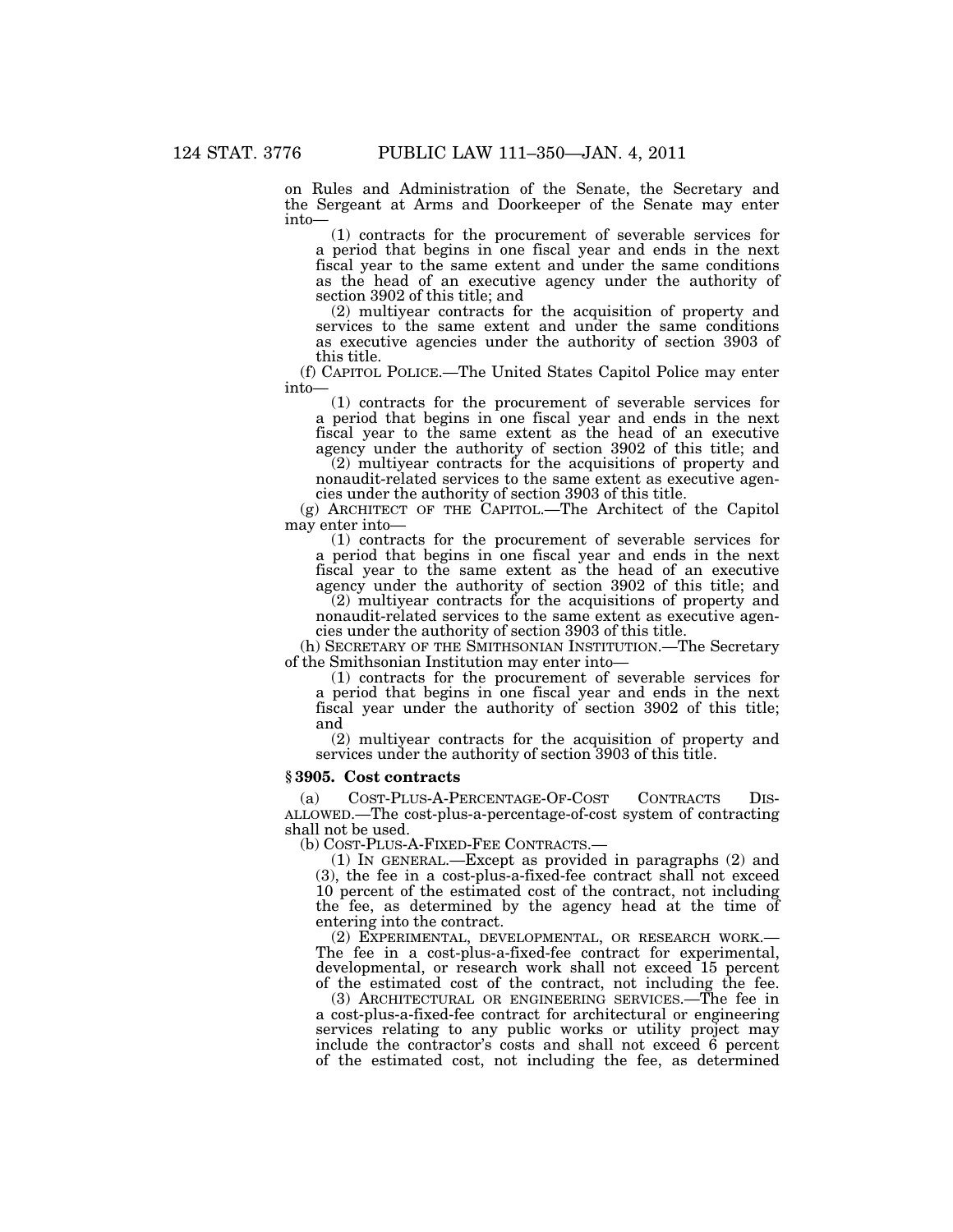by the agency head at the time of entering into the contract, of the project to which the fee applies.

(c) NOTIFICATION.—All cost and cost-plus-a-fixed-fee contracts shall provide for advance notification by the contractor to the procuring agency of any subcontract on a cost-plus-a-fixed-fee basis and of any fixed-price subcontract or purchase order which exceeds in dollar amount either the simplified acquisition threshold or 5 percent of the total estimated cost of the prime contract.

(d) RIGHT TO AUDIT.—A procuring agency, through any authorized representative thereof, has the right to inspect the plans and to audit the books and records of a prime contractor or subcontractor engaged in the performance of a cost or cost-plus-a-fixed-fee contract.

# **§ 3906. Cost-reimbursement contracts**

(a) DEFINITION.—In this section, the term ''executive agency'' has the same meaning given in section 133 of this title.

(b) REGULATIONS ON THE USE OF COST-REIMBURSEMENT CON-TRACTS.—The Federal Acquisition Regulation shall address the use of cost-reimbursement contracts.

(c) CONTENT.—The regulations promulgated under subsection (b) shall include guidance regarding—

(1) when and under what circumstances cost-reimbursement contracts are appropriate;

(2) the acquisition plan findings necessary to support a decision to use cost-reimbursement contracts; and

(3) the acquisition workforce resources necessary to award and manage cost-reimbursement contracts.

(d) ANNUAL REPORT.

(1) IN GENERAL.—The Director of the Office of Management and Budget shall submit an annual report to Congressional committees identified in subsection (e) on the use of costreimbursement contracts and task or delivery orders by all executive agencies.

(2) CONTENTS.—The report shall include—

(A) the total number and value of contracts awarded and orders issued during the covered fiscal year;

(B) the total number and value of cost-reimbursement contracts awarded and orders issued during the covered fiscal year; and

(C) an assessment of the effectiveness of the regulations promulgated pursuant to subsection (b) in ensuring the appropriate use of cost-reimbursement contracts.

 $(3)$  TIME REQUIREMENTS.—

(A) DEADLINE.—The report shall be submitted no later than March 1 and shall cover the fiscal year ending September 30 of the prior year.

(B) LIMITATION.—The report shall be submitted from March 1, 2009, until March 1, 2014.

(e) CONGRESSIONAL COMMITTEES.—The report required by subsection (d) shall be submitted to—

(1) the Committee on Oversight and Government Reform of the House of Representatives;

(2) the Committee on Homeland Security and Governmental Affairs of the Senate;

(3) the Committees on Appropriations of the House of Representatives and the Senate; and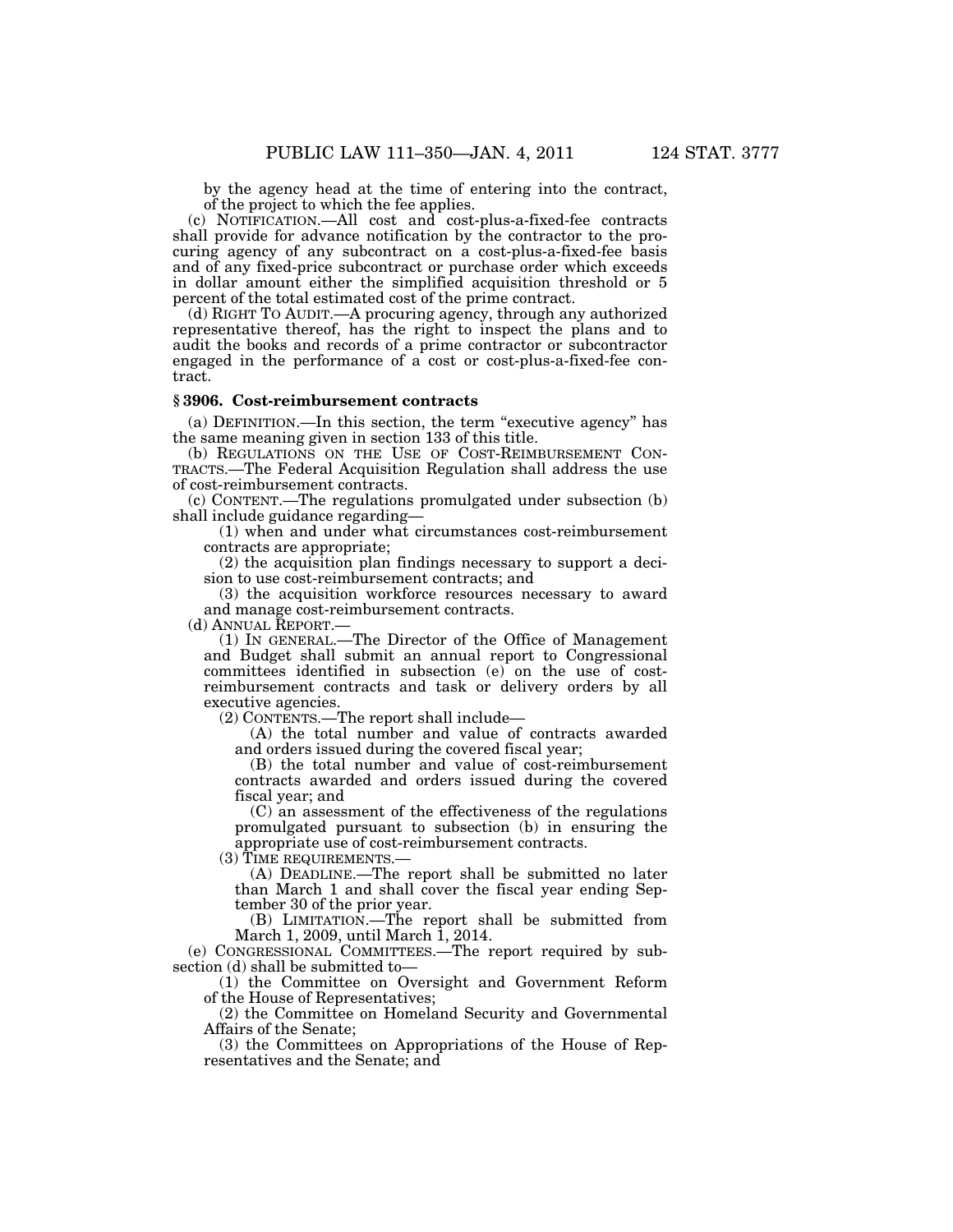(4) in the case of the Department of Defense and the Department of Energy, the Committees on Armed Services of the Senate and the House of Representatives.

# **CHAPTER 41—TASK AND DELIVERY ORDER CONTRACTS**

4101.

4101. Definitions.<br>4102. Authorities<br>4103. General aut 4102. Authorities or responsibilities not affected. 4103. General authority.

4104. Guidance on use of task and delivery order contracts.<br>4105. Advisory and assistance services.

4105. Advisory and assistance services. Orders.

# **§ 4101. Definitions**

In this chapter:

(1) DELIVERY ORDER CONTRACT.—The term ''delivery order contract'' means a contract for property that—

(A) does not procure or specify a firm quantity of property (other than a minimum or maximum quantity); and

(B) provides for the issuance of orders for the delivery of property during the period of the contract.

(2) TASK ORDER CONTRACT.—The term ''task order contract'' means a contract for services that-

(A) does not procure or specify a firm quantity of services (other than a minimum or maximum quantity); and

(B) provides for the issuance of orders for the perform-

ance of tasks during the period of the contract.

#### **§ 4102. Authorities or responsibilities not affected**

This chapter does not modify or supersede, and is not intended to impair or restrict, authorities or responsibilities under sections 1101 to 1104 of title 40.

#### **§ 4103. General authority**

(a) AUTHORITY TO AWARD.—Subject to the requirements of this section, section 4106 of this title, and other applicable law, the head of an executive agency may enter into a task or delivery order contract for procurement of services or property.

(b) SOLICITATION.—The solicitation for a task or delivery order contract shall include—

(1) the period of the contract, including the number of options to extend the contract and the period for which the contract may be extended under each option;

(2) the maximum quantity or dollar value of the services or property to be procured under the contract; and

(3) a statement of work, specifications, or other description that reasonably describes the general scope, nature, complexity, and purposes of the services or property to be procured under the contract.

(c) APPLICABILITY OF RESTRICTION ON USE OF NONCOMPETITIVE PROCEDURES.—The head of an executive agency may use procedures other than competitive procedures to enter into a task or delivery order contract under this section only if an exception in section 3304(a) of this title applies to the contract and the use of those procedures is approved in accordance with section 3304(e) of this title.<br>(d) Single and Multiple Contract Awards.—

(1) EXERCISE OF AUTHORITY.—The head of an executive agency may exercise the authority provided in this section—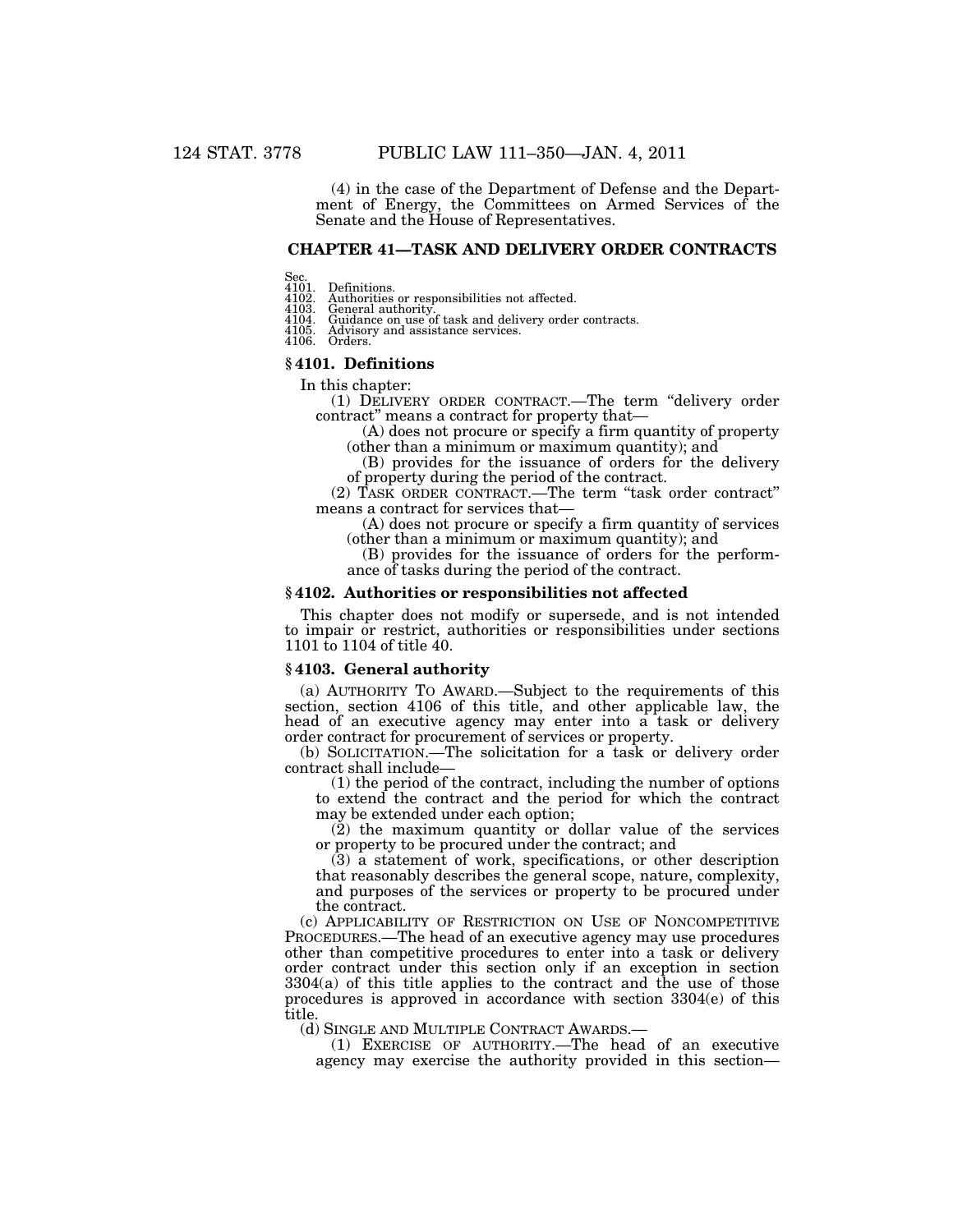(A) to award a single task or delivery order contract; or

(B) if the solicitation states that the head of the executive agency has the option to do so, to award separate task or delivery order contracts for the same or similar services or property to 2 or more sources.

(2) DETERMINATION NOT REQUIRED.—No determination under section 3303 of this title is required for an award of multiple task or delivery order contracts under paragraph (1)(B).

(3) SINGLE SOURCE AWARD FOR TASK OR DELIVERY ORDER CONTRACTS EXCEEDING \$100,000,000.—

(A) WHEN SINGLE AWARDS ARE ALLOWED.—No task or delivery order contract in an amount estimated to exceed \$100,000,000 (including all options) may be awarded to a single source unless the head of the executive agency determines in writing that—

(i) the task or delivery orders expected under the contract are so integrally related that only a single source can reasonably perform the work;

(ii) the contract provides only for firm, fixed price task orders or delivery orders for—

(I) products for which unit prices are established in the contract; or

(II) services for which prices are established in the contract for the specific tasks to be performed; (iii) only one source is qualified and capable of performing the work at a reasonable price to the Federal Government; or

(iv) because of exceptional circumstances, it is necessary in the public interest to award the contract to a single source.

(B) NOTIFICATION OF CONGRESS.—The head of the executive agency shall notify Congress within 30 days after any determination under subparagraph (A)(iv).

(4) REGULATIONS.—Regulations implementing this subsection shall establish—

(A) a preference for awarding, to the maximum extent practicable, multiple task or delivery order contracts for the same or similar services or property under paragraph  $(1)(B)$ ; and

(B) criteria for determining when award of multiple task or delivery order contracts would not be in the best interest of the Federal Government.

(e) CONTRACT MODIFICATIONS.—A task or delivery order may not increase the scope, period, or maximum value of the task or delivery order contract under which the order is issued. The scope, period, or maximum value of the contract may be increased only by modification of the contract.

(f) INAPPLICABILITY TO CONTRACTS FOR ADVISORY AND ASSISTANCE SERVICES.—Except as otherwise specifically provided in section 4105 of this title, this section does not apply to a task or delivery order contract for the acquisition of advisory and assistance services (as defined in section  $1105(g)$  of title 31).

(g) RELATIONSHIP TO OTHER CONTRACTING AUTHORITY.—Nothing in this section may be construed to limit or expand any authority of the head of an executive agency or the Administrator of General Services to enter into schedule, multiple award, or task or delivery order contracts under any other provision of law.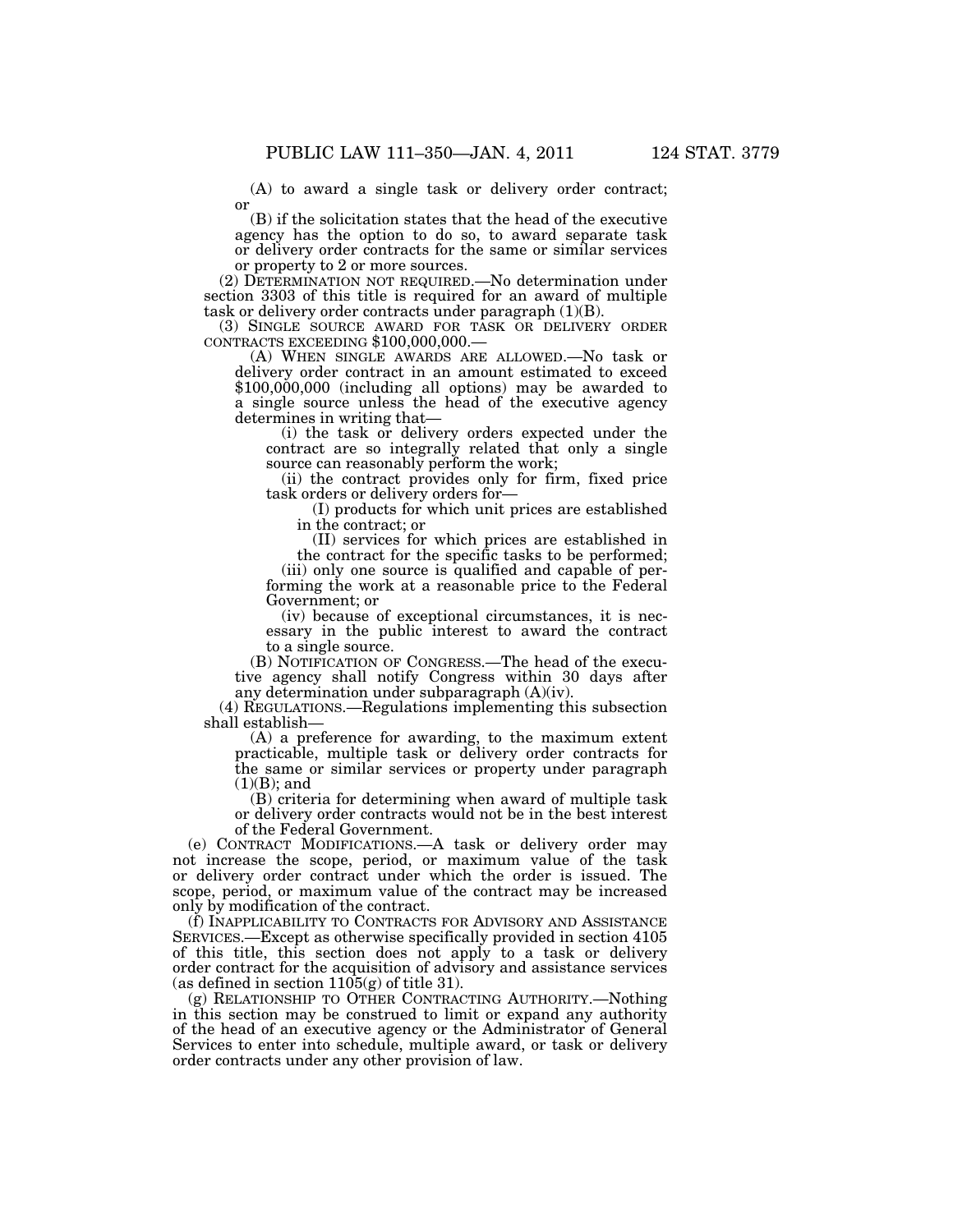## **§ 4104. Guidance on use of task and delivery order contracts**

(a) GUIDANCE IN FEDERAL ACQUISITION REGULATION.—The Federal Acquisition Regulation issued in accordance with sections  $1121(b)$  and  $1303(a)(1)$  of this title shall provide guidance to agencies on the appropriate use of task and delivery order contracts in accordance with this chapter and sections 2304a to 2304d of title 10.

(b) CONTENT OF REGULATIONS.—The regulations issued pursuant to subsection (a) at a minimum shall provide specific guidance on—

(1) the appropriate use of Government-wide and other multiagency contracts entered into in accordance with this chapter and sections 2304a to 2304d of title 10; and

(2) steps that agencies should take in entering into and administering multiple award task and delivery order contracts to ensure compliance with the requirement in—

(A) section 11312 of title 40 for capital planning and investment control in purchases of information technology products and services;

(B) section 4106(c) of this title and section 2304c(b) of title 10 to ensure that all contractors are afforded a fair opportunity to be considered for the award of task and delivery orders; and

(C) section 4106(e) of this title and section 2304c(c) of title 10 for a statement of work in each task or delivery order issued that clearly specifies all tasks to be performed or property to be delivered under the order.

(c) FEDERAL SUPPLY SCHEDULES PROGRAM.—The Administrator for Federal Procurement Policy shall consult with the Administrator of General Services to assess the effectiveness of the multiple awards schedule program of the General Services Administration referred to in section 152(3) of this title that is administered as the Federal Supply Schedules program. The assessment shall include examination of—

(1) the administration of the program by the Administrator of General Services; and

(2) the ordering and program practices followed by Federal customer agencies in using schedules established under the program.

# **§ 4105. Advisory and assistance services**

(a) DEFINITION.—In this section, the term ''advisory and assistance services'' has the same meaning given that term in section 1105(g) of title 31.

(b) AUTHORITY TO AWARD.—

(1) IN GENERAL.—Subject to the requirements of this section, section 4106 of this title, and other applicable law, the head of an executive agency may enter into a task order contract for procurement of advisory and assistance services.

(2) ONLY UNDER THIS SECTION.—The head of an executive agency may enter into a task order contract for advisory and assistance services only under this section.

(c) CONTRACT PERIOD.—The period of a task order contract entered into under this section, including all periods of extensions of the contract under options, modifications, or otherwise, may not exceed 5 years unless a longer period is specifically authorized in a law that is applicable to the contract.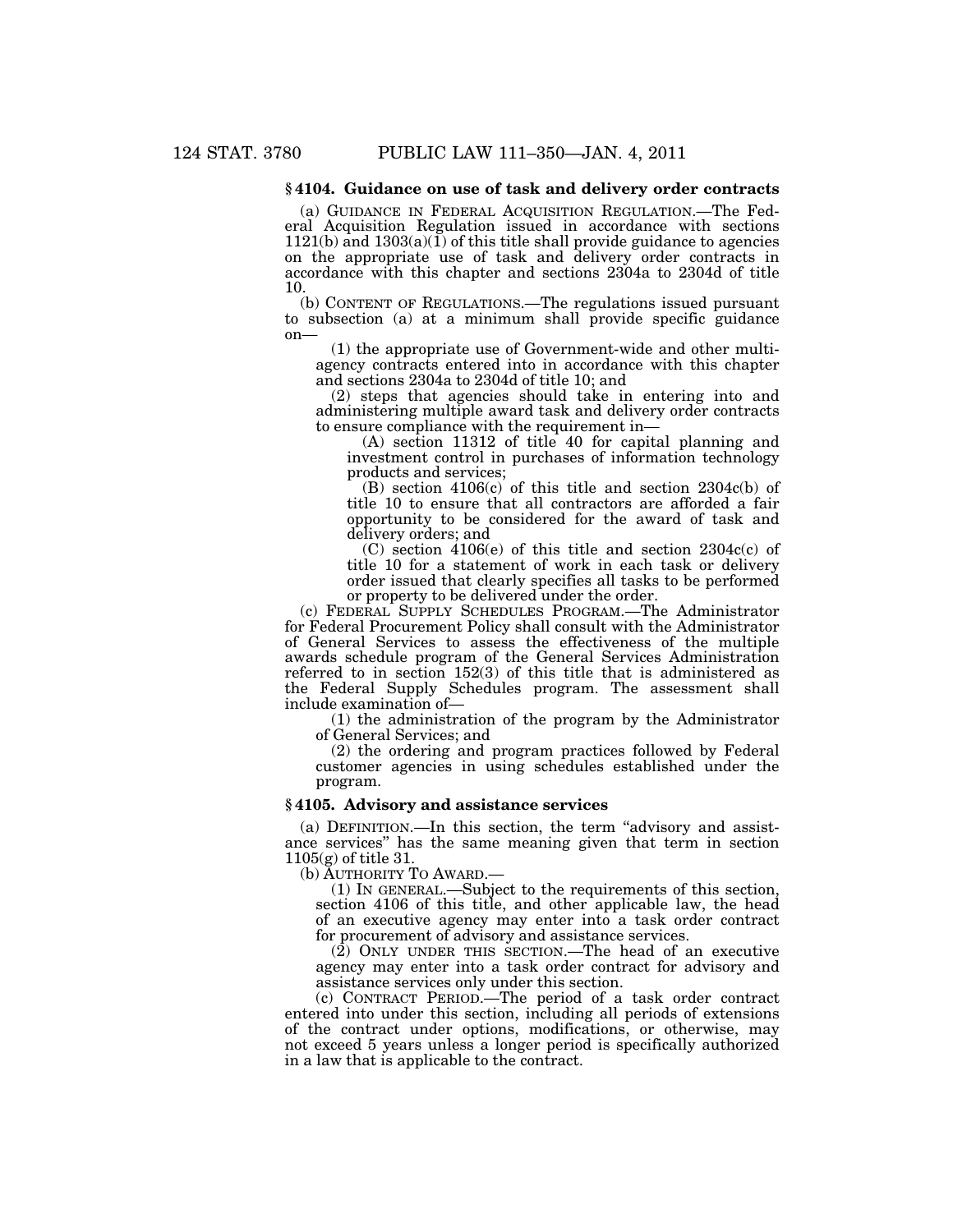(d) CONTENT OF NOTICE.—The notice required by section 1708 of this title and section 8(e) of the Small Business Act (15 U.S.C. 637(e)) shall reasonably and fairly describe the general scope, magnitude, and duration of the proposed task order contract in a manner that would reasonably enable a potential offeror to decide whether to request the solicitation and consider submitting an

offer.<br>(e) REQUIRED CONTENT OF SOLICITATION AND CONTRACT.-

 $(1)$  SOLICITATION.—The solicitation shall include the information (regarding services) described in section 4103(b) of this title.

(2) CONTRACT.—A task order contract entered into under this section shall contain the same information that is required by paragraph (1) to be included in the solicitation of offers for that contract.<br>(f) MULTIPLE AWARDS.-

(1) AUTHORITY TO MAKE MULTIPLE AWARDS.—On the basis of one solicitation, the head of an executive agency may award separate task order contracts under this section for the same or similar services to 2 or more sources if the solicitation states that the head of the executive agency has the option to do so.

(2) CONTENT OF SOLICITATION.—In the case of a task order contract for advisory and assistance services to be entered into under this section, if the contract period is to exceed 3 years and the contract amount is estimated to exceed \$10,000,000 (including all options), the solicitation shall—

(A) provide for a multiple award authorized under paragraph (1); and

(B) include a statement that the head of the executive agency may also elect to award only one task order contract if the head of the executive agency determines in writing that only one of the offerors is capable of providing the services required at the level of quality required.

(3) NONAPPLICATION.—Paragraph (2) does not apply in the case of a solicitation for which the head of the executive agency concerned determines in writing that, because the services required under the contract are unique or highly specialized, it is not practicable to award more than one contract.<br>(g) CONTRACT MODIFICATIONS.—

(1) INCREASE IN SCOPE, PERIOD, OR MAXIMUM VALUE OF CONTRACT ONLY BY MODIFICATION OF CONTRACT.—A task order may not increase the scope, period, or maximum value of the task order contract under which the order is issued. The scope, period, or maximum value of the contract may be increased only by modification of the contract.

(2) USE OF COMPETITIVE PROCEDURES.—Unless use of procedures other than competitive procedures is authorized by an exception in section 3304(a) of this title and approved in accordance with section 3304(e) of this title, competitive procedures shall be used for making such a modification.

(3) NOTICE.—Notice regarding the modification shall be provided in accordance with section 1708 of this title and section 8(e) of the Small Business Act (15 U.S.C. 637(e)).

(h) CONTRACT EXTENSIONS.— (1) WHEN CONTRACT MAY BE EXTENDED.—Notwithstanding the limitation on the contract period set forth in subsection (c) or in a solicitation or contract pursuant to subsection (f),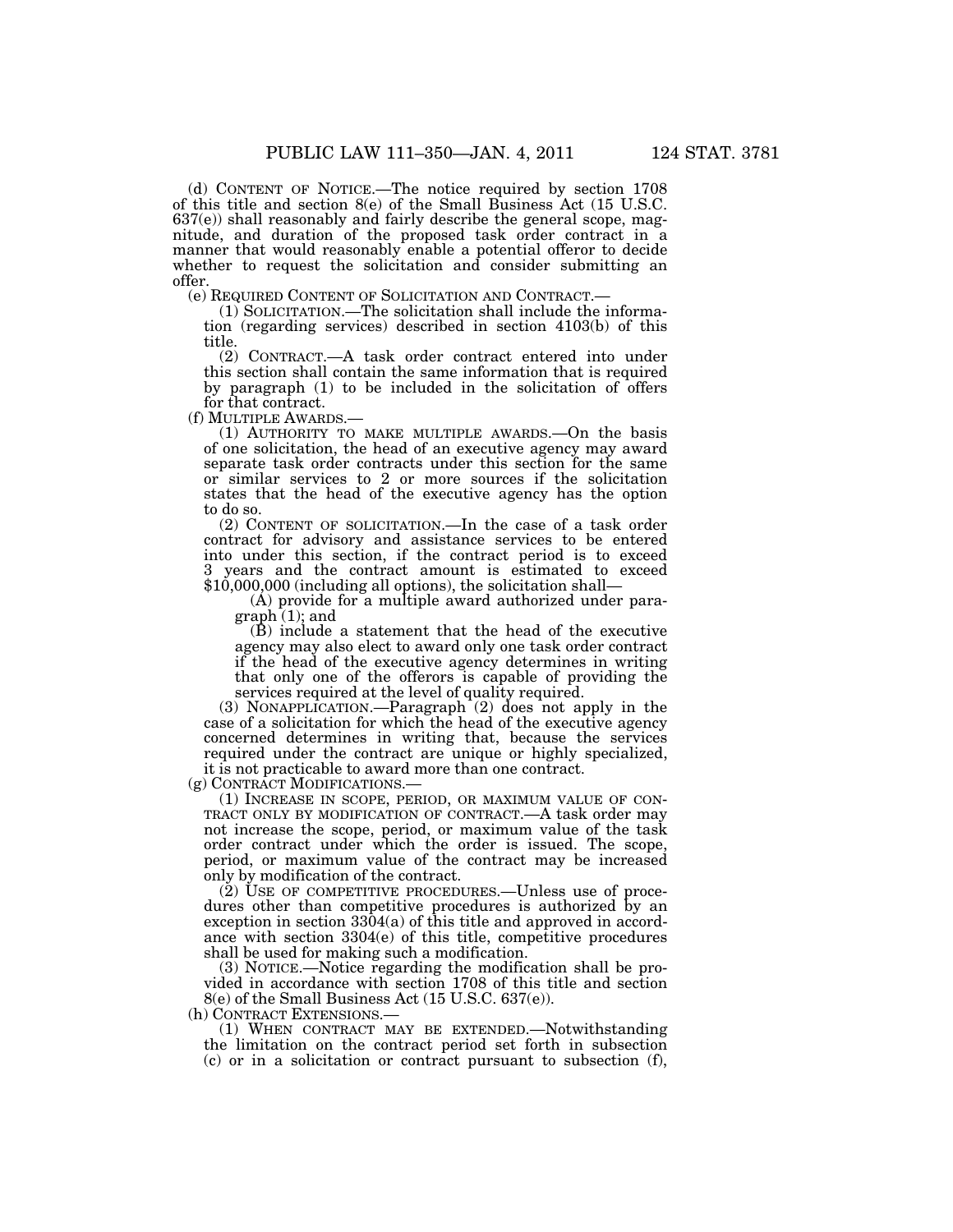a contract entered into by the head of an executive agency under this section may be extended on a sole-source basis for a period not exceeding 6 months if the head of the executive agency determines that—

(A) the award of a follow-on contract has been delayed by circumstances that were not reasonably foreseeable at the time the initial contract was entered into; and

(B) the extension is necessary to ensure continuity of the receipt of services pending the award of, and commencement of performance under, the follow-on contract.

(2) LIMIT OF ONE EXTENSION.—A task order contract may be extended under paragraph (1) only once and only in accordance with the limitations and requirements of this subsection.

(i) INAPPLICABILITY TO CERTAIN CONTRACTS.—This section does not apply to a contract for the acquisition of property or services that includes acquisition of advisory and assistance services if the head of the executive agency entering into the contract determines that, under the contract, advisory and assistance services are necessarily incident to, and not a significant component of, the contract.

#### **§ 4106. Orders**

(a) APPLICATION.—This section applies to task and delivery order contracts entered into under sections 4103 and 4105 of this title.

(b) ACTIONS NOT REQUIRED FOR ISSUANCE OF ORDERS.—The following actions are not required for issuance of a task or delivery order under a task or delivery order contract:

(1) A separate notice for the order under section 1708 of this title or section 8(e) of the Small Business Act (15 U.S.C. 637(e)).

(2) Except as provided in subsection (c), a competition (or a waiver of competition approved in accordance with section 3304(e) of this title) that is separate from that used for entering into the contract.

(c) MULTIPLE AWARD CONTRACTS.—When multiple contracts are awarded under section 4103(d)(1)(B) or 4105(f) of this title, all contractors awarded the contracts shall be provided a fair opportunity to be considered, pursuant to procedures set forth in the contracts, for each task or delivery order in excess of \$2,500 that is to be issued under any of the contracts, unless—

(1) the executive agency's need for the services or property ordered is of such unusual urgency that providing the opportunity to all of those contractors would result in unacceptable delays in fulfilling that need;

(2) only one of those contractors is capable of providing the services or property required at the level of quality required because the services or property ordered are unique or highly specialized;

(3) the task or delivery order should be issued on a solesource basis in the interest of economy and efficiency because it is a logical follow-on to a task or delivery order already issued on a competitive basis; or

(4) it is necessary to place the order with a particular contractor to satisfy a minimum guarantee.

(d) ENHANCED COMPETITION FOR ORDERS IN EXCESS OF \$5,000,000.—In the case of a task or delivery order in excess of \$5,000,000, the requirement to provide all contractors a fair opportunity to be considered under subsection (c) is not met unless all such contractors are provided, at a minimum—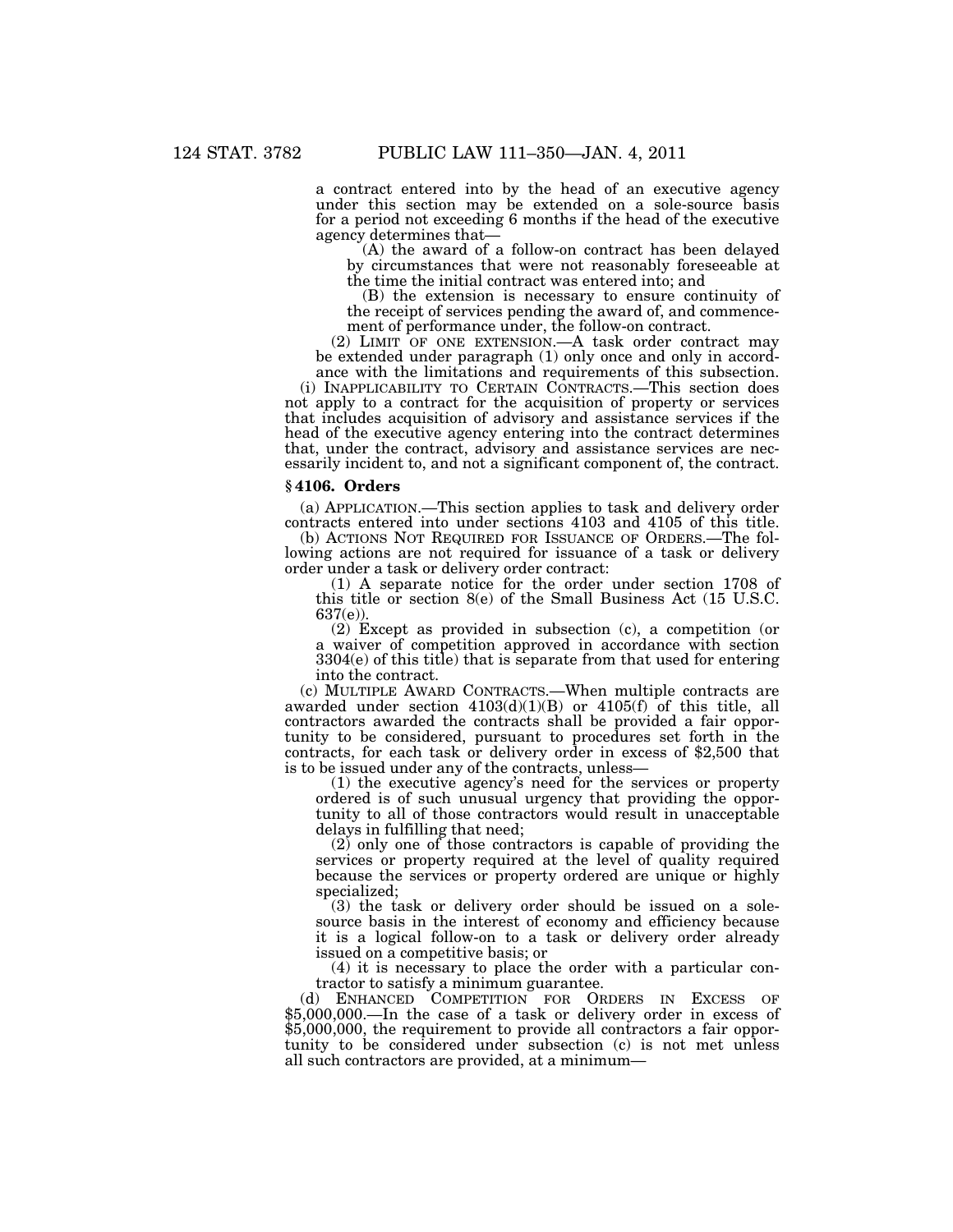(1) a notice of the task or delivery order that includes a clear statement of the executive agency's requirements;

(2) a reasonable period of time to provide a proposal in response to the notice;

(3) disclosure of the significant factors and subfactors, including cost or price, that the executive agency expects to consider in evaluating such proposals, and their relative importance;

(4) in the case of an award that is to be made on a best value basis, a written statement documenting—

(A) the basis for the award; and

(B) the relative importance of quality and price or cost factors; and

(5) an opportunity for a post-award debriefing consistent with the requirements of section 3704 of this title.

(e) STATEMENT OF WORK.—A task or delivery order shall include a statement of work that clearly specifies all tasks to be performed or property to be delivered under the order.

(f) PROTESTS.—

(1) PROTEST NOT AUTHORIZED.—A protest is not authorized in connection with the issuance or proposed issuance of a task or delivery order except for—

(A) a protest on the ground that the order increases the scope, period, or maximum value of the contract under which the order is issued; or

(B) a protest of an order valued in excess of \$10,000,000.

(2) JURISDICTION OVER PROTESTS.—Notwithstanding section 3556 of title 31, the Comptroller General shall have exclusive jurisdiction of a protest authorized under paragraph (1)(B).

(3) EFFECTIVE PERIOD.—This subsection shall be in effect for three years, beginning on the date that is 120 days after January 28, 2008.

(g) TASK AND DELIVERY ORDER OMBUDSMAN.—

(1) APPOINTMENT OR DESIGNATION AND RESPONSIBILITIES.— The head of each executive agency who awards multiple task or delivery order contracts under section  $4103(d)(1)(B)$  or  $4105(f)$ of this title shall appoint or designate a task and delivery order ombudsman who shall be responsible for reviewing complaints from the contractors on those contracts and ensuring that all of the contractors are afforded a fair opportunity to be considered for task or delivery orders when required under subsection (c).

(2) WHO IS ELIGIBLE.—The task and delivery order ombudsman shall be a senior agency official who is independent of the contracting officer for the contracts and may be the executive agency's advocate for competition.

## **CHAPTER 43—ALLOWABLE COSTS**

Sec.

4301. Definitions.<br>4302. Adjustment

4302. Adjustment of threshold amount of covered contract.<br>4303. Effect of submission of unallowable costs.

4303. Effect of submission of unallowable costs.<br>4304. Specific costs not allowable.

4304. Specific costs not allowable.<br>4305. Required regulations.

4305. Required regulations. 4306. Applicability of regulations to subcontractors.

4307. Contractor certification.

4308. Penalties for submission of cost known to be unallowable.<br>4309 Burden of proof on contractor

Burden of proof on contractor. 4310. Proceeding costs not allowable.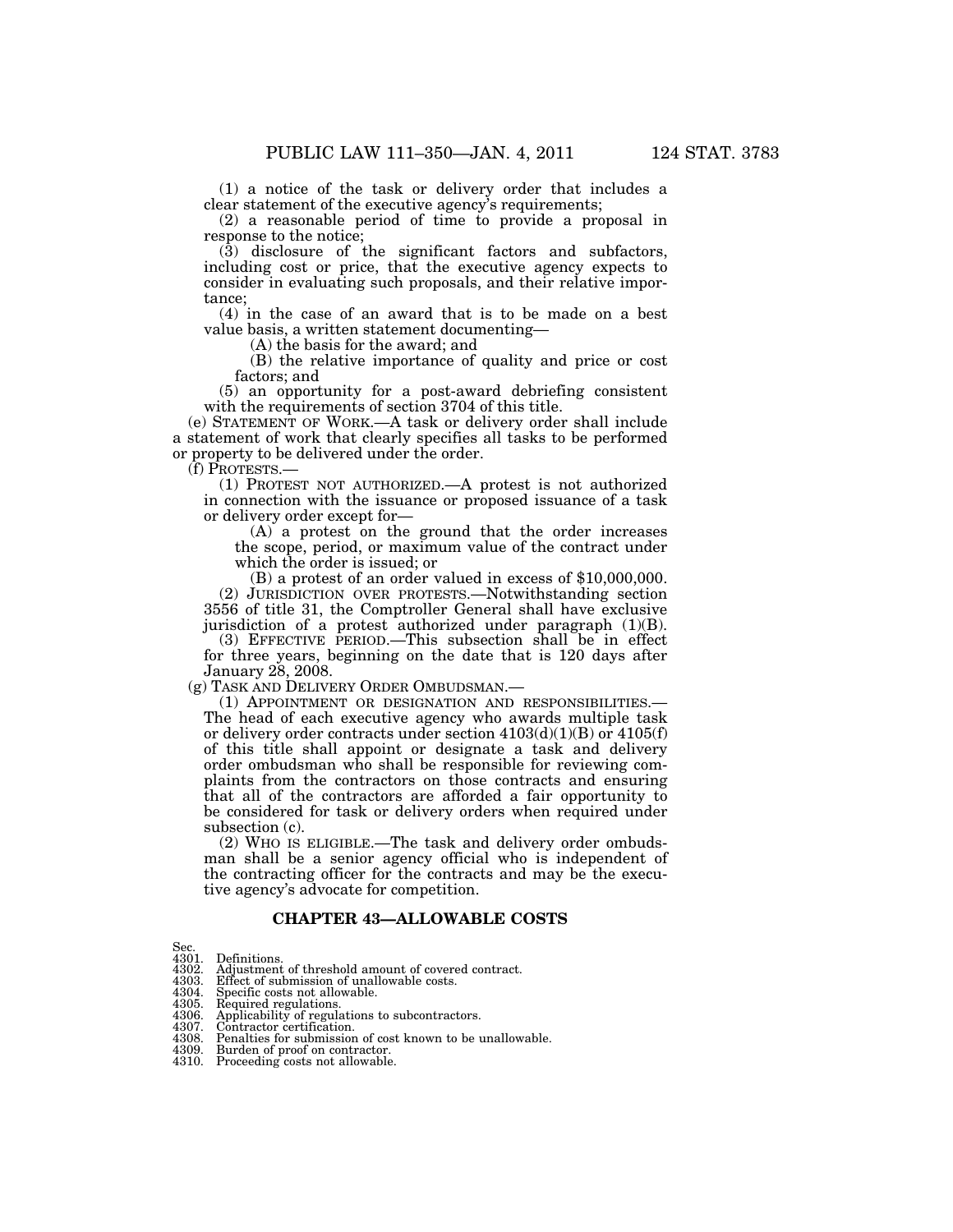## **§ 4301. Definitions**

In this chapter:

(1) COMPENSATION.—The term ''compensation'', for a fiscal year, means the total amount of wages, salary, bonuses, and deferred compensation for the fiscal year, whether paid, earned, or otherwise accruing, as recorded in an employer's cost accounting records for the fiscal year.

(2) COVERED CONTRACT.—The term ''covered contract'' means a contract for an amount in excess of \$500,000 that is entered into by an executive agency, except that the term does not include a fixed-price contract without cost incentives or any firm fixed-price contract for the purchase of commercial items.

(3) FISCAL YEAR.—The term ''fiscal year'' means a fiscal year established by a contractor for accounting purposes.

(4) SENIOR EXECUTIVE.—The term ''senior executive'', with respect to a contractor, means the 5 most highly compensated employees in management positions at each home office and each segment of the contractor.

#### **§ 4302. Adjustment of threshold amount of covered contract**

Effective on October 1 of each year that is divisible by 5, the amount set forth in section 4301(2) of this title shall be adjusted to the equivalent amount in constant fiscal year 1994 dollars. An adjusted amount that is not evenly divisible by \$50,000 shall be rounded to the nearest multiple of \$50,000. If an amount is evenly divisible by \$25,000 but is not evenly divisible by \$50,000, the amount shall be rounded to the next higher multiple of \$50,000.

#### **§ 4303. Effect of submission of unallowable costs**

(a) INDIRECT COST THAT VIOLATES FEDERAL ACQUISITION REGULA-TION COST PRINCIPLE.—An executive agency shall require that a covered contract provide that if the contractor submits to the executive agency a proposal for settlement of indirect costs incurred by the contractor for any period after those costs have been accrued and if that proposal includes the submission of a cost that is unallowable because the cost violates a cost principle in the Federal Acquisition Regulation or an executive agency supplement to the Federal Acquisition Regulation, the cost shall be disallowed.

(b) PENALTY FOR VIOLATION OF COST PRINCIPLE.—

(1) UNALLOWABLE COST IN PROPOSAL.—If the executive agency determines that a cost submitted by a contractor in its proposal for settlement is expressly unallowable under a cost principle referred to in subsection (a) that defines the allowability of specific selected costs, the executive agency shall assess a penalty against the contractor in an amount equal to—

(A) the amount of the disallowed cost allocated to covered contracts for which a proposal for settlement of indirect costs has been submitted; plus

(B) interest (to be computed based on provisions in the Federal Acquisition Regulation) to compensate the Federal Government for the use of the amount which a contractor has been paid in excess of the amount to which the contractor was entitled.

(2) COST DETERMINED TO BE UNALLOWABLE BEFORE PROPOSAL SUBMITTED.—If the executive agency determines that a proposal for settlement of indirect costs submitted by a contractor includes a cost determined to be unallowable in the case of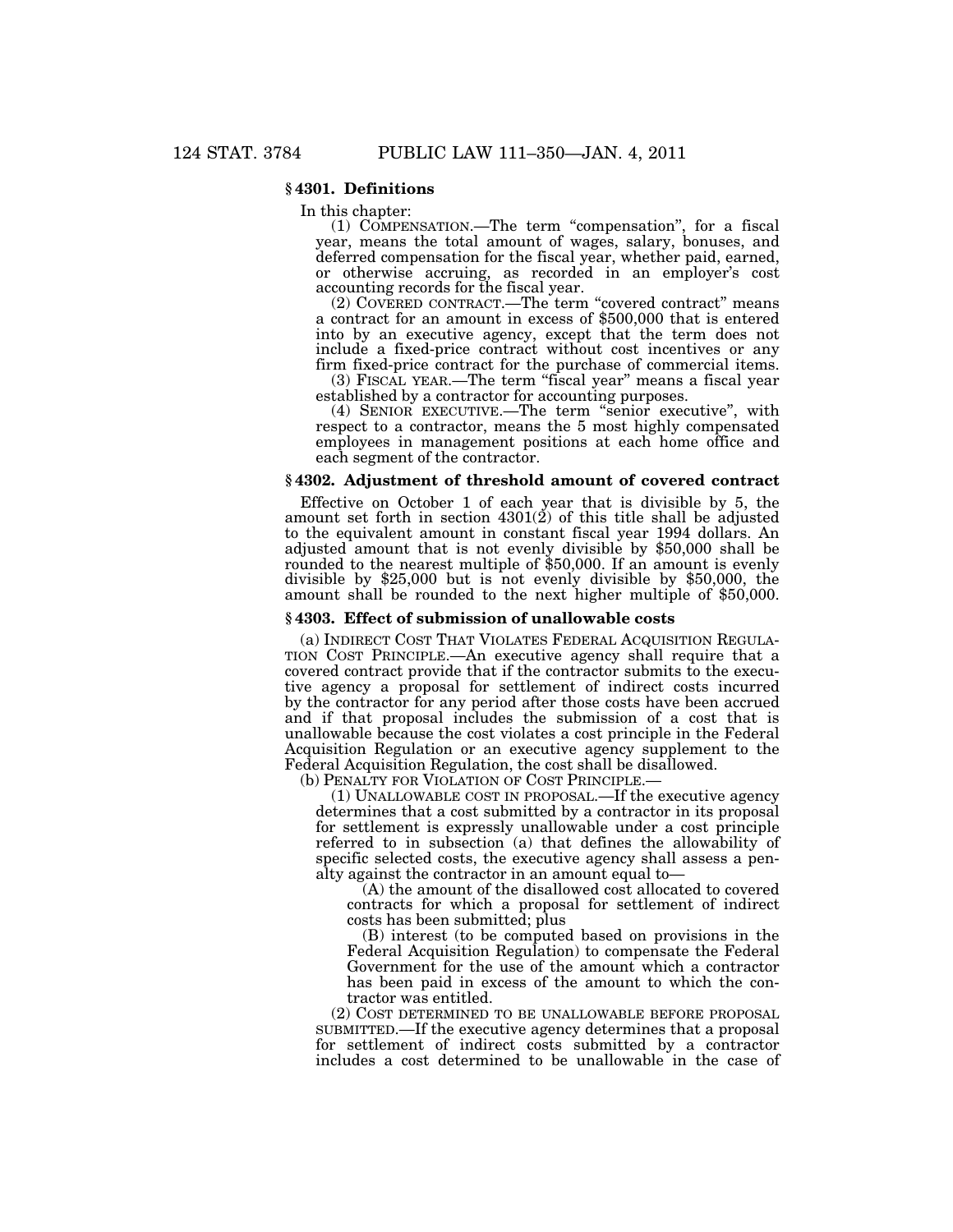that contractor before the submission of that proposal, the executive agency shall assess a penalty against the contractor in an amount equal to 2 times the amount of the disallowed cost allocated to covered contracts for which a proposal for settlement of indirect costs has been submitted.

(c) WAIVER OF PENALTY.—The Federal Acquisition Regulation shall provide for a penalty under subsection (b) to be waived in the case of a contractor's proposal for settlement of indirect costs when—

(1) the contractor withdraws the proposal before the formal initiation of an audit of the proposal by the Federal Government and resubmits a revised proposal;

(2) the amount of unallowable costs subject to the penalty is insignificant; or

(3) the contractor demonstrates, to the contracting officer's satisfaction, that—

(A) it has established appropriate policies and personnel training and an internal control and review system that provide assurances that unallowable costs subject to penalties are precluded from being included in the contractor's proposal for settlement of indirect costs; and

 $(\hat{B})$  the unallowable costs subject to the penalty were inadvertently incorporated into the proposal.

(d) APPLICABILITY OF CONTRACT DISPUTES PROCEDURE.—An action of an executive agency under subsection (a) or  $(b)$ -

(1) shall be considered a final decision for the purposes of section 7103 of this title; and

 $(2)$  is appealable in the manner provided in section  $7104(a)$ of this title.

# **§ 4304. Specific costs not allowable**

(a) SPECIFIC COSTS.—The following costs are not allowable under a covered contract:

(1) Costs of entertainment, including amusement, diversion, and social activities, and any costs directly associated with those costs (such as tickets to shows or sports events, meals, lodging, rentals, transportation, and gratuities).

 $(2)$  Costs incurred to influence (directly or indirectly) legislative action on any matter pending before Congress, a State legislature, or a legislative body of a political subdivision of a State.

(3) Costs incurred in defense of any civil or criminal fraud proceeding or similar proceeding (including filing of any false certification) brought by the Federal Government where the contractor is found liable or had pleaded nolo contendere to a charge of fraud or similar proceeding (including filing of a false certification).

(4) Payments of fines and penalties resulting from violations of, or failure to comply with, Federal, State, local, or foreign laws and regulations, except when incurred as a result of compliance with specific terms and conditions of the contract or specific written instructions from the contracting officer authorizing in advance those payments in accordance with applicable provisions of the Federal Acquisition Regulation.

(5) Costs of membership in any social, dining, or country club or organization.

(6) Costs of alcoholic beverages.

(7) Contributions or donations, regardless of the recipient.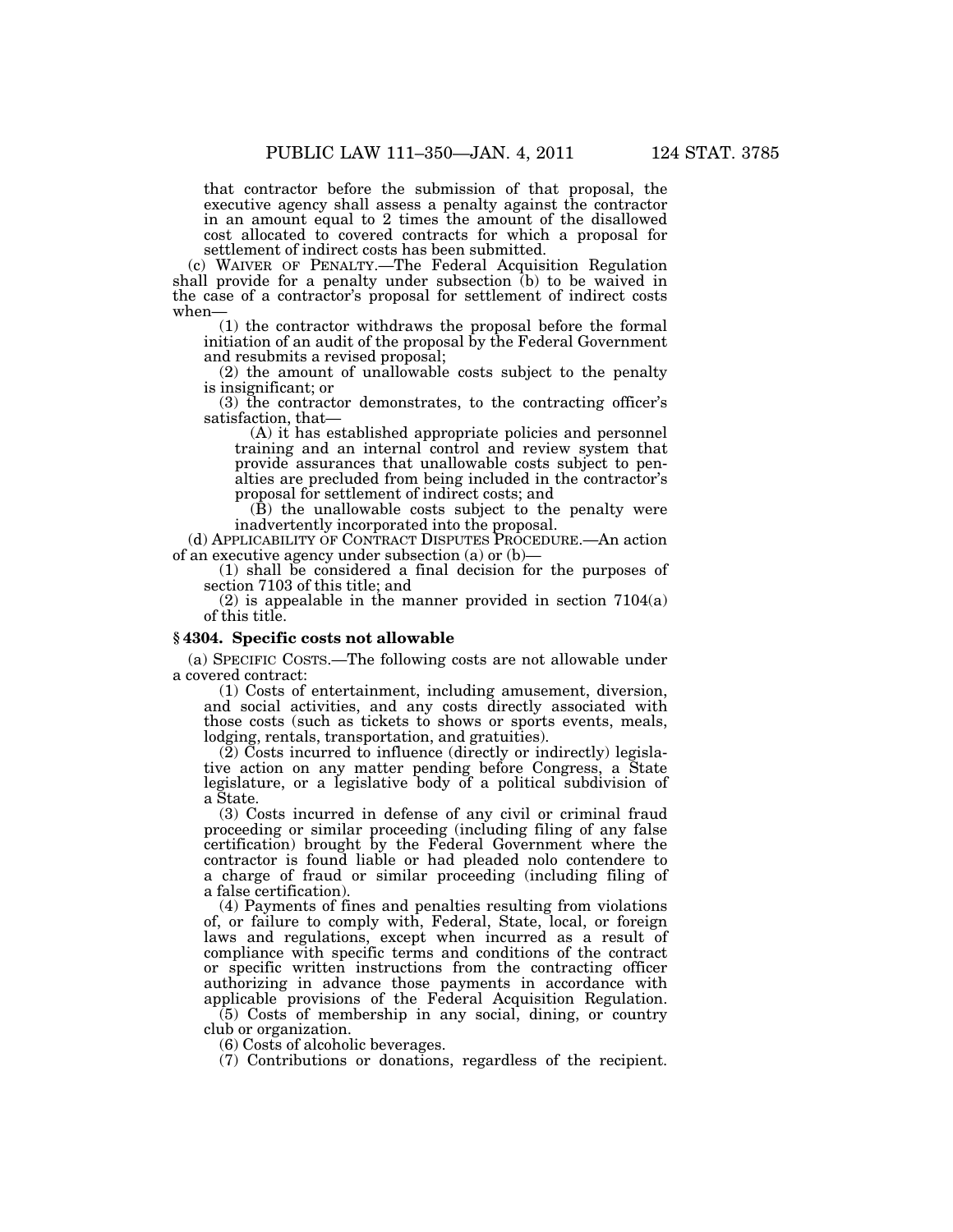(8) Costs of advertising designed to promote the contractor or its products.

(9) Costs of promotional items and memorabilia, including models, gifts, and souvenirs.

(10) Costs for travel by commercial aircraft that exceed the amount of the standard commercial fare.

(11) Costs incurred in making any payment (commonly known as a ''golden parachute payment'') that is—

(A) in an amount in excess of the normal severance pay paid by the contractor to an employee on termination of employment; and

(B) paid to the employee contingent on, and following, a change in management control over, or ownership of, the contractor or a substantial portion of the contractor's assets.

(12) Costs of commercial insurance that protects against the costs of the contractor for correction of the contractor's own defects in materials or workmanship.

(13) Costs of severance pay paid by the contractor to foreign nationals employed by the contractor under a service contract performed outside the United States, to the extent that the amount of severance pay paid in any case exceeds the amount paid in the industry involved under the customary or prevailing practice for firms in that industry providing similar services in the United States, as determined under the Federal Acquisition Regulation.

(14) Costs of severance pay paid by the contractor to a foreign national employed by the contractor under a service contract performed in a foreign country if the termination of the employment of the foreign national is the result of the closing of, or the curtailment of activities at, a Federal Government facility in that country at the request of the government of that country.

(15) Costs incurred by a contractor in connection with any criminal, civil, or administrative proceeding commenced by the Federal Government or a State, to the extent provided in section 4310 of this title.

(16) Costs of compensation of senior executives of contractors for a fiscal year, regardless of the contract funding source, to the extent that the compensation exceeds the benchmark compensation amount determined applicable for the fiscal year by the Administrator under section 1127 of this title.

(b) WAIVER OF SEVERANCE PAY RESTRICTIONS FOR FOREIGN NATIONALS.

(1) EXECUTIVE AGENCY DETERMINATION.—Pursuant to the Federal Acquisition Regulation and subject to the availability of appropriations, an executive agency, in awarding a covered contract, may waive the application of paragraphs (13) and (14) of subsection (a) to that contract if the executive agency determines that—

(A) the application of those provisions to that contract would adversely affect the continuation of a program, project, or activity that provides significant support services for employees of the executive agency posted outside the United States;

(B) the contractor has taken (or has established plans to take) appropriate actions within the contractor's control to minimize the amount and number of incidents of the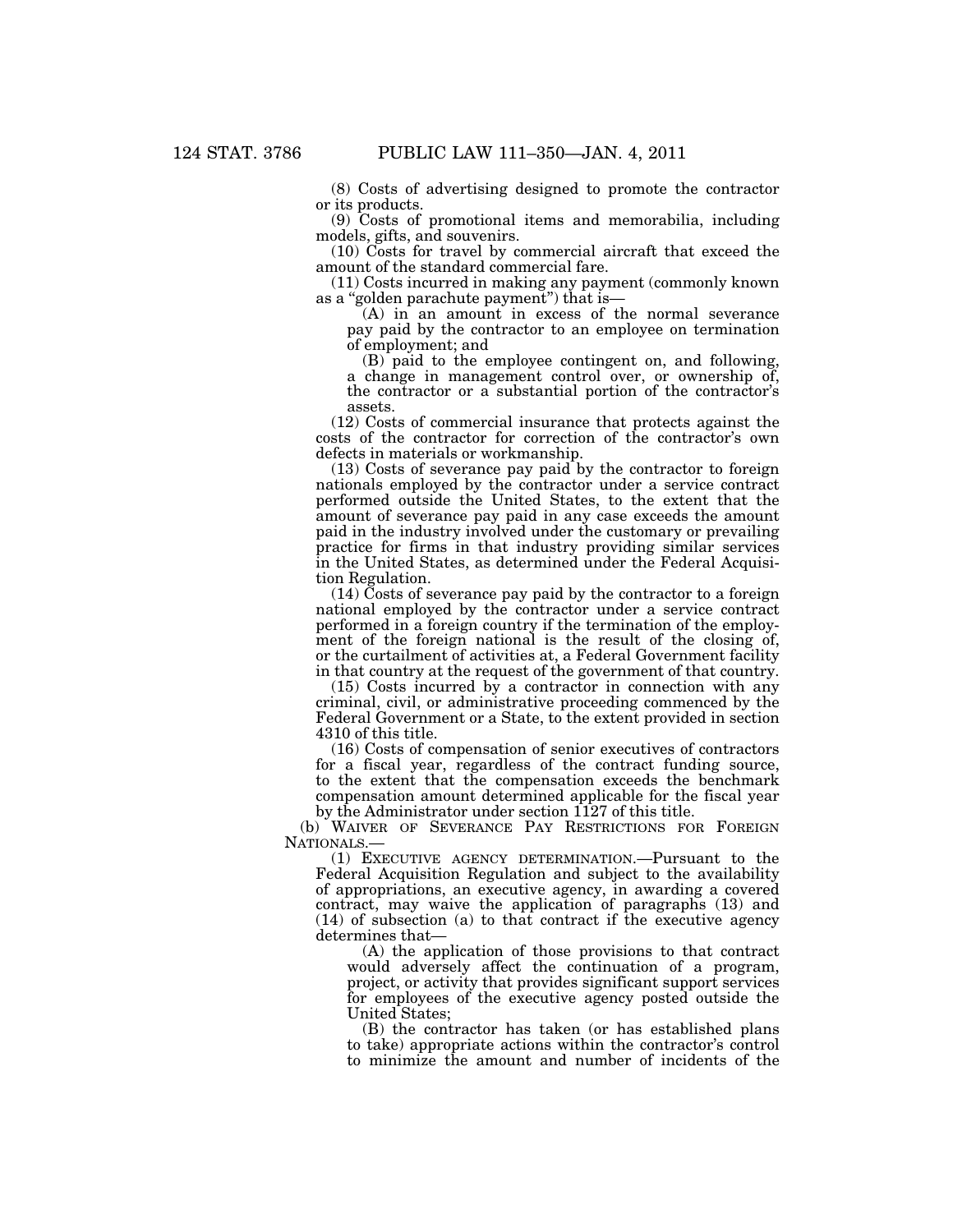payment of severance pay by the contractor to employees under the contract who are foreign nationals; and

(C) the payment of severance pay is necessary to comply with a law that is generally applicable to a significant number of businesses in the country in which the foreign national receiving the payment performed services under the contract or is necessary to comply with a collective bargaining agreement.<br>(2) SOLICITATION TO INCLUDE STATEMENT ABOUT WAIVER.—

An executive agency shall include in the solicitation for a covered contract a statement indicating—

(A) that a waiver has been granted under paragraph (1) for the contract; or

(B) whether the executive agency will consider granting a waiver and, if the executive agency will consider granting

a waiver, the criteria to be used in granting the waiver. (3) DETERMINATION TO BE MADE BEFORE CONTRACT

AWARDED.—An executive agency shall make the final determination whether to grant a waiver under paragraph (1) with respect to a covered contract before award of the contract.<br>(c) ESTABLISHMENT OF DEFINITIONS, EXCLUSIONS, LIMITATIONS,

AND QUALIFICATIONS. The provisions of the Federal Acquisition Regulation implementing this chapter may establish appropriate definitions, exclusions, limitations, and qualifications. A submission by a contractor of costs that are incurred by the contractor and that are claimed to be allowable under Department of Energy management and operating contracts shall be considered a proposal for settlement of indirect costs incurred by the contractor for any period after those costs have been accrued.

### **§ 4305. Required regulations**

(a) IN GENERAL.—The Federal Acquisition Regulation shall contain provisions on the allowability of contractor costs. Those provisions shall define in detail and in specific terms the costs that are unallowable, in whole or in part, under covered contracts. (b) SPECIFIC ITEMS.—The regulations shall, at a minimum, clarify

the cost principles applicable to contractor costs of the following: (1) Air shows.

(2) Membership in civic, community, and professional organizations.

(3) Recruitment.

(4) Employee morale and welfare.

(5) Actions to influence (directly or indirectly) executive branch action on regulatory and contract matters (other than costs incurred in regard to contract proposals pursuant to solicited or unsolicited bids).

(6) Community relations.

(7) Dining facilities.

(8) Professional and consulting services, including legal services.

(9) Compensation.

(10) Selling and marketing.

 $(11)$  Travel.

(12) Public relations.

(13) Hotel and meal expenses.

(14) Expense of corporate aircraft.

(15) Company-furnished automobiles.

(16) Advertising.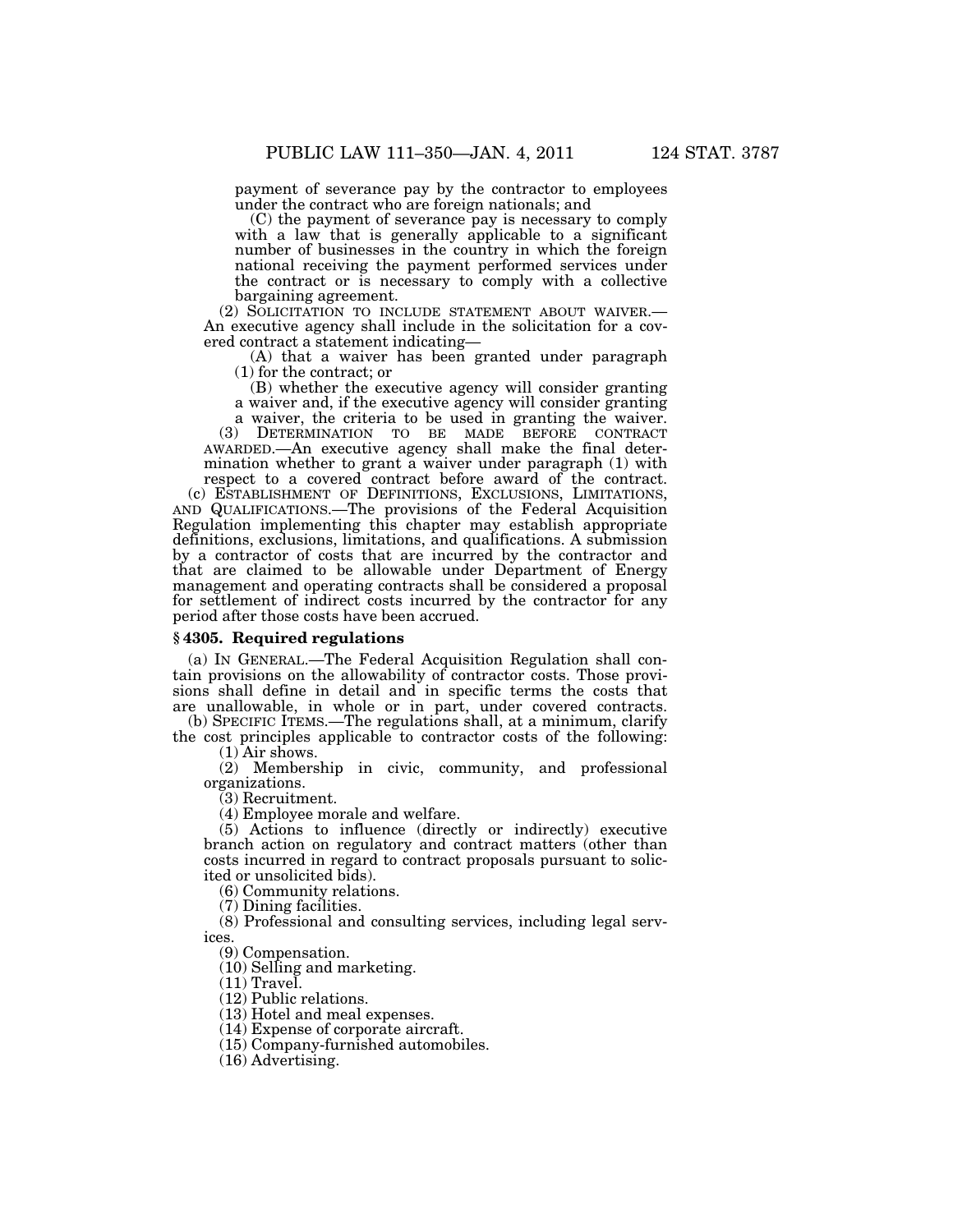(17) Conventions.<br>(c) ADDITIONAL REQUIREMENTS.—

(1) WHEN QUESTIONED COSTS MAY BE RESOLVED.—The Federal Acquisition Regulation shall require that a contracting officer not resolve any questioned costs until the contracting officer has obtained—

(A) adequate documentation of those costs; and

(B) the opinion of the contract auditor on the allowability of those costs.

(2) PRESENCE OF CONTRACT AUDITOR.—The Federal Acquisition Regulation shall provide that, to the maximum extent practicable, a contract auditor be present at any negotiation or meeting with the contractor regarding a determination of the allowability of indirect costs of the contractor.

(3) SETTLEMENT TO REFLECT AMOUNT OF INDIVIDUAL QUES- TIONED COSTS.—The Federal Acquisition Regulation shall require that all categories of costs designated in the report of a contract auditor as questioned with respect to a proposal for settlement be resolved in a manner so that the amount of the individual questioned costs that are paid will be reflected in the settlement.

## **§ 4306. Applicability of regulations to subcontractors**

The regulations referred to in sections 4304 and 4305(a) and (b) of this title shall require prime contractors of a covered contract, to the maximum extent practicable, to apply the provisions of those regulations to all subcontractors of the covered contract.

#### **§ 4307. Contractor certification**

(a) CONTENT AND FORM.—A proposal for settlement of indirect costs applicable to a covered contract shall include a certification by an official of the contractor that, to the best of the certifying official's knowledge and belief, all indirect costs included in the proposal are allowable. The certification shall be in a form prescribed in the Federal Acquisition Regulation.

(b) WAIVER.—An executive agency may, in an exceptional case, waive the requirement for certification under subsection (a) in the case of a contract if the agency—

(1) determines that it would be in the interest of the Federal Government to waive the certification; and

(2) states in writing the reasons for the determination and makes the determination available to the public.

#### **§ 4308. Penalties for submission of cost known to be unallowable**

The submission to an executive agency of a proposal for settlement of costs for any period after those costs have been accrued that includes a cost that is expressly specified by statute or regulation as being unallowable, with the knowledge that the cost is unallowable, is subject to section 287 of title 18 and section 3729 of title 31.

#### **§ 4309. Burden of proof on contractor**

In a proceeding before a board of contract appeals, the United States Court of Federal Claims, or any other Federal court in which the reasonableness of indirect costs for which a contractor seeks reimbursement from the Federal Government is in issue,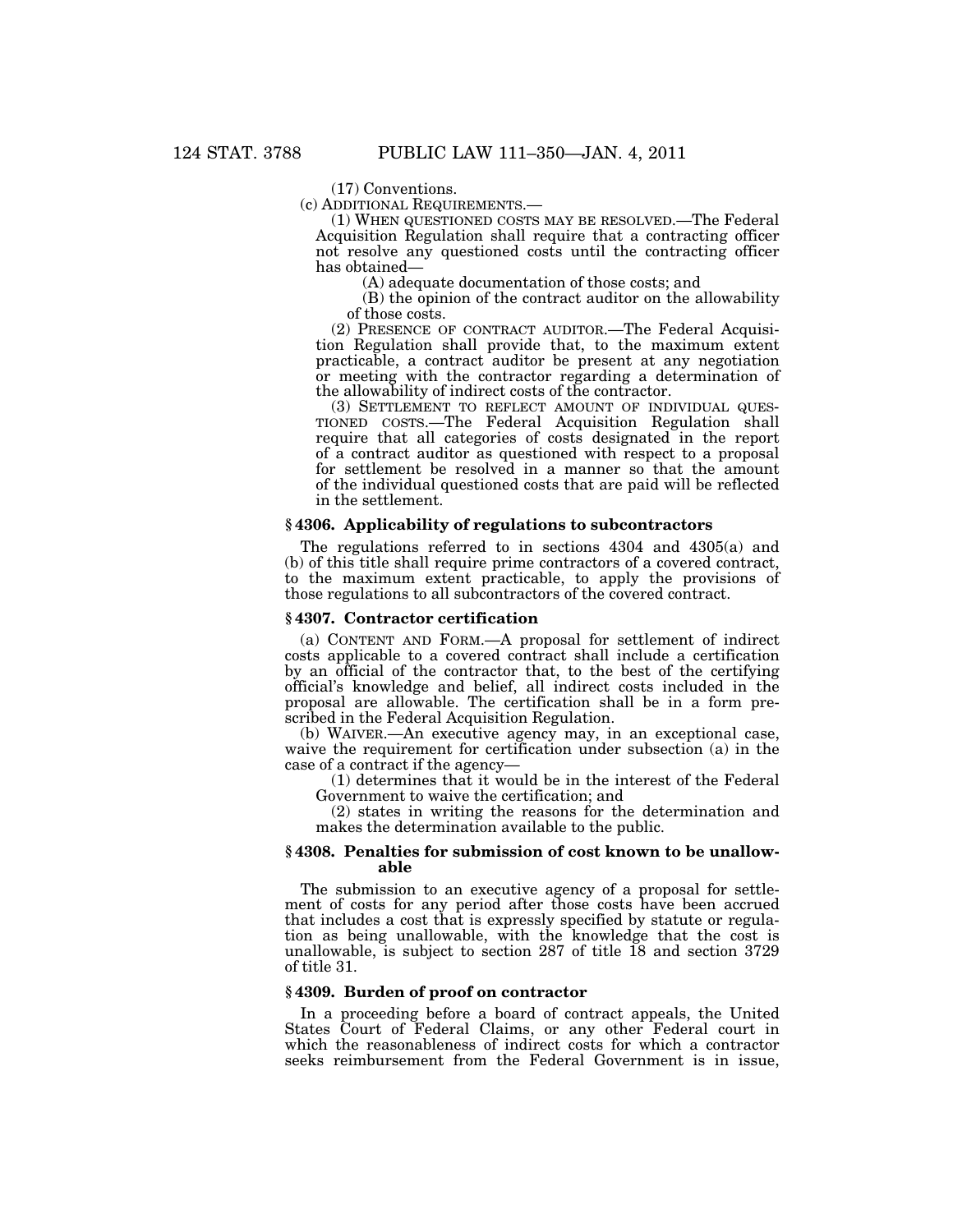the burden of proof is on the contractor to establish that those costs are reasonable.

#### **§ 4310. Proceeding costs not allowable**

(a) DEFINITIONS.—In this section:

(1) COSTS.—The term ''costs'', with respect to a proceeding, means all costs incurred by a contractor, whether before or after the commencement of the proceeding, including—

(A) administrative and clerical expenses;

(B) the cost of legal services, including legal services performed by an employee of the contractor;

(C) the cost of the services of accountants and consultants retained by the contractor; and

(D) the pay of directors, officers, and employees of the contractor for time devoted by those directors, officers, and employees to the proceeding.

(2) PENALTY.—The term ''penalty'' does not include restitution, reimbursement, or compensatory damages.

(3) PROCEEDING.—The term ''proceeding'' includes an investigation.

(b) IN GENERAL.—Except as otherwise provided in this section, costs incurred by a contractor in connection with a criminal, civil, or administrative proceeding commenced by the Federal Government or a State are not allowable as reimbursable costs under a covered contract if the proceeding—

(1) relates to a violation of, or failure to comply with, a Federal or State statute or regulation; and

(2) results in a disposition described in subsection (c).

(c) COVERED DISPOSITIONS.—A disposition referred to in subsection (b)(2) is any of the following:

(1) In a criminal proceeding, a conviction (including a conviction pursuant to a plea of nolo contendere) by reason of the violation or failure referred to in subsection (b).

(2) In a civil or administrative proceeding involving an allegation of fraud or similar misconduct, a determination of contractor liability on the basis of the violation or failure referred to in subsection (b).

(3) In any civil or administrative proceeding, the imposition of a monetary penalty by reason of the violation or failure referred to in subsection (b).

(4) A final decision to do any of the following, by reason of the violation or failure referred to in subsection  $(b)$ :

(A) Debar or suspend the contractor.

(B) Rescind or void the contract.

(C) Terminate the contract for default.

(5) A disposition of the proceeding by consent or compromise if the disposition could have resulted in a disposition described in paragraph (1), (2), (3), or (4).

(d) COSTS ALLOWED BY SETTLEMENT AGREEMENT IN PROCEEDING COMMENCED BY FEDERAL GOVERNMENT.—In the case of a proceeding referred to in subsection (b) that is commenced by the Federal Government and is resolved by consent or compromise pursuant to an agreement entered into by a contractor and the Federal Government, the costs incurred by the contractor in connection with the proceeding that are otherwise not allowable as reimbursable costs under subsection (b) may be allowed to the extent specifically provided in that agreement.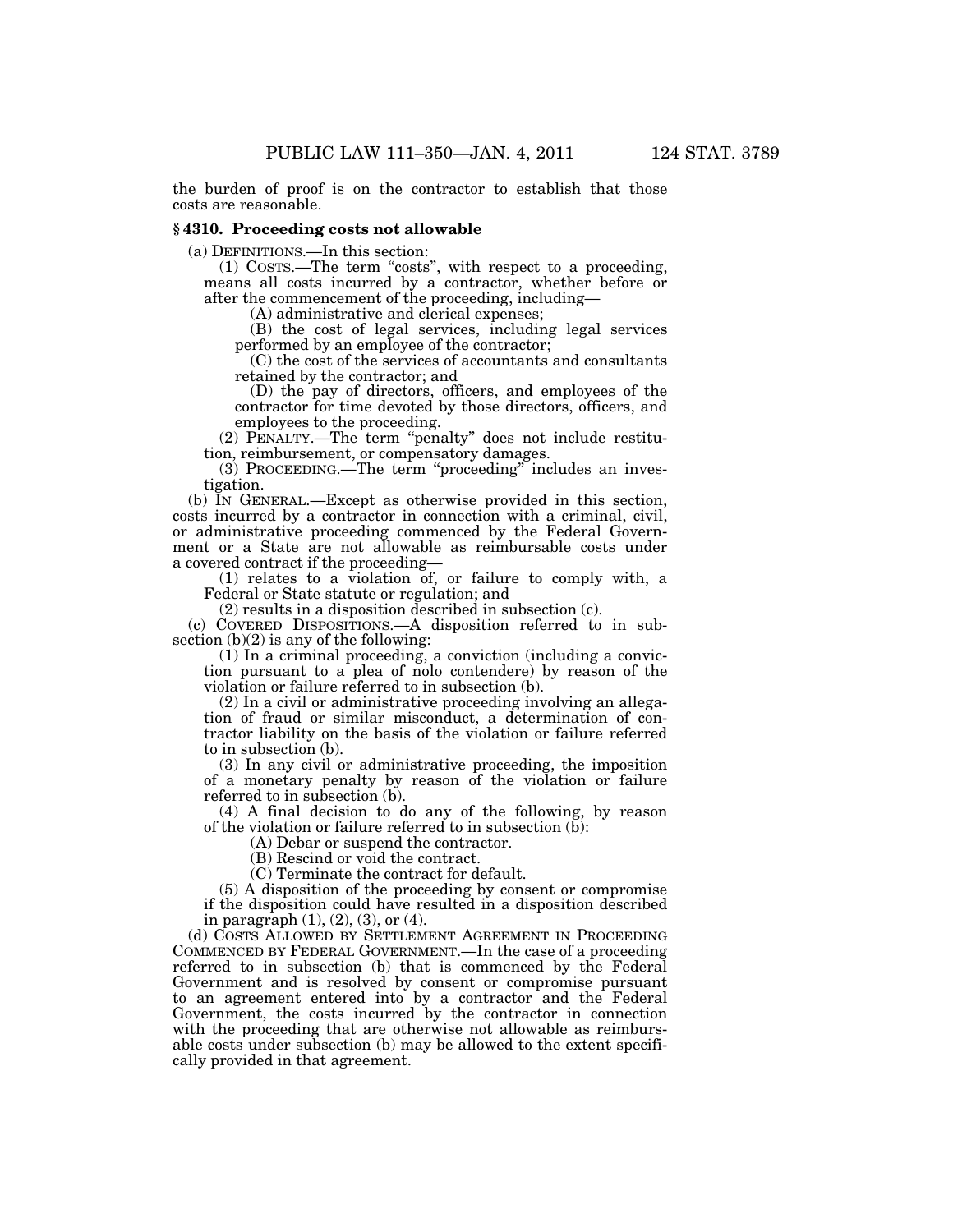(e) COSTS SPECIFICALLY AUTHORIZED BY EXECUTIVE AGENCY IN PROCEEDING COMMENCED BY STATE.—In the case of a proceeding referred to in subsection (b) that is commenced by a State, the executive agency that awarded the covered contract involved in the proceeding may allow the costs incurred by the contractor in connection with the proceeding as reimbursable costs if the executive agency determines, in accordance with the Federal Acquisition Regulation, that the costs were incurred as a result  $of$ 

(1) a specific term or condition of the contract; or

(2) specific written instructions of the executive agency.

(1) IN GENERAL.—Except as provided in paragraph  $(3)$ , costs incurred by a contractor in connection with a criminal, civil, or administrative proceeding commenced by the Federal Government or a State in connection with a covered contract may be allowed as reimbursable costs under the contract if the costs are not disallowable under subsection (b), but only to the extent provided in paragraph (2).

(2) AMOUNT OF ALLOWABLE COSTS.—

(A) MAXIMUM AMOUNT ALLOWED.—The amount of the costs allowable under paragraph (1) in any case may not exceed the amount equal to 80 percent of the amount of the costs incurred, to the extent that the costs are determined to be otherwise allowable and allocable under the Federal Acquisition Regulation.

(B) CONTENT OF REGULATIONS.—Regulations issued for the purpose of subparagraph (A) shall provide for appropriate consideration of the complexity of procurement litigation, generally accepted principles governing the award of legal fees in civil actions involving the Federal Government as a party, and other factors as may be appropriate.

(3) WHEN OTHERWISE ALLOWABLE COSTS ARE NOT ALLOW-ABLE.—In the case of a proceeding referred to in paragraph (1), contractor costs otherwise allowable as reimbursable costs under this subsection are not allowable if—

(A) the proceeding involves the same contractor misconduct alleged as the basis of another criminal, civil, or administrative proceeding; and

(B) the costs of the other proceeding are not allowable under subsection (b).

## **CHAPTER 45—CONTRACT FINANCING**

Sec.<br>4501.<br>4502. 4501. Authority of executive agency. 4502. Payment.

4503. Security for advance payments.<br>4504. Conditions for progress paymen

4504. Conditions for progress payments.<br>4505. Payments for commercial items.<br>4506. Action in case of fraud. Payments for commercial items.

Action in case of fraud.

#### **§ 4501. Authority of executive agency**

#### An executive agency may—

(1) make advance, partial, progress or other payments under contracts for property or services made by the agency; and

(2) insert in solicitations for procurement of property or services a provision limiting to small business concerns advance or progress payments.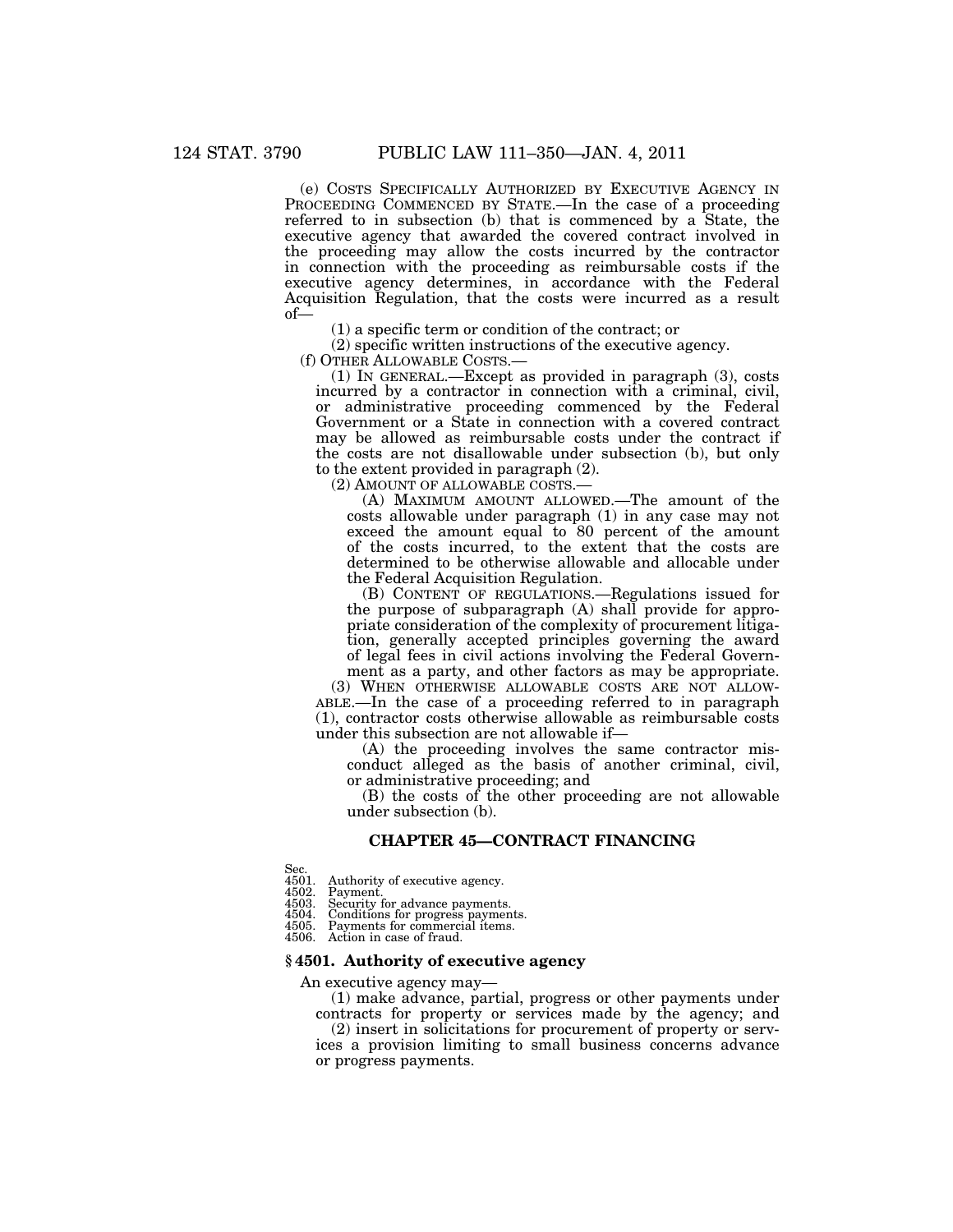# **§ 4502. Payment**

(a) BASIS FOR PAYMENT.—When practicable, payments under section 4501 of this title shall be made on any of the following bases:

(1) Performance measured by objective, quantifiable methods such as delivery of acceptable items, work measurement, or statistical process controls.

(2) Accomplishment of events defined in the program management plan.

(3) Other quantifiable measures of results.

(b) PAYMENT AMOUNT.—Payments made under section 4501 of this title may not exceed the unpaid contract price.

## **§ 4503. Security for advance payments**

Advance payments under section 4501 of this title may be made only on adequate security and a determination by the agency head that to do so would be in the public interest. The security may be in the form of a lien in favor of the Federal Government on the property contracted for, on the balance in an account in which the payments are deposited, and on such of the property acquired for performance of the contract as the parties may agree. This lien shall be paramount to all other liens and is effective immediately upon the first advancement of funds without filing, notice, or any other action by the Federal Government.

#### **§ 4504. Conditions for progress payments**

(a) PAYMENT COMMENSURATE WITH WORK.—The executive agency shall ensure that a payment for work in progress (including materials, labor, and other items) under a contract of an executive agency that provides for those payments is commensurate with the work accomplished that meets standards established under the contract. The contractor shall provide information and evidence the executive agency determines is necessary to permit the executive agency to carry out this subsection.

(b) LIMITATION.—The executive agency shall ensure that progress payments referred to in subsection (a) are not made for more than 80 percent of the work accomplished under the contract as long as the executive agency has not made the contractual terms, specifications, and price definite.

(c) APPLICATION.—This section applies to a contract in an amount greater than \$25,000.

#### **§ 4505. Payments for commercial items**

(a) TERMS AND CONDITIONS FOR PAYMENTS.—Payments under section 4501 of this title for commercial items may be made under terms and conditions that the head of the executive agency determines are appropriate or customary in the commercial marketplace and are in the best interests of the Federal Government.

(b) SECURITY FOR PAYMENTS.—The head of the executive agency shall obtain adequate security for the payments. If the security is in the form of a lien in favor of the Federal Government, the lien is paramount to all other liens and is effective immediately on the first payment, without filing, notice, or other action by the Federal Government.

(c) LIMITATION ON ADVANCE PAYMENTS.—Advance payments made under section 4501 of this title for commercial items may include payments, in a total amount not more than 15 percent of the contract price, in advance of any performance of work under the contract.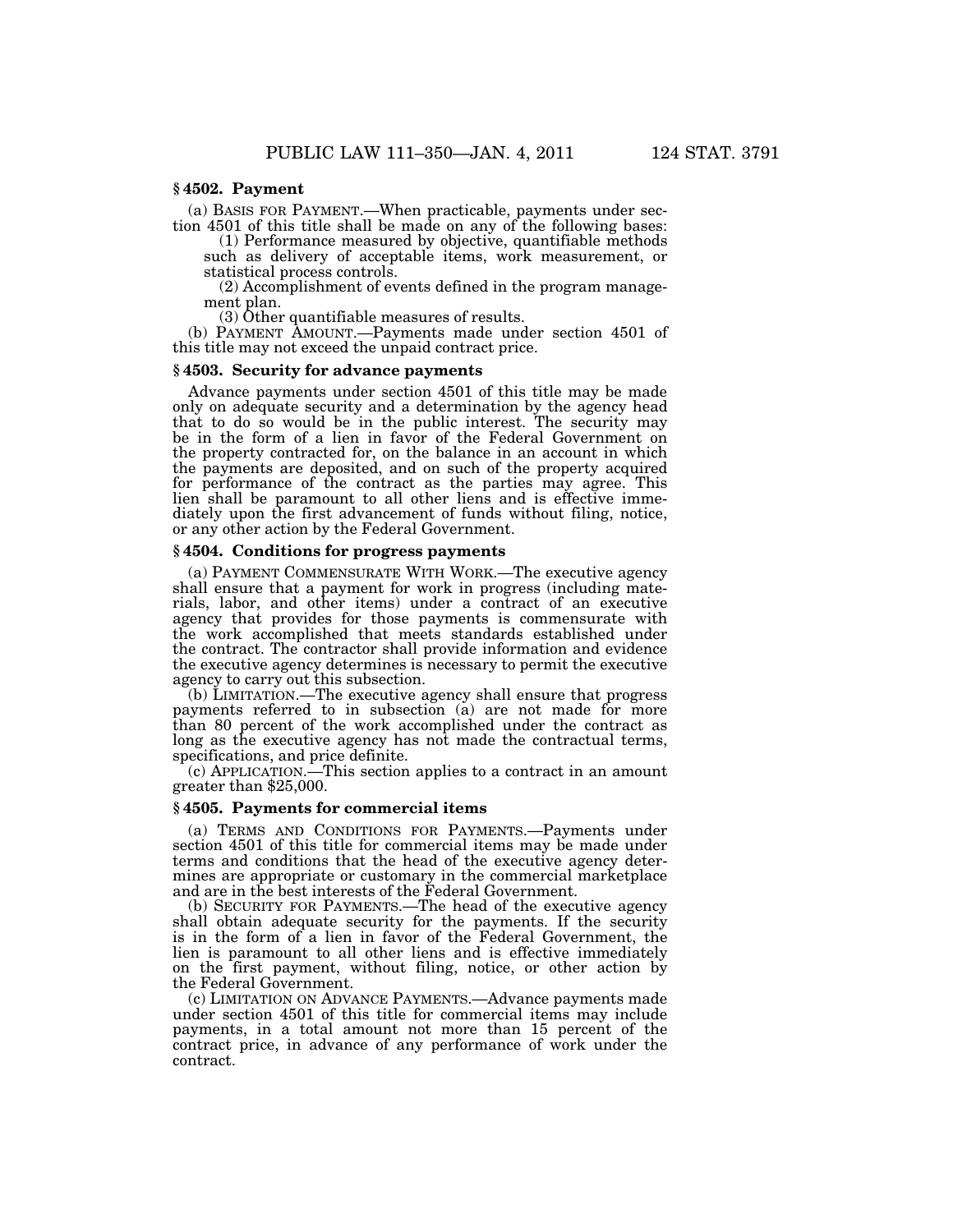(d) NONAPPLICATION OF CERTAIN CONDITIONS.—The conditions of sections 4503 and 4504 of this title need not be applied if they would be inconsistent, as determined by the head of the executive agency, with commercial terms and conditions pursuant to this section.

#### **§ 4506. Action in case of fraud**

(a) DEFINITION.—In this section, the term ''remedy coordination official'', with respect to an executive agency, means the individual or entity in that executive agency who coordinates within that executive agency the administration of criminal, civil, administrative, and contractual remedies resulting from investigations of fraud or corruption related to procurement activities.

(b) RECOMMENDATION TO REDUCE OR SUSPEND PAYMENTS.—In any case in which the remedy coordination official of an executive agency finds that there is substantial evidence that the request of a contractor for advance, partial, or progress payment under a contract awarded by that executive agency is based on fraud, the remedy coordination official shall recommend that the executive agency reduce or suspend further payments to that contractor.

(c) REDUCTION OR SUSPENSION OF PAYMENTS.—The head of an executive agency receiving a recommendation under subsection (b) in the case of a contractor's request for payment under a contract shall determine whether there is substantial evidence that the request is based on fraud. On making an affirmative determination, the head of the executive agency may reduce or suspend further payments to the contractor under the contract.

(d) EXTENT OF REDUCTION OR SUSPENSION.—The extent of any reduction or suspension of payments by an executive agency under subsection (c) on the basis of fraud shall be reasonably commensurate with the anticipated loss to the Federal Government resulting from the fraud.

(e) WRITTEN JUSTIFICATION.—A written justification for each decision of the head of an executive agency whether to reduce or suspend payments under subsection (c), and for each recommendation received by the executive agency in connection with the decision, shall be prepared and be retained in the files of the executive agency.

(f) NOTICE.—The head of each executive agency shall prescribe procedures to ensure that, before the head of the executive agency decides to reduce or suspend payments in the case of a contractor under subsection (c), the contractor is afforded notice of the proposed reduction or suspension and an opportunity to submit matters to the executive agency in response to the proposed reduction or suspension.

(g) REVIEW.—Not later than 180 days after the date on which the head of an executive agency reduces or suspends payments to a contractor under subsection (c), the remedy coordination official of the executive agency shall—

(1) review the determination of fraud on which the reduction or suspension is based; and

(2) transmit a recommendation to the head of the executive agency whether the suspension or reduction should continue.

(h) REPORT.—The head of each executive agency who receives recommendations made by the remedy coordination official of the executive agency to reduce or suspend payments under subsection (c) during a fiscal year shall prepare for that year a report that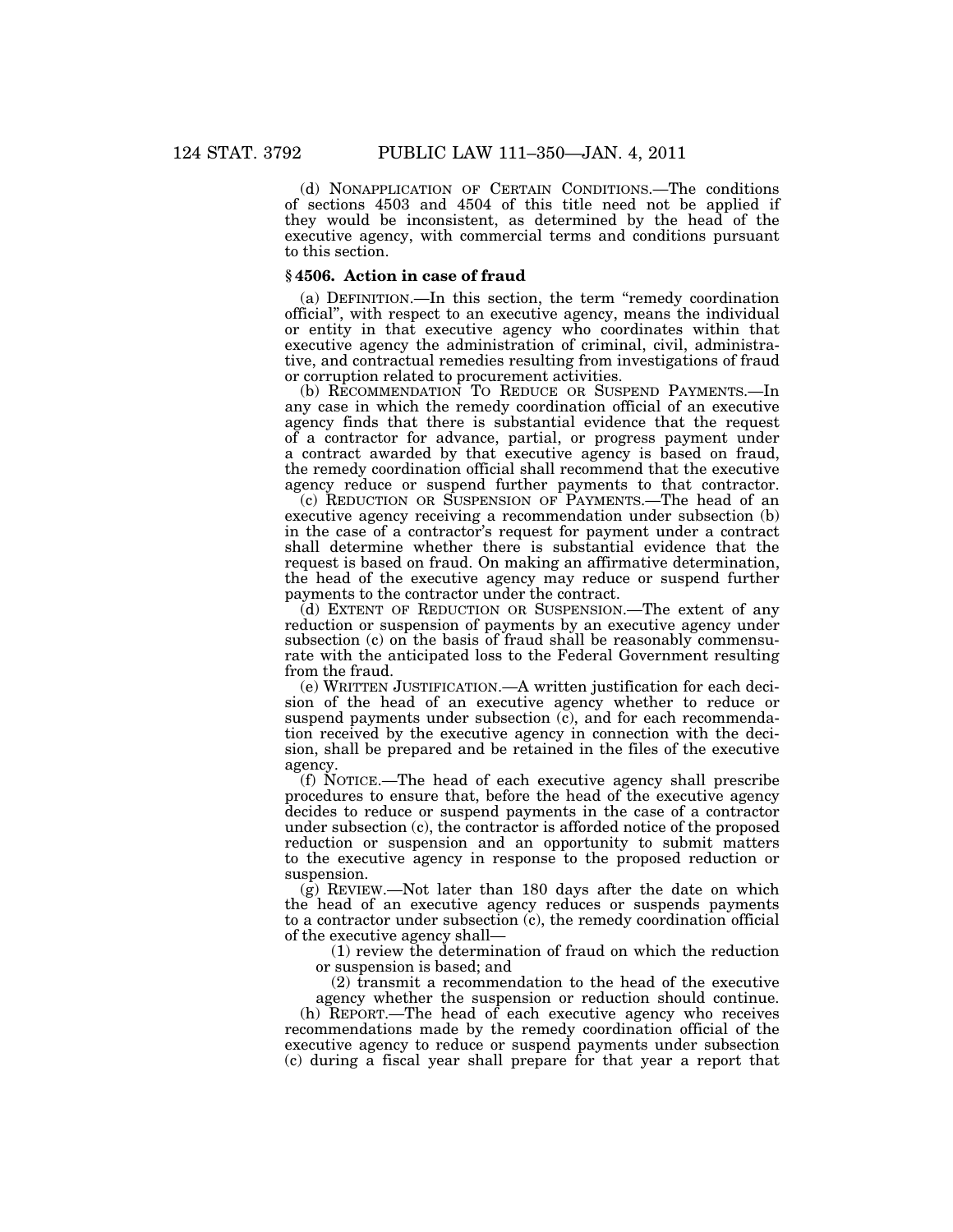contains the recommendations, the actions taken on the recommendations and the reasons for those actions, and an assessment of the effects of those actions on the Federal Government. The report shall be available to any Member of Congress on request.

(i) RESTRICTION ON DELEGATION.—The head of an executive agency may not delegate responsibilities under this section to an individual in a position below level IV of the Executive Schedule.

## **CHAPTER 47—MISCELLANEOUS**

- Sec.<br>4701. 4701. Determinations and decisions.<br>4702. Prohibition on release of contr
- 
- 4702. Prohibition on release of contractor proposals. 4703. Validation of proprietary data restrictions. 4704. Prohibition of contractors limiting subcontractor sales directly to Federal Government.
- 4705. Protection of contractor employees from reprisal for disclosure of certain information.
- 4706. Examination of facilities and records of contractor.<br>4707. Remission of liquidated damages.<br>4708. Payment of reimbursable indirect costs in cost-t
- 
- 4707. Remission of liquidated damages. 4708. Payment of reimbursable indirect costs in cost-type research and development contracts with educational institutions.
- 
- 4709. Implementation of electronic commerce capability.<br>4710. Limitations on tiering of subcontractors.<br>4711. Linking of award and incentive fees to acquisition 4710. Limitations on tiering of subcontractors. 4711. Linking of award and incentive fees to acquisition outcomes.

#### **§ 4701. Determinations and decisions**

(a) INDIVIDUAL OR CLASS DETERMINATIONS AND DECISIONS AUTHORIZED.—

(1) IN GENERAL.—Determinations and decisions required to be made under this division by the head of an executive agency or provided in this division or chapters 1 to 11 of title 40 to be made by the Administrator of General Services or other agency head may be made for an individual purchase or contract or, except for determinations or decisions made under sections 3105, 3301, 3303 to 3305, 3306(a)–(e), and 3308, chapter 37, and section 4702 of this title or to the extent expressly prohibited by another law, for a class of purchases or contracts.

(2) DELEGATION.—Except as provided in section 3304(a)(7) of this title, and except as provided in section  $121(d)(1)$  and (2) of title 40 with respect to the Administrator of General Services, the agency head, in the discretion and subject to the direction of the agency head, may delegate powers provided by this division or chapters 1 to 11 of title 40, including the making of determinations and decisions described in paragraph (1), to other officers or officials of the agency.

(3) FINALITY.—The determinations and decisions are final. (b) WRITTEN FINDINGS.—

(1) BASIS FOR CERTAIN DETERMINATIONS.—Each determination or decision under section 3901, 3905, 4503, or 4706(d)(2)(B) of this title shall be based on a written finding by the individual making the determination or decision. A finding under section  $4503$  or  $4706(d)(2)(B)$  shall set out facts and circumstances that support the determination or decision.

(2) FINALITY.—Each finding referred to in paragraph (1) is final.

(3) MAINTAINING COPIES OF FINDINGS.—The head of an executive agency shall maintain for a period of not less than 6 years a copy of each finding referred to in paragraph (1) that is made by an individual in that executive agency. The period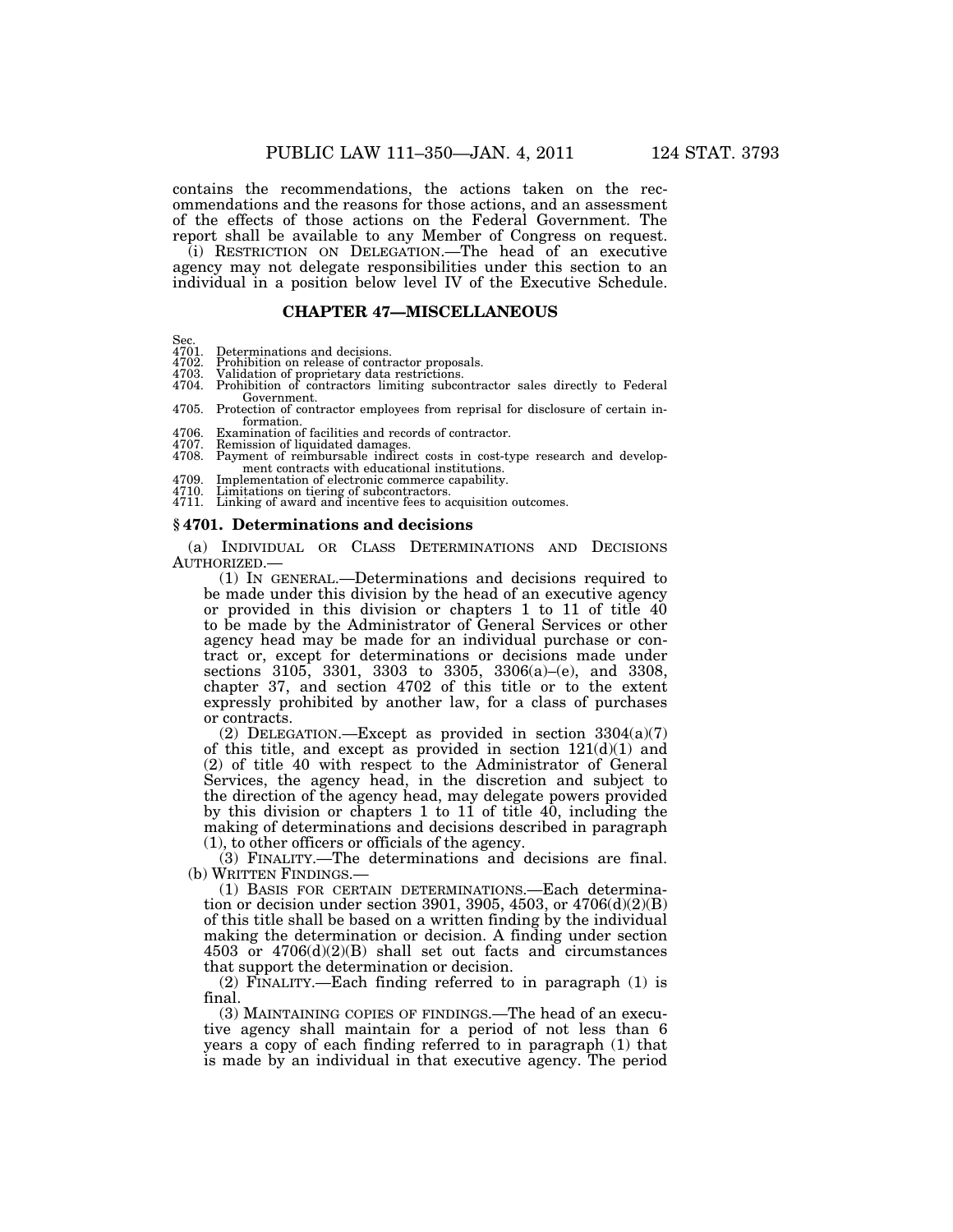begins on the date of the determination or decision to which the finding relates.

## **§ 4702. Prohibition on release of contractor proposals**

(a) DEFINITION.—In this section, the term ''proposal'' means a proposal, including a technical, management, or cost proposal, submitted by a contractor in response to the requirements of a solicitation for a competitive proposal.

(b) PROHIBITION.—A proposal in the possession or control of an executive agency may not be made available to any person under section 552 of title 5.

(c) NONAPPLICATION.—Subsection (b) does not apply to a proposal that is set forth or incorporated by reference in a contract entered into between the agency and the contractor that submitted the proposal.

#### **§ 4703. Validation of proprietary data restrictions**

(a) CONTRACT THAT PROVIDES FOR DELIVERY OF TECHNICAL DATA.—A contract for property or services entered into by an executive agency that provides for the delivery of technical data shall provide that—

(1) a contractor or subcontractor at any tier shall be prepared to furnish to the contracting officer a written justification for any restriction the contractor or subcontractor asserts on the right of the Federal Government to use the data; and

(2) the contracting officer may review the validity of a restriction the contractor or subcontractor asserts under the contract on the right of the Federal Government to use technical data furnished to the Federal Government under the contract if the contracting officer determines that reasonable grounds exist to question the current validity of the asserted restriction and that the continued adherence to the asserted restriction by the Federal Government would make it impracticable to procure the item competitively at a later time.

(b) CHALLENGE OF RESTRICTION.—If after a review the contracting officer determines that a challenge to the asserted restriction is warranted, the contracting officer shall provide written notice to the contractor or subcontractor asserting the restriction. The notice shall state—

(1) the grounds for challenging the asserted restriction; and (2) the requirement for a response within 60 days justifying

the current validity of the asserted restriction.

(c) ADDITIONAL TIME FOR RESPONSES.—If a contractor or subcontractor asserting a restriction subject to this section submits to the contracting officer a written request showing the need for additional time to comply with the requirement to justify the current validity of the asserted restriction, the contracting officer shall provide appropriate additional time to adequately permit the justification to be submitted.

(d) MULTIPLE CHALLENGES.—If a party asserting a restriction receives notices of challenges to restrictions on technical data from more than one contracting officer, and notifies each contracting officer of the existence of more than one challenge, the contracting officer initiating the earliest challenge, after consultation with the party asserting the restriction and the other contracting officers, shall formulate a schedule of responses to each of the challenges that will afford the party asserting the restriction with an equitable opportunity to respond to each challenge.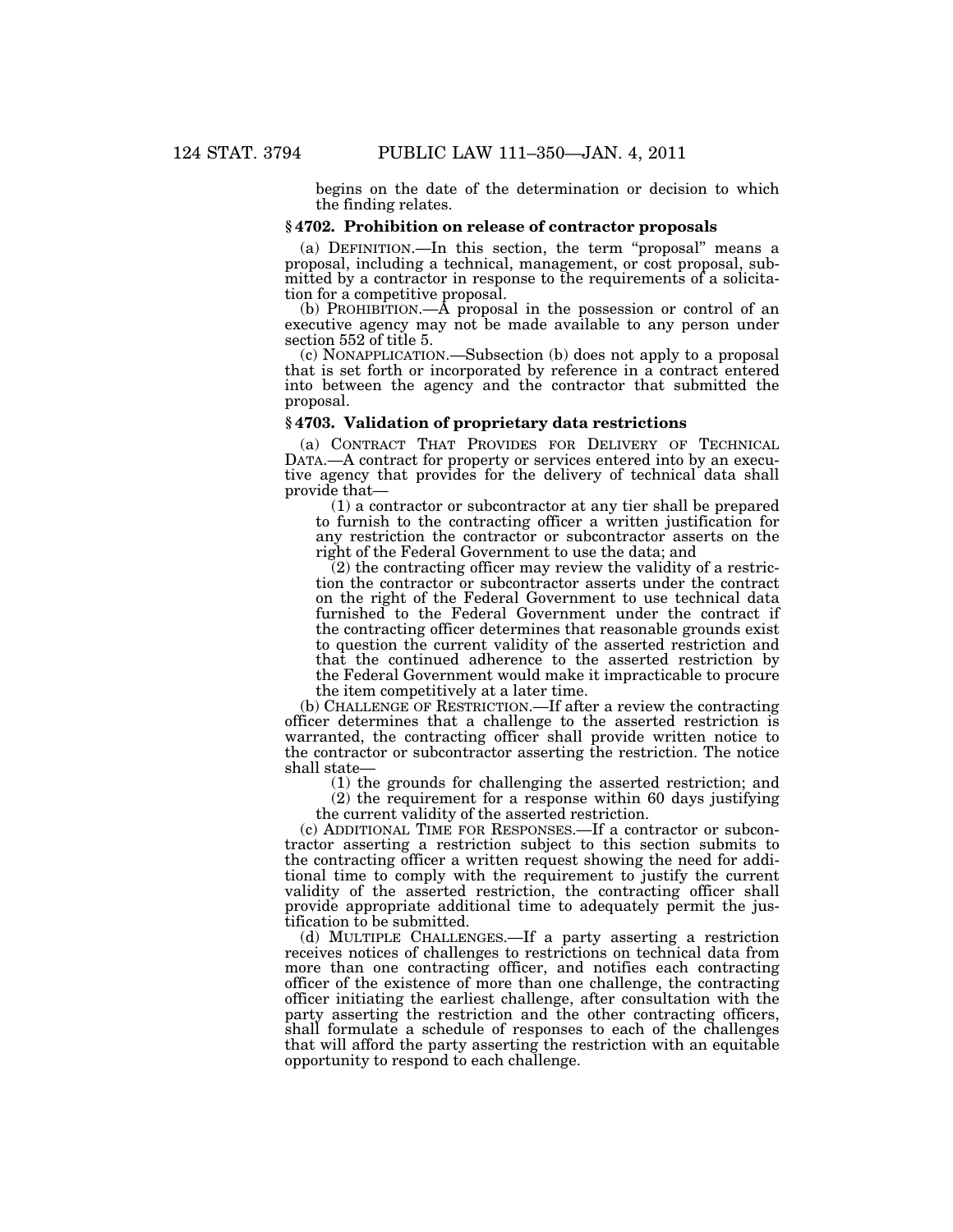(e) DECISION ON VALIDITY OF ASSERTED RESTRICTION.— (1) NO RESPONSE SUBMITTED.—The contracting officer shall issue a decision pertaining to the validity of the asserted restriction if the contractor or subcontractor does not submit a response under subsection (b).

(2) RESPONSE SUBMITTED.—Within 60 days of receipt of a justification submitted in response to the notice provided pursuant to subsection (b), a contracting officer shall issue a decision or notify the party asserting the restriction of the time within which a decision will be issued.

(f) CLAIM DEEMED CLAIM WITHIN CHAPTER 71.—A claim pertaining to the validity of the asserted restriction that is submitted in writing to a contracting officer by a contractor or subcontractor at any tier is deemed to be a claim within the meaning of chapter 71 of this title.<br>(g) FINAL DISPOSITION OF CHALLENGE.-

(1) CHALLENGE IS SUSTAINED.—If the contracting officer's challenge to the restriction on the right of the Federal Government to use technical data is sustained on final disposition—

(A) the restriction is cancelled; and

(B) if the asserted restriction is found not to be substantially justified, the contractor or subcontractor, as appropriate, is liable to the Federal Government for payment of the cost to the Federal Government of reviewing the asserted restriction and the fees and other expenses (as defined in section  $2412(d)(2)(A)$  of title 28) incurred by the Federal Government in challenging the asserted restriction, unless special circumstances would make the payment unjust.

(2) CHALLENGE NOT SUSTAINED.—If the contracting officer's challenge to the restriction on the right of the Federal Government to use technical data is not sustained on final disposition, the Federal Government—

(A) continues to be bound by the restriction; and

(B) is liable for payment to the party asserting the restriction for fees and other expenses (as defined in section  $2412(d)(2)(A)$  of title 28) incurred by the party asserting the restriction in defending the asserted restriction if the challenge by the Federal Government is found not to be made in good faith.

#### **§ 4704. Prohibition of contractors limiting subcontractor sales directly to Federal Government**

(a) CONTRACT RESTRICTIONS.—Each contract for the purchase of property or services made by an executive agency shall provide that the contractor will not—

(1) enter into an agreement with a subcontractor under the contract that has the effect of unreasonably restricting sales by the subcontractor directly to the Federal Government of any item or process (including computer software) made or furnished by the subcontractor under the contract (or any follow-on production contract); or

(2) otherwise act to restrict unreasonably the ability of a subcontractor to make sales described in paragraph (1) to the Federal Government.

(b) RIGHTS UNDER LAW PRESERVED.—This section does not prohibit a contractor from asserting rights it otherwise has under law.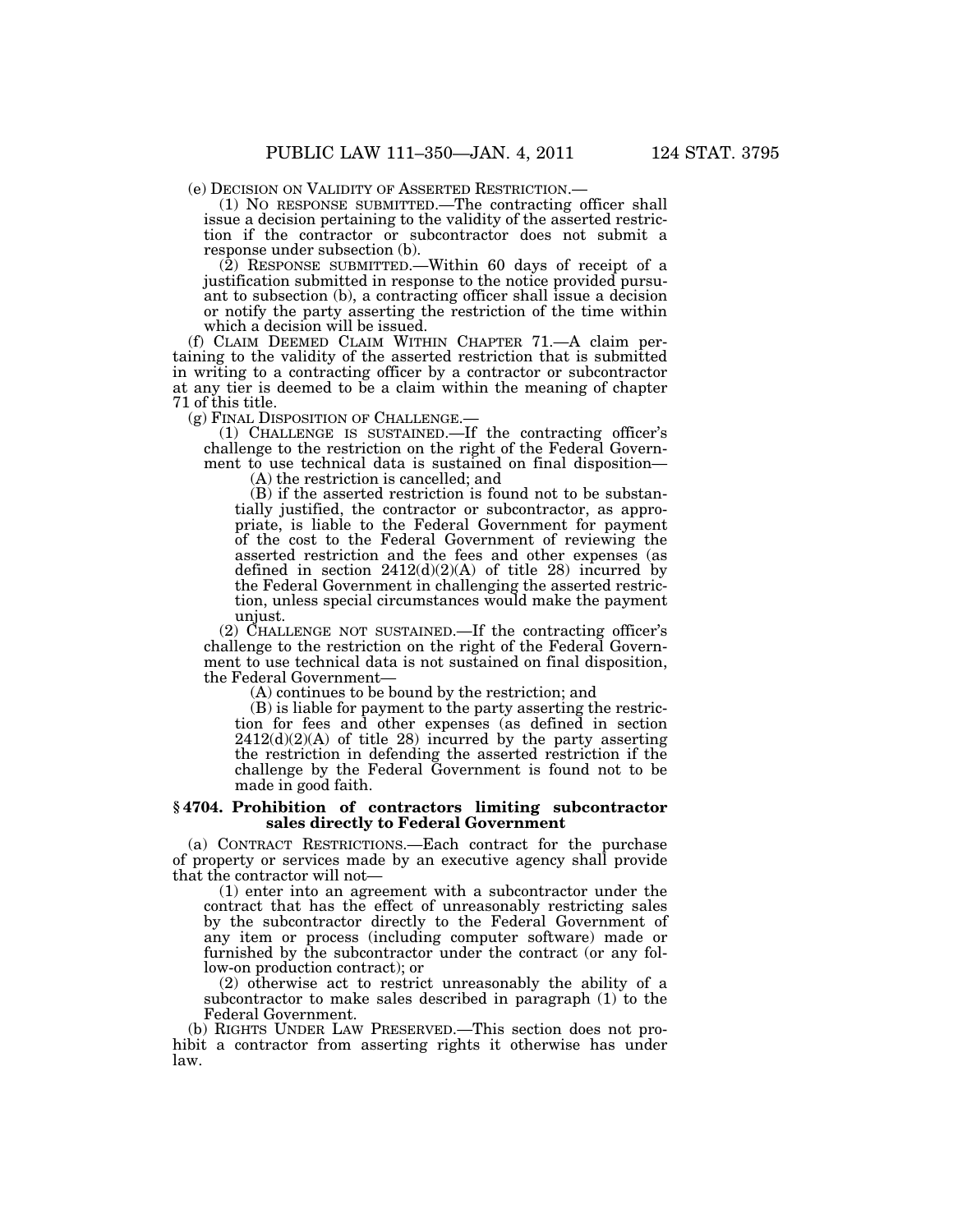(c) INAPPLICABILITY TO CERTAIN CONTRACTS.—This section does not apply to a contract for an amount that is not greater than the simplified acquisition threshold.

(d) INAPPLICABILITY WHEN GOVERNMENT TREATED SIMILARLY TO OTHER PURCHASERS.—An agreement between the contractor in a contract for the acquisition of commercial items and a subcontractor under the contract that restricts sales by the subcontractor directly to persons other than the contractor may not be considered to unreasonably restrict sales by that subcontractor to the Federal Government in violation of the provision included in the contract pursuant to subsection (a) if the agreement does not result in the Federal Government being treated differently with regard to the restriction than any other prospective purchaser of the commercial items from that subcontractor.

#### **§ 4705. Protection of contractor employees from reprisal for disclosure of certain information**

(a) DEFINITIONS.—In this section:

(1) CONTRACT.—The term ''contract'' means a contract awarded by the head of an executive agency.

(2) CONTRACTOR.—The term ''contractor'' means a person awarded a contract with an executive agency.

(3) INSPECTOR GENERAL.—The term ''Inspector General'' means an Inspector General appointed under the Inspector General Act of 1978 (5 U.S.C. App.).

(b) PROHIBITION OF REPRISALS.—An employee of a contractor may not be discharged, demoted, or otherwise discriminated against as a reprisal for disclosing to a Member of Congress or an authorized official of an executive agency or the Department of Justice information relating to a substantial violation of law related to a contract (including the competition for, or negotiation of, a contract).

(c) INVESTIGATION OF COMPLAINTS.—An individual who believes that the individual has been subjected to a reprisal prohibited by subsection (b) may submit a complaint to the Inspector General of the executive agency. Unless the Inspector General determines that the complaint is frivolous, the Inspector General shall investigate the complaint and, on completion of the investigation, submit a report of the findings of the investigation to the individual, the contractor concerned, and the head of the agency. If the executive agency does not have an Inspector General, the duties of the Inspector General under this section shall be performed by an official designated by the head of the executive agency.<br>(d) REMEDY AND ENFORCEMENT AUTHORITY.—

(1) ACTIONS CONTRACTOR MAY BE ORDERED TO TAKE.—If the head of an executive agency determines that a contractor has subjected an individual to a reprisal prohibited by subsection (b), the head of the executive agency may take one or more of the following actions:

(A) ABATEMENT.—Order the contractor to take affirmative action to abate the reprisal.

(B) REINSTATEMENT.—Order the contractor to reinstate the individual to the position that the individual held before the reprisal, together with the compensation (including back pay), employment benefits, and other terms and conditions of employment that would apply to the individual in that position if the reprisal had not been taken.

(C) PAYMENT.—Order the contractor to pay the complainant an amount equal to the aggregate amount of all costs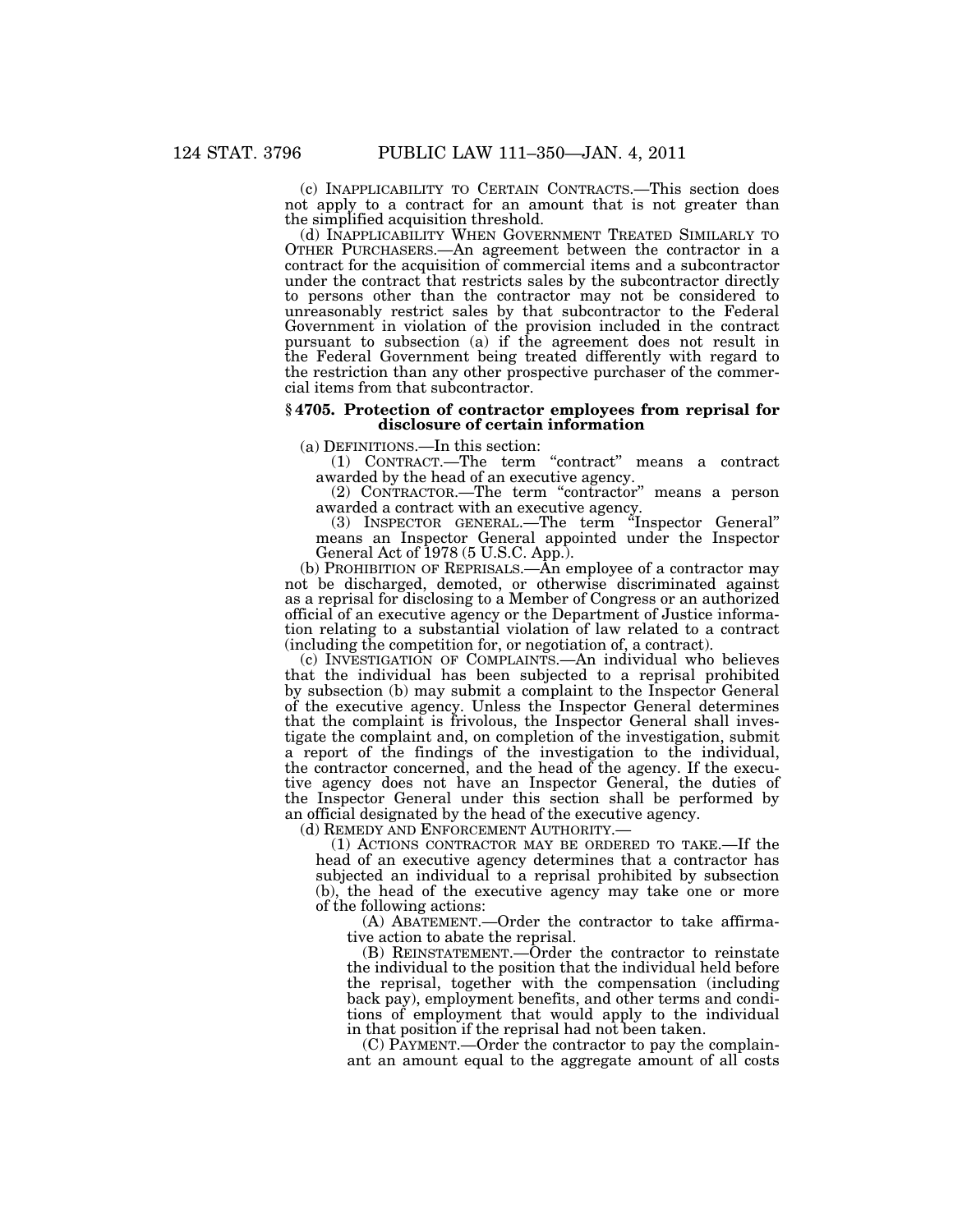and expenses (including attorneys' fees and expert witnesses' fees) that the complainant reasonably incurred for, or in connection with, bringing the complaint regarding the reprisal, as determined by the head of the executive agency.

(2) ENFORCEMENT ORDER.—When a contractor fails to comply with an order issued under paragraph (1), the head of the executive agency shall file an action for enforcement of the order in the United States district court for a district in which the reprisal was found to have occurred. In an action brought under this paragraph, the court may grant appropriate relief, including injunctive relief and compensatory and exemplary damages.

(3) REVIEW OF ENFORCEMENT ORDER.—A person adversely affected or aggrieved by an order issued under paragraph (1) may obtain review of the order's conformance with this subsection, and regulations issued to carry out this section, in the United States court of appeals for a circuit in which the reprisal is alleged in the order to have occurred. A petition seeking review must be filed no more than 60 days after the head of the agency issues the order. Review shall conform to chapter 7 of title 5.

(e) SCOPE OF SECTION.—This section does not—

(1) authorize the discharge of, demotion of, or discrimination against an employee for a disclosure other than a disclosure protected by subsection (b); or

(2) modify or derogate from a right or remedy otherwise available to the employee.

#### **§ 4706. Examination of facilities and records of contractor**

(a) DEFINITION.—In this section, the term ''records'' includes books, documents, accounting procedures and practices, and other data, regardless of type and regardless of whether the items are in written form, in the form of computer data, or in any other form.

(b) AGENCY AUTHORITY.—<br>(1) INSPECTION OF PLANT AND AUDIT OF RECORDS.—The head of an executive agency, acting through an authorized representative, may inspect the plant and audit the records of—

(A) a contractor performing a cost-reimbursement, incentive, time-and-materials, labor-hour, or price-redeterminable contract, or any combination of those contracts, the executive agency makes under this division; and

(B) a subcontractor performing a cost-reimbursement, incentive, time-and-materials, labor-hour, or price-redeterminable subcontract, or any combination of those subcontracts, under a contract referred to in subparagraph (A).

(2) EXAMINATION OF RECORDS.—The head of an executive agency, acting through an authorized representative, may, for the purpose of evaluating the accuracy, completeness, and currency of certified cost or pricing data required to be submitted pursuant to chapter 35 of this title with respect to a contract or subcontract, examine all records of the contractor or subcontractor related to—

(A) the proposal for the contract or subcontract;

(B) the discussions conducted on the proposal;

(C) pricing of the contract or subcontract; or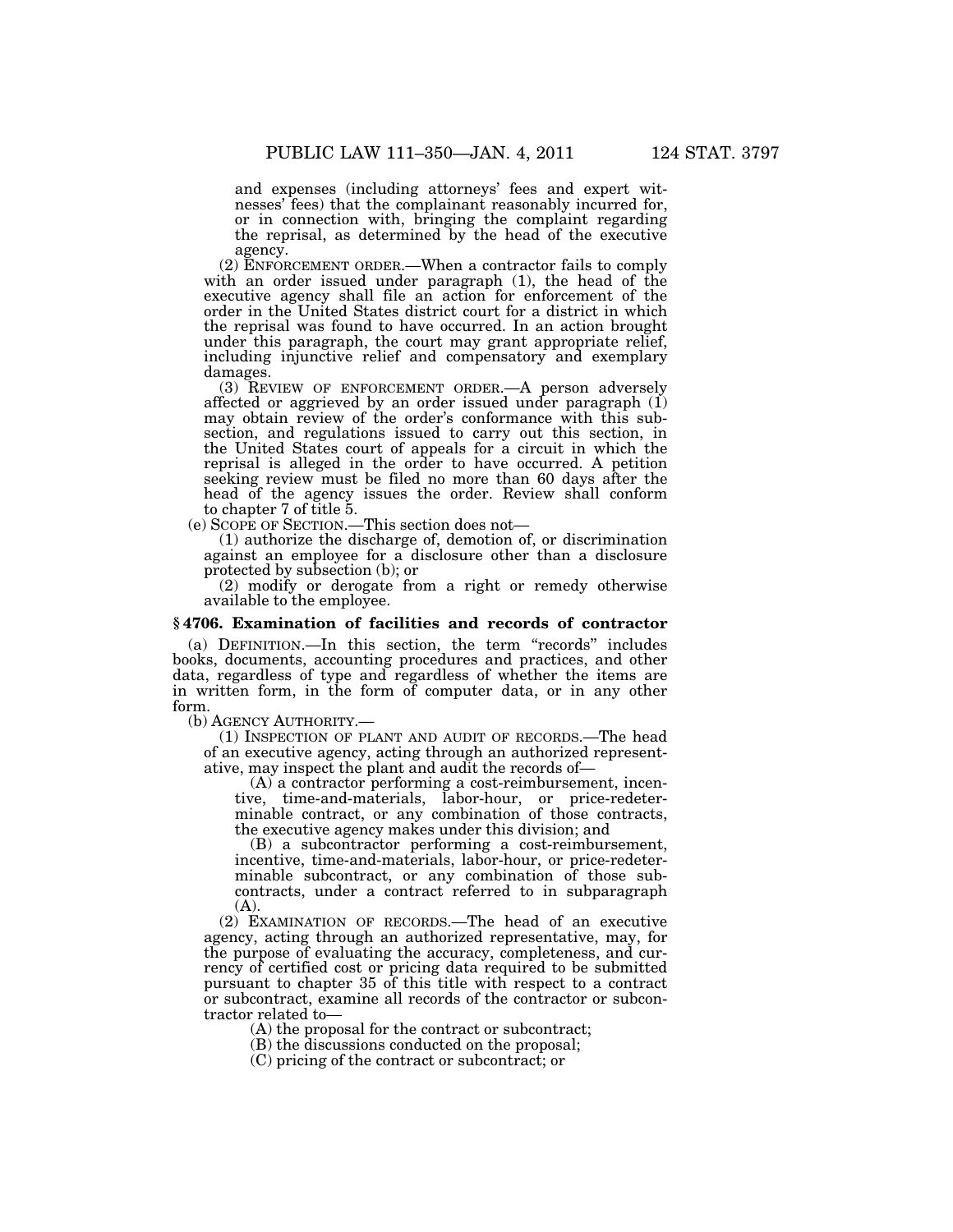(D) performance of the contract or subcontract.<br>(c) SUBPOENA POWER.—

 $(1)$  AUTHORITY TO REQUIRE THE PRODUCTION OF RECORDS.— The Inspector General of an executive agency appointed under section 3 or 8G of the Inspector General Act of 1978 (5 U.S.C. App.) or, on request of the head of an executive agency, the Director of the Defense Contract Audit Agency (or any successor agency) of the Department of Defense or the Inspector General of the General Services Administration may require by subpoena the production of records of a contractor, access to which is provided for that executive agency by subsection (b).

(2) ENFORCEMENT OF SUBPOENA.—A subpoena under paragraph (1), in the case of contumacy or refusal to obey, is enforceable by order of an appropriate United States district court.

(3) AUTHORITY NOT DELEGABLE.—The authority provided by paragraph (1) may not be delegated.

(4) REPORT.—In the year following a year in which authority provided in paragraph (1) is exercised for an executive agency, the head of the executive agency shall submit to the Committee on Homeland Security and Governmental Affairs of the Senate and the Committee on Oversight and Government Reform of the House of Representatives a report on the exercise of the authority during the preceding year and the reasons why the authority was exercised in any instance.

(d) AUTHORITY OF COMPTROLLER GENERAL.—

(1) IN GENERAL.—Except as provided in paragraph (2), each contract awarded after using procedures other than sealed bid procedures shall provide that the Comptroller General and representatives of the Comptroller General may examine records of the contractor, or any of its subcontractors, that directly pertain to, and involve transactions relating to, the contract or subcontract and to interview any current employee regarding the transactions.<br>
(2) EXCEPTION FOR FOREIGN CONTRACTOR OR SUBCON-

 $TRACTOR.$ —Paragraph  $(1)$  does not apply to a contract or subcontract with a foreign contractor or foreign subcontractor if the executive agency concerned determines, with the concurrence of the Comptroller General or the designee of the Comptroller General, that applying paragraph (1) to the contract or subcontract would not be in the public interest. The concurrence of the Comptroller General or the designee is not required when—

(A) the contractor or subcontractor is—

(i) the government of a foreign country or an agency of that government; or

(ii) precluded by the laws of the country involved from making its records available for examination; and

(B) the executive agency determines, after taking into account the price and availability of the property and services from United States sources, that the public interest would be best served by not applying paragraph (1).

(3) ADDITIONAL RECORDS NOT REQUIRED.—Paragraph (1) does not require a contractor or subcontractor to create or maintain a record that the contractor or subcontractor does not maintain in the ordinary course of business or pursuant to another law.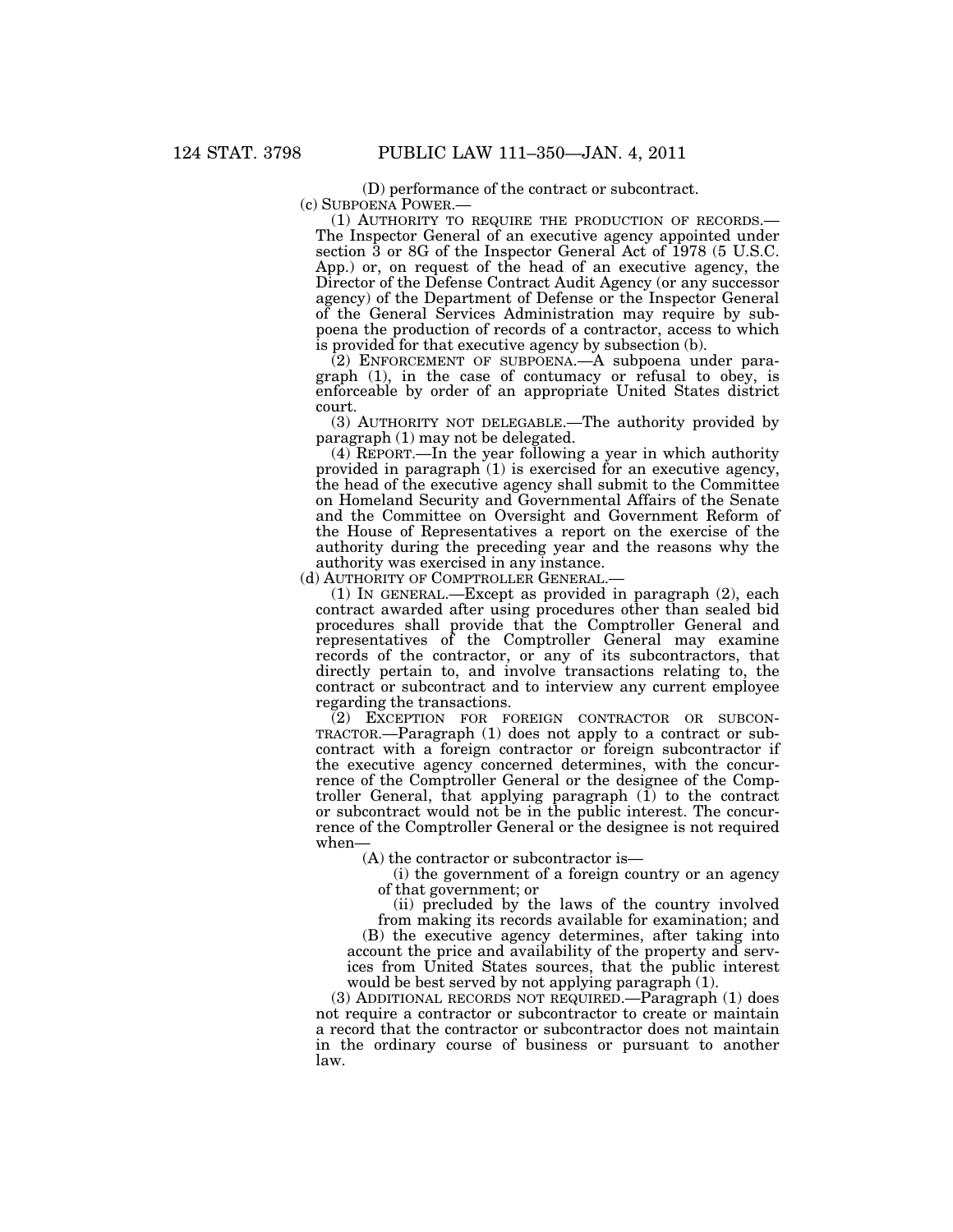(e) LIMITATION ON AUDITS RELATING TO INDIRECT COSTS.—An executive agency may not perform an audit of indirect costs under a contract, subcontract, or modification before or after entering into the contract, subcontract, or modification when the contracting officer determines that the objectives of the audit can reasonably be met by accepting the results of an audit that was conducted by another department or agency of the Federal Government within one year preceding the date of the contracting officer's determination.

(f) EXPIRATION OF AUTHORITY.—The authority of an executive agency under subsection (b) and the authority of the Comptroller General under subsection (d) shall expire 3 years after final payment under the contract or subcontract.

(g) INAPPLICABILITY TO CERTAIN CONTRACTS.—This section does not apply to the following contracts:

(1) Contracts for utility services at rates not exceeding those established to apply uniformly to the public, plus any applicable reasonable connection charge.

(2) A contract or subcontract that is not greater than the simplified acquisition threshold.

(h) ELECTRONIC FORM ALLOWED.—This section does not preclude a contractor from duplicating or storing original records in electronic form.

(i) ORIGINAL RECORDS NOT REQUIRED.—An executive agency shall not require a contractor or subcontractor to provide original records in an audit carried out pursuant to this section if the contractor or subcontractor provides photographic or electronic images of the original records and meets the following requirements:

(1) PRESERVATION PROCEDURES ESTABLISHED.—The contractor or subcontractor has established procedures to ensure that the imaging process preserves the integrity, reliability, and security of the original records.

(2) INDEXING SYSTEM MAINTAINED.—The contractor or subcontractor maintains an effective indexing system to permit timely and convenient access to the imaged records.

(3) ORIGINAL RECORDS RETAINED.—The contractor or subcontractor retains the original records for a minimum of one year after imaging to permit periodic validation of the imaging systems.

# **§ 4707. Remission of liquidated damages**

When a contract made on behalf of the Federal Government by the head of a Federal agency, or by an authorized officer of the agency, includes a provision for liquidated damages for delay, the Secretary of the Treasury on recommendation of the head of the agency may remit any part of the damages as the Secretary of the Treasury believes is just and equitable.

#### **§ 4708. Payment of reimbursable indirect costs in cost-type research and development contracts with educational institutions**

A cost-type research and development contract (including a grant) with a university, college, or other educational institution may provide for payment of reimbursable indirect costs on the basis of predetermined fixed-percentage rates applied to the total of the reimbursable direct costs incurred or to an element of the total of the reimbursable direct costs incurred.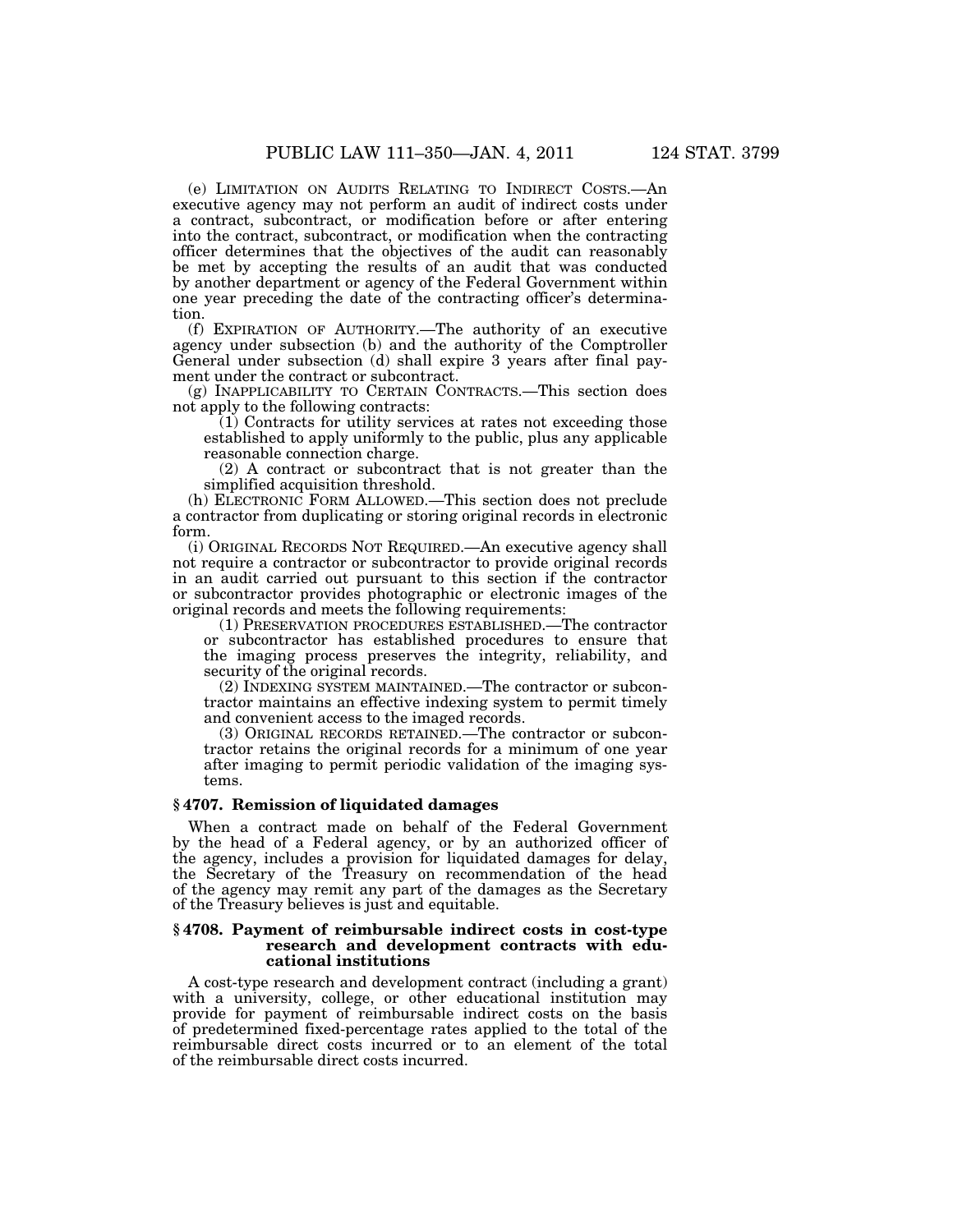## **§ 4709. Implementation of electronic commerce capability**

(a) ROLE OF HEAD OF EXECUTIVE AGENCY.—The head of each executive agency shall implement the electronic commerce capability required by section 2301 of this title. In implementing the capability, the head of an executive agency shall consult with the Administrator.

(b) PROGRAM MANAGER.—The head of each executive agency shall designate a program manager to implement the electronic commerce capability for the agency. The program manager reports directly to an official at a level not lower than the senior procurement executive designated for the agency under section 1702(c) of this title.

## **§ 4710. Limitations on tiering of subcontractors**

(a) DEFINITION.—In this section, the term ''executive agency'' has the same meaning given in section 133 of this title.

(b) REGULATIONS.—For executive agencies other than the Department of Defense, the Federal Acquisition Regulation shall—

(1) require contractors to minimize the excessive use of subcontractors, or of tiers of subcontractors, that add no or negligible value; and

(2) ensure that neither a contractor nor a subcontractor receives indirect costs or profit on work performed by a lowertier subcontractor to which the higher-tier contractor or subcontractor adds no or negligible value (but not to limit charges for indirect costs and profit based on the direct costs of managing lower-tier subcontracts).

(c) COVERED CONTRACTS.—This section applies to any costreimbursement type contract or task or delivery order in an amount greater than the simplified acquisition threshold (as defined by section 134 of this title).

(d) RULE OF CONSTRUCTION.—Nothing in this section shall be construed as limiting the ability of the Department of Defense to implement more restrictive limitations on the tiering of subcontractors.

(e) APPLICABILITY.—The Department of Defense shall continue to be subject to guidance on limitations on tiering of subcontractors issued by the Department of Defense pursuant to section 852 of the John Warner National Defense Authorization Act for Fiscal Year 2007 (Public Law 109–364, 10 U.S.C. 2324 note).

#### **§ 4711. Linking of award and incentive fees to acquisition outcomes**

(a) DEFINITION.—In this section, the term ''executive agency'' has the same meaning given in section 133 of this title.

(b) GUIDANCE FOR EXECUTIVE AGENCIES ON LINKING OF AWARD AND INCENTIVE FEES TO ACQUISITION OUTCOMES.—The Federal Acquisition Regulation shall provide executive agencies other than the Department of Defense with instructions, including definitions, on the appropriate use of award and incentive fees in Federal acquisition programs.

(c) ELEMENTS.—The regulations under subsection (b) shall—

(1) ensure that all new contracts using award fees link the fees to acquisition outcomes (which shall be defined in terms of program cost, schedule, and performance);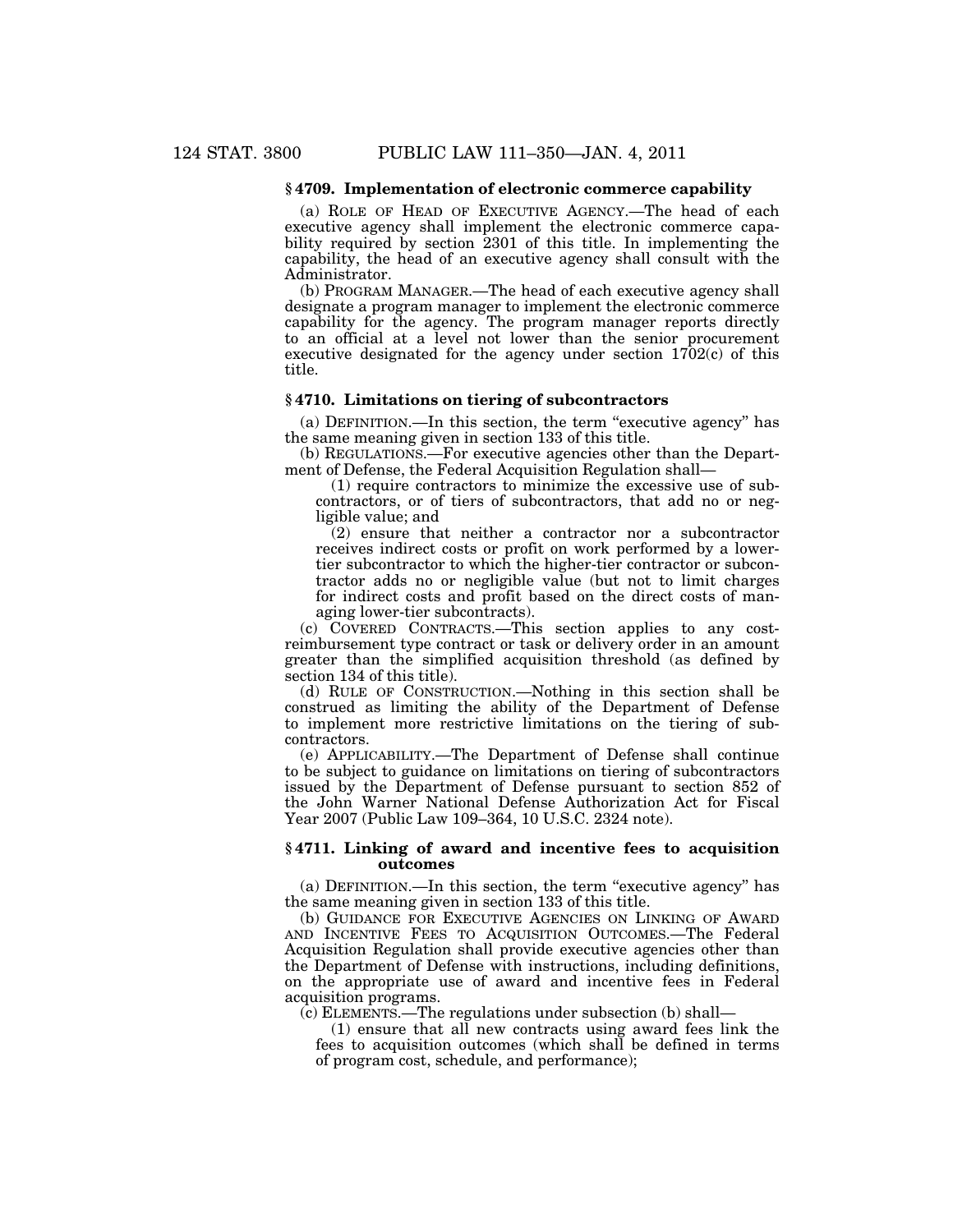(2) establish standards for identifying the appropriate level of officials authorized to approve the use of award and incentive fees in new contracts;

(3) provide guidance on the circumstances in which contractor performance may be judged to be "excellent" or "superior" and the percentage of the available award fee which contractors should be paid for the performance;

(4) establish standards for determining the percentage of the available award fee, if any, which contractors should be paid for performance that is judged to be ''acceptable'', ''average", "expected", "good", or "satisfactory";

(5) ensure that no award fee may be paid for contractor performance that is judged to be below satisfactory performance or performance that does not meet the basic requirements of the contract;

(6) provide specific direction on the circumstances, if any, in which it may be appropriate to roll over award fees that are not earned in one award fee period to a subsequent award fee period or periods;

 $(7)$  ensure consistent use of guidelines and definitions relating to award and incentive fees across the Federal Government; (8) ensure that each executive agency—

(A) collects relevant data on award and incentive fees

paid to contractors; and

(B) has mechanisms in place to evaluate the data on a regular basis;

(9) include performance measures to evaluate the effectiveness of award and incentive fees as a tool for improving contractor performance and achieving desired program outcomes; and

(10) provide mechanisms for sharing proven incentive strategies for the acquisition of different types of products and services among contracting and program management officials.

(d) GUIDANCE FOR DEPARTMENT OF DEFENSE.—The Department of Defense shall continue to be subject to guidance on award and incentive fees issued by the Secretary of Defense pursuant to section 814 of the John Warner National Defense Authorization Act for Fiscal Year 2007 (Public Law 109–364, 10 U.S.C. 2302 note).

# **Subtitle II—Other Advertising and Contract Provisions**

| Chapter |                                                                    | Sec. |
|---------|--------------------------------------------------------------------|------|
|         |                                                                    | 6101 |
|         |                                                                    | 6301 |
|         | 65. Contracts for Materials, Supplies, Articles, and Equipment Ex- | 6501 |
|         | ceeding \$10,000.                                                  |      |
|         |                                                                    |      |
|         |                                                                    |      |

## **CHAPTER 61—ADVERTISING**

Sec.

6101. Advertising requirement for Federal Government purchases and sales.

6102. Exceptions from advertising requirement. 6103. Opening of bids.

## **§ 6101. Advertising requirement for Federal Government purchases and sales**

(a) DEFINITIONS.—In this section—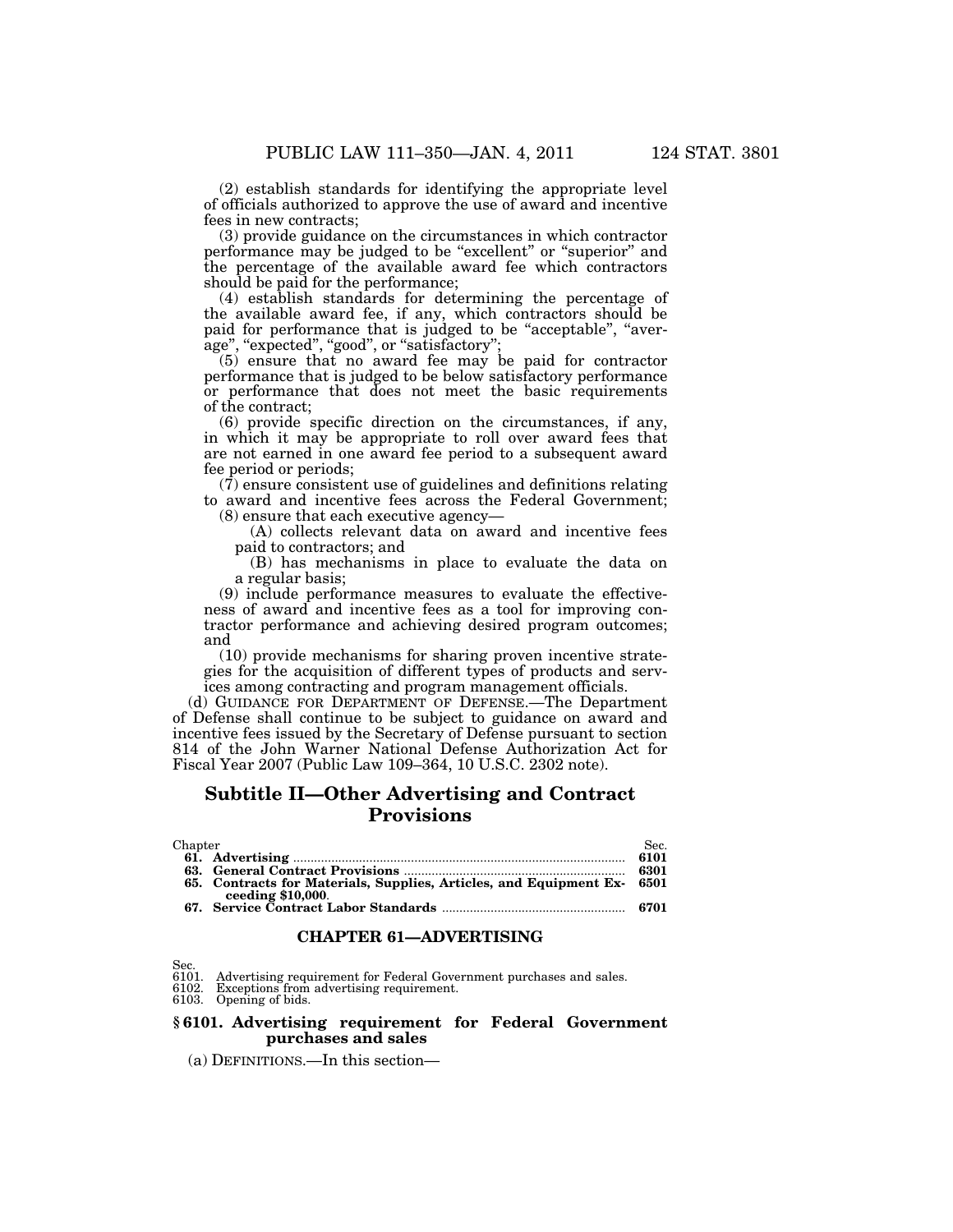(1) APPROPRIATION.—The term ''appropriation'' includes amounts made available by legislation under section 9104 of title 31.

(2) FEDERAL GOVERNMENT.—The term ''Federal Government'' includes the government of the District of Columbia.

(b) PURCHASES.— (1) IN GENERAL.—Unless otherwise provided in the appropriation concerned or other law, purchases and contracts for supplies or services for the Federal Government may be made or entered into only after advertising for proposals for a sufficient time.

(2) LIMITATIONS ON APPLICABILITY.—Paragraph (1) does not apply when—

(A) the amount involved in any one case does not exceed \$25,000;

(B) public exigencies require the immediate delivery of articles or performance of services;

(C) only one source of supply is available and the Federal Government purchasing or contracting officer so certifies; or

(D) services are required to be performed by a contractor in person and are—

(i) of a technical and professional nature; or

(ii) under Federal Government supervision and paid for on a time basis.

(c) SALES.—Except when otherwise authorized by law or when the reasonable value involved in any one case does not exceed \$500, sales and contracts of sale by the Federal Government are governed by the requirements of this section for advertising.

(d) APPLICATION TO WHOLLY OWNED GOVERNMENT CORPORA- TIONS.—For wholly owned Government corporations, this section applies only to administrative transactions.

#### **§ 6102. Exceptions from advertising requirement**

(a) AMERICAN BATTLE MONUMENTS COMMISSION.—Section 6101 of this title does not apply to the American Battle Monuments Commission with respect to leases in foreign countries for office or garage space.

(b) BUREAU OF INTERPARLIAMENTARY UNION FOR PROMOTION OF INTERNATIONAL ARBITRATION.—Section 6101 of this title does not apply to the Bureau of Interparliamentary Union for Promotion of International Arbitration with respect to necessary stenographic reporting services by contract.

(c) DEPARTMENT OF STATE.—Section 6101 of this title does not apply to the Department of State when the purchase or service relates to the packing of personal and household effects of Diplomatic, Consular, and Foreign Service officers and clerks for foreign shipment.

(d) INTERNATIONAL COMMITTEE OF AERIAL LEGAL EXPERTS.—Section 6101 of this title does not apply to the International Committee of Aerial Legal Experts with respect to necessary stenographic and other services by contract.

(e) ARCHITECT OF THE CAPITOL.—The purchase of supplies and equipment and the procurement of services for all branches under the Architect of the Capitol may be made in the open market according to common business practice, without compliance with section  $\tilde{6}101$  of this title, when the aggregate amount of the purchase or the service does not exceed \$25,000 in any instance.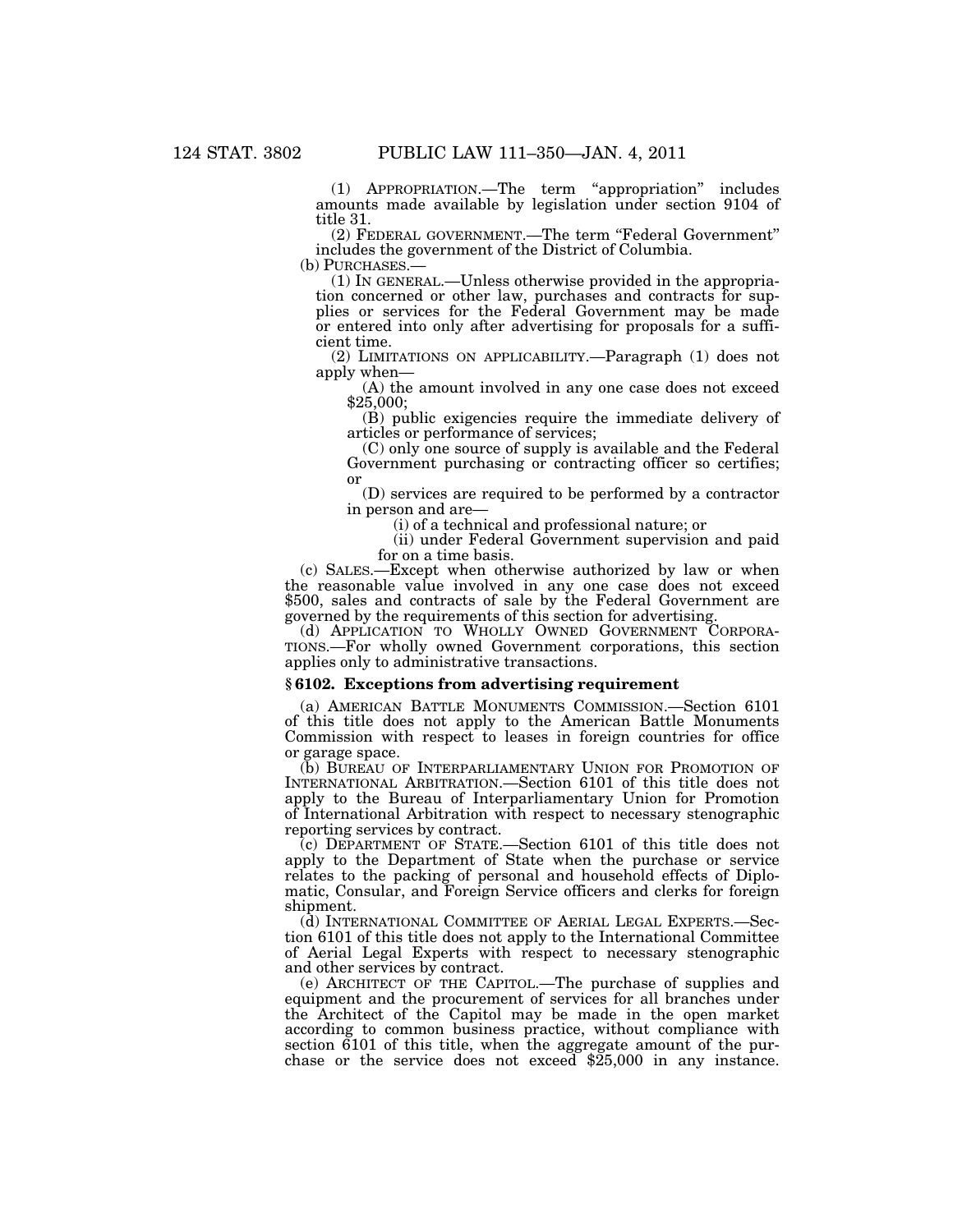(f) FOREST PRODUCTS FROM INDIAN RESERVATIONS.—Lumber and other forest products produced by Indian enterprises from forests on Indian reservations may be sold under regulations the Secretary of the Interior prescribes, without compliance with section 6101 of this title.

(g) HOUSE OF REPRESENTATIVES.—Section 6101 of this title does not apply to purchases and contracts for supplies or services for any office of the House of Representatives.

(h) CONGRESSIONAL BUDGET OFFICE.—The Director of the Congressional Budget Office may enter into agreements or contracts without regard to section 6101 of this title.

#### **§ 6103. Opening of bids**

Whenever proposals for supplies have been solicited, the parties responding to the solicitation shall be notified of the time and place of the opening of the bids, and be permitted to be present either in person or by attorney. A record of each bid shall be made at the time and place of the opening of the bids.

#### **CHAPTER 63—GENERAL CONTRACT PROVISIONS**

Sec.<br>6301.

6301. Authorization requirement. 6302. Contracts for fuel made by Secretary of the Army.

- 6303. Certain contracts limited to appropriated amounts. 6304. Certain contracts limited to one-year term.
- 6305. Prohibition on transfer of contract and certain allowable assignments.
- 6306. Prohibition on Members of Congress making contracts with Federal Government.
- 6307. Contracts with Federal Government-owned establishments and availability of appropriations. 6308. Contracts for transportation of Federal Government securities.
- 
- 6309. Honorable discharge certificate in lieu of birth certificate.

# **§ 6301. Authorization requirement**

(a) IN GENERAL.—A contract or purchase on behalf of the Federal Government shall not be made unless the contract or purchase is authorized by law or is under an appropriation adequate to its fulfillment.

(b) EXCEPTION.— (1) DEFINITION.—In this subsection, the term ''defined Secretary'' means—

(A) the Secretary of Defense; or

(B) the Secretary of Homeland Security with respect to the Coast Guard when the Coast Guard is not operating as a service in the Navy.

(2) IN GENERAL.—Subsection (a) does not apply to a contract or purchase made by a defined Secretary for clothing, subsistence, forage, fuel, quarters, transportation, or medical and hospital supplies.

(3) CURRENT YEAR LIMITATION.—A contract or purchase made by a defined Secretary under this subsection may not exceed the necessities of the current year.

(4) REPORTS.—The defined Secretary shall immediately advise Congress when authority is exercised under this subsection. The defined Secretary shall report quarterly on the estimated obligations incurred pursuant to the authority granted in this subsection.

(c) SPECIAL RULE FOR PURCHASE OF LAND.—Land may not be purchased by the Federal Government unless the purchase is authorized by law.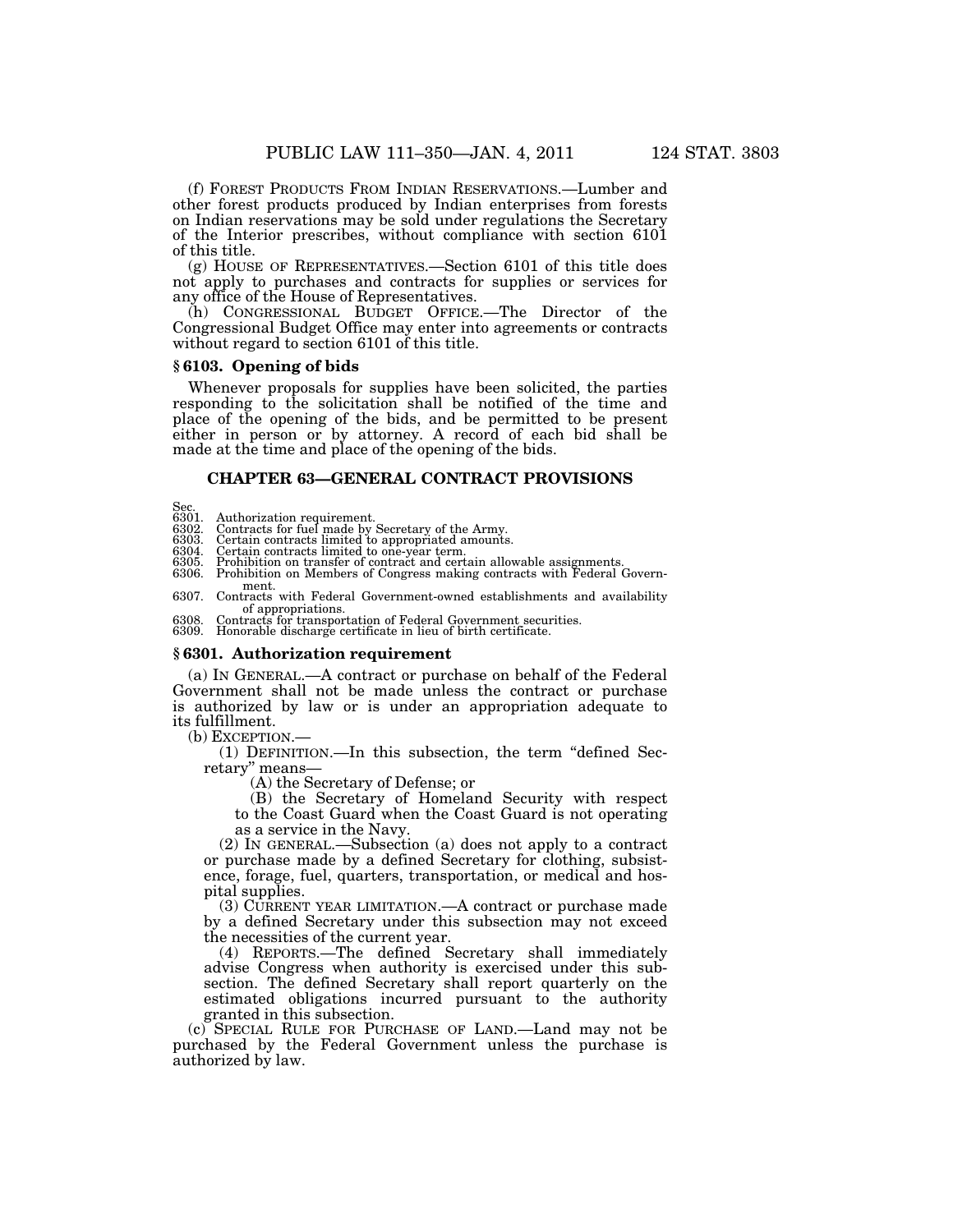## **§ 6302. Contracts for fuel made by Secretary of the Army**

The Secretary of the Army, when the Secretary believes it is in the interest of the United States, may enter into contracts and incur obligations for fuel in sufficient quantities to meet the requirements for one year without regard to the current fiscal year. Amounts appropriated for the fiscal year in which the contract is made or amounts appropriated or which may be appropriated for the following fiscal year may be used to pay for supplies delivered under a contract made pursuant to this section.

# **§ 6303. Certain contracts limited to appropriated amounts**

A contract to erect, repair, or furnish a public building, or to make any public improvement, shall not be made on terms requiring the Federal Government to pay more than the amount specifically appropriated for the activity covered by the contract.

#### **§ 6304. Certain contracts limited to one-year term**

Except as otherwise provided, an executive department shall not make a contract for stationery or other supplies for a term longer than one year from the time the contract is made.

#### **§ 6305. Prohibition on transfer of contract and certain allowable assignments**

(a) GENERAL PROHIBITION ON TRANSFER OF CONTRACTS.—The party to whom the Federal Government gives a contract or order may not transfer the contract or order, or any interest in the contract or order, to another party. A purported transfer in violation of this subsection annuls the contract or order so far as the Federal Government is concerned, except that all rights of action for breach of contract are reserved to the Federal Government.

(b) ASSIGNMENT.—

(1) IN GENERAL.—Notwithstanding subsection (a) and in accordance with the requirements of this subsection, amounts due from the Federal Government under a contract may be assigned to a bank, trust company, Federal lending agency, or other financing institution.

(2) MINIMUM AMOUNT.—This subsection applies only to a contract under which the aggregate amounts due from the Federal Government total at least \$1,000.

(3) ACCORD WITH CONTRACT TERMS.—Assignment may not be made under this subsection if the contract forbids the assignment.

(4) FULL BALANCE DUE.—Unless otherwise expressly permitted by the contract, an assignment under this subsection must cover the balance of all amounts due from the Federal Government under the contract.

(5) SINGLE ASSIGNMENT.—Unless otherwise expressly permitted by the contract, an assignment under this subsection may not be made to more than one party or be subject to further assignment, except that assignment may be made to one party as agent or trustee for 2 or more parties participating in the financing.

(6) WRITTEN NOTICE.—The assignee of an assignment under this subsection shall file written notice of the assignment and a true copy of the instrument of assignment with—

(A) the contracting officer or head of the officer's department or agency;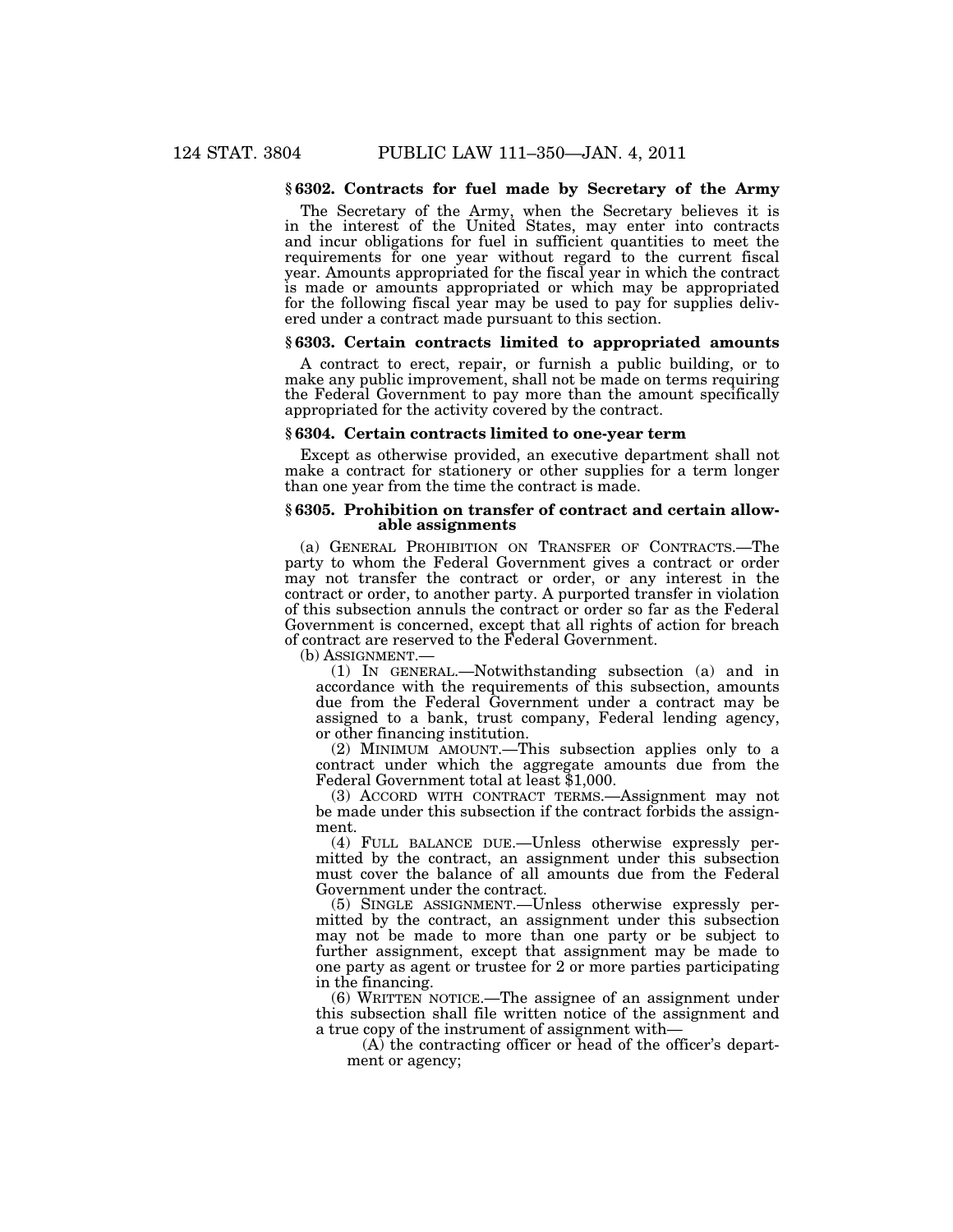(B) the surety on any bond connected with the contract; and

(C) the disbursing officer, if any, designated in the contract to make payment.

(7) VALIDITY.—Notwithstanding any law to the contrary governing the validity of assignments, an assignment under this subsection is a valid assignment for all purposes.

(8) NO REFUND TO COVER ASSIGNOR'S LIABILITY.—The assignee of an assignment under this subsection is not liable to make any refund to the Federal Government because of an assignor's liability to the Federal Government, whether that liability arises from the contract or independently.

(9) AVOIDING REDUCTION OR SETOFF WITH CERTAIN CONTRACTS.—

(A) CONTRACT PROVISION.—A contract of the Department of Defense, the General Services Administration, the Department of Energy, or another department or agency of the Federal Government designated by the President may, on a determination of need by the President, provide or be amended without consideration to provide that payments made to an assignee under the contract are not subject to reduction or setoff. Each determination of need by the President under this subparagraph shall be published in the Federal Register.

(B) CARRYING OUT CONTRACT PROVISION.—When a ''no reduction or setoff'' provision as described in subparagraph (A) is included in a contract, payments to the assignee are not subject to reduction or setoff for an assignor's liability arising—

(i) independently of the contract;

(ii) on account of renegotiation under a renegotiation statute or under a statutory renegotiation article in the contract;

(iii) on account of fines;

(iv) on account of penalties; or

(v) on account of taxes, social security contributions, or the withholding or non-withholding of taxes or social security contributions, whether arising from or independently of the contract.

(C) LIMITATION.—Subparagraph (B)(iv) does not apply to amounts which may be collected or withheld from the assignor in accordance with or for failure to comply with the terms of the contract.

## **§ 6306. Prohibition on Members of Congress making contracts with Federal Government**

(a) IN GENERAL.—A Member of Congress may not enter into or benefit from a contract or agreement or any part of a contract or agreement with the Federal Government.

(b) EXEMPTIONS.—<br>(1) IN GENERAL.—Subsection (a) does not apply to contracts that the Secretary of Agriculture may enter into with farmers. (2) CERTAIN ACTS.—Subsection (a) does not apply to a contract

entered into under—

(A) the Agricultural Adjustment Act (7 U.S.C. 601 et seq.);

(B) the Farm Credit Act of 1971 (12 U.S.C. 2001 et seq.); or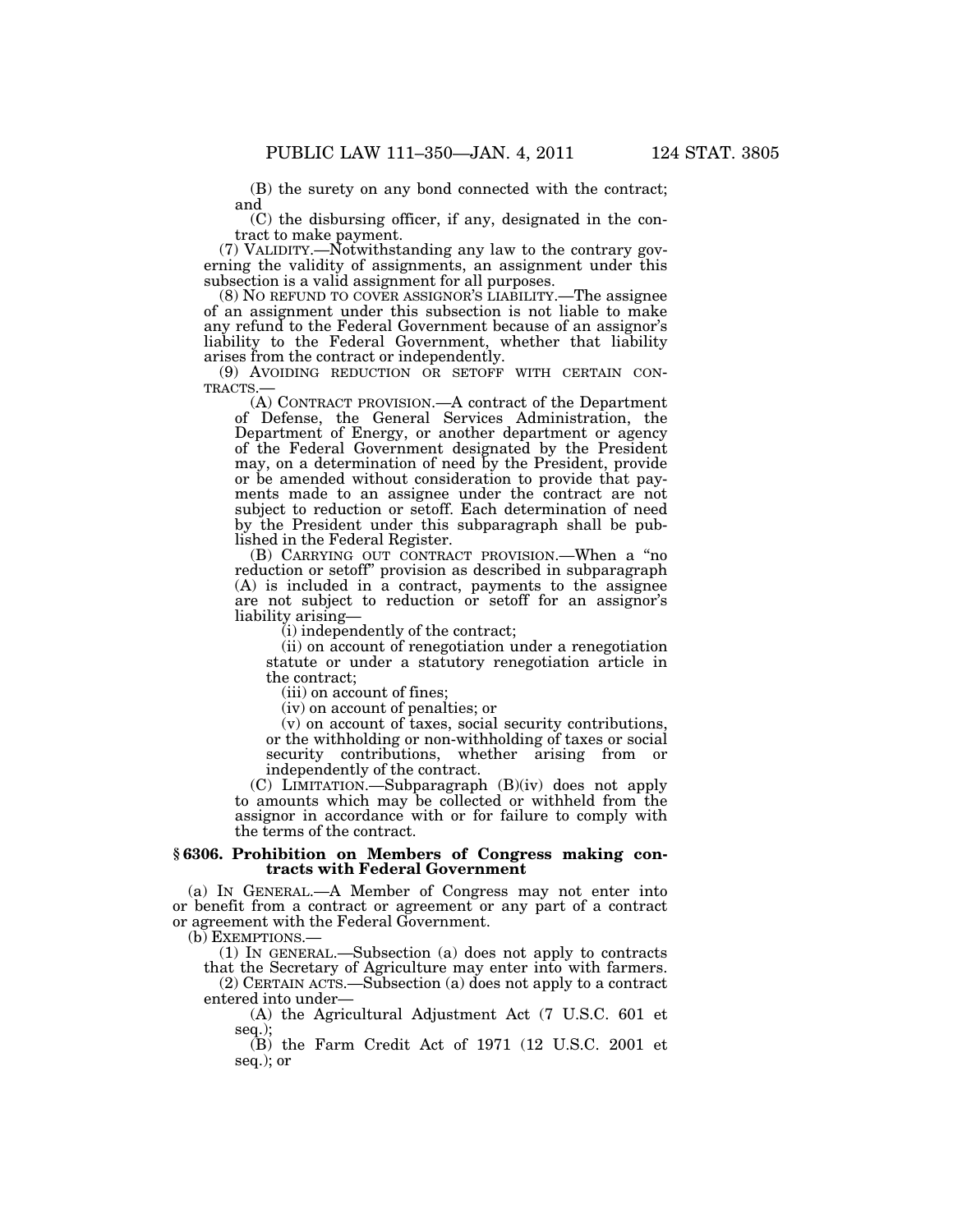(C) the Home Owners' Loan Act (12 U.S.C. 1461 et seq.). (3) PUBLIC RECORD.—An exemption under this subsection shall be made a matter of public record.

## **§ 6307. Contracts with Federal Government-owned establishments and availability of appropriations**

An order or contract placed with a Federal Government-owned establishment for work, material, or the manufacture of material pertaining to an approved project is deemed to be an obligation in the same manner that a similar order or contract placed with a commercial manufacturer or private contractor is an obligation. Appropriations remain available to pay an obligation to a Federal Government-owned establishment just as appropriations remain available to pay an obligation to a commercial manufacturer or private contractor.

#### **§ 6308. Contracts for transportation of Federal Government securities**

When practicable, a contract for transporting bullion, cash, or securities of the Federal Government shall be awarded to the lowest responsible bidder after notice to all parties with means of transportation.

#### **§ 6309. Honorable discharge certificate in lieu of birth certificate**

(a) IN GENERAL.—An employer described in subsection (b) may not deny employment, on account of failure to produce a birth certificate, to an individual who submits, in lieu of the birth certificate, an honorable discharge certificate (or certificate issued in lieu of an honorable discharge certificate) from the Army, Air Force, Navy, Marine Corps, or Coast Guard of the United States, unless the honorable discharge certificate shows on its face that the individual may have been an alien at the time of its issuance.

(b) EMPLOYERS TO WHICH SECTION APPLIES.—An employer referred to in subsection (a) is an employer—

(1) engaged in—

(A) the production, maintenance, or storage of arms, armament, ammunition, implements of war, munitions, machinery, tools, clothing, food, fuel, or any articles or supplies, or parts or ingredients of any articles or supplies; or

(B) the construction, reconstruction, repair, or installation of a building, plant, structure, or facility; and

(2) engaged in the activity described in paragraph (1) under— (A) a contract with the Federal Government; or

(B) any contract that the President, the Secretary of the Army, the Secretary of the Air Force, the Secretary of the Navy, or the Secretary of the Department in which the Coast Guard is operating certifies to the employer to be necessary to the national defense.

## **CHAPTER 65—CONTRACTS FOR MATERIALS, SUPPLIES, ARTICLES, AND EQUIPMENT EXCEEDING \$10,000**



6501. Definitions. 6502. Required contract terms.

6503. Breach or violation of required contract terms. 6504. Three-year prohibition on new contracts in case of breach or violation.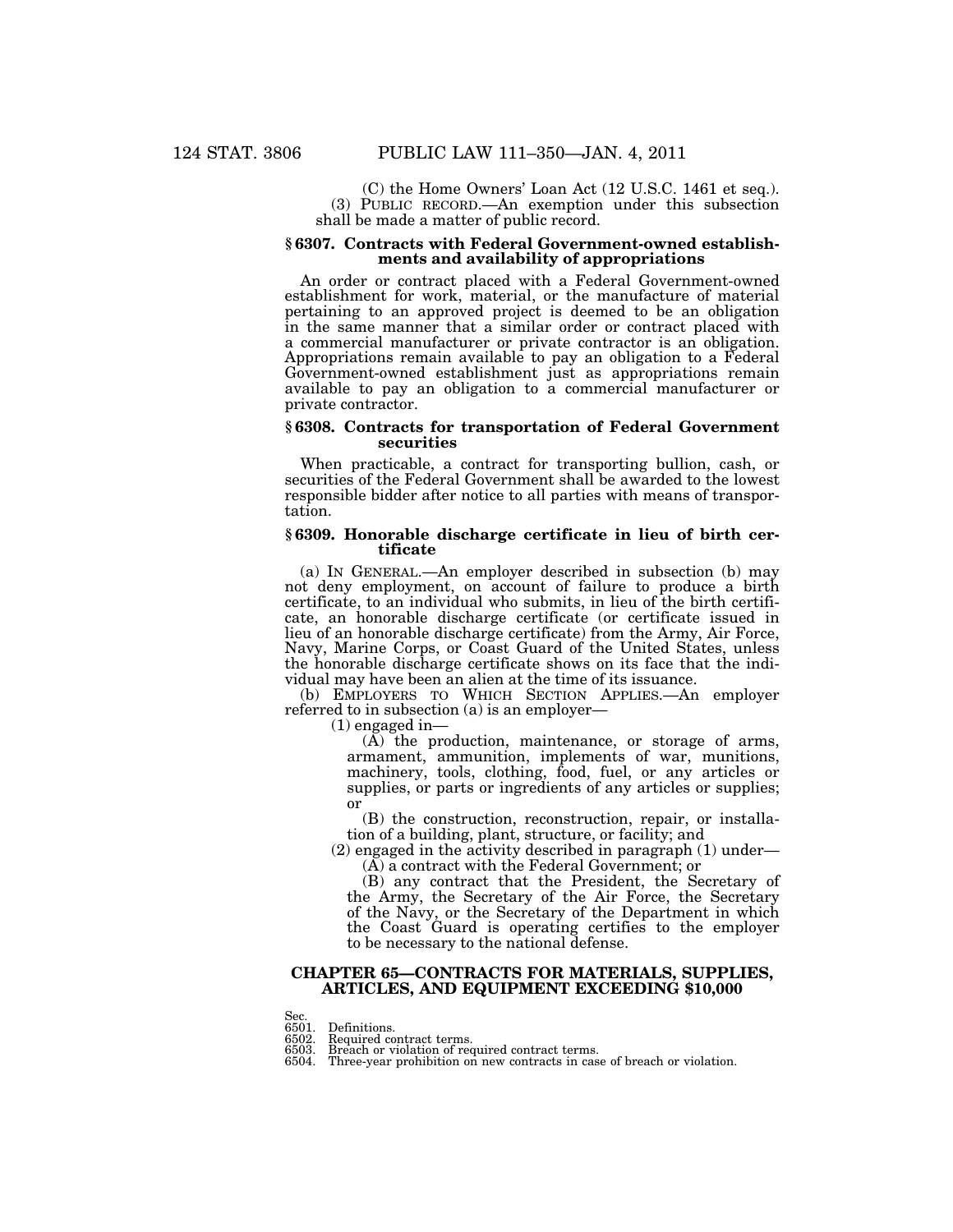6505. Exclusions.<br>6506. Administra<br>6507. Hearing au

6506. Administrative provisions. 6507. Hearing authority and procedures.

6508. Authority to make exceptions. 6509. Other procedures.

6510. Manufacturers and regular dealers.

6511. Effect on other law.

#### **§ 6501. Definitions**

In this chapter—

(1) AGENCY OF THE UNITED STATES.—The term ''agency of the United States'' means an executive department, independent establishment, or other agency or instrumentality of the United States, the District of Columbia, or a corporation in which all stock is beneficially owned by the Federal Government.

(2) PERSON.—The term ''person'' includes one or more individuals, partnerships, associations, corporations, legal representatives, trustees, trustees in cases under title 11, or receivers.

(3) SECRETARY.—The term ''Secretary'' means the Secretary of Labor.

#### **§ 6502. Required contract terms**

A contract made by an agency of the United States for the manufacture or furnishing of materials, supplies, articles, or equipment, in an amount exceeding \$10,000, shall include the following representations and stipulations:

(1) MINIMUM WAGES TO BE PAID.—All individuals employed by the contractor in the manufacture or furnishing of materials, supplies, articles, or equipment under the contract will be paid, without subsequent deduction or rebate on any account, not less than the prevailing minimum wages, as determined by the Secretary, for individuals employed in similar work or in the particular or similar industries or groups of industries currently operating in the locality in which the materials, supplies, articles, or equipment are to be manufactured or furnished under the contract, except that this paragraph applies only to purchases or contracts relating to industries that have been the subject matter of a determination by the Secretary.<br>(2) MAXIMUM NUMBER OF HOURS TO BE WORKED IN A WEEK.—

No individual employed by the contractor in the manufacture or furnishing of materials, supplies, articles, or equipment under the contract shall be permitted to work in excess of 40 hours in any one week, except that this paragraph does not apply to an employer who has entered into an agreement with employees pursuant to paragraph (1) or (2) of section 7(b) of the Fair Labor Standards Act of 1938 (29 U.S.C. 207(b)(1) or  $(2)$ ).

(3) INELIGIBLE EMPLOYEES.—No individual under 16 years of age and no incarcerated individual will be employed by the contractor in the manufacture or furnishing of materials, supplies, articles, or equipment under the contract, except that this section, or other law or executive order containing similar prohibitions against the purchase of goods by the Federal Government, does not apply to convict labor that satisfies the conditions of section 1761(c) of title 18.

(4) STANDARDS OF PLACES AND WORKING CONDITIONS WHERE CONTRACT PERFORMED.—No part of the contract will be performed, and no materials, supplies, articles, or equipment will be manufactured or fabricated under the contract, in plants,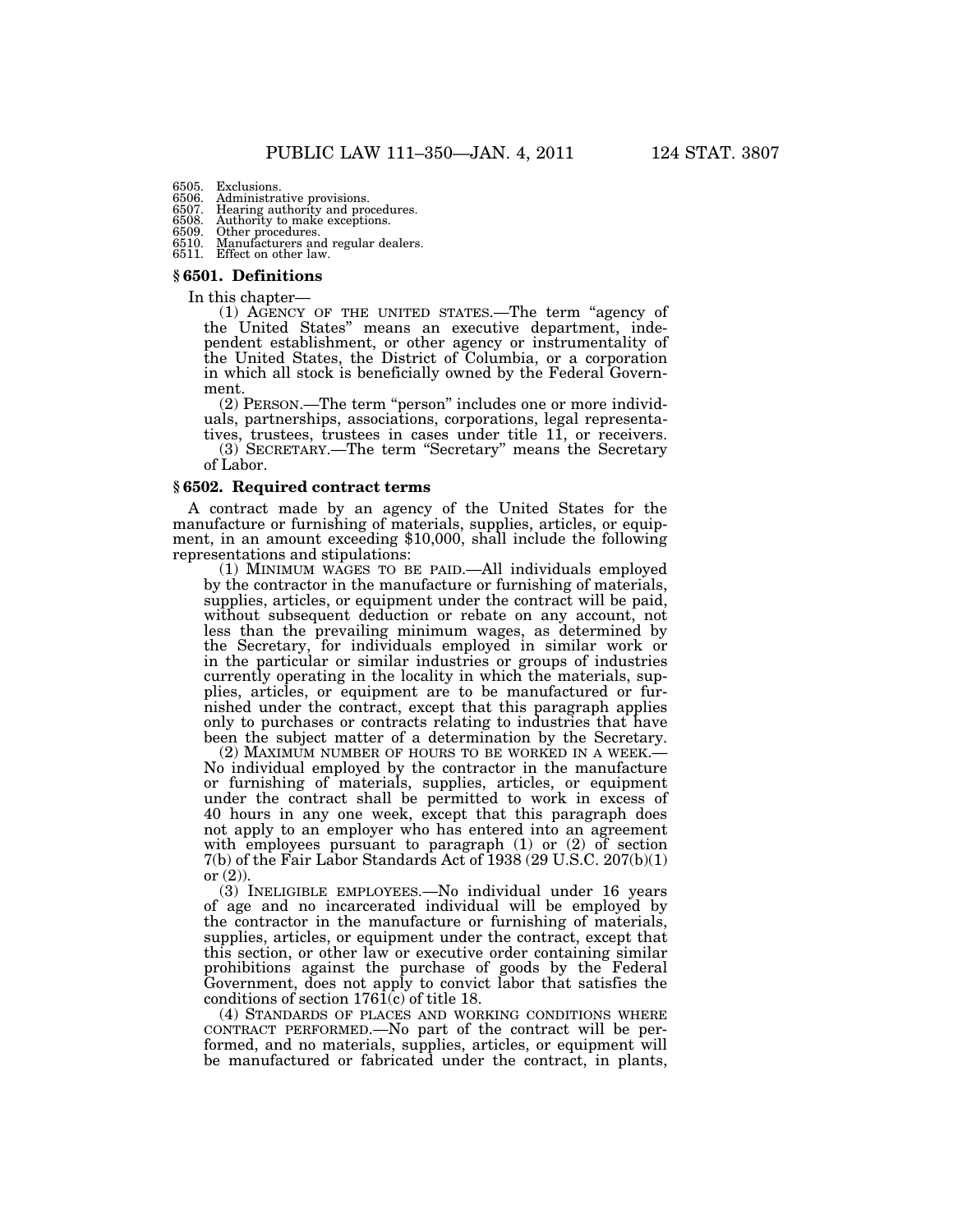factories, buildings, or surroundings, or under working conditions, that are unsanitary, hazardous, or dangerous to the health and safety of employees engaged in the performance of the contract. Compliance with the safety, sanitary, and factory inspection laws of the State in which the work or part of the work is to be performed is prima facie evidence of compliance with this paragraph.

#### **§ 6503. Breach or violation of required contract terms**

(a) APPLICABLE BREACH OR VIOLATION.—This section applies in case of breach or violation of a representation or stipulation included in a contract under section 6502 of this title.

(b) LIQUIDATED DAMAGES.—In addition to damages for any other breach of the contract, the party responsible for a breach or violation described in subsection  $\overrightarrow{a}$  is liable to the Federal Government for the following liquidated damages:

 $f(1)$  An amount equal to the sum of \$10 per day for each individual under 16 years of age and each incarcerated individual knowingly employed in the performance of the contract.

(2) An amount equal to the sum of each underpayment of wages due an employee engaged in the performance of the contract, including any underpayments arising from deductions, rebates, or refunds.

(c) CANCELLATION AND ALTERNATIVE COMPLETION.—In addition to the Federal Government being entitled to damages described in subsection (b), the agency of the United States that made the contract may cancel the contract and make open-market purchases or make other contracts for the completion of the original contract, charging any additional cost to the original contractor.

(d) RECOVERY OF AMOUNTS DUE.—An amount due the Federal Government because of a breach or violation described in subsection (a) may be withheld from any amounts owed the contractor under any contract under section 6502 of this title or may be recovered

in a suit brought by the Attorney General.<br>(e) EMPLOYEE REIMBURSEMENT FOR UNDERPAYMENT OF WAGES.— An amount withheld or recovered under subsection (d) that is based on an underpayment of wages as described in subsection (b)(2) shall be held in a special deposit account. On order of the Secretary, the amount shall be paid directly to the underpaid employee on whose account the amount was withheld or recovered. However, an employee's claim for payment under this subsection may be entertained only if made within one year from the date of actual notice to the contractor of the withholding or recovery.

#### **§ 6504. Three-year prohibition on new contracts in case of breach or violation**

(a) DISTRIBUTION OF LIST.—The Comptroller General shall distribute to each agency of the United States a list containing the names of persons found by the Secretary to have breached or violated a representation or stipulation included in a contract under section 6502 of this title.

(b) THREE-YEAR PROHIBITION.—Unless the Secretary recommends otherwise, a contract described in section 6502 of this title may not be awarded to a person named on the list under subsection (a), or to a firm, corporation, partnership, or association in which the person has a controlling interest, until 3 years have elapsed from the date of the determination by the Secretary that a breach or violation occurred.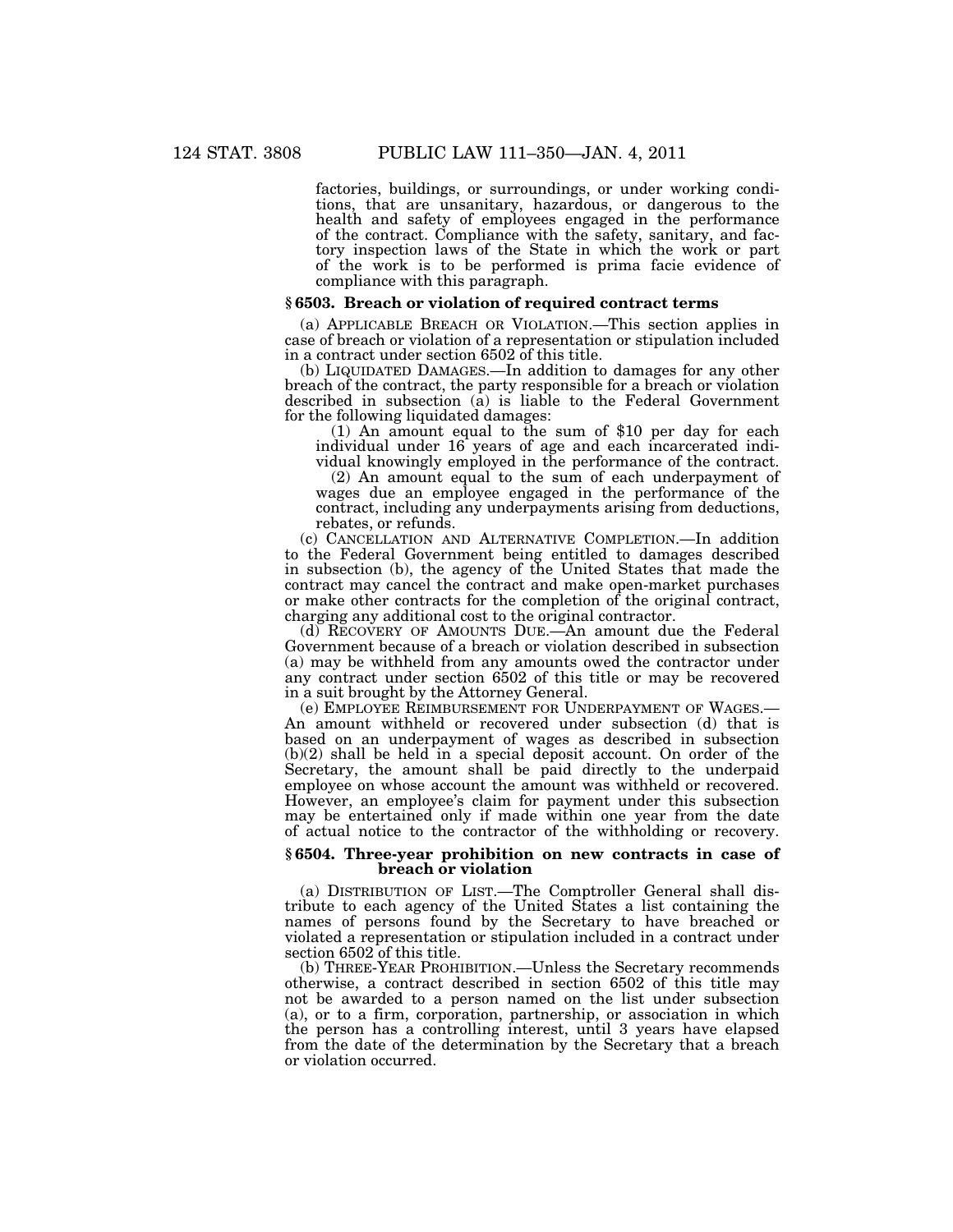# **§ 6505. Exclusions**

(a) ITEMS AVAILABLE IN THE OPEN MARKET.—This chapter does not apply to the purchase of materials, supplies, articles, or equipment that may usually be bought in the open market.

(b) PERISHABLES AND AGRICULTURAL PRODUCTS.—This chapter does not apply to any of the following:

(1) Perishables, including dairy, livestock and nursery products.

(2) Agricultural or farm products processed for first sale by the original producers.

(3) Contracts made by the Secretary of Agriculture for the purchase of agricultural commodities or products of agricultural commodities.

(c) CARRIAGE OF FREIGHT OR PERSONNEL.—This chapter may not be construed to apply to—

(1) the carriage of freight or personnel by vessel, airplane, bus, truck, express, or railway line where published tariff rates are in effect; or

(2) common carriers subject to the Communications Act of 1934 (47 U.S.C. 151 et seq.).

# **§ 6506. Administrative provisions**

(a) IN GENERAL.—The Secretary shall administer this chapter. (b) REGULATIONS.—The Secretary may make, amend, and rescind regulations as necessary to carry out this chapter.

(c) USE OF GOVERNMENT OFFICERS AND EMPLOYEES.—The Secretary shall use Federal officers and employees and, with a State's consent, State and local officers and employees as the Secretary finds necessary to assist in the administration of this chapter.

(d) APPOINTMENTS.—The Secretary shall appoint an administrative officer and attorneys, experts, and other employees from time to time as the Secretary finds necessary for the administration of this chapter. The appointments are subject to chapter 51 and subchapter III of chapter 53 of title 5 and other law applicable to the employment and compensation of officers and employees of the Federal Government.

(e) INVESTIGATIONS.—The Secretary, or an authorized representative of the Secretary, may make investigations and findings as provided in this chapter and may, in any part of the United States, prosecute an inquiry necessary to carry out this chapter.

## **§ 6507. Hearing authority and procedures**

(a) RECORD AND HEARING REQUIREMENTS FOR WAGE DETERMINA-TIONS.—A wage determination under section 6502(1) of this title shall be made on the record after opportunity for a hearing.

(b) AUTHORITY TO HOLD HEARINGS.—The Secretary or an impartial representative designated by the Secretary may hold hearings when there is a complaint of breach or violation of a representation or stipulation included in a contract under section 6502 of this title. The Secretary may initiate hearings on the Secretary's own motion or on the application of a person affected by the ruling of an agency of the United States relating to a proposal or contract under this chapter.

(c) ORDERS TO COMPEL TESTIMONY.—The Secretary or an impartial representative designated by the Secretary may issue orders requiring witnesses to attend hearings held under this section and to produce evidence and testify under oath. Witnesses shall be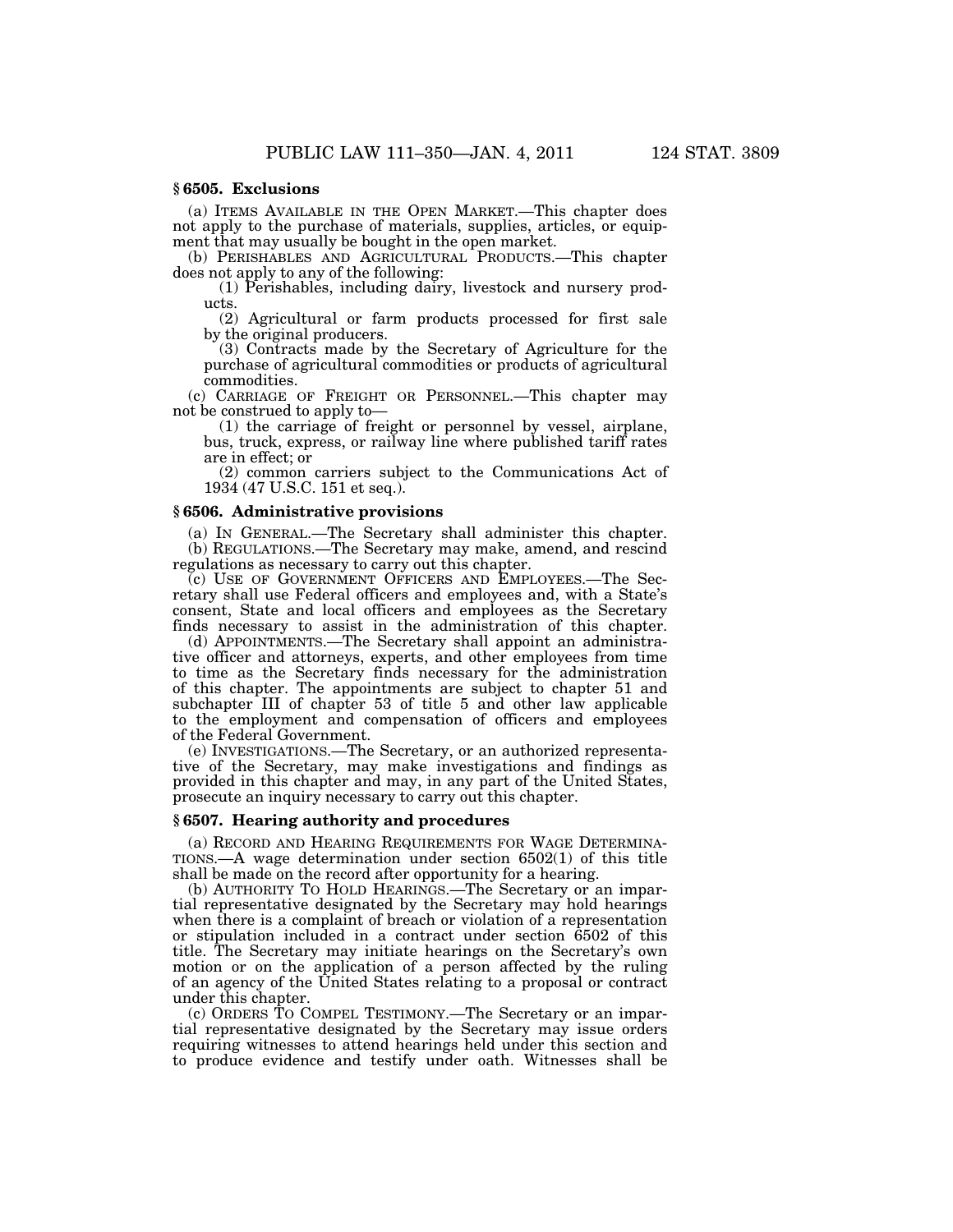paid fees and mileage at the same rates as witnesses in courts of the United States.

(d) ENFORCEMENT OF ORDERS.—If a person refuses or fails to obey an order issued under subsection (c), the Secretary or an impartial representative designated by the Secretary may bring an action to enforce the order in a district court of the United States or in the district court of a territory or possession of the United States. A court has jurisdiction to enforce the order if the inquiry is being carried out within the court's judicial district or if the person is found or resides or transacts business within the court's judicial district. The court may issue an order requiring the person to obey the order issued under subsection (c), and the court may punish any further refusal or failure as contempt of court.

(e) FINDINGS OF FACT.—After notice and a hearing, the Secretary or an impartial representative designated by the Secretary shall make findings of fact. The findings are conclusive for agencies of the United States. If supported by a preponderance of the evidence, the findings are conclusive in any court of the United States.

(f) DECISIONS.—The Secretary or an impartial representative designated by the Secretary may make decisions, based on findings of fact, that are considered necessary to enforce this chapter.

#### **§ 6508. Authority to make exceptions**

(a) DUTY OF THE SECRETARY TO MAKE EXCEPTIONS.—When the head of an agency of the United States makes a written finding that the inclusion of representations or stipulations under section 6502 of this title in a proposal or contract will seriously impair the conduct of Federal Government business, the Secretary shall make exceptions, in specific cases or otherwise, when justice or the public interest will be served.

(b) AUTHORITY OF THE SECRETARY TO MODIFY EXISTING CON- TRACTS.—When an agency of the United States and a contractor jointly recommend, the Secretary may modify the terms of an existing contract with respect to minimum wages and maximum hours of labor as the Secretary finds necessary and proper in the public interest or to prevent injustice and undue hardship.<br>(c) AUTHORITY OF THE SECRETARY TO ALLOW LIMITATIONS, VARI-

ATIONS, TOLERANCES, AND EXEMPTIONS.—The Secretary may provide reasonable limitations and may prescribe regulations to allow reasonable variations, tolerances, and exemptions in the application of this chapter to contractors, including with respect to minimum wages and maximum hours of labor.

(d) RATE OF PAY FOR OVERTIME.—When the Secretary permits an increase in the maximum hours of labor stipulated in a contract, the Secretary shall set a rate of pay for overtime. The overtime rate must be at least one and one-half times the basic hourly rate.

(e) AUTHORITY OF THE PRESIDENT TO SUSPEND.—The President may suspend any of the representations and stipulations contained in section 6502 of this title whenever, in the President's judgment, suspension is in the public interest.

#### **§ 6509. Other procedures**

(a) APPLICABILITY OF CERTAIN ADMINISTRATIVE PROVISIONS.—Notwithstanding section 553 of title 5, subchapter II of chapter 5 and chapter 7 of title 5 are applicable in the administration of sections 6501 to 6507 and 6511 of this title.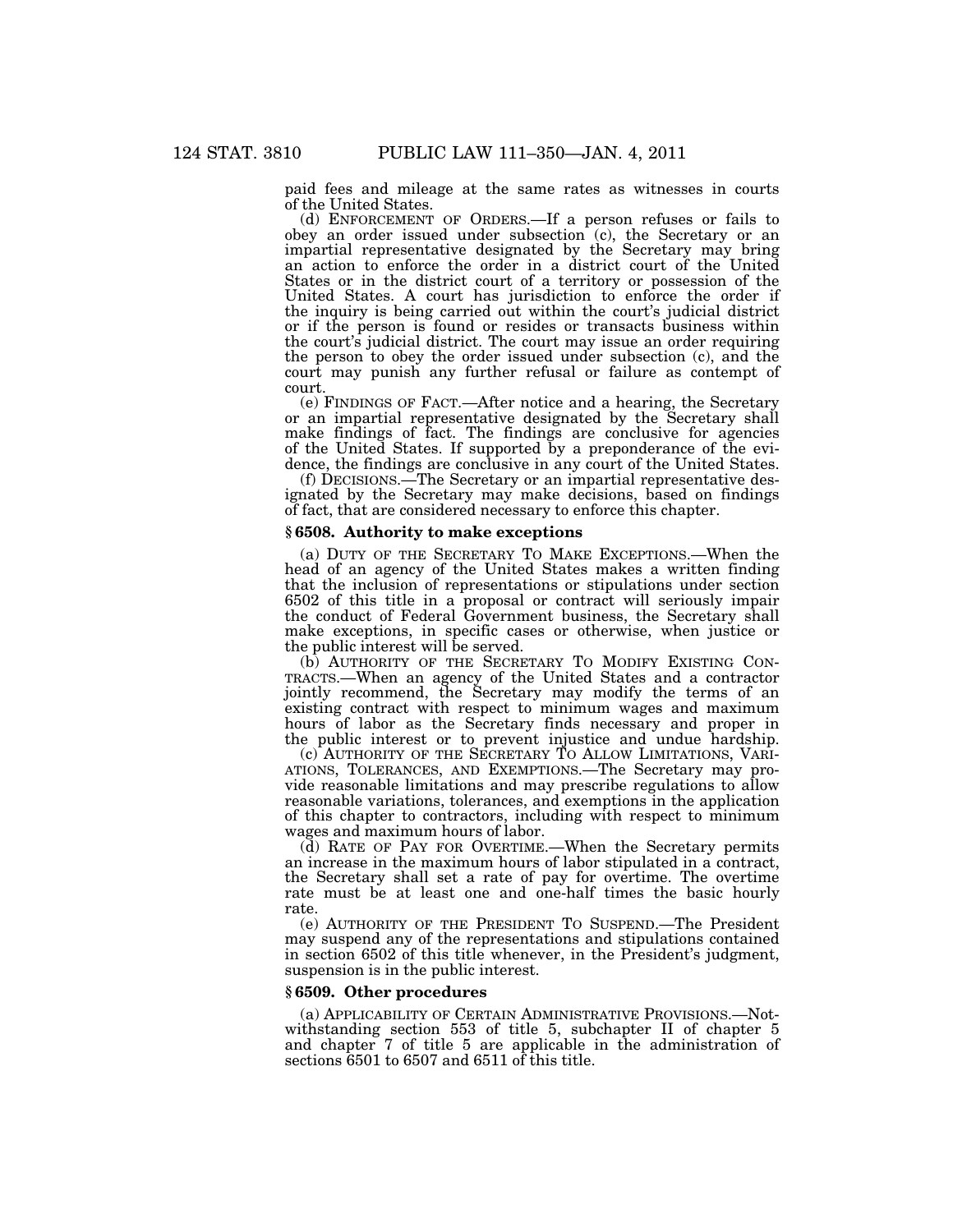(b) JUDICIAL REVIEW IN GENERAL.—Notwithstanding the inclusion of representations and stipulations in a contract under section 6502 of this title, an interested person has the right of judicial review of any legal question which might otherwise be raised, including wage determinations and the interpretation of the terms ''locality'' and ''open market''.

(c) JUDICIAL REVIEW OF WAGE DETERMINATIONS.—A person adversely affected or aggrieved by a wage determination under section  $6502(1)$  of this title has the right of judicial review of the determination, or of the applicability of the determination, within 90 days after the determination is made, in the manner provided by chapter 7 of title 5. A person adversely affected or aggrieved by a wage determination is deemed to include a person in an industry to which the determination applies that is a supplier of materials, supplies, articles, or equipment that are purchased or intended to be purchased by the Federal Government from any source.

#### **§ 6510. Manufacturers and regular dealers**

(a) PRESCRIBING STANDARDS.—The Secretary may prescribe, in regulations, standards for determining whether a contractor is a manufacturer or regular dealer with respect to materials, supplies, articles, or equipment to be manufactured or furnished under, or used in the performance of, a contract entered into by an agency of the United States.

(b) JUDICIAL REVIEW.—An interested person has the right of judicial review of any legal question relating to interpretation of the terms "regular dealer" and "manufacturer" as defined pursuant to subsection (a).

#### **§ 6511. Effect on other law**

This chapter may not be construed to modify or amend the following provisions:

- (1) Chapter 83 of this title.
- (2) Sections 3141 to 3144, 3146, and 3147 of title 40.
- (3) Chapter 307 of title 18.

#### **CHAPTER 67—SERVICE CONTRACT LABOR STANDARDS**

Sec.

# 6701. Definitions.

- 6702. Contracts to which this chapter applies.
- 6703. Required contract terms.
- 6704. Limitation on minimum wage. Violations.
- 
- 6706. Three-year prohibition on new contracts in case of violation.
- 6707. Enforcement and administration of chapter.

# **§ 6701. Definitions**

In this chapter:

(1) COMPENSATION.—The term ''compensation'' means any of the payments or fringe benefits described in section 6703 of this title.

(2) SECRETARY.—The term ''Secretary'' means the Secretary of Labor.

(3) SERVICE EMPLOYEE.—The term ''service employee''—

(A) means an individual engaged in the performance of a contract made by the Federal Government and not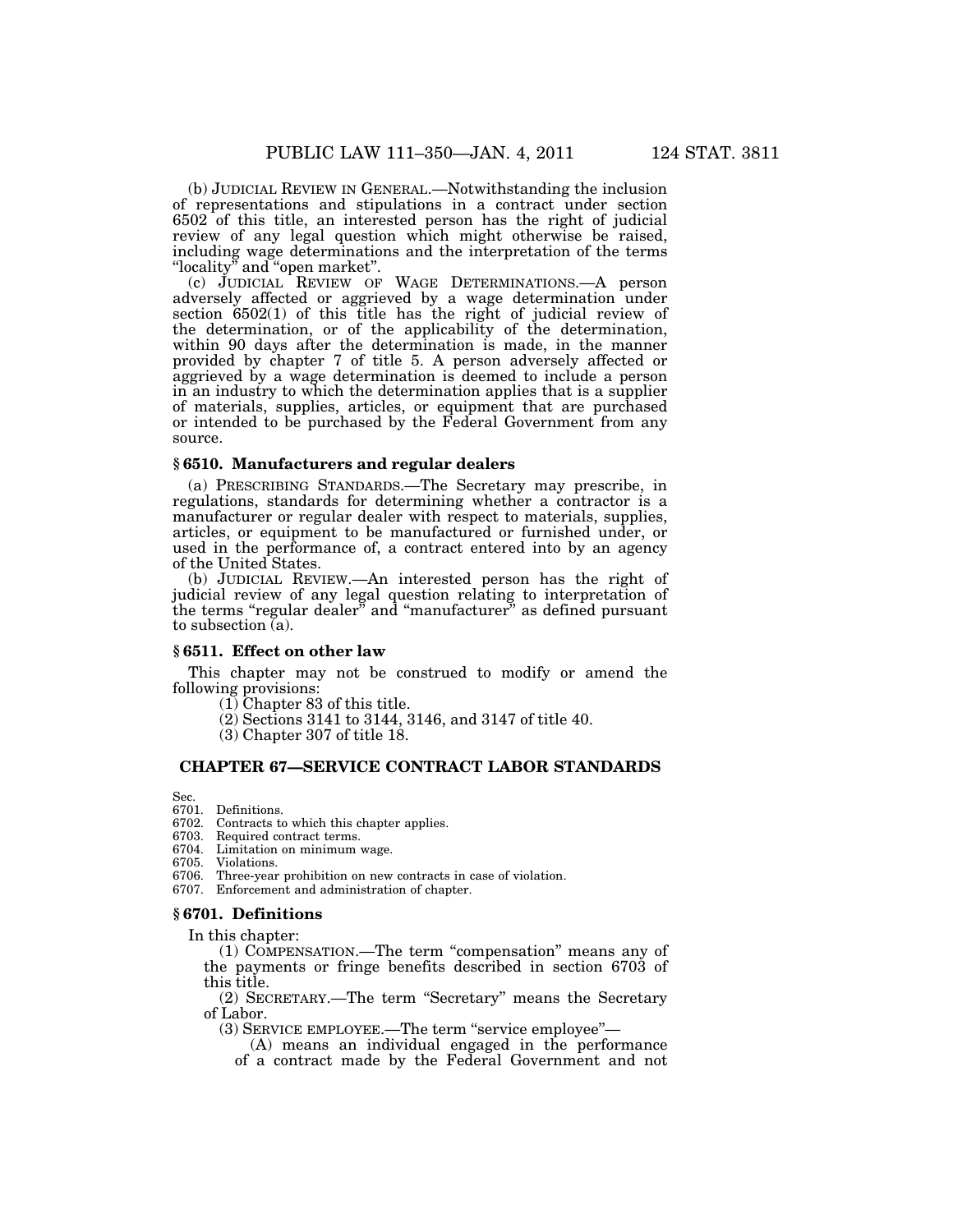exempted under section 6702(b) of this title, whether negotiated or advertised, the principal purpose of which is to furnish services in the United States;

(B) includes an individual without regard to any contractual relationship alleged to exist between the individual and a contractor or subcontractor; but

(C) does not include an individual employed in a bona fide executive, administrative, or professional capacity, as those terms are defined in part 541 of title 29, Code of Federal Regulations.

(4) UNITED STATES.—The term ''United States''—

(A) includes any State of the United States, the District of Columbia, Puerto Rico, the Virgin Islands, the outer Continental Shelf as defined in the Outer Continental Shelf Lands Act (43 U.S.C. § 1331 et seq.), American Samoa, Guam, Wake Island, and Johnston Island; but

(B) does not include any other territory under the jurisdiction of the United States or any United States base or possession within a foreign country.

## **§ 6702. Contracts to which this chapter applies**

(a) IN GENERAL.—Except as provided in subsection (b), this chapter applies to any contract or bid specification for a contract, whether negotiated or advertised, that—

(1) is made by the Federal Government or the District of Columbia;

(2) involves an amount exceeding \$2,500; and

(3) has as its principal purpose the furnishing of services in the United States through the use of service employees. (b) EXEMPTIONS.—This chapter does not apply to—

(1) a contract of the Federal Government or the District of Columbia for the construction, alteration, or repair, including painting and decorating, of public buildings or public works;

(2) any work required to be done in accordance with chapter 65 of this title;

(3) a contract for the carriage of freight or personnel by vessel, airplane, bus, truck, express, railway line or oil or gas pipeline where published tariff rates are in effect;

(4) a contract for the furnishing of services by radio, telephone, telegraph, or cable companies, subject to the Communications Act of 1934 (47 U.S.C. 151 et seq.);

(5) a contract for public utility services, including electric light and power, water, steam, and gas;

(6) an employment contract providing for direct services to a Federal agency by an individual; and

(7) a contract with the United States Postal Service, the principal purpose of which is the operation of postal contract stations.

## **§ 6703. Required contract terms**

A contract, and bid specification for a contract, to which this chapter applies under section 6702 of this title shall contain the following terms:

(1) MINIMUM WAGE.—The contract and bid specification shall contain a provision specifying the minimum wage to be paid to each class of service employee engaged in the performance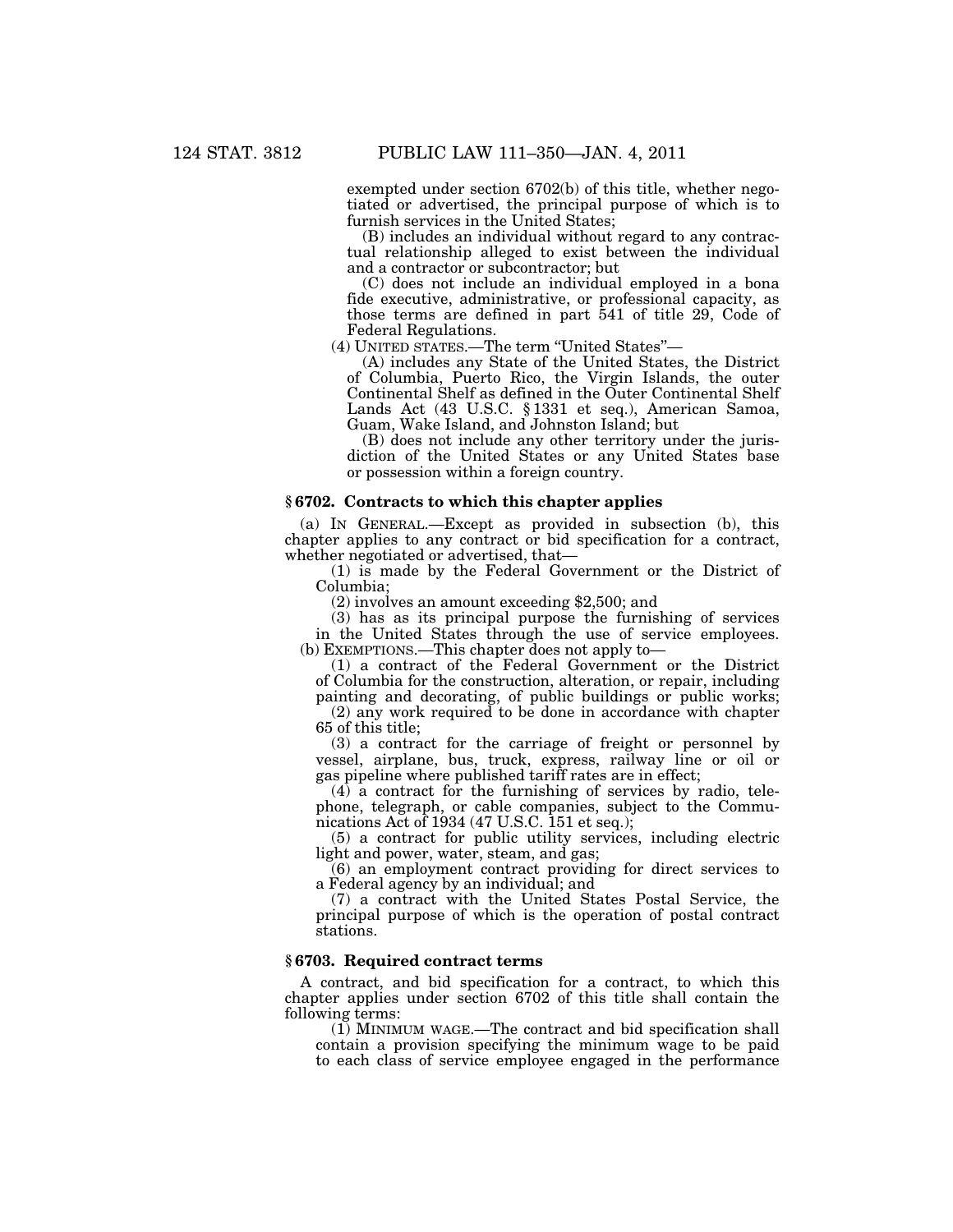of the contract or any subcontract, as determined by the Secretary or the Secretary's authorized representative, in accordance with prevailing rates in the locality, or, where a collectivebargaining agreement covers the service employees, in accordance with the rates provided for in the agreement, including prospective wage increases provided for in the agreement as a result of arm's length negotiations. In any case the minimum wage may not be less than the minimum wage specified in section 6704 of this title.

(2) FRINGE BENEFITS.—The contract and bid specification shall contain a provision specifying the fringe benefits to be provided to each class of service employee engaged in the performance of the contract or any subcontract, as determined by the Secretary or the Secretary's authorized representative to be prevailing in the locality, or, where a collective-bargaining agreement covers the service employees, to be provided for under the agreement, including prospective fringe benefit increases provided for in the agreement as a result of arm'slength negotiations. The fringe benefits shall include medical or hospital care, pensions on retirement or death, compensation for injuries or illness resulting from occupational activity, or insurance to provide any of the foregoing, unemployment benefits, life insurance, disability and sickness insurance, accident insurance, vacation and holiday pay, costs of apprenticeship or other similar programs and other bona fide fringe benefits not otherwise required by Federal, State, or local law to be provided by the contractor or subcontractor. The obligation under this paragraph may be discharged by furnishing any equivalent combinations of fringe benefits or by making equivalent or differential payments in cash under regulations established by the Secretary.

(3) WORKING CONDITIONS.—The contract and bid specification shall contain a provision specifying that no part of the services covered by this chapter may be performed in buildings or surroundings or under working conditions, provided by or under the control or supervision of the contractor or any subcontractor, which are unsanitary or hazardous or dangerous to the health or safety of service employees engaged to provide the services.

(4) NOTICE.—The contract and bid specification shall contain a provision specifying that on the date a service employee begins work on a contract to which this chapter applies, the contractor or subcontractor will deliver to the employee a notice of the compensation required under paragraphs (1) and (2), on a form prepared by the Federal agency, or will post a notice of the required compensation in a prominent place at the worksite.

(5) GENERAL SCHEDULE PAY RATES AND PREVAILING RATE SYS-TEMS.—The contract and bid specification shall contain a statement of the rates that would be paid by the Federal agency to each class of service employee if section 5332 or 5341 of title 5 were applicable to them. The Secretary shall give due consideration to these rates in making the wage and fringe benefit determinations specified in this section.

#### **§ 6704. Limitation on minimum wage**

(a) IN GENERAL.—A contractor that makes a contract with the Federal Government, the principal purpose of which is to furnish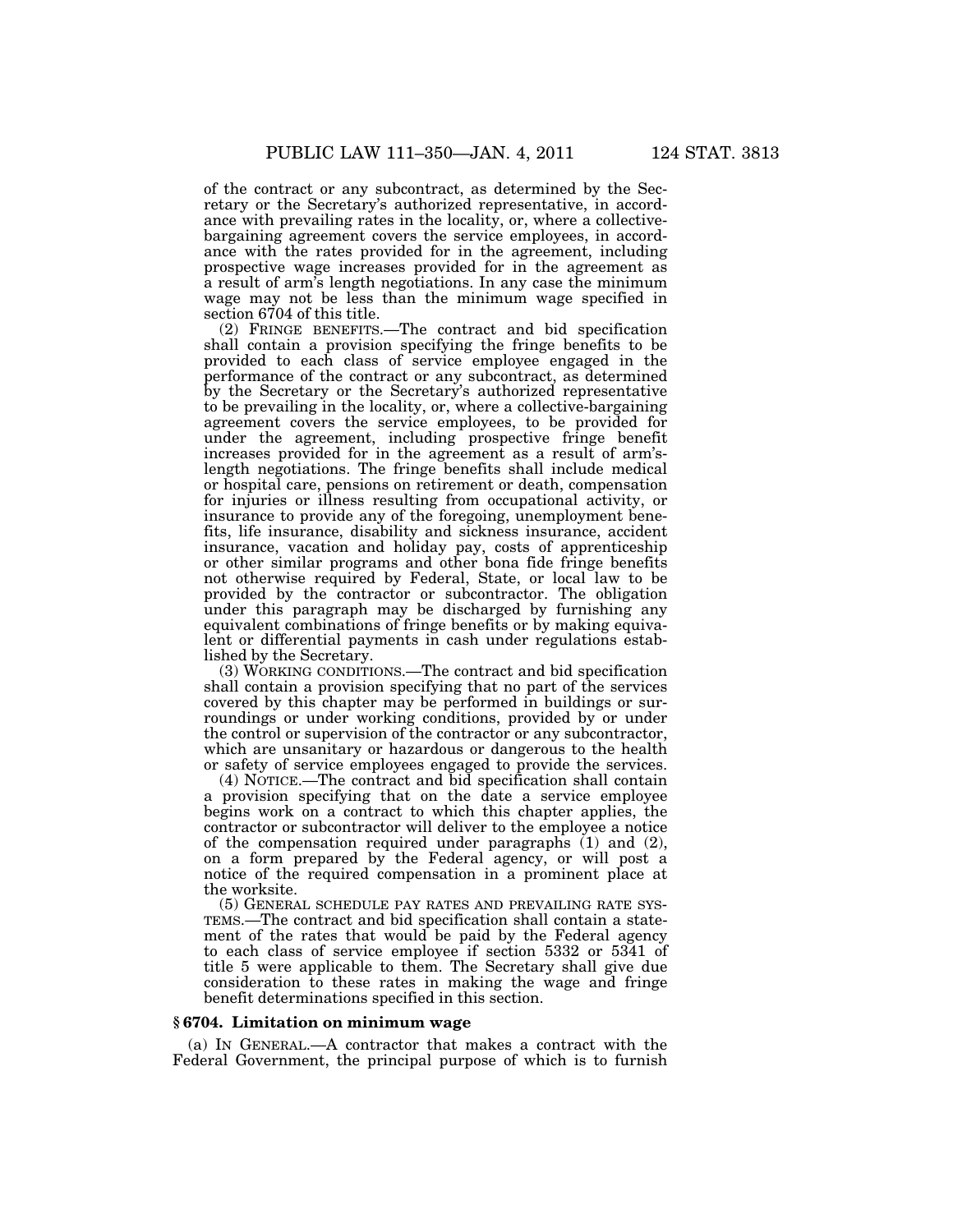services through the use of service employees, and any subcontractor, may not pay less than the minimum wage specified under section 6(a)(1) of the Fair Labor Standards Act of 1938 (29 U.S.C.  $206(a)(1)$  to an employee engaged in performing work on the contract.

(b) VIOLATIONS.—Sections 6705 to 6707(d) of this title are applicable to a violation of this section.

## **§ 6705. Violations**

(a) LIABILITY OF RESPONSIBLE PARTY.—A party responsible for a violation of a contract provision required under section 6703(1) or (2) of this title or a violation of section 6704 of this title is liable for an amount equal to the sum of any deduction, rebate, refund, or underpayment of compensation due any employee engaged in the performance of the contract.

(b) RECOVERY OF AMOUNTS UNDERPAID TO EMPLOYEES.— (1) WITHHOLDING ACCRUED PAYMENTS DUE ON CONTRACTS.— The total amount determined under subsection (a) to be due any employee engaged in the performance of a contract may be withheld from accrued payments due on the contract or on any other contract between the same contractor and the Federal Government. The amount withheld shall be held in a deposit fund. On order of the Secretary, the compensation found by the Secretary or the head of a Federal agency to be due an underpaid employee pursuant to this chapter shall be paid from the deposit fund directly to the underpaid employee.

(2) BRINGING ACTIONS AGAINST CONTRACTORS.—If the accrued payments withheld under the terms of the contract are insufficient to reimburse a service employee with respect to whom there has been a failure to pay the compensation required pursuant to this chapter, the Federal Government may bring action against the contractor, subcontractor, or any sureties in any court of competent jurisdiction to recover the remaining amount of underpayment. Any amount recovered shall be held in the deposit fund and shall be paid, on order of the Secretary, directly to the underpaid employee. Any amount not paid to an employee because of inability to do so within 3 years shall be covered into the Treasury as miscellaneous receipts.

(c) CANCELLATION AND ALTERNATIVE COMPLETION.—In addition to other actions in accordance with this section, when a violation of any contract stipulation is found, the Federal agency that made the contract may cancel the contract on written notice to the original contractor. The Federal Government may then make other contracts or arrangements for the completion of the original contract, charging any additional cost to the original contractor.

(d) ENFORCEMENT OF SECTION.—In accordance with regulations prescribed pursuant to section  $6707(a)$ –(d) of this title, the Secretary or the head of a Federal agency may carry out this section.

#### **§ 6706. Three-year prohibition on new contracts in case of violation**

(a) DISTRIBUTION OF LIST.—The Comptroller General shall distribute to each agency of the Federal Government a list containing the names of persons or firms that a Federal agency or the Secretary has found to have violated this chapter.

(b) THREE-YEAR PROHIBITION.—Unless the Secretary recommends otherwise because of unusual circumstances, a Federal Government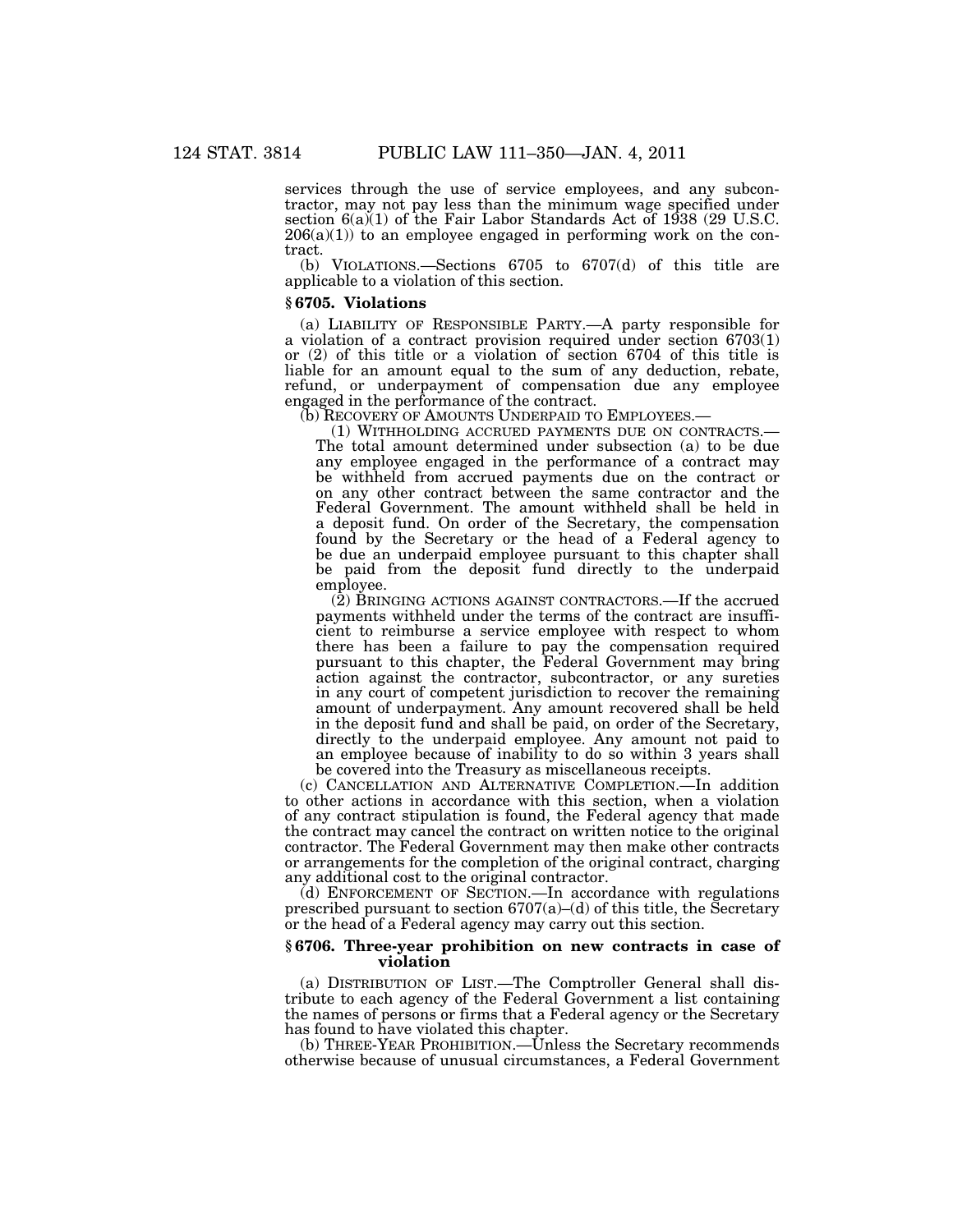contract may not be awarded to a person or firm named on the list under subsection (a), or to an entity in which the person or firm has a substantial interest, until 3 years have elapsed from the date of publication of the list. If the Secretary does not recommend otherwise because of unusual circumstances, the Secretary shall, not later than 90 days after a hearing examiner has made a finding of a violation of this chapter, forward to the Comptroller General the name of the person or firm found to have violated this chapter.

#### **§ 6707. Enforcement and administration of chapter**

(a) ENFORCEMENT OF CHAPTER.—Sections 6506 and 6507 of this title govern the Secretary's authority to enforce this chapter, including the Secretary's authority to prescribe regulations, issue orders, hold hearings, make decisions based on findings of fact, and take other appropriate action under this chapter.

(b) LIMITATIONS AND REGULATIONS FOR VARIATIONS, TOLERANCES, AND EXEMPTIONS.—The Secretary may provide reasonable limitations and may prescribe regulations allowing reasonable variation, tolerances, and exemptions with respect to this chapter (other than subsection (f)), but only in special circumstances where the Secretary determines that the limitation, variation, tolerance, or exemption is necessary and proper in the public interest or to avoid the serious impairment of Federal Government business, and is in accord with the remedial purpose of this chapter to protect prevailing labor standards.

(c) PRESERVATION OF WAGES AND BENEFITS DUE UNDER PREDE-

CESSOR CONTRACTS.— (1) IN GENERAL.—Under a contract which succeeds a contract subject to this chapter, and under which substantially the same services are furnished, a contractor or subcontractor may not pay a service employee less than the wages and fringe benefits the service employee would have received under the predecessor contract, including accrued wages and fringe benefits and any prospective increases in wages and fringe benefits provided for in a collective-bargaining agreement as a result of arm's-length negotiations.

(2) EXCEPTION.—This subsection does not apply if the Secretary finds after a hearing in accordance with regulations adopted by the Secretary that wages and fringe benefits under the predecessor contract are substantially at variance with wages and fringe benefits prevailing in the same locality for services of a similar character.

(d) DURATION OF CONTRACTS.—Subject to limitations in annual appropriation acts but notwithstanding any other law, a contract to which this chapter applies may, if authorized by the Secretary, be for any term of years not exceeding 5, if the contract provides for periodic adjustment of wages and fringe benefits pursuant to future determinations, issued in the manner prescribed in section 6703 of this title at least once every 2 years during the term of the contract, covering each class of service employee.

(e) EXCLUSION OF FRINGE BENEFIT PAYMENTS IN DETERMINING OVERTIME PAY.—In determining any overtime pay to which a service employee is entitled under Federal law, the regular or basic hourly rate of pay of the service employee does not include any fringe benefit payments computed under this chapter which are excluded from the definition of ''regular rate'' under section 7(e) of the Fair Labor Standards Act of 1938 (29 U.S.C. 207(e)).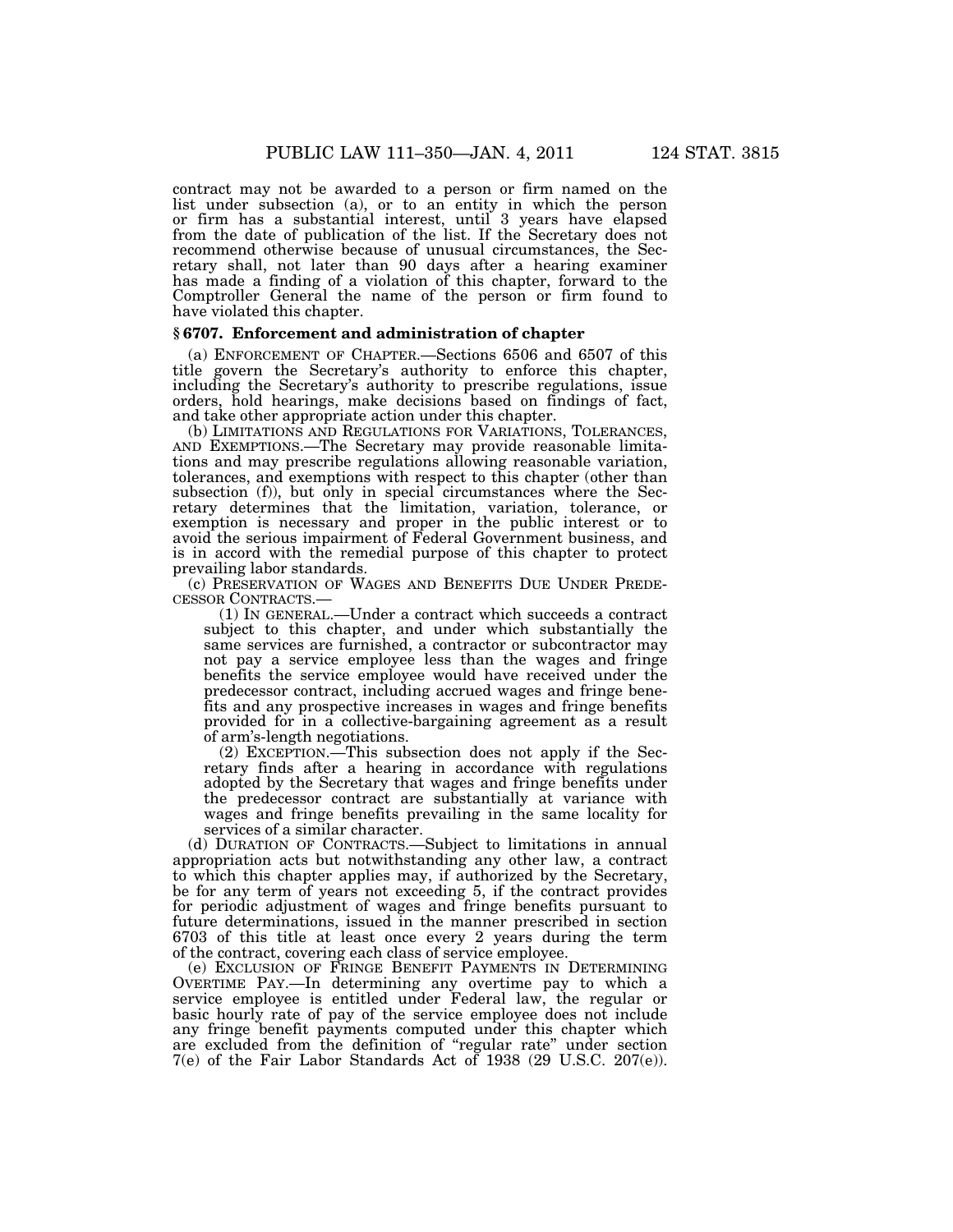(f) TIMELINESS OF WAGE AND FRINGE BENEFIT DETERMINATIONS.— It is the intent of Congress that determinations of minimum wages and fringe benefits under section 6703(1) and (2) of this title should be made as soon as administratively feasible for all contracts subject to this chapter. In any event, the Secretary shall at least make the determinations for contracts under which more than 5 service employees are to be employed.

# **Subtitle III—Contract Disputes**

Chapter Sec.

71. Contract Disputes ....................................................................................... 7101

# **CHAPTER 71—CONTRACT DISPUTES**

Sec.

7101. Definitions.

7102. Applicability of chapter.

7103. Decision by contracting officer.

7104. Contractor's right of appeal from decision by contracting officer.

7105. Agency boards.

7106. Agency board procedures for accelerated and small claims.

7107. Judicial review of agency board decisions.

7108. Payment of claims.

7109. Interest.

# **§ 7101. Definitions**

In this chapter:

(1) ADMINISTRATOR.—The term ''Administrator'' means the Administrator for Federal Procurement Policy appointed pursuant to section 1102 of this title.

(2) AGENCY BOARD OR AGENCY BOARD OF CONTRACT APPEALS.— The term "agency board" or "agency board of contract appeals" means—

(A) the Armed Services Board;

(B) the Civilian Board;

(C) the board of contract appeals of the Tennessee Valley Authority; or

(D) the Postal Service Board established under section  $7105(d)(1)$  of this title.

(3) AGENCY HEAD.—The term ''agency head'' means the head and any assistant head of an executive agency. The term may include the chief official of a principal division of an executive agency if the head of the executive agency so designates that chief official.

(4) ARMED SERVICES BOARD.—The term ''Armed Services Board'' means the Armed Services Board of Contract Appeals established under section 7105(a)(1) of this title.

(5) CIVILIAN BOARD.—The term ''Civilian Board'' means the Civilian Board of Contract Appeals established under section 7105(b)(1) of this title.

 $(6)$  CONTRACTING OFFICER.—The term "contracting officer"—  $(A)$  means an individual who, by appointment in accordance with applicable regulations, has the authority to make and administer contracts and to make determinations and findings with respect to contracts; and

(B) includes an authorized representative of the contracting officer, acting within the limits of the representative's authority.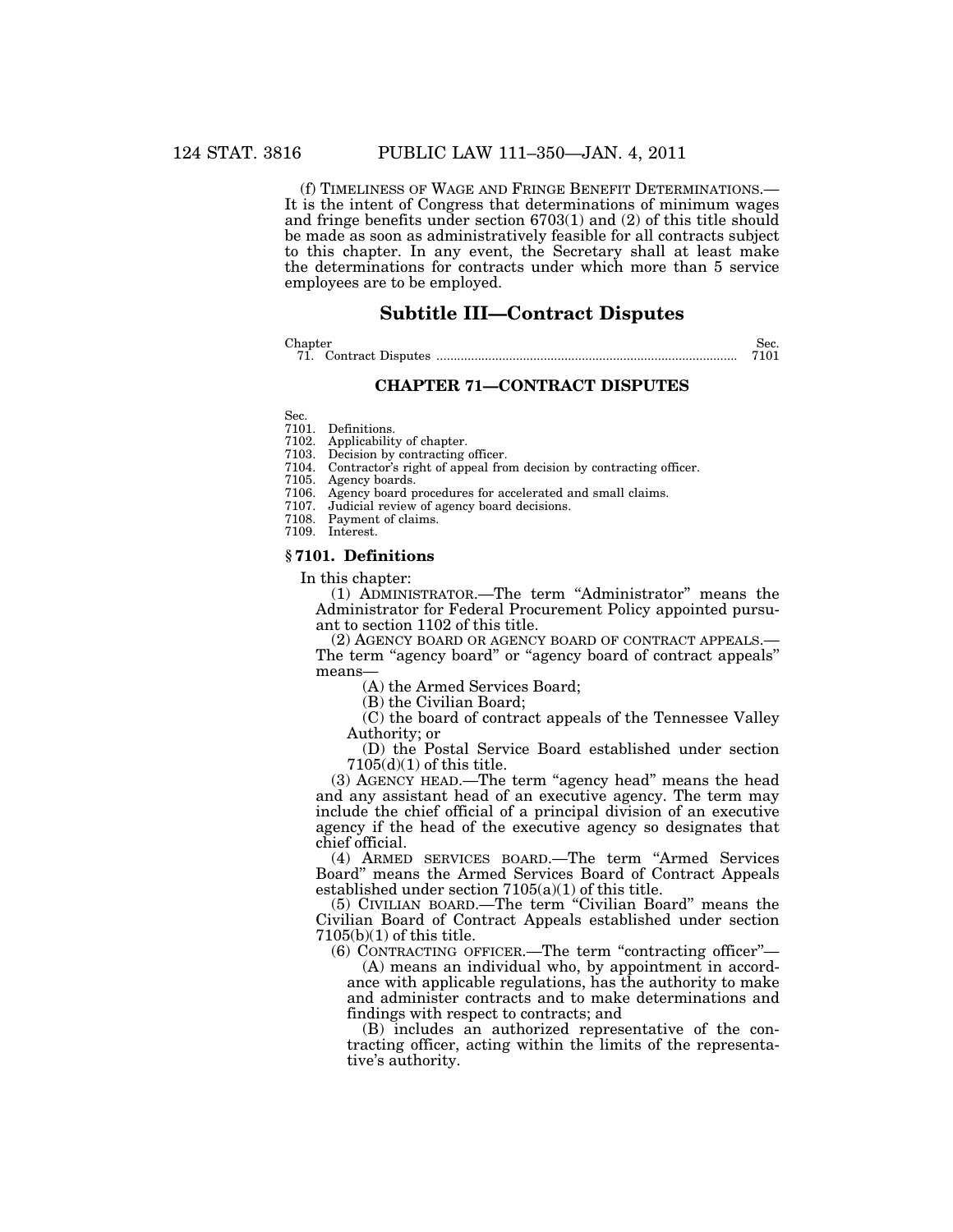(7) CONTRACTOR.—The term ''contractor'' means a party to a Federal Government contract other than the Federal Government.

(8) EXECUTIVE AGENCY.—The term ''executive agency'' means—

(A) an executive department as defined in section 101 of title 5;

(B) a military department as defined in section 102 of title 5;

(C) an independent establishment as defined in section 104 of title 5, except that the term does not include the Government Accountability Office; and

(D) a wholly owned Government corporation as defined in section 9101(3) of title 31.

(9) MISREPRESENTATION OF FACT.—The term ''misrepresentation of fact'' means a false statement of substantive fact, or conduct that leads to a belief of a substantive fact material to proper understanding of the matter in hand, made with intent to deceive or mislead.

# **§ 7102. Applicability of chapter**

(a) EXECUTIVE AGENCY CONTRACTS.—Unless otherwise specifically provided in this chapter, this chapter applies to any express or implied contract (including those of the nonappropriated fund activities described in sections 1346 and 1491 of title 28) made by an executive agency for—

(1) the procurement of property, other than real property in being;

(2) the procurement of services;

(3) the procurement of construction, alteration, repair, or maintenance of real property; or

(4) the disposal of personal property.<br>(b) TENNESSEE VALLEY AUTHORITY CONTRACTS.—

(1) IN GENERAL.—With respect to contracts of the Tennessee Valley Authority, this chapter applies only to contracts containing a clause that requires contract disputes to be resolved through an agency administrative process.

(2) EXCLUSION.—Notwithstanding any other provision of this chapter, this chapter does not apply to a contract of the Tennessee Valley Authority for the sale of fertilizer or electric power or related to the conduct or operation of the electric power system.<br>(c) FOREIGN GOVERNMENT OR INTERNATIONAL ORGANIZATION CON-

TRACTS.—If an agency head determines that applying this chapter would not be in the public interest, this chapter does not apply to a contract with a foreign government, an agency of a foreign government, an international organization, or a subsidiary body of an international organization.

(d) MARITIME CONTRACTS.—Appeals under section 7107(a) of this title and actions brought under sections 7104(b) and 7107(b) to (f) of this title, arising out of maritime contracts, are governed by chapter 309 or 311 of title 46, as applicable, to the extent that those chapters are not inconsistent with this chapter.

## **§ 7103. Decision by contracting officer**

(a) CLAIMS GENERALLY.— (1) SUBMISSION OF CONTRACTOR'S CLAIMS TO CONTRACTING OFFICER.—Each claim by a contractor against the Federal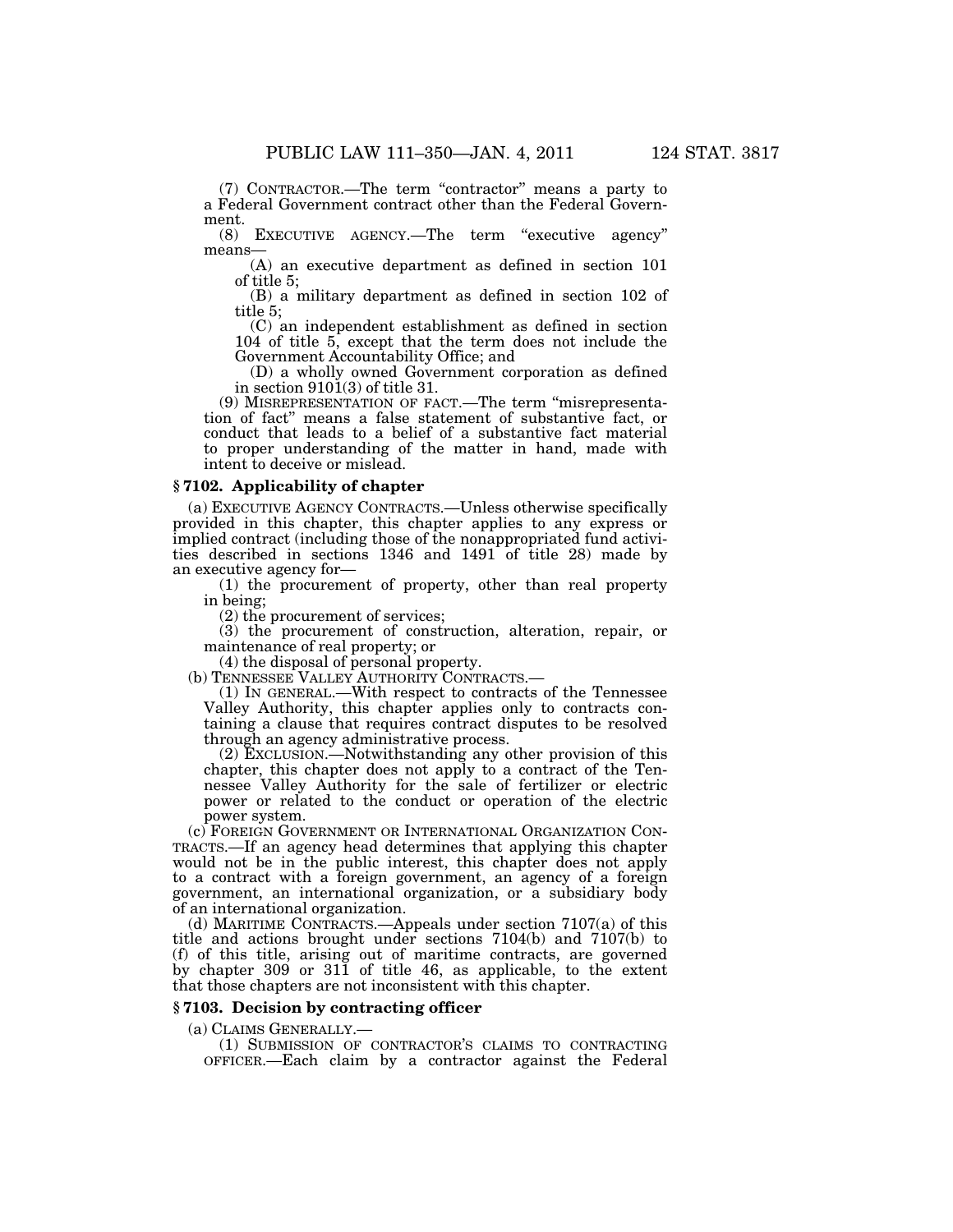Government relating to a contract shall be submitted to the contracting officer for a decision.

(2) CONTRACTOR'S CLAIMS IN WRITING.—Each claim by a contractor against the Federal Government relating to a contract shall be in writing.

(3) CONTRACTING OFFICER TO DECIDE FEDERAL GOVERNMENT'S CLAIMS.—Each claim by the Federal Government against a contractor relating to a contract shall be the subject of a written decision by the contracting officer.<br>(4) TIME FOR SUBMITTING CLAIMS.

 $(A)$  IN GENERAL.—Each claim by a contractor against the Federal Government relating to a contract and each claim by the Federal Government against a contractor relating to a contract shall be submitted within 6 years after the accrual of the claim.

(B) EXCEPTION.—Subparagraph (A) of this paragraph does not apply to a claim by the Federal Government against a contractor that is based on a claim by the contractor involving fraud.

(5) APPLICABILITY.—The authority of this subsection and subsections  $(c)(1)$ ,  $(d)$ , and  $(e)$  does not extend to a claim or dispute for penalties or forfeitures prescribed by statute or regulation that another Federal agency is specifically authorized to admin-

ister, settle, or determine.<br>(b) CERTIFICATION OF CLAIMS.

 $(1)$  REQUIREMENT GENERALLY.—For claims of more than \$100,000 made by a contractor, the contractor shall certify that—

(A) the claim is made in good faith;

(B) the supporting data are accurate and complete to the best of the contractor's knowledge and belief;

(C) the amount requested accurately reflects the contract adjustment for which the contractor believes the Federal Government is liable; and

(D) the certifier is authorized to certify the claim on behalf of the contractor.

(2) WHO MAY EXECUTE CERTIFICATION.—The certification required by paragraph (1) may be executed by an individual authorized to bind the contractor with respect to the claim.

(3) FAILURE TO CERTIFY OR DEFECTIVE CERTIFICATION.—A contracting officer is not obligated to render a final decision on a claim of more than \$100,000 that is not certified in accordance with paragraph (1) if, within 60 days after receipt of the claim, the contracting officer notifies the contractor in writing of the reasons why any attempted certification was found to be defective. A defect in the certification of a claim does not deprive a court or an agency board of jurisdiction over the claim. Prior to the entry of a final judgment by a court or a decision by an agency board, the court or agency board shall require a defective certification to be corrected.<br>(c) FRAUDULENT CLAIMS.—

(1) NO AUTHORITY TO SETTLE.—This section does not authorize an agency head to settle, compromise, pay, or otherwise adjust any claim involving fraud.

(2) LIABILITY OF CONTRACTOR.—If a contractor is unable to support any part of the contractor's claim and it is determined that the inability is attributable to a misrepresentation of fact or fraud by the contractor, then the contractor is liable to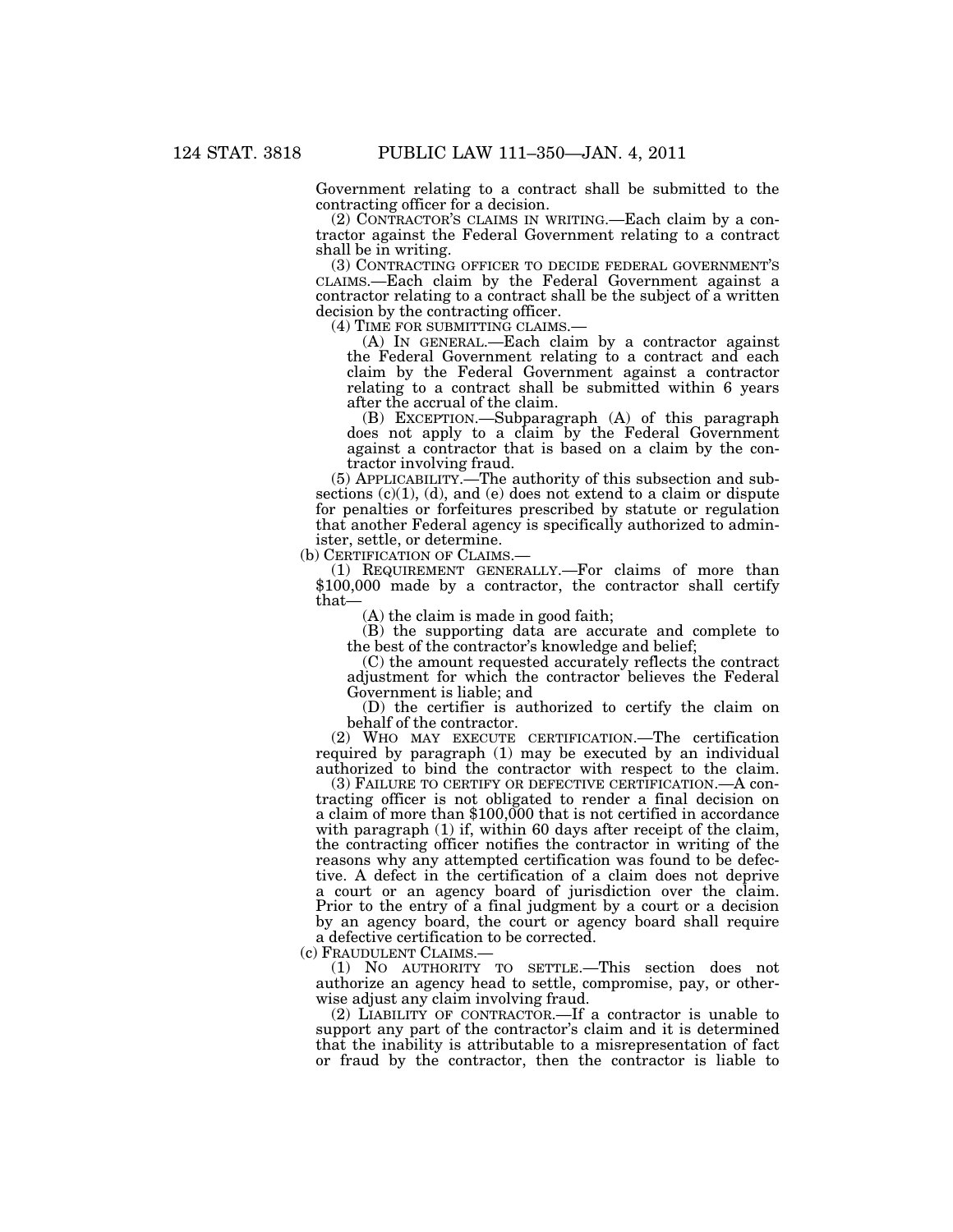the Federal Government for an amount equal to the unsupported part of the claim plus all of the Federal Government's costs attributable to reviewing the unsupported part of the claim. Liability under this paragraph shall be determined within 6 years of the commission of the misrepresentation

of fact or fraud.

(d) ISSUANCE OF DECISION.—The contracting officer shall issue a decision in writing and shall mail or otherwise furnish a copy of the decision to the contractor.

(e) CONTENTS OF DECISION.—The contracting officer's decision shall state the reasons for the decision reached and shall inform the contractor of the contractor's rights as provided in this chapter. Specific findings of fact are not required. If made, specific findings of fact are not binding in any subsequent proceeding.<br>
(f) TIME FOR ISSUANCE OF DECISION.—

(1) CLAIM OF  $$100,000$  OR LESS.—A contracting officer shall issue a decision on any submitted claim of  $$100,000$  or less within 60 days from the contracting officer's receipt of a written request from the contractor that a decision be rendered within that period.

 $(2)$  CLAIM OF MORE THAN \$100,000.—A contracting officer shall, within 60 days of receipt of a submitted certified claim over \$100,000—

(A) issue a decision; or

(B) notify the contractor of the time within which a decision will be issued.

(3) GENERAL REQUIREMENT OF REASONABLENESS.—The decision of a contracting officer on submitted claims shall be issued within a reasonable time, in accordance with regulations prescribed by the agency, taking into account such factors as the size and complexity of the claim and the adequacy of information in support of the claim provided by the contractor.

(4) REQUESTING TRIBUNAL TO DIRECT ISSUANCE WITHIN SPECI- FIED TIME PERIOD.—A contractor may request the tribunal concerned to direct a contracting officer to issue a decision in a specified period of time, as determined by the tribunal concerned, in the event of undue delay on the part of the contracting officer.

(5) FAILURE TO ISSUE DECISION WITHIN REQUIRED TIME PERIOD.—Failure by a contracting officer to issue a decision on a claim within the required time period is deemed to be a decision by the contracting officer denying the claim and authorizes an appeal or action on the claim as otherwise provided in this chapter. However, the tribunal concerned may, at its option, stay the proceedings of the appeal or action to obtain a decision by the contracting officer.

(g) FINALITY OF DECISION UNLESS APPEALED.—The contracting officer's decision on a claim is final and conclusive and is not subject to review by any forum, tribunal, or Federal Government agency, unless an appeal or action is timely commenced as authorized by this chapter. This chapter does not prohibit an executive agency from including a clause in a Federal Government contract requiring that, pending final decision of an appeal, action, or final settlement, a contractor shall proceed diligently with performance of the contract in accordance with the contracting officer's decision.

(h) ALTERNATIVE MEANS OF DISPUTE RESOLUTION.— (1) IN GENERAL.—Notwithstanding any other provision of this chapter, a contractor and a contracting officer may use any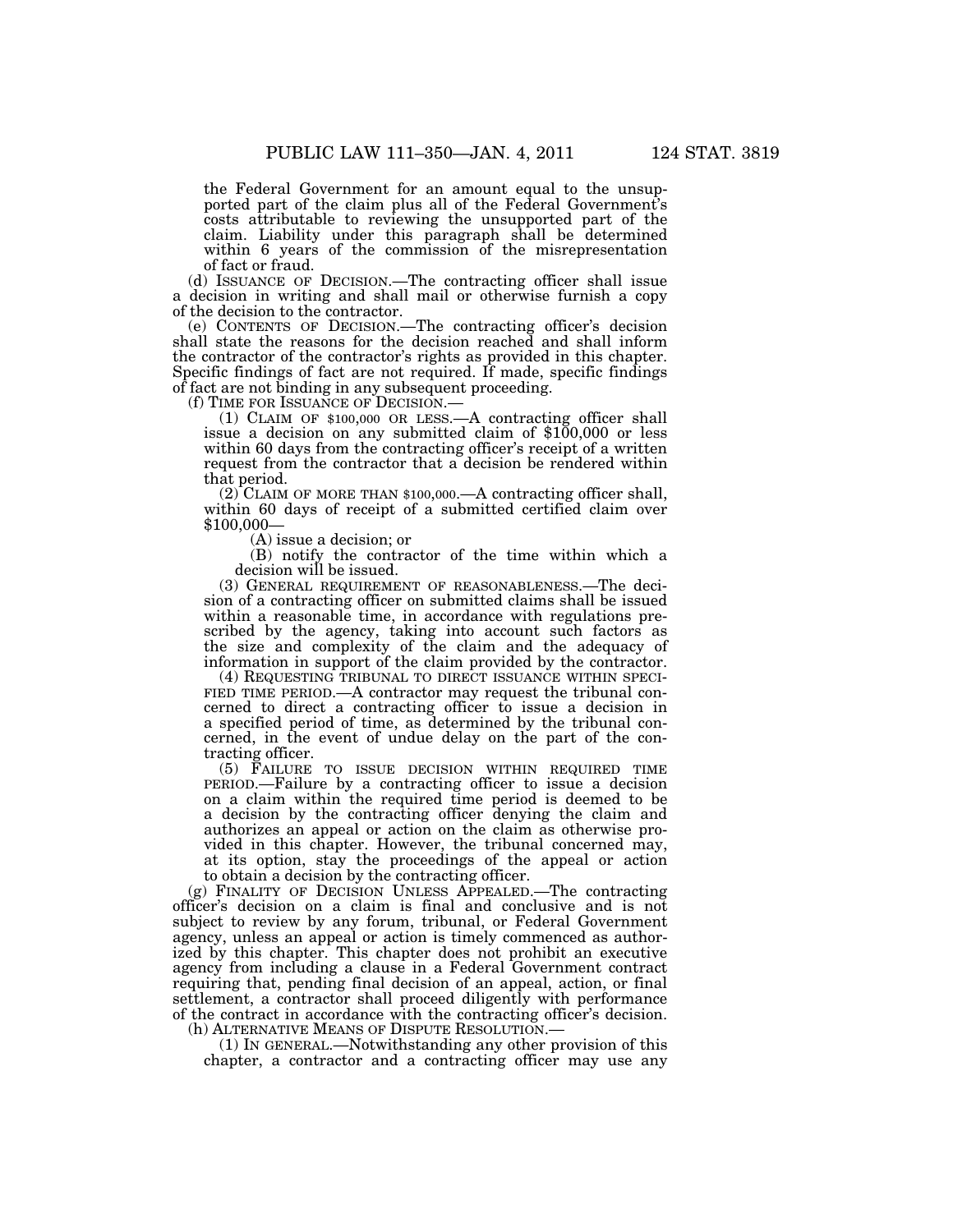alternative means of dispute resolution under subchapter IV of chapter 5 of title 5, or other mutually agreeable procedures, for resolving claims. All provisions of subchapter IV of chapter 5 of title 5 apply to alternative means of dispute resolution under this subsection.

(2) CERTIFICATION OF CLAIM.—The contractor shall certify the claim when required to do so under subsection  $(b)(1)$  or other law.

(3) REJECTING REQUEST FOR ALTERNATIVE DISPUTE RESOLU- TION.—

(A) CONTRACTING OFFICER.—A contracting officer who rejects a contractor's request for alternative dispute resolution proceedings shall provide the contractor with a written explanation, citing one or more of the conditions in section  $572(b)$  of title 5 or other specific reasons that alternative dispute resolution procedures are inappropriate.

(B) CONTRACTOR.—A contractor that rejects an agency's request for alternative dispute resolution proceedings shall inform the agency in writing of the contractor's specific reasons for rejecting the request.

## **§ 7104. Contractor's right of appeal from decision by contracting officer**

(a) APPEAL TO AGENCY BOARD.—A contractor, within 90 days from the date of receipt of a contracting officer's decision under section 7103 of this title, may appeal the decision to an agency board as provided in section 7105 of this title.<br>(b) BRINGING AN ACTION DE NOVO IN FEDERAL COURT.—

(1) IN GENERAL.—Except as provided in paragraph  $(2)$ , and in lieu of appealing the decision of a contracting officer under section 7103 of this title to an agency board, a contractor may bring an action directly on the claim in the United States Court of Federal Claims, notwithstanding any contract provision, regulation, or rule of law to the contrary.

(2) TENNESSEE VALLEY AUTHORITY.—In the case of an action against the Tennessee Valley Authority, the contractor may only bring an action directly on the claim in a district court of the United States pursuant to section 1337 of title 28, notwithstanding any contract provision, regulation, or rule of law to the contrary.

(3) TIME FOR FILING.—A contractor shall file any action under paragraph (1) or (2) within 12 months from the date of receipt of a contracting officer's decision under section 7103 of this title.

(4) DE NOVO.—An action under paragraph (1) or (2) shall proceed de novo in accordance with the rules of the appropriate court.

## **§ 7105. Agency boards**

(a) ARMED SERVICES BOARD.— (1) ESTABLISHMENT.—An Armed Services Board of Contract Appeals may be established within the Department of Defense when the Secretary of Defense, after consultation with the Administrator, determines from a workload study that the volume of contract claims justifies the establishment of a fulltime agency board of at least 3 members who shall have no other inconsistent duties. Workload studies will be updated at least once every 3 years and submitted to the Administrator.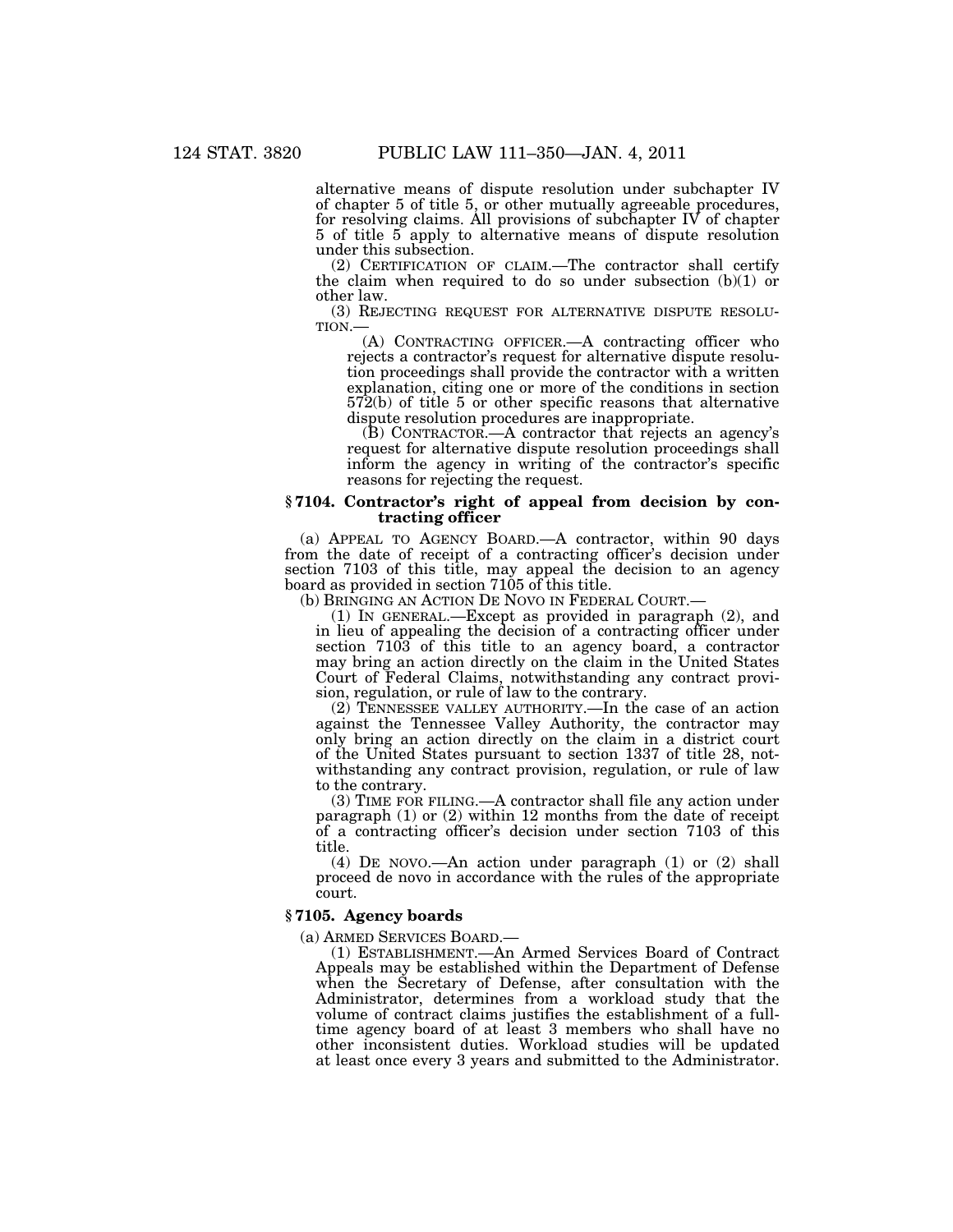(2) APPOINTMENT OF MEMBERS AND COMPENSATION.—Members of the Armed Services Board shall be selected and appointed in the same manner as administrative law judges appointed pursuant to section 3105 of title 5, with an additional requirement that members must have had at least 5 years of experience in public contract law. The Secretary of Defense shall designate the chairman and vice chairman of the Armed Services Board from among the appointed members. Compensation for the chairman, vice chairman, and other members shall be determined under section 5372a of title 5.<br>(b) CIVILIAN BOARD.—

(1) ESTABLISHMENT.—There is established in the General Services Administration the Civilian Board of Contract Appeals.<br>(2) MEMBERSHIP.—

 $(A)$  ELIGIBILITY.—The Civilian Board consists of members appointed by the Administrator of General Services (in consultation with the Administrator for Federal Procurement Policy) from a register of applicants maintained by the Administrator of General Services, in accordance with rules issued by the Administrator of General Services (in consultation with the Administrator for Federal Procurement Policy) for establishing and maintaining a register of eligible applicants and selecting Civilian Board members. The Administrator of General Services shall appoint a member without regard to political affiliation and solely on the basis of the professional qualifications required to perform the duties and responsibilities of a Civilian Board member.

(B) APPOINTMENT OF MEMBERS AND COMPENSATION.— Members of the Civilian Board shall be selected and appointed to serve in the same manner as administrative law judges appointed pursuant to section 3105 of title 5, with an additional requirement that members must have had at least 5 years experience in public contract law. Compensation for the members shall be determined under section 5372a of title 5.

(3) REMOVAL.—Members of the Civilian Board are subject to removal in the same manner as administrative law judges, as provided in section 7521 of title 5.

(4) FUNCTIONS.—

(A) IN GENERAL.—The Civilian Board has jurisdiction as provided by subsection  $(e)(1)(B)$ .

(B) ADDITIONAL JURISDICTION.—With the concurrence of the Federal agencies affected, the Civilian Board may assume—

(i) jurisdiction over any additional category of laws or disputes over which an agency board of contract appeals established pursuant to section 8 of the Contract Disputes Act exercised jurisdiction before January 6, 2007; and

(ii) any other function the agency board performed before January 6, 2007, on behalf of those agencies. (c) TENNESSEE VALLEY AUTHORITY BOARD.—

(1) ESTABLISHMENT.—The Board of Directors of the Tennessee Valley Authority may establish a board of contract appeals of the Tennessee Valley Authority of an indeterminate number of members.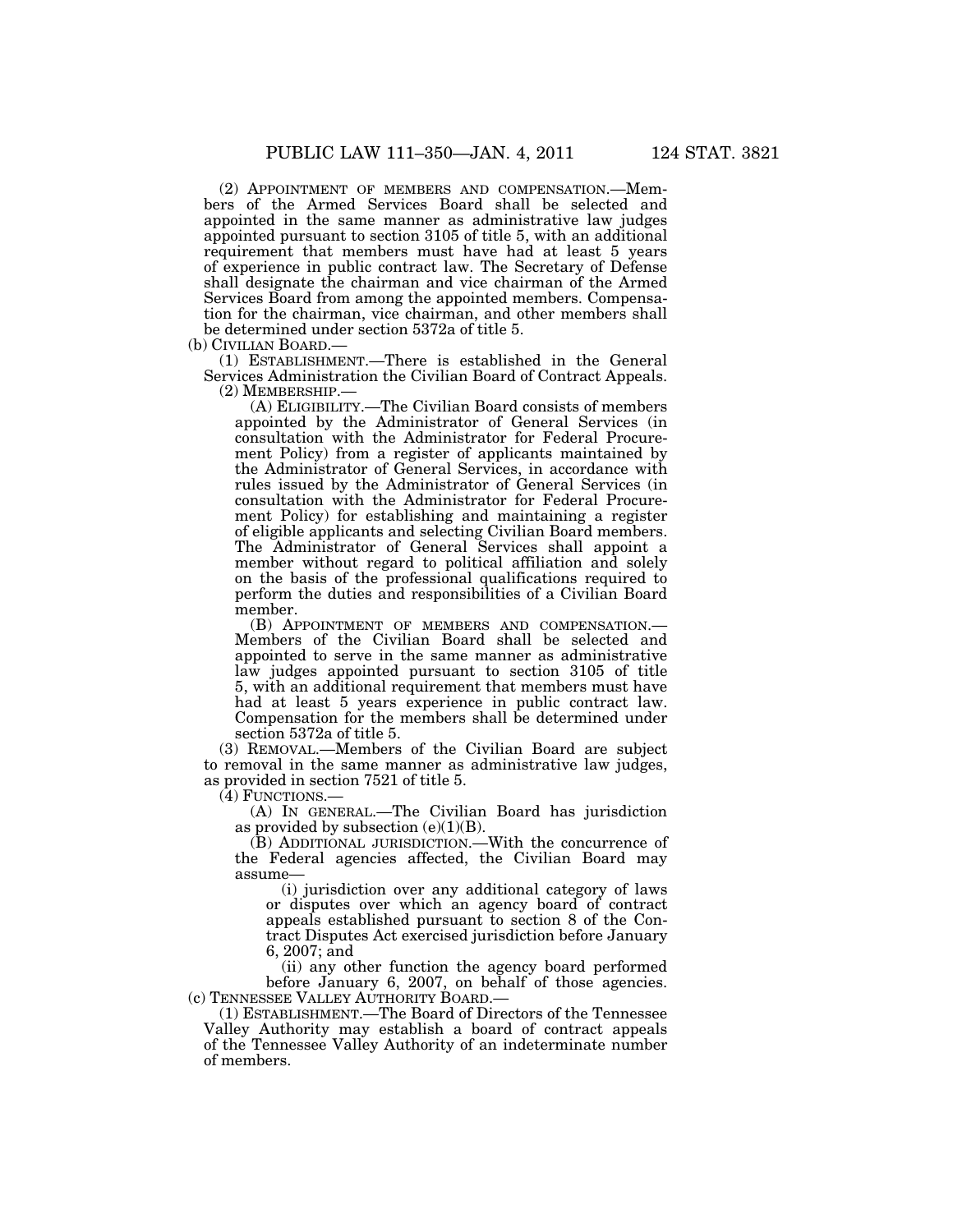(2) APPOINTMENT OF MEMBERS AND COMPENSATION.—The Board of Directors of the Tennessee Valley Authority shall establish criteria for the appointment of members to the agency board established under paragraph (1), and shall designate a chairman of the agency board. The chairman and other members of the agency board shall receive compensation, at the daily equivalent of the rates determined under section 5372a of title 5, for each day they are engaged in the actual performance of their duties as members of the agency board.<br>(d) POSTAL SERVICE BOARD.—

 $(1)$  ESTABLISHMENT.—There is established an agency board of contract appeals known as the Postal Service Board of Contract Appeals.

(2) APPOINTMENT AND SERVICE OF MEMBERS.—The Postal Service Board of Contract Appeals consists of judges appointed by the Postmaster General. The judges shall meet the qualifications of and serve in the same manner as members of the Civilian Board.

(3) APPLICATION.—This chapter applies to contract disputes before the Postal Service Board of Contract Appeals in the same manner as it applies to contract disputes before the Civilian Board.

(e) JURISDICTION.— (1) IN GENERAL.— (A) ARMED SERVICES BOARD.—The Armed Services Board has jurisdiction to decide any appeal from a decision of a contracting officer of the Department of Defense, the Department of the Army, the Department of the Navy, the Department of the Air Force, or the National Aeronautics and Space Administration relative to a contract made by that department or agency.

(B) CIVILIAN BOARD.—The Civilian Board has jurisdiction to decide any appeal from a decision of a contracting officer of any executive agency (other than the Department of Defense, the Department of the Army, the Department of the Navy, the Department of the Air Force, the National Aeronautics and Space Administration, the United States Postal Service, the Postal Regulatory Commission, or the Tennessee Valley Authority) relative to a contract made by that agency.

(C) POSTAL SERVICE BOARD.—The Postal Service Board of Contract Appeals has jurisdiction to decide any appeal from a decision of a contracting officer of the United States Postal Service or the Postal Regulatory Commission relative to a contract made by either agency.

(D) OTHER AGENCY BOARDS.—Each other agency board has jurisdiction to decide any appeal from a decision of a contracting officer relative to a contract made by its agency.

(2) RELIEF.—In exercising this jurisdiction, an agency board may grant any relief that would be available to a litigant asserting a contract claim in the United States Court of Federal Claims.

(f) SUBPOENA, DISCOVERY, AND DEPOSITION.—A member of an agency board of contract appeals may administer oaths to witnesses, authorize depositions and discovery proceedings, and require by subpoena the attendance of witnesses, and production of books and papers, for the taking of testimony or evidence by deposition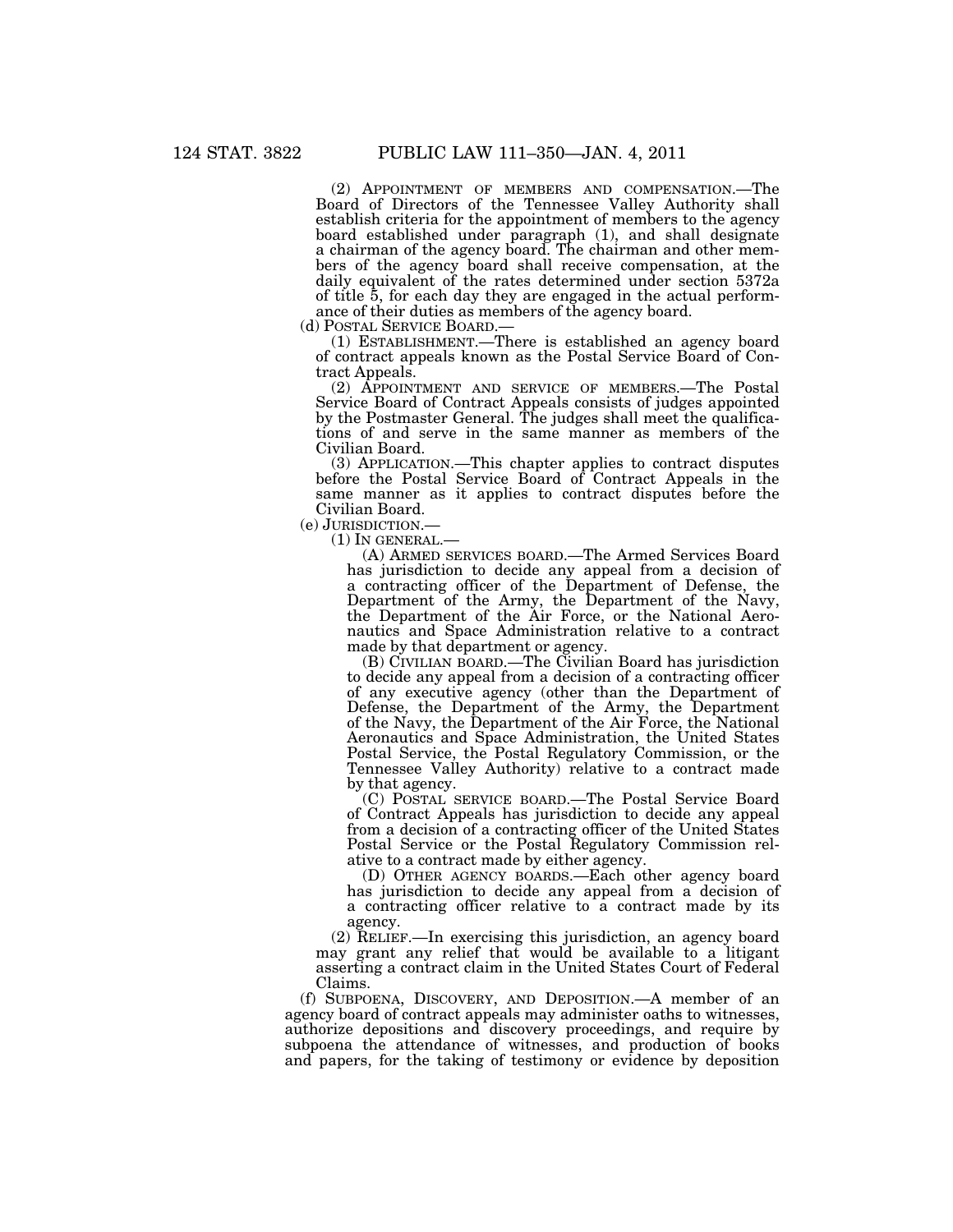or in the hearing of an appeal by the agency board. In case of contumacy or refusal to obey a subpoena by a person who resides, is found, or transacts business within the jurisdiction of a United States district court, the court, upon application of the agency board through the Attorney General, or upon application by the board of contract appeals of the Tennessee Valley Authority, shall have jurisdiction to issue the person an order requiring the person to appear before the agency board or a member of the agency board, to produce evidence or to give testimony, or both. Any failure of the person to obey the order of the court may be punished by the court as contempt of court.

(g) DECISIONS.—An agency board shall—

(1) to the fullest extent practicable provide informal, expeditious, and inexpensive resolution of disputes;

(2) issue a decision in writing or take other appropriate action on each appeal submitted; and

(3) mail or otherwise furnish a copy of the decision to the contractor and the contracting officer.

#### **§ 7106. Agency board procedures for accelerated and small claims**

(a) ACCELERATED PROCEDURE WHERE \$100,000 OR LESS IN DIS-PUTE.—The rules of each agency board shall include a procedure for the accelerated disposition of any appeal from a decision of a contracting officer where the amount in dispute is \$100,000 or less. The accelerated procedure is applicable at the sole election of the contractor. An appeal under the accelerated procedure shall be resolved, whenever possible, within 180 days from the date the contractor elects to use the procedure.

(b) SMALL CLAIMS PROCEDURE.—

(1) IN GENERAL.—The rules of each agency board shall include a procedure for the expedited disposition of any appeal from a decision of a contracting officer where the amount in dispute is \$50,000 or less, or in the case of a small business concern (as defined in the Small Business Act (15 U.S.C. 631 et seq.) and regulations under that Act), \$150,000 or less. The small claims procedure is applicable at the sole election of the contractor.

(2) SIMPLIFIED RULES OF PROCEDURE.—The small claims procedure shall provide for simplified rules of procedure to facilitate the decision of any appeal. An appeal under the small claims procedure may be decided by a single member of the agency board with such concurrences as may be provided by rule or regulation.

(3) TIME OF DECISION.—An appeal under the small claims procedure shall be resolved, whenever possible, within 120 days from the date the contractor elects to use the procedure.

(4) FINALITY OF DECISION.—A decision against the Federal Government or against the contractor reached under the small claims procedure is final and conclusive and may not be set aside except in cases of fraud.

(5) NO PRECEDENT.—Administrative determinations and final decisions under this subsection have no value as precedent for future cases under this chapter.

(6) REVIEW OF REQUISITE AMOUNTS IN CONTROVERSY.—The Administrator, from time to time, may review the dollar amounts specified in paragraph (1) and adjust the amounts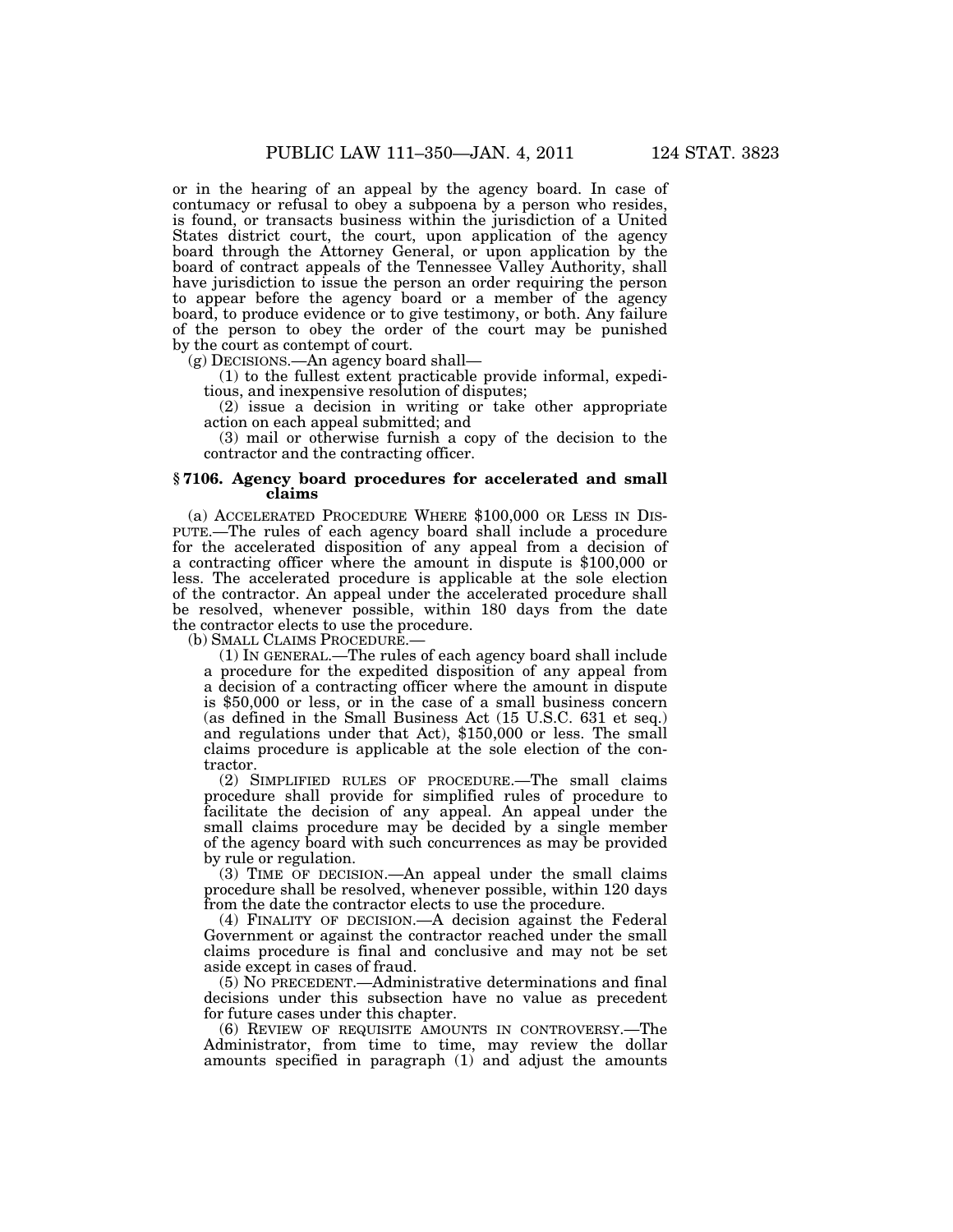in accordance with economic indexes selected by the Administrator.

### **§ 7107. Judicial review of agency board decisions**

(a)  $REVIEW. —$ <br>(1) In GENERAL.—The decision of an agency board is final, except that—

(A) a contractor may appeal the decision to the United States Court of Appeals for the Federal Circuit within 120 days from the date the contractor receives a copy of the decision; or

(B) if an agency head determines that an appeal should be taken, the agency head, with the prior approval of the Attorney General, may transmit the decision to the United States Court of Appeals for the Federal Circuit for judicial review under section 1295 of title 28, within 120 days from the date the agency receives a copy of the decision.

(2) TENNESSEE VALLEY AUTHORITY.—Notwithstanding paragraph (1), a decision of the board of contract appeals of the Tennessee Valley Authority is final, except that—

(A) a contractor may appeal the decision to a United States district court pursuant to section 1337 of title 28, within 120 days from the date the contractor receives a copy of the decision; or

(B) the Tennessee Valley Authority may appeal the decision to a United States district court pursuant to section 1337 of title 28, within 120 days from the date of the decision.

(3) REVIEW OF ARBITRATION.—An award by an arbitrator under this chapter shall be reviewed pursuant to sections 9 to 13 of title 9, except that the court may set aside or limit any award that is found to violate limitations imposed by Federal statute.

(b) FINALITY OF AGENCY BOARD DECISIONS ON QUESTIONS OF LAW AND FACT.—Notwithstanding any contract provision, regulation, or rule of law to the contrary, in an appeal by a contractor or the Federal Government from the decision of an agency board pursuant to subsection (a)—

(1) the decision of the agency board on a question of law is not final or conclusive; but

(2) the decision of the agency board on a question of fact is final and conclusive and may not be set aside unless the decision is—

(A) fraudulent, arbitrary, or capricious;

(B) so grossly erroneous as to necessarily imply bad faith; or

(C) not supported by substantial evidence.

(c) REMAND.—In an appeal by a contractor or the Federal Government from the decision of an agency board pursuant to subsection (a), the court may render an opinion and judgment and remand the case for further action by the agency board or by the executive agency as appropriate, with direction the court considers just and proper.

(d) CONSOLIDATION.—If 2 or more actions arising from one contract are filed in the United States Court of Federal Claims and one or more agency boards, for the convenience of parties or witnesses or in the interest of justice, the United States Court of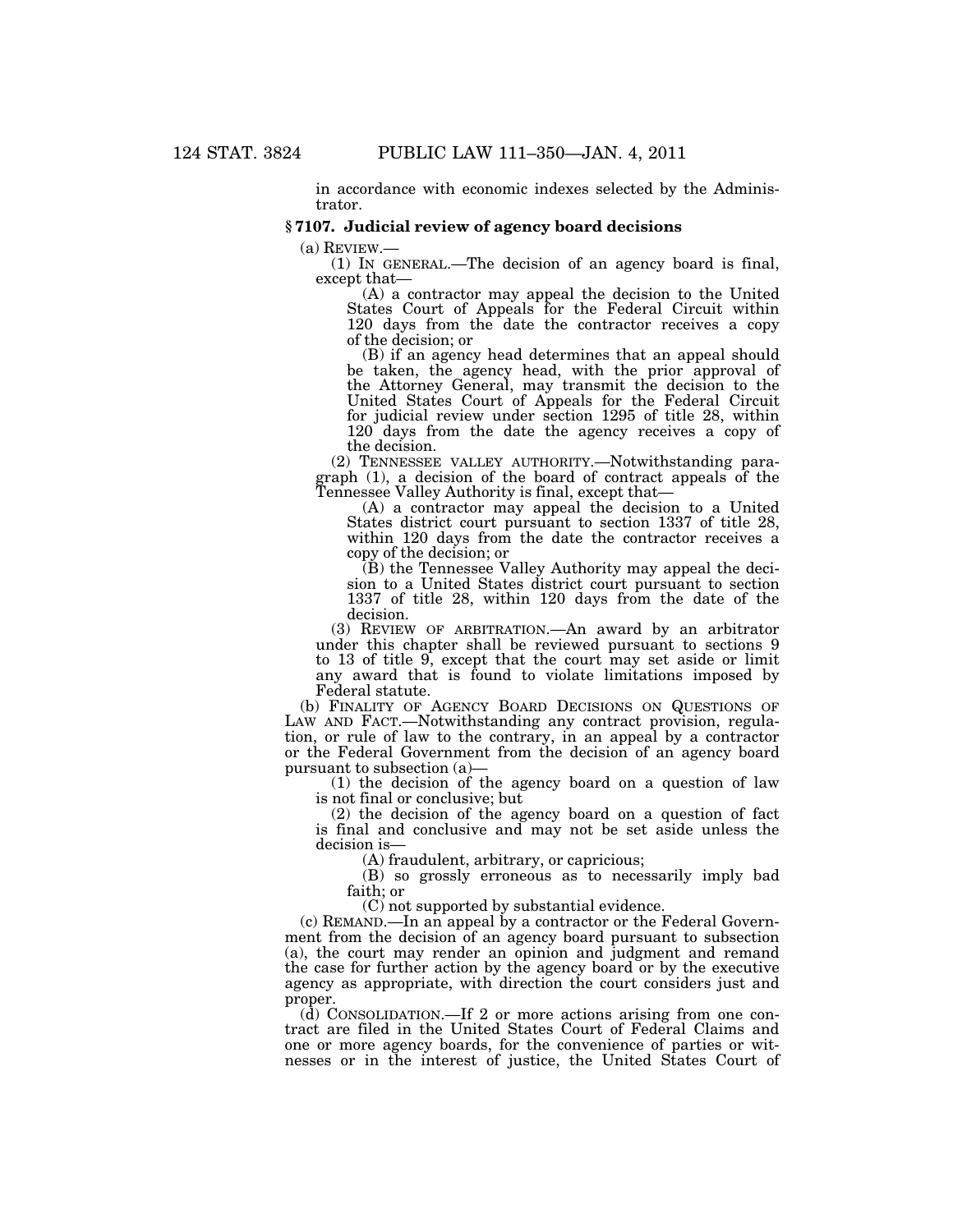Federal Claims may order the consolidation of the actions in that court or transfer any actions to or among the agency boards involved.

(e) JUDGMENTS AS TO FEWER THAN ALL CLAIMS OR PARTIES.— In an action filed pursuant to this chapter involving 2 or more claims, counterclaims, cross-claims, or third-party claims, and where a portion of one of the claims can be divided for purposes of decision or judgment, and in any action where multiple parties are involved, the court, whenever appropriate, may enter a judgment as to one or more but fewer than all of the claims or portions of claims or parties.<br>(f) ADVISORY OPINIONS.—

 $(1)$  In GENERAL.—Whenever an action involving an issue described in paragraph (2) is pending in a district court of the United States, the district court may request an agency board to provide the court with an advisory opinion on the matters of contract interpretation under consideration.

(2) APPLICABLE ISSUE.—An issue referred to in paragraph (1) is any issue that could be the proper subject of a final decision of a contracting officer appealable under this chapter.

(3) REFERRAL TO AGENCY BOARD WITH JURISDICTION.—A district court shall direct a request under paragraph (1) to the agency board having jurisdiction under this chapter to adjudicate appeals of contract claims under the contract being interpreted by the court.

(4) TIMELY RESPONSE.—After receiving a request for an advisory opinion under paragraph (1), an agency board shall provide the advisory opinion in a timely manner to the district court making the request.

#### **§ 7108. Payment of claims**

(a) JUDGMENTS.—Any judgment against the Federal Government on a claim under this chapter shall be paid promptly in accordance with the procedures provided by section 1304 of title 31.

(b) MONETARY AWARDS.—Any monetary award to a contractor by an agency board shall be paid promptly in accordance with the procedures contained in subsection (a).

(c) REIMBURSEMENT.—Payments made pursuant to subsections (a) and (b) shall be reimbursed to the fund provided by section 1304 of title 31 by the agency whose appropriations were used for the contract out of available amounts or by obtaining additional appropriations for purposes of reimbursement.<br>(d) TENNESSEE VALLEY AUTHORITY.—

 $(1)$  JUDGMENTS.—Notwithstanding subsections (a) to  $(c)$ , any judgment against the Tennessee Valley Authority on a claim under this chapter shall be paid promptly in accordance with section 9(b) of the Tennessee Valley Authority Act of 1933 (16 U.S.C. 831h(b)).

(2) MONETARY AWARDS.—Notwithstanding subsections (a) to (c), any monetary award to a contractor by the board of contract appeals of the Tennessee Valley Authority shall be paid in accordance with section 9(b) of the Tennessee Valley Authority Act of 1933 (16 U.S.C. 831h(b)).

#### **§ 7109. Interest**

(a) PERIOD.— (1) IN GENERAL.—Interest on an amount found due a contractor on a claim shall be paid to the contractor for the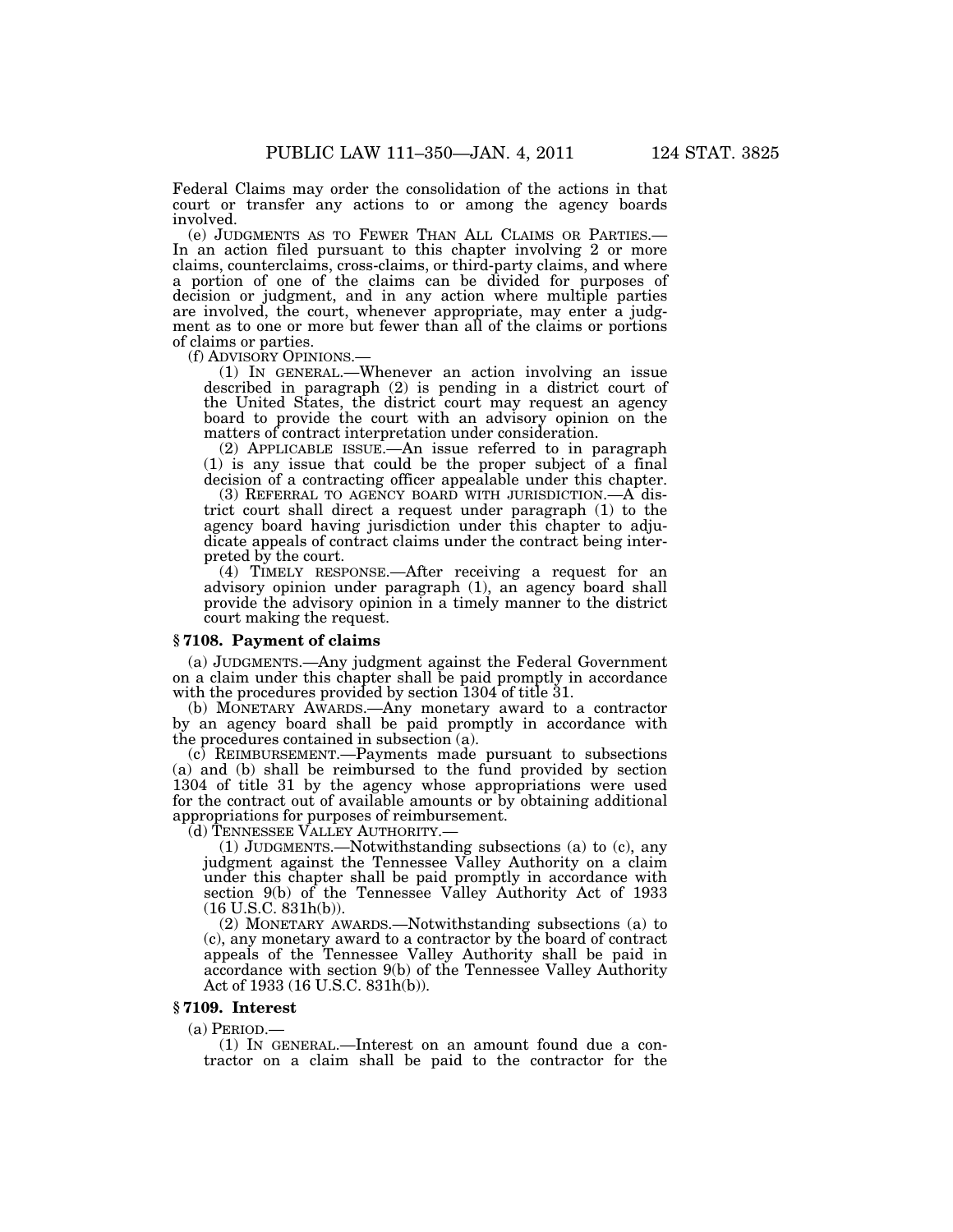period beginning with the date the contracting officer receives the contractor's claim, pursuant to section 7103(a) of this title, until the date of payment of the claim.

(2) DEFECTIVE CERTIFICATION.—On a claim for which the certification under section 7103(b)(1) of this title is found to be defective, any interest due under this section shall be paid for the period beginning with the date the contracting officer initially receives the contractor's claim until the date of payment of the claim.

(b) RATE.—Interest shall accrue and be paid at a rate which the Secretary of the Treasury shall specify as applicable for each successive 6-month period. The rate shall be determined by the Secretary of the Treasury taking into consideration current private commercial rates of interest for new loans maturing in approximately 5 years.

# **Subtitle IV—Miscellaneous**

| Chapter |                                                                 |        |  |  |
|---------|-----------------------------------------------------------------|--------|--|--|
|         |                                                                 | -8101  |  |  |
|         |                                                                 | 8301   |  |  |
|         | 85. Committee for Purchase From People Who Are Blind or Se-8501 |        |  |  |
|         | verely Disabled.                                                |        |  |  |
|         |                                                                 | - 8701 |  |  |

#### **CHAPTER 81—DRUG-FREE WORKPLACE**

Definitions and construction.

Sec.<br>8101.<br>8102.<br>8103.

8102. Drug-free workplace requirements for Federal contractors. 8103. Drug-free workplace requirements for Federal grant recipients. 8104. Employee sanctions and remedies. 8105. Waiver.

8105. Waiver.<br>8106. Regulations.

#### **§ 8101. Definitions and construction**

(a) DEFINITIONS.—In this chapter:

(1) CONTRACTOR.—The term ''contractor'' means the department, division, or other unit of a person responsible for the performance under the contract.

(2) CONTROLLED SUBSTANCE.—The term ''controlled substance'' means a controlled substance in schedules I through V of section 202 of the Comprehensive Drug Abuse Prevention and Control Act of 1970 (21 U.S.C. 812).

(3) CONVICTION.—The term ''conviction'' means a finding of guilt (including a plea of nolo contendere), an imposition of sentence, or both, by a judicial body charged with the responsibility to determine violations of Federal or State criminal drug statutes.

(4) CRIMINAL DRUG STATUTE.—The term ''criminal drug statute'' means a criminal statute involving manufacture, distribution, dispensation, use, or possession of a controlled substance.

(5) DRUG-FREE WORKPLACE.—The term ''drug-free workplace'' means a site of an entity—

(A) for the performance of work done in connection with a specific contract or grant described in section 8102 or 8103 of this title; and

(B) at which employees of the entity are prohibited from engaging in the unlawful manufacture, distribution, dispensation, possession, or use of a controlled substance in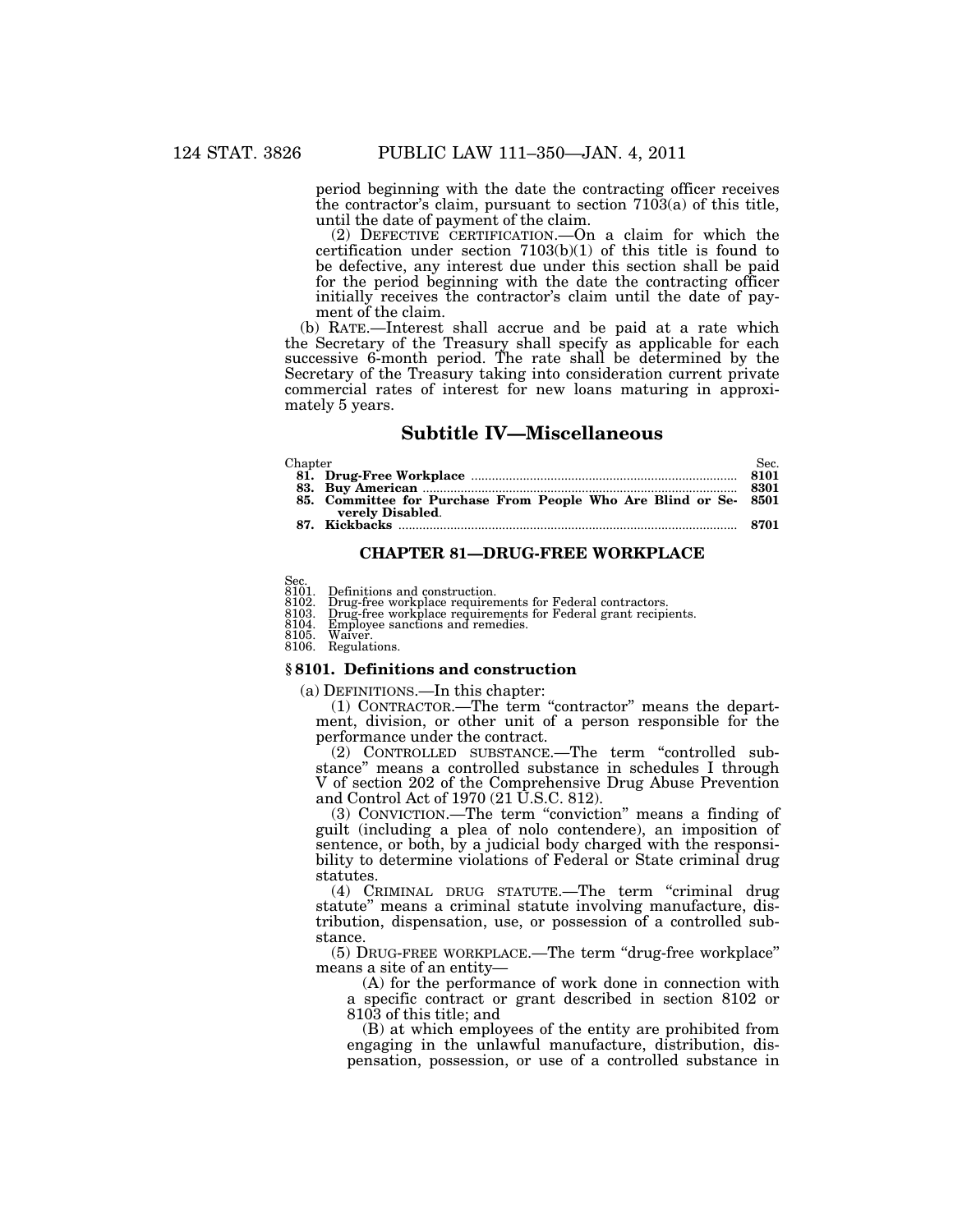accordance with the requirements of the Anti-Drug Abuse Act of 1988 (Public Law 100–690, 102 Stat. 4181).

(6) EMPLOYEE.—The term ''employee'' means the employee of a contractor or grantee directly engaged in the performance of work pursuant to the contract or grant described in section 8102 or 8103 of this title.

(7) FEDERAL AGENCY.—The term ''Federal agency'' means an agency as defined in section 552(f) of title 5.

(8) GRANTEE.—The term ''grantee'' means the department, division, or other unit of a person responsible for the performance under the grant.

(b) CONSTRUCTION.—This chapter does not require law enforcement agencies to comply with this chapter if the head of the agency determines it would be inappropriate in connection with the agency's undercover operations.

#### **§ 8102. Drug-free workplace requirements for Federal contractors**

(a) IN GENERAL.— (1) PERSONS OTHER THAN INDIVIDUALS.—A person other than an individual shall not be considered a responsible source (as defined in section 113 of this title) for the purposes of being awarded a contract for the procurement of any property or services of a value greater than the simplified acquisition threshold (as defined in section 134 of this title) by a Federal agency, other than a contract for the procurement of commercial items (as defined in section 103 of this title), unless the person agrees to provide a drug-free workplace by—

(A) publishing a statement notifying employees that the unlawful manufacture, distribution, dispensation, possession, or use of a controlled substance is prohibited in the person's workplace and specifying the actions that will be taken against employees for violations of the prohibition;

(B) establishing a drug-free awareness program to inform employees about—

(i) the dangers of drug abuse in the workplace;

(ii) the person's policy of maintaining a drug-free workplace;

(iii) available drug counseling, rehabilitation, and employee assistance programs; and

(iv) the penalties that may be imposed on employees for drug abuse violations;

(C) making it a requirement that each employee to be engaged in the performance of the contract be given a copy of the statement required by subparagraph (A);

(D) notifying the employee in the statement required by subparagraph (A) that as a condition of employment on the contract the employee will—

(i) abide by the terms of the statement; and

(ii) notify the employer of any criminal drug statute conviction for a violation occurring in the workplace no later than 5 days after the conviction;

(E) notifying the contracting agency within 10 days after receiving notice under subparagraph (D)(ii) from an employee or otherwise receiving actual notice of a conviction;

(F) imposing a sanction on, or requiring the satisfactory participation in a drug abuse assistance or rehabilitation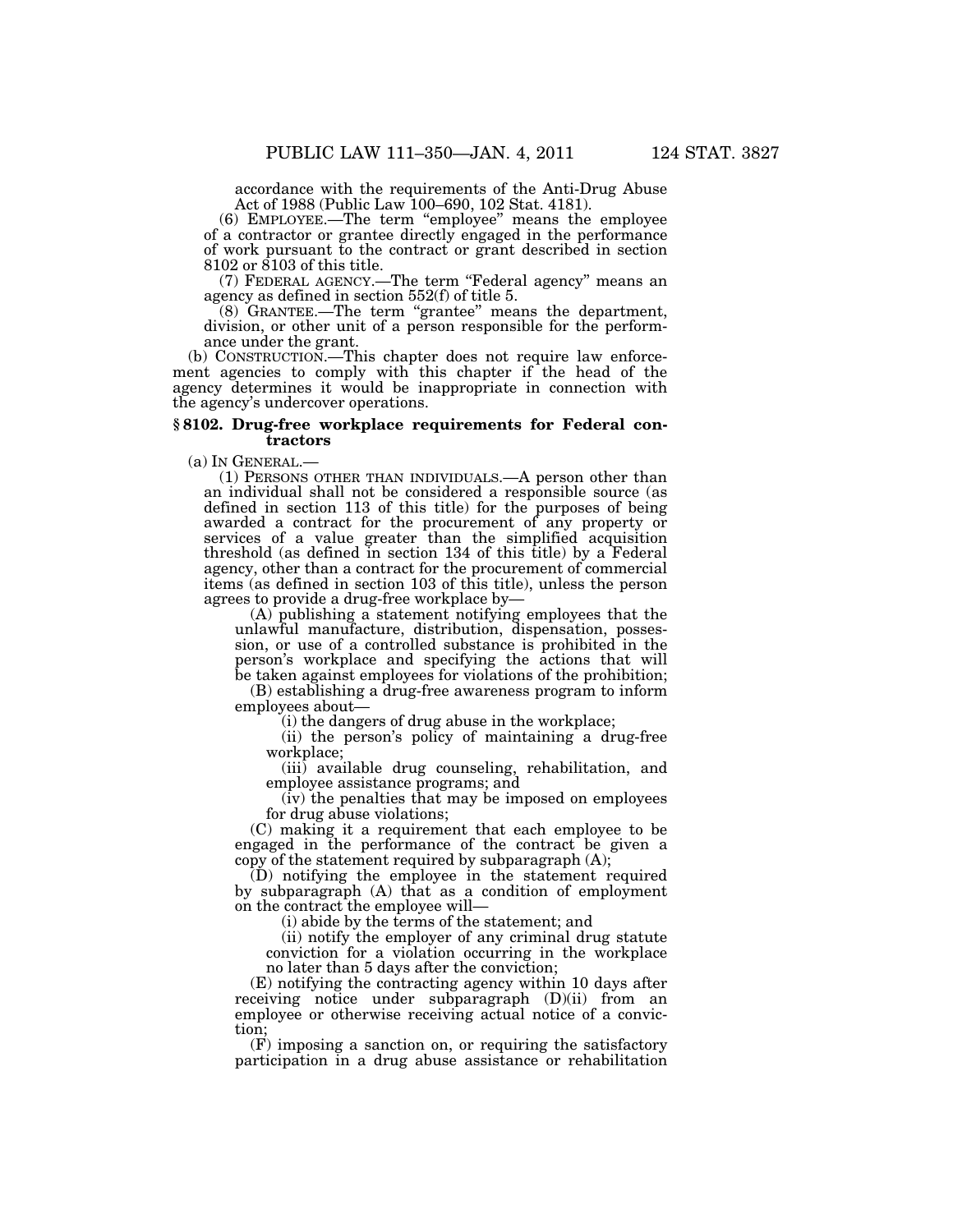program by, any employee who is convicted, as required by section 8104 of this title; and

(G) making a good faith effort to continue to maintain a drug-free workplace through implementation of subparagraphs  $(A)$  to  $(F)$ .

(2) INDIVIDUALS.—A Federal agency shall not make a contract with an individual unless the individual agrees not to engage in the unlawful manufacture, distribution, dispensation, possession, or use of a controlled substance in the performance of the contract.<br>(b) SUSPENSION, TERMINATION, OR DEBARMENT OF CONTRACTOR.—

 $(1)$  GROUNDS FOR SUSPENSION, TERMINATION, OR DEBARMENT.—Payment under a contract awarded by a Federal agency may be suspended and the contract may be terminated, and the contractor or individual who made the contract with the agency may be suspended or debarred in accordance with the requirements of this section, if the head of the agency determines that—

(A) the contractor is violating, or has violated, the requirements of subparagraph  $(A)$ ,  $(B)$ ,  $(C)$ ,  $(D)$ ,  $(E)$ , or  $(F)$  of subsection (a)(1); or

(B) the number of employees of the contractor who have been convicted of violations of criminal drug statutes for violations occurring in the workplace indicates that the contractor has failed to make a good faith effort to provide a drug-free workplace as required by subsection (a).

(2) CONDUCT OF SUSPENSION, TERMINATION, AND DEBARMENT PROCEEDINGS.—A contracting officer who determines in writing that cause for suspension of payments, termination, or suspension or debarment exists shall initiate an appropriate action, to be conducted by the agency concerned in accordance with the Federal Acquisition Regulation and applicable agency procedures. The Federal Acquisition Regulation shall be revised to include rules for conducting suspension and debarment proceedings under this subsection, including rules providing notice, opportunity to respond in writing or in person, and other procedures as may be necessary to provide a full and fair proceeding to a contractor or individual.

(3) EFFECT OF DEBARMENT.—A contractor or individual debarred by a final decision under this subsection is ineligible for award of a contract by a Federal agency, and for participation in a future procurement by a Federal agency, for a period specified in the decision, not to exceed 5 years.

#### **§ 8103. Drug-free workplace requirements for Federal grant recipients**

(a) IN GENERAL.— (1) PERSONS OTHER THAN INDIVIDUALS.—A person other than an individual shall not receive a grant from a Federal agency unless the person agrees to provide a drug-free workplace by—

(A) publishing a statement notifying employees that the unlawful manufacture, distribution, dispensation, possession, or use of a controlled substance is prohibited in the grantee's workplace and specifying the actions that will be taken against employees for violations of the prohibition; (B) establishing a drug-free awareness program to inform employees about—

(i) the dangers of drug abuse in the workplace;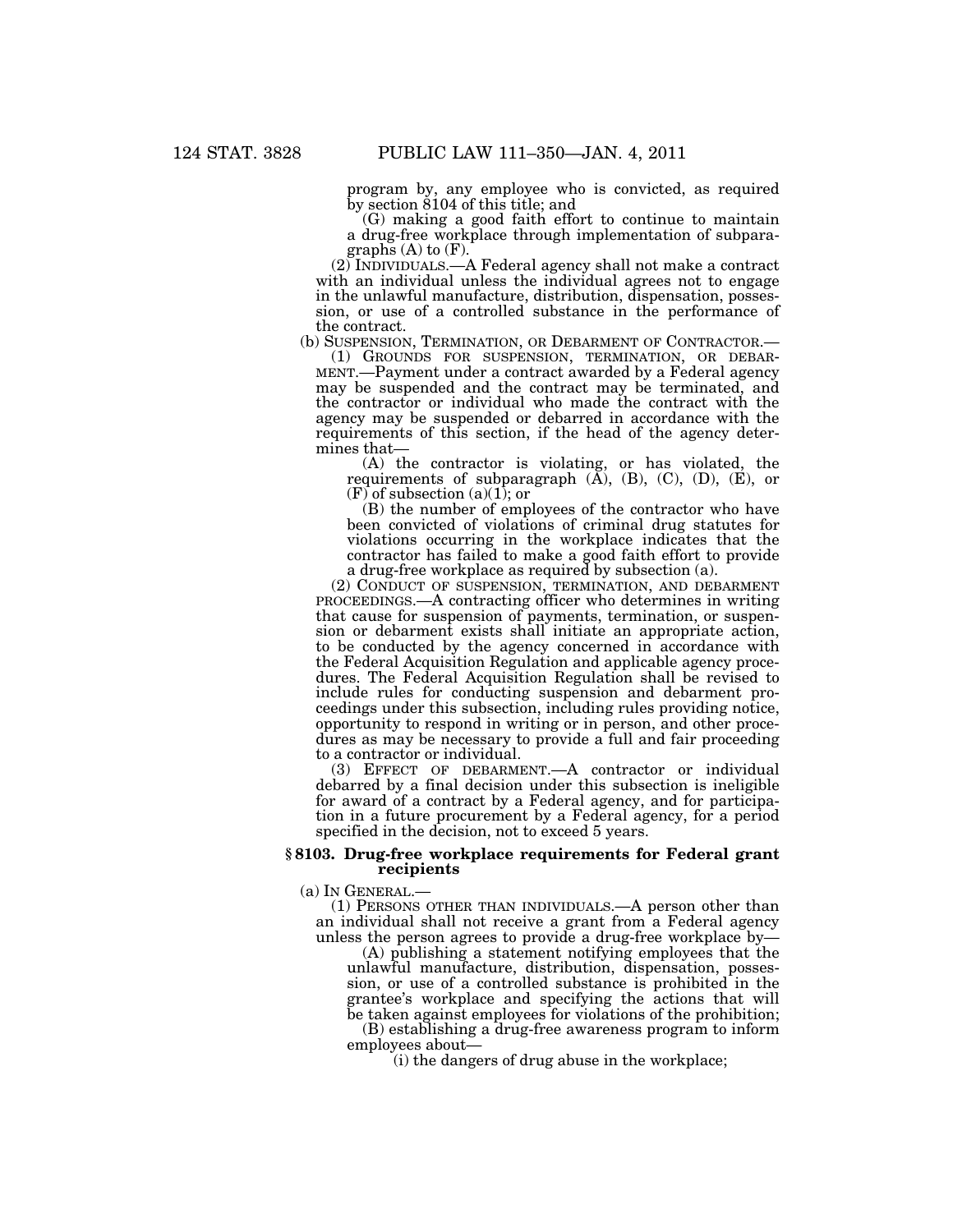(ii) the grantee's policy of maintaining a drug-free workplace;

(iii) available drug counseling, rehabilitation, and employee assistance programs; and

(iv) the penalties that may be imposed on employees for drug abuse violations;

(C) making it a requirement that each employee to be engaged in the performance of the grant be given a copy of the statement required by subparagraph (A);

(D) notifying the employee in the statement required by subparagraph (A) that as a condition of employment in the grant the employee will—

(i) abide by the terms of the statement; and

(ii) notify the employer of any criminal drug statute conviction for a violation occurring in the workplace no later than 5 days after the conviction;

(E) notifying the granting agency within 10 days after receiving notice under subparagraph (D)(ii) from an employee or otherwise receiving actual notice of a conviction;

(F) imposing a sanction on, or requiring the satisfactory participation in a drug abuse assistance or rehabilitation program by, any employee who is convicted, as required by section 8104 of this title; and

(G) making a good faith effort to continue to maintain a drug-free workplace through implementation of subparagraphs  $(A)$  to  $(F)$ .

 $(2)$  INDIVIDUALS.—A Federal agency shall not make a grant to an individual unless the individual agrees not to engage in the unlawful manufacture, distribution, dispensation, possession, or use of a controlled substance in conducting an activity with the grant.<br>(b) SUSPENSION, TERMINATION, OR DEBARMENT OF GRANTEE.—

(1) GROUNDS FOR SUSPENSION, TERMINATION, OR DEBAR-MENT.— Payment under a grant awarded by a Federal agency may be suspended and the grant may be terminated, and the grantee may be suspended or debarred, in accordance with the requirements of this section, if the head of the agency or the official designee of the head of the agency determines in writing that—

(A) the grantee is violating, or has violated, the requirements of subparagraph  $(A)$ ,  $(B)$ ,  $(C)$ ,  $(D)$ ,  $(E)$ ,  $(F)$ ,  $\overline{or}$   $(G)$ of subsection  $(a)(1)$ ; or

(B) the number of employees of the grantee who have been convicted of violations of criminal drug statutes for violations occurring in the workplace indicates that the grantee has failed to make a good faith effort to provide a drug-free workplace as required by subsection  $(a)(1)$ .

(2) CONDUCT OF SUSPENSION, TERMINATION, AND DEBARMENT PROCEEDINGS.—A suspension of payments, termination, or suspension or debarment proceeding subject to this subsection shall be conducted in accordance with applicable law, including Executive Order 12549 or any superseding executive order and any regulations prescribed to implement the law or executive order.

(3) EFFECT OF DEBARMENT.—A grantee debarred by a final decision under this subsection is ineligible for award of a grant by a Federal agency, and for participation in a future grant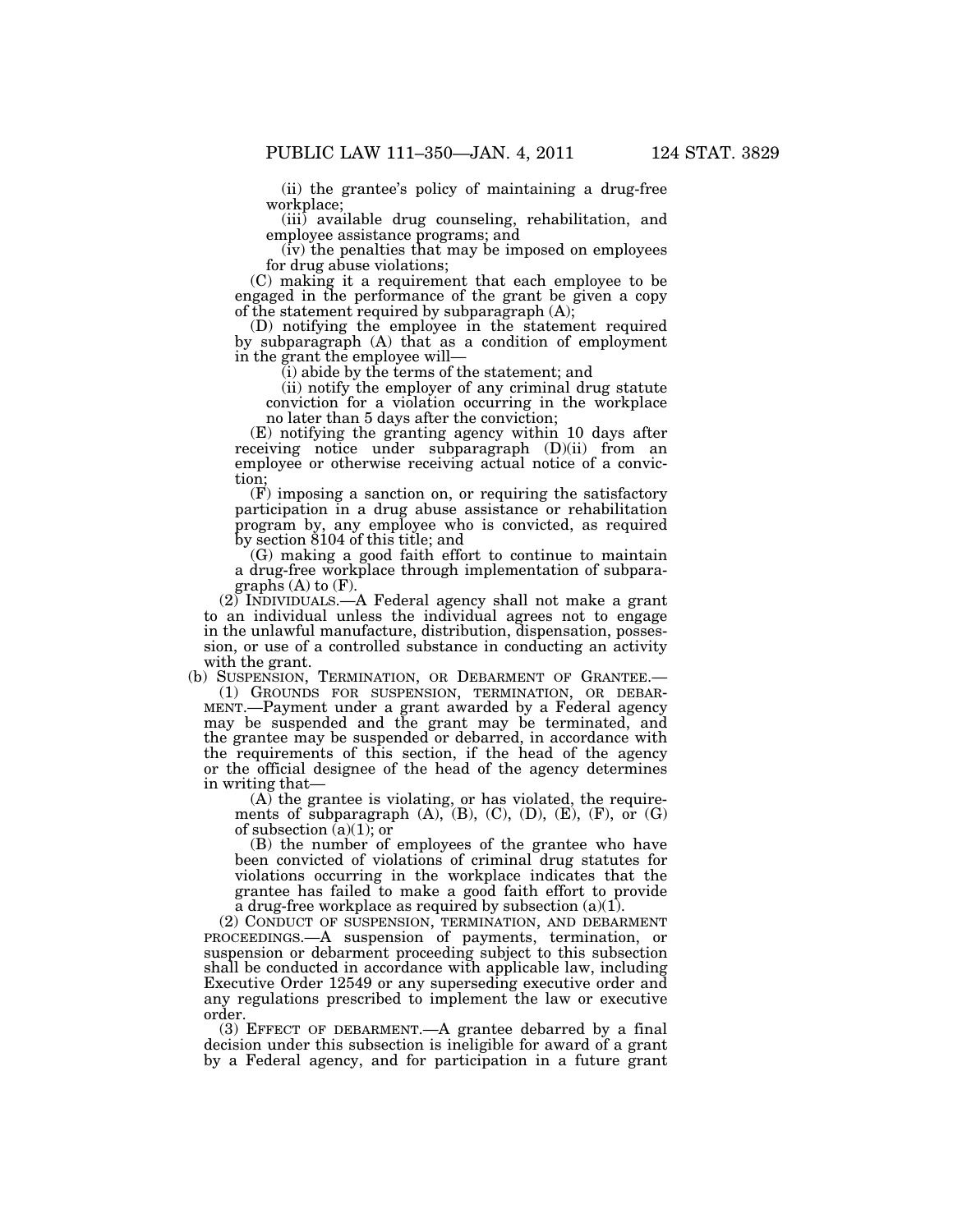by a Federal agency, for a period specified in the decision, not to exceed 5 years.

#### **§ 8104. Employee sanctions and remedies**

Within 30 days after receiving notice from an employee of a conviction pursuant to section  $8102(a)(1)(D)(ii)$  or  $8103(a)(1)(D)(ii)$ of this title, a contractor or grantee shall—

(1) take appropriate personnel action against the employee, up to and including termination; or

(2) require the employee to satisfactorily participate in a drug abuse assistance or rehabilitation program approved for those purposes by a Federal, State, or local health, law enforcement, or other appropriate agency.

#### **§ 8105. Waiver**

(a) IN GENERAL.—The head of an agency may waive a suspension of payments, termination of the contract or grant, or suspension or debarment of a contractor or grantee under this chapter with respect to a particular contract or grant if—

(1) in the case of a contract, the head of the agency determines under section 8102(b)(1) of this title, after a final determination is issued under section  $8102(b)(1)$ , that suspension of payments, termination of the contract, suspension or debarment of the contractor, or refusal to permit a person to be treated as a responsible source for a contract would severely disrupt the operation of the agency to the detriment of the Federal Government or the general public; or

(2) in the case of a grant, the head of the agency determines that suspension of payments, termination of the grant, or suspension or debarment of the grantee would not be in the public interest.

(b) WAIVER AUTHORITY MAY NOT BE DELEGATED.—The authority of the head of an agency under this section to waive a suspension, termination, or debarment shall not be delegated.

#### **§ 8106. Regulations**

Government-wide regulations governing actions under this chapter shall be issued pursuant to division B of subtitle I of this title.

#### **CHAPTER 83—BUY AMERICAN**

Sec.

8301. Definitions.

8302. American materials required for public use.

8303. Contracts for public works.<br>8304. Waiver rescission.

Waiver rescission.

8305. Annual report.

#### **§ 8301. Definitions**

In this chapter:

(1) PUBLIC BUILDING, PUBLIC USE, AND PUBLIC WORK.—The terms ''public building'', ''public use'', and ''public work'' mean a public building of, use by, and a public work of, the Federal Government, the District of Columbia, Puerto Rico, American Samoa, and the Virgin Islands.

(2) UNITED STATES.—The term ''United States'' includes any place subject to the jurisdiction of the United States.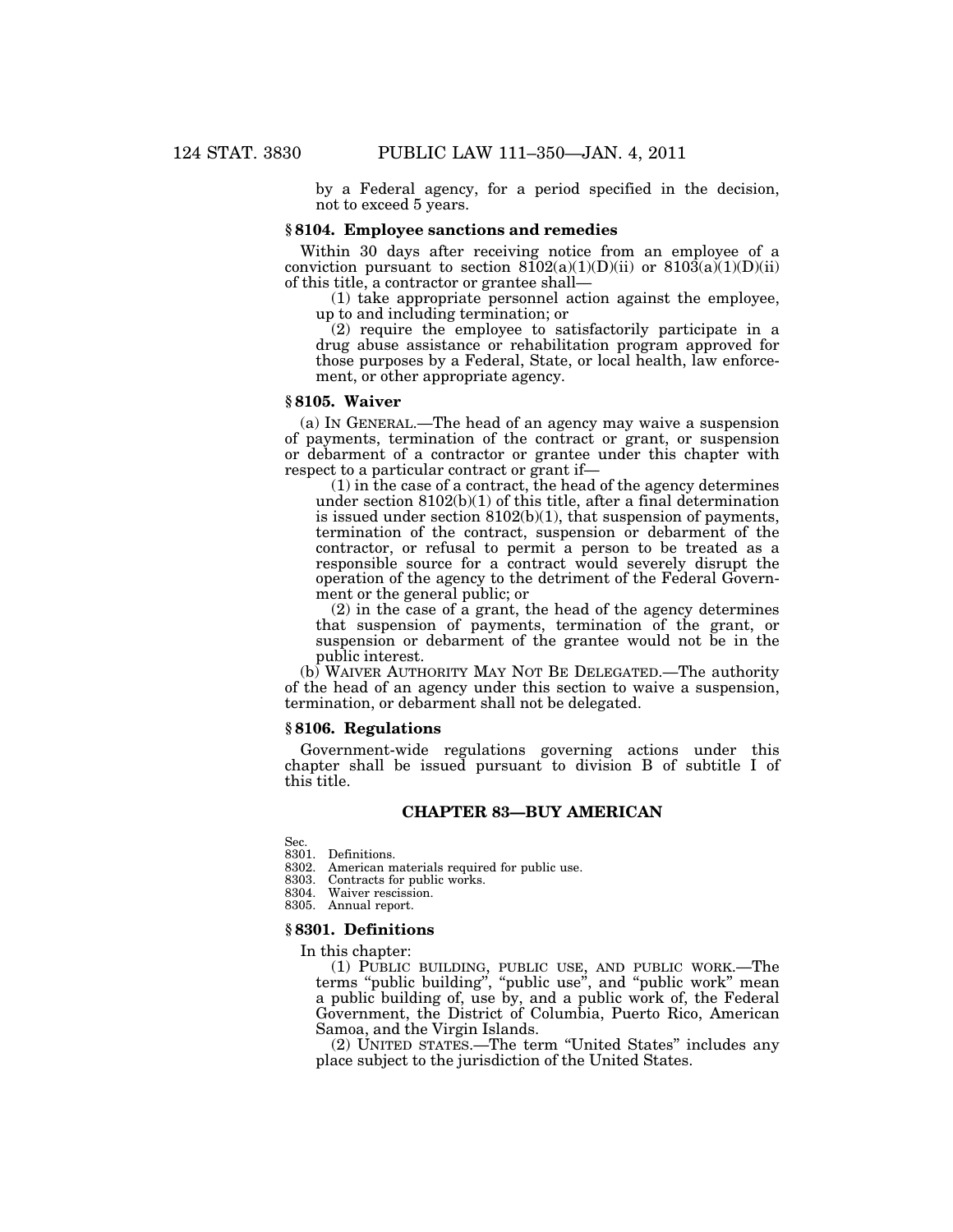#### **§ 8302. American materials required for public use**

(a) IN GENERAL.—

(1) ALLOWABLE MATERIALS.—Only unmanufactured articles, materials, and supplies that have been mined or produced in the United States, and only manufactured articles, materials, and supplies that have been manufactured in the United States substantially all from articles, materials, or supplies mined, produced, or manufactured in the United States, shall be acquired for public use unless the head of the department or independent establishment concerned determines their acquisition to be inconsistent with the public interest or their cost to be unreasonable.

(2) EXCEPTIONS.—This section does not apply—

(A) to articles, materials, or supplies for use outside the United States;

(B) if articles, materials, or supplies of the class or kind to be used, or the articles, materials, or supplies from which they are manufactured, are not mined, produced, or manufactured in the United States in sufficient and reasonably available commercial quantities and are not of a satisfactory quality; and

(C) to manufactured articles, materials, or supplies procured under any contract with an award value that is not more than the micro-purchase threshold under section 1902 of this title.

(b) REPORTS.—

(1) IN GENERAL.—Not later than 180 days after the end of each of fiscal years 2009 through 2011, the head of each Federal agency shall submit to the Committee on Homeland Security and Governmental Affairs of the Senate and the Committee on Oversight and Government Reform of the House of Representatives a report on the amount of the acquisitions made by the agency in that fiscal year of articles, materials, or supplies purchased from entities that manufacture the articles, materials, or supplies outside of the United States.

(2) CONTENTS OF REPORT.—The report required by paragraph (1) shall separately include, for the fiscal year covered by the report—

(A) the dollar value of any articles, materials, or supplies that were manufactured outside the United States;

(B) an itemized list of all waivers granted with respect to the articles, materials, or supplies under this chapter, and a citation to the treaty, international agreement, or other law under which each waiver was granted;

(C) if any articles, materials, or supplies were acquired from entities that manufacture articles, materials, or supplies outside the United States, the specific exception under this section that was used to purchase the articles, materials, or supplies; and

(D) a summary of—

(i) the total procurement funds expended on articles, materials, and supplies manufactured inside the United States; and

(ii) the total procurement funds expended on articles, materials, and supplies manufactured outside the United States.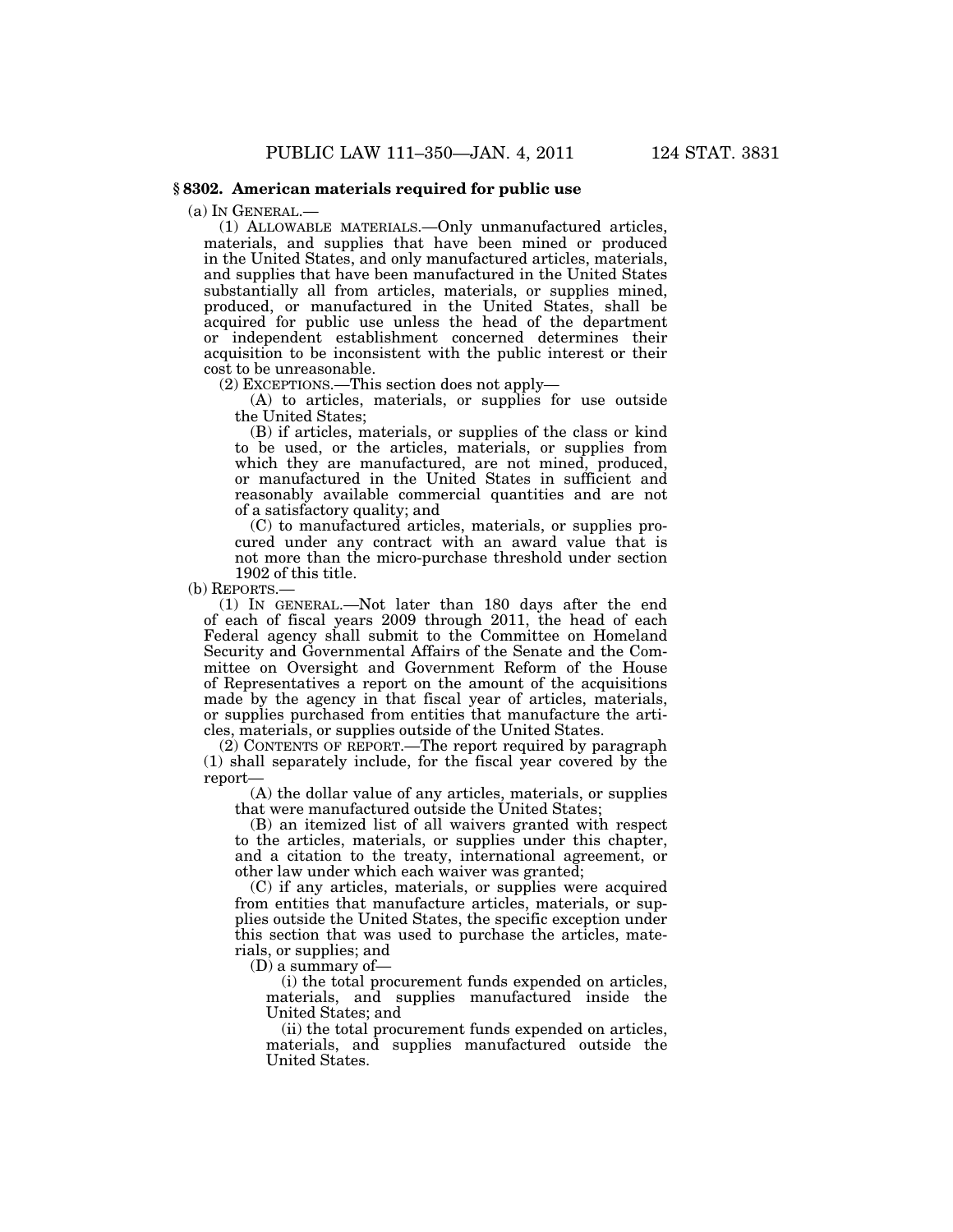(3) PUBLIC AVAILABILITY.—The head of each Federal agency submitting a report under paragraph (1) shall make the report publicly available to the maximum extent practicable.

(4) EXCEPTION FOR INTELLIGENCE COMMUNITY.—This subsection shall not apply to acquisitions made by an agency, or component of an agency, that is an element of the intelligence community as specified in, or designated under, section 3 of the National Security Act of 1947 (50 U.S.C. 401a).

#### **§ 8303. Contracts for public works**

(a) IN GENERAL.—Every contract for the construction, alteration, or repair of any public building or public work in the United States shall contain a provision that in the performance of the work the contractor, subcontractors, material men, or suppliers shall use only—

(1) unmanufactured articles, materials, and supplies that have been mined or produced in the United States; and

(2) manufactured articles, materials, and supplies that have been manufactured in the United States substantially all from articles, materials, or supplies mined, produced, or manufactured in the United States.

(b) EXCEPTIONS.—

(1) IN GENERAL.—This section does not apply—

(A) to articles, materials, or supplies for use outside the United States;

(B) if articles, materials, or supplies of the class or kind to be used, or the articles, materials, or supplies from which they are manufactured, are not mined, produced, or manufactured in the United States in sufficient and reasonably available commercial quantities and are not of a satisfactory quality; and

(C) to manufactured articles, materials, or supplies procured under any contract with an award value that is not more than the micro-purchase threshold under section 1902 of this title.

(2) PARTICULAR ARTICLE, MATERIAL, OR SUPPLY.—If the head of the department or independent establishment making the contract finds that it is impracticable to comply with subsection (a) for a particular article, material, or supply or that it would unreasonably increase the cost, an exception shall be noted in the specifications for that article, material, or supply and a public record of the findings that justified the exception shall be made.

(3) INCONSISTENT WITH PUBLIC INTEREST.—Subsection (a) shall be regarded as requiring the purchase, for public use within the United States, of articles, materials, or supplies manufactured in the United States in sufficient and reasonably available commercial quantities and of a satisfactory quality, unless the head of the department or independent establishment concerned determines their purchase to be inconsistent with the public interest or their cost to be unreasonable.

(c) RESULTS OF FAILURE TO COMPLY.—If the head of a department, bureau, agency, or independent establishment that has made a contract containing the provision required by subsection (a) finds that there has been a failure to comply with the provision in the performance of the contract, the head of the department, bureau, agency, or independent establishment shall make the findings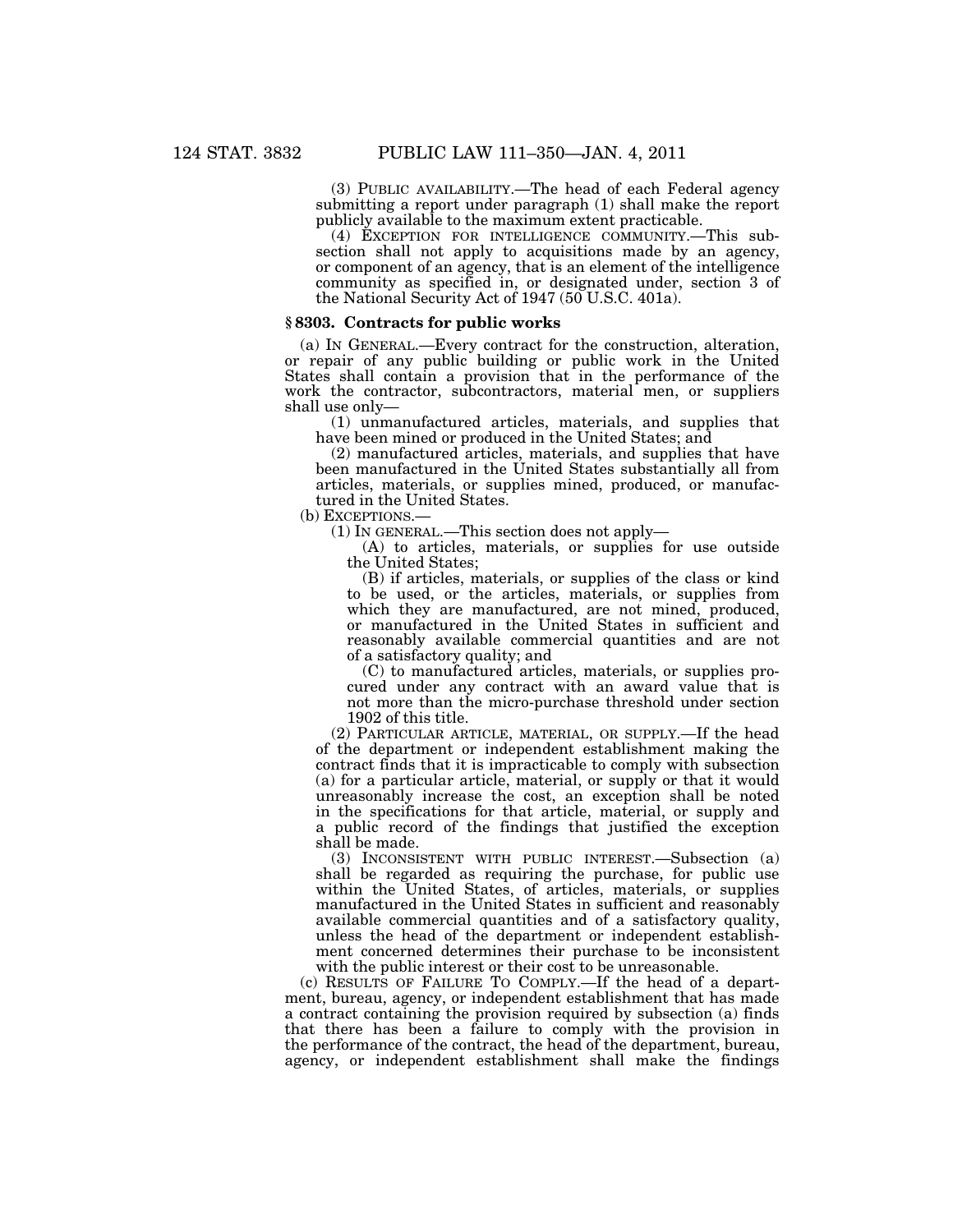public. The findings shall include the name of the contractor obligated under the contract. The contractor, and any subcontractor, material man, or supplier associated or affiliated with the contractor, shall not be awarded another contract for the construction, alteration, or repair of any public building or public work for 3 years after the findings are made public.

#### **§ 8304. Waiver rescission**

(a) TYPE OF AGREEMENT.—An agreement referred to in subsection (b) is a reciprocal defense procurement memorandum of understanding between the United States and a foreign country pursuant to which the Secretary of Defense has prospectively waived this chapter for certain products in that country.

(b) DETERMINATION BY SECRETARY OF DEFENSE.—If the Secretary of Defense, after consultation with the United States Trade Representative, determines that a foreign country that is party to an agreement described in subsection (a) has violated the agreement by discriminating against certain types of products produced in the United States that are covered by the agreement, the Secretary of Defense shall rescind the Secretary's blanket waiver of this chapter with respect to those types of products produced in that country.

#### **§ 8305. Annual report**

Not later than 60 days after the end of each fiscal year, the Secretary of Defense shall submit to Congress a report on the amount of purchases by the Department of Defense from foreign entities in that fiscal year. The report shall separately indicate the dollar value of items for which this chapter was waived pursuant to—

(1) a reciprocal defense procurement memorandum of understanding described in section 8304(a) of this title;

(2) the Trade Agreements Act of 1979 (19 U.S.C. 2501 et seq.); or

(3) an international agreement to which the United States is a party.

#### **CHAPTER 85—COMMITTEE FOR PURCHASE FROM PEOPLE WHO ARE BLIND OR SEVERELY DISABLED**

Sec. 8501. Definitions.

8502. Committee for Purchase From People Who Are Blind or Severely Disabled. 8503. Duties and powers of the Committee. 8504. Procurement requirements for the Federal Government.

- 
- 8504. Procui<br>8505. Audit.

8506. Authorization of appropriations.

#### **§ 8501. Definitions**

In this chapter:

(1) BLIND.—The term ''blind'' refers to an individual or class of individuals whose central visual acuity does not exceed 20/ 200 in the better eye with correcting lenses or whose visual acuity, if better than 20/200, is accompanied by a limit to the field of vision in the better eye to such a degree that its widest diameter subtends an angle of no greater than 20 degrees.

(2) COMMITTEE.—The term ''Committee'' means the Committee for Purchase From People Who Are Blind or Severely Disabled established under section 8502 of this title.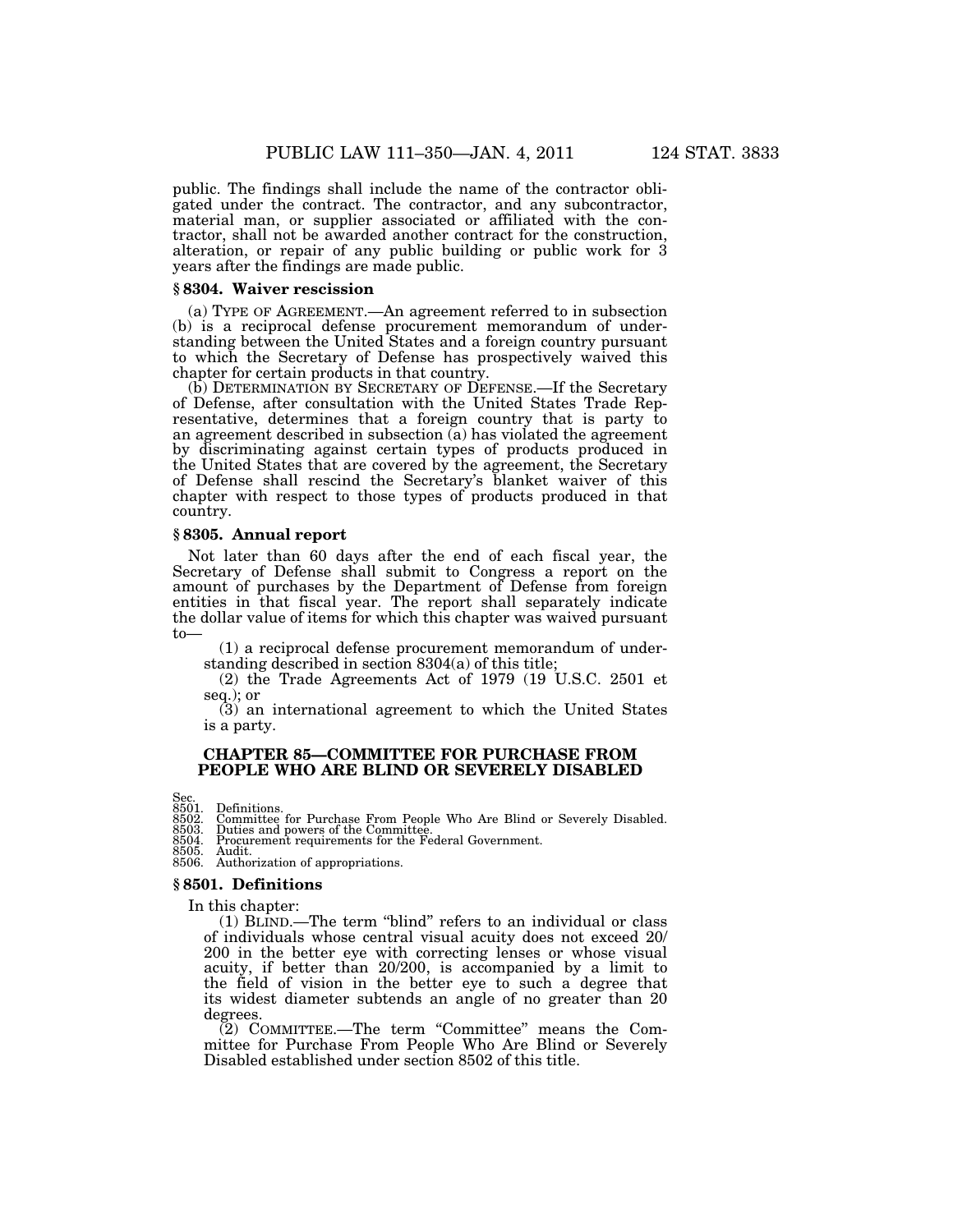(3) DIRECT LABOR.—The term ''direct labor''—

(A) includes all work required for preparation, processing, and packing of a product, or work directly relating to

the performance of a service; but

(B) does not include supervision, administration, inspection, or shipping.

(4) ENTITY OF THE FEDERAL GOVERNMENT AND FEDERAL GOVERNMENT.—The terms "entity of the Federal Government" and ''Federal Government'' include an entity of the legislative or judicial branch, a military department or executive agency (as defined in sections 102 and 105 of title 5, respectively), the United States Postal Service, and a nonappropriated fund instrumentality under the jurisdiction of the Armed Forces.

(5) OTHER SEVERELY DISABLED.—The term ''other severely disabled'' means an individual or class of individuals under a physical or mental disability, other than blindness, which (according to criteria established by the Committee after consultation with appropriate entities of the Federal Government and taking into account the views of non-Federal Government entities representing the disabled) constitutes a substantial handicap to employment and is of a nature that prevents the individual from currently engaging in normal competitive employment.

(6) QUALIFIED NONPROFIT AGENCY FOR OTHER SEVERELY DIS-ABLED.—The term "qualified nonprofit agency for other severely disabled'' means an agency—

(A)(i) organized under the laws of the United States or a State;

(ii) operated in the interest of severely disabled individuals who are not blind; and

(iii) of which no part of the net income of the agency inures to the benefit of a shareholder or other individual;

(B) that complies with any applicable occupational health and safety standard prescribed by the Secretary of Labor; and

(C) that in the production of products and in the provision of services (whether or not the products or services are procured under this chapter) during the fiscal year employs blind or other severely disabled individuals for at least 75 percent of the hours of direct labor required for the production or provision of the products or services.

(7) QUALIFIED NONPROFIT AGENCY FOR THE BLIND.—The term "qualified nonprofit agency for the blind" means an agency-

(A)(i) organized under the laws of the United States or a State;

(ii) operated in the interest of blind individuals; and (iii) of which no part of the net income of the agency

inures to the benefit of a shareholder or other individual; (B) that complies with any applicable occupational health

and safety standard prescribed by the Secretary of Labor; and

(C) that in the production of products and in the provision of services (whether or not the products or services are procured under this chapter) during the fiscal year employs blind individuals for at least 75 percent of the hours of direct labor required for the production or provision of the products or services.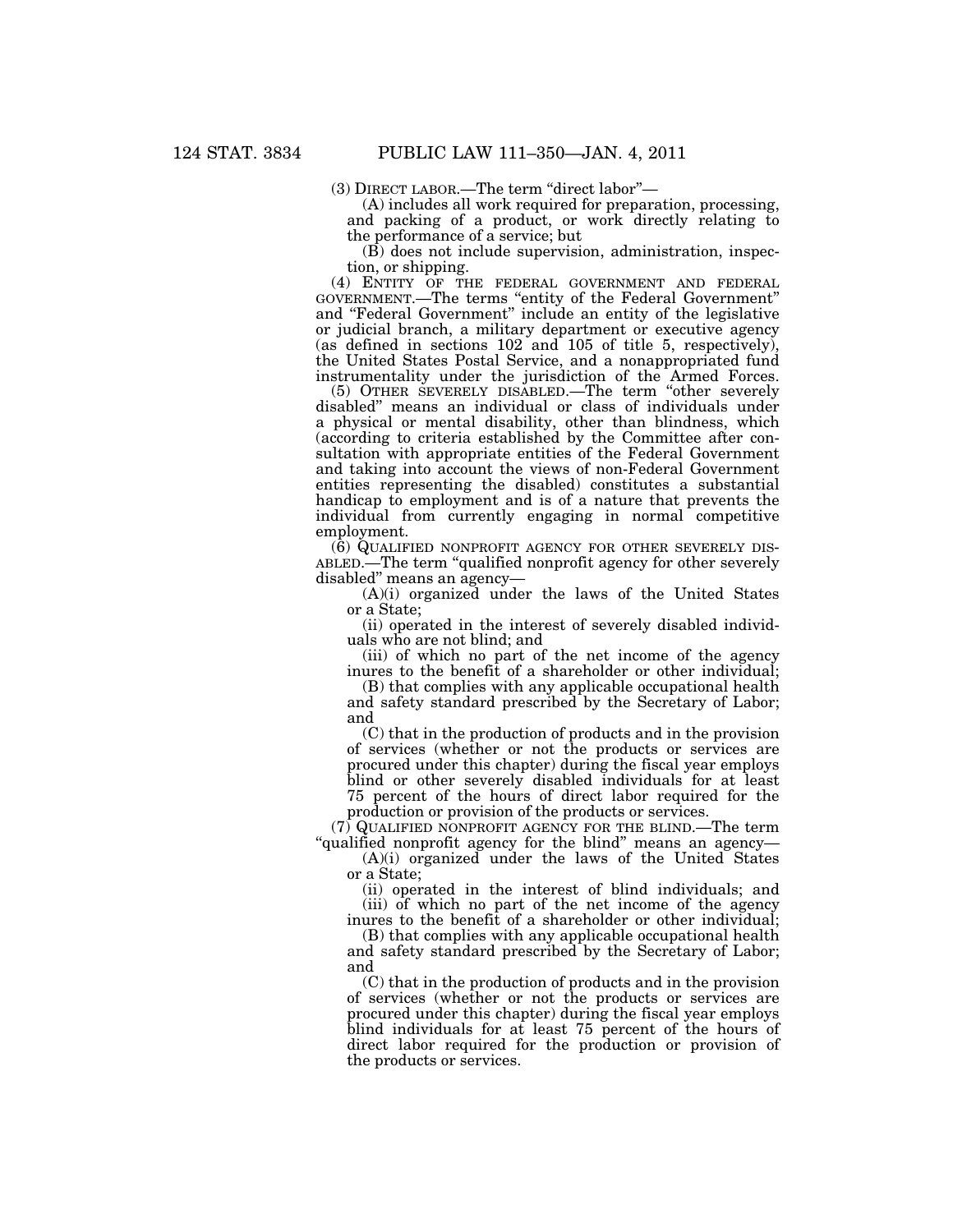(8) SEVERELY DISABLED INDIVIDUAL.—The term ''severely disabled individual'' means an individual or class of individuals under a physical or mental disability, other than blindness, which (according to criteria established by the Committee after consultation with appropriate entities of the Federal Government and taking into account the views of non-Federal Government entities representing the disabled) constitutes a substantial handicap to employment and is of a nature that prevents the individual from currently engaging in normal competitive employment.

(9) STATE.—The term ''State'' includes the District of Columbia, Puerto Rico, the Virgin Islands, Guam, American Samoa, and the Northern Mariana Islands.

#### **§ 8502. Committee for Purchase From People Who Are Blind or Severely Disabled**

(a) ESTABLISHMENT.—There is a Committee for Purchase From People Who Are Blind or Severely Disabled.

(b) COMPOSITION.—The Committee consists of 15 members appointed by the President as follows:

(1) One officer or employee from each of the following, nominated by the head of the department or agency:

(A) The Department of Agriculture.

(B) The Department of Defense.

(C) The Department of the Army.

(D) The Department of the Navy.

(E) The Department of the Air Force.

(F) The Department of Education.

(G) The Department of Commerce.

(H) The Department of Veterans Affairs.

(I) The Department of Justice.

(J) The Department of Labor.

(K) The General Services Administration.

(2) One member from individuals who are not officers or employees of the Federal Government and who are conversant with the problems incident to the employment of the blind.

(3) One member from individuals who are not officers or employees of the Federal Government and who are conversant with the problems incident to the employment of other severely disabled individuals.

(4) One member from individuals who are not officers or employees of the Federal Government and who represent blind individuals employed in qualified nonprofit agencies for the blind.

(5) One member from individuals who are not officers or employees of the Federal Government and who represent severely disabled individuals (other than blind individuals) employed in qualified nonprofit agencies for other severely disabled individuals.

(c) TERMS OF OFFICE.—Members appointed under paragraph (2), (3), (4), or (5) of subsection (b) shall be appointed for terms of 5 years and may be reappointed if the member meets the qualifications prescribed by those paragraphs.

(d) CHAIRMAN.—The members of the Committee shall elect one of the members to be Chairman.

(e) VACANCY.—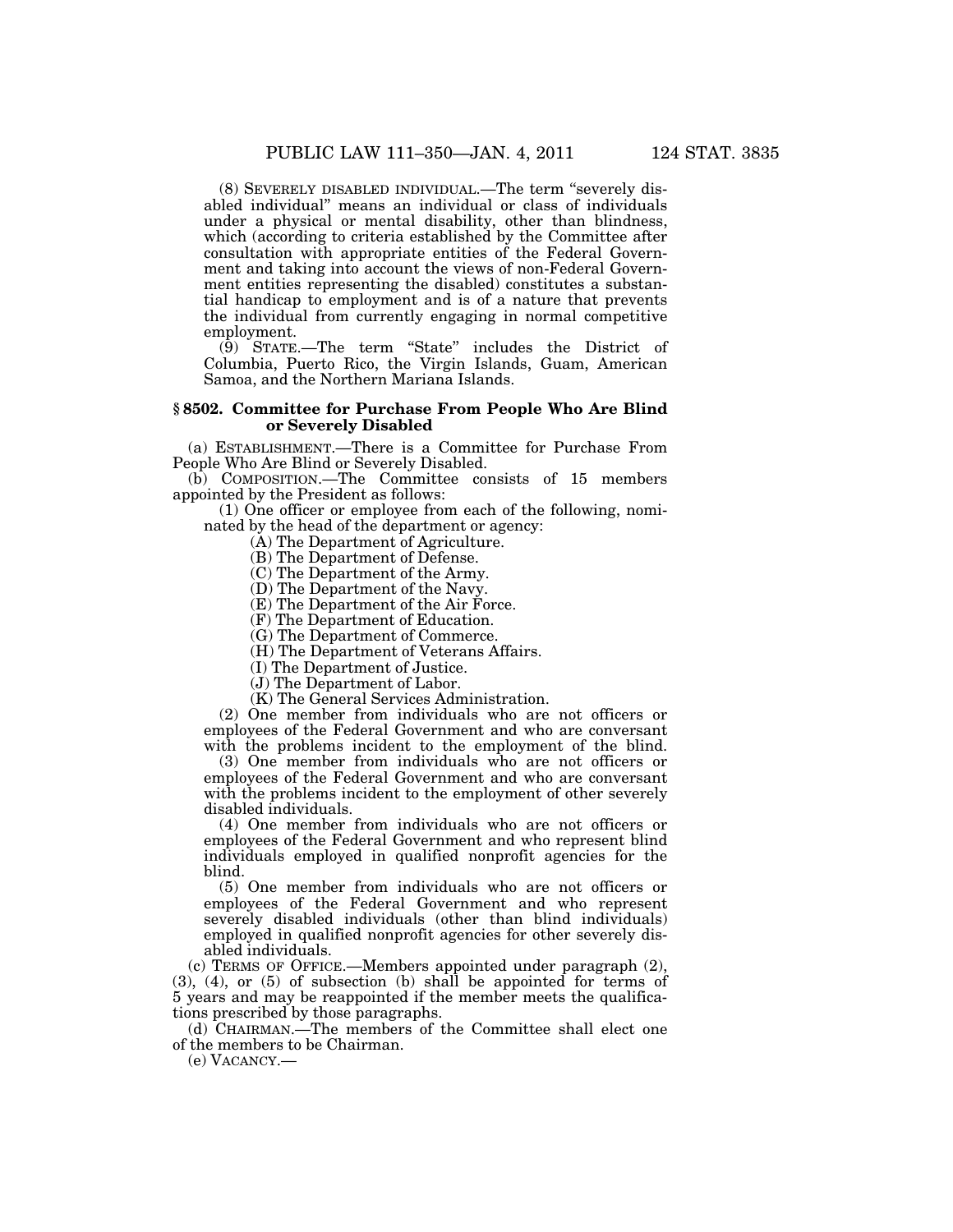(1) MANNER IN WHICH FILLED.—A vacancy in the membership of the Committee shall be filled in the manner in which the original appointment was made.

(2) UNFULFILLED TERM.—A member appointed under paragraph  $(2)$ ,  $(3)$ ,  $(4)$ , or  $(5)$  of subsection  $(b)$  to fill a vacancy occurring prior to the expiration of the term for which the predecessor was appointed shall be appointed only for the remainder of the term. The member may serve after the expiration of a term until a successor takes office.<br>(f) PAY AND TRAVEL EXPENSES.—

 $(1)$  AMOUNT TO WHICH MEMBERS ARE ENTITLED.—Except as provided in paragraph (2), members of the Committee are entitled to receive the daily equivalent of the maximum annual rate of basic pay payable for level IV of the Executive Schedule for each day (including travel-time) during which they perform services for the Committee. A member is entitled to travel expenses, including a per diem allowance instead of subsistence, as provided under section 5703 of title 5.<br>(2) OFFICERS OR EMPLOYEES OF THE FEDERAL GOVERNMENT.—

Members who are officers or employees of the Federal Government may not receive additional pay because of their service on the Committee.

(g) STAFF.— (1) APPOINTMENT AND COMPENSATION.—Subject to rules the Committee may adopt and to chapters 33 and 51 and subchapter III of chapter 53 of title 5, the Chairman may appoint and fix the pay of personnel the Committee determines are necessary to assist it in carrying out this chapter.

(2) PERSONNEL FROM OTHER ENTITIES.—On request of the Committee, the head of an entity of the Federal Government may detail, on a reimbursable basis, any personnel of the entity to the Committee to assist it in carrying out this chapter.

(h) OBTAINING OFFICIAL INFORMATION.—The Committee may secure directly from an entity of the Federal Government information necessary to enable it to carry out this chapter. On request of the Chairman, the head of the entity shall furnish the information to the Committee.

(i) ADMINISTRATIVE SUPPORT SERVICES.—The Administrator of General Services shall provide to the Committee, on a reimbursable basis, administrative support services the Committee requests.

 $(i)$  ANNUAL REPORT.—Not later than December 31 of each year, the Committee shall transmit to the President a report that includes the names of the Committee members serving in the prior fiscal year, the dates of Committee meetings in that year, a description of the activities of the Committee under this chapter in that year, and any recommendations for changes in this chapter which the Committee determines are necessary.

#### **§ 8503. Duties and powers of the Committee**

(a) PROCUREMENT LIST.— (1) MAINTENANCE OF LIST.—The Committee shall maintain and publish in the Federal Register a procurement list. The list shall include the following products and services determined by the Committee to be suitable for the Federal Government to procure pursuant to this chapter:

(A) Products produced by a qualified nonprofit agency for the blind or by a qualified nonprofit agency for other severely disabled.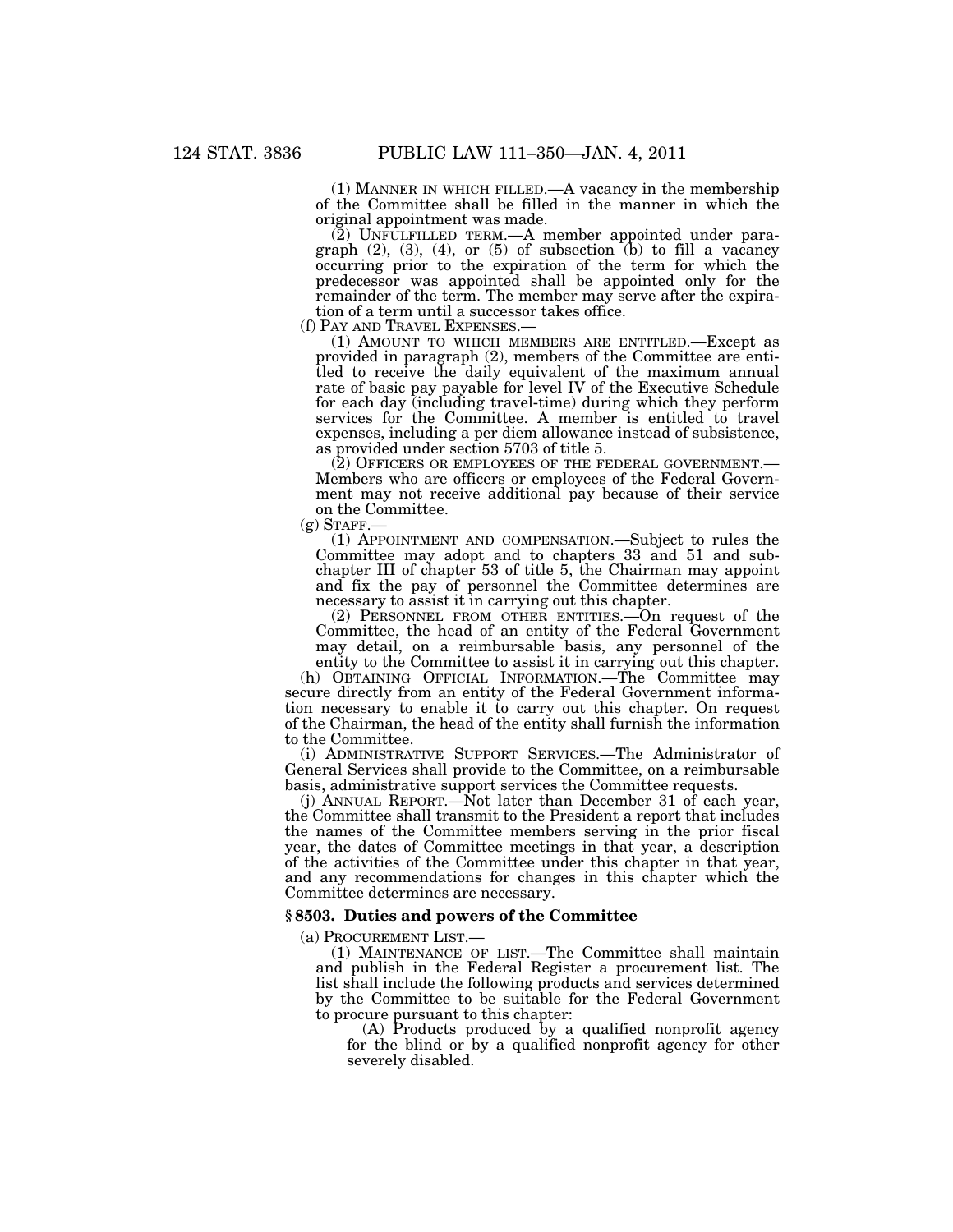(B) The services those agencies provide.

(2) CHANGES TO LIST.—The Committee may, by rule made in accordance with the requirements of section 553(b) to (e) of title 5, add to and remove from the procurement list products so produced and services so provided.

(b) FAIR MARKET PRICE.—The Committee shall determine the fair market price of products and services contained on the procurement list that are offered for sale to the Federal Government by a qualified nonprofit agency for the blind or a qualified nonprofit agency for other severely disabled. The Committee from time to time shall revise its price determinations with respect to those products and services in accordance with changing market conditions.

(c) CENTRAL NONPROFIT AGENCY OR AGENCIES.—The Committee shall designate a central nonprofit agency or agencies to facilitate the distribution, by direct allocation, subcontract, or any other means, of orders of the Federal Government for products and services on the procurement list among qualified nonprofit agencies for the blind or qualified nonprofit agencies for other severely disabled.

(d) REGULATIONS.—The Committee—

(1) may prescribe regulations regarding specifications for products and services on the procurement list, the time of their delivery, and other matters as necessary to carry out this chapter; and

(2) shall prescribe regulations providing that when the Federal Government purchases products produced and offered for sale by qualified nonprofit agencies for the blind or qualified nonprofit agencies for other severely disabled, priority shall be given to products produced and offered for sale by qualified nonprofit agencies for the blind.

(e) STUDY AND EVALUATION OF ACTIVITIES.—The Committee shall make a continuing study and evaluation of its activities under this chapter to ensure effective and efficient administration of this chapter. The Committee on its own or in cooperation with other public or nonprofit private agencies may study—

(1) problems related to the employment of the blind and other severely disabled individuals; and

(2) the development and adaptation of production methods that would enable a greater utilization of the blind and other severely disabled individuals.

#### **§ 8504. Procurement requirements for the Federal Government**

(a) IN GENERAL.—An entity of the Federal Government intending to procure a product or service on the procurement list referred to in section 8503 of this title shall procure the product or service from a qualified nonprofit agency for the blind or a qualified nonprofit agency for other severely disabled in accordance with regulations of the Committee and at the price the Committee establishes if the product or service is available within the period required by the entity.

(b) EXCEPTION.—This section does not apply to the procurement of a product that is available from an industry established under chapter 307 of title 18 and that is required under section 4124 of title 18 to be procured from that industry.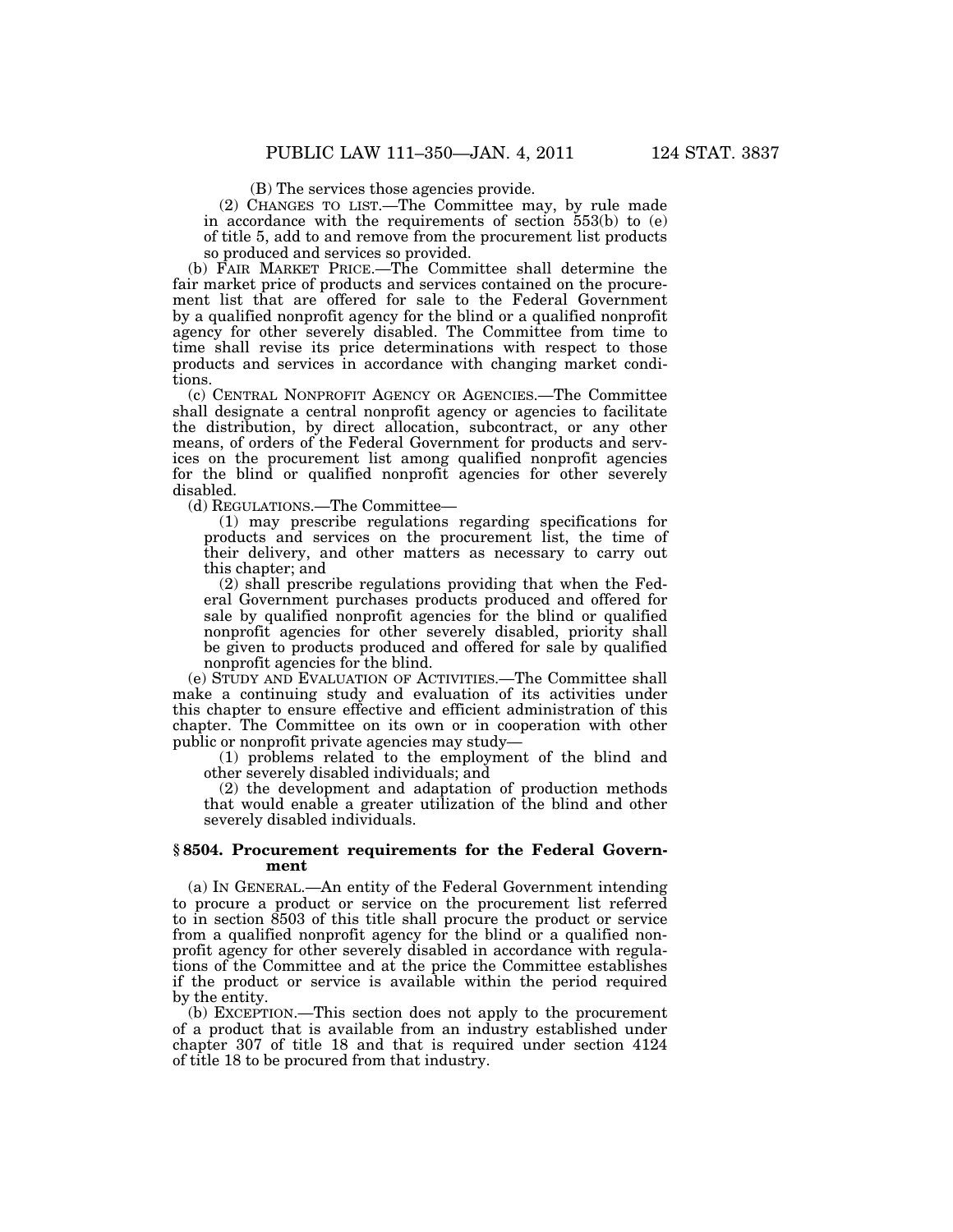#### **§ 8505. Audit**

For the purpose of audit and examination, the Comptroller General shall have access to the books, documents, papers, and other records of—

(1) the Committee and of each central nonprofit agency the Committee designates under section 8503(c) of this title; and

(2) qualified nonprofit agencies for the blind and qualified nonprofit agencies for other severely disabled that have sold products or services under this chapter to the extent those books, documents, papers, and other records relate to the activities of the agency in a fiscal year in which a sale was made under this chapter.

## **§ 8506. Authorization of appropriations**

Necessary amounts may be appropriated to the Committee to carry out this chapter.

### **CHAPTER 87—KICKBACKS**

Sec.

8701. Definitions. 8702. Prohibited conduct.

- 
- 8703. Contractor responsibilities. 8704. Inspection authority. 8703. Contractor responsibili<br>8704. Inspection authority.<br>8705. Administrative offsets.

8706. Civil actions. 8707. Criminal penalties.

#### **§ 8701. Definitions**

In this chapter:

(1) CONTRACTING AGENCY.—The term ''contracting agency'', when used with respect to a prime contractor, means a department, agency, or establishment of the Federal Government that enters into a prime contract with a prime contractor.

(2) KICKBACK.—The term ''kickback'' means any money, fee, commission, credit, gift, gratuity, thing of value, or compensation of any kind that is provided to a prime contractor, prime contractor employee, subcontractor, or subcontractor employee to improperly obtain or reward favorable treatment in connection with a prime contract or a subcontract relating to a prime contract.

(3) PERSON.—The term ''person'' means a corporation, partnership, business association of any kind, trust, joint-stock company, or individual.

(4) PRIME CONTRACT.—The term ''prime contract'' means a contract or contractual action entered into by the Federal Government to obtain supplies, materials, equipment, or services of any kind.

(5) PRIME CONTRACTOR.—The term ''prime contractor'' means a person that has entered into a prime contract with the Federal Government.

(6) PRIME CONTRACTOR EMPLOYEE.—The term ''prime contractor employee'' means an officer, partner, employee, or agent of a prime contractor.

(7) SUBCONTRACT.—The term "subcontract" means a contract or contractual action entered into by a prime contractor or subcontractor to obtain supplies, materials, equipment, or services of any kind under a prime contract.

(8) SUBCONTRACTOR.—The term ''subcontractor''—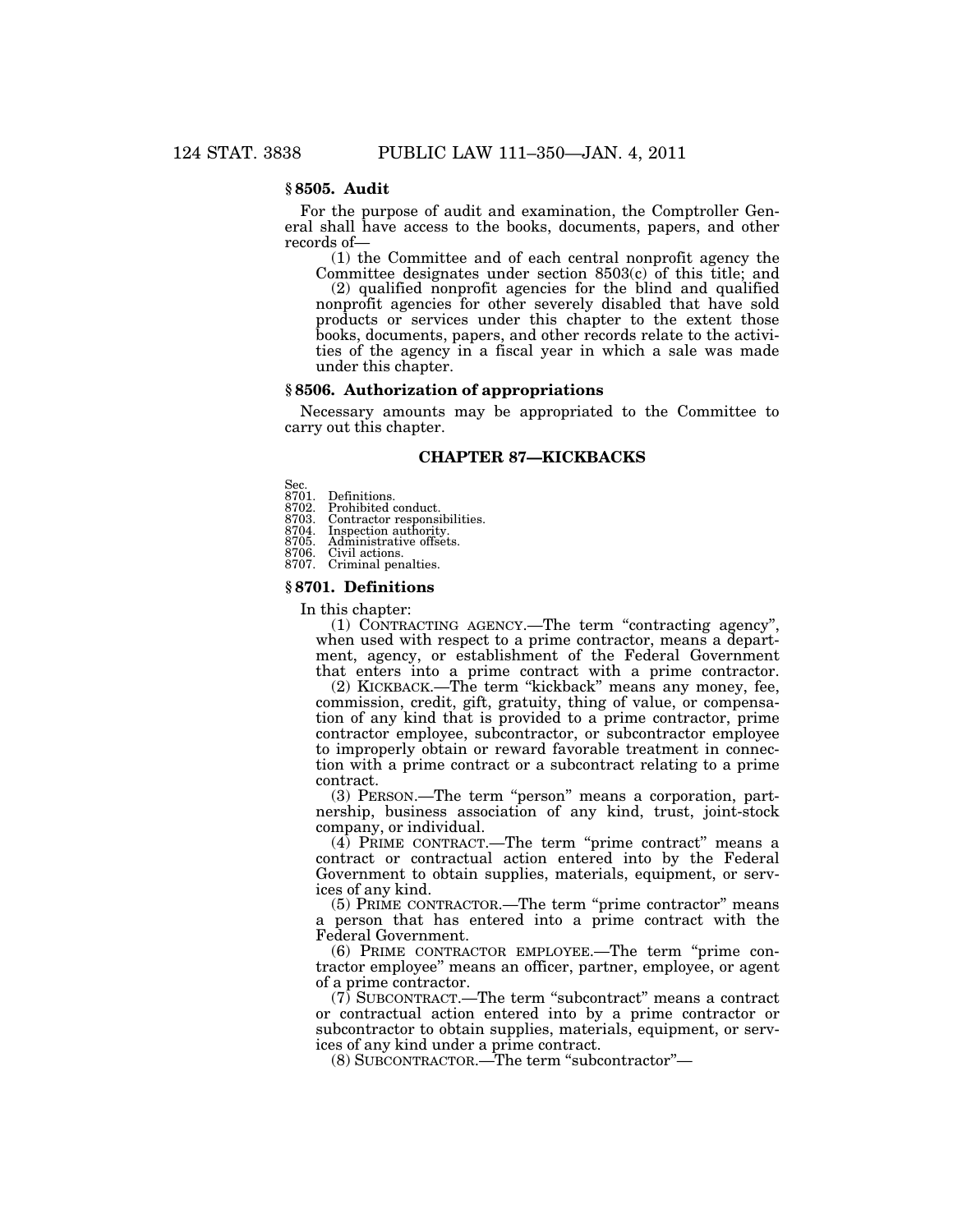(A) means a person, other than the prime contractor, that offers to furnish or furnishes supplies, materials, equipment, or services of any kind under a prime contract or a subcontract entered into in connection with the prime contract; and

(B) includes a person that offers to furnish or furnishes general supplies to the prime contractor or a higher tier subcontractor.

(9) SUBCONTRACTOR EMPLOYEE.—The term ''subcontractor employee'' means an officer, partner, employee, or agent of a subcontractor.

#### **§ 8702. Prohibited conduct**

A person may not—

(1) provide, attempt to provide, or offer to provide a kickback; (2) solicit, accept, or attempt to accept a kickback; or

(3) include the amount of a kickback prohibited by paragraph

 $(1)$  or  $(2)$  in the contract price—

(A) a subcontractor charges a prime contractor or a higher tier subcontractor; or

(B) a prime contractor charges the Federal Government.

#### **§ 8703. Contractor responsibilities**

(a) REQUIREMENTS INCLUDED IN CONTRACTS.—Each contracting agency shall include in each prime contract awarded by the agency a requirement that the prime contractor shall—

(1) have in place and follow reasonable procedures designed to prevent and detect violations of section 8702 of this title

in its own operations and direct business relationships; and

(2) cooperate fully with a Federal Government agency investigating a violation of section 8702 of this title.

(b) FULL COOPERATION REQUIRED.—Notwithstanding subsection (d), a prime contractor shall cooperate fully with a Federal Government agency investigating a violation of section 8702 of this title.<br>(c) REPORTING REQUIREMENT.—

 $(1)$  In GENERAL.—A prime contractor or subcontractor that has reasonable grounds to believe that a violation of section 8702 of this title may have occurred shall promptly report the possible violation in writing to the inspector general of the contracting agency, the head of the contracting agency if the agency does not have an inspector general, or the Attorney General.

(2) SUPPLYING INFORMATION AS FAVORABLE EVIDENCE.—In an administrative or contractual action to suspend or debar a person who is eligible to enter into contracts with the Federal Government, evidence that the person has supplied information to the Federal Government pursuant to paragraph (1) is favorable evidence of the person's responsibility for the purposes of Federal procurement laws and regulations.

(d) INAPPLICABILITY TO CERTAIN PRIME CONTRACTS.—Subsection (a) does not apply to a prime contract—<br>(1) that is not greater than \$100,000; or

(2) for the acquisition of commercial items (as defined in section 103 of this title).

#### **§ 8704. Inspection authority**

(a) IN GENERAL.—To ascertain whether there has been a violation of section 8702 of this title with respect to a prime contract, the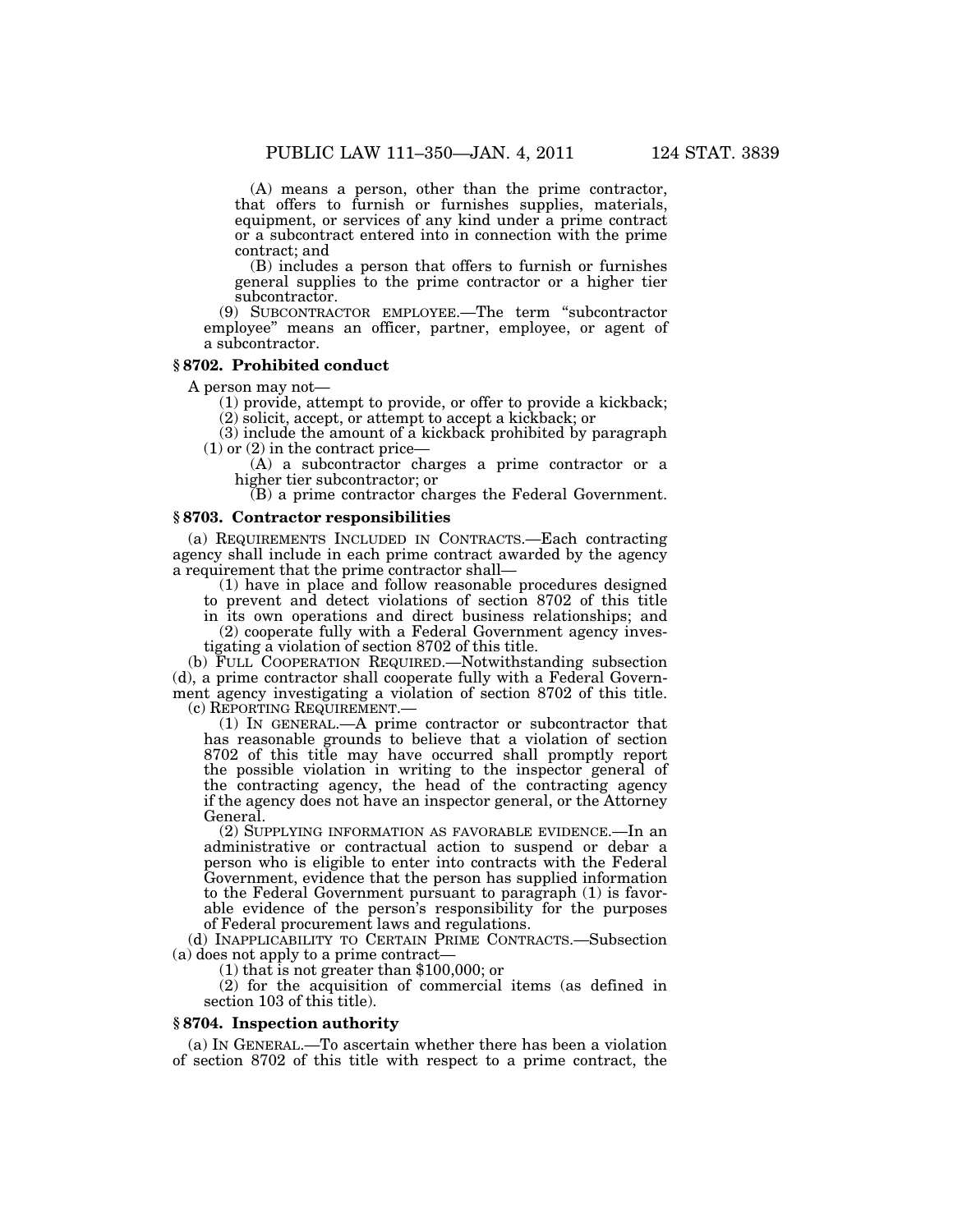Comptroller General and the inspector general of the contracting agency, or a representative of the contracting agency designated by the head of the agency if the agency does not have an inspector general, shall have access to and may inspect the facilities and audit the books and records, including electronic data or records, of a prime contractor or subcontractor under a prime contract awarded by the agency.

(b) EXCEPTION.—This section does not apply to a prime contract for the acquisition of commercial items (as defined in section 103 of this title).

#### **§ 8705. Administrative offsets**

(a) DEFINITION.—In this section, the term ''contracting officer'' has the meaning given that term in chapter 71 of this title.

(b) OFFSET AUTHORITY.—A contracting officer of a contracting agency may offset the amount of a kickback provided, accepted, or charged in violation of section 8702 of this title against amounts the Federal Government owes the prime contractor under the prime contract to which the kickback relates.<br>(c) DUTIES OF PRIME CONTRACTOR.—

(1) WITHHOLDING AND PAYING OVER OR RETAINING AMOUNTS.— On direction of a contracting officer of a contracting agency with respect to a prime contract, the prime contractor shall withhold from amounts owed to a subcontractor under a subcontract of the prime contract the amount of a kickback which was or may be offset against the prime contractor under subsection (b). The contracting officer may order that amounts withheld—

(A) be paid over to the contracting agency; or

(B) be retained by the prime contractor if the Federal Government has already offset the amount against the prime contractor.

 $(2)$  NOTICE.—The prime contractor shall notify the contracting officer when an amount is withheld and retained under para-

graph  $(1)(B)$ .<br>(d) OFFSET, DIRECTION, OR ORDER IS CLAIM OF FEDERAL GOVERN-MENT.—An offset under subsection (b) or a direction or order of a contracting officer under subsection (c) is a claim by the Federal Government for the purposes of chapter 71 of this title.

#### **§ 8706. Civil actions**

(a) AMOUNT.—The Federal Government in a civil action may recover from a person—

(1) that knowingly engages in conduct prohibited by section 8702 of this title a civil penalty equal to—

(A) twice the amount of each kickback involved in the

violation; and<br>(B) not more than \$10,000 for each occurrence of prohibited conduct; and

(2) whose employee, subcontractor, or subcontractor employee violates section 8702 of this title by providing, accepting, or charging a kickback a civil penalty equal to the amount of that kickback.

(b) STATUTE OF LIMITATIONS.—A civil action under this section must be brought within 6 years after the later of the date on which—

(1) the prohibited conduct establishing the cause of action occurred; or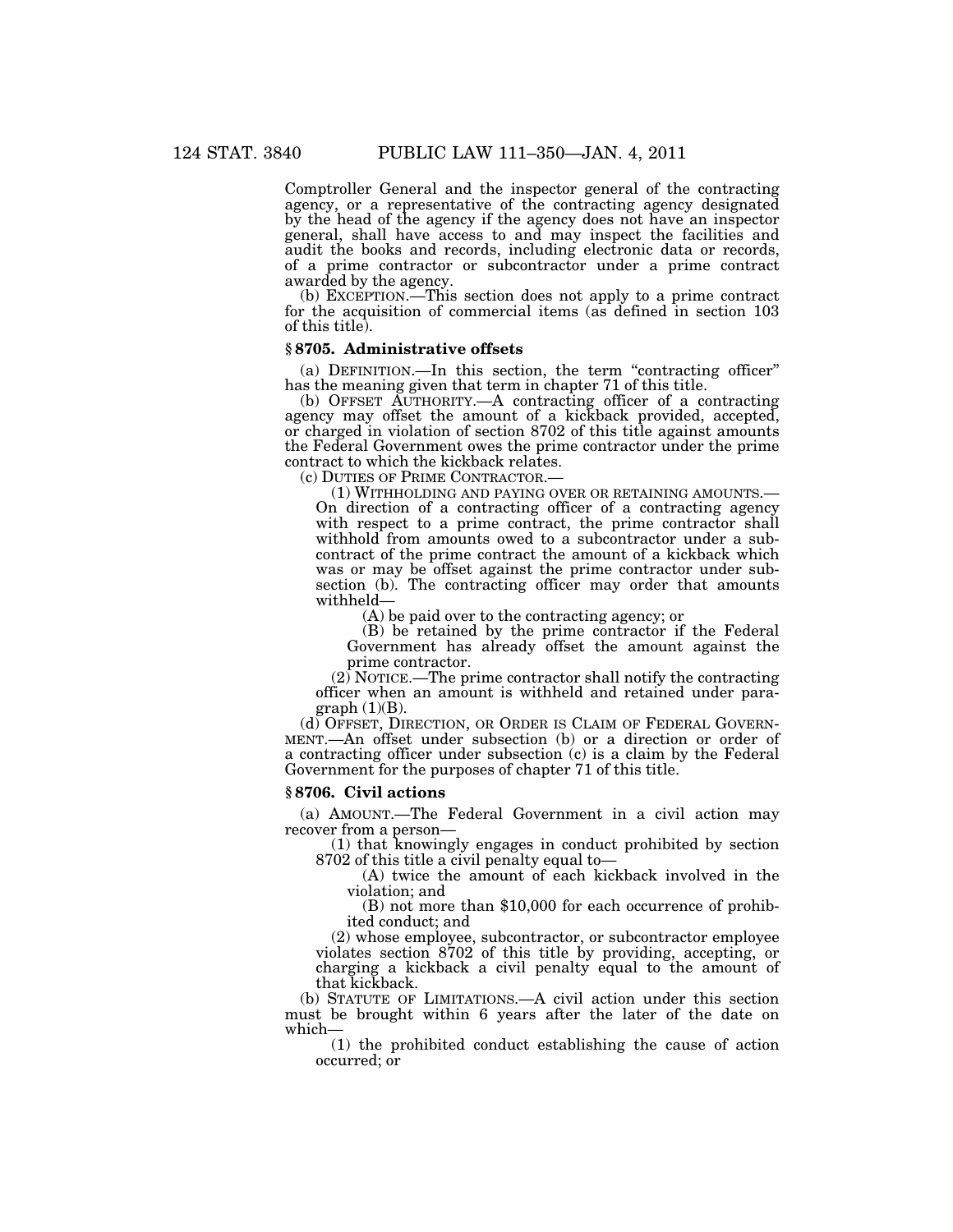(2) the Federal Government first knew or should reasonably have known that the prohibited conduct had occurred.

#### **§ 8707. Criminal penalties**

A person that knowingly and willfully engages in conduct prohibited by section 8702 of this title shall be fined under title 18, imprisoned for not more than 10 years, or both.

#### **SEC. 4. CONFORMING AMENDMENT.**

Section 2410i(b)(1) of title 10, United States Code, is amended by striking ''small purchase threshold'' and substituting ''simplified acquisition threshold''.

#### **SEC. 5. CONFORMING CROSS-REFERENCES.**

(a) TITLE 5.—Title 5, United States Code, is amended as follows:  $(1)$  In section 504(b)(1)(C)(ii)-

(A) strike ''section 6 of the Contract Disputes Act of 1978 (41 U.S.C. 605)'' and substitute ''section 7103 of title 41''; and

(B) strike ''section 8 of that Act (41 U.S.C. 607)'' and substitute "section 7105 of title 41".

 $(2)$  In section 551(1)(H), strike "chapter 2 of title 41;"

(3) In section  $701(b)(1)(H)$ , strike "chapter 2 of title 41;". (4) In section  $3109(b)(3)$ , strike "section 5" and substitute "section  $6101(b)$  to  $(d)$ ".

 $(5)$  In section 3374 $(c)(2)$ , strike "section 27 of the Office of Federal Procurement Policy Act" and substitute "chapter 21 of title 41''.

 $(6)$  In section 3704 $(b)(2)(G)$ , strike "section 27 of the Office" of Federal Procurement Policy Act'' and substitute ''chapter 21 of title 41''.

(7) In section 4105, strike ''section 5'' and substitute ''section 6101(b) to (d)''.

 $(8)$  In section 5102 $(c)(30)$ , strike "section 8 of the Contract Disputes Act of 1978" and substitute "section 7105(a)(2),  $(c)(2)$ , or  $(d)(2)$  of title 41".

(9) In section 5372a—

 $(A)$  in subsection  $(a)(1)$ —

(i) strike ''section 8 of the Contract Disputes Act of 1978" and substitute "section  $7105(a)(2)$ ,  $(c)(2)$ , or  $(d)(2)$  of title  $41"$ ; and

(ii) strike ''section 42 of the Office of Federal Procurement Policy Act" and substitute "section 7105(b)(2) of title 41''; and

(B) in subsection (a)(2), strike ''section 8 of the Contract Disputes Act of 1978" and substitute "section  $7105(a)(1)$ ,  $(c)(1)$ , or  $(d)(1)$  of title 41".

 $(10)$  In section  $7342(e)(1)$ , strike "title III of the Federal Property and Administrative Services Act of 1949 (41 U.S.C. 251 et seq.)'' and substitute ''division C (except sections 3302, 3501(b), 3509, 3906, 4710, and 4711) of subtitle I of title 41''.

 $(11)$  In section 8709 $(a)$ , strike "section 5" and substitute "section  $6101(b)$  to  $(d)$ ".

 $(12)$  In section 8714a(a), strike "section 5" and substitute "section 6101(b) to (d)".

(13) In section  $8714b(a)$ , strike "section 5" and substitute "section  $6101(b)$  to  $(d)$ ".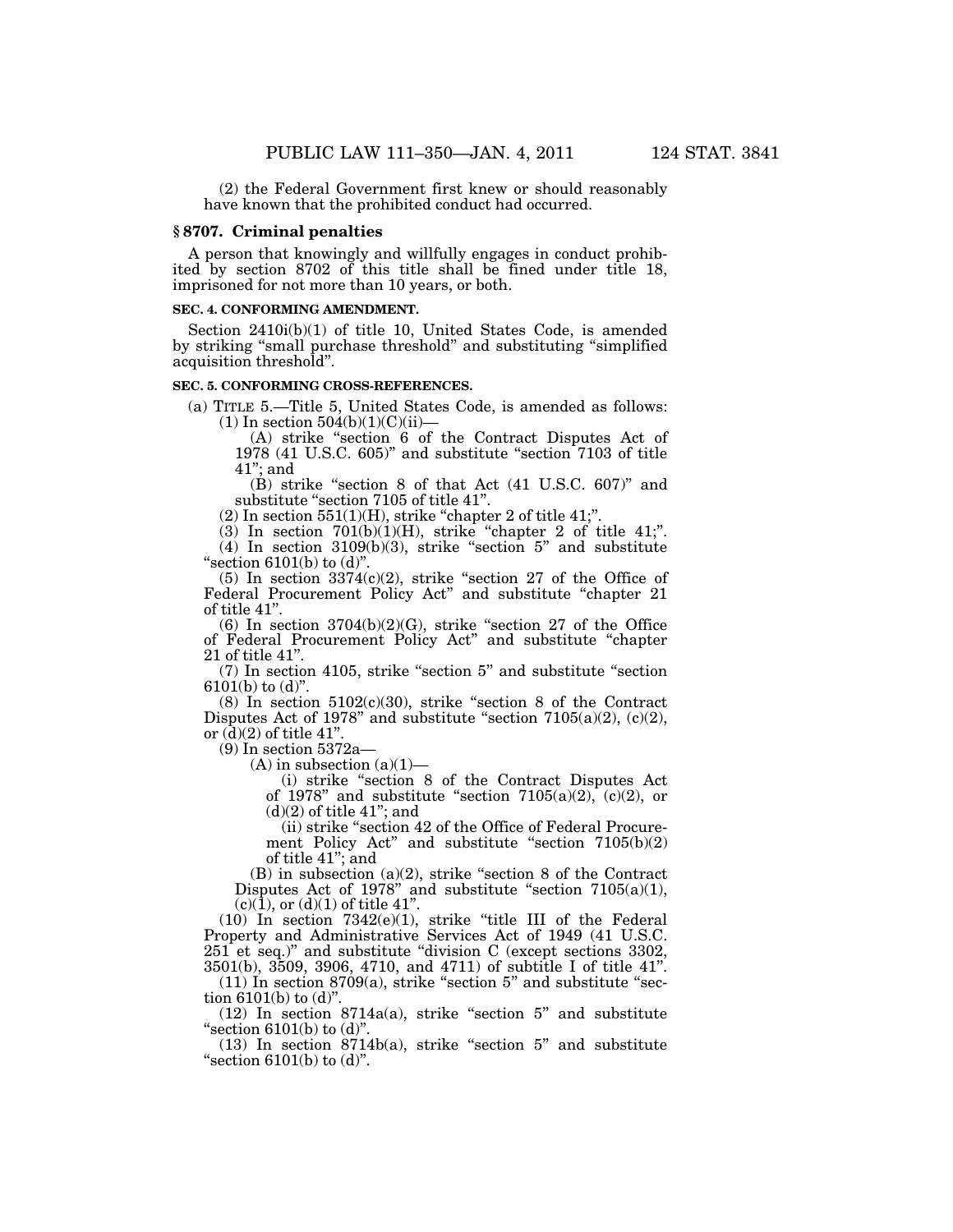$(14)$  In section 8714c(a), strike "section 5" and substitute "section  $6101(b)$  to  $(d)$ ".

 $(15)$  In section 8902(a), strike "section 5" and substitute "section  $6101(b)$  to  $(d)$ "

(16) In section 8953(a)(1), strike "section 5" and substitute "section 6101(b) to (d)".

 $(17)$  In section 8983 $(a)(1)$ , strike "section 5" and substitute "section  $6101(b)$  to  $(d)$ ".

(18) In section 9003—

(A) in subsection (a), strike ''section 5'' and substitute "section  $6101(b)$  to  $(d)$ "

(B) in subsection  $(c)(3)$ , before subparagraph  $(A)$ , strike ''the Contract Disputes Act of 1978'' and substitute ''chapter 71 of title 41'';

 $(C)$  in subsection  $(c)(3)(A)$ , strike "(after appropriate arrangements, as described in section 8(c) of such Act)''; and

(D) in subsection (c)(3)(B), strike "section  $10(a)(1)$  of such Act'' and substitute ''section 7104(b)(1) of title 41''.

(19) In section 9009, strike ''section 26(f) of the Office of Federal Procurement Policy Act (41 U.S.C. 422(f))" and substitute "section  $1502(a)$  and (b) of title 41".

(b) TITLE 10.—Title 10, United States Code, is amended as follows: (1) In section  $133(c)(1)$ , strike "section 16(c) of the Office of Federal Procurement Policy Act (41 U.S.C. 414(c))" and substitute "section  $1702(c)$  of title  $41"$ .

(2) In section 2013(a), strike ''section 3709 of the Revised Statutes (41 U.S.C. 5)" and substitute "section  $6101(b)$ –(d) of title 41''.

 $(3)$  In section 2194 $(b)(2)$ , strike "title III of the Federal Property and Administrative Services Act of 1949 (41 U.S.C. 251 et seq.)'' and substitute ''division C (except sections 3302, 3501(b), 3509, 3906, 4710, and 4711) of subtitle I of title 41''.

(4) In section 2201—

(A) in subsection (b), strike ''section 3732(a) of the Revised Statutes  $(41 \text{ U.S.C. } 11(a))$ " and substitute "section 6301(a) and (b)(1)–(3) of title 41"; and

(B) in subsection (c), strike ''section 3732(a) of the Revised Statutes (41 U.S.C. 11(a))" and substitute "section 6301(a) and  $(b)(1)–(3)$  of title 41".

 $(5)$  In section 2207 $(b)$ , strike "section 4 $(11)$  of the Office of Federal Procurement Policy Act (41 U.S.C. 403(11))" and substitute "section 134 of title  $41$ ".

 $(6)$  In section 2225(f)-

 $(A)$  in paragraph  $(1)$ , strike "section  $16(c)$  of the Office of Federal Procurement Policy Act (41 U.S.C. 414(c))" and substitute "section  $1702(c)$  of title 41"; and

(B) in paragraph (2), strike ''section 4(11) of the Office of Federal Procurement Policy Act (41 U.S.C. 403(11))'' and substitute ''section 134 of title 41''.

(7) In section 2226(b), strike ''section 4(12) of the Office of Federal Procurement Policy Act (41 U.S.C. 403(12))'' and substitute "section 103 of title  $41$ ".

(8) In section 2302—

(A) in paragraph (3), strike ''section 4 of the Office of Federal Procurement Policy Act (41 U.S.C. 403)" and substitute "chapter 1 of title  $41$ ";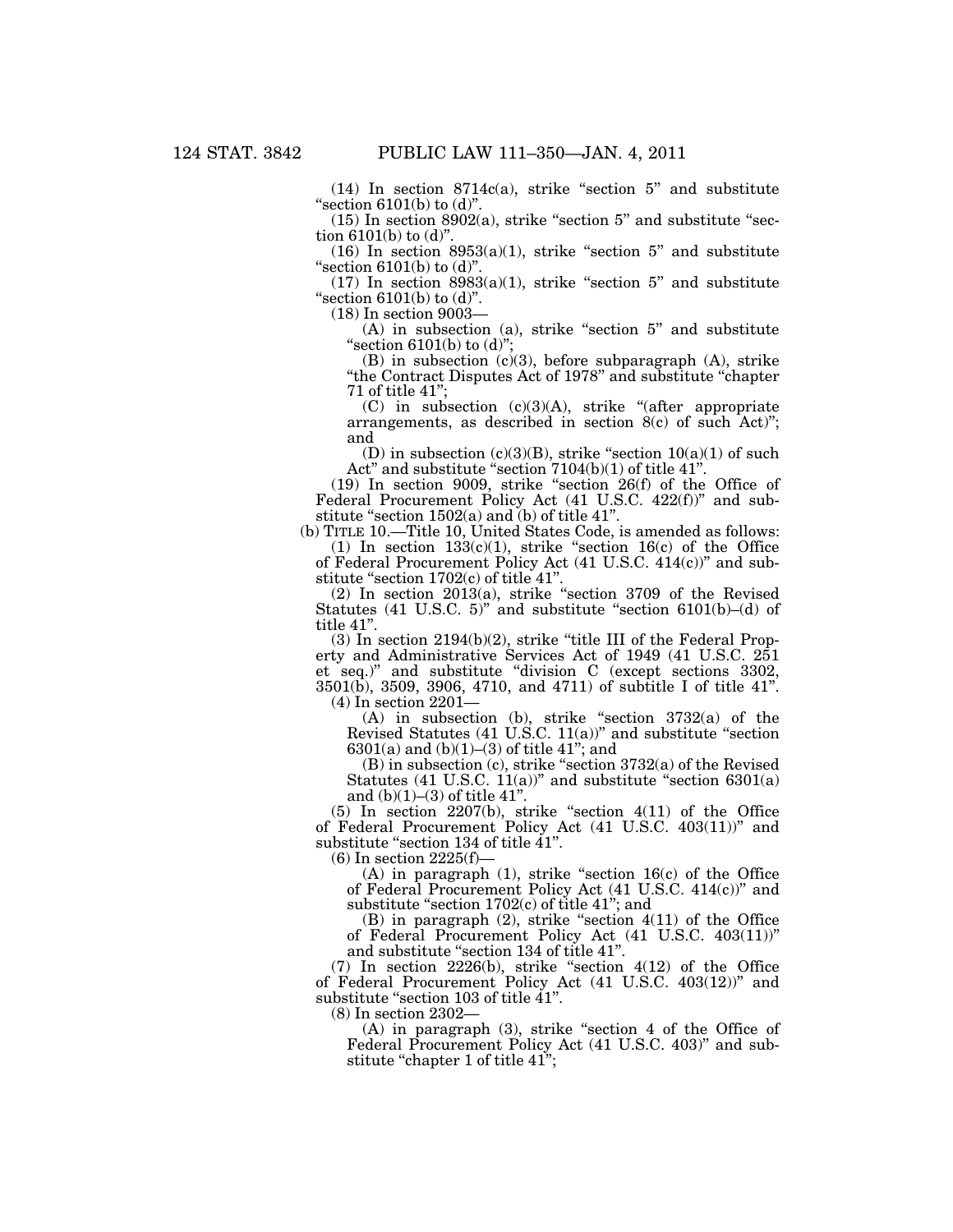$(B)$  in paragraph  $(6)$ , strike "section  $25(c)(1)$  of the Office of Federal Procurement Policy Act (41 U.S.C. 421(c)(1))'' and substitute "section  $1303(a)(1)$  of title 41"; and

(C) in paragraph (7), strike ''section 4 of the Office of Federal Procurement Policy Act (41 U.S.C. 403)" and substitute "section 134 of title 41".

(9) In section 2302a—

 $(A)$  in subsection  $(a)$ , strike "section  $4(11)$  of the Office of Federal Procurement Policy Act'' and substitute ''section 134 of title 41''; and

(B) in subsection (b), strike ''section 33 of the Office of Federal Procurement Policy Act'' and substitute ''section 1905 of title 41''.

(10) In section 2302b, strike ''section 31 of the Office of Federal Procurement Policy Act'' and substitute ''section 1901 of title 41''.

(11) In section 2302c—

 $(A)$  in subsection  $(a)(1)$ , strike "section 30 of the Office" of Federal Procurement Policy Act (41 U.S.C. 426)'' and substitute "section 2301 of title 41"; and

(B) in subsection (b), strike ''section 16(c) of the Office of Federal Procurement Policy Act (41 U.S.C. 414(c))'' and substitute "section  $1702(c)$  of title 41".

(12) In section 2304—

(A) in subsection  $(f)(1)(B)(iii)$ , strike "section 16(c) of the Office of Federal Procurement Policy Act (41 U.S.C. 414(c))'' and substitute "section  $1702(c)$  of title  $41$ ";

 $(B)$  in subsection  $(f)(1)(C)$ , strike "section 18 of the Office of Federal Procurement Policy Act (41 U.S.C. 416)'' and substitute "section 1708 of title 41";

(C) in subsection (f)(2)(D), strike ''the Javits-Wagner-O'Day Act (41 U.S.C. 46 et seq.)'' and substitute ''chapter 85 of title 41'';

(D) in subsection  $(g)(4)$ , strike "section 31(f) of the Office of Federal Procurement Policy Act (41 U.S.C. 427)'' and substitute "section 1901(e) of title 41"; and

 $(E)$  in subsection  $(h)(1)$ , strike "The Walsh-Healey Act (41 U.S.C. 35 et seq.)'' and substitute ''Chapter 65 of title 41''.

(13) In section 2304b—

(A) in subsection (c), strike ''section 18 of the Office of Federal Procurement Policy Act (41 U.S.C. 416)'' and substitute ''section 1708 of title 41''; and

(B) in subsection (f)(3), strike ''section 18 of the Office of Federal Procurement Policy Act (41 U.S.C. 416)'' and substitute "section 1708 of title 41".

(14) In section  $2304c(a)(1)$ , strike "section 18 of the Office of Federal Procurement Policy Act (41 U.S.C. 416)'' and substitute "section 1708 of title 41"

 $(15)$  In section  $2306a(h)(3)$ , strike "section  $4(12)$  of the Office of Federal Procurement Policy Act (41 U.S.C. 403(12))" and substitute "section 103 of title  $41"$ .

(16) In section 2314, strike ''Sections 3709 and 3735 of the Revised Statutes (41 U.S.C. 5 and 13)'' and substitute ''Sections 6101(b)–(d) and 6304 of title 41''.

(17) In section 2318—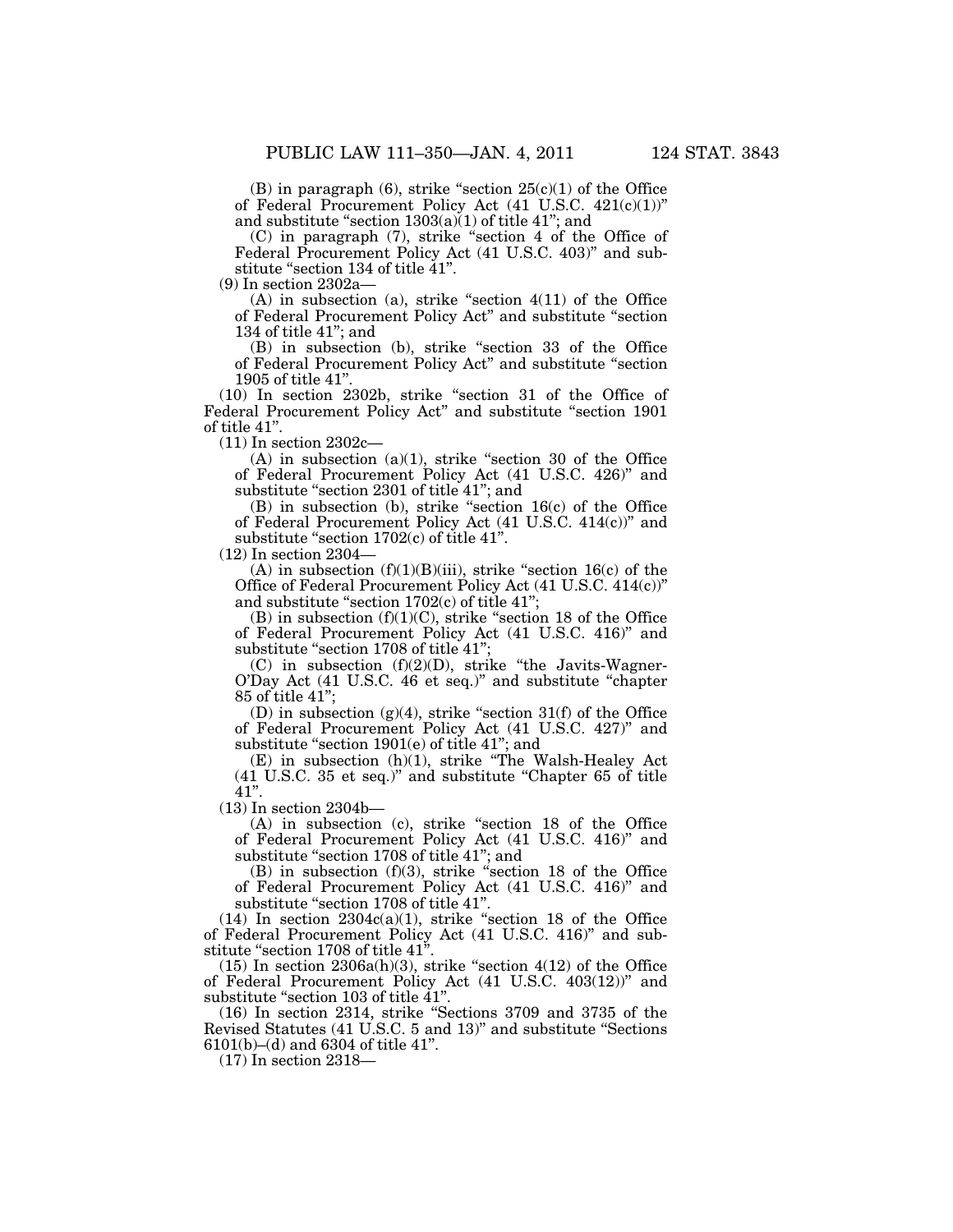(A) in subsection (a)(1), strike "section 20(a) of the Office of Federal Procurement Policy Act (41 U.S.C. 418(a))'' and substitute "section  $1705(a)$  of title  $41$ "; and

(B) in subsection (a)(2), strike ''sections 20(b) and 20(c) of the Office of Federal Procurement Policy Act (41 U.S.C. 418(b), (c))" and substitute "section  $1705(b)$  and (c) of title 41''.

(18) In section 2321(h), strike ''the Contract Disputes Act of 1978 (41 U.S.C. 601 et seq.)'' and substitute ''chapter 71 of title 41''.

(19) In section 2324—

(A) in subsection  $(d)(1)$ , strike "section 6 of the Contract Disputes Act of 1978 (41 U.S.C. 605)" and substitute "section 7103 of title 41'';

(B) in subsection  $(d)(2)$ , strike "section 7 of such Act  $(41 \text{ U.S.C. } 606)$ " and substitute "section  $7104(a)$  of title  $41"$ 

 $(C)$  in subsection (e)(1)(P), strike "section 39 of the Office of Federal Procurement Policy Act (41 U.S.C. 435)'' and substitute "section 1127 of title 41"; and

(D) in subsection (e)(2)(C), strike ''(41 U.S.C. 10b–1)'' and substitute ''(as added by section 7002(2) of the Omnibus Trade and Competitiveness Act of 1988)''.

(20) In section 2343, strike ''section 3741 of the Revised Statutes (41 U.S.C. 22)" and substitute "section 6306 of title  $41"$ 

(21) In section 2375(b), strike ''section 34 of the Office of Federal Procurement Policy Act (41 U.S.C. 430)" and substitute 'section 1906 of title 41".

(22) In section 2376(1), strike ''section 4 of the Office of Federal Procurement Policy Act (41 U.S.C. 403)'' and substitute ''chapter 1 of title 41''.

(23) In section 2384—

(A) in subsection (b)(2), strike "section  $4(12)$  of the Office of Federal Procurement Policy Act (41 U.S.C. 403(12)))'' and substitute ''section 103 of title 41)''; and

 $(B)$  in subsection  $(b)(3)$ , strike "section  $4(11)$  of the Office of Federal Procurement Policy Act (41 U.S.C. 403(11)))'' and substitute ''section 134 of title 41)''.

(24) In section 2393(d)—

 $(A)$  strike "section  $4(11)$  of the Office of Federal Procurement Policy Act  $(41 \text{ U.S.C. } 403(11)))$ " and substitute "section 134 of title 41)''; and

 $(B)$  strike "section  $4(12)$  of the Office of Federal Procurement Policy Act  $(41 \text{ U.S.C. } 403(12)))$ " and substitute "section 103 of title 41)''.

(25) In section 2402—

 $(A)$  in subsection  $(c)$ , strike "section  $4(11)$  of the Office of Federal Procurement Policy Act (41 U.S.C. 403(11)))'' and substitute ''section 134 of title 41)''; and

(B) in subsection (d)(2), strike "section 4(12) of the Office of Federal Procurement Policy Act (41 U.S.C. 403(12))'' and substitute ''section 103 of title 41''.

(26) In section 2408—

(A) in subsection (a)(4)(A), strike "section 4(11) of the Office of Federal Procurement Policy Act (41 U.S.C.  $403(11)$ )" and substitute "section 134 of title 41)"; and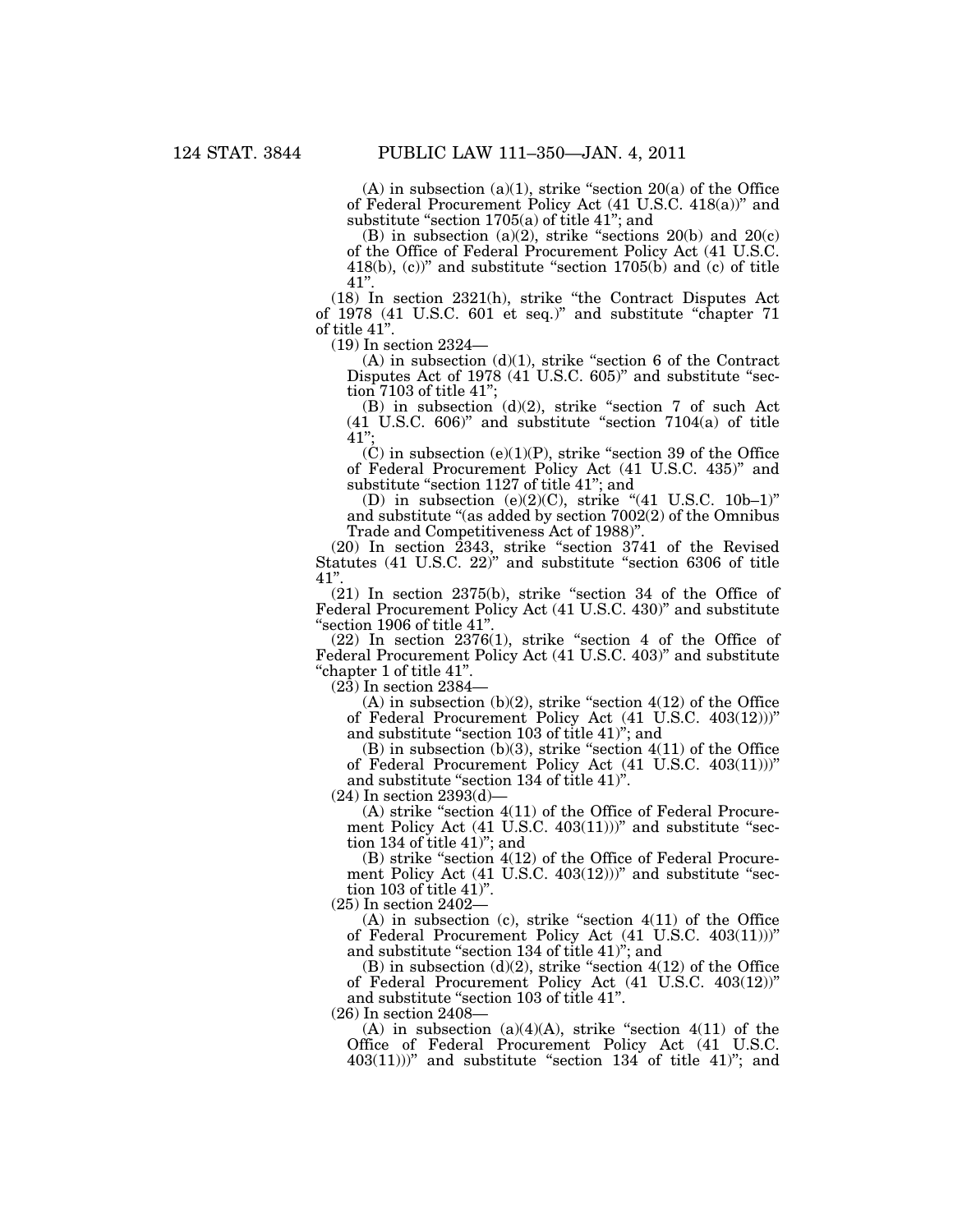(B) in subsection  $(a)(4)(B)$ , strike "section  $4(12)$  of the Office of Federal Procurement Policy Act (41 U.S.C.  $(403(12))$ " and substitute "section 103 of title 41".

 $(27)$  In section  $2410(c)$ , strike "section  $4(11)$  of the Office of Federal Procurement Policy Act'' and substitute ''section 134 of title 41''.

 $(28)$  In section  $2410b(c)$ , strike "section  $4(12)$  of the Office of Federal Procurement Policy Act (41 U.S.C. 403(12)))" and substitute "section 103 of title 41)".

(29) In section 2410d—

 $(A)$  in subsection  $(b)(2)(A)$ , strike "section 5(3) of the Javits-Wagner-O'Day Act (41 U.S.C. 48b(3))'' and substitute "section  $8501(7)$  of title  $41"$ ;

(B) in subsection  $(b)(2)(B)$ , strike "handicapped, as defined in section  $5(4)$  of such Act  $(41 \text{ U.S.C. } 48b(4))^n$ and substitute ''disabled, as defined in section 8501(6) of title 41''; and

(C) in subsection  $(b)(2)(C)$ , strike "section  $2(c)$  of such Act  $(41 \text{ U.S.C. } 47(c))$ " and substitute "section 8503 $(c)$  of title 41''.

(30) In section  $2410g(d)(1)$ , strike "section  $4(12)$  of the Office of Federal Procurement Policy Act (41 U.S.C. 403(12)))'' and substitute "section 103 of title  $41$ ".

(31) In section 2410i(b)(1), strike "section 4(11) of the Office of Federal Procurement Policy Act (41 U.S.C. 403(11)))" and substitute "section 134 of title 41)".

(32) In section 2410m—

(A) in subsection (a), before paragraph (1), strike ''the Contract Disputes Act of 1978 (41 U.S.C. 601 et seq.)'' and substitute "chapter 71 of title 41";

(B) in subsection (a)(2), strike ''section 7 of such Act  $(41 \text{ U.S.C. } 606)$ " and substitute "section  $7104(a)$  of title 41''; and

 $(C)$  in subsection  $(b)(1)(A)$ , strike "section  $10(a)$  of the Contract Disputes Act of 1978 (41 U.S.C. 609(a))'' and substitute "section 7104(b) of title 41".

(33) In section 2457(e), strike ''section 2 of the Buy American Act (41 U.S.C. 10a)'' and substitute ''section 8302 of title 41''.

 $(34)$  In section  $2461(c)(1)$ , strike "section 2 of the Javits-Wagner-O'Day Act (41 U.S.C. 47)'' and substitute ''section 8503 of title 41''.

 $(35)$  In section  $2485(b)(1)$ , strike "section  $4(6)$  of the Office of Federal Procurement Policy Act (41 U.S.C. 403(6))'' and substitute "section 107 of title 41".

(36) In the chapter analysis for subchapter V of chapter 148, in the item for section 2533, strike "the Buy American Act" and substitute "chapter 83 of title 41".

(37) In section 2533—

(A) in the section catchline, strike ''**the Buy American Act**'' and substitute ''**chapter 83 of title 41**''; and

(B) in subsection (a), strike ''section 2 of the Buy American Act (41 U.S.C. 10a)'' and substitute ''section 8302 of title 41''.

(38) In section 2533a(i), strike ''section 34 of the Office of Federal Procurement Policy Act (41 U.S.C. 430)'' and substitute ' $\sec$  1906 of title 41".

(39) In section 2533b—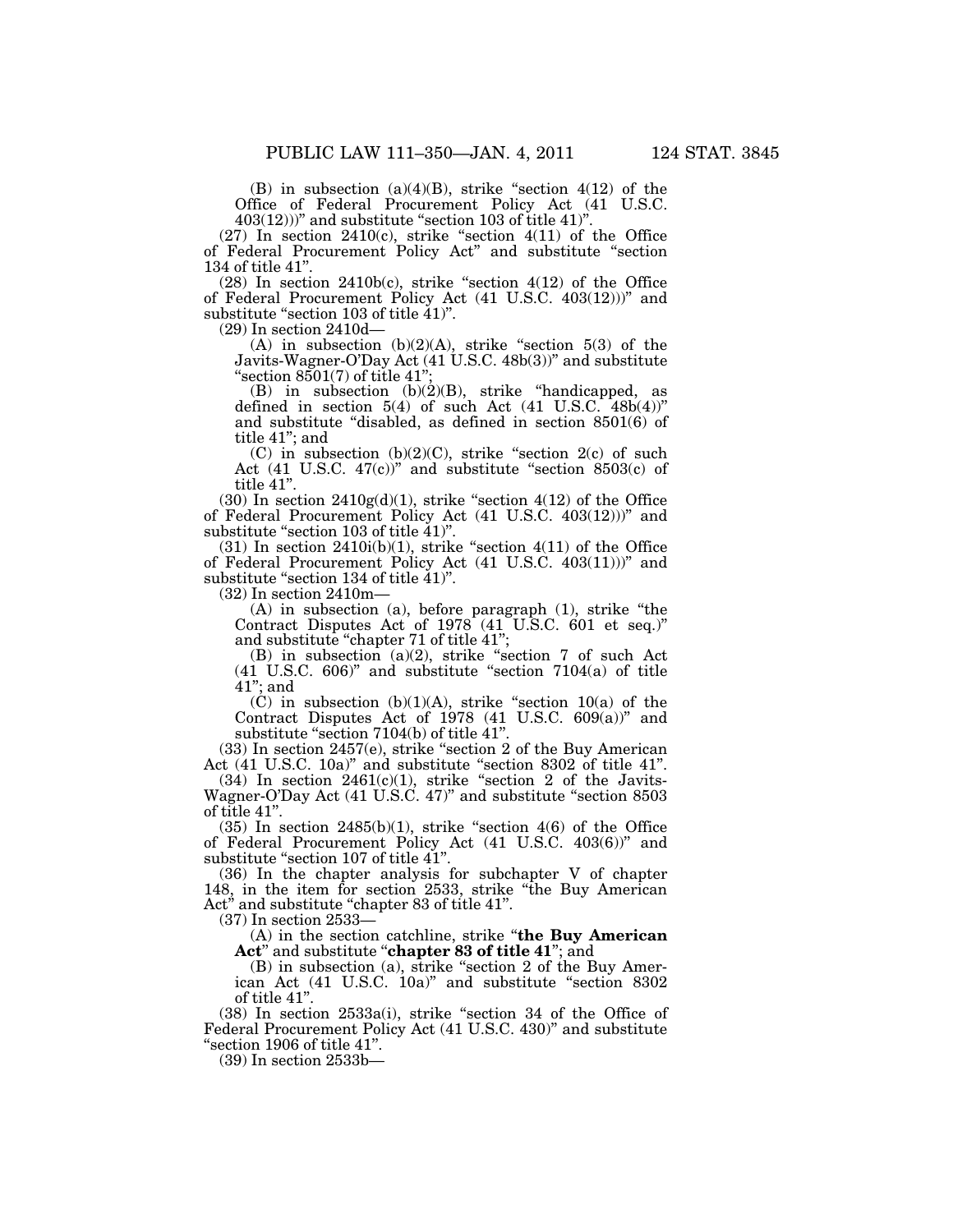(A) in subsection (h), strike ''section 34 of the Office of Federal Procurement Policy Act (41 U.S.C. 430)'' and substitute "section 1906 of title 41"; and

(B) in subsection (j), strike ''section 4 of the Office of Federal Procurement Policy Act (41 U.S.C. 403)" and substitute "section 105 of title  $41"$ 

(40) In section  $2534(g)(2)$ , strike "section 33 of the Office of Federal Procurement Policy Act (41 U.S.C. 429)'' and substitute ''section 1905 of title 41''.

(41) In section  $2562(a)(1)$ , strike "title III of the Federal Property and Administrative Services Act of 1949 (41 U.S.C. 251 et seq.)" and substitute "division C (except sections 3302, 3501(b), 3509, 3906, 4710, and 4711) of subtitle I of title 41''.

 $(42)$  In section 2576(a), strike "title III of the Federal Property and Administrative Services Act of 1949 (41 U.S.C. 251 et seq.)" and substitute "division C (except sections 3302, 3501(b), 3509, 3906, 4710, and 4711) of subtitle I of title 41''.

 $(43)$  In section  $2636(b)(3)$ , strike "section  $4(11)$  of the Office of Federal Procurement Policy Act (41 U.S.C. 403(11))" and substitute "section 134 of title  $41"$ .

 $(44)$  In section 2667(f)(1), strike "Notwithstanding subsection (a)(3) or subtitle I of title 40 and title III of the Federal Property and Administrative Services Act of 1949 (to the extent subtitle I and title III are inconsistent with this subsection)" and substitute ''Notwithstanding subtitle I of title 40 and division C (except sections 3302, 3501(b), 3509, 3906, 4710, and 4711) of subtitle I of title 41 (to the extent those provisions are inconsistent with this subsection) or subsection  $(a)(2)$  of this section''.

 $(45)$  In section 2664 $(a)$ , strike "title III of the Federal Property" and Administrative Services Act of 1949, as amended (41 U.S.C.  $251$  et seq.)" and substitute "division  $\acute{C}$  (except sections 3302, 3501(b), 3509, 3906, 4710, and 4711) of subtitle I of title 41''.

(46) In section 2691(b), strike ''title III of the Federal Property and Administrative Services Act of 1949 (41 U.S.C. 251 et seq.)" and substitute "division C (except sections 3302, 3501(b), 3509, 3906, 4710, and 4711) of subtitle I of title 41''.

(47) In section 2696(a), strike ''title III of the Federal Property and Administrative Services Act of 1949 (41 U.S.C. 251 et seq.)" and substitute "division C (except sections 3302, 3501(b), 3509, 3906, 4710, and 4711) of subtitle I of title 41''.

(48) In section 2836(g), strike ''the Contract Disputes Act of 1978 (41 U.S.C. 601 et seq.)'' and substitute ''chapter 71 of title 41''.

(49) In section  $2854a(d)(1)$ , strike "title III of the Federal Property and Administrative Services Act of 1949 (41 U.S.C. 251 et seq.)'' and substitute ''division C (except sections 3302, 3501(b), 3509, 3906, 4710, and 4711) of subtitle I of title 41''.

 $(50)$  In section  $2878(d)(2)$ , strike "title III of the Federal Property and Administrative Services Act of 1949 (41 U.S.C. 251 et seq.)'' and substitute ''division C (except sections 3302, 3501(b), 3509, 3906, 4710, and 4711) of subtitle I of title 41''.

(51) In the chapter analysis for chapter 633, in the item for section 7299, strike ''Walsh-Healey Act'' and substitute ''chapter 65 of title 41''.

(52) In section 7299—

(A) in the heading, strike "Walsh-Healey Act" and substitute "chapter 65 of title 41"; and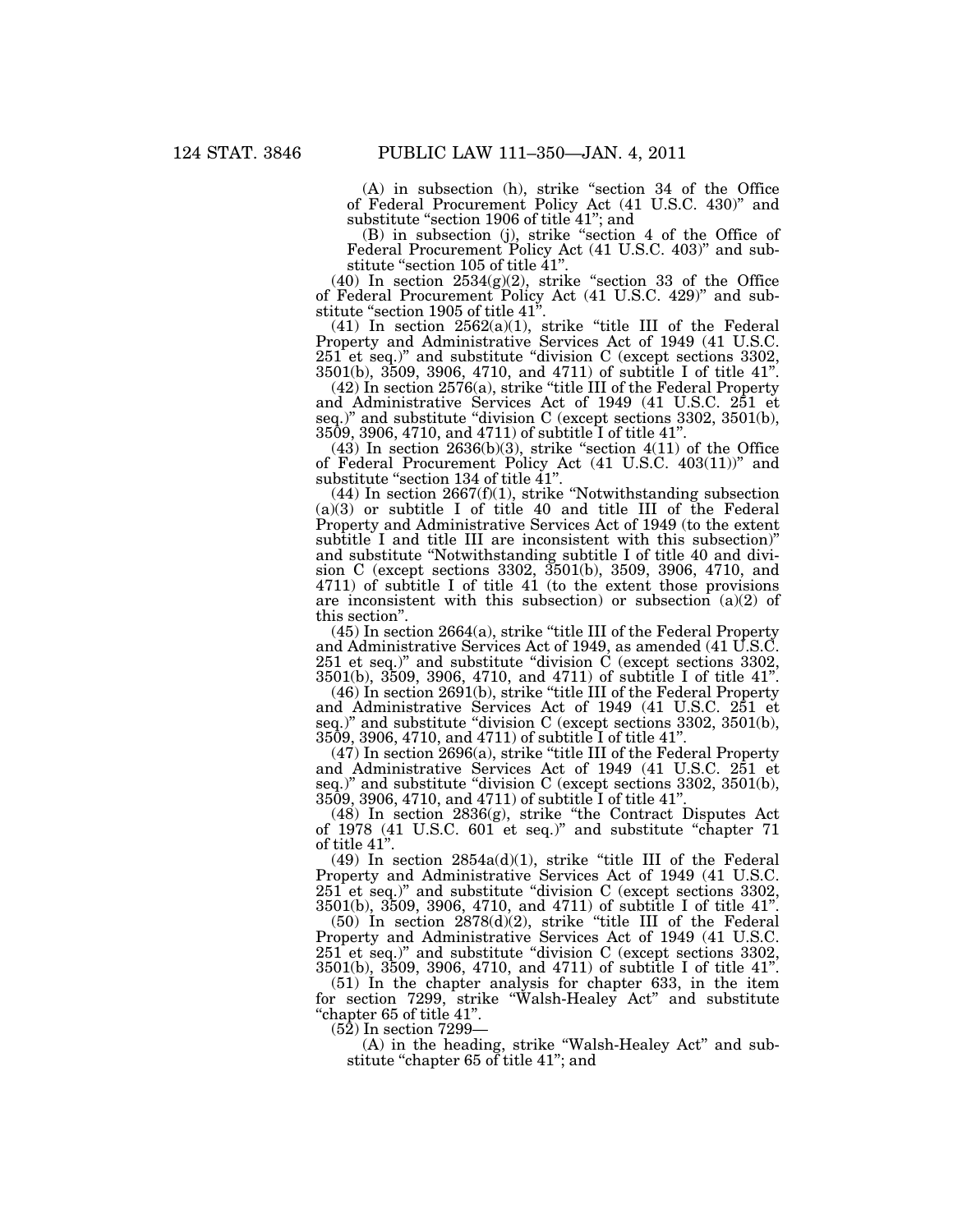(B) strike ''the Walsh-Healey Act (41 U.S.C. 35 et seq.)'' and substitute "chapter 65 of title 41".

 $(53)$  In section 7305 $(d)$ 

(A) strike "title III of the Federal Property and Administrative Services Act of 1949 (41 U.S.C. 251 et seq.)'' and substitute "division C (except sections 3302, 3501(b), 3509, 3906, 4710, and 4711) of subtitle I of title 41''; and

(B) strike ''under subtitle I of title 40 and such title III'' and substitute ''under those provisions''.

 $(54)$  In section  $9444(b)(1)$ , strike "title III of the Federal Property and Administrative Services Act of 1949 (41 U.S.C. 251 et seq.)'' and substitute ''division C (except sections 3302, 3501(b), 3509, 3906, 4710, and 4711) of subtitle I of title 41''.

 $(55)$  In section 9781(g), strike "title III of the Federal Property and Administrative Services Act of 1949 (41 U.S.C. 251 et seq.)" and substitute "division C (except sections 3302, 3501(b), 3509, 3906, 4710, and 4711) of subtitle I of title 41''.

(c) TITLE 14.—Title 14, United States Code, is amended as follows:

(1) In section  $92(d)$ , strike "title III of the Federal Property and Administrative Services Act of 1949 (41 U.S.C. 251 et seq.)" and substitute "division C (except sections 3302, 3501(b), 3509, 3906, 4710, and 4711) of subtitle I of title 41''.

(2) In section 93(h), strike ''title III of the Federal Property and Administrative Services Act of 1949 (41 U.S.C. 251 et seq.)" and substitute "division C (except sections  $3302$ ,  $3501(b)$ , 3509, 3906, 4710, and 4711) of subtitle I of title 41''.

(3) In section 641(a), strike ''title III of the Federal Property and Administrative Services Act of 1949 (41 U.S.C. 251 et seq.)" and substitute "division C (except sections 3302, 3501(b), 3509, 3906, 4710, and 4711) of subtitle I of title 41''.

 $(4)$  In section  $685(c)(1)$ , strike "title III of the Federal Property and Administrative Services Act of 1949 (41 U.S.C. 251 et seq.)" and substitute "division C (except sections 3302, 3501(b), 3509, 3906, 4710, and 4711) of subtitle I of title 41''.

(d) TITLE 18.—Title 18, United States Code, is amended as follows: (1) In section 3672, strike ''section 3709 of the Revised Statutes of the United States'' and substitute ''section 6101(b) to  $(d)$  of title 41".

(2) In section 4124(c), strike "section  $6(d)(4)$  of the Office of Federal Procurement Policy Act'' and substitute ''section  $1122(a)(4)$  of title 41".

(e) TITLE 23.—Title 23, United States Code, is amended as follows: (1) In section 140—

(A) in subsection (b), strike ''section 3709 of the Revised Statutes, as amended (41 U.S.C. 5)," and substitute "section  $6101(b)$  to (d) of title  $41$ "; and

(B) in subsection (c)—

(i) strike ''section 3709 of the Revised Statutes, as amended (41 U.S.C. 5)," and substitute "section  $6101(b)$ to (d) of title 41''; and

(ii) strike ''section 302(e) of the Federal Property and Administrative Services Act of 1949 (41 U.S.C.  $252(e)$ " and substitute "section 3106 of title 41".

(2) In section  $502(c)(5)$ , strike "Section 3709 of the Revised Statutes (41 U.S.C. 5)" and substitute "Section 6101(b) to (d) of title 41''.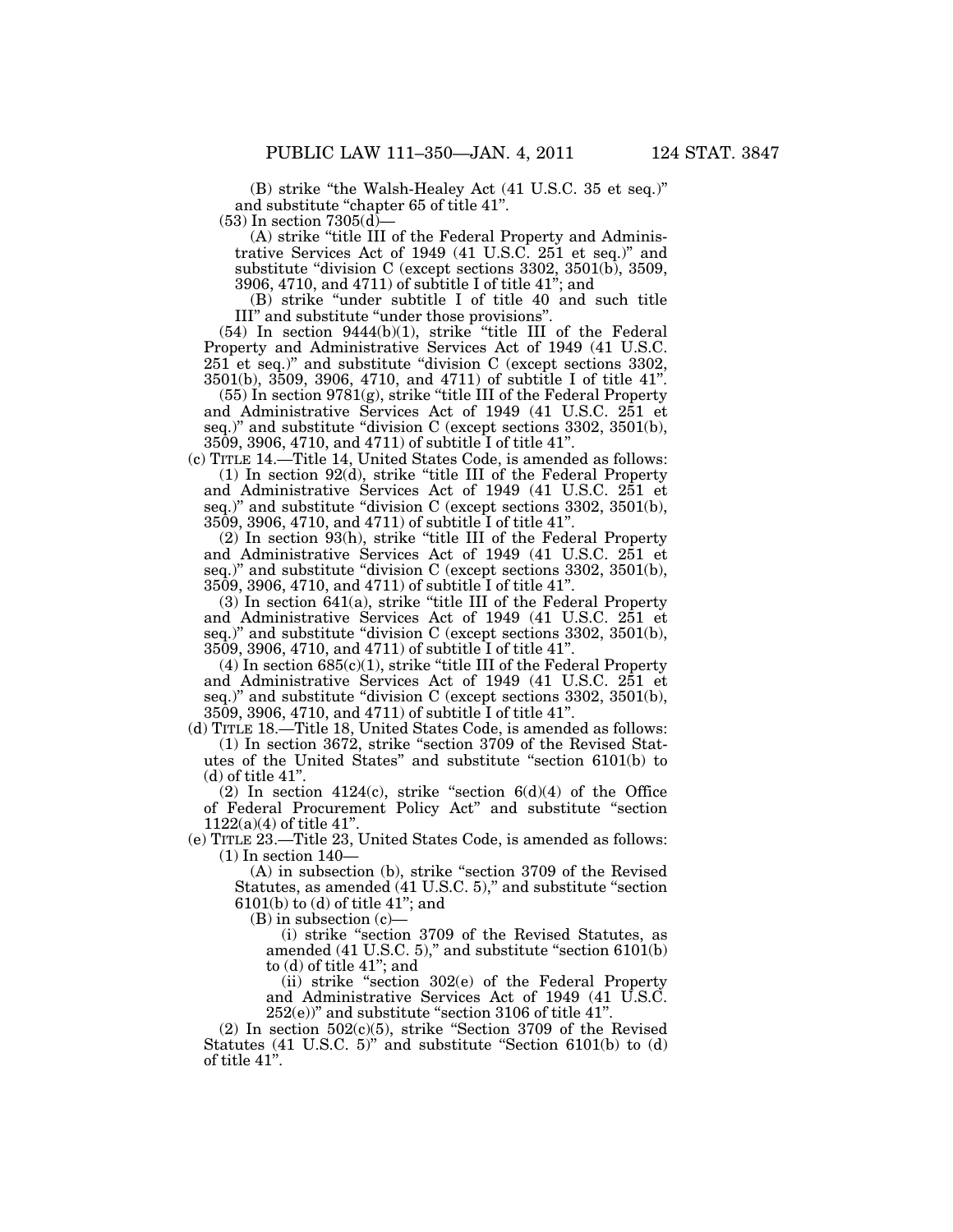(f) THE INTERNAL REVENUE CODE OF  $1986$ —Section  $7608(c)(1)$ of the Internal Revenue Code of 1986 (26 U.S.C.  $7608(c)(1)$ ) is amended—

(1) in subparagraph  $(A)(i)(II)$ , by striking "sections  $11(a)$  and

 $22$ " and substituting "sections  $6301(a)$  and  $(b)(1)-(3)$  and  $6306$ ";  $(2)$  in subparagraph  $(A)(i)(III)$ , by striking "section 255" and substituting ''chapter 45''; and

(3) in subparagraph  $(A)(i)(V)$ , by striking "section 254(a) and (c)'' and substituting ''section 3901''.

(g) TITLE 28.—Title 28, United States Code, is amended as follows: (1) In the last sentence of section  $524(c)(1)$ , strike "section 3709 of the Revised Statutes of the United States (41 U.S.C. 5), title III of the Federal Property and Administrative Services Act of 1949 (41 U.S.C. 251 and following)'' and substitute ''division C (except sections 3302, 3501(b), 3509, 3906, 4710, and 4711) of subtitle I of title 41, section 6101(b) to (d) of title 41''.

 $(2)$  In section 604 $(a)(10)(C)$ , strike "section 3709 of the Revised Statutes of the United States (41 U.S.C. 5)" and substitute "section  $6101(b)$  to  $(d)$  of title  $41"$ .

(3) In section 624(3), strike ''section 3709 of the Revised Statutes, as amended (41 U.S.C. 5)'' and substitute ''section 6101(b) to (d) of title  $41$ ".

(4) In section 753(g), strike ''section 3709 of the Revised Statutes of the United States, as amended (41 U.S.C. 5)'' and substitute "section  $6101(b)$  to (d) of title 41".

(5) In section 1295—

(A) in subsection (a)(10), strike "section  $8(g)(1)$  of the Contract Disputes Act of 1978 (41 U.S.C.  $607(g)(1)$ )" and substitute "section  $7107(a)(1)$  of title  $41'$ 

(B) in subsection (b), strike ''section 10(b) of the Contract Disputes Act of  $1978$  (41 U.S.C.  $609(b)$ )" and substitute "section 7107(b) of title 41"; and

(C) in subsection (c), strike ''section 10(b) of the Contract Disputes Act of 1978" and substitute "section 7107(b) of title 41''.

(6) In section 1346(a)(2), strike "sections  $8(g)(1)$  and  $10(a)(1)$ of the Contract Disputes Act of 1978'' and substitute ''sections 7104(b)(1) and 7107(a)(1) of title 41".

(7) In section  $1491(a)(2)$ , strike "section  $10(a)(1)$  of the Contract Disputes Act of  $1978$ " and substitute "section  $7104(b)(1)$ of title 41''.

(8) In section 2401(a), strike ''the Contract Disputes Act of 1978" and substitute "chapter 71 of title 41".

(9) In section 2412—

 $(A)$  in subsection  $(d)(2)(E)$ , strike "the Contract Disputes" Act of 1978" and substitute "chapter 71 of title 41"; and

 $(B)$  in subsection  $(d)(3)$ , strike "the Contract Disputes" Act of 1978" and substitute "chapter 71 of title 41".

(10) In section 2414, strike ''the Contract Disputes Act of 1978'' and substitute ''chapter 71 of title 41''.

(11) In section 2517(a), strike ''the Contract Disputes Act of 1978" and substitute "chapter 71 of title 41".

(h) TITLE 31.—Title 31, United States Code, is amended as follows:

(1) In section 506, strike ''section 5(a) of the Office of Federal Procurement Policy Act (41 U.S.C. 404(a))" and substitute "section  $1101(a)$  of title 41".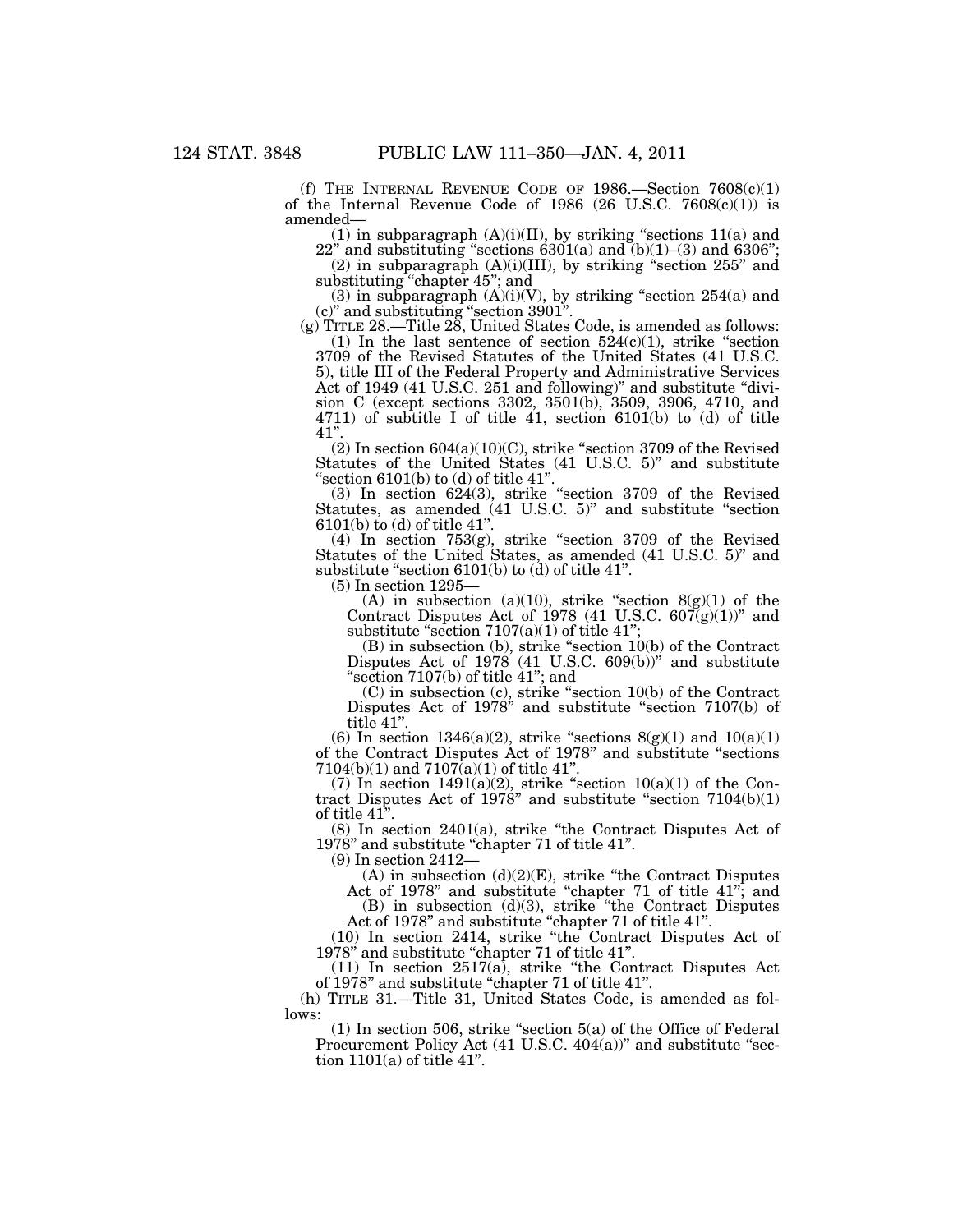$(2)$  In section 731 $(i)(7)$ , strike "section 27 of the Office of Federal Procurement Policy Act (41 U.S.C. 423)'' and substitute "chapter 21 of title 41".

 $(3)$  In section 781 $(c)(1)$ , strike "section 3709 of the Revised Statutes (41 U.S.C. 5)" and substitute "section 6101(b) to (d) of title 41''.

 $(4)$  Section 1344 $(h)(2)(A)$  is amended to read as follows:

''(A) a department—

''(i) including independent establishments, other agencies, and wholly owned Government corporations; but

"(ii) not including the Senate, House of Representatives, or Architect of the Capitol, or the officers or employees thereof;"

(5) In section 3567, strike "section  $4(1)$  of the Office of Federal Procurement Policy Act (41 U.S.C. 403(1))" and substitute "section 133 of title 41'

(6) In section  $3718(b)(1)(A)$ , strike "title III of the Federal Property and Administrative Services Act of 1949 (41 U.S.C. 251 and following)'' and substitute ''division C (except sections 3302, 3501(b), 3509, 3906, 4710, and 4711) of subtitle I of title 41''.

(7) In section 3902(a), strike ''section 12 of the Contract Disputes Act of 1978 (41 U.S.C. 611)" and substitute "section  $7109(a)(1)$  and (b) of title 41".

(8) In section 3907—

(A) in subsection (a), strike ''section 6 of the Contract Disputes Act of  $1978$  (41 U.S.C. 605)" and substitute "section  $7103$  of title  $41"$ 

 $(B)$  in subsection  $(b)(1)(A)$ , strike "the Contract Disputes" Act of 1978 (41 U.S.C. 601 et seq.)'' and substitute ''chapter 71 of title 41'';

 $(C)$  in subsection  $(b)(2)$ —

(i) strike ''section 12 of the Contract Disputes Act of 1978 (41 U.S.C. 611)'' and substitute ''section  $7109(a)(1)$  and (b) of title 41"; and

(ii) in the second sentence, strike ''section 12'' and substitute "section  $7109(a)(1)$  and (b)"; and

(D) in subsection (c), strike ''the Contract Disputes Act of 1978 (41 U.S.C. 601 et seq.)'' and substitute ''chapter 71 of title 41''.

(9) In section  $6202(c)(2)$ , strike "section  $6(d)(5)$  of the Office of Federal Procurement Policy Act (41 U.S.C. 405(d)(5))" and substitute "section  $1122(a)(4)$  of title 41".

 $(10)$  In section 9703(b)(3), as added by section 638(b)(1) of the Act of October 6, 1992 (Public Law 102–393, 106 Stat. 1779), strike ''section 3709 of the Revised Statutes of the United States (41 U.S.C. 5), title III of the Federal Property and Administrative Services Act of 1949 (41 U.S.C. 251 et seq.)'' and substitute "division C (except sections 3302, 3501(b), 3509, 3906, 4710, and 4711) of subtitle I of title 41, section 6101(b) to (d) of title 41''.

(i) TITLE 35.—Title 35, United States Code, is amended as follows: (1) In section  $2(b)(4)(A)$ , strike "title III of the Federal Property and Administrative Services Act of 1949 (41 U.S.C. 251 et seq.)'' and substitute ''division C (except sections 3302, 3501(b), 3509, 3906, 4710, and 4711) of subtitle I of title 41''.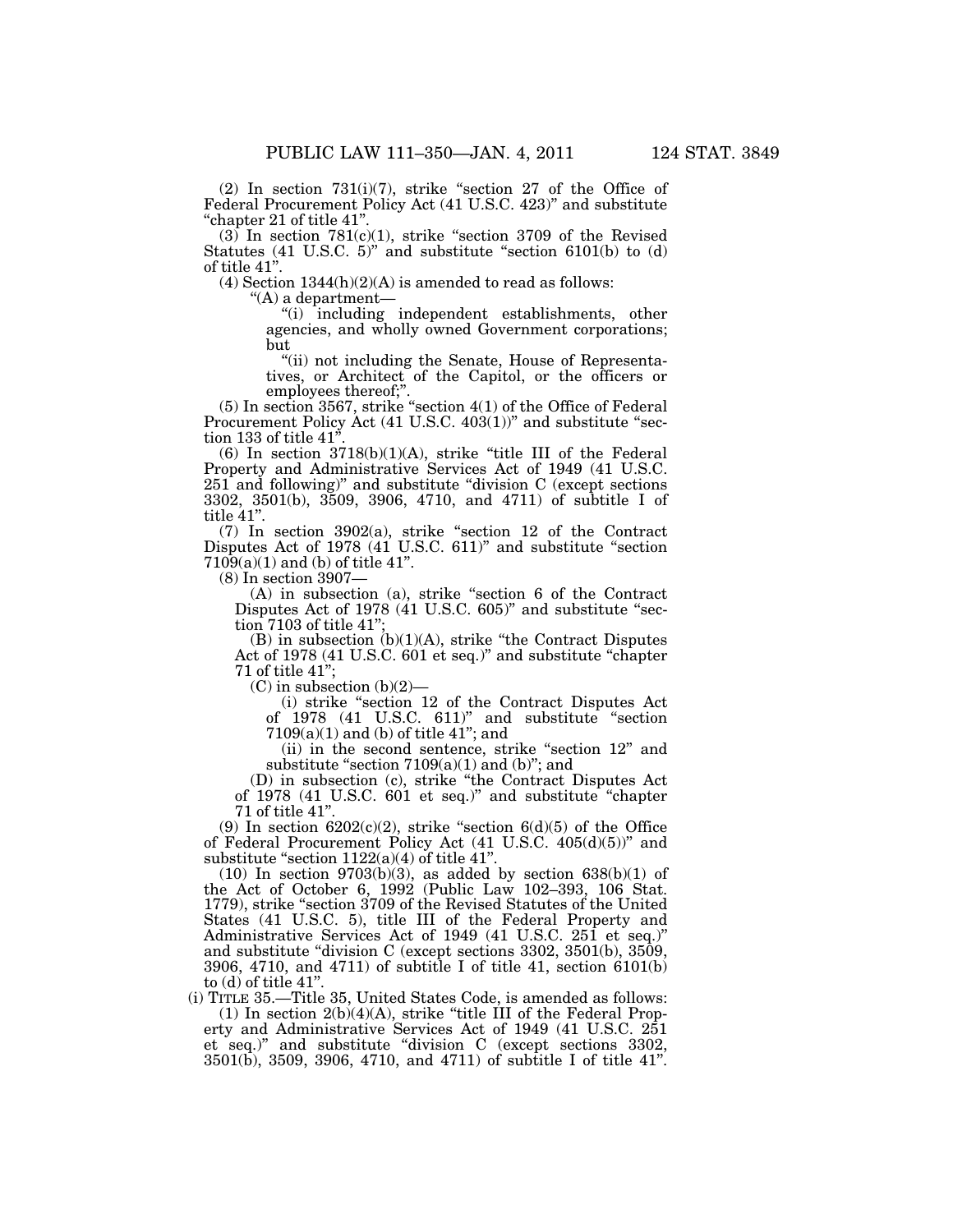(2) In section 203(b), strike ''the Contract Disputes Act (41 U.S.C. §601 et seq.)" and substitute "chapter 71 of title 41". (j) TITLE 38.—Title 38, United States Code, is amended as follows:

(1) In section  $1720(c)(2)$ , strike "section  $2(b)(1)$  of the Service Contract Act of 1965 (41 U.S.C.  $351(b)(1)$ )" and substitute "section  $6704(a)$  of title  $41"$ 

(2) In section 1966(a), strike ''section 3709 of the Revised Statutes, as amended (41 U.S.C. 5)" and substitute "section 6101(b) to (d) of title 41''.

(3) In section 3720(b), strike ''title III of the Federal Property and Administrative Services Act of 1949 (41 U.S.C. 251 et seq.)" and substitute "division C (except sections 3302, 3501(b), 3509, 3906, 4710, and 4711) of subtitle I of title 41''.

(4) In section 7317(f), strike ''section 3709 of the Revised Statutes (41 U.S.C. 5)" and substitute "section 6101(b) to (d) of title 41''.

(5) In section 7802(f), strike ''section 3709 of the Revised Statutes (41 U.S.C. 5)" and substitute "section 6101(b) to (d) of title 41''.

(6) In section 8122—

 $(A)$  in subsection  $(a)(1)$ , strike "section 3709 of the Revised Statutes (41 U.S.C. 5)'' and substitute ''section 6101(b) to (d) of title 41''; and

 $(B)$  in subsection  $(c)$ 

(i) strike " $(41 \text{ U.S.C. } 252(c))$ "; and

(ii) strike "section 304 of that Act  $(41 \text{ U.S.C. } 254)$ " and substitute ''sections 3901 and 3905 of title 41''. (7) In section 8127—

(A) in subsection (b), strike ''section 4 of the Office of Federal Procurement Policy Act (41 U.S.C. 403)" and substitute "section 134 of title 41"; and

 $(B)$  in subsection  $(c)(2)$ , strike "section 4 of the Office of Federal Procurement Policy Act (41 U.S.C. 403)'' and substitute "section 134 of title  $41$ ".

(8) In section 8153(a)—

 $(A)$  in paragraph  $(3)(B)(ii)$ , strike "section 22 of the Office" of Federal Procurement Policy Act (41 U.S.C. 418b)'' and substitute ''section 1707 of title 41''; and

(B) in paragraph (3)(D), strike ''section 303(f) of the Federal Property and Administrative Services Act of 1949 (41

U.S.C.  $253(f)$ " and substitute "section  $3304(e)$  of title 41". (9) In section 8201(e), strike ''section 3709 of the Revised Statutes  $(41 \text{ U.S.C. } 5)$ " and substitute "section  $6101(b)$  to  $(d)$ of title 41

(k) TITLE 39.—Section 410(b) of title 39, United States Code, is amended by striking paragraph (5) and substituting—

"(5) chapters  $65$  and  $67$  of title  $41$ ;"

(*l*) TITLE 40.—Title 40, United States Code, is amended as follows: (1) In the chapter analysis for chapter 1, in item 111, strike ''Federal Property and Administrative Services Act of 1949'' and substitute ''division C (except sections 3302, 3501(b), 3509, 3906, 4710, and 4711) of subtitle I of title 41''.

 $(2)$  In section 102, before paragraph  $(1)$ , strike "title III of the Federal Property and Administrative Services Act of 1949 (41 U.S.C. 251 et seq.)'' and substitute ''division C (except sections 3302, 3501(b), 3509, 3906, 4710, and 4711) of subtitle I of title 41''.

(3) In section 111—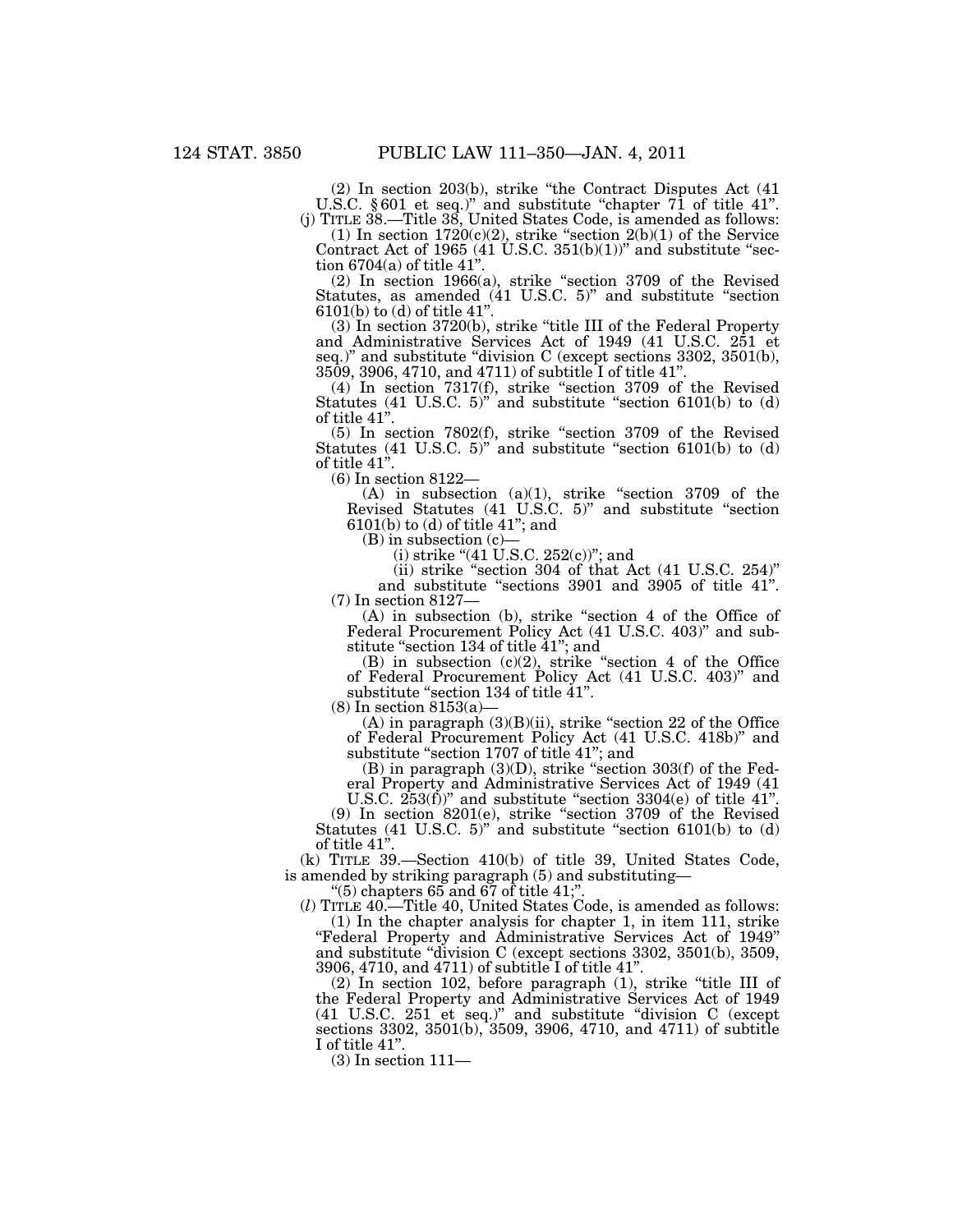(A) in the section catchline, strike ''**Federal Property and Administrative Services Act of 1949**'' and substitute ''**division C (except sections 3302, 3501(b), 3509, 3906, 4710, and 4711) of subtitle I of title 41**''; and

(B) before paragraph (1), strike ''title III of the Federal Property and Administrative Services Act of 1949 (41 U.S.C. 251 et seq.)'' and substitute ''division C (except sections 3302, 3501(b), 3509, 3906, 4710, and 4711) of subtitle I of title 41''.

 $(4)$  In section 113(b)-

(A) in the heading, strike ''THE OFFICE OF FEDERAL PROCUREMENT POLICY ACT" and substitute "DIVISION B (EXCEPT SECTIONS 1704 AND 2303) OF SUBTITLE I OF TITLE 41''; and

(B) strike ''the Office of Federal Procurement Policy Act (41 U.S.C. 401 et seq.)'' and substitute ''division B (Except Sections 1704 and 2303) of subtitle I of title 41''.

(5) In section 311—

(A) in subsection (a), strike "title III of the Federal Property and Administrative Services Act of 1949 (41 U.S.C.  $251$  et seq.)" and substitute "division C (except sections 3302, 3501(b), 3509, 3906, 4710, and 4711) of subtitle I of title 41''; and

(B) in subsection (b), strike "title III of the Federal Property and Administrative Services Act of 1949 (41 U.S.C. 251 et seq.)'' and substitute ''division C (except sections 3302, 3501(b), 3509, 3906, 4710, and 4711) of subtitle I of title 41''.

 $(6)$  In section  $501(b)(2)(B)$ , strike "the Office of Federal Procurement Policy Act (41 U.S.C. 401 et seq.)" and substitute ''division B (except sections 1704 and 2303) of subtitle I of title 41''.

(7) In section 502—

(A) in subsection  $(b)(1)(A)(i)$ , strike "section 5(3) of the Javits-Wagner-O'Day Act (41 U.S.C. 48b(3))'' and substitute "section  $8501(7)$  of title  $41$ ";

(B) in subsection (b)(1)(A)(ii), strike ''handicapped (as defined in section 5(4) of the Javits-Wagner-O'Day Act  $(41 \text{ U.S.C. } 48b(4)))$ " and substitute "disabled (as defined in section  $8501(6)$  of title 41)"

 $(C)$  in subsection  $(b)(1)(B)$ , strike "the Javits-Wagner-O'Day Act (41 U.S.C. 46 et seq.)'' and substitute ''chapter 85 of title 41''; and

(D) in subsection (b)(2), strike ''section 2 of the Javits-Wagner-O'Day Act (41 U.S.C. 47)'' and substitute ''section 8503 of title 41''.

 $(8)$  In section 503 $(b)$ 

(A) in paragraph (1), strike ''the Office of Federal Procurement Policy Act (41 U.S.C. 401 et seq.)'' and substitute ''division B (except sections 1704 and 2303) of subtitle I of title 41''; and

 $(B)$  in paragraph  $(3)$ -

(i) in the heading, strike ''SECTION 3709 OF REVISED STATUTES'' and substitute ''SECTION 6101(b) TO (d) OF TITLE 41''; and

(ii) strike ''Section 3709 of the Revised Statutes (41 U.S.C. 5)'' and substitute ''Section 6101(b) to (d) of title 41''.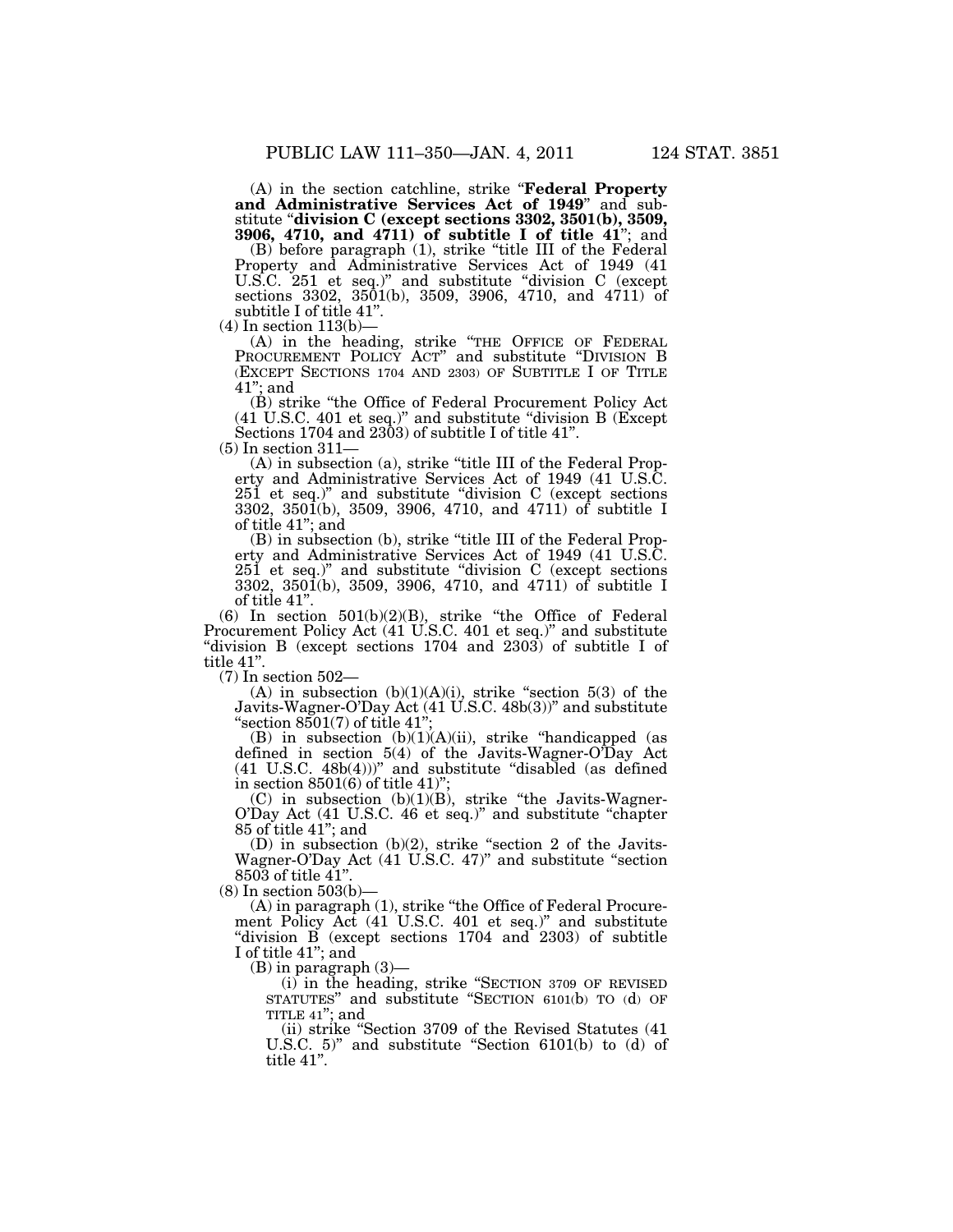(9) In section  $506(a)(1)(D)$ , strike "the Office of Federal Procurement Policy Act (41 U.S.C. 401 et seq.)" and substitute ''division B (except sections 1704 and 2303) of subtitle I of title 41''.

(10) In section 545(f), strike ''Section 3709 of the Revised Statutes  $(41 \text{ U.S.C. } 5)$ " and substitute "Section  $6101(b)$ – $(d)$  of title 41''.

(11) In section 593(a)(2), strike ''the Javits-Wagner-O'Day Act (41 U.S.C. 46 et seq.)'' and substitute ''chapter 85 of title 41''.

(12) In section 1305, strike ''title III of the Federal Property and Administrative Services Act of 1949 (41 U.S.C. 251 et seq.)" and substitute "division C (except sections 3302, 3501(b), 3509, 3906, 4710, and 4711) of subtitle I of title 41''.

(13) In section 1308, strike ''title III of the Federal Property and Administrative Services Act of 1949 (41 U.S.C. 251 et seq.)" and substitute "division C (except sections 3302, 3501(b), 3509, 3906, 4710, and 4711) of subtitle I of title 41''.

(14) In section 3148, strike ''section 3709 of the Revised Statutes  $(41 \text{ U.S.C. } 5)$ " and substitute "section  $6101(b)$  to  $(d)$ of title 41''.

 $(15)$  In section  $3304(d)(2)$ , strike "title III of the Federal Property and Administrative Services Act of 1949 (41 U.S.C. 251 et seq.)'' and substitute ''division C (except sections 3302, 3501(b), 3509, 3906, 4710, and 4711) of subtitle I of title 41''.  $(16)$  In section 3305(a)–

 $(A)$  in paragraph  $(1)$ , strike "title III of the Federal Property and Administrative Services Act of 1949 (41 U.S.C. 251 et seq.)'' and substitute ''division C (except sections 3302, 3501(b), 3509, 3906, 4710, and 4711) of subtitle I of title 41''; and

(B) in paragraph (2), strike "title III of the Federal Property and Administrative Services Act of 1949 (41 U.S.C. 251 et seq.)'' and substitute ''division C (except sections 3302, 3501(b), 3509, 3906, 4710, and 4711) of subtitle I of title 41''.

 $(17)$  In section 3308(a), strike "section 3709 of the Revised Statutes (41 U.S.C. 5)" and substitute "section 6101(b) to (d) of title 41''.

 $(18)$  In section 3310 $(2)$ , strike "section 303 of the Federal Property and Administrative Services Act of 1949 (41 U.S.C. 253)'' and substitute ''sections 3105, 3301, and 3303 to 3305 of title 41''.

 $(19)$  In section  $3701(b)(3)(A)(ii)$ , strike "the Walsh-Healey Act  $(41 \text{ U.S.C. } 35 \text{ et seq.})$ " and substitute "chapter 65 of title  $41$ ".

 $(20)$  In section 3704 $(b)(1)$ , strike "sections 4 and 5 of the Walsh-Healey Act (41 U.S.C. 38, 39)" and substitute "sections" 6506 and 6507 of title 41''.

(21) In section 3707, strike ''section 4 of the Office of Federal Procurement Policy Act (41 U.S.C. 403)'' and substitute ''section 103 of title  $41"$ 

 $(22)$  In section  $6111(b)(2)(D)$ , strike "section 3709 of the Revised Statutes (41 U.S.C. 5)'' and substitute ''section 6101(b) to (d) of title 41''.

(23) In section 8711(d), strike ''section 3709 of the Revised Statutes  $(41 \text{ U.S.C. } 5)$ " and substitute "section  $6101(b)$  to  $(d)$ " of title 41''.

(24) In section 11101—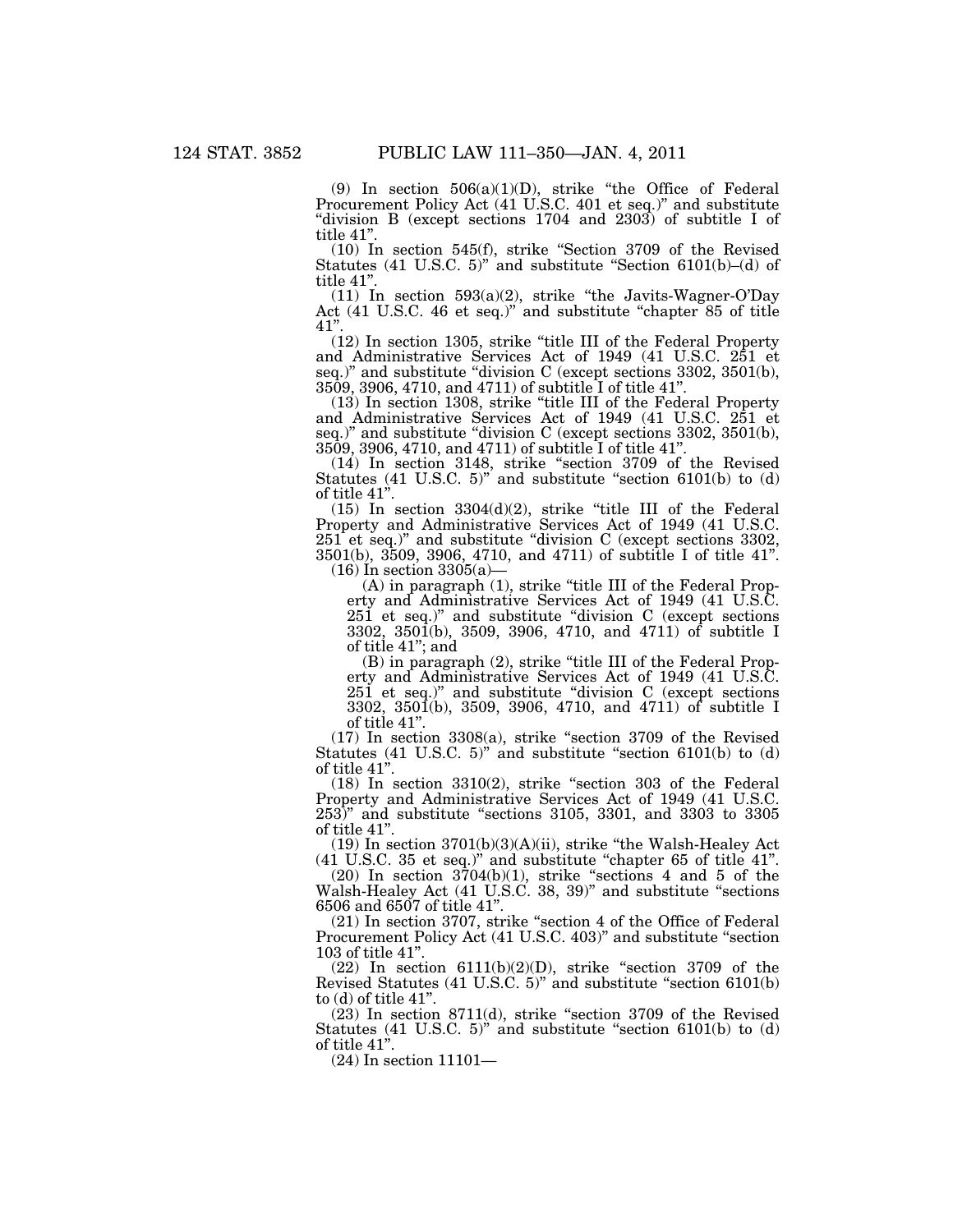(A) in paragraph (1), strike ''section 4 of the Office of Federal Procurement Policy Act (41 U.S.C. 403)" and substitute "section 103 of title 41"; and

(B) in paragraph (2), strike ''section 4 of the Act (41 U.S.C. 403)" and substitute "section 133 of title 41".

(m) TITLE 44.—Title 44, United States Code, is amended as follows:

(1) In the chapter analysis for chapter 3, in the item for section 311, strike "the Federal Property and Administrative Services Act'' and substitute ''subtitle I of title 40 and division C (except sections 3302, 3501(b), 3509, 3906, 4710, and 4711) of subtitle I of title 41''.

(2) In section 311—

(A) in the section catchline, strike ''**the Federal Property and Administrative Services Act**'' and substitute ''**subtitle I of title 40 and division C (except sections 3302, 3501(b), 3509, 3906, 4710, and 4711) of subtitle I of title 41**'';

(B) in subsection (a), strike "title III of the Federal Property and Administrative Services Act of 1949 (41 U.S.C. 251 et seq.)'' and substitute ''division C (except sections 3302, 3501(b), 3509, 3906, 4710, and 4711) of subtitle I of title 41''; and

(C) in subsection (c), strike ''section 3709 of the Revised Statutes (41 U.S.C. 5)'' and substitute ''section 6101(b) to  $(d)$  of title 41".

(n) TITLE  $46$ —Section  $51703(b)(2)$  of title 46, United States Code, is amended by striking ''section 3709 of the Revised Statutes (41 U.S.C. 5)" and substituting "section 6101(b) to (d) of title 41". (*o*) TITLE 49.—Title 49, United States Code, is amended as follows:

(1) In section 103(e), strike ''title III of the Federal Property

and Administrative Services Act of 1949 (41 U.S.C. 251 et seq.)" and substitute "division C (except sections 3302, 3501(b), 3509, 3906, 4710, and 4711) of subtitle I of title 41''.

 $(2)$  In section  $1113(b)(1)(B)$  strike "section 3709 of the Revised Statutes (41 U.S.C. 5)" and substitute "section 6101(b) to (d) of title 41''.

 $(3)$  In section 5334 $(j)(2)$ , strike "Section 3709 of the Revised Statutes (41 U.S.C. 5)" and substitute "Section 6101(b) to (d) of title 41''.

(4) In section 10721, strike ''Section 3709 of the Revised Statutes  $(41 \text{ U.S.C. } 5)$ " and substitute "Section 6101(b) to  $(d)$ of title 41''.

(5) In section 13712, strike ''Section 3709 of the Revised Statutes  $(41 \text{ U.S.C. } 5)$ " and substitute "Section 6101(b) to  $(d)$ of title 41''.

(6) In section 15504, strike ''Section 3709 of the Revised Statutes (41 U.S.C. 5)" and substitute "Section 6101(b) to (d) of title 41''.

(7) In section 40110—

 $(A)$  in subsection  $(d)(2)(A)$ , strike "Title III of the Federal Property and Administrative Services Act of 1949 (41 U.S.C. 252–266)" and substitute "Division C (except sections 3302, 3501(b), 3509, 3906, 4710, and 4711) of subtitle I of title 41'';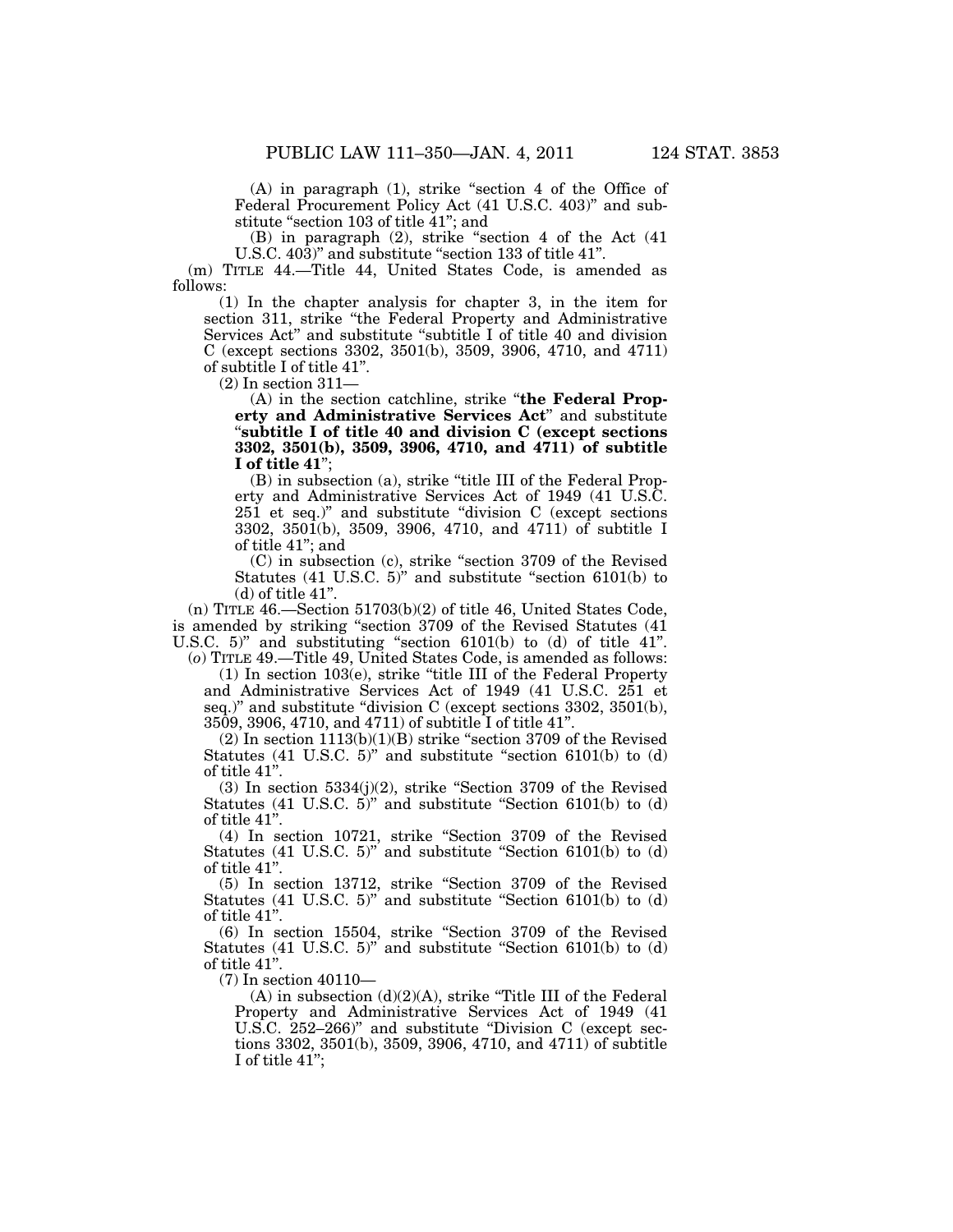$(B)$  in subsection  $(d)(2)(B)$ , strike "The Office of Federal" Procurement Policy Act (41 U.S.C. 401 et seq.)" and substitute "Division B (except sections 1704 and 2303) of subtitle I of title 41'';

 $(C)$  in subsection  $(d)(2)(C)$ , strike ", except for section 315 (41 U.S.C. 265). For the purpose of applying section 315 of that Act to the system,'' and substitute ''. However, section 4705 of title 41 shall apply to the new acquisition management system developed and implemented pursuant to paragraph (1). For the purpose of applying section 4705 of title 41 to the system,''; and

(D) in subsection  $(d)(3)$ —

(i) in the heading, strike ''THE OFFICE OF FEDERAL PROCUREMENT POLICY ACT'' and substitute ''DIVISION B (EXCEPT SECTIONS 1704 AND 2303) OF SUBTITLE I OF TITLE 41'

(ii) before subparagraph (A), strike ''section 27 of the Office of Federal Procurement Policy Act (41 U.S.C. 423)'' and substitute ''chapter 21 of title 41''; and

(iii) in subparagraph  $(\overline{A})$ , strike "Subsections  $(f)$  and  $(g)$ <sup>"</sup> and substitute "Sections 2101 and 2106 of title  $41$ ".

(8) In section  $40118(f)(2)$ , strike "section  $4(12)$  of the Office of Federal Procurement Policy Act (41 U.S.C. 403(12))'' and substitute "section 103 of title 41".

(9) In section 47305(d), strike ''Section 3709 of the Revised Statutes (41 U.S.C. 5)" and substitute "Section 6101(b) to (d) of title 41''.

#### **SEC. 6. TRANSITIONAL AND SAVINGS PROVISIONS.**

(a) CUTOFF DATE.—This Act replaces certain provisions of law enacted on or before December 31, 2008. If a law enacted after that date amends or repeals a provision replaced by this Act, that law is deemed to amend or repeal, as the case may be, the corresponding provision enacted by this Act. If a law enacted after that date is otherwise inconsistent with this Act, it supersedes this Act to the extent of the inconsistency.

(b) ORIGINAL DATE OF ENACTMENT UNCHANGED. For purposes of determining whether one provision of law supersedes another based on enactment later in time, the date of enactment of a provision enacted by this Act is deemed to be the date of enactment of the provision it replaced.

(c) REFERENCES TO PROVISIONS REPLACED.—A reference to a provision of law replaced by this Act, including a reference in a regulation, order, or other law, is deemed to refer to the corresponding provision enacted by this Act.

(d) REGULATIONS, ORDERS, AND OTHER ADMINISTRATIVE ACTIONS.—A regulation, order, or other administrative action in effect under a provision of law replaced by this Act continues in effect under the corresponding provision enacted by this Act.

(e) ACTIONS TAKEN AND OFFENSES COMMITTED.—An action taken or an offense committed under a provision of law replaced by this Act is deemed to have been taken or committed under the corresponding provision enacted by this Act.

(1) ISSUE POLICY.—The requirement in section  $2303(b)(1)$  of title 41, United States Code, to issue a policy shall be done not later than 270 days after October 14, 2008.

41 USC note prec. 101.

41 USC note prec. 101.

41 USC note prec. 101.

41 USC note prec. 101.

41 USC note prec. 101.

41 USC 2303 note.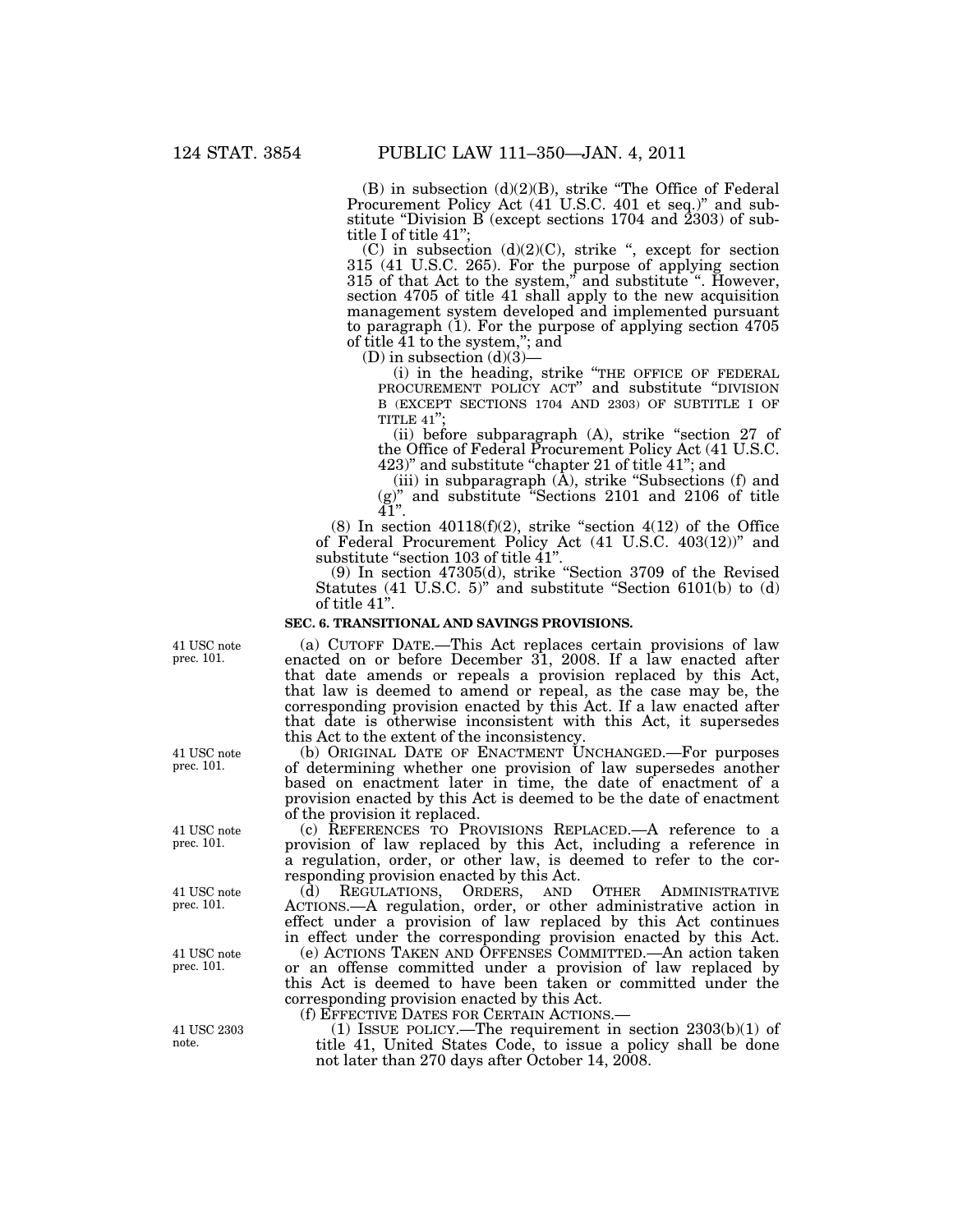(2) REVISIONS IN FEDERAL PROCUREMENT DATA SYSTEM OR SUCCESSOR SYSTEM.—The requirement in section 2311 of title 41, United States Code, to direct appropriate revisions in the Federal Procurement Data System or any successor system shall be done not later than one year after October 14, 2008.

(3) ESTABLISH DATABASE.—The requirement in section  $\hat{2}313(a)$ of title 41, United States Code, to establish a database shall be done not later than one year after October 14, 2008.

(4) AMEND FEDERAL ACQUISITION REGULATION WITHIN ONE YEAR AFTER OCTOBER 14, 2008.—The Federal Acquisition Regulation shall be amended to meet the requirements of sections  $2313(f)$ ,  $3302(b)$  and (d),  $4710(b)$ , and  $471(1(b))$  of title 41, United States Code, not later than one year after October 14, 2008.

(5) AMEND FEDERAL ACQUISITION REGULATION WITHIN 270 DAYS AFTER OCTOBER 14, 2008.—The Federal Acquisition Regulation shall be amended to meet the requirements of section 3906(b) of title 41, United States Code, not later than 270 days after October 14, 2008.

#### **SEC. 7. REPEALS.**

(a) INFERENCE OF REPEAL.—The repeal of a law by this Act 41 USC note may not be construed as a legislative inference that the provision prec. 101. was or was not in effect before its repeal.

(b) REPEALER SCHEDULE.—The laws specified in the following 41 USC note schedule are repealed, except for rights and duties that matured, penalties that were incurred, and proceedings that were begun before the date of enactment of this Act.

41 USC 2311 note.

41 USC 2313 note.

41 USC 2313 note.

41 USC 3906 note.

prec. 101.

#### Schedule of Laws Repealed Statutes at Large

|                  | Chapter<br>or Public<br>Law | Section                                                                                                                                           | Statutes at Large |       | U.S. Code (title 41 unless otherwise)<br>specified) |          |
|------------------|-----------------------------|---------------------------------------------------------------------------------------------------------------------------------------------------|-------------------|-------|-----------------------------------------------------|----------|
| Date             |                             |                                                                                                                                                   | Vol-<br>ume       | Page  | Existing                                            | Proposed |
|                  |                             |                                                                                                                                                   |                   |       |                                                     |          |
| 1875<br>Mar. 3   | $133$                       |                                                                                                                                                   | 18                | 455   | 10                                                  |          |
| 1884<br>July 7   | 332                         | (words after "fifty five<br>thousand dollars" in<br>3d par. under heading<br>"Miscellaneous Ob-<br>jects Under the<br>Treasury Depart-<br>ment"). | 23                | $204$ | 24                                                  | 6308     |
| 1920<br>June $5$ | 240                         | (last par. under heading)<br>"Purchase of Articles"<br>Manufactured at Gov-<br>ernment Arsenals").                                                | 41                | $975$ | 23                                                  | 6307     |
| 1921<br>June 30  | 33                          | 1 (last proviso on $p. 78$ )                                                                                                                      | 42                | $78$  | 11a                                                 | 6302     |
| 1922<br>July 1   |                             | 259  (1st proviso on p. 812)                                                                                                                      | 42                | $812$ | 23                                                  | 6307     |
| 1926<br>May 13   |                             | 294  (4th complete par. (re-<br>lated to R.S. $§ 3741$<br>on $p. 547$ ).                                                                          | 44                | $547$ | 16c                                                 |          |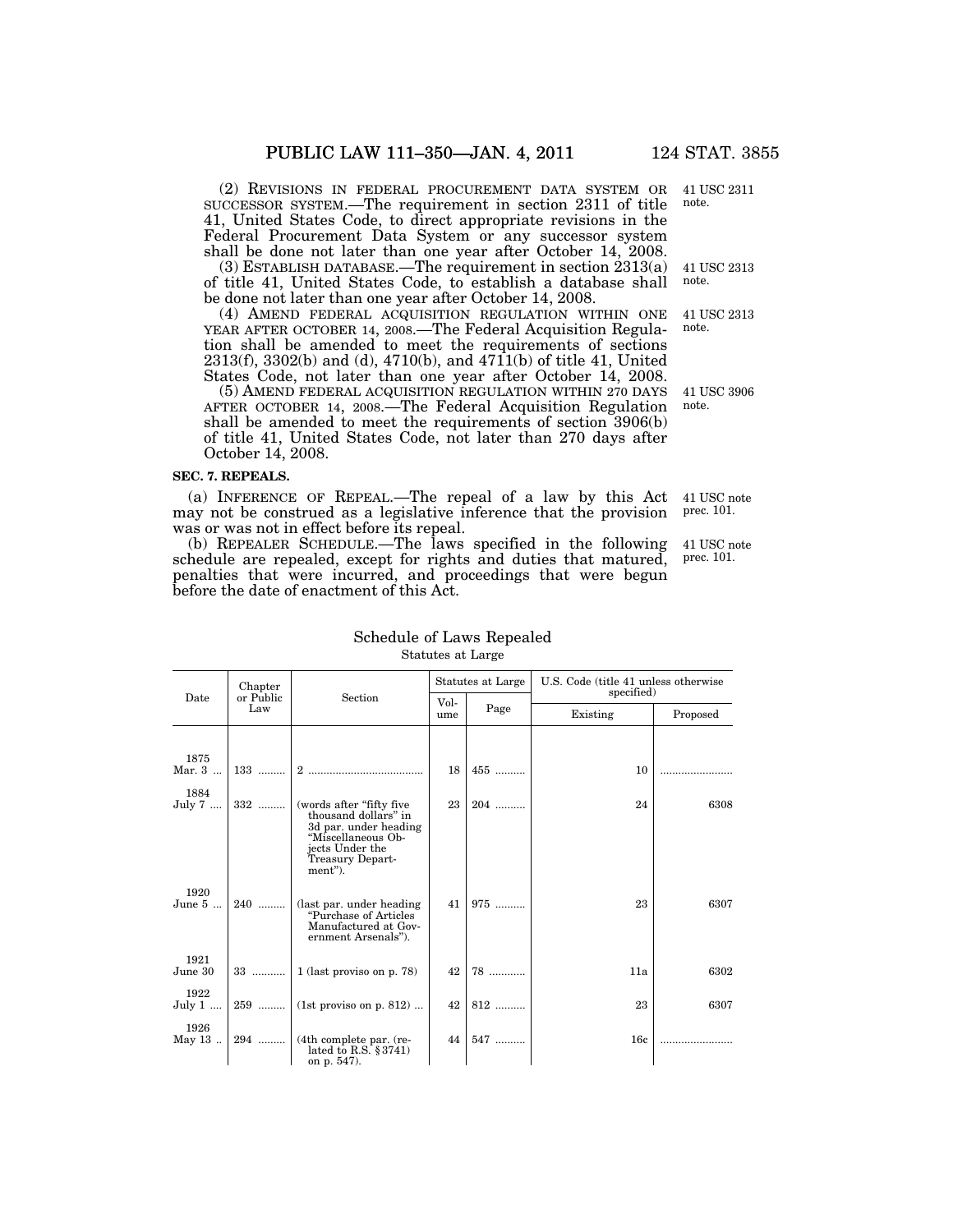# 124 STAT. 3856 PUBLIC LAW 111–350—JAN. 4, 2011

|                            | Chapter                                                             |                                                                                                    | Statutes at Large                                                          |                                                                                                       | U.S. Code (title 41 unless otherwise                                                       |                                                                                                              |
|----------------------------|---------------------------------------------------------------------|----------------------------------------------------------------------------------------------------|----------------------------------------------------------------------------|-------------------------------------------------------------------------------------------------------|--------------------------------------------------------------------------------------------|--------------------------------------------------------------------------------------------------------------|
| Date                       | or Public<br>Law                                                    | Section                                                                                            | Vol-<br>Page                                                               |                                                                                                       | specified)                                                                                 |                                                                                                              |
|                            |                                                                     |                                                                                                    | ume                                                                        |                                                                                                       | Existing                                                                                   | Proposed                                                                                                     |
| 1927<br>Jan. 12            | 27                                                                  | (2d complete par. (re-<br>lated to R.S. $§ 3741$<br>on p. 936).                                    | 44                                                                         | 936                                                                                                   | 16a                                                                                        |                                                                                                              |
| 1933<br>Mar. 3             | 212<br>.<br><br>.                                                   | title III, §2                                                                                      | 47<br>47<br>47<br>.                                                        | 1520<br>1520<br>1520<br>.                                                                             | 10 <sub>c</sub><br>10a<br>10 <sub>b</sub><br>$10b-1$                                       | 8301<br>8302<br>8303                                                                                         |
| June 16                    | 101                                                                 |                                                                                                    | 48                                                                         | 305                                                                                                   | 24a                                                                                        |                                                                                                              |
| 1934<br>Jan. 25<br>June 16 | 5<br>553                                                            | (related to R.S. $§ 3741$ )                                                                        | 48<br>48                                                                   | 337<br>974                                                                                            | 22<br>$28 - 33$                                                                            | 6306                                                                                                         |
| 1935<br>Aug. 29            | 815                                                                 |                                                                                                    | 49                                                                         | 990                                                                                                   | 34                                                                                         |                                                                                                              |
| 1936<br>June 30            | 881                                                                 | 1 (matter before subsec.<br>(a) less words related<br>to definition of "agen-<br>cy of the United  | 49                                                                         | 2036                                                                                                  | 35                                                                                         | 6502                                                                                                         |
|                            | .                                                                   | States").<br>1 (matter before subsec.<br>(a) related to defini-<br>tion of "agency of the          | 49                                                                         | 2036                                                                                                  | 35                                                                                         | 6501                                                                                                         |
|                            | .<br>.<br>.<br>.<br>.<br>.<br><br>.<br>.<br><br><br>.<br><br>.<br>. | United States").<br>4<br>6<br>8<br>$10(b)$ (1st sentence)<br>$10(b)$ (last sentence), (c)<br>13    | 49<br>49<br>49<br>49<br>49<br>49<br>49<br>49<br>49<br><br><br><br>49<br>49 | 2036<br>2037<br>2037<br>2038<br>2038<br>2038<br>2039<br>2039<br>2039<br><br><br><br>.<br>2039<br>2039 | 35<br>36<br>37<br>38<br>39<br>40<br>41<br>42<br>43<br>43a<br>43a<br>43a<br>43b<br>44<br>45 | 6502<br>6503<br>6504<br>6506<br>6507<br>6508<br>6501<br>6511<br>6505<br>6509<br>6507<br>6509<br>6510<br>6502 |
| 1938<br>June 25            | 697<br>.<br>.<br><br>.<br>.<br>.                                    | 6<br><br>7                                                                                         | 52<br>52<br>52<br>52<br>52<br>52                                           | 1196<br>1196<br>1196<br>1196<br>1196<br>1196<br>                                                      | 46<br>47<br>48<br>48a<br>48b<br>48c<br>46 note                                             | 8502<br>8503<br>8504<br>8505<br>8501<br>8506                                                                 |
| 1939<br>Aug. $4 \dots$     | 418                                                                 | 13 (related to R.S.<br>§ 3744.                                                                     | 53                                                                         | 1197                                                                                                  | 16d                                                                                        |                                                                                                              |
| 1940<br>June 18            | 396                                                                 | (last par. (related to<br>R.S. § 3709) under<br>heading "Botanic Gar-                              | 54                                                                         | 474                                                                                                   | 6kk                                                                                        |                                                                                                              |
|                            | .                                                                   | $den$ ").<br>(last par. (related to<br>R.S. $§ 3744$ ) under<br>heading "Botanic Gar-<br>$den$ "). | 54                                                                         | 474                                                                                                   | 16b                                                                                        | .                                                                                                            |
| June 24<br>Oct. $10$       | 412<br>851<br>.<br>.<br>.                                           |                                                                                                    | 54<br>54<br>54<br>54<br>54 I                                               | 504<br>1110<br>1110<br>1110<br>1110                                                                   | 6b<br>6a<br>6a<br>6a<br>6a                                                                 | 6102<br>6102<br>6102<br>6102<br>6102                                                                         |

# Schedule of Laws Repealed—Continued

Statutes at Large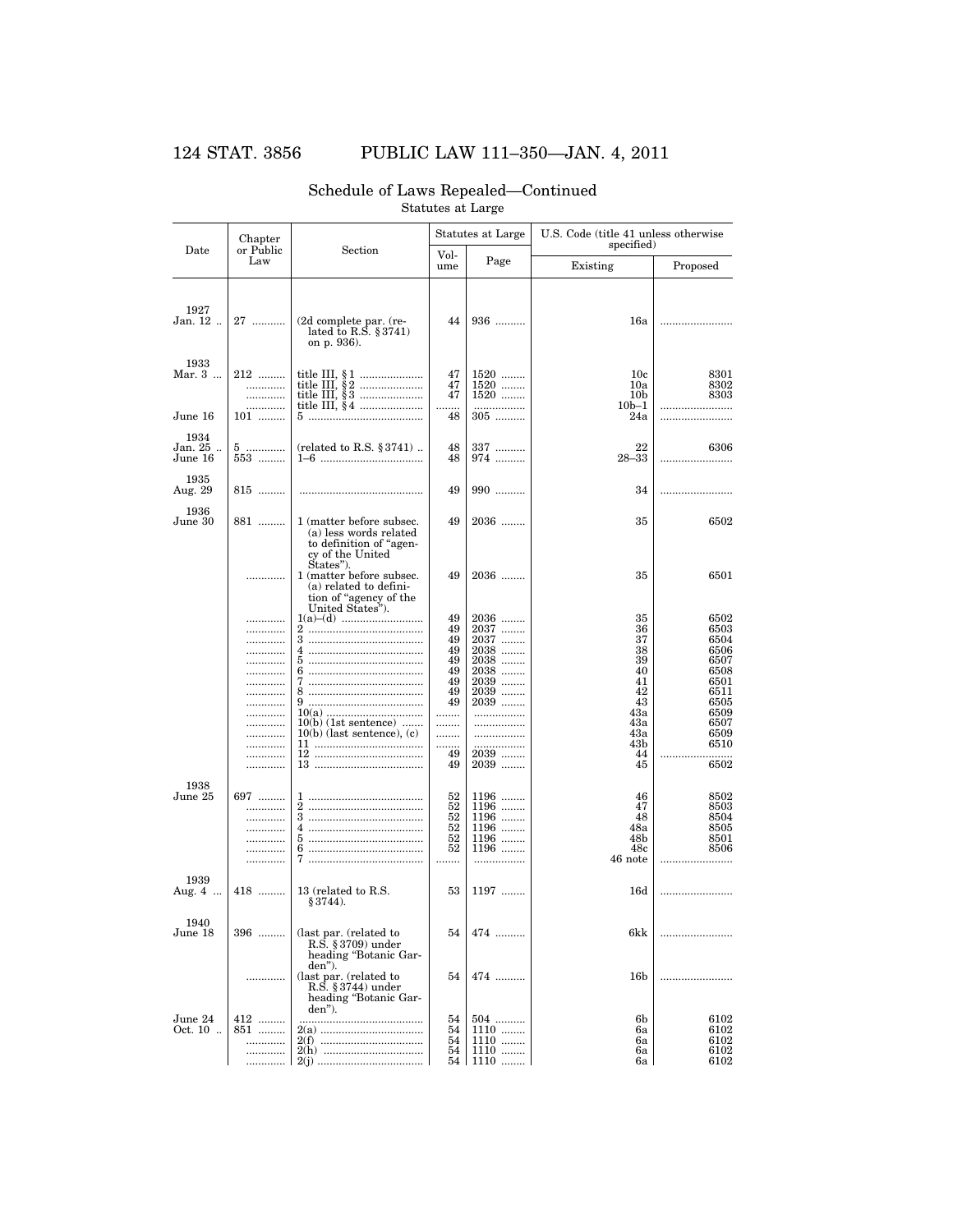# ${\bf Scheduling of Laws\ Repealed—Continued}$  <br> Statutes at Large

|                                   | Chapter                                                                                                                                                                           |                                   | Statutes at Large                                                                                                                                                                         |                                                                                                                                                                                        | U.S. Code (title 41 unless otherwise<br>specified)                                                                                                                                                                                                                                                                                                  |                                                                                                                                                                                                                                                                                                    |
|-----------------------------------|-----------------------------------------------------------------------------------------------------------------------------------------------------------------------------------|-----------------------------------|-------------------------------------------------------------------------------------------------------------------------------------------------------------------------------------------|----------------------------------------------------------------------------------------------------------------------------------------------------------------------------------------|-----------------------------------------------------------------------------------------------------------------------------------------------------------------------------------------------------------------------------------------------------------------------------------------------------------------------------------------------------|----------------------------------------------------------------------------------------------------------------------------------------------------------------------------------------------------------------------------------------------------------------------------------------------------|
| Date                              | or Public<br>Law                                                                                                                                                                  | Section                           | Vol-<br>ume                                                                                                                                                                               | Page                                                                                                                                                                                   | Existing                                                                                                                                                                                                                                                                                                                                            | Proposed                                                                                                                                                                                                                                                                                           |
|                                   | .<br>.                                                                                                                                                                            |                                   | 54<br>54                                                                                                                                                                                  | 1111<br>1111                                                                                                                                                                           | 6b<br>6b                                                                                                                                                                                                                                                                                                                                            |                                                                                                                                                                                                                                                                                                    |
| 1942<br>June 22<br>July $2 \dots$ | 432<br>.<br>472                                                                                                                                                                   | (1st complete par. on p.<br>493). | 56<br>56<br>56                                                                                                                                                                            | 375<br>376<br>493                                                                                                                                                                      | 49<br>50<br>6                                                                                                                                                                                                                                                                                                                                       | 6309<br>6309                                                                                                                                                                                                                                                                                       |
| 1944<br>July 1                    | 358<br>.<br>.<br>.<br>.<br>.<br>.<br>.<br><br>.<br>.                                                                                                                              |                                   | 58<br>58<br>58<br>58<br>58<br>58<br>58<br>58<br>58<br>58<br>58                                                                                                                            | 649<br>650<br>651<br>662<br>662<br>665<br>666<br>667<br>668<br>671<br>671                                                                                                              | 101, 102<br>103<br>104-113<br>113<br>113-115<br>117, 118<br>118<br>119<br>$120 - 125$<br>$101$ note<br>$101$ note                                                                                                                                                                                                                                   | <br><br><br><br><br><br><br><br><br>                                                                                                                                                                                                                                                               |
| 1946<br>Mar. 8<br>Aug. $2 \dots$  | 80<br><br>.<br>.<br>.<br><br><br>.<br>744<br>.                                                                                                                                    | 3<br>                             | 60<br>60<br>60<br>60<br>60<br>60<br>60<br>60<br>60<br>60                                                                                                                                  | 37<br>37<br><br>37<br><br>37<br><br>37<br><br>37<br><br>37<br><br>37<br>809<br>811                                                                                                     | 51<br>52<br>53<br>54<br>55<br>56<br>57<br>58<br>5<br>5a                                                                                                                                                                                                                                                                                             | 8701<br>8702<br>8707<br>8706<br>8705<br>8703<br>8704<br>6101<br>6101                                                                                                                                                                                                                               |
| 1949<br>June 30                   | 288<br>.<br>.<br>.<br>.<br>.<br>.<br>.<br>.<br>.<br>.<br>.<br>.<br>.<br>.<br>.<br><br>.<br>.<br>.<br><br>.<br>.<br><br>.<br><br><br>.<br>.<br>.<br>.<br>.<br><br>.<br>.<br>.<br>. | 302A, 302B<br>303M                | 63<br>63<br>63<br>63<br>.<br>.<br>.<br>63<br>63<br>63<br>63<br>.<br>.<br>.<br><br>.<br><br><br>.<br>.<br><br>.<br><br><br>.<br>.<br>.<br>.<br>.<br>.<br>.<br>.<br>.<br>.<br>.<br><br>63 I | 393<br>393<br>393<br>393<br><br><br><br>395<br>395<br>395<br>395<br><br>.<br><br><br><br><br>.<br>.<br>.<br>.<br><br><br>.<br>.<br><br>.<br><br><br><br><br>.<br><br>.<br><br>.<br>395 | 251<br>252<br>252<br>252<br>252<br>252a, 252b<br>252c<br>253<br>253<br>253<br>253<br>253<br>253<br>253<br>253a<br>253b<br>253 <sub>b</sub><br>253b<br>253 <sub>b</sub><br>253b<br>253b<br>253b<br>253b<br>$253\mathrm{b}$<br>253 <sub>b</sub><br>253b<br>253c<br>253d<br>253f<br>253g<br>253h<br>253i<br>253i<br>253k<br><b>253l</b><br>253m<br>254 | 3101<br>3104<br>3106<br>3301<br>3101<br>4709<br>3301<br>3303<br>3304<br>3305<br>3301<br>3105<br>3304<br>3306<br>3701<br>3702<br>3703<br>3704<br>3705<br>3704, 3705<br>3706<br>3707<br>3308<br>3708<br>4702<br>3311<br>4703<br>3310<br>4704<br>4103<br>4105<br>4106<br>4101<br>3902<br>3309<br>3901 |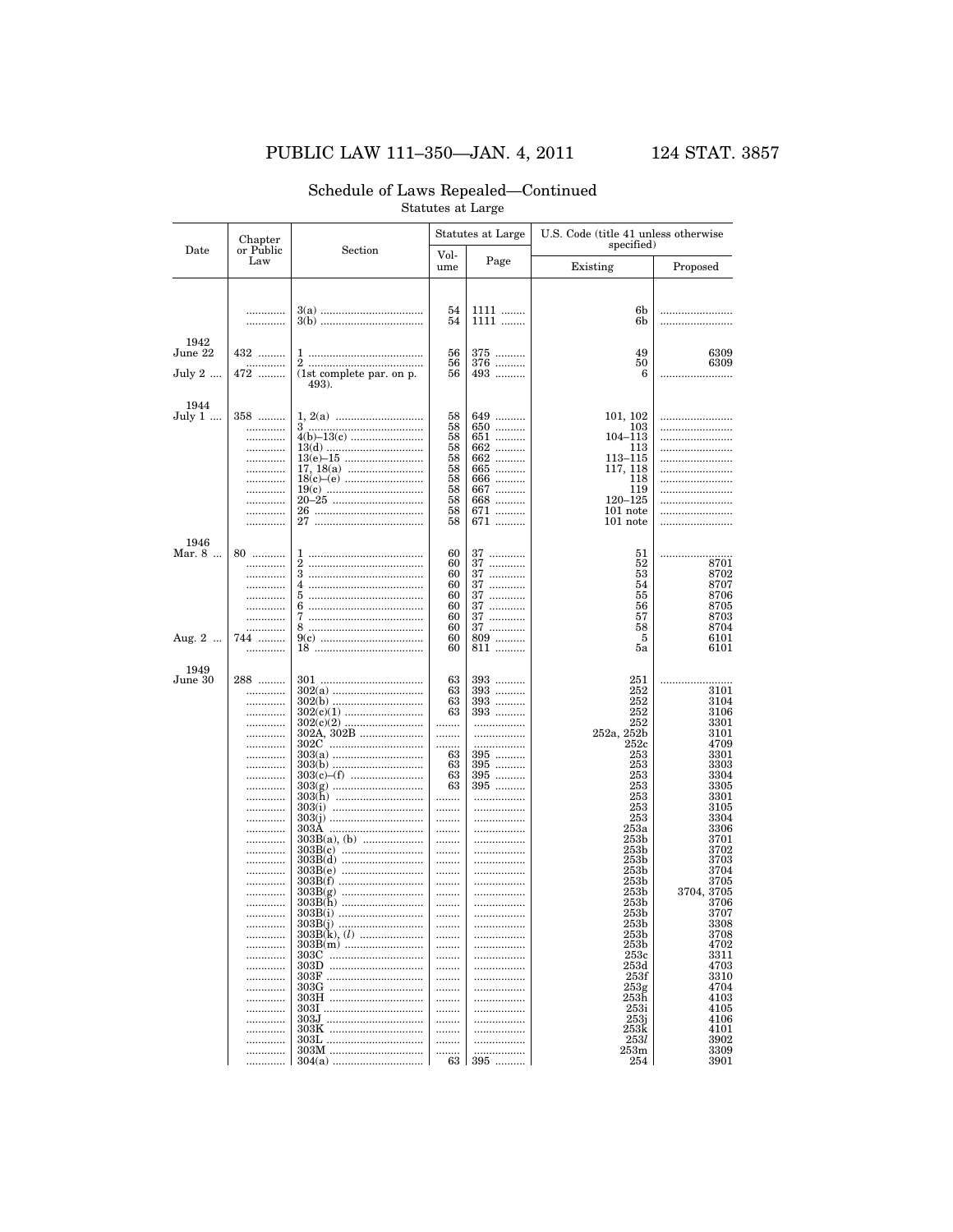# PUBLIC LAW 111-350-JAN. 4, 2011

# ${\bf Scheduling of Laws\ Repealed—Continued}$  <br> Statutes at Large

|                   | Chapter          | Section                | Statutes at Large |            | U.S. Code (title 41 unless otherwise<br>specified) |              |
|-------------------|------------------|------------------------|-------------------|------------|----------------------------------------------------|--------------|
| Date              | or Public<br>Law |                        | Vol-<br>ume       | Page       | Existing                                           | Proposed     |
|                   |                  |                        |                   |            |                                                    |              |
|                   | .                |                        | 63                | 395        | 254                                                | 3905         |
|                   | .                |                        | .                 |            | 254b                                               | 3502         |
|                   | .                |                        | .                 |            | 254b                                               | 3503         |
|                   | .                |                        |                   |            | 254b                                               | 3504         |
|                   | .                |                        |                   |            | 254b                                               | 3505         |
|                   | .                |                        | .                 |            | 254b                                               | 3506         |
|                   | .                |                        | <br>.             |            | 254b<br>254 <sub>b</sub>                           | 3507<br>3508 |
|                   | .<br>.           |                        | .                 | <br>       | 254b                                               | 3501         |
|                   | .                |                        |                   |            | 254c                                               | 3903         |
|                   | .                | 304C                   |                   |            | 254d                                               | 4706         |
|                   | .                |                        | 63                | 396        | 255                                                | 4501         |
|                   | .                |                        |                   |            | 255                                                | 4502         |
|                   | .                |                        | 63<br>63          | 396<br>396 | 255<br>255                                         | 4502<br>4503 |
|                   | .<br>.           |                        |                   | .          | 255                                                | 4504         |
|                   | .                |                        | .                 |            | 255                                                | 4505         |
|                   | .                |                        | .                 |            | 255                                                | 4506         |
|                   | .                |                        |                   |            | 256                                                | 4303         |
|                   | .                |                        | .                 |            | 256                                                | 4304         |
|                   | .                |                        | .                 |            | 256                                                | 4305         |
|                   | .<br>.           |                        | <br>.             | <br>       | 256<br>256                                         | 4306<br>4307 |
|                   | .                |                        | .                 |            | 256                                                | 4308         |
|                   | .                |                        |                   |            | 256                                                | 4309         |
|                   | .                |                        | .                 |            | 256                                                | 4310         |
|                   | .                |                        | .                 |            | 256                                                | 4301         |
|                   | .                |                        |                   |            | 256                                                | 4302         |
|                   | .                |                        | <br>63            | .<br>396   | 256<br>257                                         | 4301<br>4701 |
|                   | .<br>.           |                        | 63                | 397        | 259                                                | 151          |
|                   | .                |                        | .                 |            | 259                                                | 152          |
|                   | .                |                        | .                 |            | 259                                                | 111          |
|                   | .                |                        |                   |            | 259                                                | 112          |
|                   | .                |                        |                   |            | 259                                                | 114          |
|                   | .                |                        | .                 |            | 259<br>259                                         | 107<br>113   |
|                   | .<br>.           |                        | <br>.             | <br>       | 259                                                | 116          |
|                   | .                |                        | .                 |            | 259                                                | 109          |
|                   | .                |                        |                   |            | 259                                                | 108          |
|                   | .                |                        |                   |            | 259                                                | 115          |
|                   | .                |                        | .                 |            | 259                                                | 103          |
|                   | .                |                        | .                 |            | 259                                                | 110          |
|                   | .<br>.           |                        | .<br>.            | <br>       | 259<br>259                                         | 102<br>105   |
|                   | .                |                        |                   |            | 259                                                | 153          |
|                   | .                |                        |                   | .          | 259                                                | 106          |
|                   | .                |                        | 63                | 397        | 260                                                | 3101         |
|                   | .                |                        |                   |            | 261                                                | 3102         |
|                   | .<br>.           |                        | <br>.             | <br>.      | 262<br>263                                         | 4701<br>3103 |
|                   | .                |                        | .                 |            | 264                                                | 3307         |
|                   | .                | 314A ("commercial      | .                 |            | 264a ("commercial                                  | 103          |
|                   |                  | item").                |                   |            | item")                                             |              |
|                   | .                | 314A ("nondevelop-     |                   | .          | 264a                                               | 110          |
|                   |                  | mental item").         |                   |            | ("nondevelopmental                                 |              |
|                   |                  | 314A ("component")     |                   |            | item")<br>264a ("component")                       | 105          |
|                   | .<br>.           | 314A ("commercial com- | <br>.             | .<br>      | 264a ("commercial                                  | 102          |
|                   |                  | ponent").              |                   |            | component")                                        |              |
|                   | .                | 314B                   |                   | .          | 264b                                               | 3307         |
|                   | .                |                        | .                 |            | 265                                                | 4705         |
|                   | .                |                        |                   | .          | 266                                                | 3105         |
| Oct. $29$         | 787              |                        | 63                | $1024$     | 10 <sub>d</sub>                                    | 8303         |
| 1950<br>Sept. 5   | 849              |                        | 64                | 591        | 256a                                               | 4707         |
|                   |                  |                        |                   |            |                                                    |              |
| 1952<br>July $14$ | 739              |                        | 66                | 627        | 113, 113 note $ $                                  |              |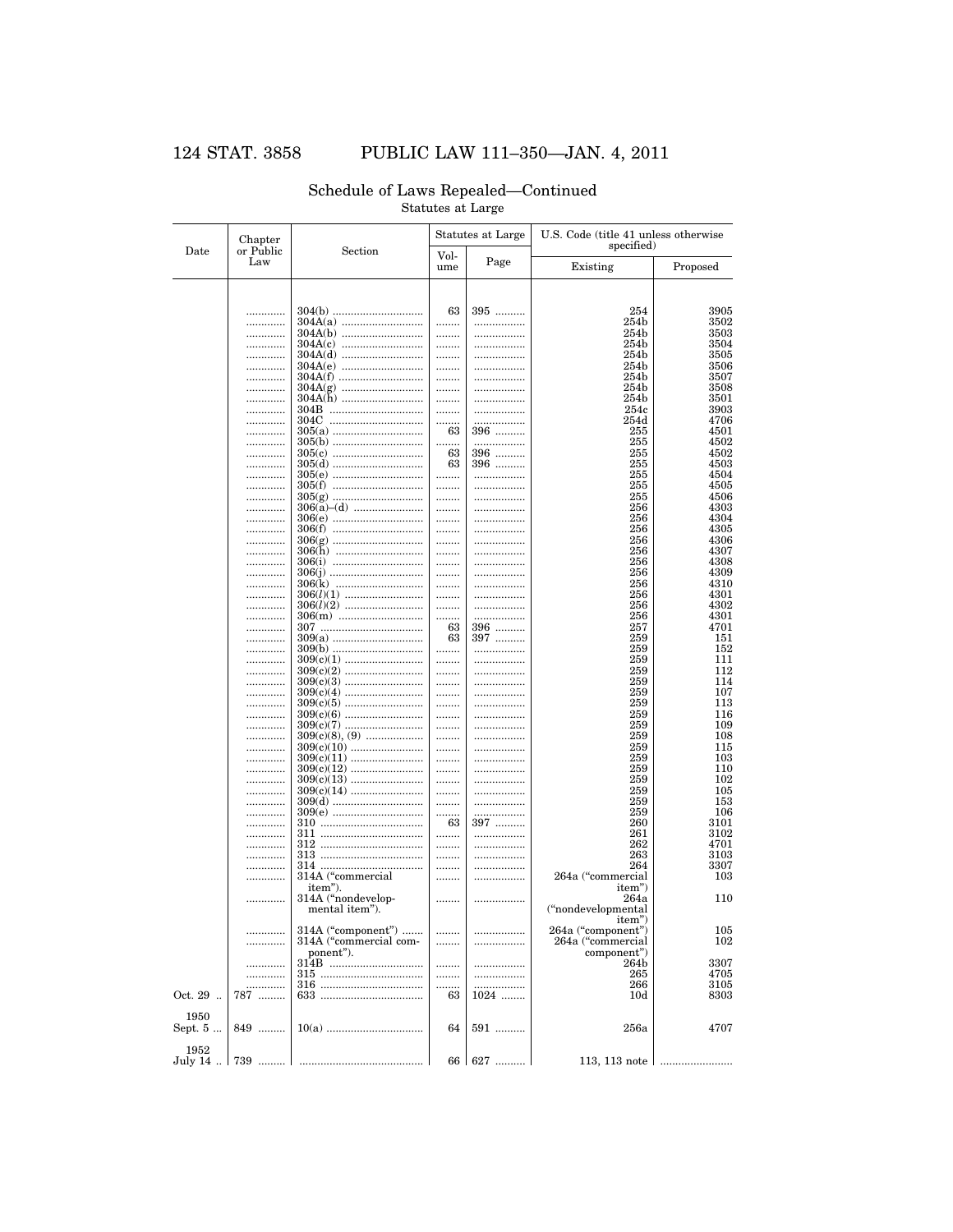# ${\bf Scheduling of Laws\ Repealed—Continued}$  <br> Statutes at Large

| Date               | Chapter<br>or Public<br>Law | Section                                | Statutes at Large |                | U.S. Code (title 41 unless otherwise)<br>specified) |              |
|--------------------|-----------------------------|----------------------------------------|-------------------|----------------|-----------------------------------------------------|--------------|
|                    |                             |                                        | Vol-<br>ume       | Page           | Existing                                            | Proposed     |
|                    |                             |                                        |                   |                |                                                     |              |
|                    |                             |                                        |                   |                |                                                     |              |
| 1954               |                             |                                        |                   |                |                                                     |              |
| May 11             | 199<br>                     |                                        | 68<br>68          | 81<br>81       | 321<br>322                                          |              |
|                    |                             |                                        |                   |                |                                                     |              |
| 1957               |                             |                                        |                   |                |                                                     |              |
| July 1             | $85 - 75$                   | (last par. on $p. 251$ )               | 71                | 251            | 6a                                                  |              |
| 1961               |                             |                                        |                   |                |                                                     |              |
| Aug. 3             | $87 - 125$                  |                                        | 75                | 279            | 6b                                                  |              |
| 1962               |                             |                                        |                   |                |                                                     |              |
| Sept. 5            | $87 - 638$                  |                                        | 76                | 437            | 254a                                                | 4708         |
|                    |                             |                                        |                   |                |                                                     |              |
| 1965               | $89 - 90$                   | (2d par. on p. 276)                    | 79                | 276            | 6a–1                                                | 6102         |
| July 27<br>Oct. 22 | $89 - 286$                  |                                        | 79                | 1034           | 351 note                                            |              |
|                    | .                           | $2(a)$ (words before par.              | 79                | 1034           | 351                                                 | 6702         |
|                    |                             | (1) related to applica-                |                   |                |                                                     |              |
|                    | .                           | bility).<br>$2(a)$ (words before par.  | 79                | 1034           | 351                                                 | 6703         |
|                    |                             | (1) related to required                |                   |                |                                                     |              |
|                    |                             | contract terms), $(1)$                 |                   |                |                                                     |              |
|                    | .                           | (5).                                   | 79                | 1034           | 351                                                 | 6704         |
|                    | .                           |                                        | 79                | 1035           | 352                                                 | 6705         |
|                    | .                           | 4<br>                                  | 79                | 1035           | 353                                                 | 6707         |
|                    | .                           |                                        | 79                | 1035           | 354                                                 | 6706         |
|                    | .                           |                                        | 79                | 1035           | 354                                                 | 6705         |
|                    | .<br>.                      |                                        | 79<br>79          | $1035$<br>1035 | 355<br>356                                          | 6707<br>6702 |
|                    | .                           |                                        | 79                | $1036$         | 357                                                 | 6701         |
|                    | .                           |                                        | 79                | $1036$         | 351 note                                            |              |
|                    | .                           |                                        | .                 |                | 358                                                 | 6707         |
| 1974               |                             |                                        |                   |                |                                                     |              |
| Aug. 30            | $93 - 400$                  |                                        | 88                | 797            | 403                                                 | 133          |
|                    | .                           |                                        | 88                | 797            | 403                                                 | 111          |
|                    | .                           |                                        | 88                | 797            | 403                                                 | 112          |
|                    | .                           |                                        | 88                | 797            | 403                                                 | 114          |
|                    | .<br>.                      |                                        | .<br>.            | .<br>          | 403<br>403                                          | 132<br>107   |
|                    | .                           |                                        |                   |                | 403                                                 | 113          |
|                    | .                           |                                        |                   |                | 403                                                 | 116          |
|                    | .                           |                                        |                   |                | 403<br>403                                          | 109<br>108   |
|                    | .                           | $4(10)$ ("item", "item of<br>supply"). |                   | .              |                                                     |              |
|                    | .                           | $4(10)$ ("supplies")                   | .                 | .              | 403                                                 | 115          |
|                    | .                           |                                        |                   |                | 403                                                 | 134          |
|                    | .                           |                                        | .                 |                | 403<br>403                                          | 103<br>110   |
|                    | .<br>.                      |                                        | <br>.             | <br>           | 403                                                 | 105          |
|                    | .                           |                                        |                   | .              | 403                                                 | 102          |
|                    | .                           |                                        |                   |                | 403                                                 | 131          |
|                    | .                           |                                        | <br>88            | .<br>797       | 403<br>404                                          | 1301<br>1101 |
|                    | .<br>.                      |                                        | 88                | 797            | 404                                                 | 1102         |
|                    | .                           |                                        | 88                | 797            | 405                                                 | 1121         |
|                    |                             | 6(d), (e)                              | 88                | 797.           | 405                                                 | 1122         |
|                    | .                           |                                        | 88<br>88          | 797<br>797     | 405<br>405                                          | 1121<br>1122 |
|                    | .<br>.                      |                                        | 88                | 797            | 405                                                 | 1130         |
|                    |                             |                                        | 88                | 797            | 405                                                 | 2305         |
|                    | .                           |                                        | 88                | 797            | 405                                                 | 1125         |
|                    | .                           |                                        |                   |                | 405<br>405                                          | 1126<br>1131 |
|                    | .<br>.                      |                                        | <br>88            | <br>798        | 406                                                 | 1701         |
|                    | .                           |                                        | 88                | 799            | 408                                                 | 1121         |
|                    | .                           |                                        | 88                | 799            | 410                                                 | 1101         |
|                    | .<br>.                      |                                        | 88<br>88          | 799<br>800     | 411<br>412                                          | 1122<br>2307 |
|                    | .                           |                                        | 88                | $800$          | 412                                                 | 2306         |
|                    |                             |                                        |                   |                | 413                                                 | 1124         |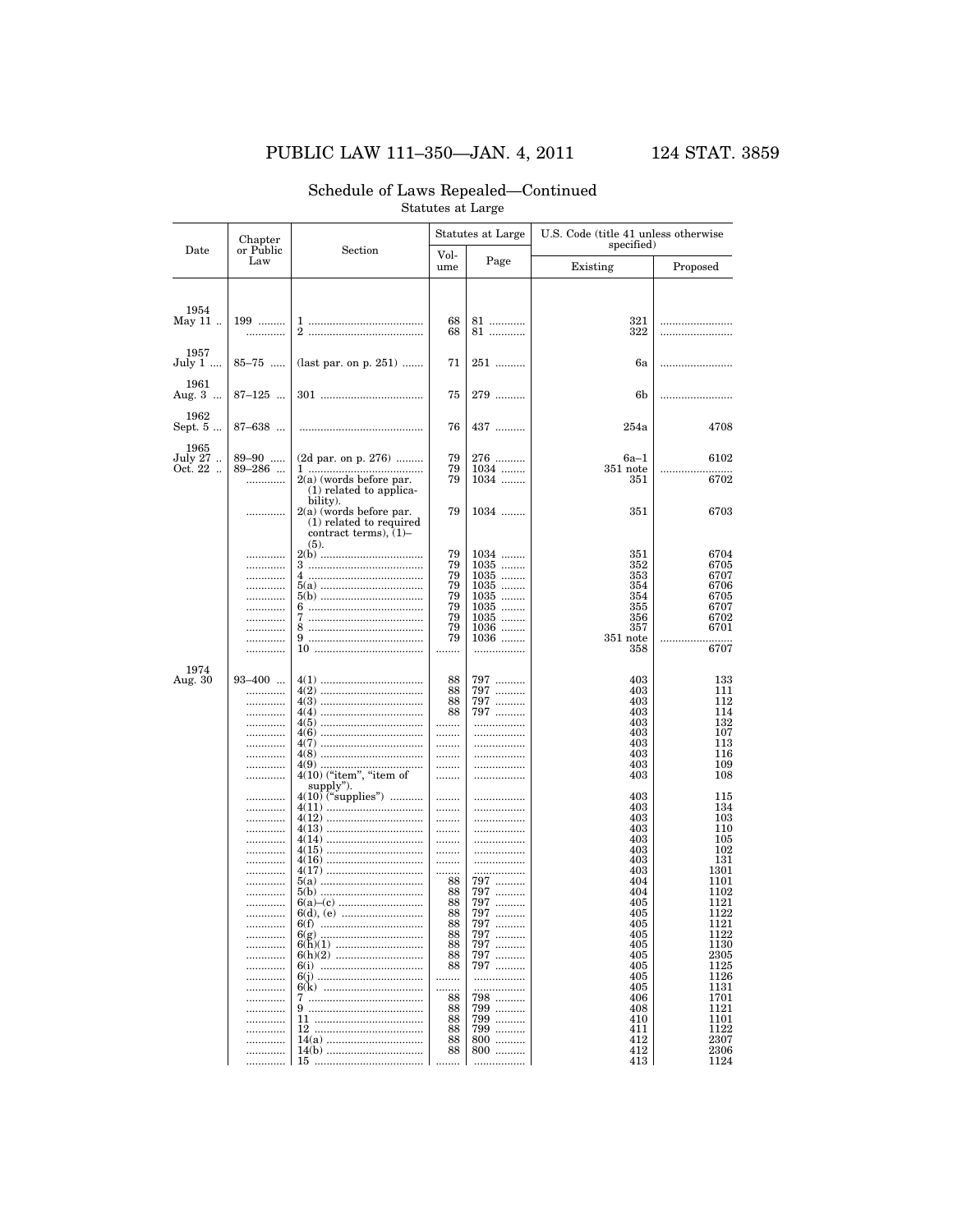## PUBLIC LAW 111-350-JAN. 4, 2011

### Statutes at Large U.S. Code (title 41 unless otherwise Chapter<br>or Public specified) Date Section Vol-Page Law ume Existing Proposed 16 414 1702 . . . . . . . ............  $16A(a)$   $-(c)$ 414<sub>b</sub> 1311 . . . . . . . . . . . . . . . . . .  $16A(d), (e)$  ........  $414b$  $1312$ . . . . . . . . . . . . . . . . . . . ................ 18 .......................  $\frac{416}{417}$ 1708 . . . . . . . . . . . . ....... ......... 19 1712 . . . . . . . . . . . . . . . . . . . . . . . . . .  $\frac{418}{418a}$ 20 1705 . . . . . . . . . . . . . . . . . . . . . . . . . . . . . . . . . . . . . . . 21 ................ 2302  $418<sub>b</sub>$ 1707 . . . . . . . . . . . . . . . . . . . . . ................ 419 1709 . . . . . . . . . . . . . . . . . . .  $421$ 1302 . . . . . .  $421$ 1303 . . . . . . . . . . . . . ........ ................. 422 1501 . . . . . . . . . . . . . . . . . . . . . . . . . . . . . . . . . .  $422$ 1502 . . . . . . . . . . . . . . . . . . . . ...............  $26(h)(2)–(4)$  ....... 422 1503 . . . . . . . . . . . . . . ............  $^{122}_{422}$ . . . . . . . . . . . . . . . . . . . . . . . . . . .  $\frac{1504}{1504}$  $\frac{26(j)}{26(k)}$ .  $\frac{422}{422}$ . . . . . . . . . . . . . . . . . . . ............... . . . . . . . . . . . . . . . . 1505 . . . . . . . . . . . . . . . . . . . . . . . . . . . . . . . . . . . . . . . . . . . . . . . . . . .  $26(l)$ 422 1506 . . . . . . . . . . . . . . . . . . . . . . . . . . . . . . . . . . . . 423 2102 . . . . . . . . . . . . . . . . . . .  $423$ 2103 . . . . . . . . . . . . . . . . . . . . . ................  $27(d)$  ................... 2104 423 . . . . . . . . . . . . . . . . . . .  $423$ 2105 . . . . . . . . . . . . . . . . . . . . . . . . . . . . . . . . . . . . . .  $27(f)$  $493$ 2101 . . . . . . . . . . . . . . . . . . . . . . . . . .  $\frac{27}{12}$  $^{+25}_{-423}$  $\frac{2101}{2106}$ . . . . . . . . . . . . . . . . . . . . . . . . . . 27(h) .................. 423 2107 . . . . . . . . . . . . . ........ .................  $29\,$  ................. . . . . . . . . . . . . . . . . . . . . . . . . . . . 425 1304  $\overline{30}$ 426 2301 . . . . . . . . . . . . ............... . . . . . . ................  $\frac{31}{32}$  $\frac{427}{428}$ 1901 ............ ....... . . . . . . . ......... 1902 . . . . . . . . . . . . . . . . . . . . . . . . . . . . . . . . . . .  $32A$  $428a$ <br> $429$ 1903 . . . . . . . . . . . . . . . . . . . . . . . . . . . . . . . . . . . . . . . . . . . 33 ........... 1905 . . . . . . . . . . . .  $\overline{34}$ 430 1906 . . . . . . . . . . . . . . . . . . . . . ................. 431 1907 . . . . . . . . . . . . . . . . . . ............... 431  $104$ . . . . . . . . . . . . . . . . . . . . . .................  $431a$ 35A ........ 1908 . . . . . . . . . . . . . . . . . . . . . . . . . .  $\overline{36}$  .....  $432$ 1711 . . . . . . . . . . . . . . . . . . . . . . . . . . .  $\overline{37}$  $\frac{433}{434}$  $\frac{1703}{2308}$ . . . . . . . . . . . . ............... . . . . . . . . . . . . . . . . .  $\frac{5}{38}$ . . . . . . . . . . . . . . . . . . . . . . . . . . . . . . . . . . . . . . . . . . . . . . .  $39$ 435 1127 . . . . . . . . . . . . . . . . . . . ................ 40 436 2309 . . . . . . . . . . . . . . . . . . ...... 437 2310 41 . . . . . . . . . . . . . . . . . . ................ 42 438 7105 . . . . . . . . . . . . ................... ....... ................ 43 ..................... . . . . . . . . . . . . . . . . . . . . . . . . . . . . 439 1710 . . . . . . .  $\overline{44}$ 440 2312 . . . . . . . . . . . . . . . . . . . ................ .................... 1978  $\begin{array}{ll} 1771 & \ldots \ldots \ldots \\ 1771 & \ldots \ldots \ldots \\ 2383 & \ldots \ldots \ldots \end{array}$ Oct. 24  $\begin{array}{c} 1121 \\ 1123 \end{array}$  $95 - 507$  ...  $222$  (1st sentence)  $....$  $\bf{92}$  $405a$  $222$  (last sentence) ........ 92  $405a$  $95 - 563$  ... Nov. 1 ....  $\overline{92}$  $601$  note  $\begin{array}{c} 2383 \dots 2383 \dots 2383 \dots 2383 \dots 2383 \dots 2383 \dots 2383 \dots 2383 \dots 2383 \dots 2383 \dots 2383 \dots 2383 \dots 2383 \dots 2383 \dots 2383 \dots 2383 \dots 2383 \dots 2383 \dots 2383 \dots 2383 \dots 2383 \dots 2383 \dots 2383 \dots 2383 \dots 2383 \dots 2383 \dots 2383 \dots 2383 \dots 2383 \dots 2383 \dots 23$  $\frac{92}{92}$ 601 7101 9 . . . . . . . . . . . . . . . . . . . . . . . . . . . 3 .......................... 602 7102  $\overline{92}$ 2384 ........  $603$ 7102 . . . . . . . . . . . . .  $\frac{92}{92}$ 2384 ........<br>2384 ........  $7103$ <br> $7103$ 604 5 . . . . . . . . . . . . 605 . . . . . . . . . . . . 605 7103 . . . . . . . . . . . . . . . . . . . 6(a) (5th-last sen-<br>tences), (b), (c)(1)-(5).<br> $6(c)(6)$ , (7), (d), (e) .........  $92$ 2384 ........ 605 7103 . . . . . . . . . . . . 605 7103 ............  $2385$  ........  $\frac{92}{92}$  $\frac{606}{607}$  $7104$ <br> $7105$ . . . . . . . . . . . . 2385<br>2385 ........<br>2386 ........ . . . . . . . . . . . .  $8(f)$ 92 607 7106 . . . . . . . . . . . . . . . . . . . . . . . . . . . . . . . . 8(g) ..................  $\frac{92}{92}$ 2387 607  $7107\atop7106$ . . . . . . . . . . . . . . . . . . .  $\frac{2387}{2388}$  $608$ . . . . . . . . . . . . . . . . . . . .  $10(a)$ 92 609 7104 . . . . . . . . . . . . . . . . . . . . .  $2388\,$  ....... 7107<br>7107 . . . . . . . . . . . 92 609 609 . . . . . . . . . . . . . . . . . .  $\overline{92}$  $2288$ 7105 610 . . . . . . . . . . . . . . . . . . .  $2389\,\,....$ 92 . . . . . . . . . . . 611 7109  $\overline{92}$ 2389  $612$ 7108 . . . . . . . . . . . .  $1.1.1.1.1$ 2391  $15$ 92 613 ................................. . . . . . . . . . . . . . . . . . . . . . . . . . . . . .  $92 \mid 2391 \dots$  $601$  note  $|$ 16 ........................... . . . . . . . . . . .

# Schedule of Laws Repealed-Continued

Statutes at Large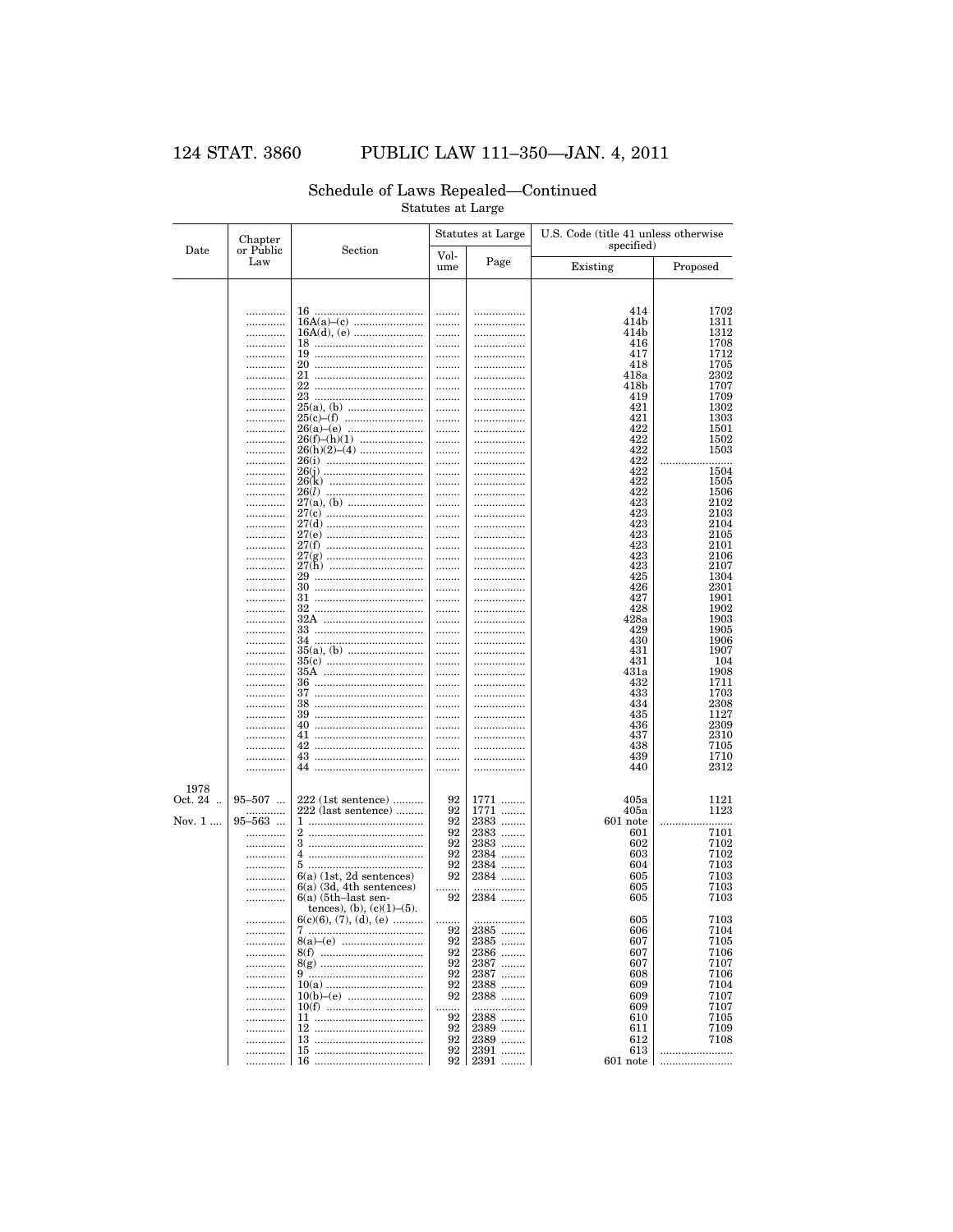### Date Chapter or Public Law Section Statutes at Large | U.S. Code (title 41 unless otherwise specified) Vol-Page Existing Proposed  $\frac{1984}{\mathrm{Oct.}}$  30  $\,$ Oct. 30 .. 98–577 ... 502 .................................. 98 3085 ........ 414a 1706  $\begin{array}{c} 1988 \\ \text{Oct. 1} \\ \text{Oct. 25} \\ \text{Nov. 18} \\ \end{array} \text{.}$ Oct. 1 .... 100–463 8141 ................................ 102 2270–47 .. 405b 2304 Oct. 25 .. 100–533 502 .................................. 102 2697 ........ 417a 1713 Nov. 18 .. 100–690 5151 ................................ 102 4304 ........ 701 note ........................ ............. 5152 ................................ 102 4304 ........ 701 8102 ............. 5153 ................................ 102 4306 ........ 702 8103 ............. 5154 ................................ 102 4307 ........ 703 8104 ............. 5155 ................................ 102 4307 ........ 704 8105 ............. 5156 ................................ 102 4308 ........ 705 8106 ............. 5157, 5158 ...................... 102 4308 ........ 706, 707 8101 ............. 5160 ................................ 102 4308 ........ 701 note ........................  $\frac{1992}{\cot 29}$ Oct. 29 .. 102–572 907(a)(3) ......................... 106 4518 ........ 611 note 7109  $\frac{1993}{\mathrm{Nov.~30}}$  . Nov. 30 .. 103–160 849(c), (d) ....................... 107 1725 ........ 10b–2 8304  $1994$ <br>Oct. 13.  $\begin{array}{|l|c|c|c|c|c|c|c|} \hline 103–355 & 1054(b) & \dots & \dots & \dots & \dots & \ 8002 & \dots & \dots & \dots & \dots & \ 8002 & \dots & \dots & \dots & \dots & \ 108 & 3386 & \dots & \dots & \ 264 & \text{note} & & & & 3307 \ \hline \end{array}$ ............. 8002 ................................ 108 3386 ........ 264 note 3307  $\begin{array}{c} \text{1996}\\ \text{Sept. 23} \end{array}$ Sept. 23 104–201 827 .................................. 110 2611 ........ 10b–3 8305  $$\rm \,1997$  June  $12$ June 12 105–18 ... 7004 ................................ 111 192 .......... 253*l*–1 3904  $38$ ept. 29<br>Oct. 5 Sept. 29 106–57 ... 207 .................................. 113 423 .......... 253*l*–2 3904  $\begin{array}{|c|c|c|c|c|c|c|c|} \hline 106–57 & ... & 207 & ... & ... & ... & 113 & 423 & ... & 253L-2 & 3904 \ 106–65 & ... & 804 & ... & ... & 113 & 704 & ... & ... & 253h \text{ note} & & & 4104 \ \hline \end{array}$  $2000$ <br>Dec. 21 106–554 |  $1(a)(2)$  [title I, § 101] ..... | 114 | 2763A–  $\frac{100}{2763A}$ 253*l*–3 3904 ............. 1(a)(2) [title I, § 110] ..... 114 2763A– 108. 253*l*–4 3904  $\begin{array}{c} 2003 \\ \text{Feb. } 20 \end{array}$  $\text{Aug. 15 }\begin{bmatrix} \text{Reb. 20 } \end{bmatrix} \begin{bmatrix} 108-7 & \dots \\ 1008-7 & \dots \\ \dots \\ 1008-7 & \dots \\ \dots \\ 1008-7 & \dots \\ \dots \\ 1008-72 & \dots \\ 1008-72 & \dots \\ 1008-72 & \dots \\ 1008-72 & \dots \\ 1008-72 & \dots \\ 1008-72 & \dots \\ 1008-72 & \dots \\ 1008-72 & \dots \\ 1008-72 & \dots \\ 1008-72 & \dots \\ 1008-72 & \dots$ Nov. 24 .. | 108–136 | 1412(a) ................................. | 117 | 1664 ........ | 433 note | 1703 ............. 1413 ................................ 117 1665 ........ 433 note 1703 ............. 1414 ................................ 117 1666 ........ 433 note 1128 ............. 1428 ................................ 117 1670 ........ 253a note 3306 ............. 1431(b) ............................ 117 1671 ........ 405 note 1129 ............. 1441 ................................ 117 1673 ........ 428a note 1904  $2004$ <br>Oct. 28 Oct. 28 .. 108–375 807(c) .............................. 118 2011 ........ 431a note 1908  $\begin{array}{c} 2008 \\ \text{Jan. } 28 \end{array}$ Jan. 28 .. 110–181 855 .................................. 122 251 .......... 433a 1704 June 30 110–252 6102, 6103 ...................... 122 2386, 2387.  $251 \text{ note}$   $3509$ Oct. 14 .. | 110–417 | [div. A], title VIII, 841(a). ............. [div. A], title VIII,  $122 \mid 4537 \dots \mid$   $405c(a) \mid$  2303 841(c). ............. [div. A], title VIII, 863(a)–(e). ............. [div. A], title VIII, 864(a), (b), (d), (e),  $122 \mid 4539 \dots \dots \mid 405c(c) \mid 2303$ 122 4547 ........ 253h note 3302 (f)(2), (g). ............. [div. A], title VIII, 866 .. 122 4551 ........ 254b note 4710  $122 \mid 4549 \mid$  254 note 3906

### Schedule of Laws Repealed—Continued Statutes at Large